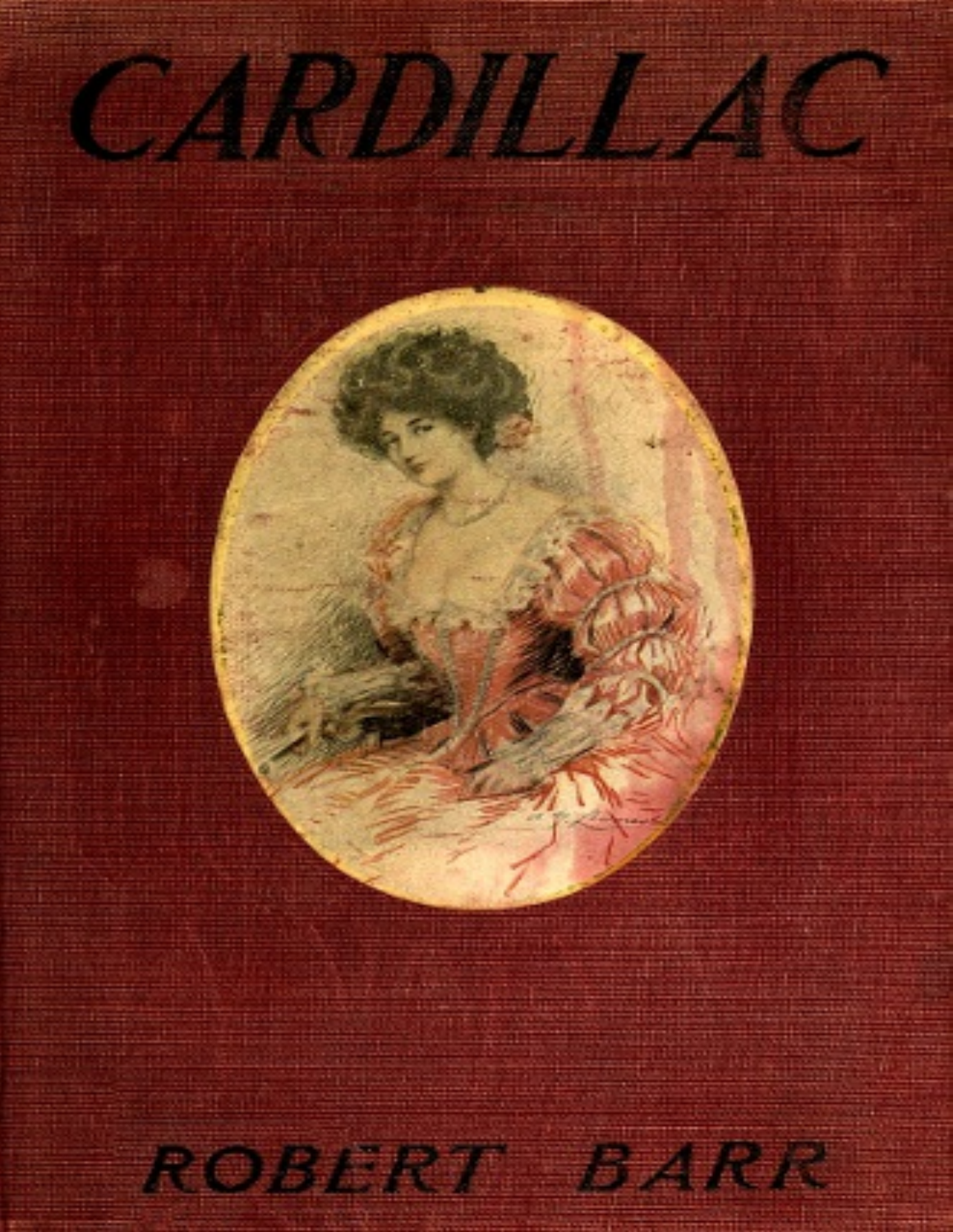#### **\* A Distributed Proofreaders Canada eBook \***

This ebook is made available at no cost and with very few restrictions. These restrictions apply only if (1) you make a change in the ebook (other than alteration for different display devices), or (2) you are making commercial use of the ebook. If either of these conditions applies, please check with an FP administrator before proceeding.

This work is in the Canadian public domain, but may be under copyright in some countries. If you live outside Canada, check your country's copyright laws. **If the book is under copyright in your country, do not download or redistribute this file.**

*Title:* Cardillac

*Date of first publication:* 1909

*Author:* Robert Barr

*Illustrator:* Arthur Garfield Learned

*Date first posted:* December 23, 2012

*Date last updated:* December 23, 2012

Faded Page ebook #20121233

This ebook was produced by: Marcia Brooks, Mary Meehan & the online Distributed Proofreaders Canada team at http://www.pgdpcanada.net

(This file was produced from images generously made available by The Internet Archive/American Libraries.)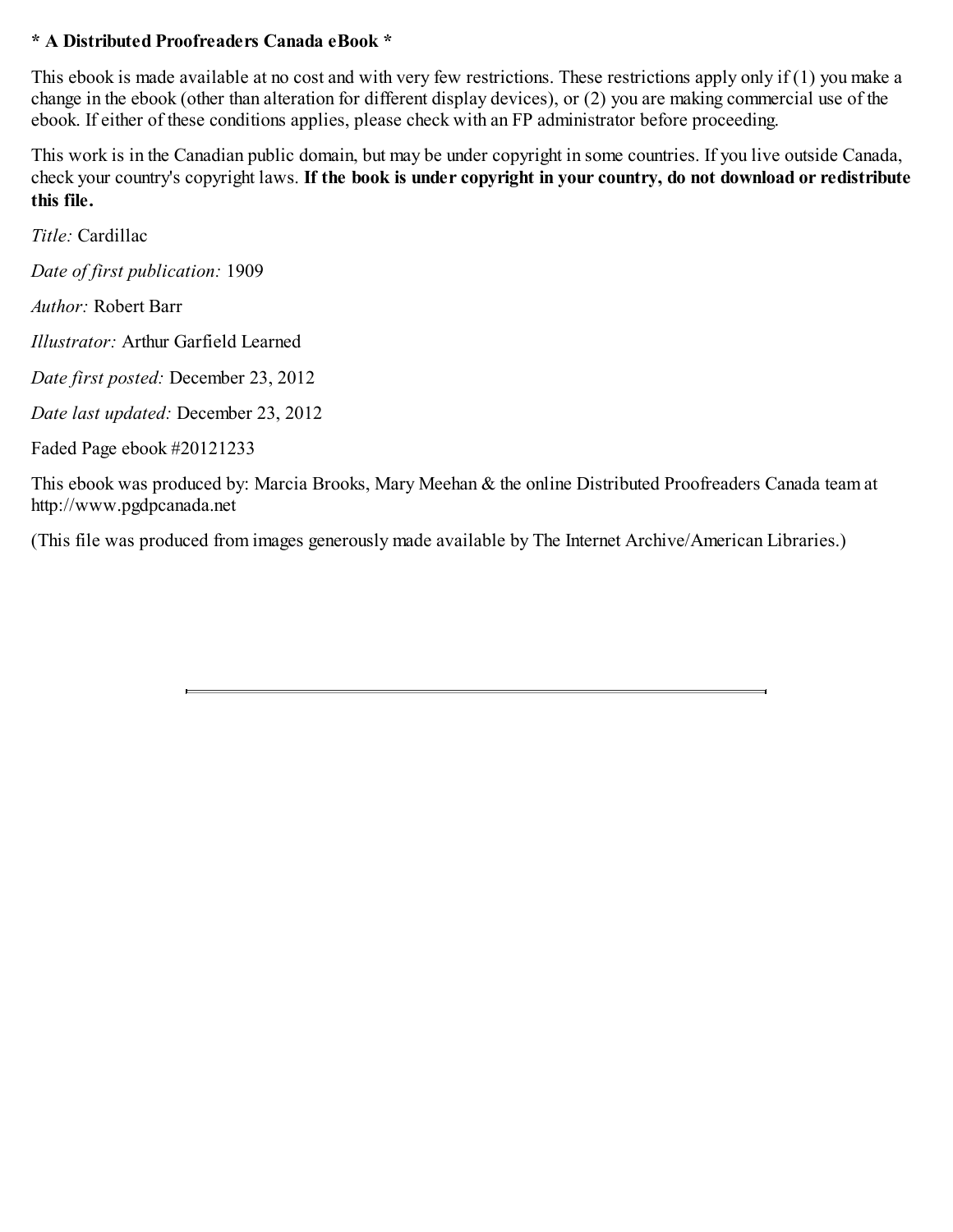# *CARDILLAC*

## **BY ROBERT BARR**

#### **AUTHOR OF "TEKLA," "THE VICTORS," "I<sup>N</sup> THE MIDST OF ALARMS," ETC.**

*With a Coloured Frontispiece by A. G. LEARNED*

*FOURTH EDITION*

NEW YORK GROSSET & DUNLAP PUBLISHERS

COPYRIGHT, 1909, BY FREDERICK A. STOKES COMPANY

> COPYRIGHT, 1908, 09, BY FRANK A. MUNSEY CO

> > *All Rights Reserved*

*September, 1909*



**THÉRÈSE DE MONTREUIL**

Copyright, 1909, by Frederick A. Stokes Company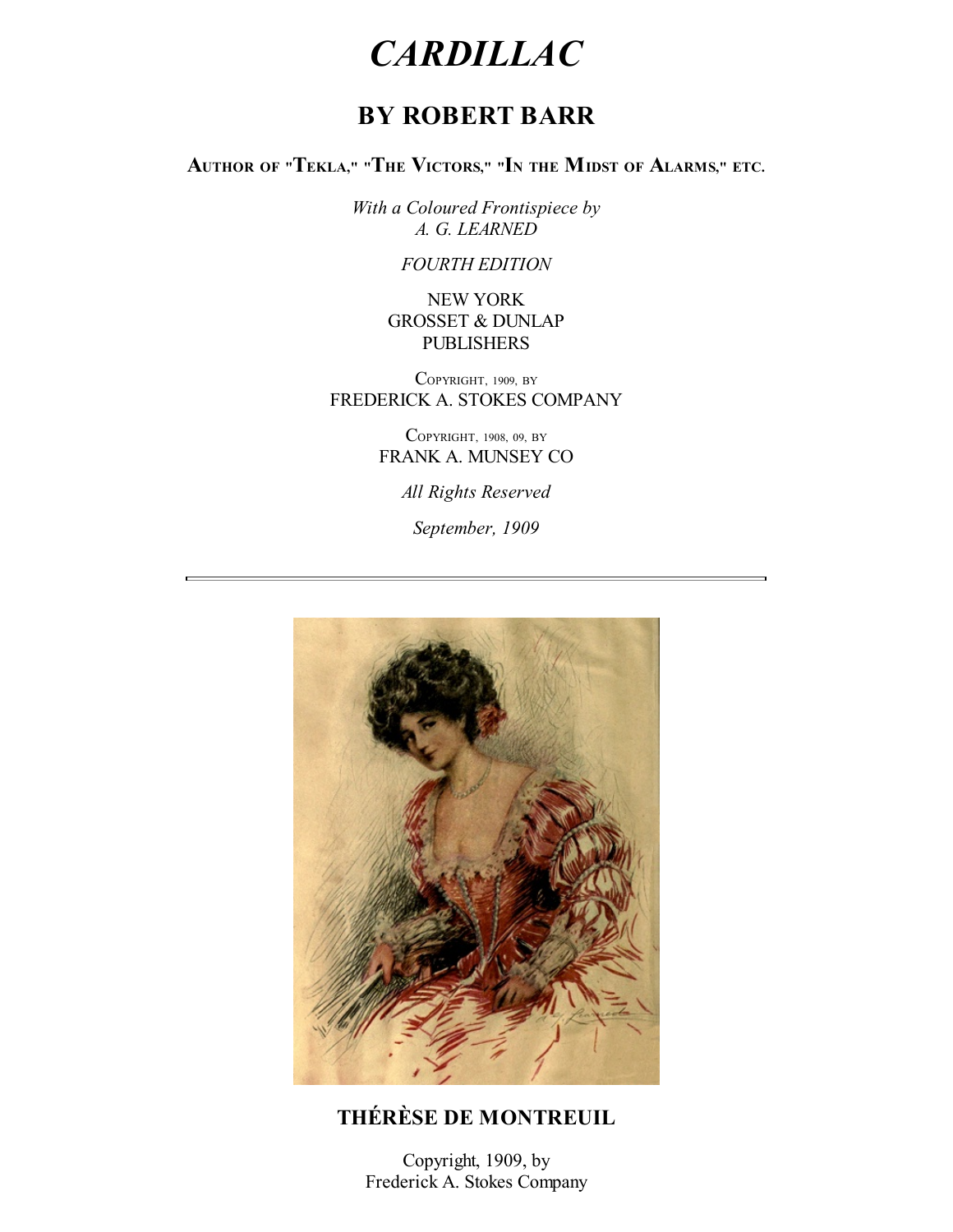$\equiv$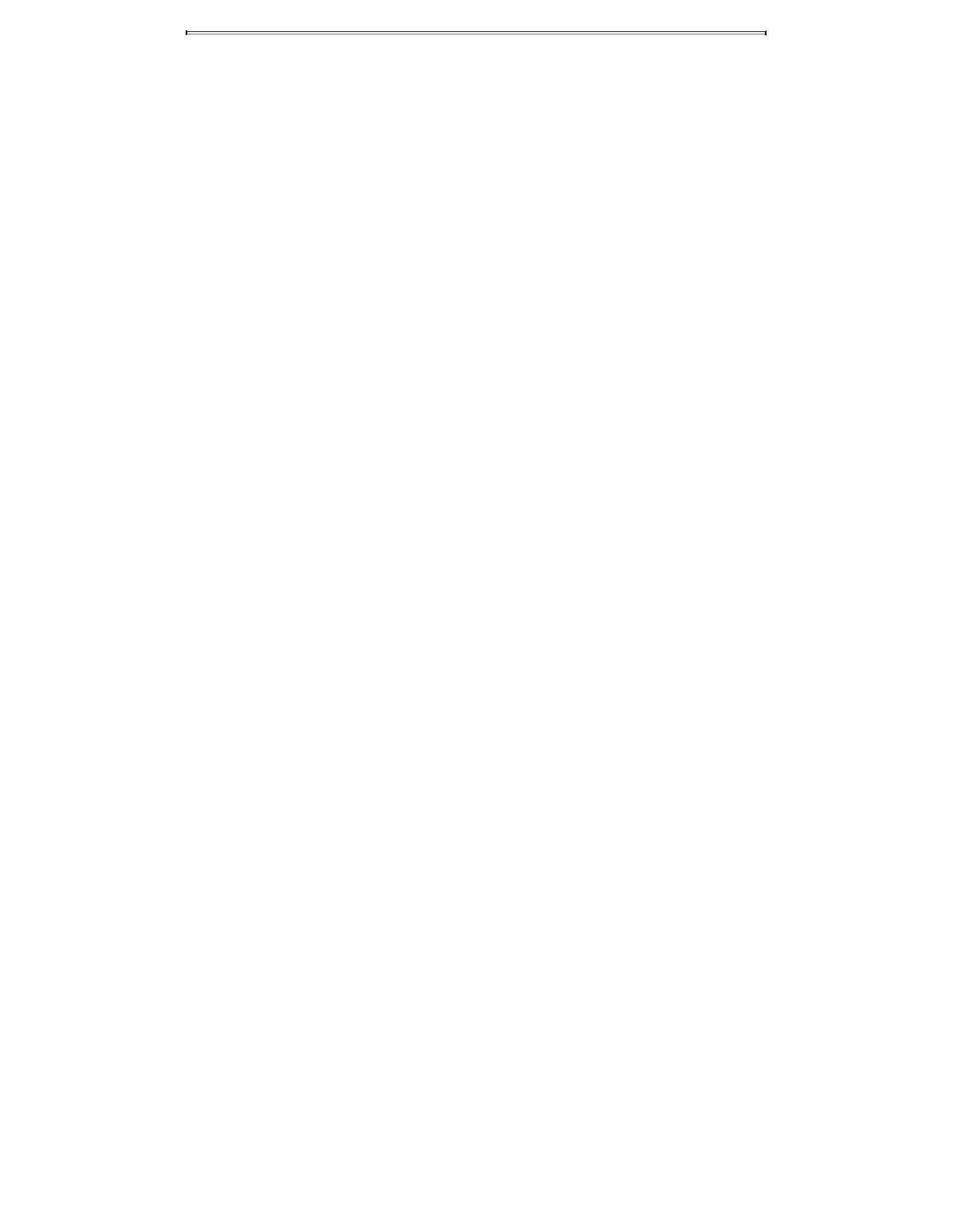# **CONTENTS**

| <b>CHAPTER</b>                               | <b>PAGE</b> |
|----------------------------------------------|-------------|
| I. THE LETTER THAT WAS A JOKE                | 1           |
| <b>II. THE ENCOUNTER IN THE DARK</b>         | 32          |
| <b>III. AN INVITATION AT MIDNIGHT</b>        | 45          |
| IV. REFRESHMENTS AND AFFAIRS                 | 54          |
| V. THE MOST POTENT DOCUMENT IN FRANCE        | 64          |
| VI. THE GIRL WHO HAD DISAPPEARED             | 72          |
| VII. THE QUEST IS BEGUN                      | 83          |
| VIII. A CONTEST OF WITS                      | 90          |
| IX. A DINNER SPOILED                         | 104         |
| <b>X.</b> THE ROYAL ABBESS                   | 116         |
| XI. THE EAVESDROPPER                         | 130         |
| XII. THE ESCAPE FROM THE CONVENT             | 136         |
| XIII. A WILDERNESS FOR TWO                   | 149         |
| <b>XIV. BROKEN SOLITUDE</b>                  | 160         |
| <b>XV.</b> ROMANCES OF THE FOREST            | 170         |
| XVI. THE COURAGE OF A MAID-SERVANT           | 184         |
| XVII. THE SWORD WOUND IN THE ARM             | 193         |
| XVIII. THE DIALOGUE ON THE HIGHROAD          | 203         |
| XIX. A ROADSIDE COMEDY                       | 211         |
| XX. THE MIDNIGHT PICNIC IN THE WOODS         | 219         |
| XXI. AVOWALS AND ADVICE                      | 231         |
| XXII. THE FARM OF MALOCHE                    | 241         |
| <b>XXIII.</b> CIRCUMVENTING THE PEASANT      | 250         |
| <b>XXIV. A REVELATION</b>                    | 259         |
| XXV. <b>INTO LOCHES</b>                      | 268         |
| <b>XXVI.</b> THE ARCH-PLOTTER OF THE KINGDOM | 278         |
| <b>XXVII.</b> INTO THE ENEMY'S CITADEL       | 288         |
| <b>XXVIII. A CONFERENCE DECLINED</b>         | 294         |
| XXIX. THE TEST OF THE SWORD                  | 301         |
| <b>XXX.</b> AN ALLY OF NEITHER               | 311         |
| XXXI. AN INTRIGUING Vis-à-vis                | 323         |
| XXXII. THE PRICE OF A SECRET                 | 331         |
| XXXIII. ST. VALENTINE'S NIGHT                | 339         |
| <b>XXXIV.</b> DINNER SURROUNDED BY THE FOE   | 347         |
| <b>XXXV.</b> HOW THE RESCUE WAS ACCOMPLISHED | 355         |
| XXXVI. THE REWARD                            | 362         |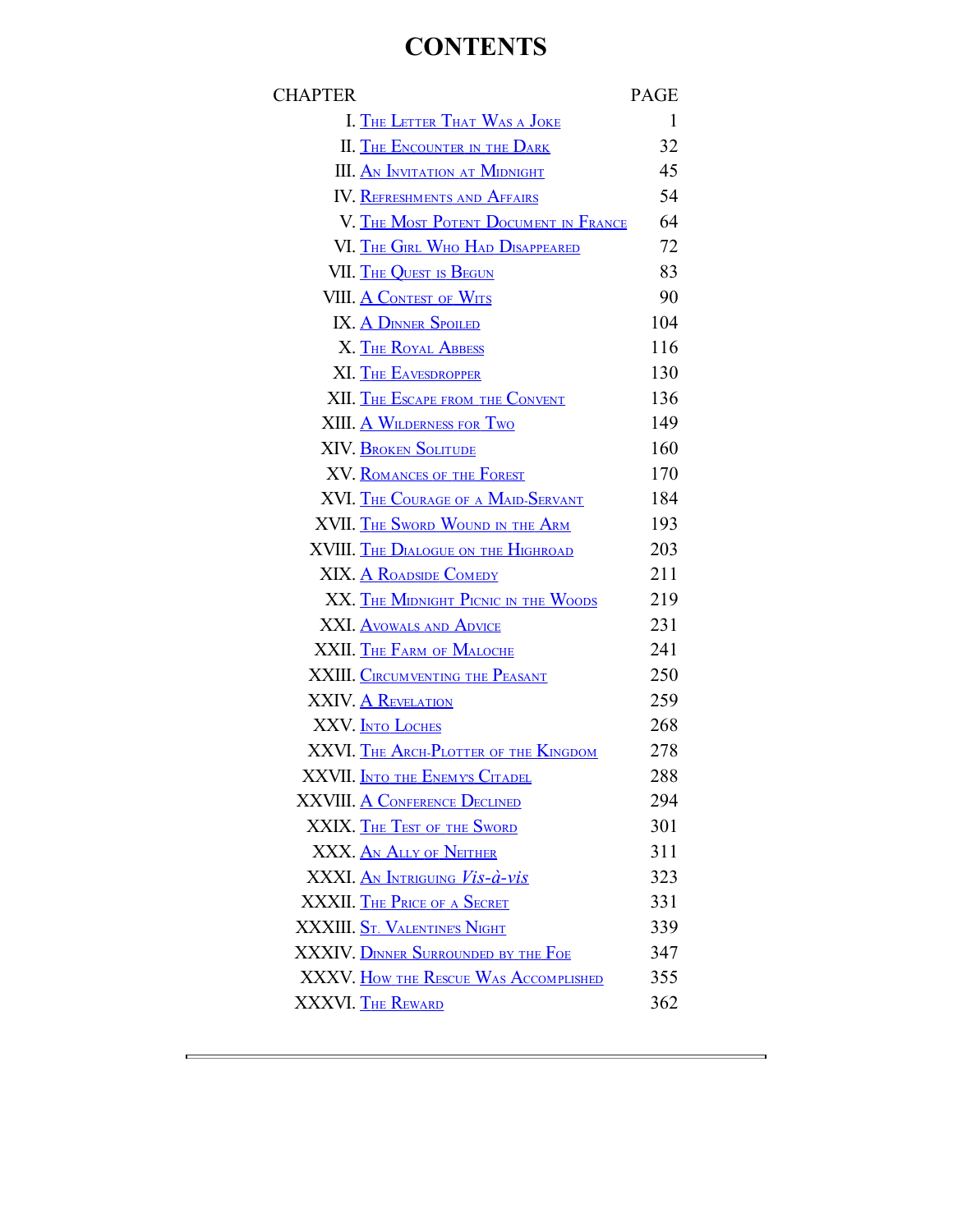# **CARDILLAC**

E.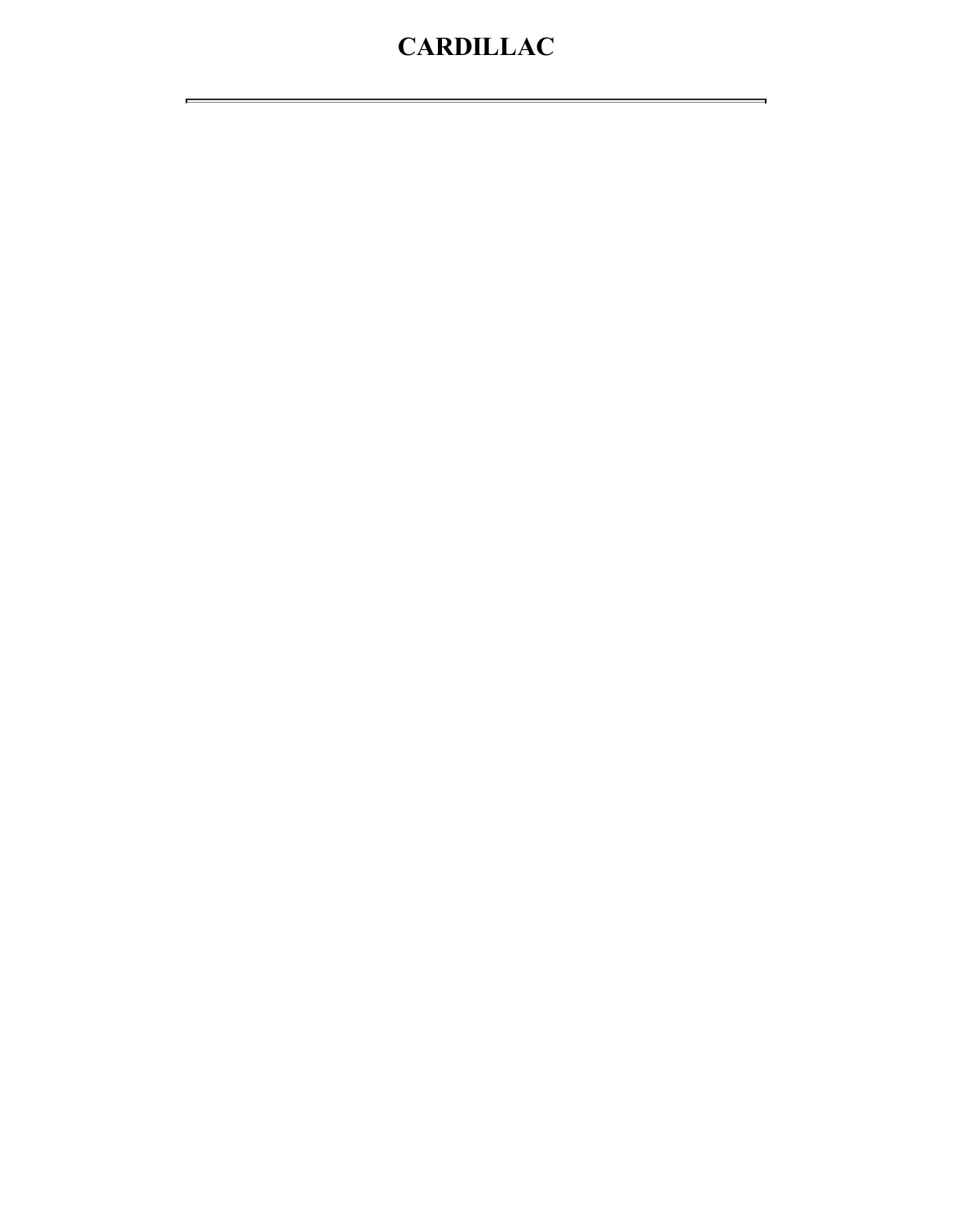## **CHAPTER I**

#### **THE LETTER THAT WAS A JOKE**

<span id="page-6-0"></span>Victor de Cardillac had remained motionless so long that, in the gathering darkness, he seemed but a carved stone figure on the bridge. He was leaning forward, arms folded on the top of the parapet, gazing steadily at the swirling water below, which at last became invisible save for the quivering reflection of yellow lights from the windows of the palaces on either bank.

It is doubtful if in all Paris there was to be found another whose thoughts were more bitter than those of the young man who leaned against the parapet that July evening. It was not so much the loss of all his money, which was little enough to begin with, nor the waste of his time, which was of no particular value, nor even his disappointment at not getting a place in Paris, nor his chagrin at being kept uselessly loitering round the doors and in the antechambers of the great, without ever receiving a message or a word from the nobleman he sought, that wrought up this young man of twenty-four to the dangerous pitch in which we find him. That afternoon, at four o'clock, he had discovered that the letter which lured him to Paris had been but a joke, and, carrying it about in his pocket for nearly four months, he, a Gascon, had never seen the point of it.

The rigid, motionless posture of Cardillac was caused by the intensity of his thoughts, as he cast his mind backward over the past few months, and meditated savagely on the fool's errand which had brought him to Paris; on the weeks and weeks of humiliating dangling at the Luynes Palace; on the final stinging insult of the jocular letter.

The rise of Charles d'Albert of Luynes had been bewilderingly rapid, even for France, where favouritism, and not merit, was the elevating power. As a boy Luynes had come up from the south, from Aix in Provence, had obtained a place as page in the service of the Count de Lude, and had attracted the attention of Henri IV, who made young Luynes companion to his weakly son, Louis.

Over the infantile mind of the young Dauphin, Luynes attained complete ascendency. When Louis was nine years old, that great King, his father, was assassinated, and the widowed Queen, Marie de Médicis, an Italian woman, became ruler of France as Regent. Marie became the most detested of the foreigners who from time to time had governed France. She appointed as her Prime Minister a worthless Florentine named Concini, and together these two Italians, woman and man, tyrannised the land for seven years.

All this time Charles d'Albert, the suave, sport-loving, plebeian young man from the south, was unknown to the world. No one paid the slightest attention to the influence he had obtained over the lad who, some day, would be King as Louis XIII, nor realised what this influence might mean in the future. The Italian man and the Italian woman seemed securely entrenched in absolute power. Concini swaggered about Paris with a retinue of fifty swordsmen to guard him, as if he were King in name as well as reality, when suddenly the unknown struck, and struck with finality.

Concini was shot dead in the midst of his fifty protectors, in the courtyard of the Louvre, and no defender drew a sword, as indeed would have been useless when their chief lay prone on the pavement. The Queen Mother was deported from Paris, and imprisoned in the royal château at Blois. Louis XIII, proclaimed King, set his sole favourite, d'Albert, in the saddle of power, as worthless and arrogant as the man he had eliminated, but French, nevertheless. If we must be ruled by scoundrels, let us choose our own countrymen.

The affair was bewildering in its speed and completeness; no one had time to hedge. If courtiers had but guessed what was going to happen, sycophant place-hunters might have made friends with this unheeded young man while he was in obscurity. As it was, d'Albert found himself under obligations to no one, except the assassin, and him he paid in gold and protection.

Then began a balmy period for poverty-stricken Provence. Up to Paris came troops of cousins, second cousins, fortieth cousins, and each of them got a place under the patronage of Charles d'Albert of Luynes.

It was at this time that the old lord of Cardillac, poor of purse, but proud of pedigree, looking about for a position that his son, aged twenty-four, might fill with profit, remembered that Charles d'Albert had been sent years before by his father to Bordeaux, and had received hospitality at Cardillac Castle. The Marquis of Cardillac had persuaded the youth not to blight his future prospects by engaging in commerce and immuring himself in a provincial city like Bordeaux, but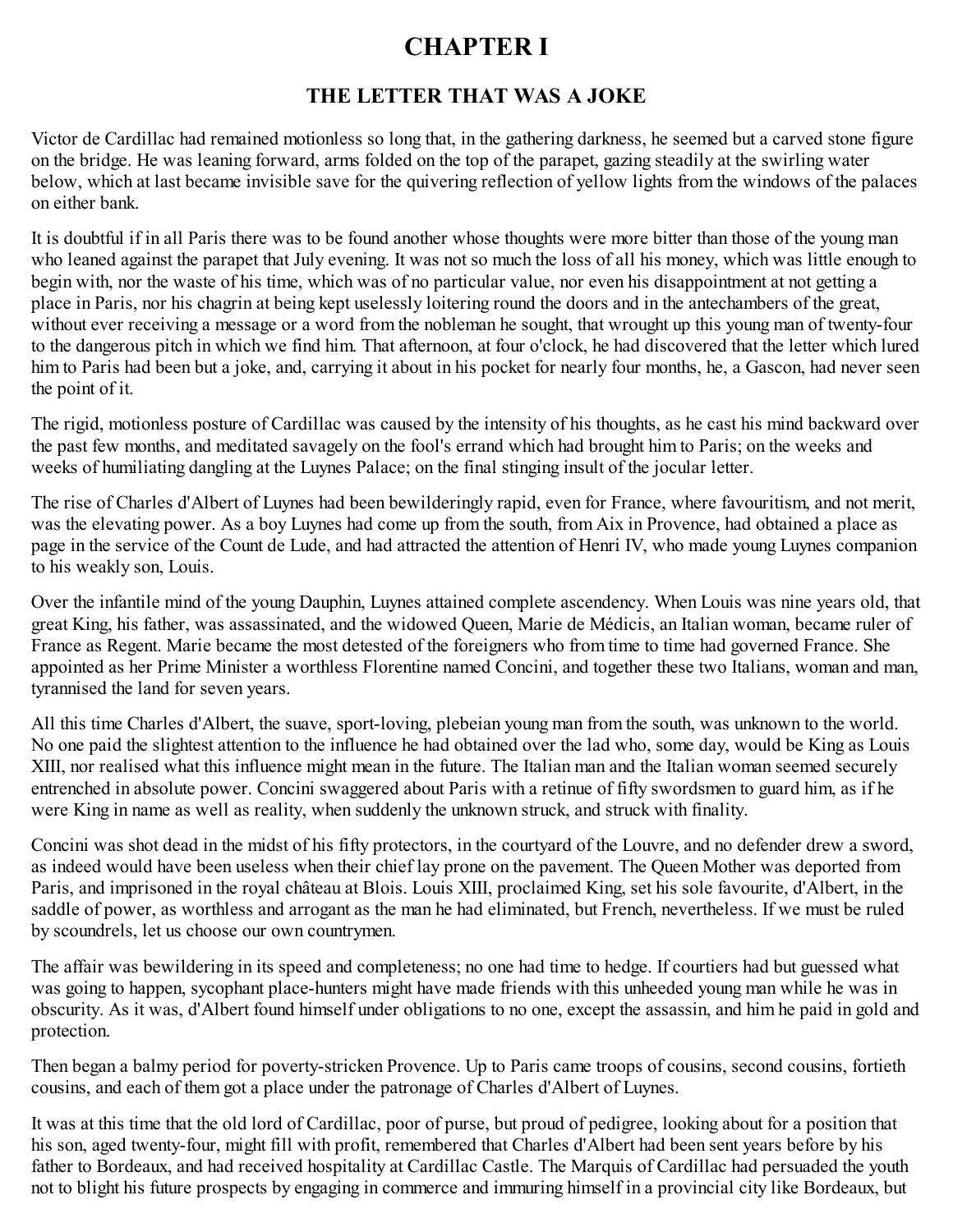to journey north to Tours, at that moment occupied by the Court. He had given the boy a letter to his friend, the Count de Lude, which had secured him the post of page, and now it seemed that d'Albert, with whose name all France was ringing, was a man who believed that one good turn deserved another. Therefore old Cardillac caused his son to write to the new favourite, recounting these circumstances, and asking if Charles d'Albert of Luynes would counsel the young man to go to Paris, as the young man's father had counselled d'Albert himself to visit Tours. In due time the reply came:

Paris, by all means. It is a delightful city, where young men enjoy themselves, and become rich. I long to embrace the founder of my fortune.

**LUYNES** 

This letter appeared to be cordial enough, and on the strength of it young Cardillac went to Paris. If the truth be told, he was rather elated at possessing so intimate a communication from the most powerful man in France, and in the certainty of an early appointment he refused to give up the letter to any underling, demanding immediate admittance to the presence of Charles d'Albert of Luynes.

This pretence was ignored, and young Cardillac found himself left out in the cold, passed by and neglected, while his purse was running lower and lower, and his costume, which had never compared with the brilliancy of Paris wear, was becoming shabbier and shabbier.

Earlier in the afternoon on which we find Cardillac leaning over the parapet of the bridge, an old warder of the entrance hall, who had observed him there, day by day, for months, growing thinner and gaunter as time wore uselessly on, being from the country himself, and seeing plainly that the young man showed little knowledge of Paris, approached him and spoke.

"Sir, whence do you come?"

"From Cardillac, in Gascony."

"I am from Avignon. We are both of the south, although you live on the western border of France, and I on the eastern. Sir, can I serve you?"

"I should be delighted if you did, but, as a preamble, I must honestly say that I possess no money to part with."

"I knew that before you spoke," replied the other. "You wish to see my master, perhaps?"

"It is for that purpose I have been here these many days."

"May I examine your credentials?—for none get beyond this point who are not well provided with them. You seem to be ignorant of the customs at Court."

"Surely I am that, yet my credentials are the best that could be required, being no other than an invitation from Luynes himself, asking me to Paris."

"Sir, will you show me the document?"

"With pleasure," and Cardillac handed the old man his precious letter. The official read it over slowly, but gently shook his head as he returned it.

"I fear it will be of little use to you, sir. This document is not in the handwriting of Monsieur de Luynes."

The young man started to his feet.

"A forgery!" he cried.

"No, not a forgery. A communication sent under command of my master, but written by one of his secretaries."

"To an honourable man, and I trust Luynes is such, the obligation is the same."

"True, but there is much press of business since my master undertook the huge task which is before him. The moment he attained his present position, there sprang up in all quarters of France, and here in Paris itself, by the hundreds, people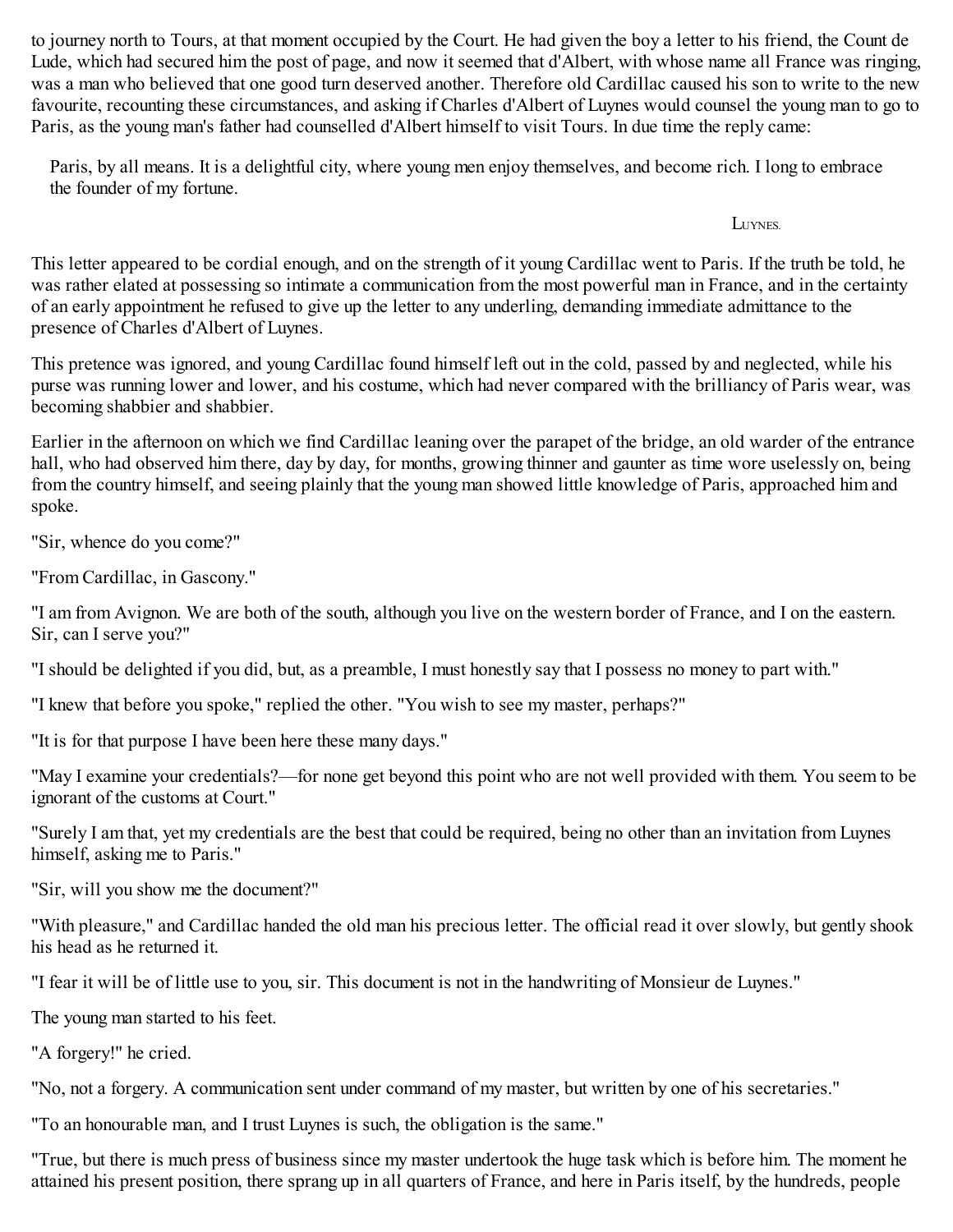who said they had been of assistance to him during his years of nonentity. I presume you preferred a similar claim."

"But my claim was a just one."

"Sir, I fully believe you, but the others held their claims were just also, and they demand compensation now that Monsieur de Luynes is in a position to requite."

"I demanded nothing," proclaimed the young man, hotly, "but merely reminded him of the introduction and advice my father had given him, which put his foot on the first rung of the ladder. I then asked if he advised me to proceed to Paris, and this is his answer. Do you say it means nothing?"

"It is not for me to pass judgment," said the old man slowly. "The secretaries of Monsieur de Luynes are very methodical. You may see at the top of the page the number 97, which means that ninety-six persons have received a similar letter previous to this one being sent to you. I advise you not to build upon the document. It is, indeed, nothing but a joke."

"Nothing but a joke?" cried the proud Cardillac. "Surely you yourself but jest. He would not dare!"

"Dare what?" asked the old man, lifting his eyebrows.

"Dare to jest with one of my name and house."

"I am ignorant of the standing of the house of Cardillac in Gascony," returned the ancient quietly, with nevertheless a trace of sarcasm in his tone, "but my master dares jest with representatives of the first families in France, and they have the courtesy to laugh heartily, even if the point is turned against them."

"If he turns the point of a witticism against me," cried Cardillac, "he'll meet the point of my sword in return."

"Tut-tut," cautioned the old man, "do not speak so loud."

"Why should I not speak at the top of my voice, here or elsewhere? The castle of Cardillac has been in the possession of my family for fourteen generations, and this man is but the son of a corn-chandler in Aix, who had saved enough money to buy the insignificant property of Luynes, from which he now names himself. This man was destined by his father to be a wine merchant in Bordeaux!"

"Sir," said the dignified official solemnly, "you are hot-headed and injudicious. I fear your career in Paris will be short."

"You would not say so if you knew how adept I am with the sword."

"Hush!" commanded the venerable. "You are attracting attention to us. If you refuse to take thought for yourself, at least show some consideration for me. You are in Paris for the purpose of advancing yourself. Day after day you have attended these assemblies. How many friends have you made?"

"Not one."

"How many enemies, then?"

"Not one, either. I have spoken to none."

"Then, sir, you have most vilely misused both time and opportunity. Being a man well on in years, my own inclination leans towards the making of friends, but, next to a friend, an enemy is useful for one who wishes to mount the ladder. If you are so good a swordsman as you hint, why have you let all these weeks pass without proving it? A man's word goes for nothing here in Paris. I dare swear there are ten thousand swords within a mile of the Court better than yours."

Cardillac drew himself up haughtily, but doubtless on second thought considered it better to make no remark.

"You may shout your prowess from the housetops, and no one will believe you. They will laugh at you."

"No man laughs twice at me," said Cardillac, "and your master will yet learn that I have not forgotten his epistolary joke."

"There is Denarac, for instance, accounted a pretty swordsman. It happens that my master looks upon him with suspicion,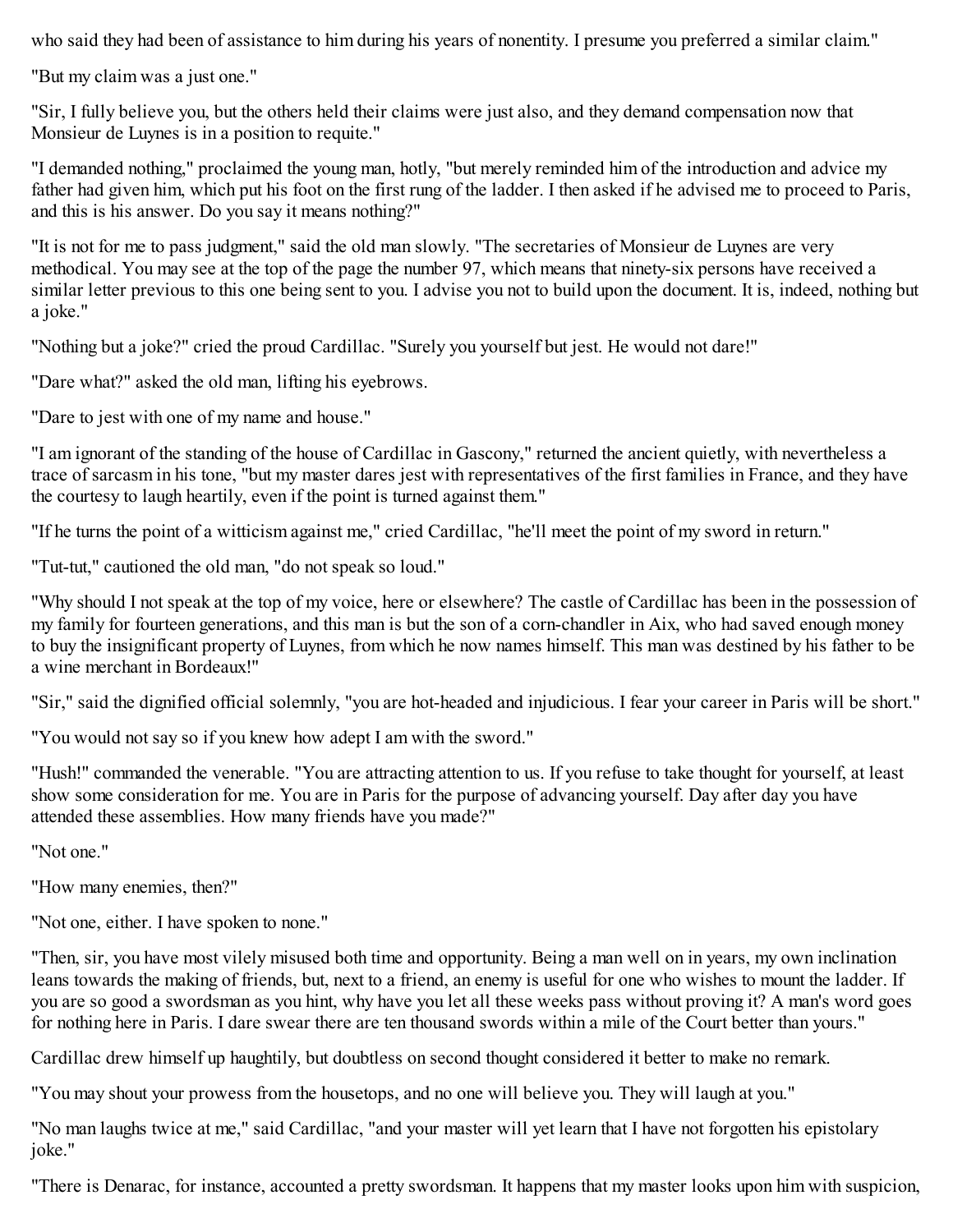for Denarac is supposed to favour the Queen Mother, now residing in Blois, when he should be a loyal subject of our most gracious King, Louis XIII, whom God preserve. Now, Denarac is ready enough with his laugh, and if you crossed his path would doubtless favour you with his merriment. If thereupon you issued your challenge, and ran him through at the hour appointed, Monsieur de Luynes would speedily send for you, instead of allowing you to cool your heels in his vestibule. If a man's sword is swift and sure, he needs no letter of introduction here in Paris."

"Sir, I am not a swashbuckler, swaggering round to find my enemies or friends. If a man insults me, why, that's a different thing. Let him then depend on his sword to defend him from the mistake made by his tongue."

"Well, young sir, good swords will be needed before long in this land of France. By the way, how stand you? For the Queen Mother, or for your lawful King?"

"I trust I am for my lawful King; otherwise what should I do here in Paris?"

"There are many in Paris who hold a contrary opinion, but the people of France as a whole will never again allow themselves to be ruled by an Italian woman. The young King is a Frenchman, whatever else may be said of him."

"Only half French, I think. His mother is the Italian woman you speak of."

The old man looked critically at his younger *vis-à-vis* before he replied:

"But his father was Henri the Great, and the son is Frenchman enough to imprison his Italian mother."

"It was Luynes did that."

"Young man," said the guard with asperity, "for one so little versed in the ways of the world, you are overfond of contradicting."

For the first time during their conversation the young man laughed lightly.

"Perhaps I am," he said. "Go on. I think you have something to propose. I shall not contradict you again. I am too anxious for work to do, and will not again jeopardise my chance."

"I am a distant cousin of Monsieur de Luynes. When there is any transaction to be carried through which requires secrecy, caution and dispatch, it is to me he entrusts its execution."

The old Provençal gave utterance to this statement with an air of gentle pride, not untainted by the boastfulness of the south. Cardillac, whose self-conceit had been grievously wounded by the revelation that the letter on which he had depended as a guide-post on the road to fortune was merely a trap to delude the gullible, looked his interlocutor up and down with a somewhat critical regard, not unmixed with incredulity. The young man was shrewd, even if he had been taken in by the apparent cordiality of this bogus letter, and it seemed to him rather odd that the dictator of France should entrust his secret schemes to a garrulous old braggart who conversed about them with a stranger of whom he knew nothing. It seemed to Cardillac that if the man in power had surrounded himself with country relatives so communicative as this official, he might soon expect a downfall as sudden and complete as his uprising. The old man saw the expression of disbelief that came into the younger's face.

"I see you do not believe me," he said, "but that is merely because you do not understand our situation here."

The old retainer drew him towards a corner of the hall that was deserted, and the two sat down on a bench far apart from the rapidly lessening throng in the waiting-chamber.

"Properly to understand the situation, you must know the manner of man my cousin Luynes is. You must estimate the effect of his upbringing and his education."

"I understand," interrupted Cardillac, "that he has had little education and no upbringing, while by birth he is a peasant."

The old man indulged in the superior smile of one who knows, but is indulgent to youthful ignorance and youthful hotheadedness.

"We should judge education by its results. As you yourself have several times pointed out, he is a man of no family; therefore, coming to Court in a menial position, he is entirely unheeded by those above him and around him. He comes,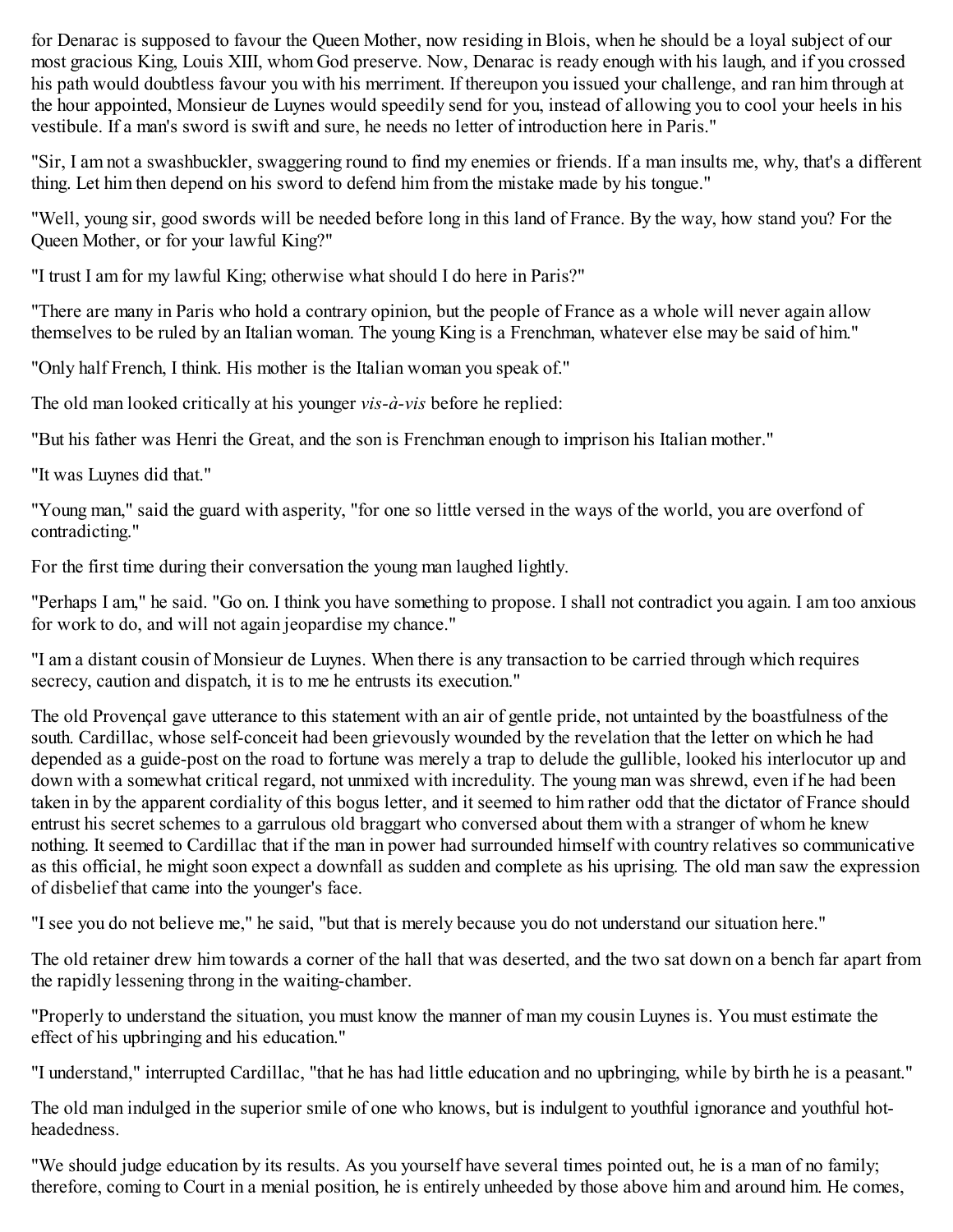as you say, from the peasant class: a class in which each individual is remarkable for his keen judgment of his fellows; a class whose livelihood depends on well-laid plans, unwaveringly carried out. Always he is unheeded, mind you that, and before this unaccounted lad, this youth, this growing man, there passes continually the pageant of the Court of France. In his mind, wax to receive and marble to retain, the human items of this procession are noted, estimated, and set down at their proper value, for he has seen them and heard them at unguarded moments. He knows thoroughly the pawns with which he will yet play the game of life when the proper moment arrives, and look you how he struck, my lord of Cardillac. The foolish Queen, drunk with seven years of unquestioned power, France groaning under her tyrannical sway, tightens her grip upon the unfortunate land."

"How?"

"By sending her strongest partisans here, there and everywhere, to suppress ruthlessly the slightest attempt at revolt. That strong man, the Duke d'Epernon, is made governor of the impregnable castle of Loches; his crafty son is promoted to the archbishopric of Toulouse. The father is sent west, the son is sent south. And so it is in other quarters of the realm. Her powerful champion in Paris is the Duke de Montreuil, who is so rich that he does not wish a distant governorship, but desires to remain in Paris. To all the world, inside or outside of Paris, the Regency seemed as solid as the Pyramids of Egypt; to all the world, that is, except one man—Charles d'Albert of Luynes, the peasant's son. With a wave of his wand the whole system collapses like a house of cards."

"With the shot of a musket, you mean," corrected Cardillac grimly.

"My young sir, the sound of the musket was but the trumpet blast before the walls of Jericho. A musket shot—an assassination, if you like to call it so—but brings confusion, unless the after-plans are perfected. Like armed warriors springing from the ground, as in the classic fable, that portion of the army on which Luynes knew he could depend emerges from the forest, and masses itself around the castle of Blois. That checkmates Epernon in his strong tower at Loches. Blois stands between him and Paris, and his strength is nullified. He dare not march to the succour of the Queen."

"And yet," said Cardillac, deeply interested in this exposition of Luynes's mentality, "and yet, when I came up to Paris from Bordeaux, more than two months ago, I sat on my horse and saw the young archbishop of Toulouse marching at the head of five hundred men, on his way to Loches, to reinforce his father's garrison. This junction you were unable to prevent."

Again the indulgent smile illuminated the gentle countenance of the veteran.

"The young archbishop, thank God, may have five hundred men, or five thousand, but he does not possess the brains of his father. Luynes had a messenger ride hot-haste to Toulouse from Blois. Arriving at the southern city, he, being a man of Loches, had no difficulty in persuading the archbishop that he came from the Duke d'Epernon, his father, with orders, verbal because he dare not trust them to writing, asking the archbishop to bring to Loches all the men he could gather round him, and thus we have imprisoned the archbishop and his five hundred men."

"Imprisoned? Surely that is not the word to use."

"They are as safely imprisoned in Loches as if we had them in the Bastille. What now think you is the key to the whole situation?"

"I do not know," replied Cardillac.

"Why, it is Paris; it is turbulent, uncertain Paris. Luynes and the young King must make sure of Paris, and the rest of the country may go hang, as has always been the case. Look you at the situation. There are Epernon and his son, with all their men, in Loches Castle, out of which they dare not move. They know the castle is impregnable, and once they leave it to fight in the open, Luynes has double their number of men at Blois waiting to meet them. Since then he has stationed five thousand men at Tours, within striking distance of Loches, and now, if the Duke d'Epernon dare leave that fortress, these men of Tours will not attempt to fight him, but will instantly occupy the town and castle he has abandoned, and that without taking a single man away from Blois, where they guard the imprisoned Queen.

"And look you now at the craft of Luynes's treatment of the Queen. Instead of placing her here in the Bastille, where she might at any time be rescued by an uprising in Paris, he moved her, just as if she were on a chess-board, down to Blois,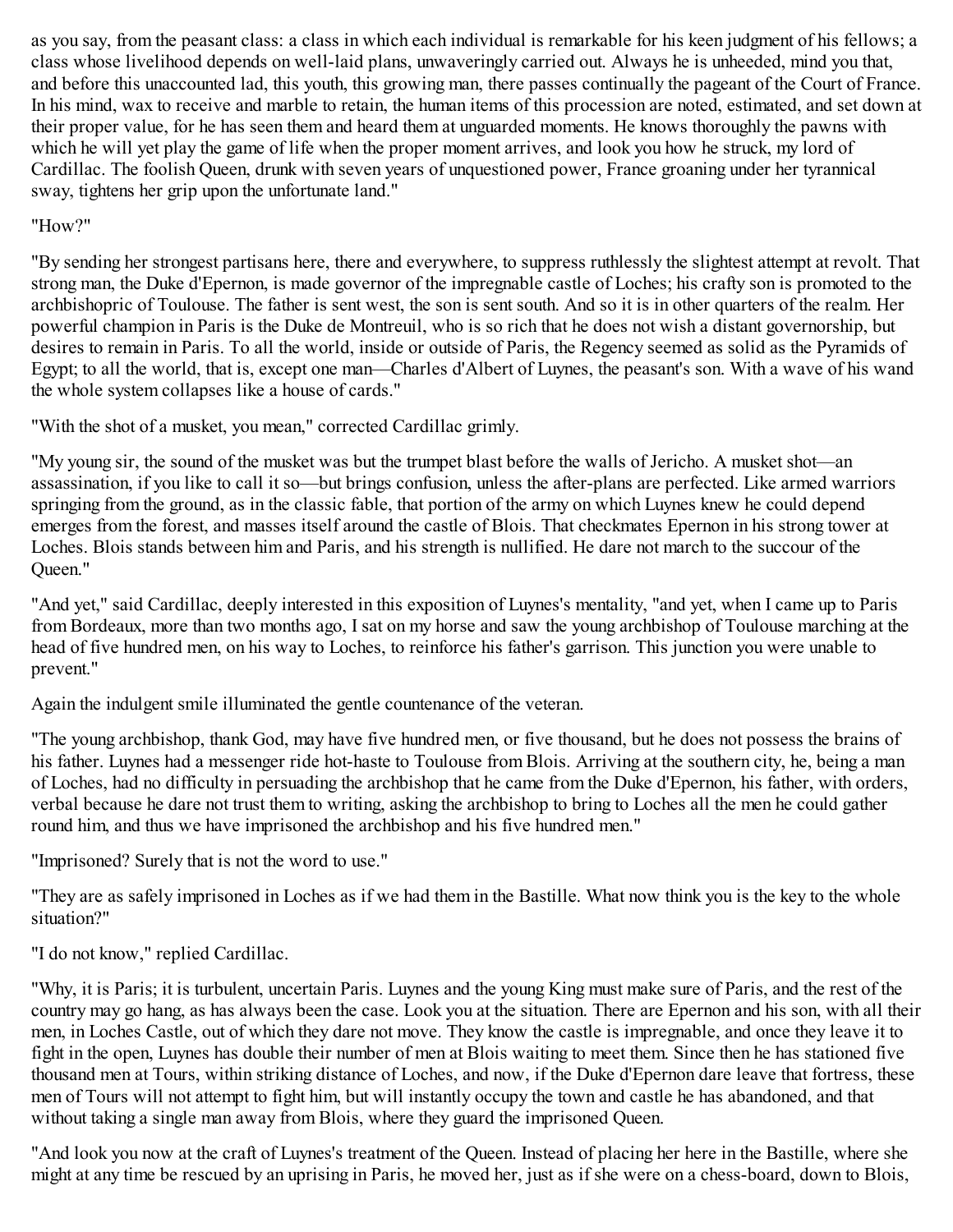as near as possible to her principal supporter, Epernon, at Loches. Thus Paris is tranquil. An insurrection here could not help the Queen. Thus we have the Queen herself imprisoned in Blois; her favourite, Concini, always hated by the people, is dead; her only general with brains and knowledge of strategy holds the strongest castle in France, and his very strength is his weakness, because he dare not leave it and allow it to fall into our hands. If he leaves it, he is crushed in the field by our superior numbers; if he stays there, he is nullified."

"It seems to me," said Cardillac, "that there can be no other outcome than civil war."

"You but voice the general opinion," replied the old man complacently, "but those who hold that opinion do not know Luynes. He has decided that there shall be no civil war; he holds with Sully the belief that France's salvation rests with the plough and the cow. For the first time in the history of France, there comes to the head of its government a man with the intellect and knowledge of a peasant, who nevertheless knows every twist and turn of nobility's mind; of the minds of those who have hitherto ruled this kingdom. He regards the peasants, quite rightly, as producers; he regards the nobles, and quite rightly, too, as the spenders. His theory is that France needs but tranquillity to become prosperous. For barely three months he has been in the saddle, and what already is the condition of affairs? All over France the nobles, like Epernon in Loches, are hemmed up in this fortress or that, each with his handful of men. They cannot spend money, even if they had millions at their disposal, for it is only in Paris that fortunes are lost or won in a day. In France, then, peasants are producing wealth which nobles cannot spend. It needs only a few years of this condition, and France becomes the most wealthy and prosperous country in the world."

"A civil war will soon dissipate the prosperity and the wealth."

"You speak truly; but, as I told you, Luynes has determined there shall be no civil war."

"How can one man, and that man, as you admit, peasant-born, be assured that civil war will not break out?" cried Cardillac, with some impatience. "The aristocracy for centuries have been the governing body, just as the peasants have been the working body of the state. It is never the peasants who bring about a civil war. It is always some proud and rebellious noble who lights the torch of civil war, and the unhappy peasant, who is but a slave, must, perforce, follow to victory or to destruction, as the case may be."

"Sir, it astonishes me that one who can speak so sanely of the causes of turbulence should yet possess a mind biassed by the prejudice of his class to such an extent that he is unable to give proper weight to the epoch-making change that has taken place in the government. Monsieur de Luynes is providentially granted exactly the opportunity he requires. All he needs in addition is time. Every day that passes strengthens him, and when the aristocracy has awakened to its error, Charles d'Albert de Luynes will be in a position to crush every member of it back into the ranks of the proletariat from which the ancestors of the aristocracy originally sprung, if he chooses to do so."

"Well, he has his work cut out for him," said Cardillac, with an incredulous smile, "and you seem to forget that while Charles d'Albert of Luynes may, and doubtless will, inherit the corn traffic of his father, he has not inherited the crown of France, even though, for the moment, the Queen Mother is his prisoner."

"The crown of France," said the elder solemnly, bowing his grey head at the mention of this insignia, "rests on the head of its rightful heir, Louis XIII, whom God preserve, who in two months' time will be seventeen years old, who is infirm in body, and whose mind is what Monsieur de Luynes has made it. For a dozen years Luynes has been his constant companion, his only playmate, the one person on earth who has invariably been kind to him, and who was, furthermore, appointed by Henri IV, whose memory young Louis reveres. The crown, you say? How could the crown be placed to better advantage for Monsieur de Luynes than where it is? If it were offered to him, he would refuse it as that strong man Cæsar did. No. The safety of the aristocracy lies in the ambition of Charles d'Albert de Luynes. The stupidity of the nobles would cause their downfall, were it not for Monsieur de Luynes's determination to leave the ranks of the peasantry, and join the ranks of the aristocracy. He will found a house able to hold up its head amongst the proudest seigneurs of France."

Cardillac laughed scornfully, which seemed to irritate his elderly, loquacious friend.

"Look you, young sir: Luynes is betrothed to the daughter of the Duke de Montbazon, one of the heiresses of France, whose father is among the few who guess in what direction the wind is blowing. The King has promised Luynes the estate of Maille, on the Loire, seven miles below Tours, an estate which surrounds the most noble feudal castle in France. Laugh now, my Gascon lad."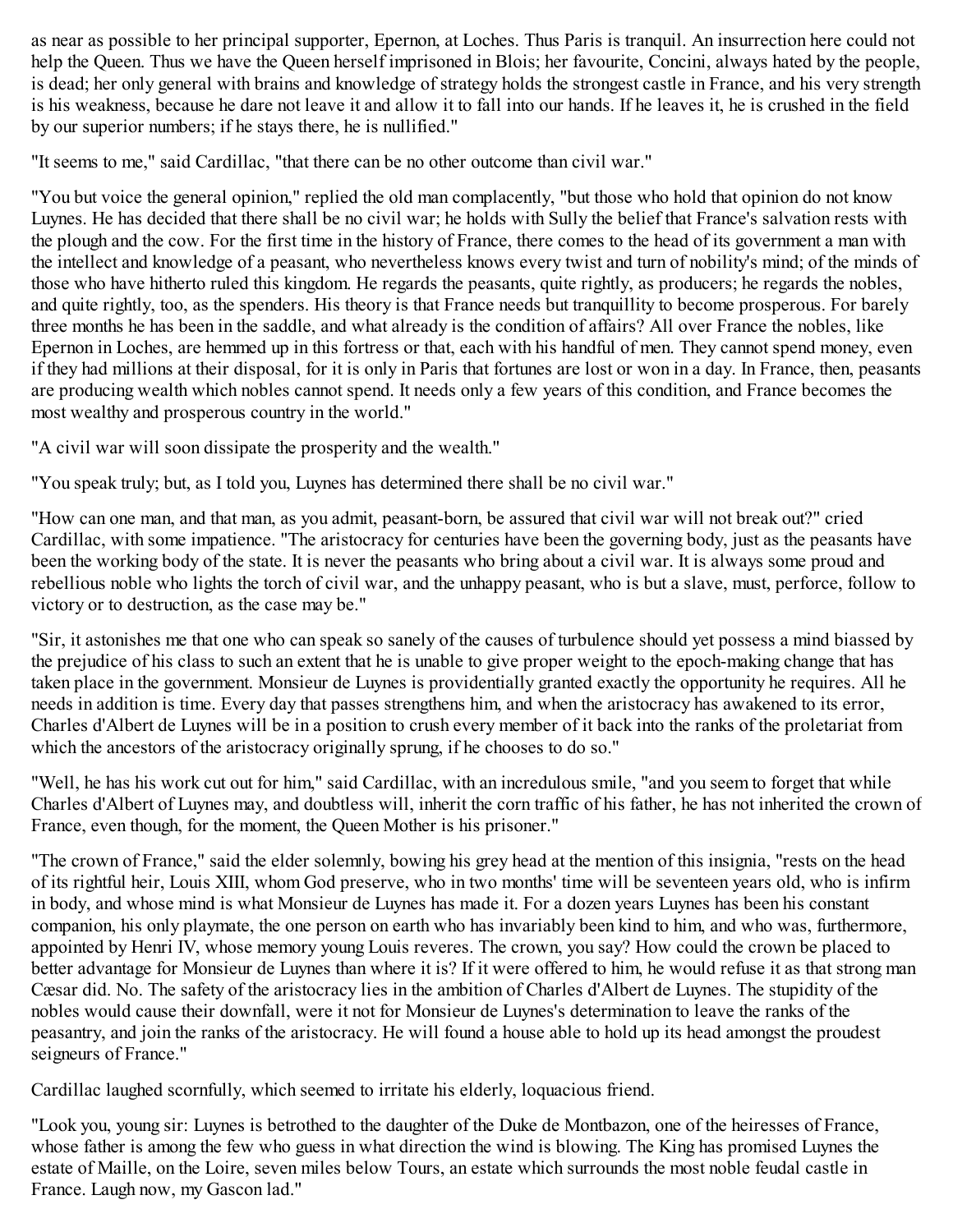"I hope you do not use the word Gascon otherwise than as a term of compliment and honour," said the young man with some asperity.

"No, oh, no!" responded the elder in haste.

"In like manner, when I employ the word Provençal, it is to bestow upon my phrase the quality of admiration."

The old gentleman bowed profoundly.

"It requires, then, the vivid imagination of a Provençal poet to see anything of stability in the position of Charles d'Albert de Luynes. The place he occupies was produced by a musket, and is supported by a prison. Of the former twin rulers of France, one is in the grave, the other in a cell. What a musket has done, a musket can do. He who lives by the sword shall die by the sword, and it is the fashion of prisons to release a victim that it may embrace that victim's jailor."

The elder set his hand lightly on the younger's shoulder, with a gesture that was fatherly.

"My eloquent lad," he said, "Gascony has produced poets which rival those of Provence. You and I are of the south and understand one another, yet I find it difficult to convey to your mind a true comprehension of the case. Monsieur de Luynes has put no one in prison."

"You hold me gullible indeed," cried the young man angrily, shaking the hand from his shoulder. "All France knows that Marie de Médicis, the Queen Mother, has been imprisoned in Blois these two months past."

"The Château of Blois is not a prison, but a palace. It has ever been the favourite residence of the kings of France. Louis XIII has bestowed upon his mother the most beautiful and the most luxurious house he possesses, and that there may be no diminution in the estate to which she has been accustomed, he has furnished her with retinue, with guards of honour, forming a pageant equal to that which surrounded her here in Paris."

"A pageant of jailors and spies!"

"Nonsense, my over-emphatic young friend. All courts are permeated by spies, and, in a manner, every court is a prison, with the king its chief inmate. Marie de Médicis has made no protest against her change of residence, and, indeed, why should she? Blois is a delightful place, Touraine one of the most charming provinces in France, and the château, as I have hinted, is even more luxurious than the Palace of the Louvre."

"If what you say is true," commented Cardillac, "why then all these military preparations by Luynes, of which you boasted a while since? Why is an army stationed at Blois, and another at Tours?"

The elder man shrugged his shoulders.

"Yes, and still another, that I have not mentioned, ready to pounce on Epernon the moment he quits his shelter at Loches. All these are simply Monsieur de Luynes's precautions, taken against disturbance; precautions rendered necessary by the fact that others besides yourself may imagine the Queen a prisoner. If such a delusion should cause activity among the Queen's partisans, we on our part must be ready to convince them of their error by annihilating them. Our good will towards Marie de Médicis is shown by our generous conduct to her. Oh, no, Monsieur de Cardillac, there is no Queen imprisoned in France. Indeed, the remarkable thing about this change of government is that it has furnished but one prisoner."

#### "And who is he?"

"I must not mention names, and, indeed, I exaggerate when I call her a prisoner, for she is merely sent to a convent, where I trust she will receive many advantages that will be of benefit to her, if she follow the example set before her by the noble ladies who are sisters of the order."

"Ah, another woman in jail! I am getting much insight into the character of Luynes. He is a brave fighter with women, and holds his place through the favour of an imbecile boy."

"My impetuous friend, you are skirting dangerously near to treason, if, indeed, you have not already trespassed upon perilous ground. Imbecility and royalty are not to be mentioned in the same sentence. Monsieur de Luynes is as brave as you are, and so you will find if you ever encounter him in anger."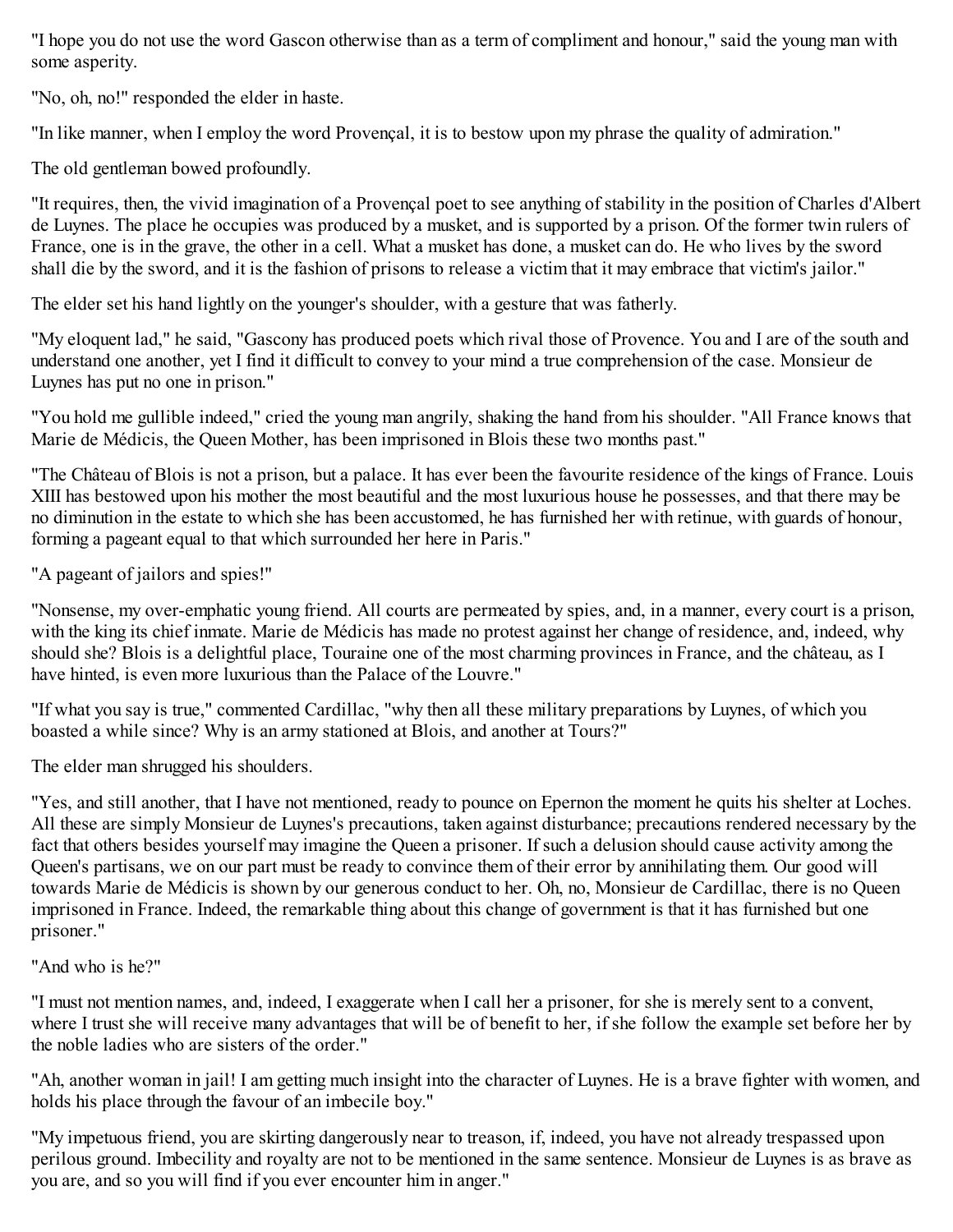"Nothing would give me greater pleasure."

"Then I shall see that you are given an early opportunity of meeting him, and making your words good."

"Again I say nothing would give me greater pleasure, and I shall remind you of your promise, if you are not the braggart you have hinted that I am. Indeed, I doubt if you have any influence at all with the usurper Luynes, the man of practical jokes and insincere letters."

"Ah, you haven't forgotten that yet. It seems to rankle. But, bless you, you should have seen him when he caused to be congregated in the courtyard some thirty-five men who held similar letters to yours. They thought he was about to receive them in audience, but he merely appeared at the grotesque gathering concealed among the curtains of one of the windows, and laughed until I thought his sides would split. The King, too, was highly amused at the spectacle."

Cardillac gritted his teeth, and his lips compressed to a thin line. His tormentor was watching him closely, but when the old man spoke it was in the suavest accents of the south.

"Pardon me," he said, "I spoke thoughtlessly. It is perhaps the case that you were one of the thirty-five?"

"Sir, you need no pardon. The honour of providing mirth for His Majesty and the favourite was not vouchsafed to me, and, truth to tell, I find it difficult to credit that this pair should be so heartless; therefore I fall back upon my first suspicion that you know little either of the King or Luynes."

"In that case, sir, I must present to you proof of their confidence in me. Know, then, that I was given charge of the Queen Mother's cavalcade from Paris to Blois, with a hundred soldiers under my command."

"Again I have only your word for that," objected the unconvinced Cardillac.

The other raised his eyebrows, and spread out his hands with a little gesture of protest.

"I thought so clever a young man as you would credit me because the truth or falsity of what I have stated is so easily ascertained. The cavalcade departed from Paris on the last day of April, in the most open manner, and practically all Paris was there to see. It was a gala occasion, for the Queen Mother was as unpopular as her favourite. My name is Tresor. If you make enquiry, all your misgivings will be dispelled, for there are thousands who saw me riding at the head of my troop.

"But, aside from this public mission, Monsieur de Luynes entrusted me with a private work of some delicacy, which was, without attracting attention, to detach from the Queen Mother's entourage the only capable lady-in-waiting she possessed; to deliver her to the care of the strictest convent in France, a convent worthily presided over by a lady of the blood royal, and to overtake the procession before my absence was detected. That I accomplished successfully, and Monsieur de Luynes complimented me by saying I was the only person he knew who could have done so."

"And what was the object of immuring a young lady in the cloisters?"

"The object was two-fold. Those who surround the Queen Mother are as stupid as herself; all of them are frivolous, most of them are beautiful, so there was no objection on the part of Monsieur de Luynes that these butterfly nonentities should share the Queen's exile, if you choose to call it so, at Blois. The young woman of whom I speak, besides being beautiful, is capable, and if your conjecture that the Queen Mother is a prisoner was true, you will easily see that we did not wish to place beside her one with ingenuity enough to help her to escape. The second reason was that this girl's father appears to be an important partisan of the Queen Mother. She is his only daughter, on whom he very foolishly dotes, which is a mistake if a man wishes to take an active part in French politics. Until he learns the fate of his daughter, we hold him helpless. He knows she is in our power, so he pretends affection for the new régime, and dare not openly take part with the supporters of Marie de Médicis."

"And the truth of this latter narrative I suppose I may learn by asking all Paris?"

"No," returned the old man, with the utmost suavity. It seemed impossible to anger him. "No; this, as I told you, was a secret mission, but, if you have the courage to question him, I shall indicate to you a man who can authoritatively corroborate my statements."

"Who is that man?"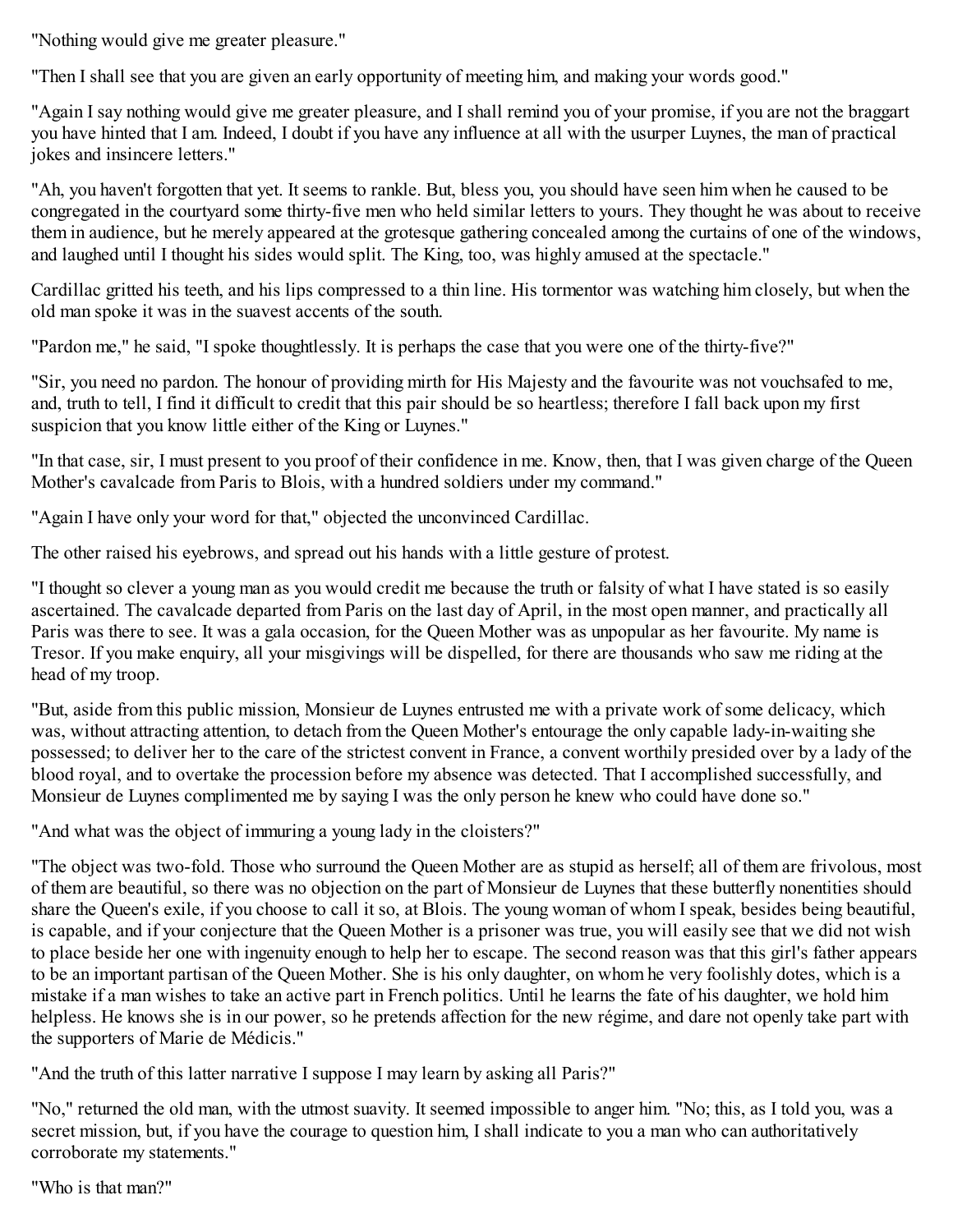"His name is Monsieur Charles d'Albert de Luynes, whom you have expressed a desire to meet on terms of hostility. I shall be pleased to put you in a position to ask your questions at the point of the sword, if—my former proviso—you have the courage."

"When?"

"To-night, at half-past ten o'clock."

"Where?"

"If I am permitted to preface my answer by a few words of explanation, you will then comprehend more accurately than you do now the manner of man you will meet, and if this knowledge causes you to avoid the encounter, I, for one, should be the last to dub you coward, for I warn you Monsieur de Luynes is probably the bravest man in Paris, as well as one of its most skilful swordsmen."

"Go on," commented Cardillac shortly.

"Aside from this bravery and skill, which, if I understand rightly, you share with him, he possesses another quality which you hold in common. He is deeply distrustful of what is said to him by any except his immediate friends and confidants. It is, therefore, his habit to learn for himself, at first hand, what the ever-changing opinions of Paris are regarding current events, and he has, therefore, committed himself to a practice which all his friends who know of it, and they are few, consider highly dangerous. Have you ever met Monsieur de Luynes?"

"Never."

"It would not much matter if you had. It is doubtful if you would recognise him in the circumstances at which I hint, for he disguises himself with some care. In one disguise or another he wanders about Paris alone at night, visiting taverns, wine-shops, cafés. Consequently no one has acquired such knowledge as Monsieur de Luynes of the capital of France. Never in its history has Paris been so quiet as since my master came into power, and this tranquillity is not understood, even by the police. But in whatever quarter of the city an insurrection is brewing, it is discovered that troops have silently taken possession of the street before the hour at which the outbreak was to have occurred, and more than one unfortunate wretch has been flung into the Seine because of the unjust suspicion that he has betrayed his comrades. You are of good family, a southerner, and therefore a man of honour, so I trust you with this secret in the utmost security, knowing you will not betray my confidence. Monsieur de Luynes is as merciful as he is expert and brave with his weapon, so I know I am not sending you to your death. He will merely run you through the arm."

Cardillac squared back his shoulders, and a smile of derision curled his moustached lip, but he said nothing. Tresor took no notice, but continued in level tones:

"If you examine the rear of these premises you will find that a narrow lane divides the grounds of our palace from the backs of the opposite houses. Midway up the lane on your left is a door in the wall. At half-past ten o'clock to-night I open that door, step out, and look up and down the lane. If the way is apparently clear, Monsieur de Luynes will emerge and walk off to the right. There are numerous back entrances on the right hand of the lane, in one of which you may conceal yourself. In coming up with Monsieur de Luynes, I ask you not to accost him if there is anyone in sight. I advise that the conference be amicable, but if you are determined to receive a lesson in the use of the blade, then encounter him in fair fight, and you will be satisfied."

"Monsieur, your confidences rather astound me, for we are not even acquaintances."

"We are both of the south, nevertheless," replied Monsieur Tresor ingratiatingly. "You fear that I am leading you into a trap?"

"Sir, I fear nothing."

"No; fear was not the word I should have used. I have not won your confidence as you have won mine. You apprehend, then, that I am laying a trap for you? I shall not protest, because that would be useless, but I venture to point out that if I desired your harm, I have but to give the word, and cause you to be arrested on this bench, or when you leave the palace, or at your own lodgings, and you would disappear instantly from human knowledge. I do not need to entrap you, Monsieur de Cardillac, for you are now, and have been ever since you entered, entirely at my mercy. That, of itself,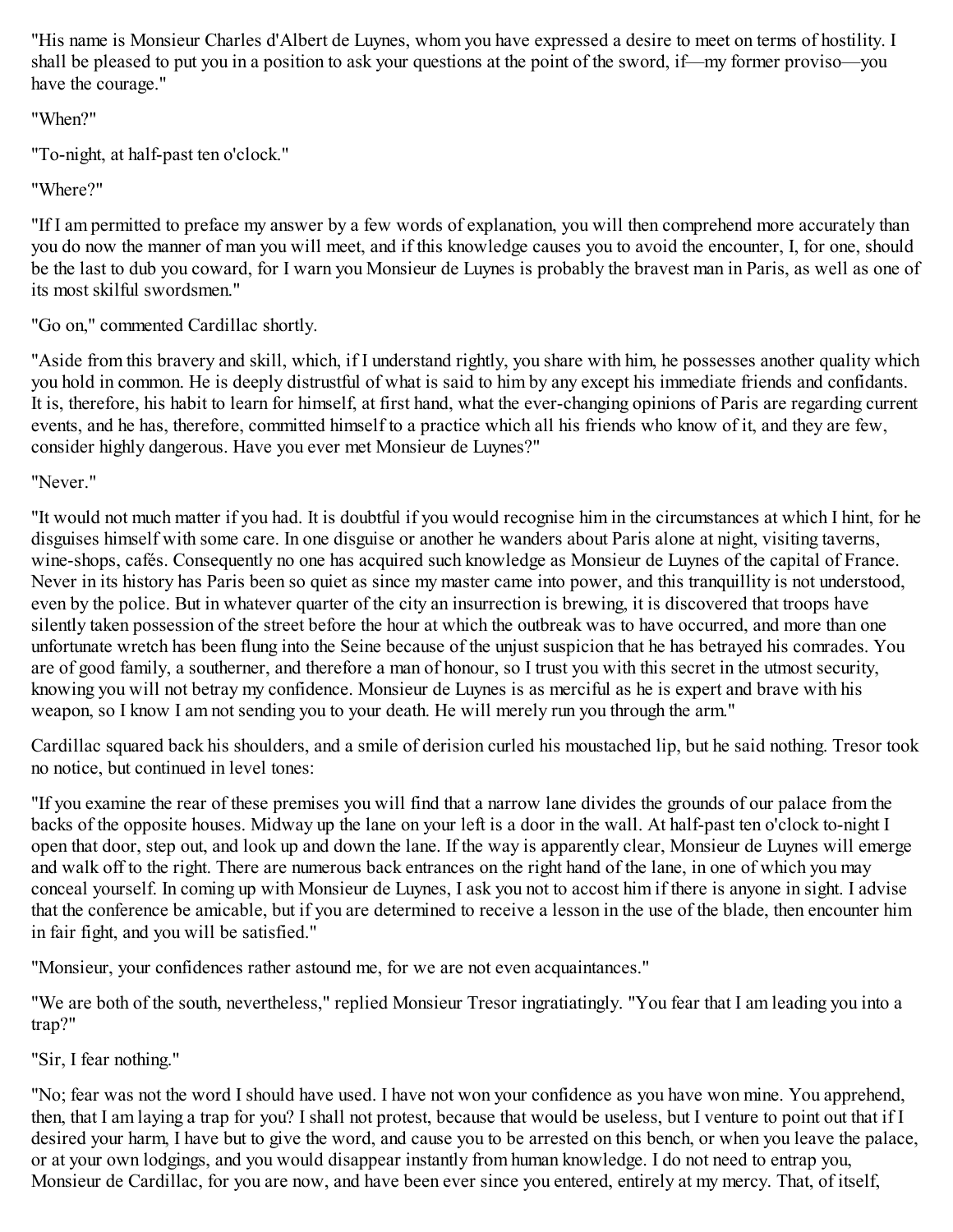should quell your doubts. If it does not, then do not attend the rendezvous."

"I will think over it," said Cardillac, as he rose from the bench.

The hall was now deserted. Cardillac was the last man out, and with bowed head, pondering on what had been said to him, he wandered to the bridge, and, resting his arms on the parapet, gazed down at the water, until the late darkness of a midsummer night obscured his surroundings. Hunger would have tormented him had he allowed his mind to dwell upon it, but the rankling insults of the supposedly humorous letter obliterated all thoughts of anything else. Aside from this, there was scant use of his dwelling on the theme of hunger, because there was not a coin in his pocket with which to satisfy his craving.

Darker and darker grew the summer night, and at last the bells of Notre Dame, farther up the river, tolled the hour of ten. In thirty minutes, if what Tresor had said was true, this low-born night-walker would issue from his postern door, and Cardillac wished a word or two in private with the perambulating humourist. The young man drew himself up, and turned towards the direction of the palace.

"I shall run my blade through his jocular heart," he muttered.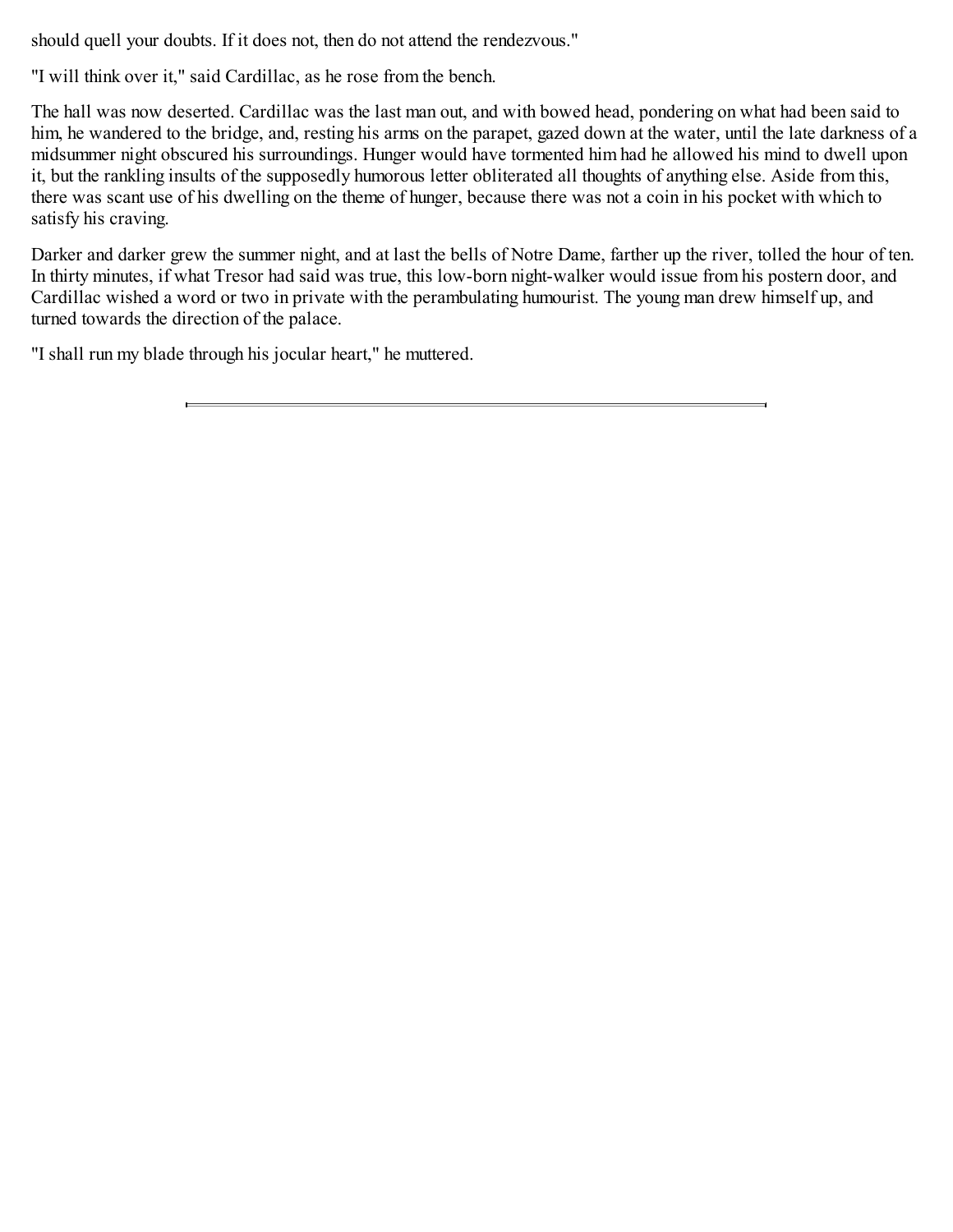# **CHAPTER II**

#### **THE ENCOUNTER IN THE DARK**

<span id="page-16-0"></span>Cardillac, alertly on his guard, walked cautiously the length of the lane and satisfied himself that no one else was lurking within its limits. He scrutinised the one door on the left-hand side that led to the palace grounds, and also examined with care the half-dozen or more entrances that communicated with the smaller houses ranged along the right-hand side. The alley was not as dark as he had expected, for the numerous lights in the upper stories of the rear of the palace threw a dim radiance upon the uneven cobble-stones that paved the farther side of the narrow thoroughfare, which in some measure mitigated the obscurity of that portion of the lane which ran along the foot of the palace wall.

Into the embrasure formed by one of the recessed doorways on the right-hand side Cardillac felt his way with noiseless care. Silently he tried the door itself, but found it barred or locked. He now placed his back against it, assured that if any treachery were intended, the door could not be opened suddenly without his shoulders giving him some hint of the unfastening within. Stealthily he drew his sword from its scabbard, placing the latter under his left arm, holding the blade in a horizontal position ready for instant attack or defence. In the gloom of his ambush, he was invisible to any passer-by, yet his eyes, now accustomed to the murk, could see the postern door dimly on the opposite side of the way. His only danger, as he fancied, was that some person with a key might attempt to enter from the lane the house at his back, and the young man smiled grimly as he thought of that person's astonishment as he met the point of a sword.

The stillness was complete; all Paris seemed to be asleep, and one by one the lights in the upper stories of the great building opposite him were going out. He stood there rigid, scarcely venturing to breathe deeply, and in his suspense it appeared that time had stopped, or else the guardians of it in the various church steeples had forgotten to mark its passing by the ringing of their bells.

Finally, however, the half-hour struck, and promptly to the moment the postern gate opened. The watcher recognised Tresor as he stepped across the threshold, looking up and down the lane. The old man made a slight motion with one hand, and Cardillac distinctly heard him whisper:

"Sir, the way is clear."

A cloaked figure stepped out into the lane.

"God be with you!" ejaculated the pious Tresor, in accents of the deepest respect.

The man in the cloak made no answer to the well-wishing so fervently expressed, but keeping close to the wall, surrounded by its shadow, he moved off in the direction from which Cardillac had entered the lane.

This impatient young man emerged from under the porch, stepped across into the shadow, and followed swiftly but cautiously. Tresor had withdrawn into the grounds of the palace; the door was closed, but the old man put his eye to the little wicket in the panel, and if Cardillac could have seen his face, he must have noticed that humble and ingratiating smile with which the man of Avignon had so often illumined his unimpassioned conversation of that afternoon.

Too intent on following the movements of his quarry to care who smiled and who did not, Cardillac kept the cloak in sight. It led him through devious and deserted ways, hitherto unknown to him. The man in front was evidently determined to avoid all public thoroughfares, preferring to run the risk of encounters with dangerous marauders who might be prowling about these dark, unpopular thoroughfares. Cardillac still carried his scabbard under his arm, so that it could not clatter upon the cobble-stones and give warning to the pedestrian in advance. It was evident that the latter was doing the same, or, a most unlikely supposition, was unarmed, for he traversed the deserted streets with the silence of a ghost. Seeing the way in front broaden somewhat at a place where a lamp hanging from an ornamental wrought-iron bracket fixed to the wall formed an oasis of light in a desert of darkness, Cardillac strode rapidly forward, and overtook the pursued directly under the lamp, which cast its rays impartially on each of them.

"Son of a corn-chandler!" he cried. "Low-born scion of an ignoble race! I would bestow a favour upon you. Although a sword in the hand of a king may confer nobility on even the vilest, yet this blade in the hands of a gentleman, when run through your body, will give you a better death than your origin deserves. Do not thank me, sir, but stand on guard!"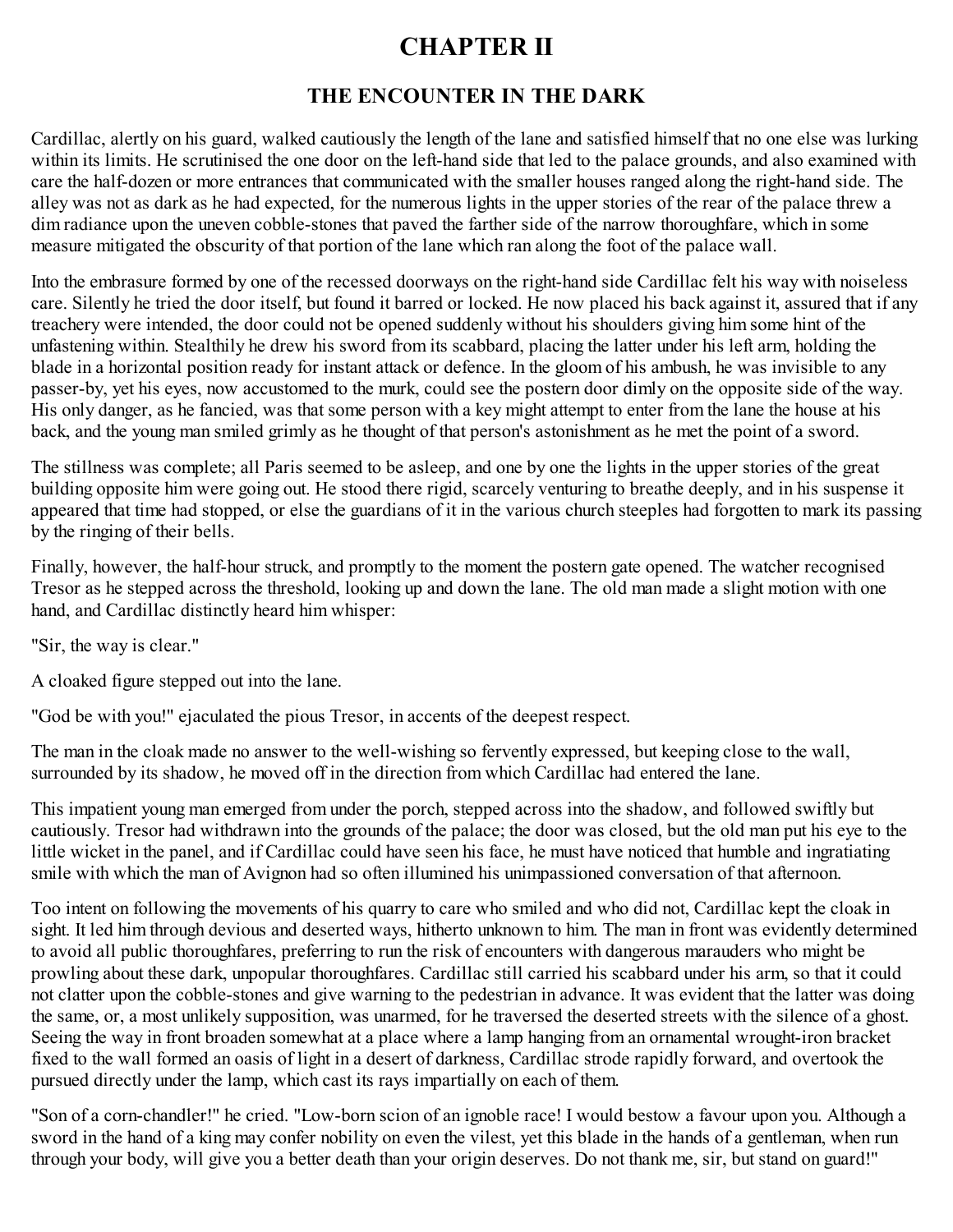This speech, which Cardillac had spent the evening in composing, proved too long for the occasion. It rolled from his tongue with all the fluency of his eloquent Gascony, but his antagonist answered not a word. The stranger turned to the right-about-face with the celerity of a soldier at the word of command. His sword was in his right hand, and his sheath fell with a metallic clank upon the stones. Without a sound he immediately thrust forth with the venom of a viper.

The young man was taken completely by surprise. He had struck a pose picturesque to behold, had there been any onlookers—a pose well suited to the words he employed; but to avoid that vivid thrust he was compelled to abandon this attitude with such haste that legs and scabbard became intermixed, and he fell backwards just in time to escape being impaled through the breast.

Nimble as a wildcat, Cardillac scrambled to hands and knees, unhooking as he did so the scabbard from his belt, and flinging it clattering behind him on the stones. Erect once more, he tore the throat fastenings from his cloak, and allowed it to drop from him. Then he felt the red-hot sting of a gigantic wasp in his left arm between the shoulder and the elbow. The second onslaught of his adversary had not proved so futile as the first.

"*Ventre Saint Gris!*" cried the young man, once more springing back as the other pressed him. "You've done just what Tresor said you would."

This remark seemed to increase his enemy's fury, but Cardillac's legs were now firmly supporting his lithe body, unencumbered with cloak or scabbard, and the third angry lunge was easily parried.

"Stand back," he cried joyfully, "until I get the light in your face. I am going to reoccupy the ground I so hastily abandoned. Back, I say! Give way!" and as the other did not, he pricked him in the shoulder.

The man, who had not spoken since the encounter began, retreated a step.

"Another, if you please," demanded Cardillac, somewhat breathlessly, but with politeness.

That which the man with his back to the light refused to do voluntarily he, for the second time, did under compulsion. Another prick of the sword point, which made him wince, caused him to take the step backward that had been required of him. Cardillac was playing with him, and seemed determined to convince his victim of the contest's hopelessness ere he brought it to a termination.

"I beg of you, sir, to favour me by taking a third step to the rear," panted the young man. "You must admit that my proposal is quite a fair one, which is to distribute the light above us into two equal shares. Your face is still covered with darkness, while mine is in plain sight. I am convinced that another retreating step will give me the equality which I lost when you treacherously set upon me after I gave you the warning to be on guard."

For the first time the defeated man spoke.

"You talk of treachery, you dog, and servant of a dog!" he gasped, and bitter as were his words, his voice showed him to be approaching the last stages of exhaustion.

"Your language, sir, betrays your humble origin, but I will not cavil at it. The immediate point at issue between us is the third step backwards. Take it, I beg of you, otherwise it is your throat you must guard; and remember that an incision there is a much more delicate operation than a touch on either shoulder."

"Stop! A parley; a parley! I wish a word with you, sir!"

"Not so!" cried Cardillac. "A parley is all to my disadvantage, as well you know. The watch may interrupt us at any moment. Besides, you did me the honour to run me through the arm, and my sleeve is filled with blood. I have, therefore, on two counts not a moment to spare; to keep my promise to you, and run my blade through your treacherous heart."

"For the second time you speak of treachery. You are a cut-throat, or a cut-purse, which?"

"Neither, sir, but a more honourable adversary than you deserve. I implore you, sir, to compliment me by defending yourself with greater skill than you are doing. You seem determined to put upon me the taint of assassin that hangs over you. You are as helpless, sir, as if you were unarmed. I do not wish to kill you as you killed Concini."

As he spoke, the other's sword dropped ringing to the cobble-stones. The man spread out his empty arms.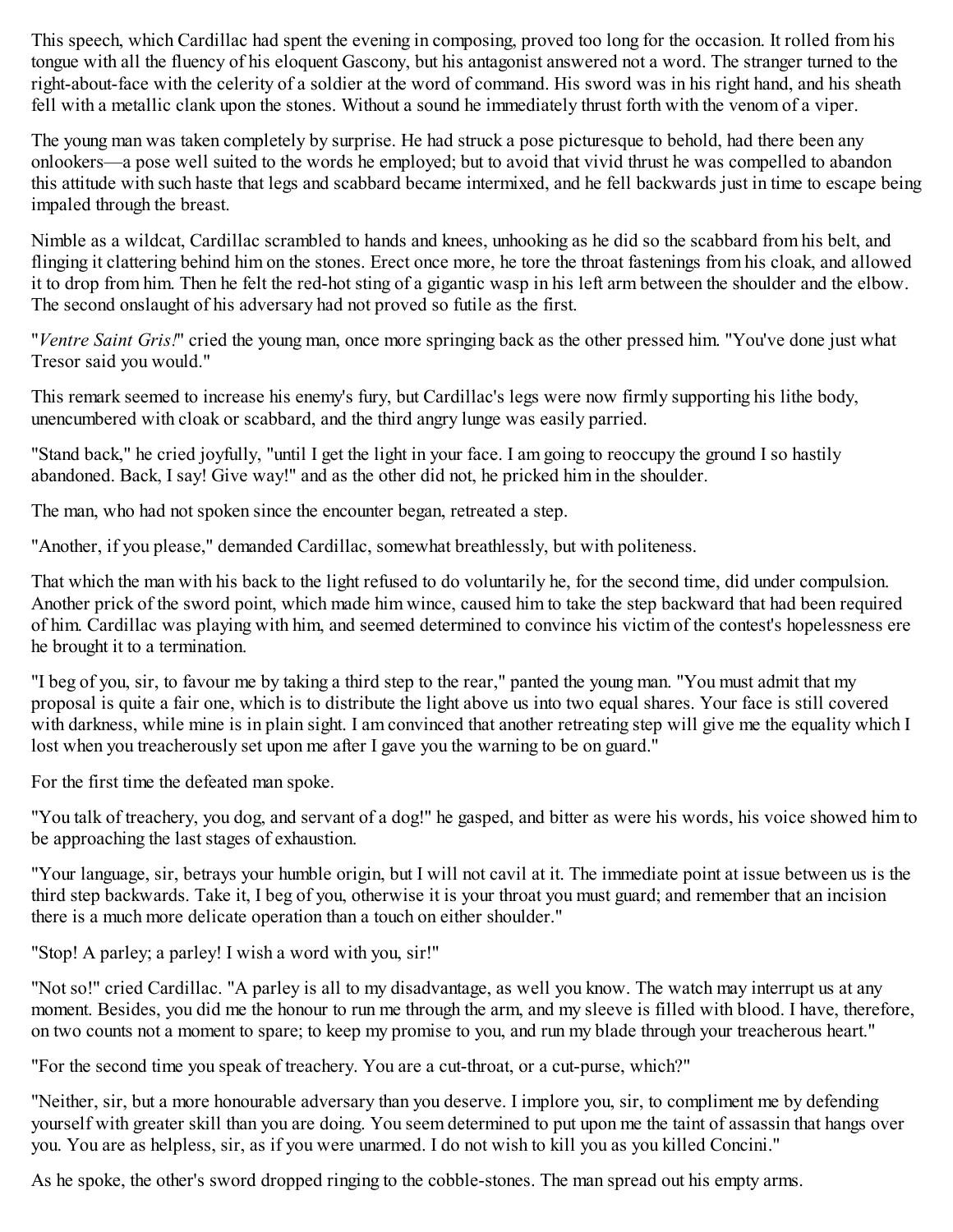"I do not understand your language, sir, but finish your work as quickly as you please, and get back for your hire. Allow me one offer, however, that may reach your covetous or necessitous soul. I will take your own word for the amount, and pay you within half an hour double the sum that Luynes gives you for my murder. Furthermore, within the half hour I shall supply you with one of the fastest horses in France. It is not yet midnight, and before daybreak you will have outdistanced all possible pursuers, and be free from the vengeance of Luynes. Once beyond Loches you are safe, if you take to the west.

"I do not underestimate the service I ask of you, nor the danger to which you would be committing yourself if you accept my offer; therefore double, treble or quadruple the sum I will pay you. Of course you make an enemy of Luynes, that treacherous hound, who dare not face his foes, but must use the musket or the blade of an assassin. But if you join the ranks of his enemies, I will give you letters to Epernon in Loches. You must keep to the north side of the Loire, make a wide circuit around Blois, cross the river between there and Tours, for in either town Luynes is strong; but once the river is crossed, make direct for Loches, and you are safe."

During this appeal, which was jerked forth in detached phrases, as if the speaker's breath were well-nigh exhausted, the unarmed man stepped back two paces, and the light fell on his face. It showed Cardillac the pallid, haggard countenance of one at least fifty years of age. No disguise that a young man could have used was sufficiently subtle to simulate the expression of age, fatigue and anxiety that met the Gascon's gaze, as he stood there with sword lowered until its point touched the ground.

"There is a mistake here," he cried, "and treachery to us both, as I surmise. I am no assassin, nor the tool of an assassin, unless it be unconsciously. My name is Cardillac of Gascony. Whom have I been fighting?"

"I am the Duke de Montreuil."

"But you came from the palace of Luynes at half-past ten to-night. Tresor saw you out by the postern door, and he blessed you with his benediction."

"That is true. Luynes has done me a foul wrong. He has placed me in a position out of which I seem unable to extricate myself. My appointment with him to-night was for the purpose of making terms with him, but his conditions are such that I could not accept them. The emissary of Luynes assured me safe conduct if I came in secret, unattended, entering and leaving by the back door. When you accosted and attacked me, I did him and you the injustice of thinking the encounter a planned assassination."

"I am not so sure that you are wrong," returned Cardillac, who had unfastened the cuff of his left sleeve, and, with a motion of the arm that caused him to grimace with pain, scattered the blood in crimson drops upon the pavement. "Tresor told me this afternoon that Luynes would leave the postern gate alone at half-past ten. He knew that the Dictator had insulted me, and that I desired nothing on earth so much as to meet him sword in hand. He made this meeting inevitable by assuring me, with that crafty smile of his, that Luynes would spare my life by running me through the arm. I have proved myself but a country imbecile in the hands of such a knave."

Cardillac staggered a little from weakness caused by hunger and loss of blood.

"You must come with me. It is but a step now to my house. My physician will attend to your wound."

"No, no, 'tis but a scratch."

"I think," said the duke, "that my sword passed through your arm."

"It is nothing, I assure you. You merely proved yourself a rough surgeon, my lord, and your diagnosis was right. I needed a little blood-letting. 'Twill do me good. All that remains is for me to beg your pardon, and take myself off to my lodgings. I hope to make sure of Monsieur de Luynes on the next occasion."

The nobleman thought his mind and body were beginning to wander, and that the young man was losing his grip on each.

"What are you looking for?" he asked, approaching him.

"My scabbard. I thought I had set it down here somewhere."

"'Tis there behind you, also your cloak."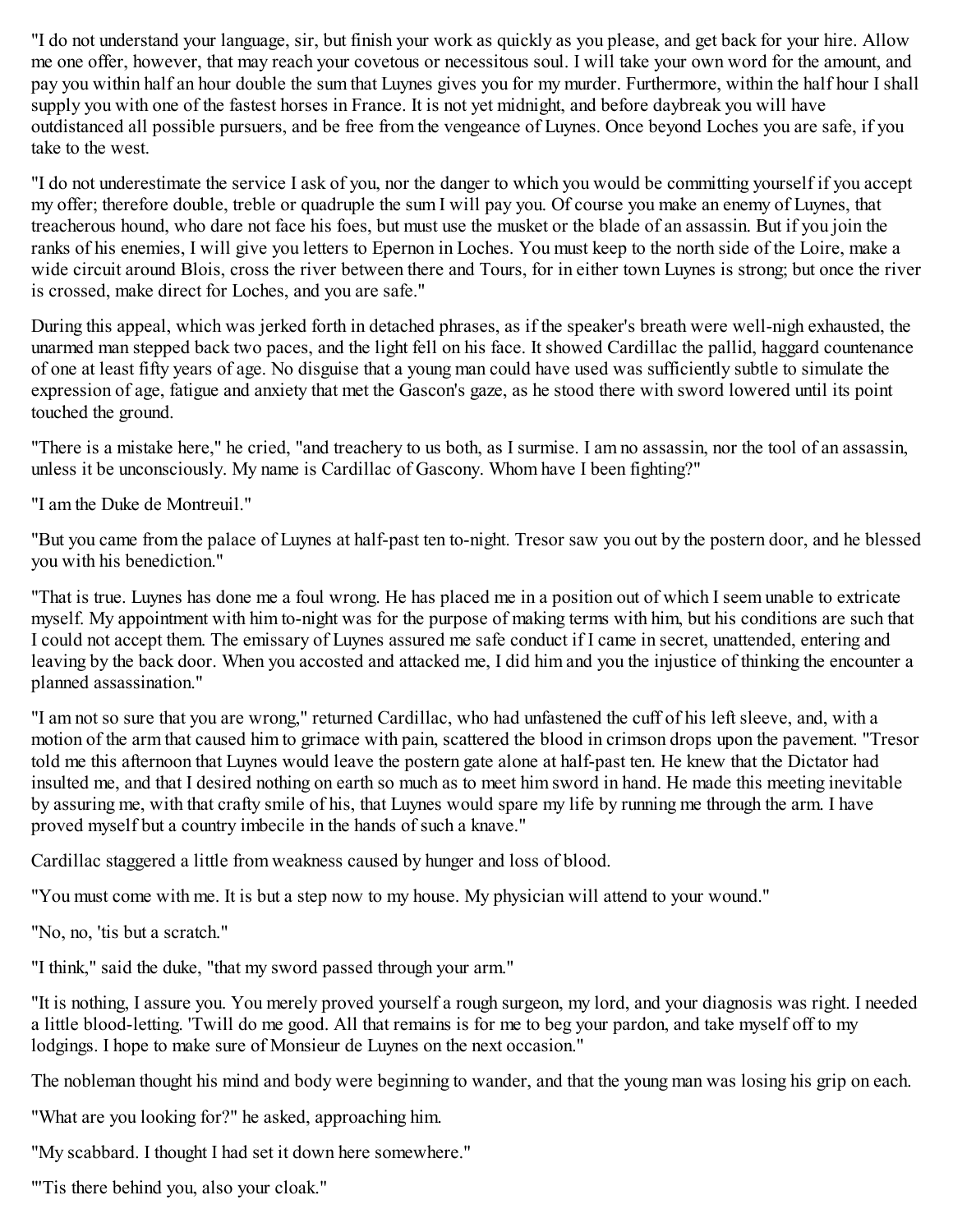The duke picked up his own discarded sword, and watched the young fellow narrowly, proffering no assistance. He was evidently still far from sure of him.

Cardillac attempted to secure his scabbard, but, stooping, fell forward on one knee. With a slight laugh, he made the pretence that this altitude was intended, as, with uncertain hand, and a large consumption of time, he hooked the scabbard to the belt. Without getting up, he reached for his cloak, then, with a sigh, rolled over upon it, and lay there.

The duke strode forward, and knelt by the side of the unconscious man. The hanging lamp shone down upon a youthful face of ghastly pallor; the parted lips were blue, the teeth clenched as if in agony when oblivion overtook him. His lordship brought forth a small flask, but, before attempting to administer the stimulant, became aware of a sound that startled him.

He sprang once more to his feet, concealed the flask, and listened. Up the narrow lane came the measured tramp of men. He turned as if to leave Cardillac to his fate—to the fate brought on by his own hot-blooded impetuosity; but marching men were coming down from the other end of the lane also, the two parties converging upon him. There flashed upon the nobleman's mind the King's recent edict against duels.

"*Mille diables!* Trapped, as I am a sinner!" muttered the duke. "Luynes has laid his plans well. If one treachery failed, the next was to succeed."

He wiped his red blade on the fallen man's cloak, thrust the sword into its sheath, and stood there awaiting the meeting of the two companies.

"I arrest you in the King's name!" cried the approaching officer loudly. "Attempt no resistance."

There were a dozen uniformed men in each squad. They came to a simultaneous halt, leaving between them a lamp-lit square of cobbled pavement, in the centre of which one man lay prone and bleeding, while the other stood beside him.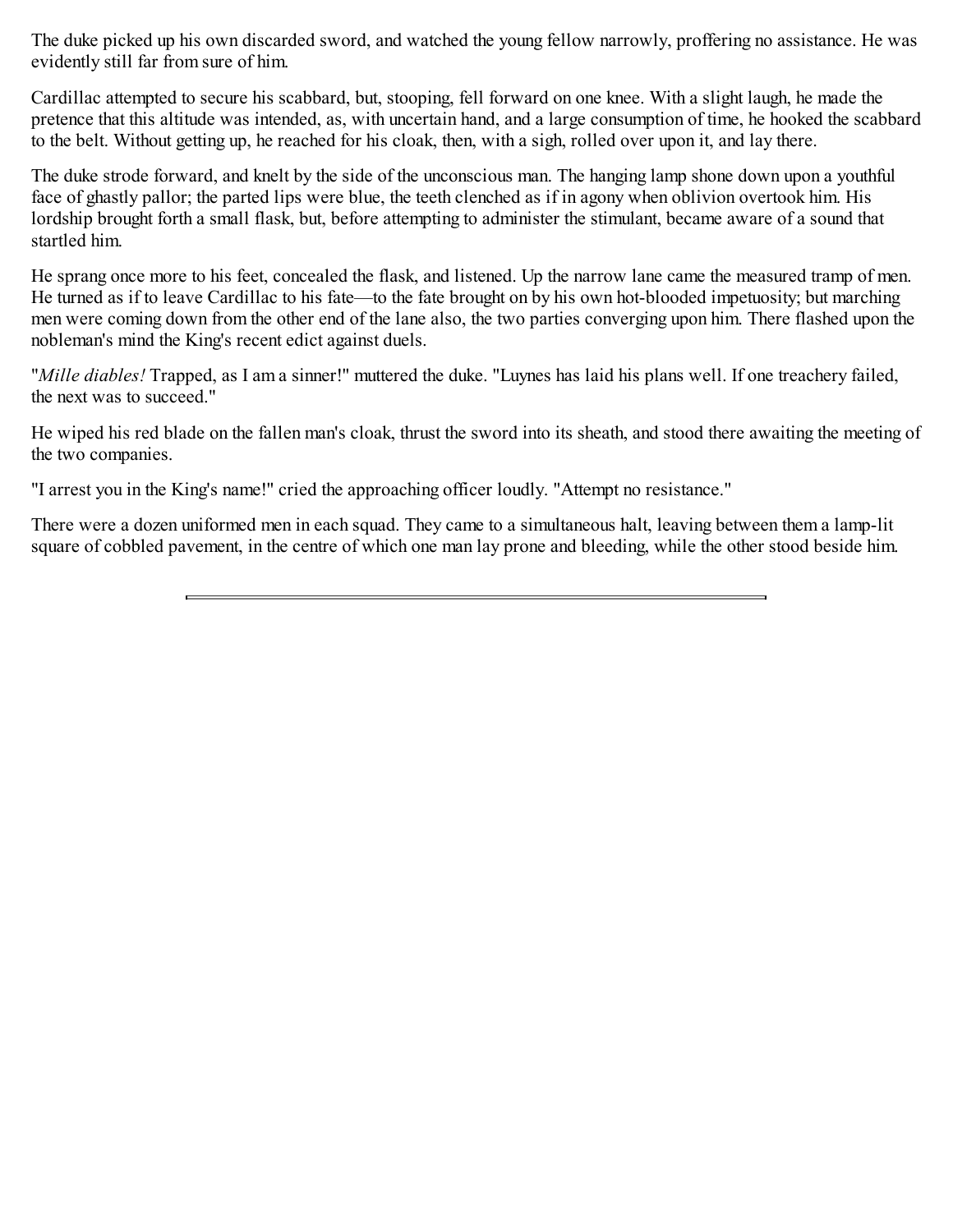# **CHAPTER III**

#### **AN INVITATION AT MIDNIGHT**

<span id="page-20-0"></span>"I am the Duke de Montreuil," sternly announced the standing man. "I can be arrested only on a warrant signed by His Majesty the King, and if such an instrument were extant, which I refuse to believe, it would not be placed in the hands of a sergeant of police for execution."

The sergeant knew enough of the law to be aware that the duke spoke the truth. His net had enclosed a bigger fish than he had expected. The Duke of Montreuil's face and form were quite familiar to any denizen of Paris, and only a stranger like Cardillac, who came from a remote corner of France, could have been ignorant of the nobleman's identity when confronting him. The sergeant now recognised the duke, and he spoke with a cringing deference in marked contrast with his proclamation of arrest.

"My lord duke, what you say concerning your privilege is true; nevertheless, the incident that has occurred here is in direct contravention of the very precise edict of the King himself, and therefore amounts to high treason, which crime dissolves all privilege, save only that pertaining to the royal family itself. Who killed this man?"

"Officer, although you argue like an advocate, you jump at a hasty conclusion. The youth, so far as I am able to judge on brief and badly illuminated examination, is not dead, or even grievously wounded. There appears to be a scratch on the throat, and a sword wound through the arm. I judge him to have fainted from loss of blood, and what we need here is a surgeon, and not a sergeant. You are ill advised in assuming a duel. The truth is your streets are badly protected, and doubtless this unfortunate young man has been set upon by footpads; probably robbed. I think that all who know me in Paris, these many years, need not be told that, if I fought a duel, 'twould be in some more secluded spot, and during a properly lighted hour of the twenty-four. The accusation at which you hint, officer, is absurd, so far as it impinges upon me."

The officer presented a picture of bewilderment, His lordship had spoken with a quiet indifference that was singularly effective; yet there lay the man, wounded or dead, and the instructions which the officer had received from the Dictator's headquarters had informed him that he would come upon just such a scene at almost precisely the moment he arrived, in one or other of four lanes leading from the Dictator's house.

He had been told that he would see, entering these lanes, one man followed by another. He was not to interfere, even if he heard the sound of conflict, until the affray was over. Then he was to arrest the survivor, or both, if neither were killed, and was to collect evidence as to whether what had happened was a duel or an assassination. Apparently his superiors were in doubt as to the intentions of the two men under surveillance, and here, to his astonishment, he found that one of them was a noble of France, who but a few months before had been more powerful than any other, saving only the Queen Mother and her favourite, Concini. He was shrewd enough to know, also, that to-morrow this man might be in power again. Events followed one another rapidly in France.

"My lord duke, you entered this lane a few minutes ago, and the man lying there was pursuing you."

"If he pursued me, I am not aware of it. I was proceeding peaceably home after a private conference with Charles d'Albert de Luynes, in his own house, at his own invitation."

"But, my lord, since you entered this lane no one has emerged from it at either end. How, then, came this man wounded?"

The duke shrugged his shoulders.

"Really, sergeant, I have not the honour to belong to the detective force of the police. If you wish to find the culprit, I would suggest that you search the houses on either side. They are numerous enough and sinister enough to harbour a thousand criminals. A cut-throat thief of this locality does not need to emerge from either end of the lane. I make the further suggestion that, instead of standing talking foolishly there, you should get help for this man. He may, indeed, be dying on your hands, and, by the way, do you propose to attempt my arrest?"

"No, my lord duke, but I must take the victim into custody, and report the fact that I found your lordship with him."

Cardillac opened his eyes, and with an effort reached a sitting posture. The duke once more pulled forth the flask of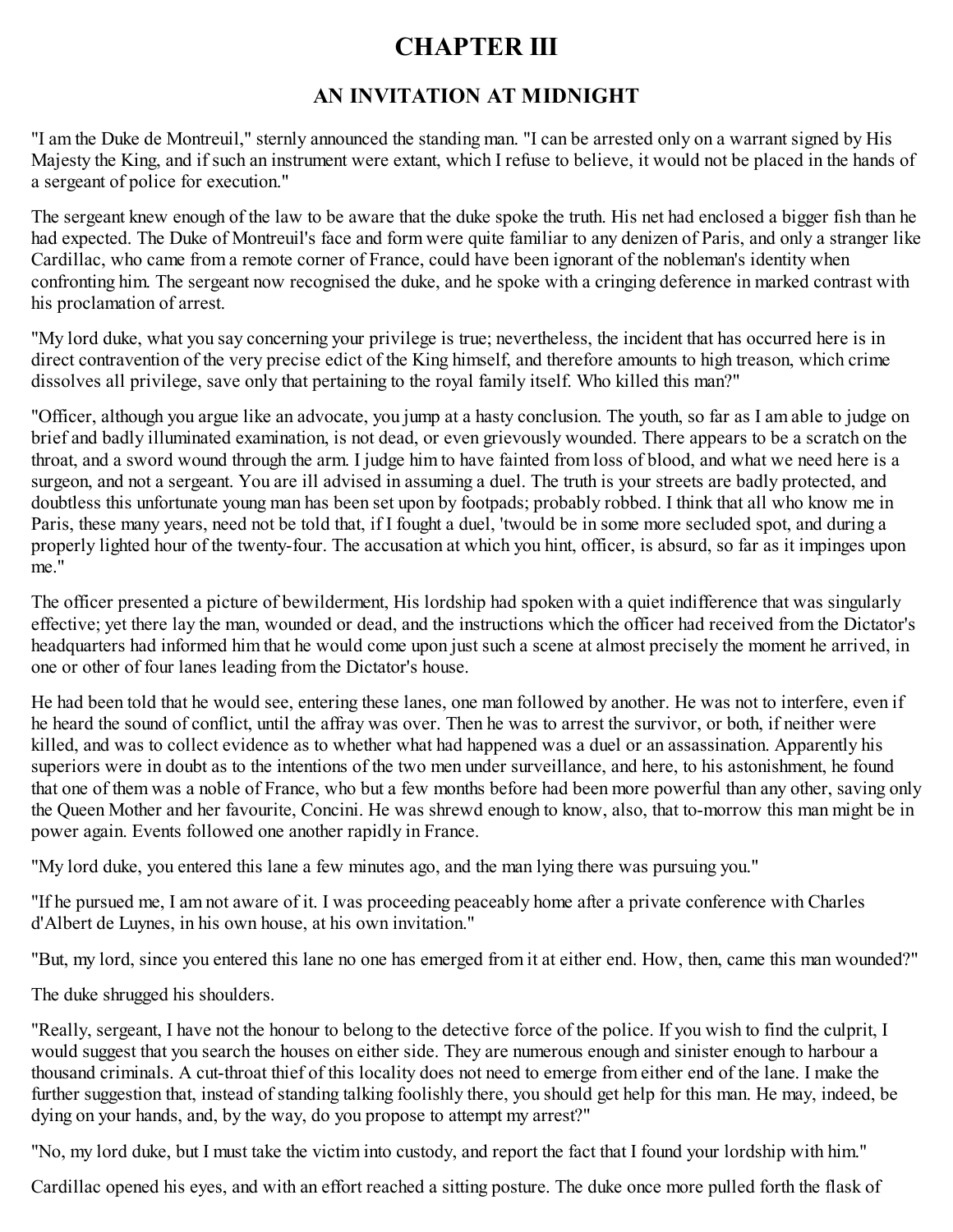brandy, eager to stop the young man's mouth until he could give him some hint of the critical situation.

"Here, my poor fellow, drink this. You have been set on and wounded, I take it, by some footpads. Have they robbed you?"

"My pockets are empty," said Cardillac, promptly feeling with his right hand in one, while the duke held the flask to his lips.

"You see," said the nobleman, "what happened is exactly as I surmised. This unhappy youth has been maltreated and robbed, and, for all I know, he may be a friend of Monsieur de Luynes himself."

Cardillac, assisted to his feet by the duke and the sergeant, wincing when the latter caught too roughly his wounded arm, looked about him at the silent assembly of men.

"You seem to have arrived, officer, with plenty of assistance, but I wish you had been fewer in number and more prompt in appearing."

"Who are you, sir?" demanded the sergeant.

Cardillac was quick-witted enough in ordinary circumstances, although he had shown heretofore but little of that quality. He noted, nevertheless, the duke's emphasis on the suggestion that he was a friend of Luynes, and now knew enough of the character of the Dictator to realise that he must proceed with extreme caution if he was to circumvent him.

"I am called Victor de Cardillac, from Gascony; a stranger here in Paris, whither I have come on the personal invitation of my friend, Charles d'Albert de Luynes."

"The deuce you say!" gasped the astonished officer, who found himself becoming more and more involved with those whom he feared it was safer to leave alone. "If, as you state, you are a friend of the chief minister, I hope you will accompany me to his presence, and testify, perhaps, that I have treated you with courtesy."

"I'm willing to do that," agreed Cardillac, but the duke interposed.

"Nonsense, sergeant, nonsense! This young man is in no condition to meet anyone but a doctor, and Monsieur de Luynes will not thank you for disturbing him at this hour of night merely to convince him that you are an egregious blunderer. Doubtless the duel you are looking for has been taking place while you have been wasting time here. My word should have been sufficient, I think."

"Pardon me, my lord duke, but you said yourself that you knew nothing of this young man."

"Neither I do. I never met him before in my life, but I know the family of Cardillac in Gascony to be one of ancient and honourable rank, and if the word of a scion of that house is sufficient for me, it ought to be accepted by you; if it is not, you must be prepared to take the consequences when you meet my friend Charles d'Albert de Luynes, with whom, as I have told you, I spent the evening."

"My instructions were very definite, my lord duke, and I confess myself in a quandary. The family of Cardillac may be of the best, as you say, but as you are not personally acquainted with this young man, you cannot vouch that he bears any relationship to it."

"If I have not been robbed of my papers as well as my purse," said Cardillac mildly, "I can soon resolve your doubt. Kindly search inside my doublet. My arm seems stiff and unwieldy. You will find there documents that prove my identity, and also the letter of invitation from Monsieur de Luynes himself. I hope you know his handwriting."

The sergeant, with many apologies that the search was not a legal one, but carried out in fulfilment of Cardillac's own desire, came upon the papers, and read the letter of Luynes, which had been written on the official stationery of the King's palace.

#### DEAR MONSIEUR DE CARDILLAC:

Paris, by all means. It is a delightful city, where young men enjoy themselves, and become rich. I long to embrace the founder of my fortune.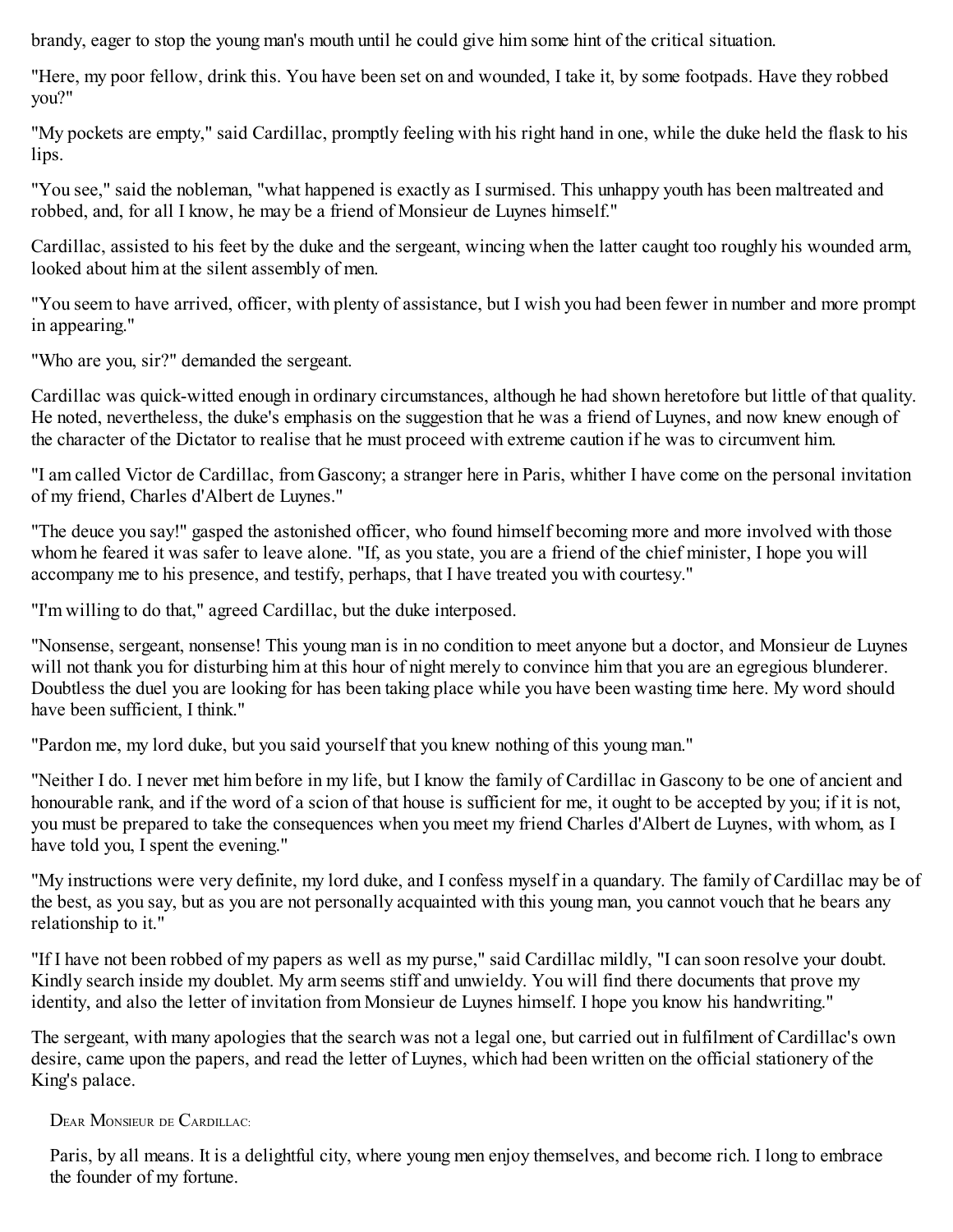Cardillac laughed as the sergeant read this letter.

"My experiences of to-night," he said, "do not bear out the statement of your master. I have found Paris anything but a delightful city, and so far from becoming rich, I stand at this moment penniless."

The sergeant was now profound and profuse in his apologies both to the duke and to the young stranger.

"I deeply regret what has happened," he said, "and shall make no attempt to detain you a moment longer. I hope my lord duke, and you, Monsieur de Cardillac, will testify that I have endeavoured to carry out my disagreeable duty as courteously as possible, and did not persist after I was satisfied of this young man's identity. I shall now withdraw my men, and you may proceed on your way unmolested. I sincerely regret having interrupted your progress, my lord duke."

"You may dismiss your men if you like, sergeant, but you yourself must accompany me to my house. Take with you whatever body-guard you deem sufficient to see us home in safety. I shall write a letter to Monsieur de Luynes, which will be entrusted to your care, sergeant. In that letter I shall explain that you have done your duty with vigilance, and you will find that no complaint has been lodged by me. In this I am sure Monsieur de Cardillac will join me."

The young man bowed an affirmative.

"The inconvenience to me has been trivial, but Monsieur de Cardillac's wound is a serious matter which deserves the attention of the authorities. As I said a short time since, I am certain a man so busy as Monsieur de Luynes will not thank you for arousing him at this hour of the night, so you may present my letter not later than an hour before audience time tomorrow. You may tell Monsieur de Luynes, or perhaps I had better state it in the letter, that Monsieur de Cardillac and myself will—if, indeed, Monsieur is able to be abroad—call upon him at the same hour to-morrow night as I have visited him this evening, and I trust that by that time, sergeant, you will have some satisfactory explanation to offer for the cruel attack which has been made upon Monsieur de Cardillac."

At this the officer bowed low. He selected four men from the ranks of his company, and dismissed the rest under charge of a subordinate. Thus escorted, the duke and Cardillac reached the palace of the former at a quarter before midnight.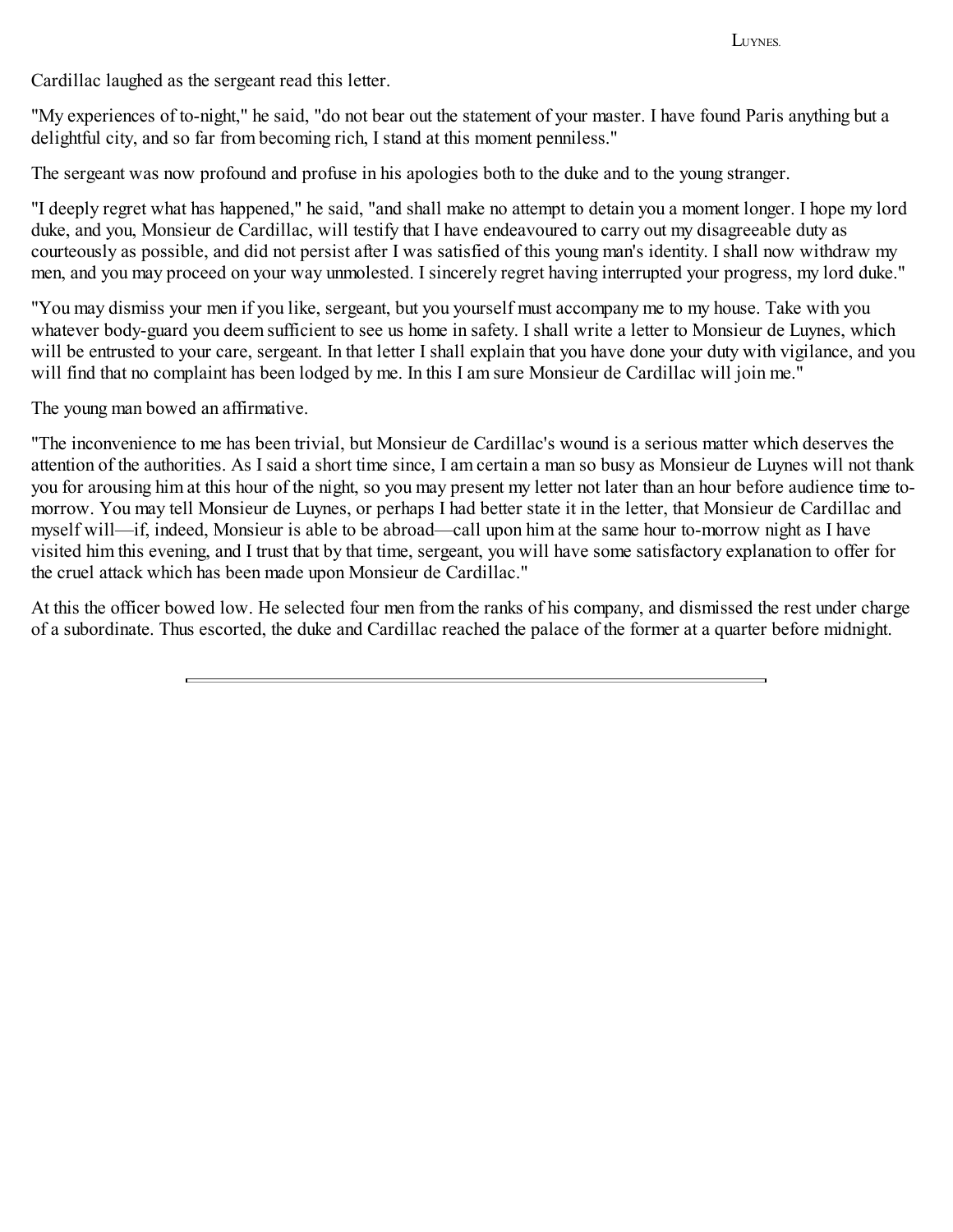# **CHAPTER IV**

#### **REFRESHMENTS AND AFFAIRS**

<span id="page-23-0"></span>The palace of the Duke de Montreuil proved to be one of those massive buildings, half fortress, half residence, without any claims to the architectural beauty the fourteenth century gave to certain quarters of Paris. It was built round a spacious courtyard, the arched entrance to which was protected by ponderous, well-nigh impregnable gates. Although the duke was deprived of his political power, he nevertheless relinquished nothing of that state which had surrounded him as a minister and great noble of the realm.

Late as was the hour, the number of retainers afoot surpassed that of Luynes himself even during his hours of public reception. As the master, with his following, approached and was recognised, it seemed to the sensitive Cardillac that a subtle sense of relief electrified those who were awaiting his return. The period, quiet as it appeared on the surface, possessed, nevertheless, the ominous tranquillity of a storm-cloud which, on a calm and sultry day, gradually overspreads the sky. No man knew when the lightning would flash forth, or whom it would strike when it descended.

As the party entered the courtyard, the great gates behind it clanged menacingly shut, and even the sergeant glanced apprehensively over his shoulder as he heard the sound which echoed from the four strong walls around him. The duke led Cardillac and the officer into a large, well-lighted room on the ground floor, plainly furnished in a manner that gave it the aspect of a business office. The four men of the sergeant's guard remained outside.

Once within the courtyard, with closed gates, a curt command from his lordship sent the servants scurrying to arouse the physician. Meanwhile the sergeant, himself no unskilled practitioner, for in his calling a rough-and-ready knowledge of surgery was necessary, helped Cardillac off with his outer clothing, and deftly scissored the arm of the shirt at the shoulder, gently tearing away the linen, and thus, in spite of his care, causing the wound to bleed afresh.

Cardillac sat impassive in his chair, his wan countenance giving no indication of the pain he suffered. It was typical of the times that when the ancient doctor bustled in, evidently newly awakened from sleep, he carried with him all the appliances for attending to a wound made by either gun-shot or sword. The washing and the salving of the wound proceeded, and the silence was broken only by the scratching of a quill pen which the duke, seated at his writing-table, was using. At last the wound was bandaged, the outer clothing replaced, and the arm hung in a sling. The physician drew a deep breath of satisfaction. The duke looked up from his writing.

"Well?" he ejaculated.

"As beautiful a cut as any man could desire to see; clean and true," said the enthusiastic doctor, wiping his hands on a towel that his assistant presented to him. "Indeed, it might have been accomplished by your own sword, for it is the exact size."

The duke frowned, but kept silence.

"The young man appears to be rather insufficiently nourished, but with proper food, and no wine, he will be fit as a farmer in a few days. The blade did not touch the bone."

"Thank you; good-night," said his lordship, in a tone of dismissal, and the loquacious doctor, with his assistant and paraphernalia, vanished.

Montreuil, with knitted brows, carefully perused what he had written. The letter ran:

**MY LORD DUKE:** 

In addressing you thus, I have reason to believe that I anticipate by a short time only the honour His Majesty designs to bestow upon you; therefore, being the first to recognise you as one of us, I venture to offer some counsel which, though unasked, may not be unwelcome. When you become a member of the nobility, you may find it desirable, both for your comfort and your safety, that the class to which you will then belong believes you to be a peer of the realm in spirit as well as in name.

It will ultimately prove disastrous if throughout our ranks there filters a suspicion that a man of title, no matter how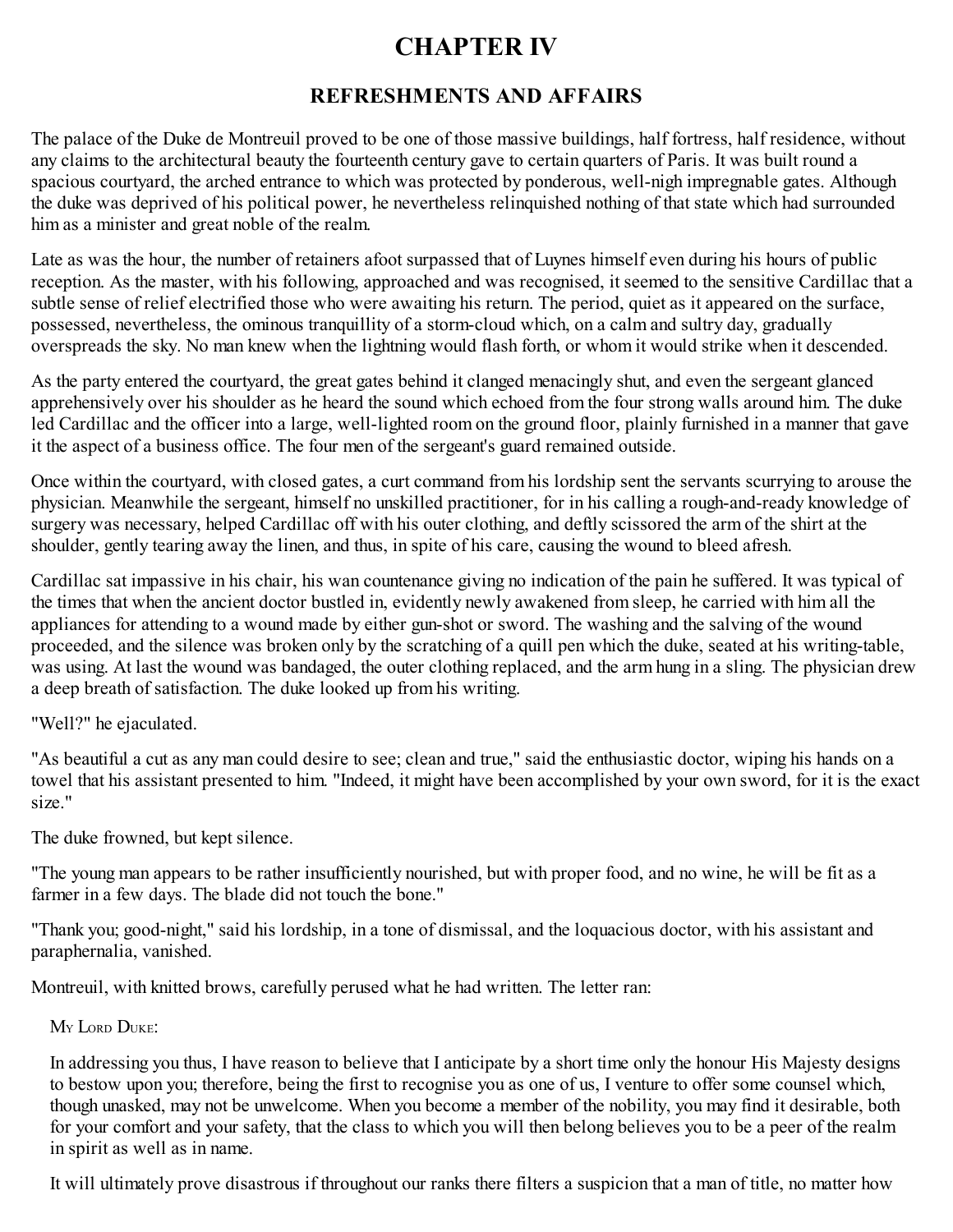highly placed, goes about in danger of an assassin's knife. To-night I visited you at your own request, and, also at your own request, I came unattended, entering your dwelling surreptitiously, leaving in the same manner, assured of secrecy and safe conduct. I have since learned that I was followed from your very door by an armed person whom I believe to be an expert swordsman, but, luckily, before I spoke to him he had received a wound in the arm, and was partially disabled. This wound was given by some individual whom the young man did not recognise, and who doubtless escaped undetected to his own home, wherever that may be, for your sergeant could give me no idea regarding the culprit's identity.

I confess at once that when I learned Cardillac, the wounded man, had followed me from your palace, I suspected that you had set him on my track, and in this I admit I did you an injustice, for he tells me it is you, and not myself, against whom he harbours feelings of injury, and it was you he expected to attack, being misled by one of your minions named Tresor into the belief that you, following the example of the caliph in the Oriental tale, roamed the city at night in disguise.

As I have myself conducted large affairs of state, I know by experience the inconvenience often caused by the injudicious zeal of an underling, and while personally I acquit you of all knowledge of this mysterious affair, I, nevertheless, venture to point out to you that such knowledge filters abroad often before the person who, like yourself, has the most at stake receives the faintest inkling of it.

I have myself to-night been able to do you a good turn in preventing publicity of an incident which, once it became known, with various exaggerations, might have produced unpleasant results. Luckily the police sergeant, by whom I forward this letter, to be given privately into your own hand, proved to be a man of discretion. I have imposed strict silence upon him, which command you will doubtless emphasise when you see him. One odd feature of the affair is that Cardillac, while professing the utmost enmity to yourself, nevertheless carried upon his person a most cordial and intimate letter from you. This letter I, knowing your handwriting, believe to be a forgery, in spite of the fact that it is written on palace paper.

I shall keep this young man under my own eye until such time as I receive instructions from you regarding his disposal.

My physician has been dressing his wounds, one in the arm, one in the neck, while I write, and at this moment reports them as being most serious. The young man is therefore safe, and cannot attempt to escape for several days at least.

I have the honour to be, my lord duke, with many compliments,

Your well-wisher, MONTREUIL.

The lengthy communication his lordship folded, and closed with his own seal. This done, he rose wearily to his feet, stretched out his arms, and yawned like a man tired of the day's exertions, with the air of one relaxed, knowing himself to be in the presence of his inferiors, and careless of their opinions concerning his manners.

The sergeant of police had been standing in a rigid, semi-military fashion since the doctor had left the room. Cardillac sat in a chair, his shapely legs stretched out, and his feet crossed, leaning back with eyes half closed, eyes which nevertheless had been fastened all the while on the duke, taking a quiet inventory of him, estimating the manner of man he was.

Apparently Cardillac was half asleep, and in this condition the duke judged him to be, although, as a matter of fact, he was never more alert in his life, kept on tension by his unceasing hunger and the equally unceasing sting of his wound. The duke addressed and questioned the officer in a spirit of languor and indifference, but the acute Cardillac saw, what the sergeant did not, that his lordship gathered a good deal of important information before the apparently careless colloquy was ended.

"I am sorry to have kept you waiting, sergeant, at this late hour, when perhaps your superior in office is impatient for your report at police headquarters."

"Not so, my lord duke. In this case I am acting under instructions issued direct from the palace of Luynes, thus independent of my chief, and, indeed, under orders to report nothing to him of to-night's proceedings."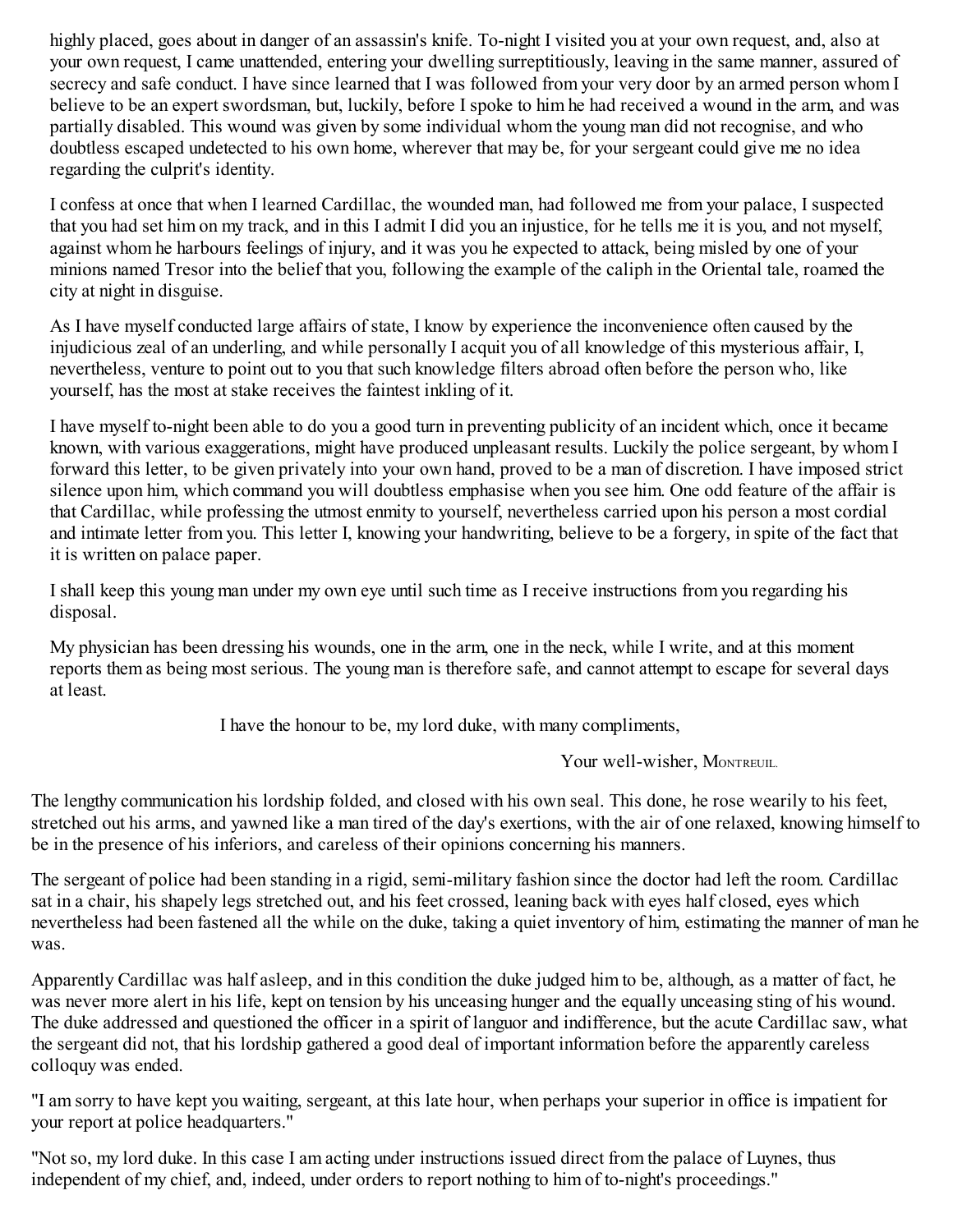"Ah, in that case, sergeant, my anxiety departs. The palace of Luynes, like my own, is undoubtedly closed for the night. Would you give your men outside liberty to drink a flagon or two of wine before you depart? Meanwhile I shall order for yourself a vintage I think will please you."

As he said this he struck a bell, which being immediately answered, he gave his commands for a quantity of stout burgundy to be supplied to those outside, and some champagne of the year 1600 for the business room. As the sergeant returned, and the wine came in, the duke addressed Cardillac.

"In one respect, sir, I think I may contravene the orders of my excellent physician. I am quite sure that a measure of this delectable champagne will not injure you."

"Indeed, my lord," said Cardillac cheerfully, "I was about to make a similar suggestion. The advice of the physician was good so far as musket-shot wounds are concerned, for a large bullet, powder begrimed, may leave a jagged tunnel in a man's flesh that threatens inflammation; but a clean sword-thrust is a different matter, and of no importance at all, unless it touches a vital spot. I drink to your good health, my lord, and to the furtherance of your projects, whatever they may be."

The solemn nobleman bowed in response to this toast, but he himself, neither then nor later, tasted a drop of the beverage he had so highly commended. The sergeant smacked his lips in enthusiastic approval of the champagne, the like of which he had probably never enjoyed before.

The duke paced slowly up and down the room, his hands clasped behind his back, his head bowed. The sealed and addressed letter he had written still lay on his table. At last he spoke with the air of one who has nothing particular to say, but wishes to make conversation.

"I suppose Monsieur de Luynes will not be expecting you to return to the palace to-night?"

"Oh, I have never seen Monsieur de Luynes."

"Really? I understood you to say you received your instructions from him?"

"No, my lord; I said from the palace."

"Ah, I see! Then you shall not disappoint Monsieur de Luynes by neglecting to report there to-night?"

"I suppose not, my lord, though my commands may have come from him."

"True, true, I had not thought of that. Another flagon, sergeant: it is as mild as new milk. The champagne is mellowed by the flight of seventeen years. No, now that you mention it, the order may have come from Luynes; although it seems to me unlikely that he, with the affairs of the whole empire upon his mind, should trouble himself about a pair of brawlers in a Paris lane."

"That is very probable, my lord, and it is almost certain that monsieur knows no more of to-night's proceedings than yourself, Monsieur le Duc."

The duke nodded, and seemed to admire the perspicuity of the sergeant, who thrust out his manly chest at finding himself thus in confidential agreement and discussion with one of the mightiest nobles in the land.

The good man felt that he had underestimated himself heretofore, and the champagne, besides having the virtues of new milk, produced a cheering, encouraging effect, and was all in all a most delectable fluid.

"I know the entourage of Monsieur de Luynes reasonably well," continued the duke. "In selecting you for the mission, sergeant, they would naturally pick out the best and most discreet man. You are a keen judge of character, I take it. You mix with all, from the highest to the lowest, and form opinions, even if you keep them hidden in your own breast."

The sergeant smiled craftily, and now took the liberty of winking at his lordship, as who would say that each of them knew a thing or two of this world.

"Did the individual who instructed you appear to be a person of importance in the King's household?"

"Not of great importance, my lord. He was too polite to be of much account. His name is Monsieur Tresor, but I am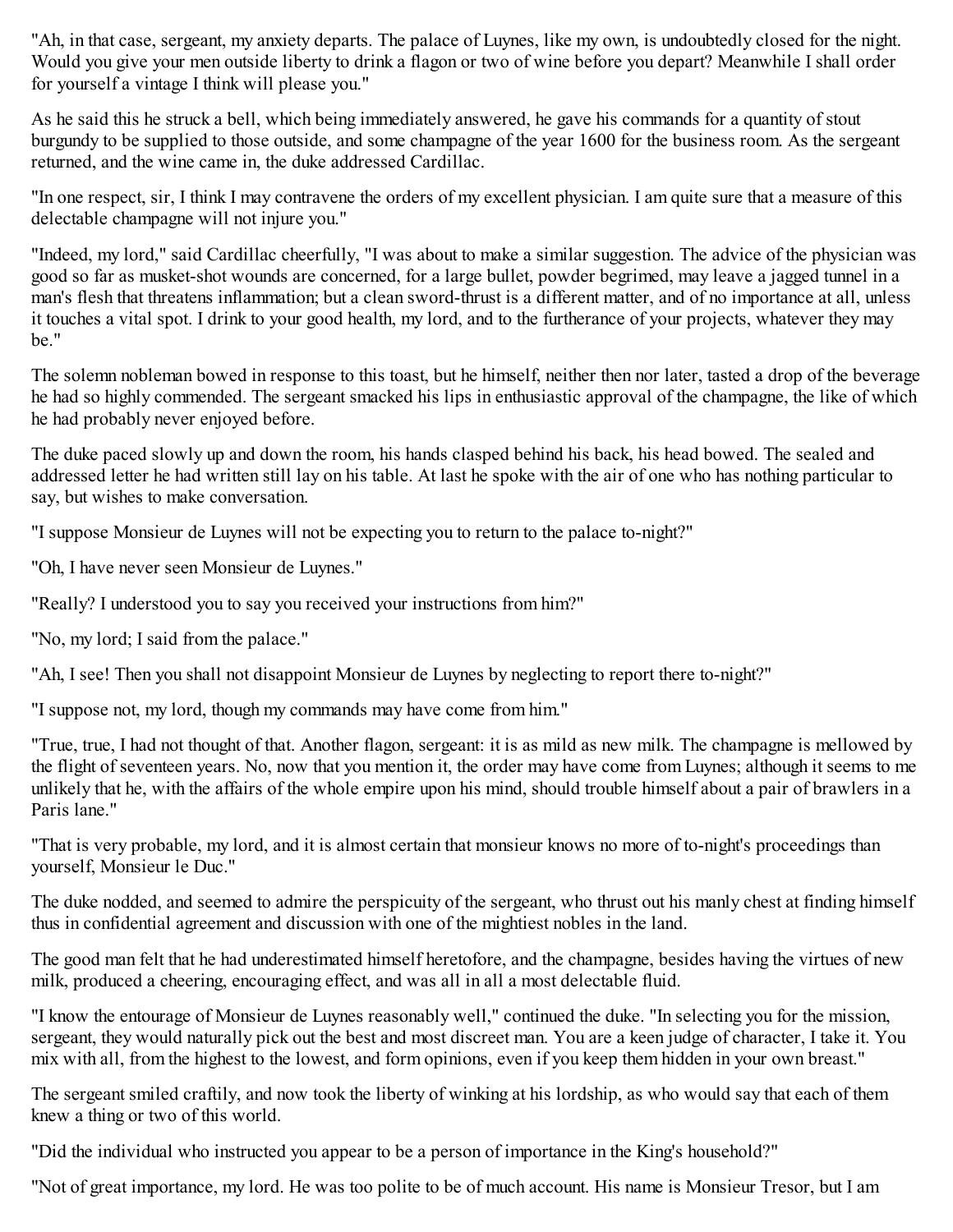ignorant of his position in the household of monsieur."

"Ah, old Tresor!" replied the duke. "A very oily ancient. He was the menial who saw me to the door to-night."

"I enjoyed a long conversation with him this afternoon," interjected Cardillac. "In the daytime he is merely a guard in Luynes's ante-chamber, a person of no importance whatever, I should say."

The duke cast upon Cardillac a swift but sharp glance of appreciation. He saw that the young man was following keenly the trend of the enquiry, which the sergeant was not.

"I think," said the latter sagely, "that there is no need of going to the palace to-night."

"I quite agree with you," replied the duke. "Still, if I knew exactly what your instructions were, I should be the better able to offer advice."

"Oh, my instructions were precise enough," and here the sergeant related them, in much the same language as he had used in the lane.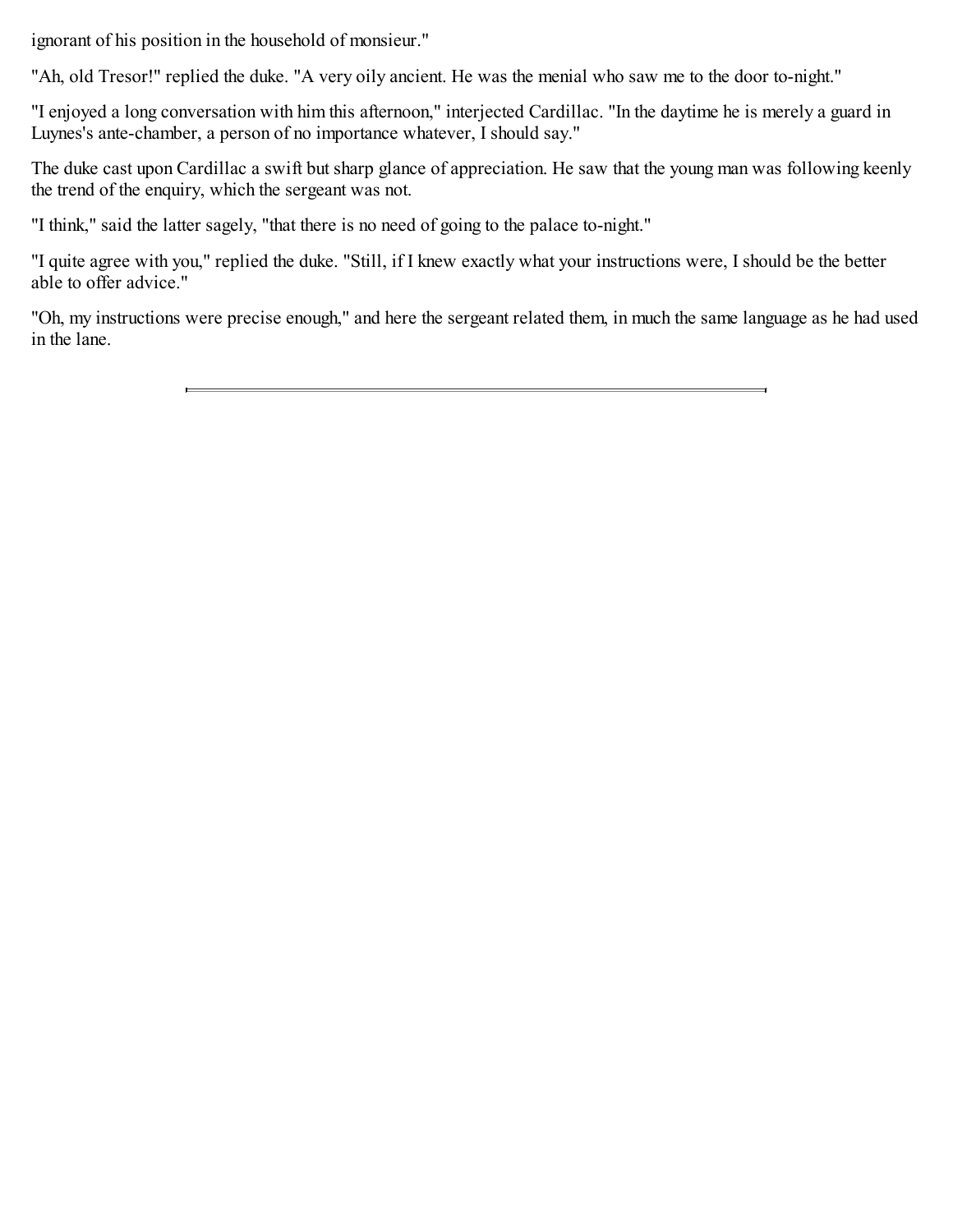## **CHAPTER V**

#### **THE MOST POTENT DOCUMENT IN FRANCE**

<span id="page-27-0"></span>"It seems to me," said the duke slowly, when the recital was finished, "that the guard Tresor, doubtless through his own ignorance of the police laws of Paris, and the general laws of France, placed you in great danger, sergeant."

"Danger?" cried the sergeant, valorously. "Why, my lord, I have been accustomed to meet danger all my life. I have been set on in my time by a mob of ruffians carrying bludgeons."

"And I doubt not you acquitted yourself most courageously," interjected the duke, "but this is danger of a more subtle kind. Suppose, for instance, that you had been ignorant of the law, and had insisted on arresting me, you ran the danger of being imprisoned for the rest of your life, or, indeed, you might have been taken out into the prison yard and shot."

"Ah, but I knew better than to molest a man of your lordship's privileges."

"Still, Tresor should have given you a warrant of some kind; something which you could fall back upon if you had made a mistake."

"Oh, he did that, of course."

"But you didn't show it to me, sergeant, when you called out that I was arrested in the King's name."

"No, because I recognised your lordship the moment you turned your face upon me."

"You have only Tresor's word for it, then, that this warrant is sufficient to protect you. Did you read it?"

"I glanced at it, my lord. It seemed to give me a good deal of power."

"Yes, but by whom was it signed? By himself, or by the chief of police?"

"Well, my lord, that I can't tell you. It's signed with a scrawl. I could not make out the man's name."

"Sergeant, you surprise me. Don't you know that the value of any document is concentrated in its signature? Would you regard with equal favour an order for a thousand pistoles signed by me, and a similar order signed by one of your men outside?"

The sergeant laughed boisterously.

"I'm not such a fool as that, your lordship."

"But the documents would be the same, all except the signature?"

"Certainly, your lordship; I see what you mean, and you yourself shall be the judge. It is likely old Tresor has taken me in."

With that he extracted a parchment from his pouch, and passed it over to the duke, who scrutinised it with impassive face, then flung it on the table beside the letter to Luynes.

"My poor fellow, I am sorry for you. The signature, as you say, is quite illegible. It was cruelly improper for Tresor to give you such an instrument as this. No wonder he did not wish you to communicate with the chief of police. Probably Tresor meant no wrong, being, as I have said, ignorant of the law. Still, he should not put an innocent man in jeopardy, as this so-called warrant does. Leave it with me, sergeant, and I will ask Luynes, next time I meet him, whose scrawl this is on the record."

"With all the good will in the world, my lord. As I have arrested nobody, it would, of course, be useless even if signed by the chief of police."

"Quite so. Now, sergeant, we all wish to get to bed. Here is the letter to Luynes. You will give it to him to-morrow between the mid-day meal and the beginning of his afternoon reception. You must insist on seeing Luynes himself, and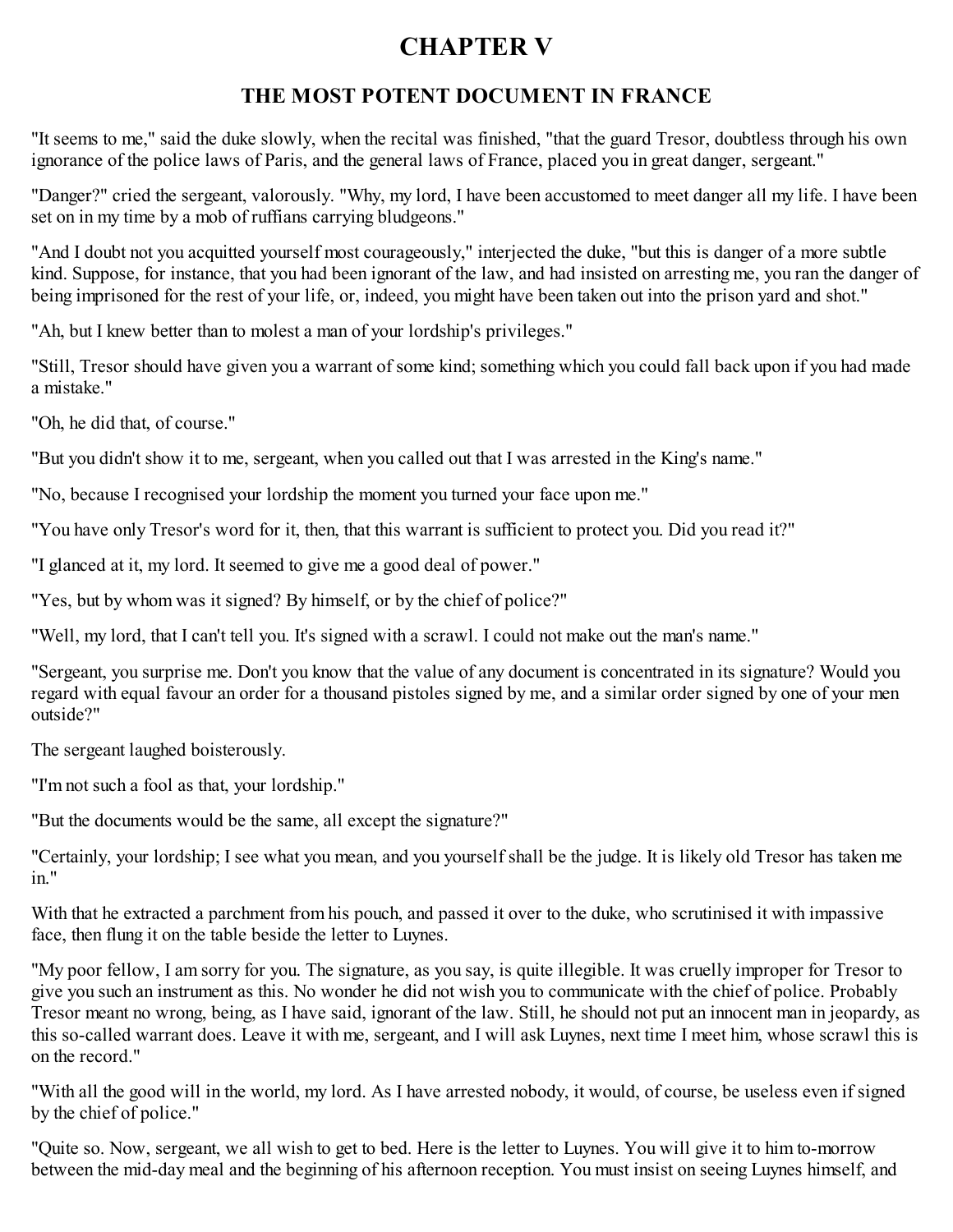say to Tresor, if he questions you, that you were commanded to do so. Tell him, if he insists, that the letter is a private one to Luynes from the Duke de Montreuil. Show him my seal and my superscription here under the word 'Private.' Tresor will not dare break the seal, nor can he refuse you admission to Charles d'Albert de Luynes. If questioned about this warrant, say that you have lost it. Stick to that. Do not tell anyone you have given it to me. Do you understand, sergeant?"

"Perfectly, my lord."

The duke yawned again as the sergeant took his departure, pacing up and down the room until his major-domo entered and with a salute announced that the gates were closed.

"Has Pasquel retired for the night?"

"No, my lord."

"Tell him to investigate quietly, and learn whether or not this house is watched. He is to report to me as soon as his investigation is complete."

"Very good, my lord."

"Send Pierre here at once."

"Yes, my lord."

The major-domo departed. The duke opened a drawer, took out a bundle of papers, and selected one, as there entered to him a weather-beaten man of about forty, evidently of the Norman race, as was the duke himself. He was attired in a time-stained riding costume.

"Pierre, see to it that you do not lose this document. On it rests your safety for the next day or two. If you are stopped, I leave it to your own cunning to learn whether those who call 'Halt' are for the Queen Mother or Luynes. You can be stupid enough when you please, so do not answer readily. You are a man in the horse trade, you understand. If those who stop you are for Luynes, you may show them this paper: it will pass you through. If intercepted by the partisans of the Queen Mother, it will be enough if you mention that you ride for me. My steward will give you all the money you need, and don't spare it.

"You ride for Amboise. Your first stop is Rambouillet, which I expect you to reach by daylight. Stop at the Lion d'Or, and arrange for four horses to be in readiness for whoever gives the word 'Tresor.' Then on to Chartres, where you do the same at the Grand Monarque. Then to Châteaudun, to the Hôtel de la Place, then to Vendôme, to the Hôtel Lion d'Or. Lastly to Amboise, and the Hôtel Saint Vincent. Stop at Amboise until I arrive. Do you comprehend?"

"Yes, my lord."

The duke had been writing as he gave his rapid commands.

"Here," he said, "is written the word 'Tresor.' That pass-word is to be used at each hotel, and here is the list of places, and the name of the hotel in each town. Even if this is found on you, and investigation takes place, it will merely corroborate what you have said, that you are a horse-dealer.

"You may tell the proprietor in each case that one of the horses will be bought; all of them if they prove to be good. Now, away with you, and lose not a moment. Send in François. And, by the way, show this second paper at the barriers, and they will allow you to get quit of Paris. Once outside, do not spare horseflesh. Buy all the animals you need, and let nothing delay you."

When François entered, the duke went on as though reciting a lesson he had learnt by heart.

"Is the travelling carriage in readiness?"

"Yes, my lord."

"Take with you our carriage-smith, and have him look over the vehicle with the utmost care. See especially to the wheels and axles. We are undertaking a journey to-night, and you will bring him with you instead of a footman. Tell him to place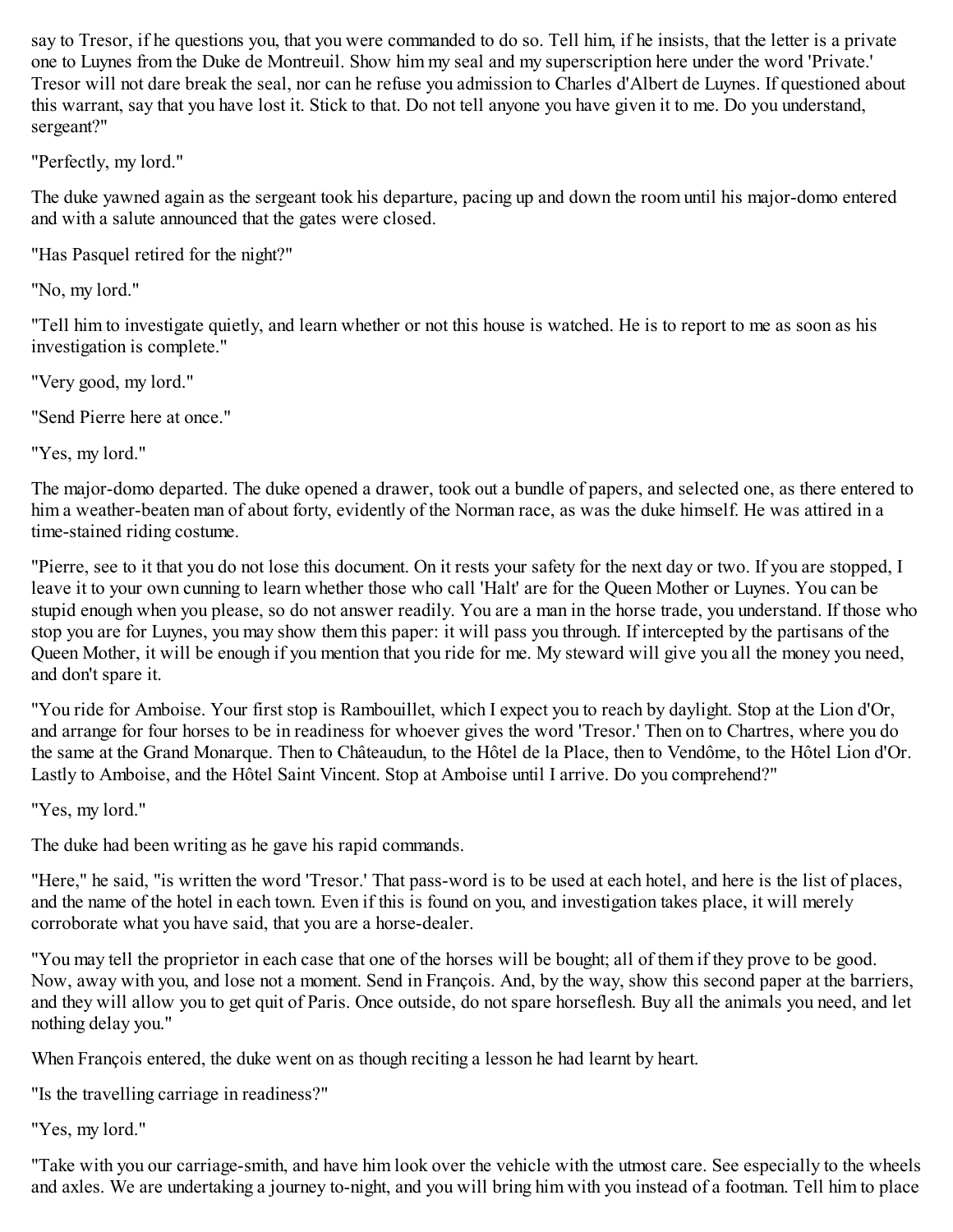in the rumble all the tools he may need for any unexpected breakdown on the way. Besides this, he may as well know that I hold him responsible for the condition of the carriage before we begin our travels. See the cook, and lay in provisions for a three days' journey. Have everything ready in the courtyard by two o'clock. Do you understand?"

"Yes, my lord."

When the coachman had retired, the duke rose from the table, picking up the document which the sergeant had relinquished.

"Poor devil, poor devil," he murmured, "but one can't make an omelette without breaking eggs."

"To whom do you refer, my lord?" asked Cardillac, who was now the only other person in the room.

"To the sergeant. It shows the peasant origin of Luynes that he should give so potent a commission as this to such a stupid man. Do you recognise that signature?"

Cardillac took the warrant.

"No, my lord," he said.

"That is the sign manual of our new King, Louis XIII."

"*Cap de Dieu!* And what, then, is the document to which it is attached?"

"A *lettre de cachet* so formidable that through its aid you might consign to the Bastille the entire peerage of France, if the blank space contained room enough for their names."

Cardillac gave utterance to an exclamation of dismay. The duke continued soberly:

"Think of such a document being placed in the hands of an ignorant sergeant of police! For part of one night this product of the gutter had it in his power to bury alive half a dozen of the greatest nobles in France. Luynes, as I have said, proves that he possesses the mind and soul of a peasant when he places so terrible a weapon in the hands of a raw policeman. *Lettres de cachet* have never been put to such a use since they were introduced a little more than fifty years ago. That man Luynes is ignorant even of their form. A *lettre de cachet* is really a *lettre closes*. It should be closed in such a way that the letter cannot be opened without breaking the seal. Here it is tossed about as if it were of no more importance than the *addition* of an inn-keeper."

"But when the King learns of this use made of his signature," said Cardillac, "won't he——"

"Oh, the King!" cried Montreuil, with a hopeless shrug of his shoulders. "But come, Monsieur de Cardillac, we have talked enough of this. Are you ready for supper?"

"I confess to an appetite," said the young man indifferently. "It is some hours since I dined."

"I shall be very glad of your company," concluded his lordship, and they mounted the stairs together.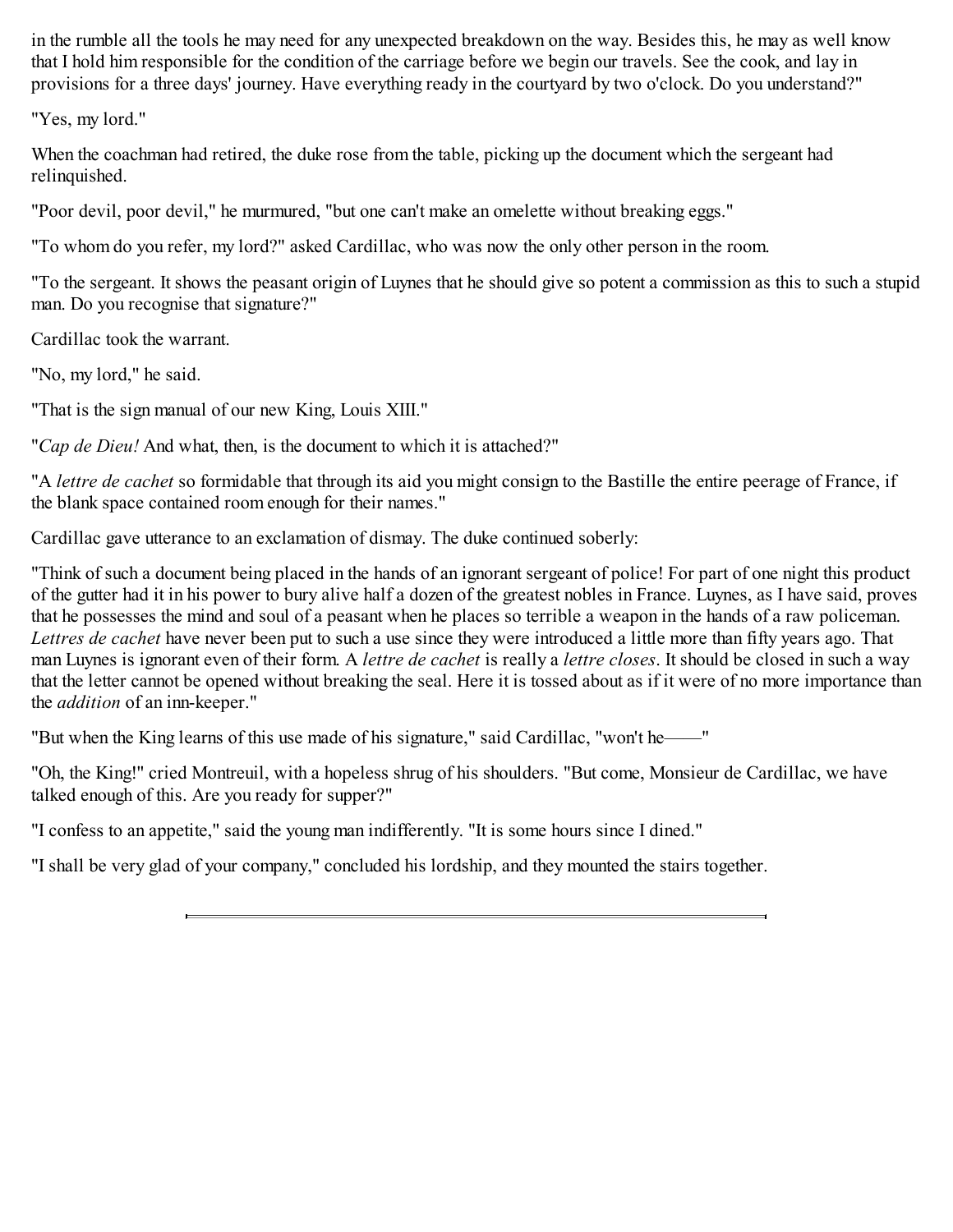# **CHAPTER VI**

### **THE GIRL WHO HAD DISAPPEARED**

<span id="page-30-0"></span>The days of the great *chefs* had not yet dawned upon Paris. It was during the next reign that a cook killed himself because the King added salt to a dish he composed. Yet if anyone had told Cardillac that night of the coming glories of the French cuisine, if anyone had prophesied to him that before he was an old man he would enjoy a banquet to which the supper of the Duke de Montreuil could not hold a candle, the youth would have called the prophet false.

He brought with him to this midnight meal the sauce which even the greatest of French *chefs* agree they cannot equal, a healthy, youthful hunger, not yet prolonged into actual starvation, but perilously close to the border.

The duke conducted his eager guest to a cabinet so small that it could hardly be dignified with the name of dining-room. It was somewhat fantastically decorated: the walls were of a very pure and dazzling white, divided into long panels by thin gilt mouldings. Cardillac, in the candle-light, could not be sure whether the ceiling was actually domed, or the painting of it produced that illusion.

The large picture above him represented the Goddess of Plenty, scattering with profusion her gifts down to the earth. In the centre of each white panel, very delicately painted, were fishes swimming in an azure sea; waterfowl rising into the air from the reeds of a mere; deer peering through a thicket in the forest; a flock of wild geese flying against a pale blue sky; a covey of partridges trying to hide themselves in the friendly grass; a leaping trout over a sparkling stream; a bunch of luscious grapes with the dew twinkling on them like diamond drops; and thus every panel displayed its picture.

A small square table occupied the centre of the room. On a broad sideboard were set out an enticing supply of cold viands, and flagons of champagne stood on the table.

The supper was eaten in silence. Host and guest were waited upon by two serving-men as silent as themselves. It seemed to Cardillac that life up to this juncture had not been worth while. He was now enjoying the climax of existence. When at last he pushed back his heavy chair, and looked across the table, he found the sombre eyes of the duke fixed intently upon him, from under a frowning brow; trying to fathom a problem; trying to resolve a doubt.

The expression on his host's face brought with a pang to Cardillac's mind the humiliating fact that he had enjoyed this hospitality upon no better introduction than an unprovoked attack, impetuous, heedless, inexcusable. Oppressed by this thought, and rendered somewhat uneasy by the intent scrutiny of the duke, Cardillac broke silence with a jauntiness of manner he was far from feeling.

"My lord duke, although we of the south are accustomed to fare daintily and well, I must confess that never before have I partaken of a repast with such enjoyment."

The duke, for one brief instant, allowed the faintest glimmer of a smile to mitigate the harshness of his expression at this reference to the abundance of the south; for the well-fed Norman knew that there was sometimes a lack of the loaves and fishes in Gascony; but the smile was so evanescent that it failed to attract the attention of Cardillac, who continued complacently, holding aloft his wine flagon:

"But there is a drop of bitter at the bottom of the cup."

"And what is that?" asked Montreuil.

"It is that my introduction to you should have been through the medium of my own rudeness."

By the gesture of his hand the duke seemed to wave the subject aside.

"We'll think no more of that," he said. "You made your assault under a misapprehension, taking me for another man, and you began the bout with so excellent a regard for fair play that you had reason to complain, not without cause, that I took advantage of your unreadiness. So, if any fault existed in your action, it has been neutralised by my impetuosity. You are an excellent swordsman, Monsieur de Cardillac."

"I have been so accounted, my lord."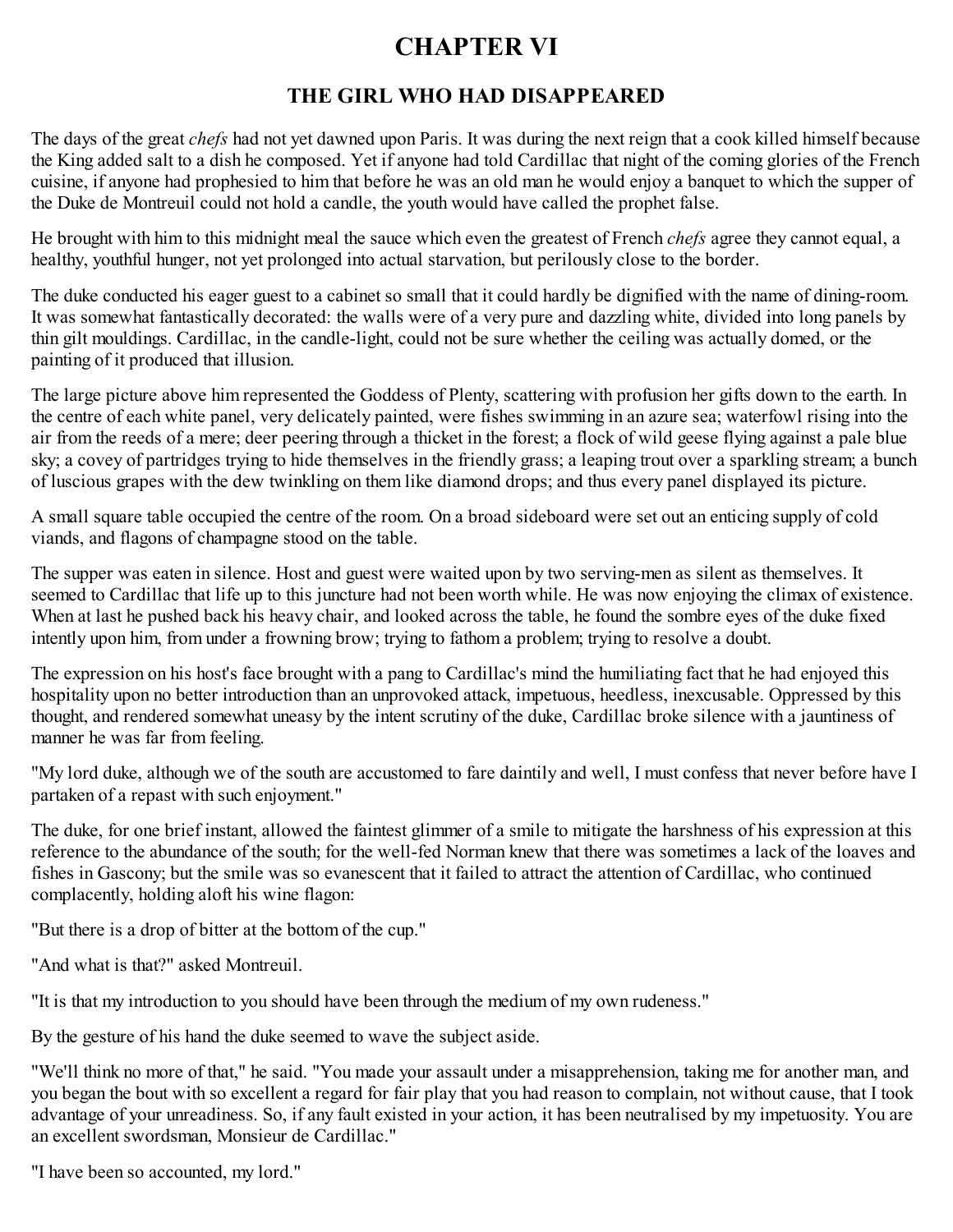"You have come to Paris, I take it, to live by the sword, and ultimately to die by the sword."

"The latter if I chance to meet a better man," returned Cardillac, with a smile of confident worth that hinted he would travel far before such a contingency arrived.

"It is not so much the better man you may fear as the man of treachery. Against a high-placed assassin courage and skill are useless. I surmise, monsieur, that to-morrow a very strict search will be made throughout Paris for you."

"Well, if you mean Luynes and Tresor, they know where to find me. Indeed," continued the young man, with an access of bravado, "I shall save them all trouble on that score. In the morning I propose to chastise Tresor with the flat of my sword, hoping to convince him that lying and intrigue bear penalties. He is too old and too iniquitous a man to receive a challenge from one of my descent, but with the point of my weapon I will spur him into action, and persuade him to conduct me into the presence of his master, whom I shall call upon to defend himself in fair fight."

The host leaned back in his chair and gazed across at his guest with an expression of annoyance bordering on despair. Cardillac reddened under the contempt with which he felt himself to be regarded. For some moments neither spoke, then the elder man said:

"I had some thought of making to you a proposal, but it seems a pity to interfere with a programme so excellent as that you have done me the honour to outline."

"I am quite prepared to receive any proposal you are pleased to suggest, my lord."

The duke shook his head.

"It would be useless. By this time to-morrow your body will be floating down the Seine. You are quite successfully striving to convince me that you lack judgment, and swordsmanship lacking judgment is a danger, and not a protection."

"You think Luynes will dare to arrest me?"

The duke shrugged his shoulders.

"If I, a powerful noble of the realm, possessing a semi-fortified house in Paris, garrisoned by at least a hundred of armed men, am compelled to fly at midnight from my palace, and once outside the gates of Paris to depend on speed and not on valour for safety until I reach the castle of Loches, what chance is there that you, an unknown lad from Gascony, can contrive to elude the clutches of the beast from whom I am trying to escape?"

"In other words," cried Cardillac, "I am an empty-headed fool, although you are too courteous to say so. I am a braggart, a simpleton, cozened by a few soft phrases from Tresor, and boasting of my prowess and strength against a man who even in swordsmanship outdoes me, running me through the arm, as I well deserved. My lord, I am ashamed of myself, and, thanking you for your hospitality, will now rid your palace of so unworthy an encumbrance."

Cardillac rose, bowed low, and picking up his cloak from the back of the chair flung it carelessly over his shoulder.

The duke raised his hand.

"Sit down, monsieur. You go to extremes, first in one direction, then in the other. That is a quality which time will modify, your great danger being that it may not allow time the opportunity. It is also a quality that in my experience goes with honesty, and at the present moment I have need of an honest man who is brave, and even a little reckless. You came to Paris seeking employment for your sword?"

"Yes, my lord."

"It was your first intention to offer it to Luynes?"

"Yes, and such is still my intention, but now I shall offer him the point, and not the hilt."

"That opportunity may come, but it is not yet. I offer you a chance of adventure which, if successful, will annoy Luynes much more than if you ran him through the arm. Your purse, I take it, following the example of purses that come to Paris, has been emptying, rather than filling, these weeks past."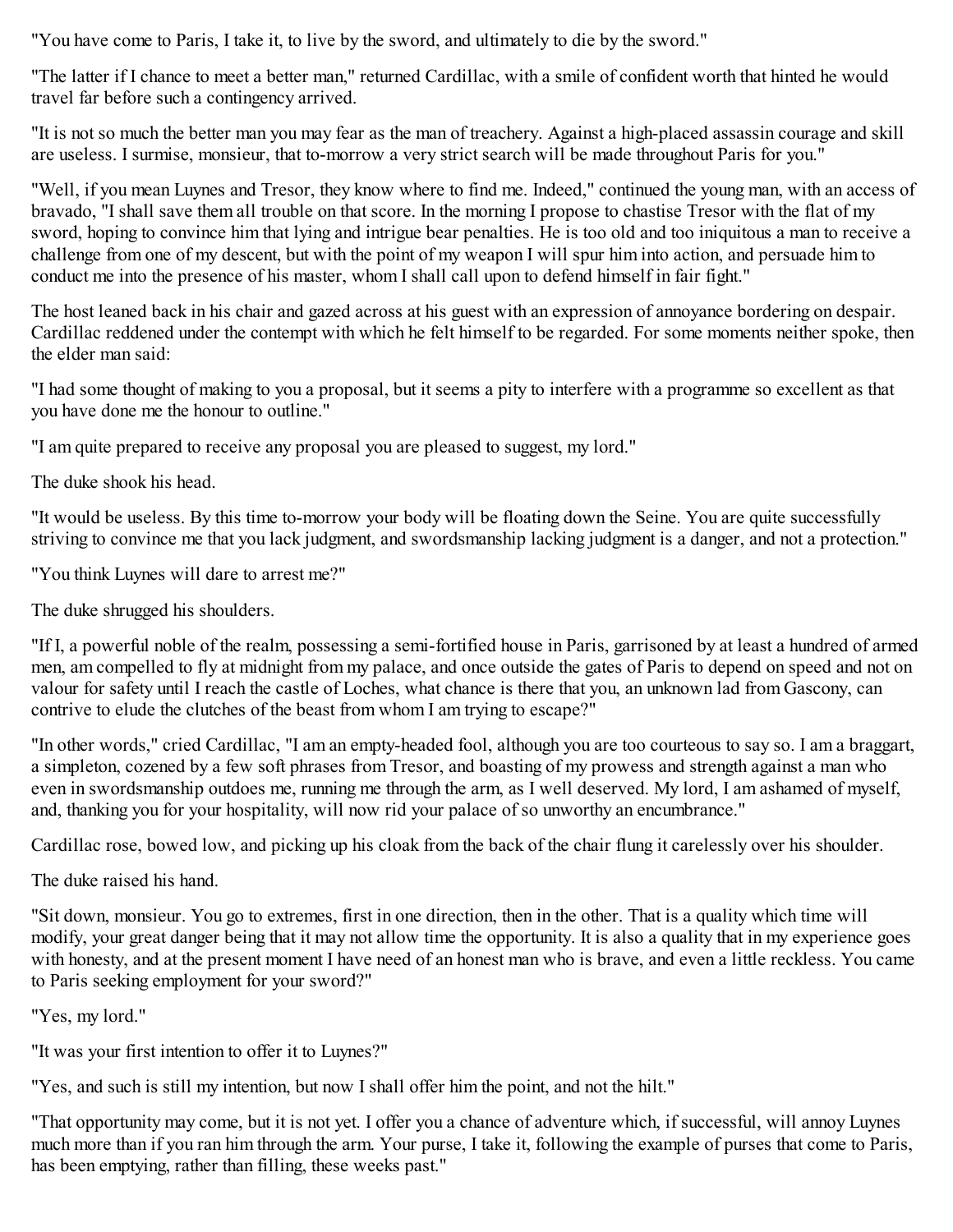Cardillac, who had again seated himself, replied with a grimace:

"That is very true, my lord."

"I offer you money enough to supply all your needs for, say, six months, in return for service of brain and sword, if you take service with me."

"Agreed."

"If you succeed in the task imposed, I will bestow upon you one thousand golden pistoles, and a further sum sufficient to cover all expenses, ordinary and extraordinary, to which you are put."

"Again agreed, my lord, and I shall not add the proviso that the work I am to do must be such as a gentleman may engage in, for I am sure, my lord, you would require nothing dishonourable from me."

The duke apparently did not consider it necessary to reassure his guest on this point, but continued in the same quiet voice he had used throughout the discourse:

"My only daughter, Mademoiselle Thérèse, was chief lady-in-waiting to the Queen Regent in Paris. When, some months ago, the Queen was sent a prisoner from Paris to Blois, her ladies-in-waiting accompanied her, and they all reached Touraine except my daughter. She was made a prisoner too, but never reached Blois."

"Ha!" cried Cardillac eagerly, resting his elbows on the table, his chin in his hands, and gazing earnestly across at the speaker.

"Did you speak?" asked the duke, pausing in his narration.

"No, my lord. Go on. You interest me greatly."

"Although anxious, I knew that those who had committed this tyrannical action would not harm Thérèse, for to do so would not only raise a storm of protest in France, but would also nullify the object of her abductors, which was first to deprive the Queen of the one person of intellect in her entourage, and second to paralyse all action on my part.

"Up to this moment these objects have been attained. My frequent conferences with Luynes had for their purpose the release of my daughter. Luynes did not deny that he had caused her to be kidnapped, and that he held her in custody, and he was equally frank in proclaiming his reasons for this outrage.

"As the price of her release, he demanded that I should go to the castle at Loches, and persuade the Duke d'Epernon to surrender it to the force which Luynes had stationed in Tours. Once Loches was given up, he said, all danger of civil war would be averted, his whole object, he averred, being the peace of the realm. I agreed to confer with Epernon, and to bring Luynes the duke's answer, and at first Luynes agreed to this, furnishing me with documents for the safe conduct of myself and another, and not more than ten servants, with power to requisition such horses as I might require. These documents I purpose using this morning, and so make my way to Loches.

"Somewhere between Paris and Orléans, or between Orléans and Blois, there may be found a clue which, if followed, will lead to the prison of my daughter. The route taken by the Queen was through Orléans to Blois. The deflection from this route which led my poor girl to her jail must have been very deftly accomplished, possibly at night, for the spies I have already sent over the road and back again are completely baffled.

"I have succeeded in getting a messenger through the guard to the imprisoned Queen, but neither she nor any of the feather-headed crew of women that surround her can remember at what point in the journey they saw my daughter last. That is to say, each one tells a different tale, and so one story cancels another. I suspect that Orléans, being the largest city through which they passed, and one of their stopping places for the night, is the spot where the abduction was carried out. There would be less danger of discovery there than in any of the numerous small villages through which the procession passed.

"The task that I set before you, therefore, is one which none but a man of the highest honour could be entrusted with. It is to find this clue, follow it to the end, and to rescue my daughter from her environment and bring her safely to me in the stronghold of Loches. I do not disguise from you the difficulty of the quest, because others have undertaken it and have failed. Every day that passes adds to that difficulty, and obliterates whatever traces may remain of the abduction.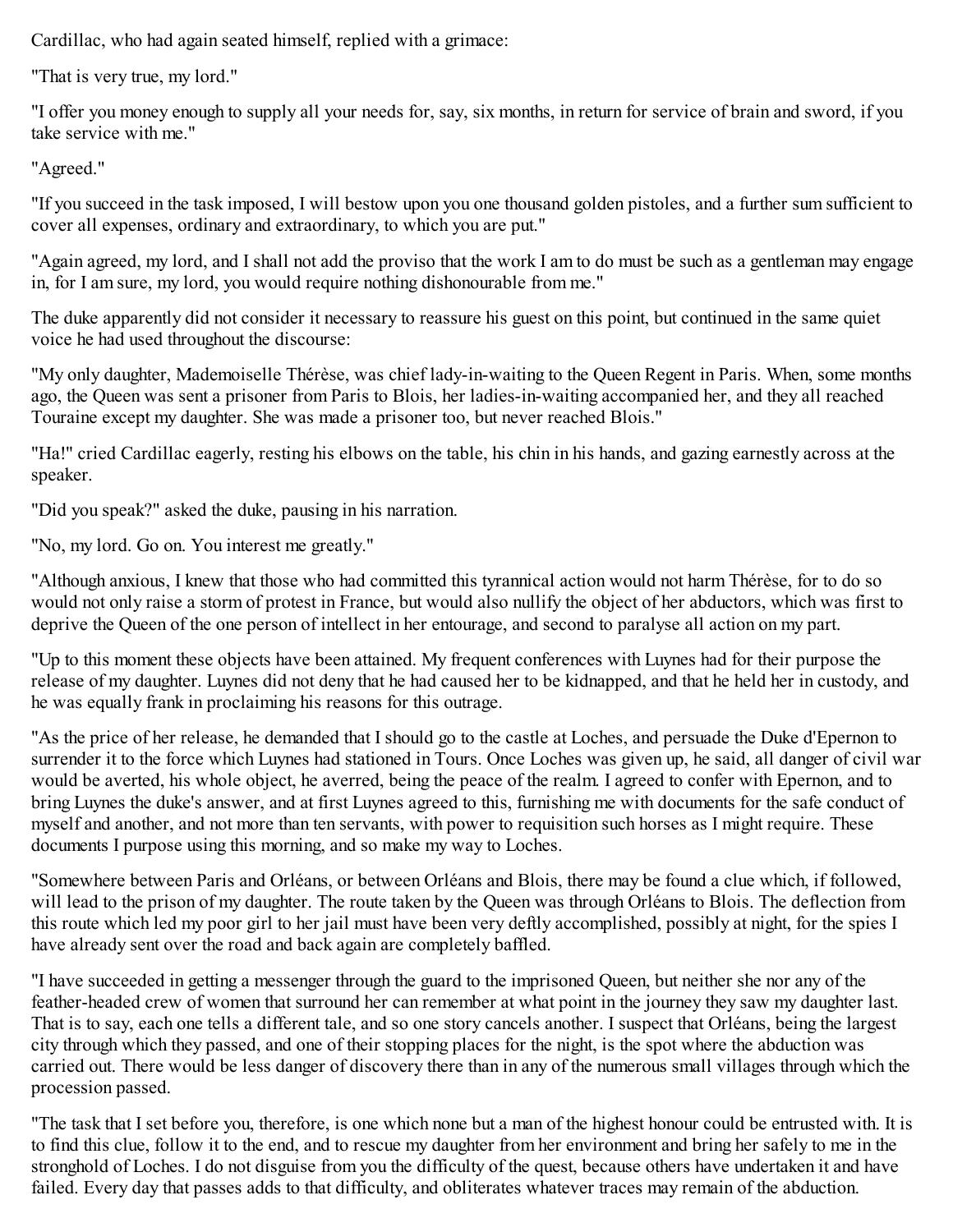"If you succeed, I will pay you the minimum sum I have named, and a much larger amount if you exercise great ingenuity, or run into extreme danger on my account. Will you accept my proposal?"

"Yes, my lord; I accept it with delight and gratitude."

"My men have been concentrating their attention chiefly on Orléans, and I regret to say have not found the slightest trace either of her or her captors. I suggest that you come with me as far as Vendôme, and then strike south the five and a half leagues to Blois, because all the guards that accompanied the Queen from Paris are still stationed there. Entering Blois from the north or from the west, as may be most convenient, there will be less suspicion of you than if you came from the direction of Paris.

"By seeking service in Blois you may become acquainted with one or other who followed the Queen on her journey, learning thus every stopping place, and perhaps obtaining other information that may be of value to you. As I have said, the episode is now several months old, and those who know anything about the affair will be less on the alert than was previously the case. This is merely a suggestion on my part, and may be adopted or discarded by you at your pleasure."

"It is discarded, my lord. I hold the clue now in my hand, and we will unravel it together without leaving this table, but you must answer a question or two that I shall ask you."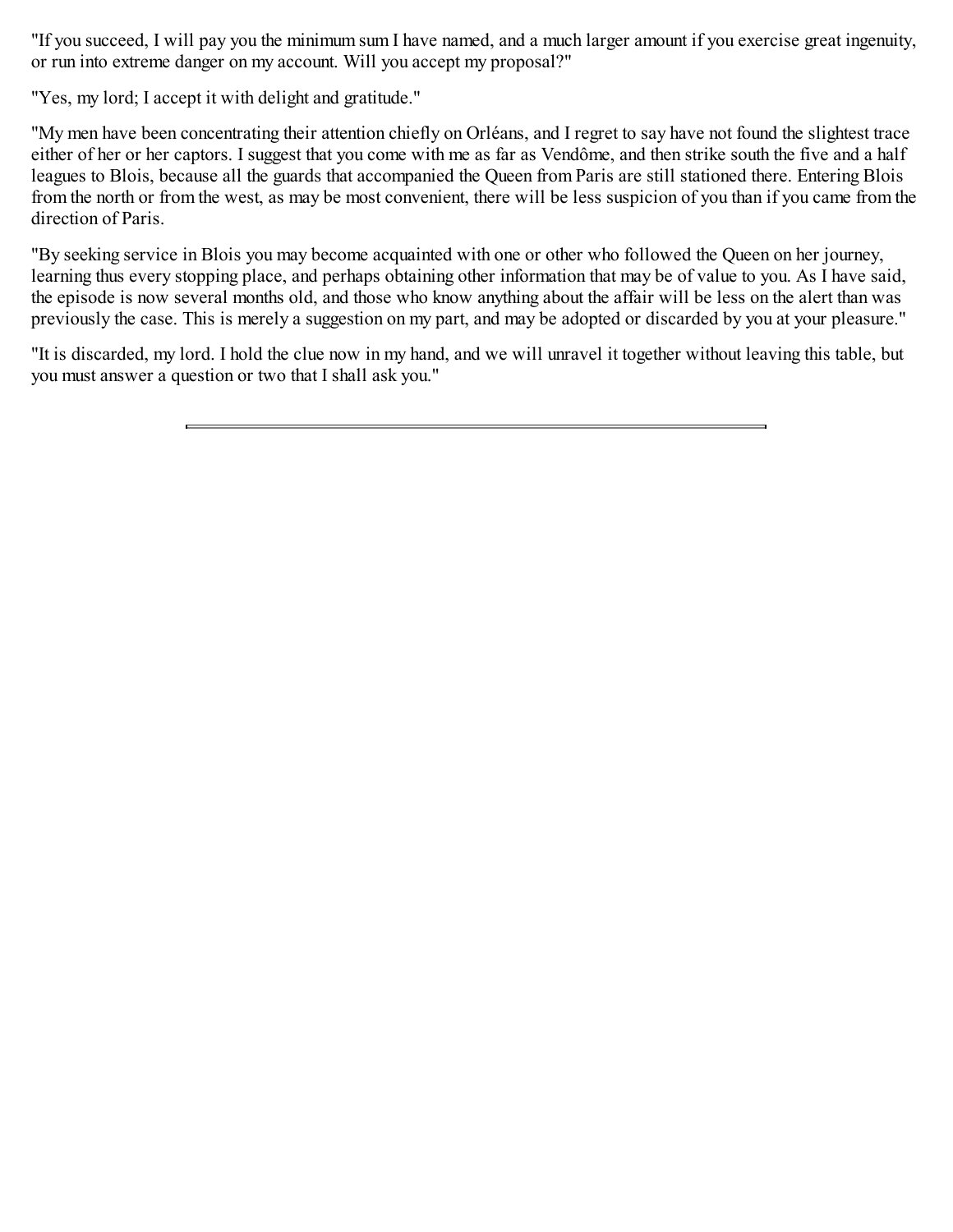# **CHAPTER VII**

### **THE QUEST IS BEGUN**

<span id="page-34-0"></span>The duke looked sternly at his *vis-à-vis* for a few moments, almost as if he suspected him of treating a serious subject with levity.

"Ask your questions," he commanded curtly.

"What convent between here and Blois is the strictest in its rule? In what community is all speech prohibited?—surely a severe burden to cast upon women!"

"You doubtless refer to the great Convent of the Sacred Heart on the outskirts of Beaugency, at the edge of the forest that extends to Blois."

"What convent is governed by an abbess of the blood royal, to which no novice is admitted unless she be of noble descent?"

"The Convent of the Sacred Heart at Beaugency."

"Then, my lord, your daughter is an inmate of the Convent of the Sacred Heart."

"How can you pronounce so certainly on that?"

"Because old Tresor, who nevertheless mentioned no names, told me he himself had conducted one of the Queen's ladies-in-waiting to the strictest convent in France; a convent ruled by an elderly relative of the King."

The Duke de Montreuil leaned back in his chair, plunged into deep thought, and half closed his eyes; then he murmured, more to himself than to his auditor:

"What object could that hound Tresor have in giving you such information?"

"It was merely his southern boastfulness. He was proving to me how clever he was, and how much Luynes depended on his ingenuity."

The duke shook his head.

"He was misleading you for some purpose of his own. What is that purpose?"

"You do not consider, my lord, that I am but an unknown youth, one of many hanging round the precincts of the palace. He could have no object in misleading me. 'Twas but the self-conceit of a southern man. Surely I should know the trait."

"You forget that that southern man was sending you to assassinate me. You and I were thus linked in his mind. You are too trustful, Monsieur de Cardillac, even after the bitter lesson you have just received under Tresor's tuition."

"Nevertheless, I adhere to my first opinion. It was but the garrulousness of an old man who loves to hear his own voice. So, with your concurrence, my lord, I will accompany you to Châteaudun, and proceed south to Beaugency instead of to Blois. In furtherance of my design, I ask you to give me that *lettre de cachet* which you got from the sergeant."

"What is your design? What do you propose to do with the *lettre de cachet*?"

"I shall proceed with all speed to the convent, reaching it before any news of our escape can have come to Beaugency. I shall at once call to my aid Luynes's men. I possess, as you know, a letter written in the most cordial terms, and signed by Luynes. That, with the *lettre de cachet*, will be my credentials. Obtaining a guard of Luynes's men, I shall proceed to the convent.

"Having inscribed on the *lettre de cachet* your daughter's name, I shall arrest her, and say it is the will of the King that she is to be imprisoned in the castle of Montrichard. Thither, escorted by this contingent of the King's army, we will proceed. We will make our way through the forest to the south of the Loire, avoiding Blois, taking with us a competent guide from Beaugency. The distance to Montrichard cannot be more than thirteen or fourteen leagues.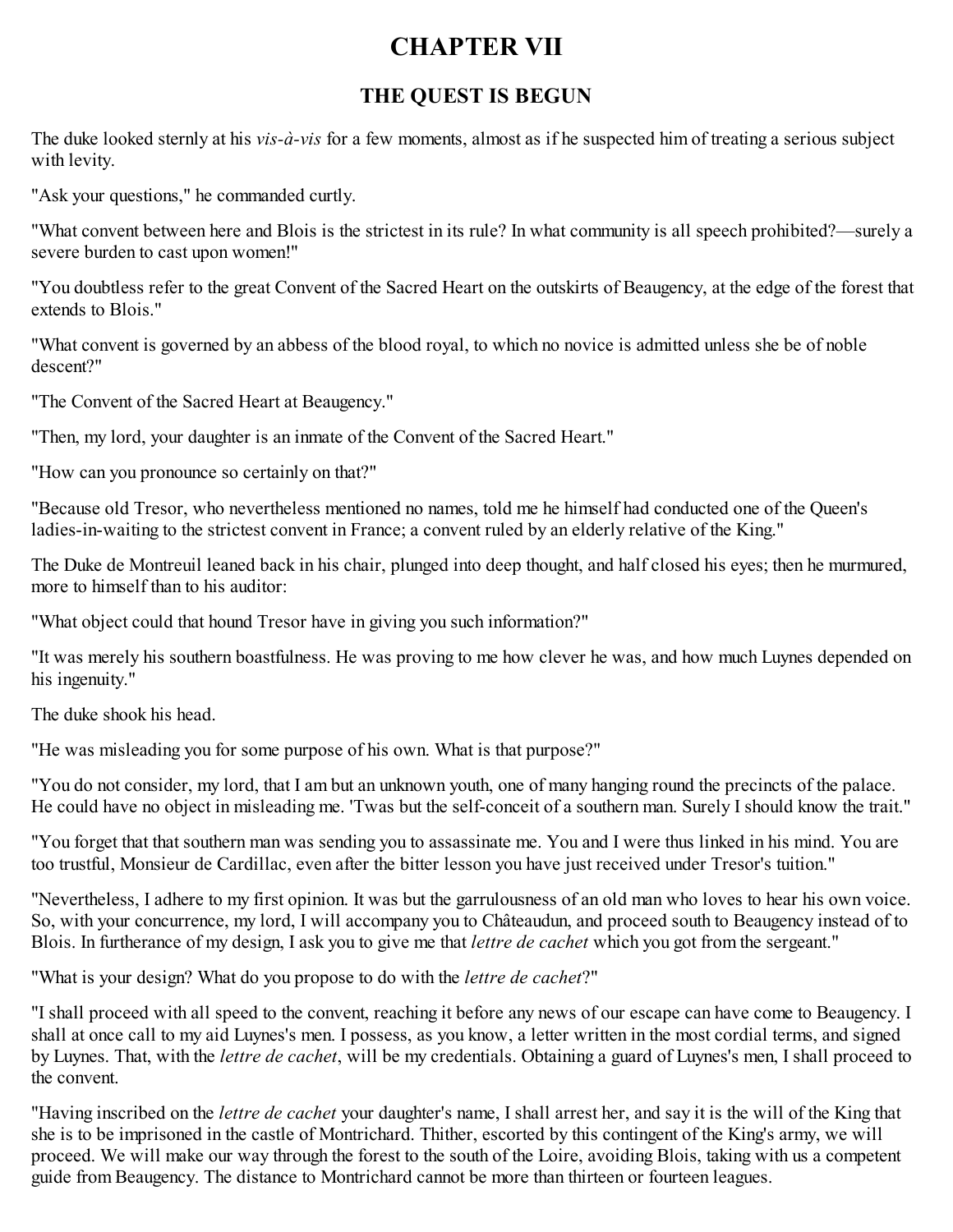"Once at Montrichard, I will dismiss my body-guard, ordering the soldiers to return to Beaugency, and then I am safe, for I know everyone there, and when we cross the river Cher we are in the Duke d'Epernon's country, but five leagues or thereabouts to Loches, with the road free of King's men. Indeed, my lord, you must travel fast to reach Loches before mademoiselle your daughter does."

The young man spoke with an animated enthusiasm that was infectious. Several times during the recital the duke's sombre eyes lit up momentarily, to subside again into their customary gloom. The optimistic Cardillac accompanied his eloquence with gestures as vivid as those of a Sicilian, and so carried away was he by his own oratory that it was quite evident he regarded the deed as already done. The elder man adopted a more cautious attitude which proved him but half convinced, although he did not wish to damp the other's ardour.

"The plan may succeed from its very boldness, if it can be carried out without loss of time, but the slightest delay means ever-increasing danger for you. Suppose the officer in charge of the troops at Beaugency refuses to act until he has communicated with Paris, and holds you there awaiting the return of his messenger?"

"What officer in France dare delay executing an order bearing the signature of the King?"

"That is true."

"And in addition to that, I am vouched for by the most cordial invitation from Luynes, asking me to come to Paris."

"The two documents should be very effective, but what if the hue and cry is at Beaugency before you reach there?"

"That is impossible, my lord. Even if your horses are slow, and the roads bad, they can surely cover two leagues an hour. We will arrive at Rambouillet by six o'clock in the morning, breakfast there, and be in Chartres a little after nine. Châteaudun should be in sight between one and two. I am then ten leagues at farthest from Beaugency, and can accomplish the distance by six this evening. I shall be dining at Beaugency before Tresor learns I have taken the road to the west.

"Even if they discovered our flight as early as twelve o'clock, we would then be nearing Châteaudun, and it would be impossible to overtake us. A troop of their hardest riding cavalry couldn't do it. I arrive in Beaugency before six o'clock in the evening, engage a carriage and four horses, the warrant is executed say at seven, and we take the road to Montrichard, crossing the Loire by the old bridge at Beaugency. We reach Montrichard at two o'clock on Thursday morning; then we are safe. The century-old stone bridge allows us to cross the Cher, and we arrive at Loches by daybreak. No; pursuit is futile."

"You seem to know the country well, Monsieur de Cardillac, for a Gascon?"

"Yes, I spent two years in Touraine as a lad. I know that land, especially the part round Montrichard, like the palm of my hand."

The conference was here interrupted by a knock, and Pasquel entered.

"The house is not watched, my lord, and the road is clear to the western gate. The carriage is ready, and it lacks but a quarter of an hour of two o'clock."

"Good; send the major-domo here."

When Pasquel had gone, the duke and Cardillac rose simultaneously.

"There are one or two points we are forgetting," said the nobleman. "You are wounded. You have had no sleep to-night, and will have none to-morrow night, riding hard from now until Thursday morning. Will your endurance hold, do you think?"

Cardillac laughed heartily.

"Yes, for a week, if necessary, day and night on the road. When I feel a good horse under me, as I expect to do at Châteaudun, I laugh at either wounds or fatigue."

"You shall mount the best horse in France, if he happens to be in that town. Ah, here is the major-domo. Conduct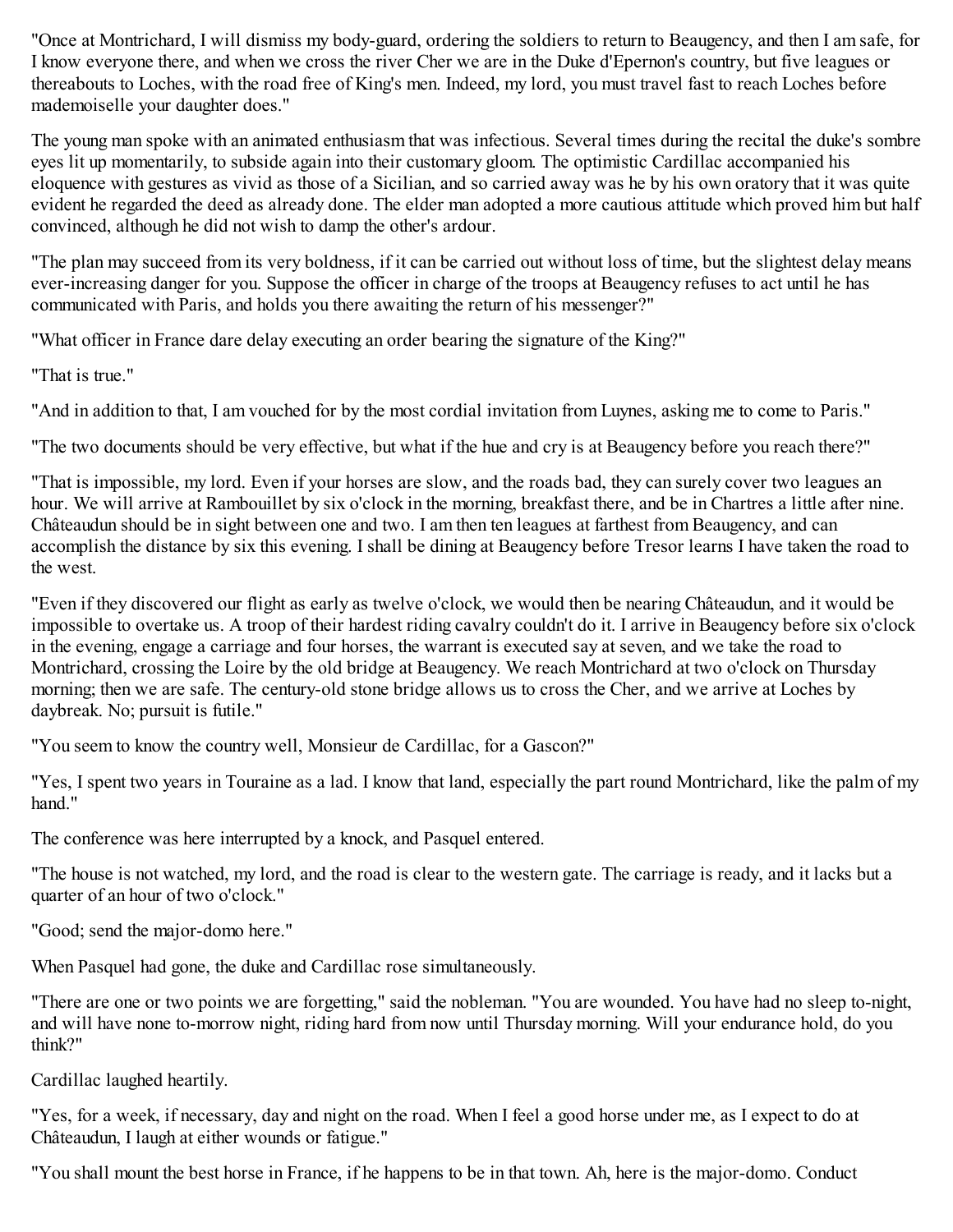Monsieur de Cardillac to my wardrobe, and select for him whatever he needs on a long journey. There is but scant time in which to make your choice, Cardillac. I shall meet you in the courtyard as the clock strikes two."

"At two o'clock, my lord," said Cardillac, as joyfully as if he were bound for a picnic, striding after the magnificently uniformed major-domo.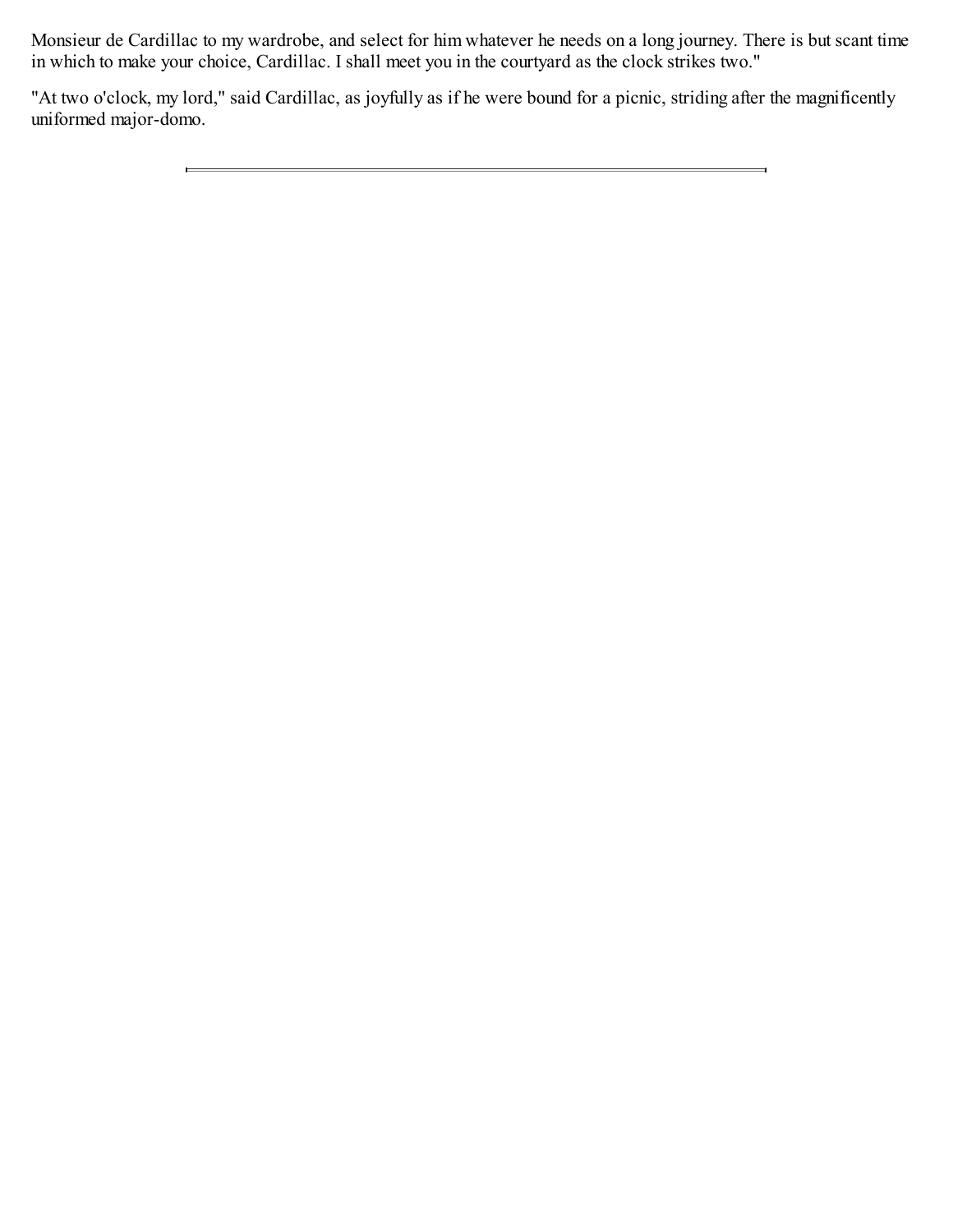## **CHAPTER VIII**

### **A CONTEST OF WITS**

The horses did even better than Cardillac had predicted, despite the indifference of the road, and at four o'clock that afternoon, bestriding a magnificent animal, splendidly accoutred, Cardillac came in sight of the great square tower of César, built in the eleventh century, that dominates the town of Beaugency on the Loire. The young man showed no sign of fatigue, and if his wound pained him it produced little effect on the self-confident swagger of the handsome young equestrian. Indeed, he rode into Beaugency like an armyless conqueror, for this town was one in which a Gascon might well hold up his head with pride. The Prince of Wales captured Beaugency in 1359, and two years later the Gascons wrested it from the English.

The streets showed many soldiers about; the town was evidently well garrisoned, but no one molested the stranger, although many looked curiously at him. He drew up in front of the Hôtel Ecu de Bretagne. So much magnificence obtains recognition everywhere, and no fewer than four ostlers ran out to take charge of the horse, while the landlord bowed low on the threshold. Cardillac gave minute instructions concerning the treatment of his horse, resolving, nevertheless, to see personally that they were carried out, as soon as certain formalities he had determined upon were completed.

At Châteaudun he had learned the name and rank of the officer in charge of the troops stationed at Beaugency, and had been told that he made his headquarters at the Ecu de Bretagne, so his first enquiry of the deferential inn-keeper was:

"Is Lieutenant Defour within? Good! Will you convey to him the compliments of Monsieur Victor de Cardillac, who begs a few words with him?"

"Assuredly, my lord, and meanwhile is there any other service I can proffer to your lordship?"

"Yes, a bottle of the best Beaugency wine. You used to be celebrated for your vintages."

"I own a wine of ten years, the like of which all France cannot show."

"Very well, very well," said Cardillac impatiently. "Provide also something to eat, and serve it in a private room, but first deliver the message I have given you."

Lieutenant Defour proved to be a young man but few years older than Cardillac himself, and as he approached he looked with some suspicion on the new-comer, as was to be expected from one who holds a main road and is responsible to his chiefs for the loyalty of those who travel upon it. Nevertheless, he greeted the stranger with that gentle courtesy which a Frenchman ever shows to another in the same rank of life, even if it becomes necessary within the hour to immure him in a dungeon.

"You are Lieutenant Defour?" enquired Cardillac.

"At your service, monsieur."

"In command, I was told, of the troops stationed at Beaugency."

The young officer bowed.

"I am travelling on a mission of some importance to your superiors and mine. It is an affair calling for delicacy and secrecy. I have therefore ordered a private room to be prepared, and if you will do me the honour to sup with me, I shall give myself the pleasure of unfolding to you the matter in question."

Again the lieutenant bowed, but this time not quite so profoundly as before. The unknown was taking a little too much for granted. An officer of the King does not break bread with any chance traveller who takes it upon himself to proffer an invitation. The perusal of a letter of introduction or the inspection of credentials should precede the extending of hospitality. Nevertheless, the refusal need not be harsh, for even an alert lieutenant could not judge definitely the importance of a man who might have arrived on the road from Paris.

"I am desolated, monsieur, by the circumstances of a previous engagement, which refuses me the advantage of being your guest this evening. If, therefore, monsieur, you will be so indulgent as to accompany me to my room, while your repast is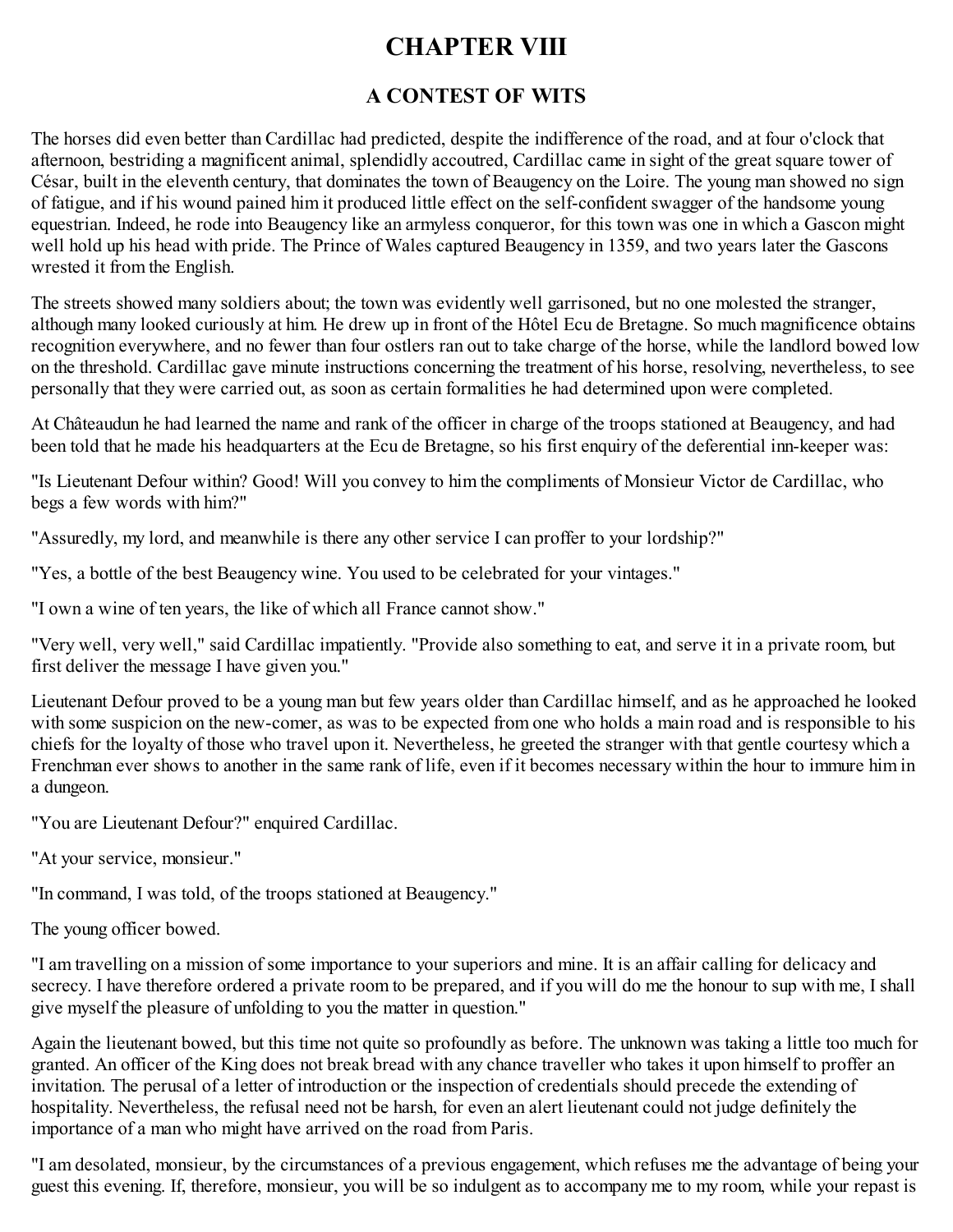being prepared, I can assure you of the utmost privacy, and shall be delighted to learn in what manner I may further your purpose."

Beneath the graciousness with which these words were uttered, Cardillac was sensitive enough to feel the iron touch of a command. Indeed, the lieutenant did not await his acquiescence, but turning, proceeded up the stair, followed by the man with a mission. Cardillac began to perceive that the way he had mapped out for himself was not to be so easy as he had supposed.

He was conducted to a room which gave a view up and down the main road. A large table in the centre showed a map of the district spread out on its surface, while at either end lay a pile of official-looking documents. Lieutenant Defour closed and locked the door, then motioned his visitor into a chair on one side of the table and took a seat on the other, with his back towards the windows, and the light full on the face of Cardillac.

"How far have you travelled to-day?" asked the lieutenant carelessly.

"I left Paris this morning," replied Cardillac calmly.

"What, and are here in Beaugency by four in the afternoon? You must have set out early, monsieur."

"Very early, lieutenant."

"But I was informed that you entered by the north gate, and not by the eastern gate."

"That is true, lieutenant. I came by way of Rambouillet, Chartres, and Châteaudun, then came south from Châteaudun to this place."

"You must have been in haste, monsieur?"

"I was, lieutenant. My business admits of no delay."

The officer was watching him keenly, although pretending nonchalance.

"Then why, monsieur, choose a road thirty leagues in length, when there is a better road of twenty-six leagues which would have brought you here sooner, or at the same hour, with less waste of horseflesh?"

"Lieutenant, my road was chosen for me by my superiors, and not by myself. I travel under orders."

"I see. Do you know why the longer road was chosen?"

"I do, lieutenant."

"Do these orders forbid you to divulge the reason?"

"No, but only as a last resort."

"What do you mean by a last resort?"

"My orders are to tell you as little as possible, but still to secure your co-operation, which is essential to the execution of the plan I have in trust. By insisting, you may learn everything I know."

"Presumably, monsieur, you advise me not to insist?"

"I do."

The lieutenant smiled sweetly. His *vis-à-vis* remained an example of complete *insouciance*.

"In that case, monsieur, you need only hand to me, across the table, the orders of my superior officer at Orléans, and I shall promptly obey whatever commands are set down in the document."

"Lieutenant, I have just informed you that I came by Châteaudun, and not by Orléans."

"True, so you did. Am I to take it, then, that you carry no written orders for me?"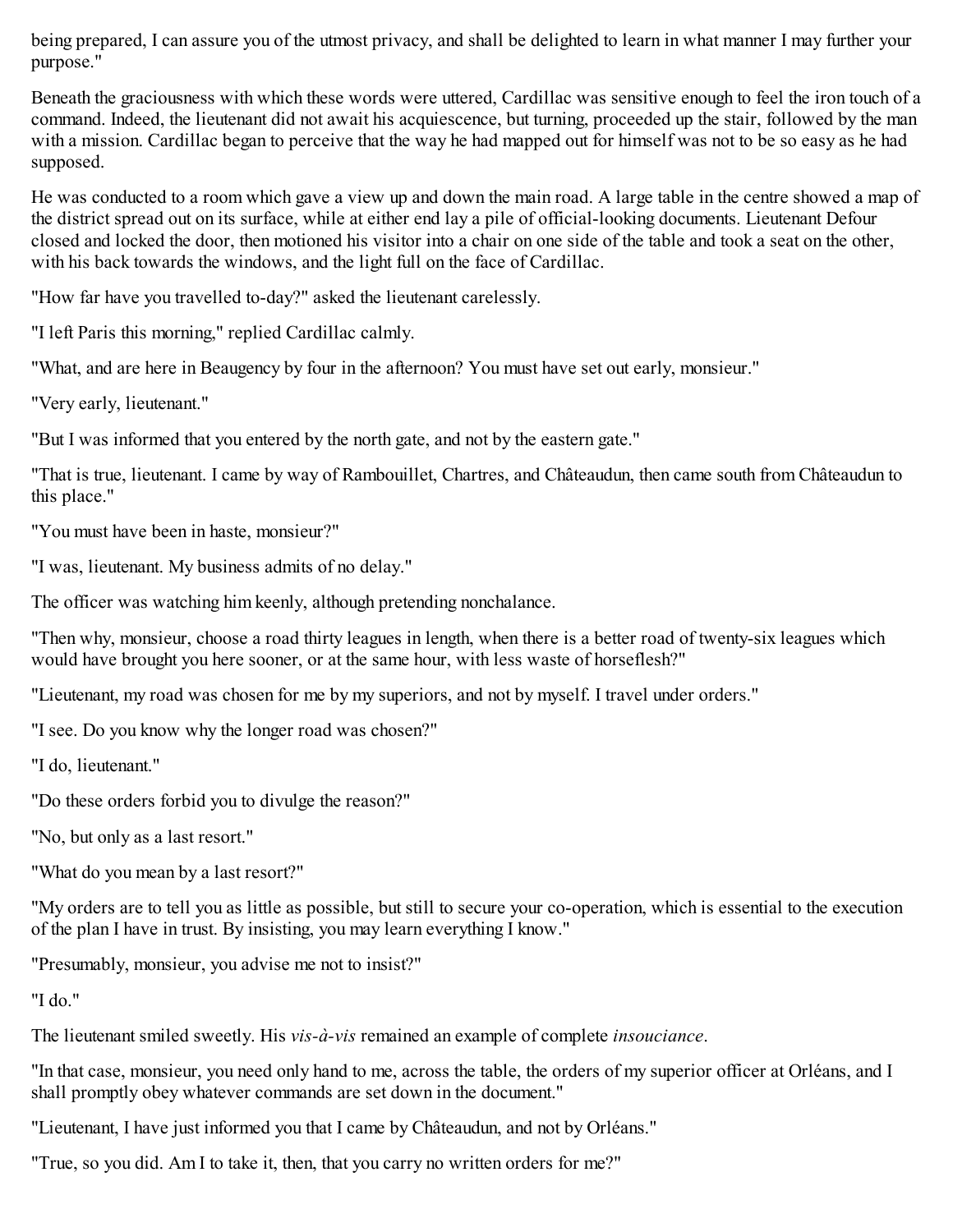"None whatever, lieutenant."

"If that is so, monsieur, I deplore the necessity of ignoring your advice. I cannot move on a verbal communication from a stranger, and further than that, I shall be compelled, greatly to my grief, to detain you here, unless your explanation is both explicit and satisfactory."

Cardillac slightly inclined his head and made an eloquent gesture with his right hand.

"Your decision, lieutenant, is strictly in accordance with what I expected of you. The course you have outlined for yourself possesses the merit of extreme safety. The man who acts strictly as a subordinate shows his excellent qualifications for being always a subordinate, and he remains such. On the battlefield, the soldier who consults his own safety acquires a name which I shall not enunciate in your presence, but he fails to obtain promotion. He who serves his country may at times be called upon to take a risk——"

The lieutenant interrupted by holding up his hand.

"Monsieur," he said, with more abruptness than he had hitherto used, "spare me your platitudes about a soldier's duty, and trust me to order my conduct in such a way as seems best to serve the interests of our country. If time is an object, let us not misuse it. The point of this business turns on the question of your identity. Who are you, sir, and for whom do you act?"

"I am Victor de Cardillac of Gascony. For centuries my ancestors have been lords of Cardillac, as to-day my father is; as in future I shall probably be. My father was fortunate enough to do a great favour to Monsieur de Luynes at a time when he was poor and unknown. In other words, he put the foot of Luynes on the ladder which he has since ascended to the top. Some months ago Monsieur de Luynes, arriving at the position of Prime Minister to the King, invited me to Paris, where I placed myself and my sword at his disposal."

"He invited you to Paris, Monsieur de Cardillac?"

For answer the young man undid his doublet, took from it a packet of papers, chose one, and tossed it across the table.

"I hope you know the signature of Monsieur de Luynes, and failing that, I trust you will recognise the sign manual of His Majesty, the King. If you are not acquainted with one or the other, then I fear I must return to Paris with my mission unaccomplished."

The lieutenant read the letter with great care, but failed to say whether or not the signature was familiar to him. He looked up at last, and said genially:

"You have endured a long journey, Monsieur de Cardillac. May I offer you a flagon of wine? We pride ourselves on our vintages in Beaugency."

"I thank you, lieutenant. I know the wine of Beaugency well, and the landlord has promised me a draught that is ten years old, so I shall cherish my thirst until meal-time."

Lieutenant Defour did not press his invitation. He saw that the other was on his guard and dared not risk that loosening of the tongue which indulgence in a generous wine might produce. While the lieutenant mentally commended this discretion, he became the more assured that there was in the background a conspiracy of some sort designed to entrap him into dereliction of duty, so his suavity increased, causing him to ask his questions with all the courtesy of a courtier.

"You bring me, then, no orders from my chief, General Tissot, stationed at Orléans?"

"I bring orders to you from no one, lieutenant. I do not presume to give you an order myself. I merely desire to formulate a request, to which you will accede or not, as you choose."

"It seems strange, Monsieur de Cardillac, that your superiors—if, as I imagine, they are also the superiors of my general —should pass him by and prefer a request to his subordinate."

"Why does that seem strange to you, lieutenant? You must be profoundly ignorant of the working of the machinery pertaining to high politics if you do not know that there are many things done where it is desirable that no written record shall be left behind."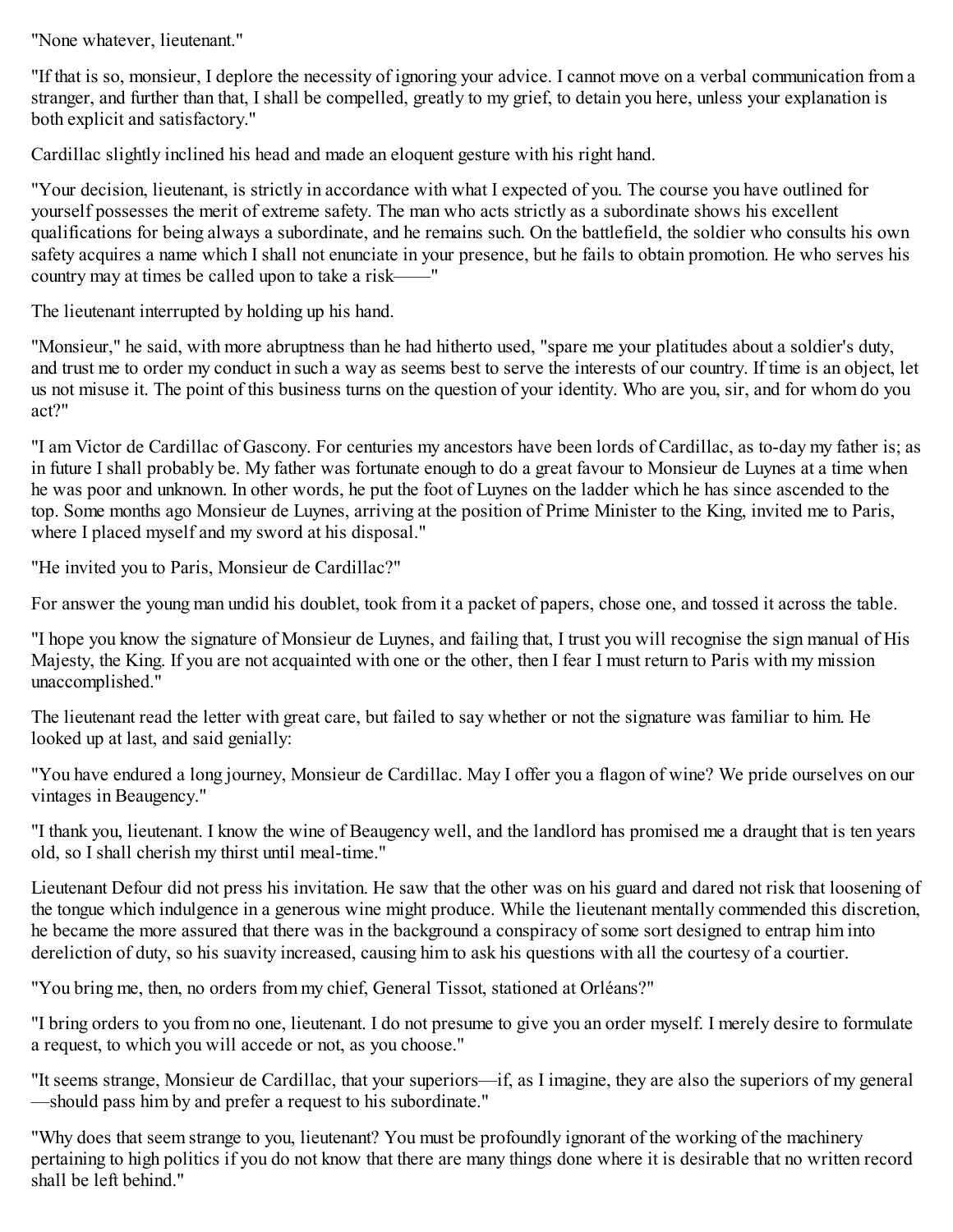"But it was surely a simple matter to communicate verbally with the general, who could have sent forward a messenger, known and trusted by me, from whom I could have taken a communication by word of mouth."

"Does it not occur to you, lieutenant, that the government may not wish General Tissot to know anything about this affair? But aside from that, as I told you, time is of the greatest value in this instance. Suppose I had been sent to Orléans, had sought out General Tissot, had taken as long to convince him of my good faith as I have taken with you; suppose then he had found the trustworthy man, and suppose that man had come to you. There is then interjected into a most secret matter two quite unnecessary personages, and some valuable time is lost."

"Nonsense, Monsieur de Cardillac. You could have come by Orléans as quickly as by way of Châteaudun. You could have brought to me a note from General Tissot telling me to obey your orders, and to do this it would not have been necessary to inform General Tissot about your mission, nor to inform a messenger between the general and myself, nor to inform me. Thus, instead of adding three more to those who know the secret, you are actually eliminating one, which is myself. I have no desire to enquire into your plans, but would have done without question whatever was asked of me at a word from my general."

"My dear lieutenant, will you pardon me for pointing out to you that you are criticising, not me, but Monsieur de Luynes or Louis XIII—the Prime Minister or the King? Unless it is impossible for me to do otherwise, I shall not pass on to either of them your opinion of their strategy."

"Are you venturing to threaten me, Monsieur de Cardillac?"

"Oh, no; I am merely becoming a little impatient with you. May I ask how old this General Tissot is?"

"What has that to do with the question?"

"Even if it has nothing to do with it, would you mind answering me?"

"General Tissot is a man of about sixty, perhaps sixty-three or four."

"Quite so; just the reply I expected. I fear, lieutenant, you do not realise the significance of the recent change of government in Paris. There has come into power a government of young men. The King is younger than either you or I, and his Prime Minister is not much older. I suppose that Monsieur de Luynes—remember, I am advancing this merely as my own theory—sees ahead of him a struggle for supremacy. I venture again that the generals who will lead Luynes's army will not be men of sixty-four. I believe that before this struggle comes on, Monsieur de Luynes, in one way or another, will have discovered anywhere from a dozen to a score of capable young men; men not paralysed by precedent, men of brains, able to estimate and to act promptly when an unusual situation presents itself. Therefore in the coming contest Luynes will be victorious. If Luynes had wished your General Tissot to know about this transaction, he would assuredly have directed me to Orléans."

Cardillac was pleased to note that during this exposition of the advantages of youth under the existing régime the lieutenant's shoulders braced themselves slightly and a gleam of ambition came into his eyes. He had at last discovered a vulnerable spot in the armour of caution and reserve in which the young man had encased himself.

"Very well, Monsieur de Cardillac, tell me as briefly as may be what you wish with me."

"It is my intention to secure a carriage and four horses from the inn-keeper here, for a night's journey."

"That is easily done, Monsieur de Cardillac, if you have the money to pay for a conveyance."

"I am well supplied with money, lieutenant. When that carriage is secured, I wish you to drive in it with me to the entrance of the Convent of the Sacred Heart, which I am told is situated in this neighbourhood."

"Yes, at the edge of the great forest."

"Once there, I request you to enforce a warrant which comes direct from the King, and arrest a lady for whose use the carriage has been obtained."

"Not one of the holy sisters, I hope."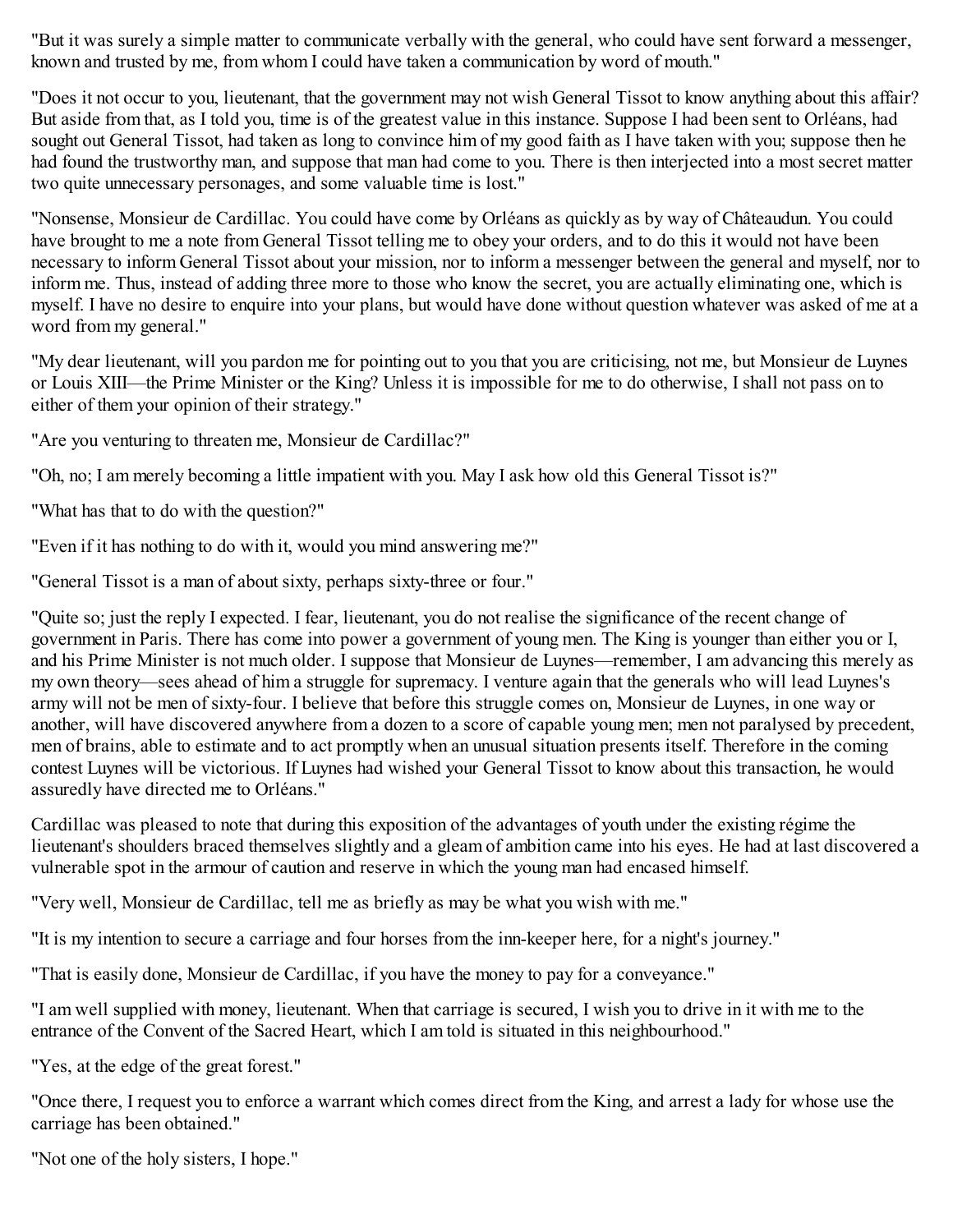"No; this lady has been placed in the convent by order of Monsieur de Luynes. Once arrested, it will be my duty to convey her to the strong castle of Montrichard, which journey must be accomplished by daylight to-morrow. I request from you a written letter of safe conduct for the lady and myself, also a mounted escort of four men, to be placed under my control."

"You intend to proceed from here to Montrichard to-night, then?"

"Yes; the affair, as I told you, is one of some secrecy, so we travel by night and hope to reach the castle before daybreak."

"Is the lady, then, a state prisoner?"

Cardillac shrugged his shoulders.

"She might perhaps be called a state prisoner. She has been held rather as hostage for the good conduct of her father, whose only daughter she is."

"What is her name?"

"Mademoiselle de Montreuil, daughter of the Duke de Montreuil."

The lieutenant raised his eyebrows at this intelligence, and Cardillac surmised he had known nothing of the lady's detention in his neighbourhood.

"Will you show me the warrant for her arrest?"

Cardillac presented to him the *lettre de cachet*. The officer was not so ignorant but that he knew the drastic nature of this document, and his regard for the bearer of a power so potent visibly increased. Though nearly won over, some doubt evidently still remained in his mind.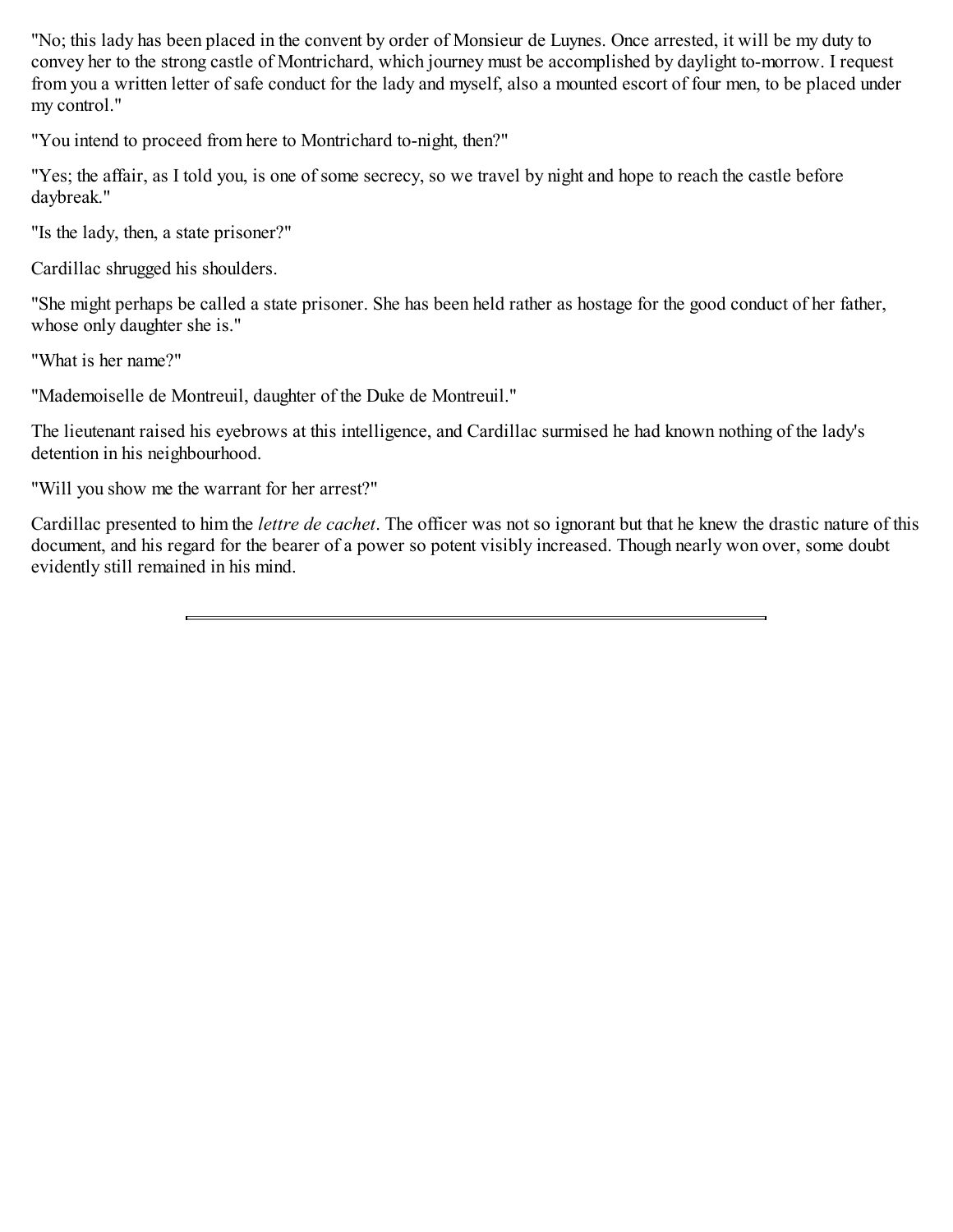## **CHAPTER IX**

#### **A DINNER SPOILED**

"There are two or three points, Monsieur de Cardillac," the lieutenant continued, "on which I should like a little further enlightenment. First, if you intend to arrest this lady, why is her name not set down upon this document? Second, can you give me any reason for her transference to Montrichard, a castle situated on the borders of that district over which the Duke d'Epernon holds sway in the name of the Queen? The lady is quite safe in the Convent of the Sacred Heart, because Beaugency is garrisoned on all sides by the forces of the King, whereas the castle at Montrichard, while held by a nominee of Monsieur de Luynes, is not in a position to stand a siege, being neither well manned nor well provisioned. I understand it is usual to take a prisoner, arrested on a *lettre de cachet*, to the Bastille in Paris. Why do you convey her further from Paris, into a custody not nearly so secure as that in which she now rests? You will observe I do not deny the lady is in the convent, although I was given to understand that her detention there was to be kept secret."

"Well, lieutenant, I think such a fact should remove all your doubts. I have proved to you that I possess this secret, therefore it seems to me you might infer that I am in the confidence of Monsieur de Luynes."

"That is true. Your knowledge of the secret has not been without its influence upon my mind; still, secrets have leaked out before now, and a man in my position must take every precaution."

"Assuredly, lieutenant. The *lettre de cachet* was signed by the King and left blank, because it might have been my duty to arrest another in place of Mademoiselle de Montreuil."

"Another? Who, for instance?"

Cardillac smiled in his good-natured way, threw his right leg over his left to be more at his ease, and answered with an apparent jocularity that nevertheless contained a hint:

"It is quite possible to imagine circumstances which would cause me, to my infinite regret, to write the name of Lieutenant Defour in the blank space, and thus give that gallant officer the opportunity of proceeding to Paris, where he might criticise the plans of Monsieur de Luynes to that statesman's face."

"Do you seriously maintain, monsieur, that such a thought occurred to anyone in Paris? I am quite unknown to anyone in that city, and am so lacking in self-esteem that I venture to assert no one in authority there has ever heard of me."

"You are quite right, lieutenant. No one but myself ever thought of putting you under arrest, and I should do it only if you completely blocked the project which, if it is to produce the desired effect, must be carried out this evening."

Then, with an outspreading of the hands and a sudden burst of confidence, the young Gascon continued:

"You are too shrewd for me, lieutenant; I shall not attempt to fence with you any longer. Until noon to-day it was a tossup whether the name of Mademoiselle de Montreuil should be inscribed on this warrant, or that of her noble father."

"You mean that the Duke de Montreuil was in danger of the Bastille? Then why was he not taken into custody in Paris, where he lives?"

"Because, lieutenant, he escaped from Paris sometime last night, and is now making his way to the stronghold of Loches and the protection of the Duke d'Epernon. If I had overtaken him before he reached Châteaudun, his name would have gone on that paper. Failing to overtake him there, my orders were to proceed south to Beaugency, and enlist the aid of the officer in charge. It was supposed in Paris that a *lettre de cachet* signed by the King would not be questioned by any officer of the King."

"Do you tell me that the Duke de Montreuil, flying from Paris, passed through Châteaudun this very day?"

"Yes, lieutenant; making his way by Vendôme and Amboise to Loches."

"But he should have been stopped. Châteaudun is in my district. Do you assert that he passed through?"

"Yes, lieutenant, an hour ahead of me. I may say his papers are all in order, and will carry him through to Loches. They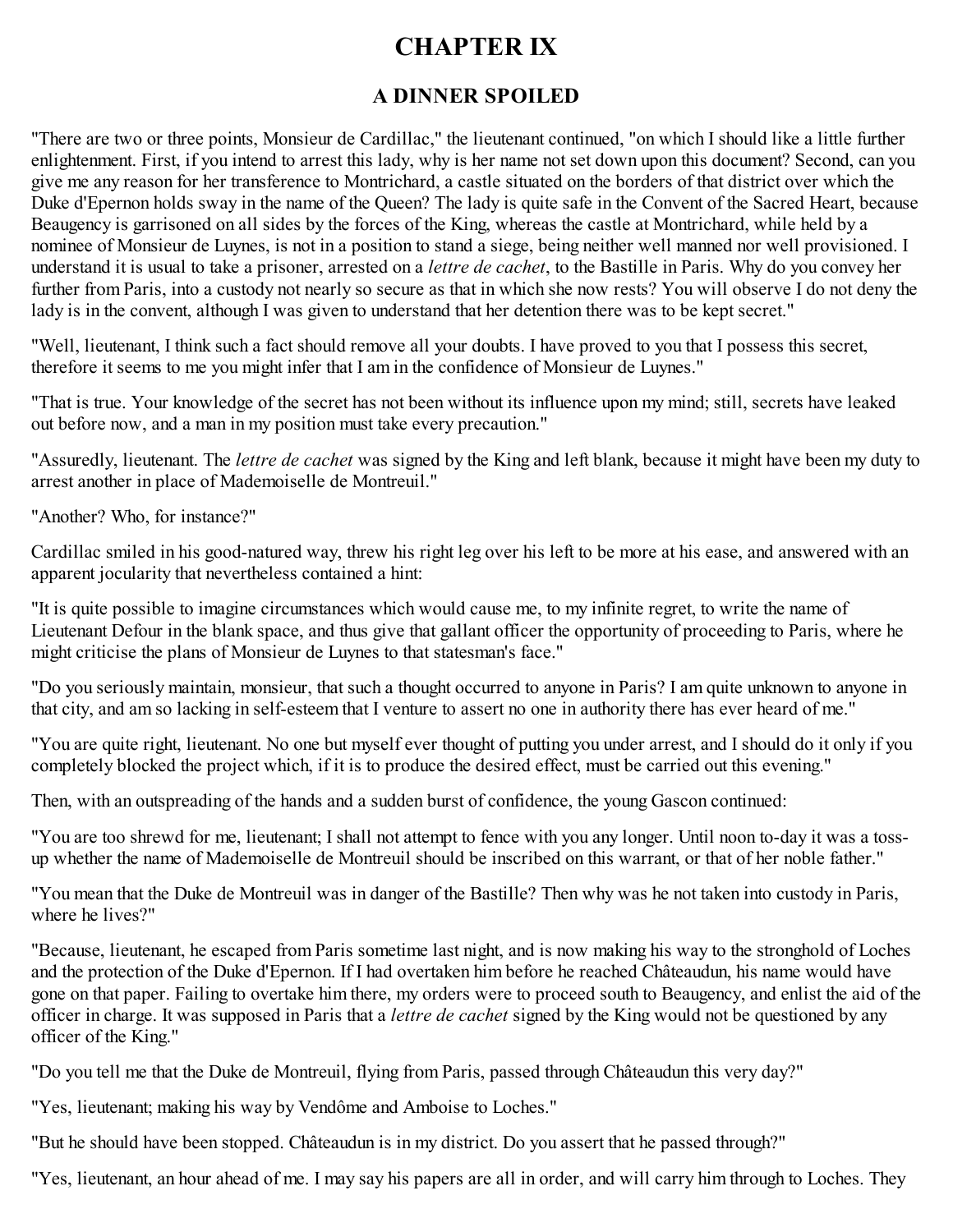are signed by Luynes himself, and were given him for a different purpose, which was that he should go through from Paris to Loches, and persuade the Duke d'Epernon to relinquish that stronghold to the authority of the King. Thus his daughter was kept as hostage in the convent here. But yesterday the duke broke definitely with Luynes, and escaped before he could be arrested. Now you have the whole complication at your finger ends."

Lieutenant Defour sprang to his feet; the former impassiveness of his face vanished, giving way to a look of determination and sudden resolve.

"By the gods, then, I'll trap him. I'll send my fastest rider down the river to Blois, who will rouse the garrison there, dash on to Amboise, and nip him before he crosses the river."

"By whose orders will you do that, lieutenant?" asked Cardillac calmly.

"Orders? Orders? I need no orders for such a service to the state."

"You were very particular about them half an hour ago, lieutenant. Allow me to explain that what you propose is impossible, and, if it were possible, you would interfere with one of the cleverest schemes ever invented by Luynes."

"Why is it impossible?"

"Because the logic of the map is unanswerable. That map spread out before you says it is impossible. From Châteaudun to Amboise the distance is seventeen leagues."

"Yes, but the distance from Beaugency to Amboise is only fourteen leagues."

"As I informed you, lieutenant, the duke had already more than an hour the advantage of me at Châteaudun. At the rate he was going, he would cover about three leagues in that time, so when I left Châteaudun the duke was at that moment as near to the bridge of Amboise as you are at this moment. I travelled seven leagues from Châteaudun to Beaugency, arriving here at four o'clock. The duke rode at least an equal distance, for although during the early part of this day time was of immense value, it had ceased to be so when I reached Châteaudun and found the duke still ahead of me.

"There was, therefore, no need that I should hurry to reach Beaugency before dark, so I rode at leisure, and allowing the duke to have made the same speed that I did, he was seven leagues from Amboise Bridge when I dismounted in front of this tavern. It is now after five o'clock, and I do not doubt that Montreuil, fearing pursuit, is already a couple of leagues south of the Loire, and before your messenger could reach Blois the duke would be safe in the strong castle of Loches."

The lieutenant resumed his chair. Time and the map were too strong for him, and as the disappointed lieutenant sat down again, Cardillac's exultation rose in the belief that he had finally triumphed. But in this he was mistaken; one more crisis was reserved for him.

"What you have just told me of the destination of the Duke de Montreuil makes your mission seem an act of greater folly than ever. You propose to take the daughter from a place of safety, and put her into a castle poorly defended, within a few leagues of her father, while the country between Montrichard and Loches is under the control of her father's friend, the Duke d'Epernon. You will find it difficult to persuade me that the authorities in Paris sanctioned any such insane project."

Cardillac laughed heartily as he rose to his feet, bending over the table.

"Why, lieutenant, you amaze me. When even a civilian like myself fathoms the design, it seems to me a military man should not need the explanation you demand."

Pointing out the different places on the map, he continued:

"There is Loches, as you say, a few leagues away from Montrichard. Here is the girl, in an unprotected castle. We take pains to assure ourselves that the duke learns where his daughter is. Now, although Montrichard is known to be poorly defended, the duke is well aware that a considerable army is within easy call. He knows, then, if he is to rescue his daughter, he must bring an overwhelming force and do the trick in the shortest possible space of time. That force makes a quick march from Loches to Montrichard. Our spies inform us of every movement. The moment Loches Castle is denuded of its defenders, the commandant at Tours marches up the river and occupies Loches Castle.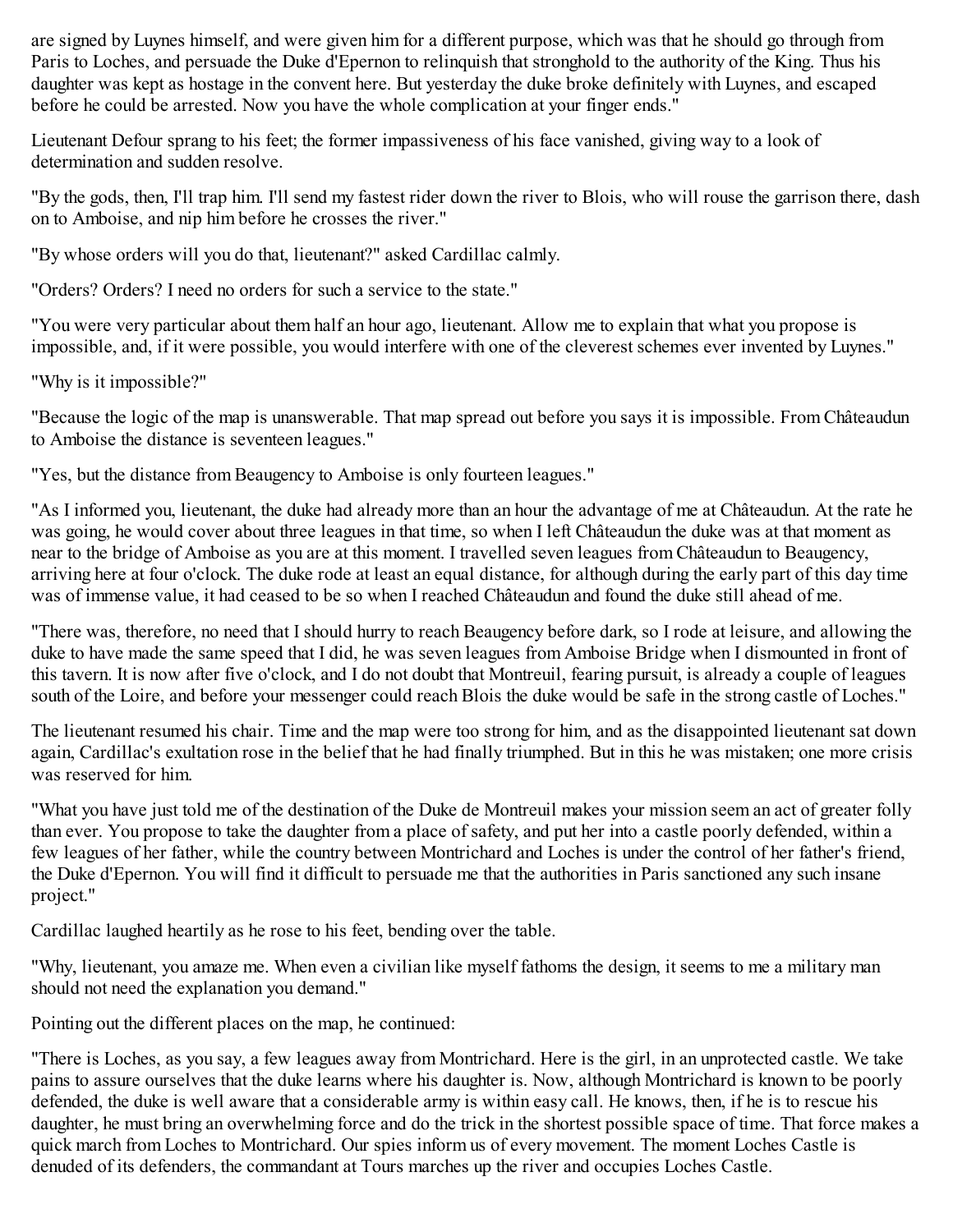"You see, the girl ceased to be a hostage the moment her father escaped from Paris, and so is made a decoy instead. When Loches Castle is occupied by the King's men, we have then placed the Duke d'Epernon and the Duke de Montreuil, with their men, between the upper and nether millstones. You will march on them from Beaugency, another detachment from Blois, a third from Tours, and a fourth from Loches itself. We hold them in a trap, and the threatened insurrection on behalf of the Queen is thus nipped in the bud after one battle."

"But," disputed the lieutenant, "the Duke d'Epernon will seize Montrichard Castle, and establish himself there."

"In that case the insurrection will be ended without even a battle. You yourself admit that Montrichard is badly provisioned. We surround Montrichard, and within a short time it falls without a stroke, through starvation."

"A very good plan," commented the lieutenant, nodding, seeing before him speedy hostilities, with glory to be won after long waiting. "And now, if you will forgive me for my extreme caution, I shall submit one of your statements to a test. You say the Duke de Montreuil passed through Châteaudun to-day, his papers all in order. As soon as I am assured that this transit actually occurred, I shall bring forward no further objections, but will hold myself subject to your commands."

"*Nom de Dieu!*" cried Cardillac, in despair. "I cannot submit to such a preposterous suggestion. Before even your swiftest horseman can ride the seven leagues and back, the time thus lost will ruin my plan. It would be more to the point to refuse altogether; then I should know what to do."

The lieutenant spoke soothingly.

"There will be no further time lost. The district entrusted to my care is a wide one, and from each important point a courier leaves every evening to bring me a report. I make no doubt the man from Châteaudun is now waiting to see me. I shall have him in and question him."

The officer unlocked the door and smote a bell. When a prompt attendant answered the summons, his master commanded the attendance of the courier from Châteaudun. Cardillac could make no further protest. He drew towards him the map, and bent over the table as if to examine the various routes from Beaugency to Montrichard, hoping thus to conceal his face from the incoming courier. After all this tedious talk, after his elation of the moment before at the success of his strategy, he was now reduced to the depths of despair.

He had entered Châteaudun in the carriage with the duke, and had been stretching his cramped limbs on the pavement when the officer in charge demanded the duke's papers and examined them. There had been no attempt at concealment, for neither the duke nor himself ever contemplated such a *contretemps* as this. A servant of the duke's had been sent on ahead, riding the saddle-horse procured for Cardillac's benefit, and had waited for the carriage a half-hour down the Vendôme road, where Cardillac, who had left the town as he had entered it, quite openly in attendance on the duke, mounted the horse and rode to the south, while the carriage continued its way westward.

He was therefore confronted by danger of detection from two directions: first, the courier himself might have seen him arrive in the duke's carriage, and might recognise him sitting at this table; second, if the lieutenant made enquiry regarding a horseman who arrived in Châteaudun from Paris and departed for Beaugency, there would be no record of such arrival and departure, and Defour, his suspicions thus re-aroused, would likely place him under arrest until further enquiries could be made at Châteaudun.

Cardillac had complained of the rapid passing of time, but the five minutes that elapsed before the courier entered the room were the longest and most bitter he had ever spent.

The man came in booted and spurred, raising hand to cap in salute. Cardillac glanced sideways at him from the corners of his eyes without raising his head, and saw the man stand rigid as a post, looking neither to the right nor the left, his gaze fastened steadily on his superior. The officer was evidently a strict disciplinarian.

"Did the Duke de Montreuil pass through Châteaudun to-day?"

"Yes, lieutenant."

"In the direction of Vendôme?"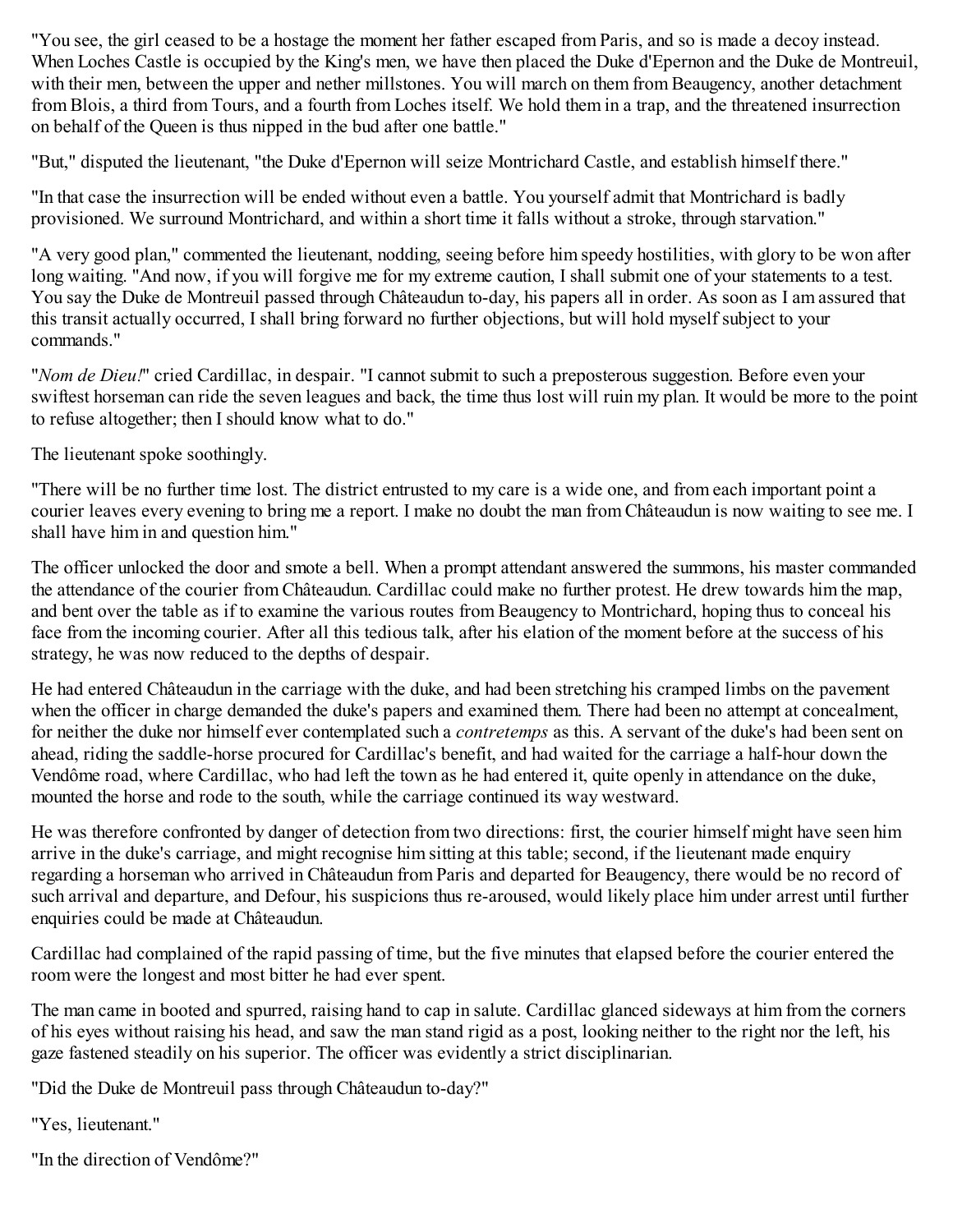"Yes, lieutenant."

"Were you there when his papers were examined?"

"Yes, lieutenant."

"How many people had he with him?"

"There were two postilions and two men on the box. One young man, said to be his secretary, was in the carriage with the duke."

"Give me your report."

The courier handed him the packet. The lieutenant broke the seal, glanced hastily at it, and placed it on the table before him.

"That will do," he said to the courier, who saluted stiffly and walked out of the room with the precise tread of an automaton.

"Monsieur de Cardillac," exclaimed the lieutenant, in a more genial tone than he had hitherto used, "I fear I have kept you so long that your dinner will be spoiled, but I hope the excellence of the wine will compensate for the over-cooking of the meat. I am sure you will pardon both the delay and my inquisitiveness, when you remember that I stand here astride the road between Paris, where the King reigns, and Blois, where the Queen, his mother, is imprisoned. I fear my superiors in Paris sometimes forget the stringency of the orders I have received from General Tissot of Orléans. However, you have set all my doubts at rest, and I shall be ready to accompany you to the convent as soon as you have refreshed yourself for your all-night journey."

"Can I not tempt you to the table with me, lieutenant?"

"No, I must see to the ordering of the carriage. Two horses or four, monsieur?"

"Four, if you please. This is a journey on which I wish to take no chances. Do I pay the inn-keeper?"

"Yes. I will see that he does not overcharge you. The men to escort you will await you here when we return from the convent."

"Thank you, lieutenant."

With a sigh of relief Victor de Cardillac went downstairs to his belated meal.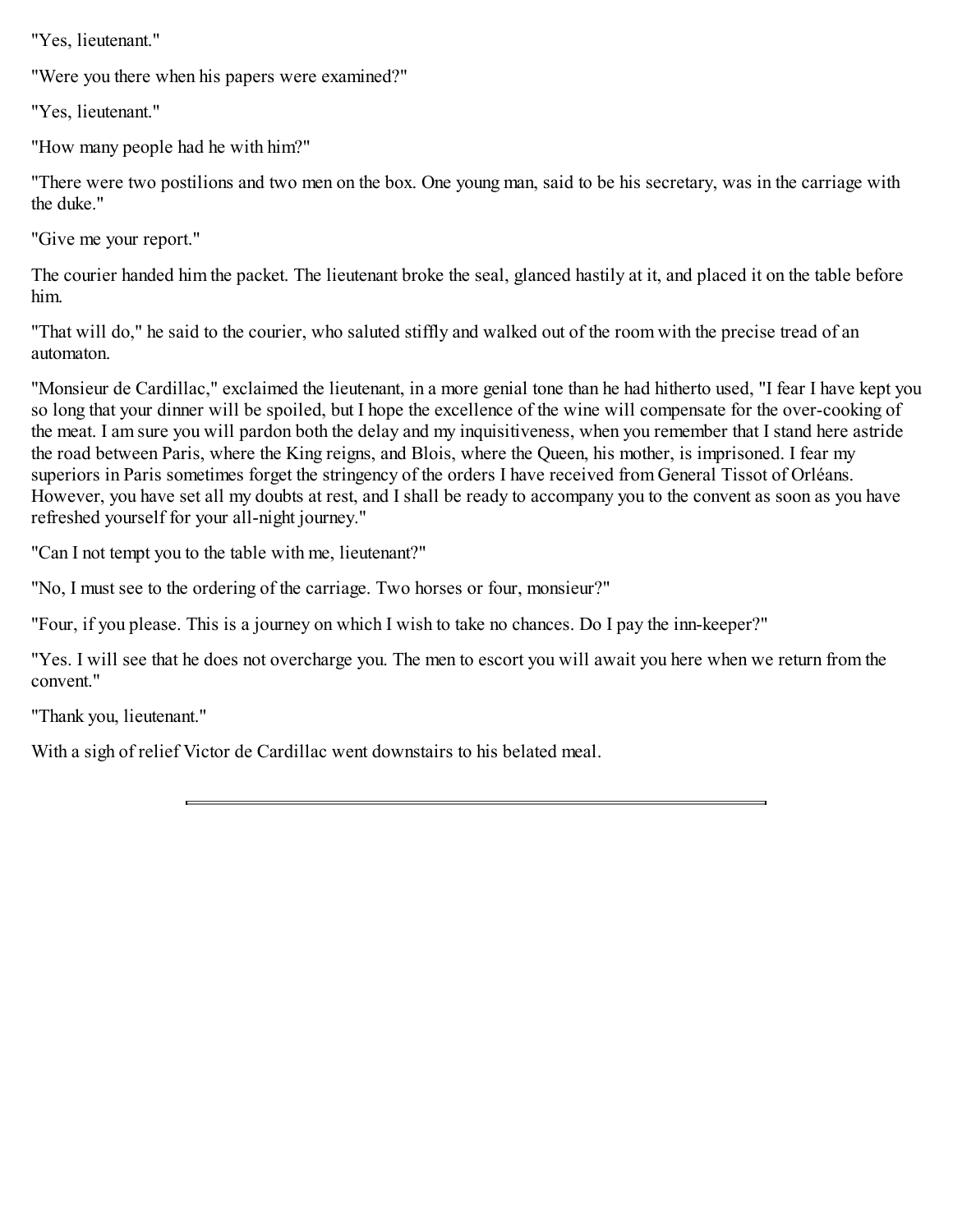# **CHAPTER X**

### **THE ROYAL ABBESS**

It was nearly six o'clock when the hungry Cardillac sat down to his dinner. His throat was dry with talking, and his tongue almost parched, so he began the meal by emptying a flagon of the rich red wine of Beaugency, which fully justified the inn-keeper's eulogy. At last word came to him that the carriage was ready. On going outside he was somewhat surprised to see his own horse held by a servant of the inn, while the four mounted men, whom he judged to be his escort, sat their horses together behind the carriage. Lieutenant Defour approached.

"I thought it best," he said, "considering the secrecy of your mission, to drive right through the town and across the bridge without stopping, after we have done our business at the convent. I shall, however, defer to your wishes in the matter, but if you agree, I will order these four horsemen to await us at the southern end of the bridge. There is a chance that the lady may make some outcry, and Beaugency is equally celebrated for its wine and its piety. We are taking a person away from the Convent of the Sacred Heart, so we must proceed with some discretion and allow no tumult if we can prevent it."

"You are quite right, lieutenant, and I cordially agree with your plan."

"Of course I could call out my soldiers and speedily quell any public disturbance, but it seems to me better to avoid any chance of that. Should the lady prove obstreperous, we will drive as rapidly as may be along the streets and over the bridge, and from that point onwards she may scream as loud as she pleases."

With this he gave a sharp command to the four men, who wheeled their horses round and trotted away. The lieutenant entered the carriage, and Cardillac mounted his horse.

The convent stood to the westward, nearly a mile distant from the hotel they had left. It was a large, sombre building of stone, formed around an extensive square. It presented to the outside world, for the most part, the blank walls of the convent houses, which were windowless, except here and there, where a gable-end showed itself, and these were furnished with small high windows just under the roof, high above the ground.

The convent houses occupied three sides of the square, and were embraced by the great forest which at that time extended from Beaugency to Blois along the northern bank of the Loire. The front of the convent, facing the road, consisted of a tall, square gate-house, the open upper part containing bells, which, as the carriage approached, were ringing for compline, which marked seven o'clock of a beautiful summer evening. The gate-house was flanked on either side by a high stone wall, unclimbable and strong.

The lieutenant rang the bell at the entrance, and the two young men waited a long time before any notice was taken of their summons. At last the shutter behind the grille in the strong door was pushed back, and a woman's eyes gazed for a moment out at them. Apparently a recognition of the King's uniform satisfied the wardress of this royal convent, for there came a rattle of chains and a sudden withdrawing of bolts, then the door was thrown open by a woman in the semiconventual garb of a servant of this religious house. The young men were permitted to enter a bare, whitewashed parlour, an oasis of neutral ground, where properly qualified people of the world might for a brief moment meet those who had renounced the world and all its works. Defour bowed low to the neat servitor of this saintly community.

"Will you present my reverence to our holy mother, the abbess, and ask if she will be gracious enough to receive me for a few moments? I am Lieutenant Defour of the guard, and commandant of this district. I bring with me Monsieur Victor de Cardillac, just arrived from Paris, an emissary from Monsieur de Luynes, who has an important communication to make to her royal highness, the abbess."

The doorkeeper made a humble obeisance, and departed in silence. As she opened the door leading to the cloisters, a confused murmur of singing could be heard.

The lady of royal blood made no haste to comply with the request so deferentially forwarded to her, and the young men were kept waiting for nearly half an hour. The cheerful Cardillac felt the chilling effect of the bare, sepulchre-like white walls that surrounded him. The only garniture was a pathetic life-size figure drooping from a huge cross.

The silence was intense, and seemed unnatural. He wished the bells would ring again, as he stood there, hat in hand, his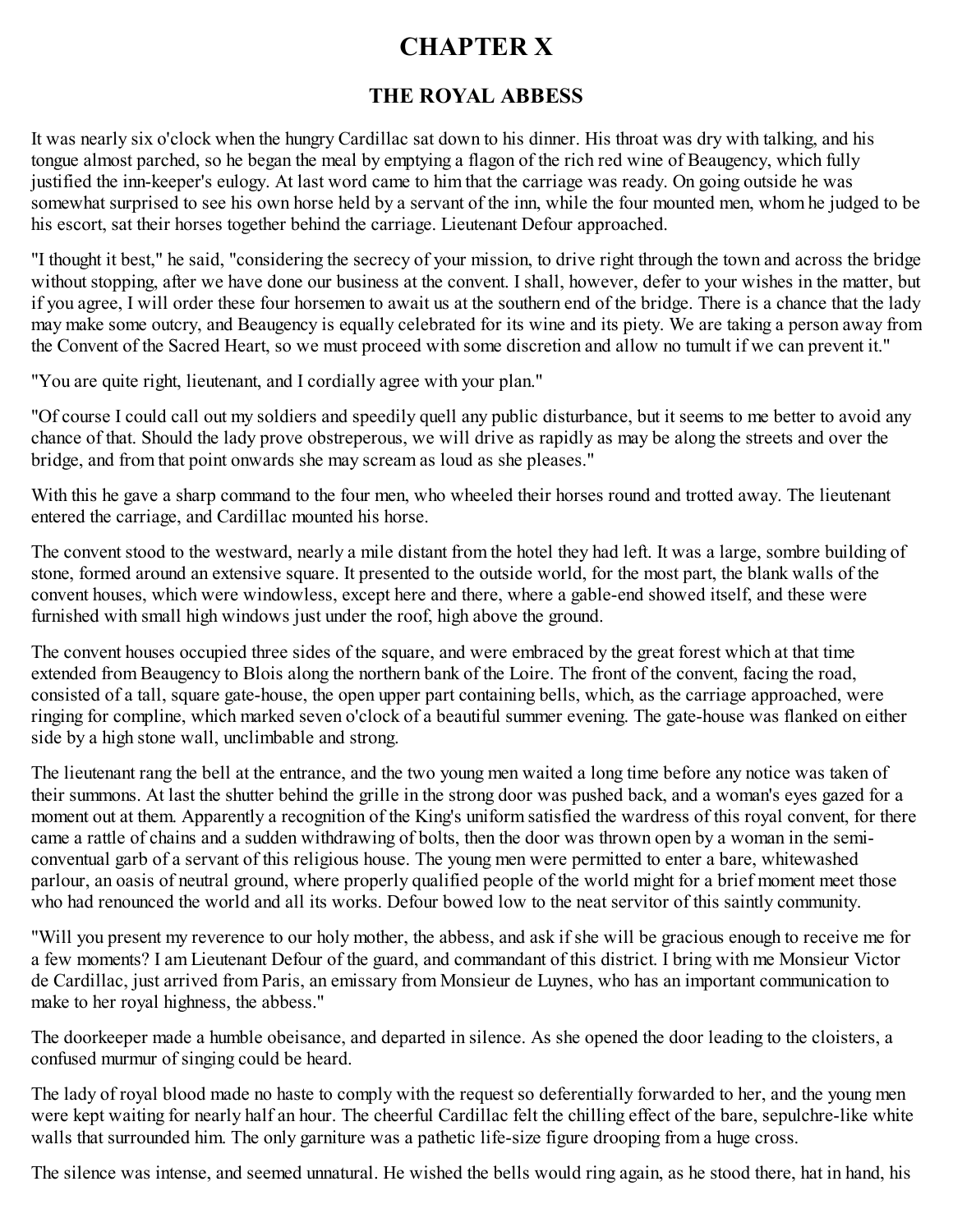spirits sinking, sinking, sinking. Not even during his most despondent and anxious moments with the lieutenant at the inn had he experienced such depression of soul. For the first time his quest seemed futile, and the successful outcome something as absurd as a nightmare. The thought of this grim fortress, embraced by the sombre, darkening forest, as he first caught sight of it, was gloomy in the extreme.

There pressed down upon him the knowledge that by this day's work he, young, strong, standing on the very threshold of manhood, with life a boon of almost untasted sweetness, had forfeited it over and over again; first, by his illegal use of a *lettre de cachet*, which he knew to be fraudulently obtained; second, by his tampering with an officer of the guard; third, by this intrusion into a sacred enclave, at the head of which stood a venerable lady, a relative of the King. This latter remembrance held for him a disquieting element entirely unconnected with whatever punishment might ensue, for he himself was a good Catholic, and knew his trespass bore features of sacrilege.

Saints in heaven, would she never come!

He had already destroyed his body in this world, and condemned his soul in the next. In the deep silence his mind seemed to hear the clattering of hoofs on the highroad from Paris. He knew that somewhere those hurrying hoof-beats were echoing his doom. In imagination he saw the determined, dust-covered messenger of death fling himself from one horse, to leap astride of another, and so away to the west without a moment's delay except to gulp down a cup of wine.

What *was* keeping her?

Then he realised, with a nervous intake of the breath, that his face was telling tales, for he found the calm eyes of the lieutenant fixed upon him in wonder and in doubt. He must not again awaken the enquiring mind of this young officer. With an effort he pulled himself together. He yawned wearily.

"You are tired after your long ride," commented Defour.

"Yes, I am," admitted Cardillac.

At last the inner door opened on slow, silent hinges, and the abbess entered, followed by two sisters, whose faces in the gathering twilight seemed ghastly in their whiteness. The abbess proved to be a tall, stately lady, somewhere between sixty-five and seventy years of age. There was no pallor in her wrinkled face, and nothing of that humility, that downcast meekness of countenance, which is generally associated with the nun. Her clear, eagle eye looked upon the young men with imperious hauteur, and the high office she held was betokened by a nobility of bearing rather than by any of those gorgeous trappings which she was entitled to wear. Her garb was as simple, sombre and coarse as that of the humblest nun in the poorest convent of France; she, the head of the richest. From the leathern girdle around her waist hung an iron chain, from which depended a large cross of black wood.

Each of the young men dropped simultaneously on one knee, and bowed low their bare heads before this aged abbess with the demeanour of a queen. Cardillac, who feared no man living, found himself dismayed by this woman. His heart was beating wildly, and the pulsation in his ears as he bent his head seemed like the galloping of the approaching horse.

When the two rose to their feet again, the lieutenant, with great deference, introduced Cardillac as the envoy of Monsieur de Luynes.

The abbess stood as motionless as the statue on the wall, making no response, so Cardillac, nervously clearing his throat, began the fateful interview.

"Madame, you hold in custody here Thérèse de Montreuil, daughter of the Duke de Montreuil."

To this assertion the abbess made no response, but her piercing eyes seemed to read his very soul. After a pause, the young man moistened his lips, and continued:

"I am the bearer of a *lettre de cachet*. My instructions are to arrest Mademoiselle de Montreuil and convey her to imprisonment in the castle of Montrichard."

For the first time the abbess spoke, in a voice deep as that of a man.

"Give me the *lettre de cachet*."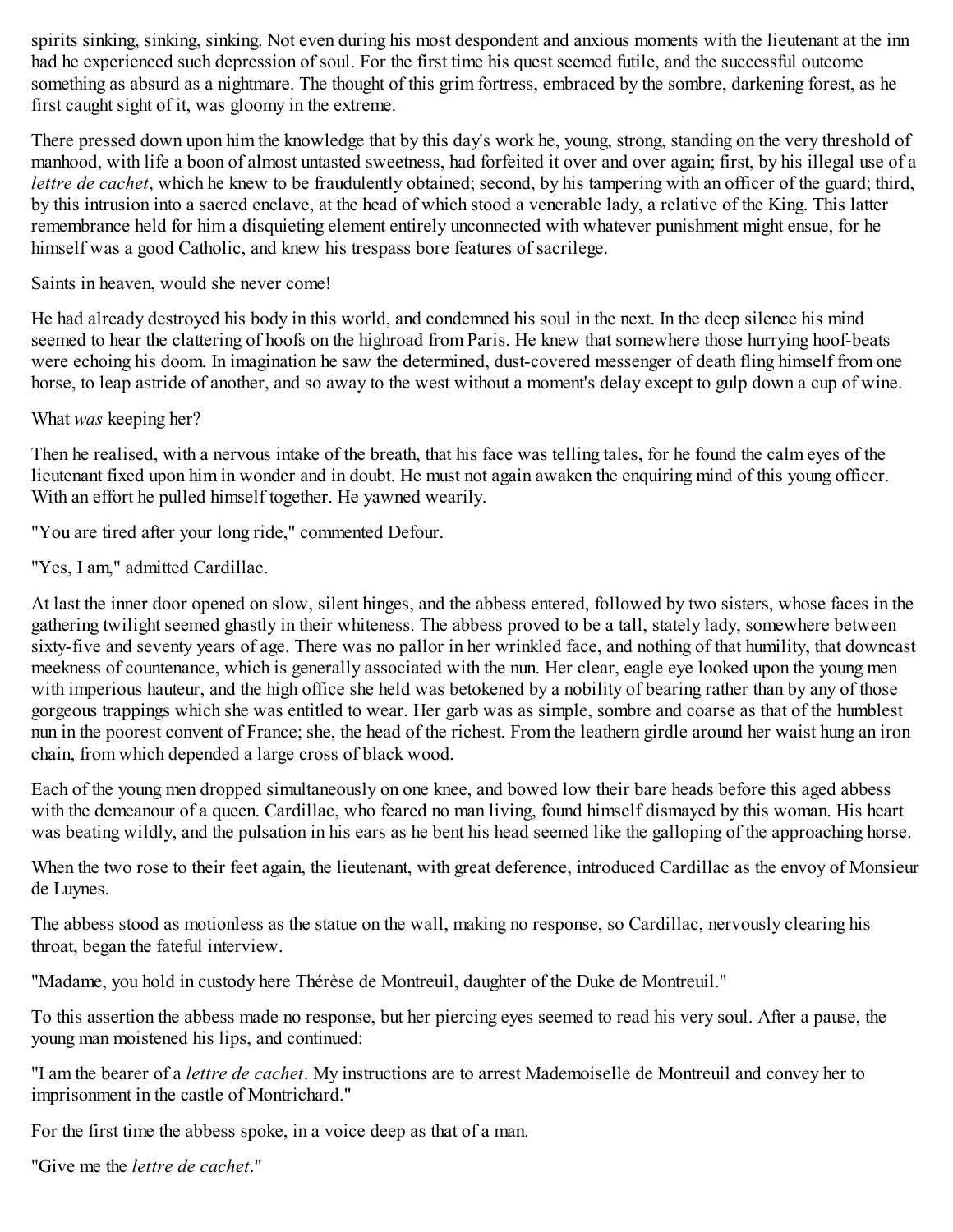Cardillac handed it to her.

"Yes," she said, "that is the signature of the King. Now let me see your own credentials."

Cardillac presented to her the letter of Luynes. She barely glanced at it, then allowed it to flutter from her fingers to the floor.

"Prove to me that you come from Monsieur de Luynes," said the abbess sternly.

"Does not this document prove it?" asked the young man, picking up the discarded letter.

"No, it does not. If Monsieur de Luynes commissioned you to remove Mademoiselle de Montreuil, he placed in your hands an unforgeable parchment. Give me that parchment."

Cardillac was thunderstruck. He realised in a flash what he should have known before: that Luynes was no such simpleton as to risk the spiriting away of so important a hostage as mademoiselle, should her father discover her place of detention.

It was evident that between Luynes and this grim figure in the darkening room some token had been agreed upon, whereby she would know, beyond peradventure, whether or not any messenger who appeared came authorised by him. This unexpected obstacle had the immediate effect of banishing Cardillac's trepidation and summoning up his departed courage.

"Madame," he said sternly, "do you venture to disobey a personal mandate from the King?"

"Yes," she replied.

"Yourself admitted the genuineness of the signature."

"I do not now dispute it, but I refuse to allow you to put it into operation."

"Then I shall require the commandant here to enter this convent by force and serve the King's warrant, who rules over convent as well as castle in this realm."

A sour smile came to the thin lips of the abbess, and her eyes in the gloom seemed to scintillate fire; but before she could reply, if she intended to do so, the lieutenant spoke with quick decision.

"I refuse to have any hand in such devil's work. Neither I nor any of my men shall set foot within the precincts of this convent without the invitation of our holy mother the abbess."

Cardillac knew he had played his last card and lost.

The abbess now turned to the lieutenant, but exhibited no gratitude for his assurance of immunity from search. When she addressed him, it was in a voice of ringing scorn.

"What has blinded you—an officer of the King and a man of the world? Can you not see that this poor fool is a charlatan and a mountebank, sailing under false colours?—aye, and a thief as well. He has stolen the *lettre de cachet*, and has forged the name of Luynes. Think you a young popinjay like this is sent to escort a noble lady through the forest to Montrichard? Out upon such stupidity! How has he befooled you?"

Turning to Cardillac, she went on:

"Know, then, convicted cut-purse, that when Thérèse de Montreuil is removed from these cloisters the venerable Monsieur Tresor must be one of the party that takes her away, and even he is required to bring the parchment I spoke of. Kneel on these boards, criminal, and beg pardon for your misdeeds before I give the order for your arrest."

"Madame," cried Cardillac, in tones as haughty as her own, "I do not object to kneeling at the feet of a woman, nor to confessing my sins to her, but not at the word of command."

"Lieutenant, arrest this man, and lay him by the heels to cool his hot head in the tower of César."

The lieutenant was in a quandary, and the gleaming eyes of the iron woman showed no appreciation of his difficulty. She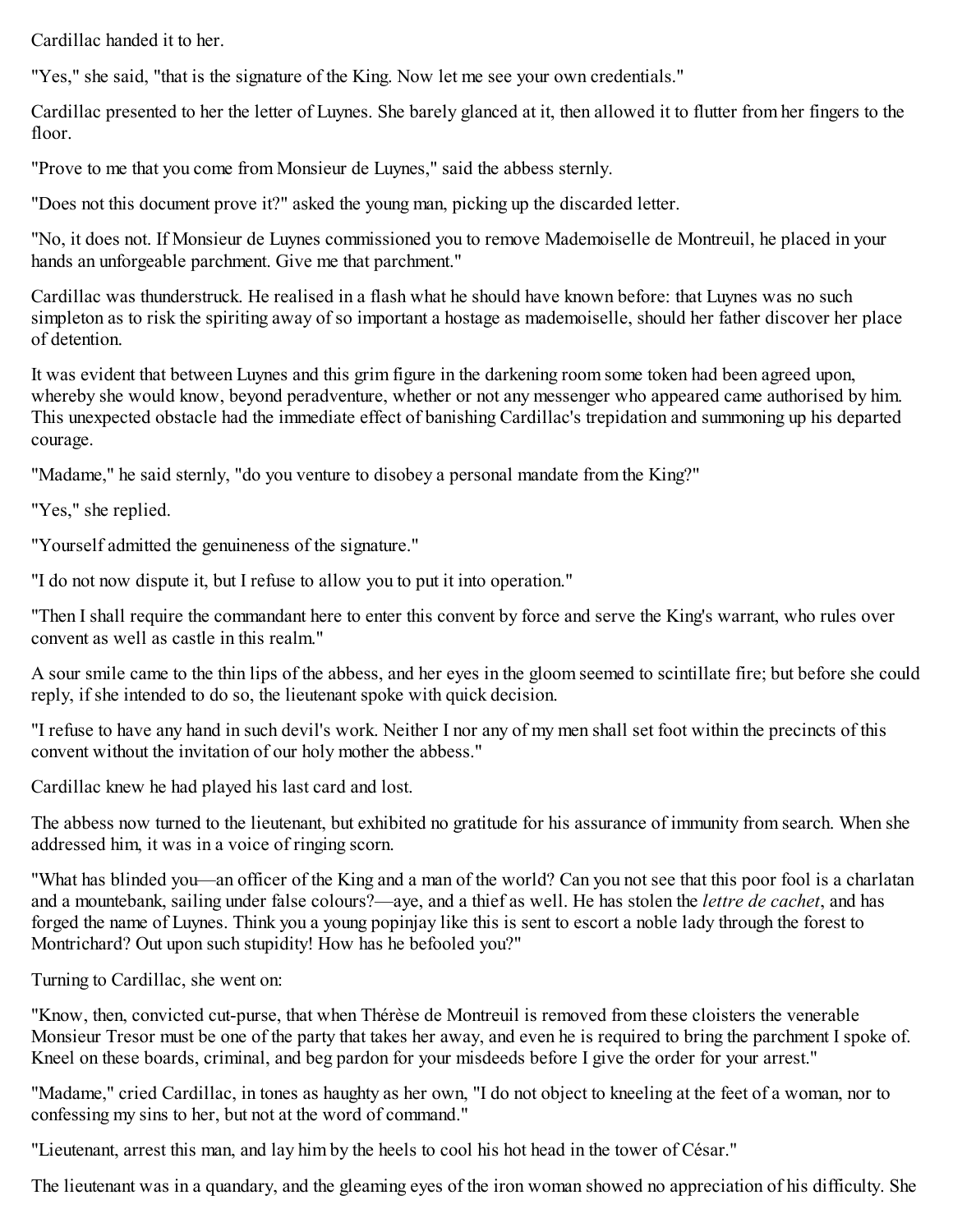expected to be obeyed instantly, yet here was he alone with this desperado, whom she had placed practically with his back against the wall, and at this moment, forgetful of the fact that he stood in the presence of three ladies, his right hand sought the hilt of his sword, and his face was as uncompromising as that of the abbess. Bitterly did Defour regret that he had sent the mounted escort to the southern end of the bridge.

"Do you propose to arrest me?" asked Cardillac calmly.

"No. Although I refuse to countenance the violation of this sanctuary, even to execute the warrant of the King, on the other hand, I am not allowed to receive orders from any except my general in Orléans. Therefore, madame, I crave your pardon if I must unhappily disregard your command."

The abbess looked with profound contempt upon both of these specimens of manhood before her, but said nothing.

"I must return at once to Paris," said Cardillac.

"I was about to make that suggestion myself," returned the lieutenant, his eye lighting up. He could easily capture his man as they passed through the town, and he determined to do so.

"With your permission I go by way of Châteaudun."

"Why by way of Châteaudun? It is, as you know, the longer route, and if time was of value to you before, it is surely tenfold more so now."

"I shall save time by returning along the route I came," persisted Cardillac firmly. "My relays of horses are at Chartres, Rambouillet, and other points along the road."

"You always furnish a reason for any action you wish to take, and, I must admit, a most excellent one. Still, if you go by way of the southern route, I can give you an order which will procure horses for you."

"Thank you, lieutenant, but as the horses I have already tested are waiting for me, I may as well make use of them."

"That is unanswerable, of course. Well, I do not envy you your journey."

"Are you such a craven as to let this man go?" demanded the abbess. "Shall I be compelled to order the alarm bell rung, and capture him with my nuns?"

"Dear madame, I beseech you! It is not a matter of cravenness, but of justice. Monsieur de Cardillac came from Paris, and he returns to Paris. If he insisted on proceeding to Blois, I might use my discretion and detain him, but as it is——" The helpless lieutenant shrugged his shoulders.

This colloquy was interrupted by the sudden ringing of the gate-bell, the iron handle of which had been pulled so strenuously that everyone present except the abbess was startled by the insistent clangour. The wardress seemed paralysed by fright; her terrified eyes turned upon the abbess, who merely looked at her and said coldly: "Open the door."

This command being obeyed disclosed standing on the threshold a soldier, who raised his hand in salute on seeing his chief.

"Well, Lesparent, what is it?" asked Defour, stepping forward.

"Pardon, lieutenant," exclaimed the man breathlessly, "but a messenger has just arrived from Paris with important orders."

"Yes, yes!"

"The Duke de Montreuil has escaped, and is supposed to be making his way to Loches. You are to intercept him if possible."

"I knew all that before. He is by this time across the Loire, and out of our reach. Why did not the messenger come here himself?"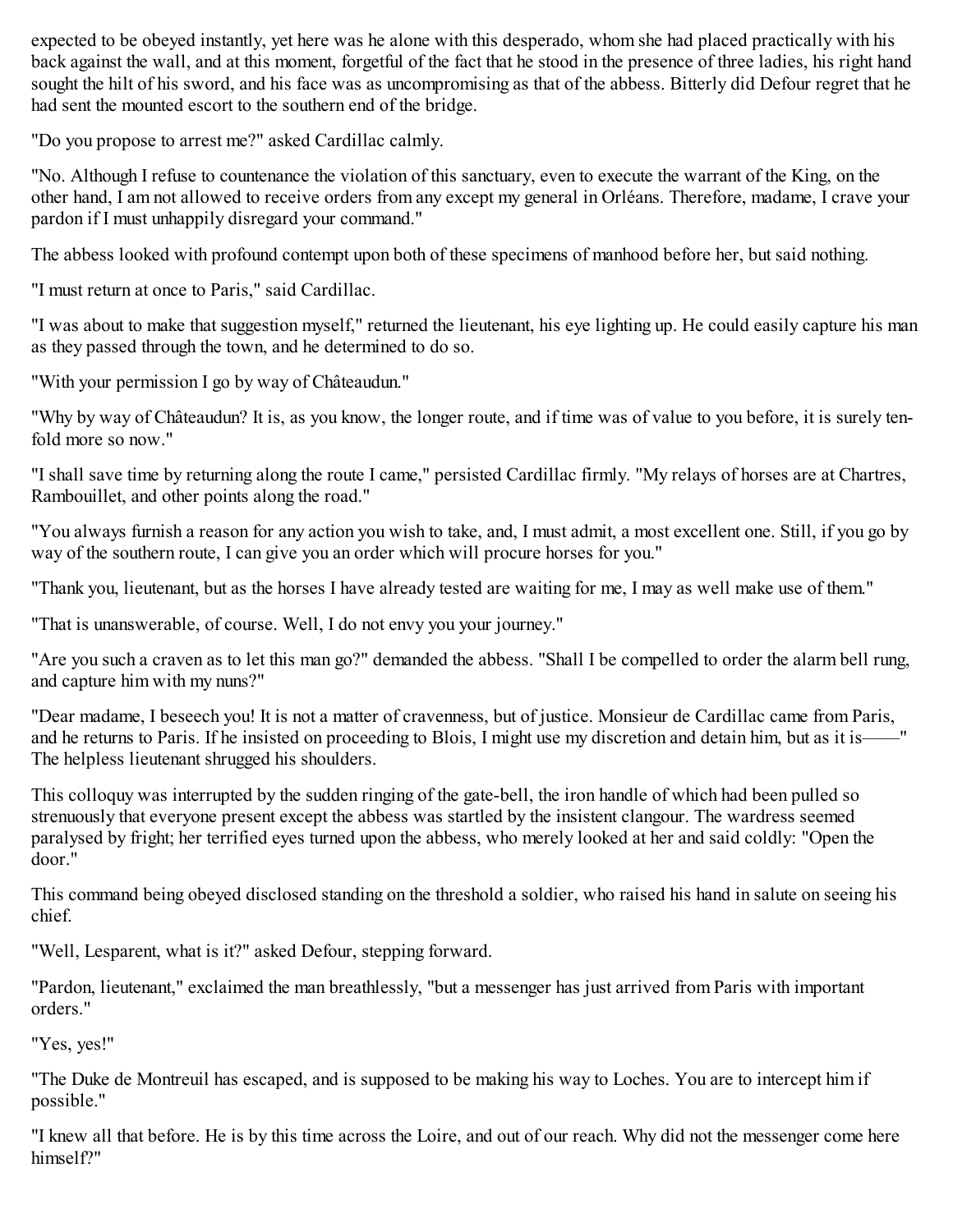"He was too exhausted, lieutenant, and had to be helped from his horse."

"Well, well, what else did he say?"

"There was with the Duke de Montreuil a Gascon renegade named Cardillac, and Monsieur de Luynes is even more anxious to catch him than to intercept the duke."

"Yes, yes, yes."

"From the description he gave, I thought the man you received this afternoon, and with whom you came here, might be Cardillac, and so I hurried after you."

"You thought!" cried the lieutenant in anger. "Why did you not think of bringing up with you a squad of men?"

The soldier bowed his head under the reproof, and again saluted.

"Lieutenant, I took the liberty of doing so. There are twelve men here behind me at the gate. The messenger said this Cardillac was supposed to bear a forged letter from Monsieur de Luynes."

"And that's a lie!" cried Cardillac, whipping out his sword and backing to the wall.

The sardonic abbess never flinched at the glitter of the steel, but indulged in a wry smile of contumely at the excitement of these puny men, whom it was only too palpable she despised. She forbade herself the small triumph of saying: "I told you so!"

But the new turn of affairs seemed to have added half a dozen inches to the stature of the lieutenant, who now, with irresistible power at his back, became once more a figure of courage and determination.

"Monsieur de Cardillac," he thundered, "I have the honour and pleasure of arresting you in the name of the King!"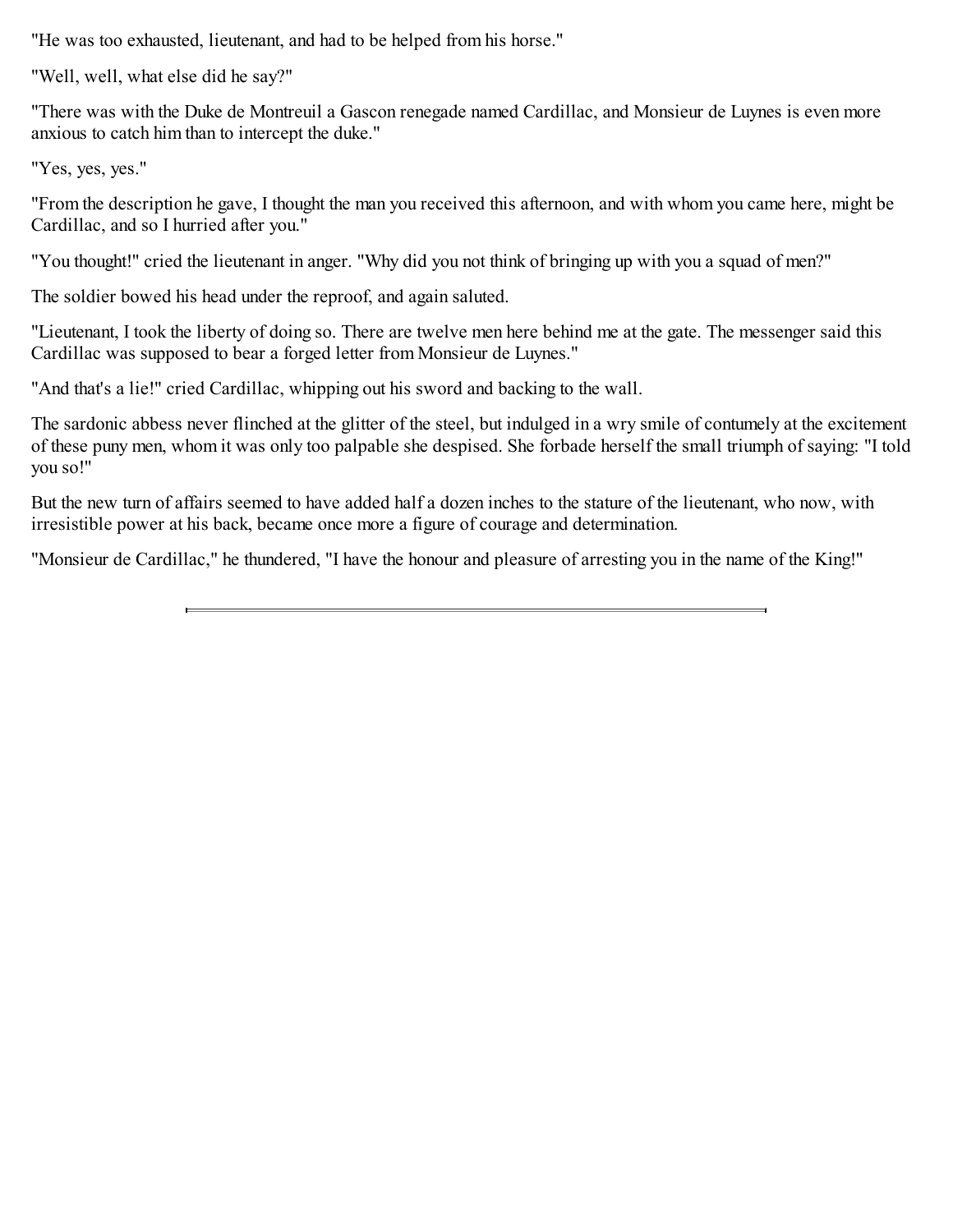# **CHAPTER XI**

### **THE EAVESDROPPER**

Victor de Cardillac had been brought up by honest parents in the ways of honesty. He had gone to Paris upheld by a determination to serve honestly a master who he supposed had written him an honest letter of invitation. With the natural uprightness of youth, still untainted by the touch of the gay Parisian world, he hated a crooked course, yet ever since reaching Beaugency he had schemed and lied, and even when speaking the truth had twisted it in a web of deceit from which apparently he could not extricate himself. With an honest purpose in view, he had enmeshed himself in a very network of chicanery, loathing himself while he uttered these untruths, trying to veil them under the name of diplomacy. And as the result of it all, he stood with his back against a whitewashed wall, caught like a rat in a trap.

By rights he should have been deeply depressed by the hopeless case in which he found himself, but instead a strange exhilarating enthusiasm possessed him, as if the very despair of his situation cancelled the falsehoods he told. He viewed with a sneer the sudden valour of the lieutenant, who, taking care to keep beyond the circumference of his sword's radius, became newly courageous when he found thirteen men at his back.

His brain became alert and clear. Purged by misfortune from the taint of mendacity, he felt himself infinitely superior to the lieutenant, and almost an equal of the abbess, although her bitter smile triumphed over him for the moment. He was to reap no benefit from all his turning and twisting, and now whatever he accomplished must be by the aid of his good right arm and straight-forward talk.

Never again, he resolved, would he allow himself to be involved in such a maze of deceit as had just come so disastrously to an end. He knew that it was suicide to attempt an escape by the outer gate, and saw at once that his only chance lay in making an exit through the door by which the abbess had entered.

In a flash his resourceful mind saw that if he took this risk he would attain the advantage of a few moments at least, while officer and soldiers hesitated about following him into the forbidden precincts of the inner convent. And yet he realised in another flash that the capable abbess would at once urge the guards to pursue him, even if the chase led them into the chapel. He was well aware there would be no hesitation on her part. Dimly he heard the bleating voice of the lieutenant, although his words carried no meaning to a mind intent on the inner door.

"Monsieur, surrender your sword. To resist is useless; to escape impossible."

As if the unheeded words were the signal he required, he made his dash to the rear of the room. The two white-faced nuns screamed and fled, thinking he meditated an attack upon them. The abbess was made of sterner, more capable stuff.

"The door!" she shouted. "The back door! Fling your shoulder against it, lieutenant."

But the lieutenant was too slow. Cardillac threw it open, and saw with a thrill of joy a great iron key on the outside.

"Ah," he cried, "the saints are good to me at last!"

The saints were even more favourably disposed towards him than he guessed. The convent had been built with the firm purpose of keeping out rather than of shutting in. The noble ladies who occupied this sombre pile needed neither key nor bar to hold them to their duties, but it was necessary that these duties should not be disturbed by unauthorised marauders; hence the single massive door of oak, iron-bound, bolt-rivetted, opened into the waiting-room, and when it shut was closed against timbers so stout and embedded in masonry that the thick wall must rend before an entrance was forced. The fastened door might be battered into the room if there were power enough in the courtyard to shatter the bolt of the lock, but from within the room nothing could be effective but slow fire or quick gunpowder.

Drawing the door shut after him, he turned the huge key, and pulled it out, clasping it like a battle-axe. In his haste he almost overturned a bending woman who he correctly surmised had been listening at the keyhole, and who had unconsciously done him a service in turning the key round until its flange impinged upon the bolt, so that not a second was lost in locking the door. She had done this to leave a clear tunnel for the sound of voices to pass through. He pounced upon her like a hawk on a pigeon, grasping her by the wrist.

"Well, you listening hussy," he cried, "I'll warrant you heard no good of yourself."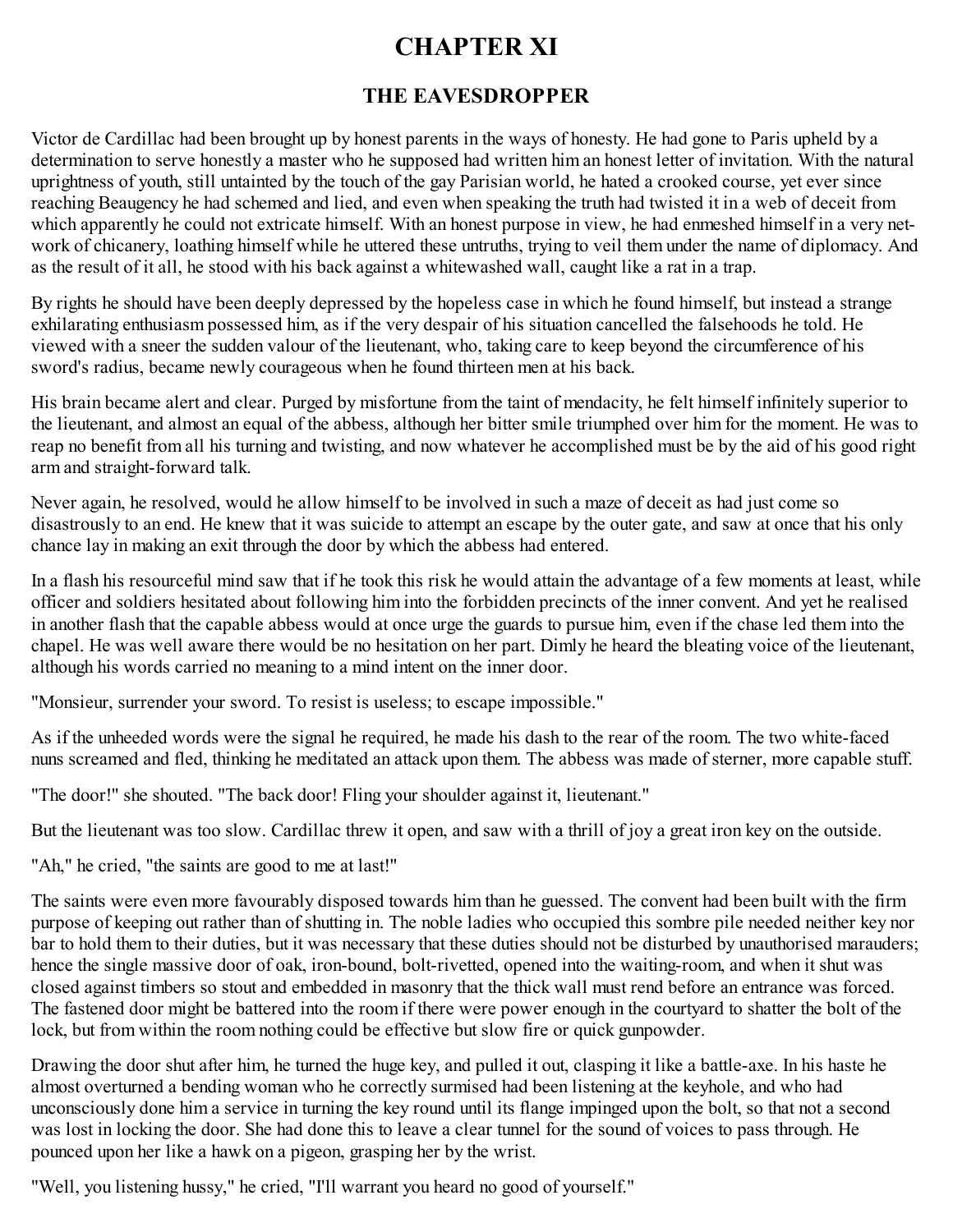The girl had not cried out, even when he tumbled her to the stone flags in his headlong exit, and now, standing upright, she defied him with blazing eyes.

"No," she cried, "I heard no good of myself, and less good of you, you sneak, you thief, you liar! Let go of my wrist!"

"Tut-tut, my girl, keep a civil tongue in your head, or I'll cuff your ears."

He saw by her dress that she was not a nun, but a servant of the convent, and yet amazingly beautiful, her defiant eyes of jet black showing not a trace of fear, although she must have known she was in the hands of a desperado. Cardillac had an eye for beauty.

"By Saint Elizabeth," he cried, "you are good to look upon! Why do you call me a thief, when you yourself are one, listening at a keyhole?"

"It is no business of yours! Let me go!"

"All in good time, my girl. Is there any other exit from this convent but that door through which I came?"

"I'll not tell you, you ruffian."

"Oh, yes, you will. Is that a well in the centre of the courtyard?"

She did not reply, and he dragged her to the stone curb that surrounded it, overarched by beautiful wrought-iron work, with pulley, rope and bucket.

"You'll not! Well, I'll find a way to make you speak. First let us find how deep the well is," and he flung in the heavy key, listening until after a long interval he heard it plunge into the water.

"Now, my girl, you'll help me to escape, or you'll follow that key."

As he spoke, the thunder at the door increased, and he knew instinctively what had happened. They had taken the pole from the carriage, and were using it as a battering ram. He marvelled that this smiting of the oaken door, which filled the courtyard with its reverberations, did not disturb the nuns in the chapel at their devotions, and that, amidst all the tumult, he could hear their sweet, placid voices singing.

The shattering blows at the door alarmed him, quite unnecessarily, as he afterwards learned, but he had come through the portal too hastily to estimate the strength of the barricade that stood between him and his enemies. The door could not be battered in, nor could the lock be tampered with, for its whole complicated iron structure was entirely on the courtyard side, with four inches of solid oak and metal between it and the futile impact of the carriage pole.

But the turmoil for one moment withdrew his attention from the girl whose wrist he held, and his grasp momentarily relaxed, a fact of which she took swift advantage. Wrenching herself free, she fled with the speed of a fawn across the grass of the courtyard, making for the cloisters at the end of the convent most deeply embowered in the forest, and farthest from the assaulted door.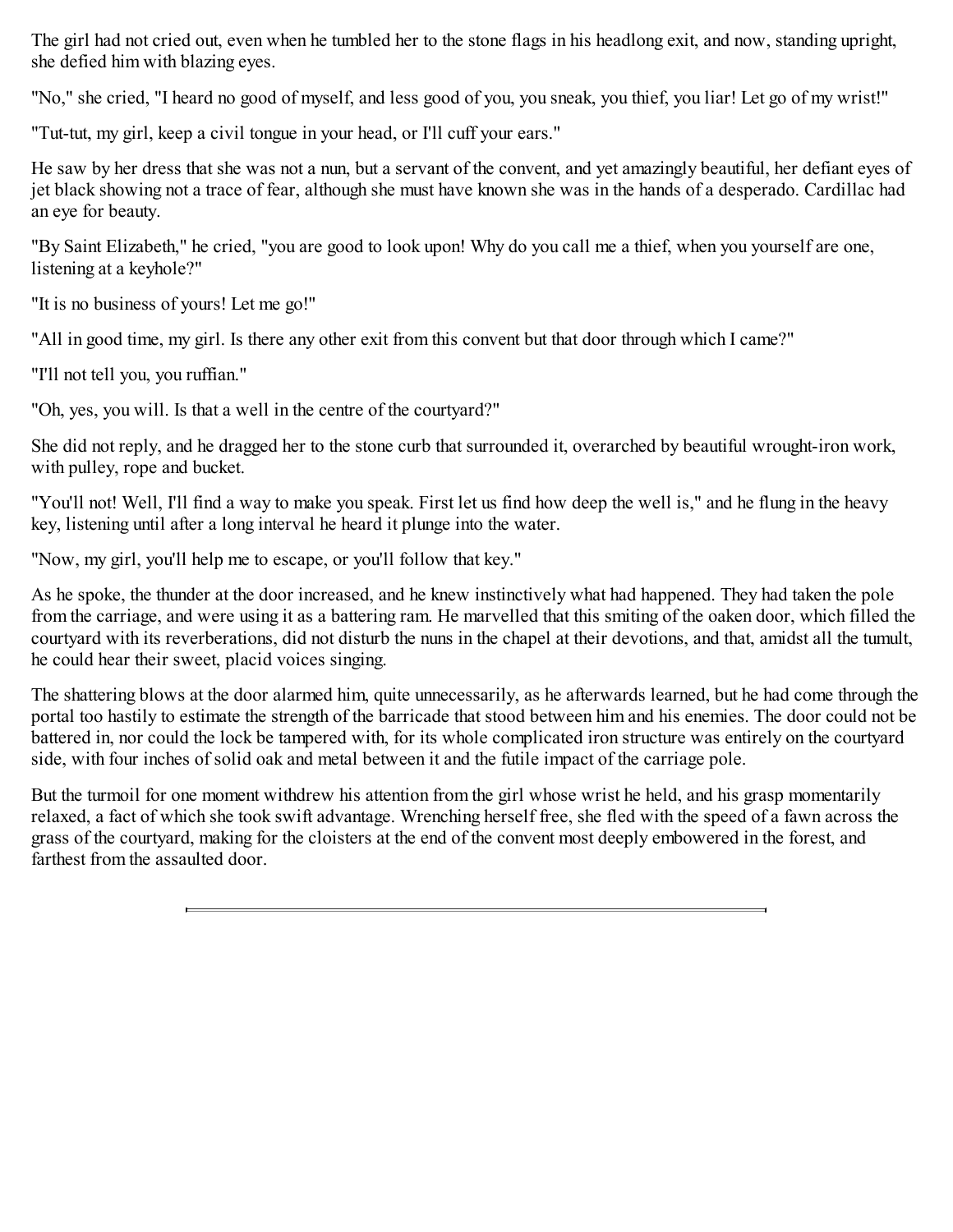## **CHAPTER XII**

#### **THE ESCAPE FROM THE CONVENT**

It is to be regretted that the flying girl, who possessed an appreciation of the grotesque, could not have glanced over her shoulder and seen the immediate result of her defection. In her escape, she had sprung to one side, and then, speeding like a sylph, had placed the stone-curbed, iron-canopied well between her and him. He precipitated himself head first under the iron arch and across the well, like a circus-rider dashing through a hoop, but, alas! his toe touched the stone, and headlong he sprawled, all fours, on the sward. Springing erect, he voiced an oath all the more deplorable because of the sacred precincts in which it was uttered, and now all his alertness was needed if he was to overtake so fleet a fugitive.

She needed but two seconds to escape; one moment was accorded to her by the well-curb, the other was denied her by the small door she essayed to close, for ere she got it completely shut the foot that played traitor to him at the well now stood Cardillac's friend, and although the girl exerted all her strength, she could not shut him out. Rudely he pressed the door back upon her. She turned, and made for the stone stairs, but his forceful arms were round her before she reached the second step. Whirling round in their embrace, she struck him again and again with her small clenched fists ineffectual blows which he took with the nonchalance of a stoic.

Dragging her towards the partially closed door, he kicked it shut with his foot; then, holding her helpless with one hand, thrust in the stout bolt, an act she had hoped to accomplish alone, with him on the outside. Next, he seized her by the shoulders, and pressed her back against the rough stone wall, and dim as was the light in that hallway, nevertheless he saw the star-like sparkle of indignation in those dark eyes which looked at him unafraid, and an emotion of admiration thrilled him as he remembered that during this assault not once had her beautiful red lips given breath to a scream for help.

When he spoke it was very quietly; manner and tone and words impressed the captive in spite of herself.

"My girl," he said, "ordinarily I am a gentleman, but at this moment I am a wild beast at bay. I am a wolf trapped, and however cowardly the animal may be when at liberty, beware of the wolf when the deadfall catches him. If I have hurt you, I am sorry, but believe me, girl, if you will not do exactly what I tell you, I shall crush you into pulp, or break you like a reed. Do you credit this from one who has just proclaimed himself a gentleman?"

"You are no gentleman, but a low-born *vaurien*, and because you are such, I quite believe you will treat me as you propose."

"I am no *vaurien*, as you would at once perceive if your eyes were as penetrating as they are beautiful. I am Victor de Cardillac of Gascony, and will be Marquis of Cardillac in succession to my father—long may he live! which is a remark I would not make of the King. And now, my girl, who are you?"

"I am Marie Duchamps, and will never be a marquise, because I could not bring myself to wed the title if such as you wear it."

"You are premature. Time enough to refuse when you are asked, *ma petite* Marie. But I have no time for amiable and complimentary conversation."

"Oh, yes, you have. They will never get down that door till they send to Beaugency for a petard, and they have not thought of that yet."

- "You have told me who you are. What are you in this convent?"
- "I am waiting-maid to Mademoiselle de Montreuil."
- "Ah, my luck still holds! Where is she?"
- "I shall not tell you."

His grip tightened on her plump shoulders, and she winced under his grasp.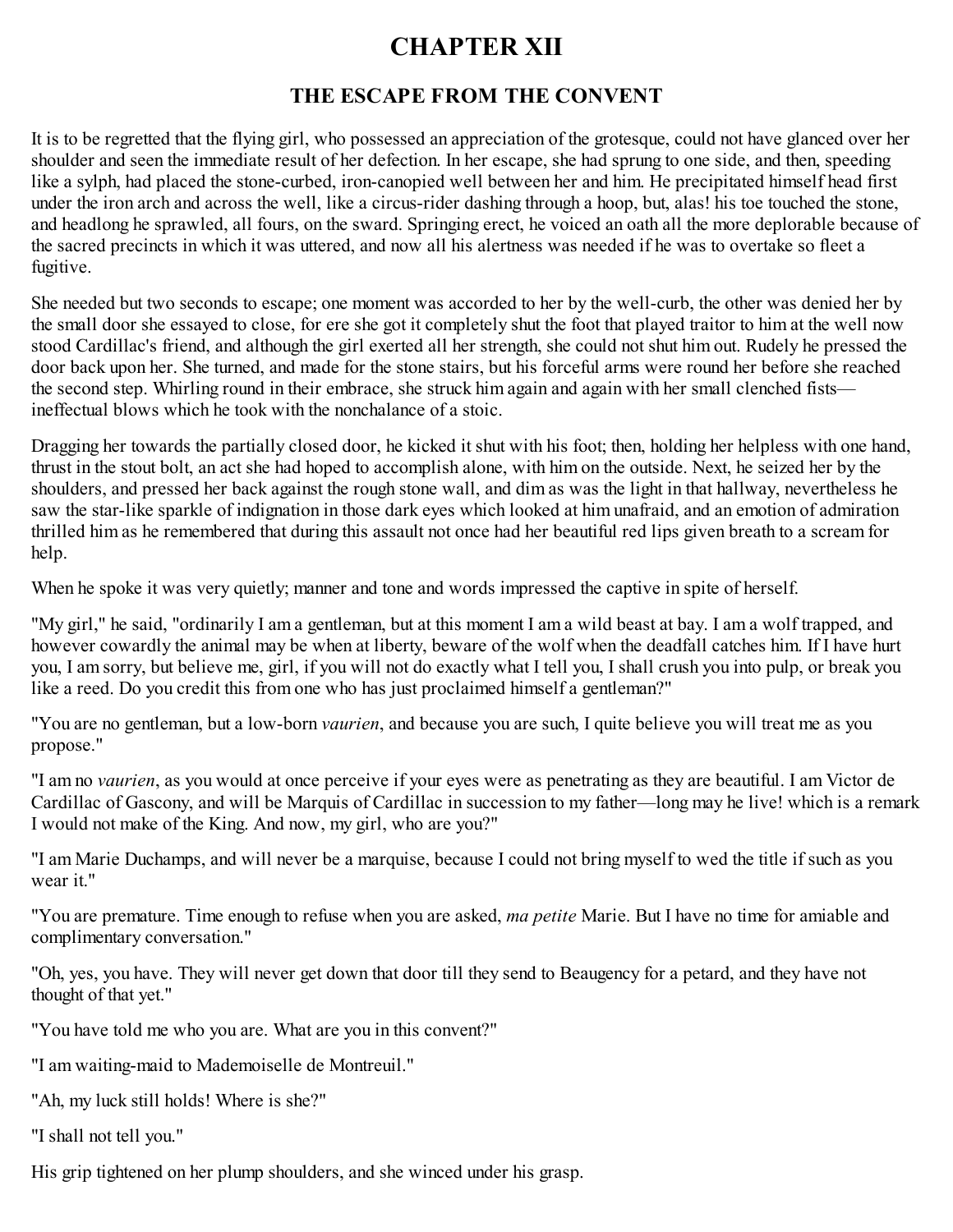"I think you underestimate your danger, Marie Duchamps."

"Oh, no; I am quite convinced that Monsieur de Cardillac possesses sufficient courage to murder a woman, especially when she is helpless and unarmed. I underestimate neither my peril nor your valour, monsieur."

"*Basta!*" snarled Cardillac, as he withdrew his hands from her shoulders. This time she made no attempt to escape, standing there shivering a little when his clutch was removed.

"Marie," he said, with a smile that should have given her some better knowledge of his character than she had heretofore acquired, "I see it is useless trying to frighten you, but consider, I beg of you, my dire dilemma. It is not so much the forfeit of my life—if I am caught—that I regret, as the failure of my plan, as to be discomfited by that fat-head of a lieutenant, who is not a tenth part the man the abbess is; indeed, I shrink from that grim woman myself, and am cowardly when I think of her gloating over me once they have me pinioned. Tell me, girl, is money any temptation to you?"

"Money is a temptation to all women, if they can but get within reach of a town where there are things to buy."

"Very well, Marie, I will give you more money than ever you saw before if you will but procure for me a meeting with your mistress, and that upon the instant, for I would take her and you to a place of safety."

"We are in a place of safety now, monsieur. It is you who are not in a place of safety. But, aside from that, my mistress will never receive you."

"How do you know? I am as noble as she."

"She would not believe that."

"But I am her father's friend and emissary."

"She would not believe that either."

"She must be a doubting creature."

"She is not a creature at all, but one of the highest ladies of the land, and I beg you, sir, to speak of her with respect."

"Oh, surely. I think of her and will speak of her with the greatest of respect. I am her father's friend, and hers, if she will but accept me as such, and I have come to her rescue."

"Monsieur, you hinted that time was precious, and I told you it would be two hours before they could gain an entrance. Nevertheless, I advise you not to waste time as you are doing."

"Very well. Conduct me to your mistress at once."

"I tell you it would be useless; she would not receive you."

"Why do you say this so confidently?"

"Because you forget I was listening at the keyhole, and forget that I know all about you. You are an emissary of the King and Luynes. You carry with you a *lettre de cachet* for the arrest of mademoiselle, with an object of placing her in a fortress."

"Now, the gods have patience with your brains, you simpleton! Think you if I were on the King's work I should stand here in jeopardy from the King's soldiers? What have I to fear if I hold commission from the King? The *lettre de cachet* of which you speak was intended for the arrest of the father of mademoiselle. He has escaped from Paris. I came with him as far as Châteaudun. He drove on to Loches, and at this moment is safely within its walls, I trust."

The girl seemed staggered by this declaration, and gazed at him with wide-open eyes, which now he had the better opportunity to admire.

"The Duke de Montreuil," she said at last, "would never have commissioned a young man like you to carry his daughter alone and unattended through the forest that surrounds this place, and in the depth of night."

"Oh, you heard the abbess say that, but neither you nor she realises the despair of a father who finds his only daughter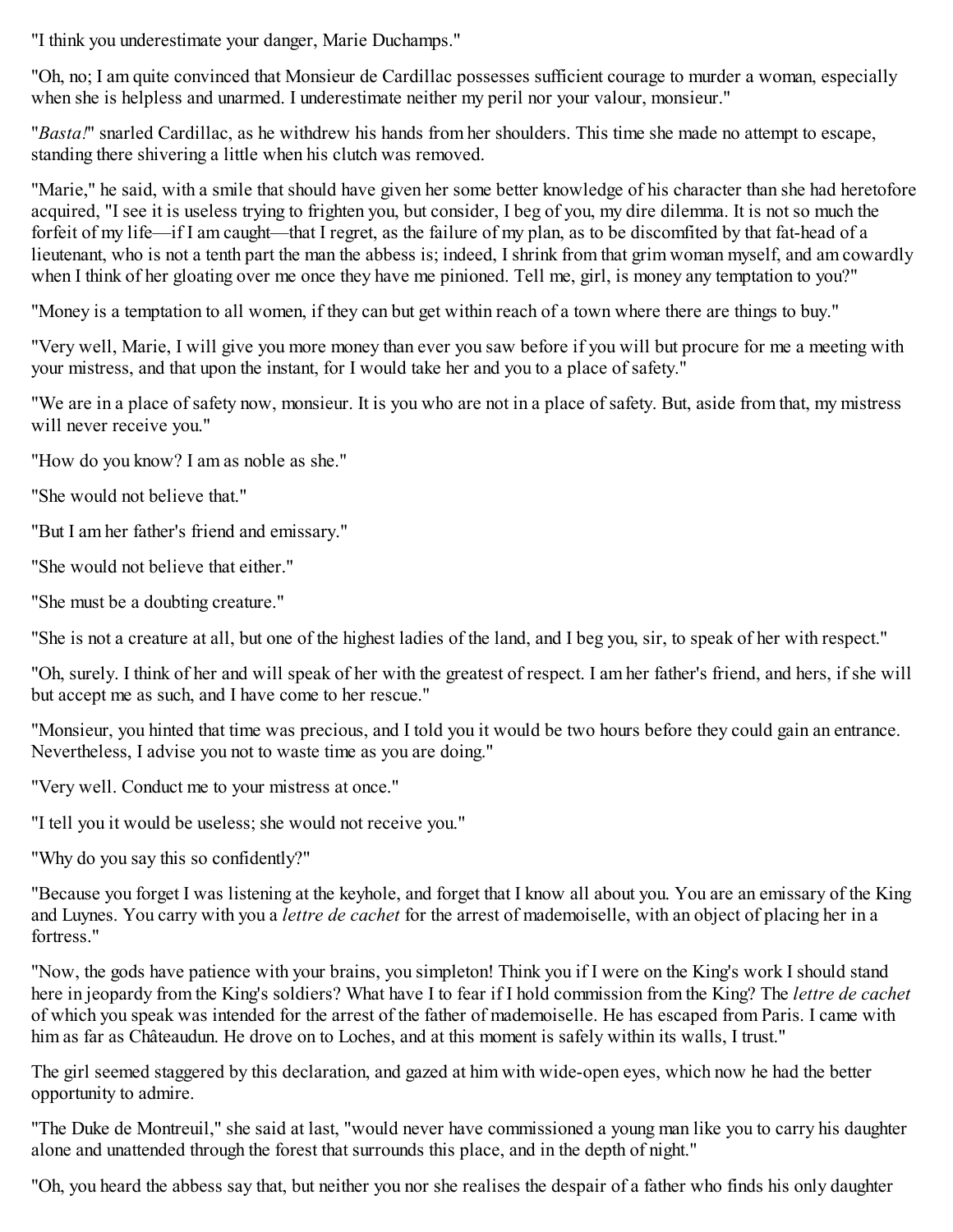whisked away from all his knowledge, as if she had vanished from the face of the earth. A man in such plight will clutch at any straw. Not that I am a man of straw, as my simile would seem to indicate, but one whose lineage is as old as that of the duke himself. I have sat at the duke's table as equal with equal, and he entrusted me with this mission. It is maddening to think I have come within an ace of succeeding, to be baffled first by an ill-tempered old woman, and secondly by a chattering maid."

"Monsieur, it seems that you are doing most of the chattering yourself. I have remained silent. If, then, you hold any written testimony that will convince mademoiselle you come from her father, I will take it to her."

"*Vrai Dieu!* How little you know the folly you are speaking! To carry a written document from the Duke de Montreuil through the country of the King would mean my own arrest, and the nullification of my plans, the moment I was searched and the letter found. The Duke de Montreuil is a middle-aged man of experience, and he trusted me without any letters and without any credentials. If his daughter possesses but a tithe of his good sense, I shall convince her in half the time I have been talking to you."

"You profess great faith in your powers of persuasion, monsieur."

"If so, my faith is becoming less and less. If you object much longer, you will destroy it altogether."

The girl smiled, and the despairing Cardillac seemed to gather some hope from her change of expression.

"It would be a pity to diminish your self-confidence, monsieur. If you answer truthfully a question or two I shall put to you, I may succeed in re-establishing it. How long have you known the Duke de Montreuil?"

"Not two days yet."

"You are not a partisan of his, then?"

"I never saw him until yesterday."

"Then how came so conservative a man as he to entrust you with a mission so delicate?"

Cardillac shrugged his shoulders.

"—On such short acquaintance, and with no credentials from you, as I understood you to say?"

"You ignore a father's love and his anxiety for an only daughter."

"True, so I do; but you, monsieur, if you could confess no loyalty to his highness, and could scarcely claim acquaintance with him, how came it that you undertook an expedition so dangerous? Although you have spoken convincingly of a father's love for his daughter, and therefore persuaded me that the Duke de Montreuil might have acted as you say, on your part there was not even friendship to enlist you. How came you, then, to run your neck into the noose?"

"For two reasons, Marie Duchamps. First, I am a young man with a name to make, so I fairly jumped at the chance offered me; second, I am a poor man with my fortune to make, and the duke offered me a thousand pistoles in gold if I were successful."

"Ah!" cried the girl, in long-drawn-out intonation, her eyes lighting up with intelligence. "Now I understand! The money that tempts a woman tempts a man also."

"But certainly, Marie."

"I will see my mistress at once, and report to her what you have said. Will you trust me to return to you?"

"Yes, if you say you will return."

"After your treatment of me?"

"It is not my treatment, but your word, that I trust."

The girl laughed, and ran half-way up the stair, then, with her hand against the wall, she turned round and looked down at him.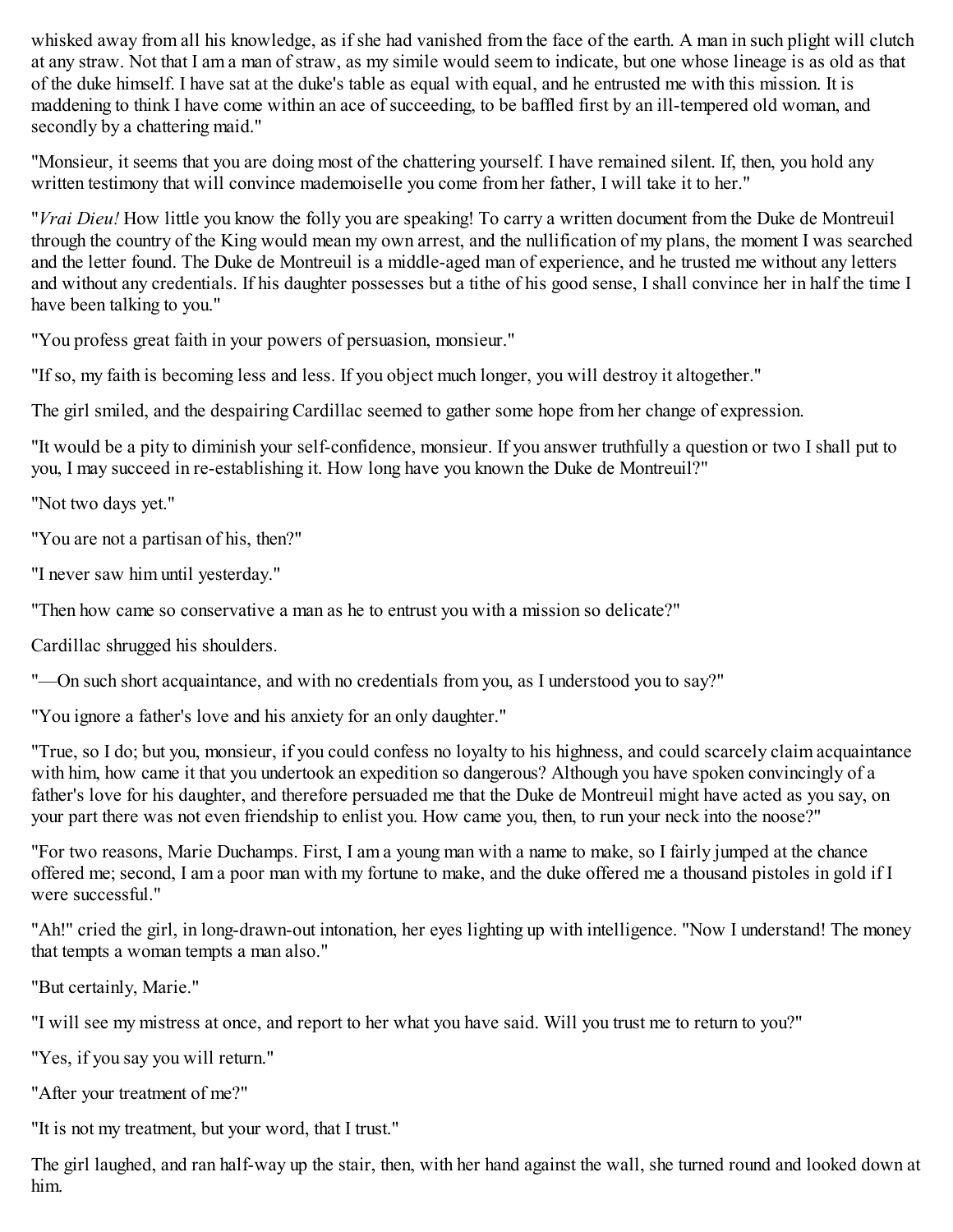"Monsieur," she said, "while I am absent rebuild speedily your faith in your powers of persuasion. You have so far convinced me that, whether you are genuine or not, I shall connive at your escape. Unbolt the door, therefore; go to the tall flag-pole that rises from the courtyard and overtops our highest building; cut the rope that is riven through the pulley at the top, draw it completely away, coil it up, return to this hall, and wait for me."

With that she disappeared. Cardillac did not wonder at the obscurity of the hall when he had once more emerged into the courtyard. Night was falling rapidly, and before many minutes were past complete darkness would be upon the landscape, but he knew that, once clear of the convent, the gloom would facilitate his escape. Correctly he surmised that the girl intended him to descend from one of the small gable windows in the third story, if such windows were in existence at the back of the convent, as they were at the sides. All sounds of battering at the door had ceased, and Cardillac conjectured that some other plan was about to be adopted, so the sooner he was quit of the place the better.

Taking with him the long rope, he passed under the cloisters and re-entered the hall, where, to his astonishment, he found Marie waiting for him. She had a cloak thrown over her arm, and some kind of covering on her head which the dimness rendered indistinct.

"You haven't been long away," he said in surprise.

"No; mademoiselle makes up her mind quickly. She refuses to see you."

"What nonsense!" cried Cardillac impatiently. "You have not had time fully to explain to her the situation. I must see her."

"That is impossible, monsieur. You cannot enter my lady's apartment without her permission, and in such a crisis it would be folly to make the attempt. You should know by this time that the doors of the convent are not so easily broken down as an outsider might think. Mademoiselle nevertheless asks a favour of you, which is that you escort me forthwith to Blois, where I am to take service with the Queen. This departure it was intended I should attempt, even had you not arrived, but my lady says if you will convey me faithfully and in safety to Blois, she will guarantee that when her father learns you have obeyed his daughter's wishes, you will be paid all the money he promised."

"Oh, the money! I'm not thinking of the money. The thing that troubles my mind is a father's disappointment and a daughter's wilfulness."

"A father may forget, monsieur, that a daughter like mademoiselle is quite capable of making plans of her own. Will you then accompany me to Blois, monsieur?"

"What you suggest is impossible, Marie," said Cardillac despondingly. "I could take you to Montrichard, or perhaps through to Loches, but Blois is overrun with King's men and contaminated with Luynes's spies."

"Mademoiselle de Montreuil does not minimise the danger of the expedition," said Marie, in very subdued tones, her eyes modestly cast down as the young man peered at her through the dusk. "I gave to mademoiselle so vivid an account of the bravery of Monsieur de Cardillac that she is quite confident he will accomplish the task if he promises to do so."

"My good girl, you haven't had time to give a vivid account of anything!"

"Monsieur has been longer in getting the rope than he supposes, and there was time for mademoiselle to say at least that she reposes perfect confidence in Monsieur de Cardillac, and entrusts me to his guardianship with the utmost belief in his honour as a gentleman."

Cardillac stood very erect, braced back his shoulders, and drew a long breath.

"I should like very much to see this young lady," he said at last.

"I was to tell you, monsieur, that she regrets the deprivation as much as you, but I was to add that she hopes soon to have the pleasure of meeting you in her father's house."

"Oh, well, if, as seems to be the case, you have depicted my good qualities, whatever they are, as faithfully as you have convinced me of mademoiselle's amiability, I have been lucky in my messenger."

"And now, monsieur, if you will be good enough to follow me, I may be able to show you a path to liberty."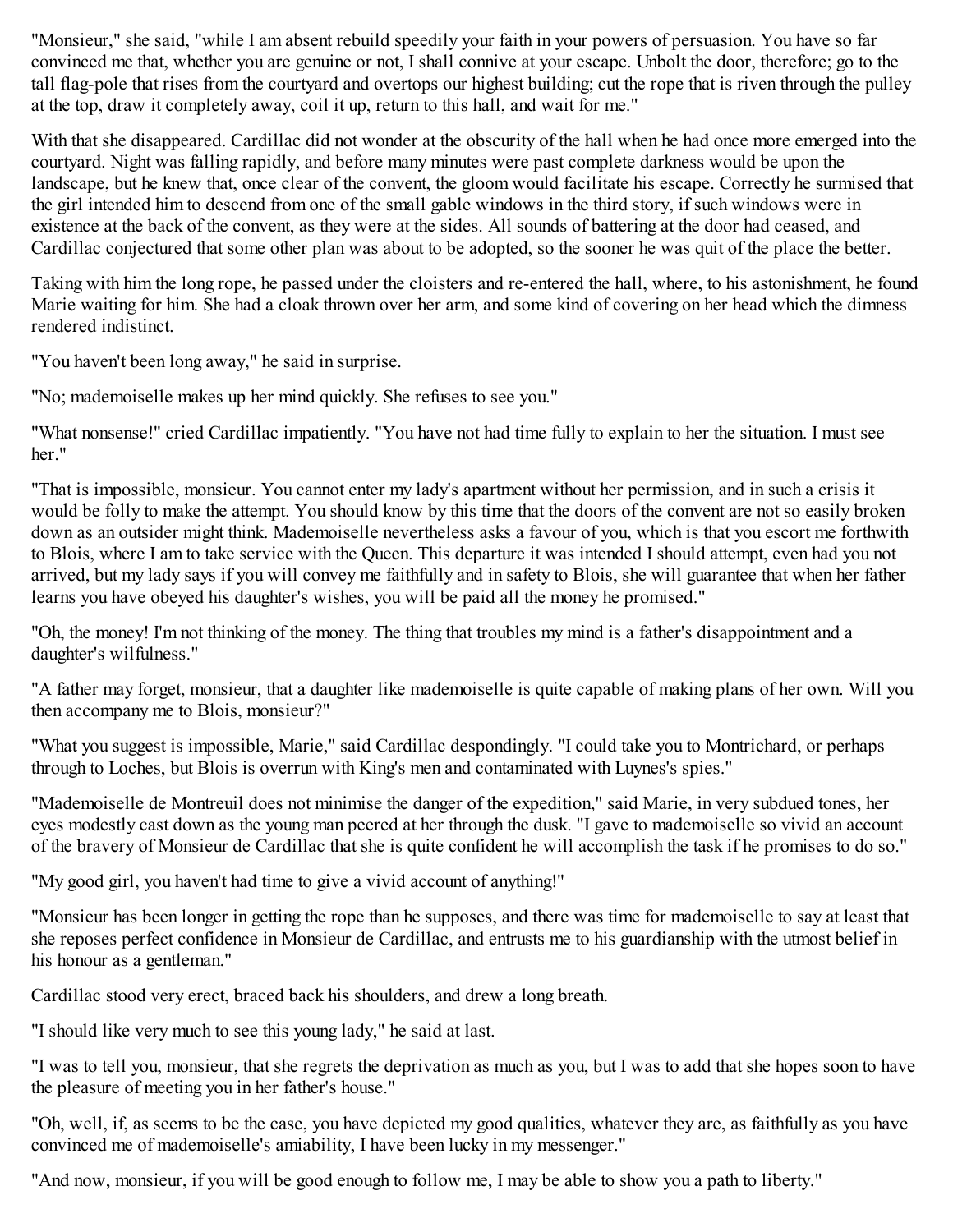The girl turned and began to mount the dark stairway.

 $\blacksquare$ 

"Mademoiselle," said the gallant Cardillac, "I will follow you with pleasure, even if you lead me in the opposite direction, to imprisonment."

"The saints are good to me at last," Cardillac had said when he locked the door, but he little dreamed how favourably they were inclined. He did not know that, under the stern rule of the Abbess, even so highly placed a lady as Mademoiselle de Montreuil was not allowed the luxury of a maid, and thus it was the daughter of the Duke whom he followed up the convent stairs.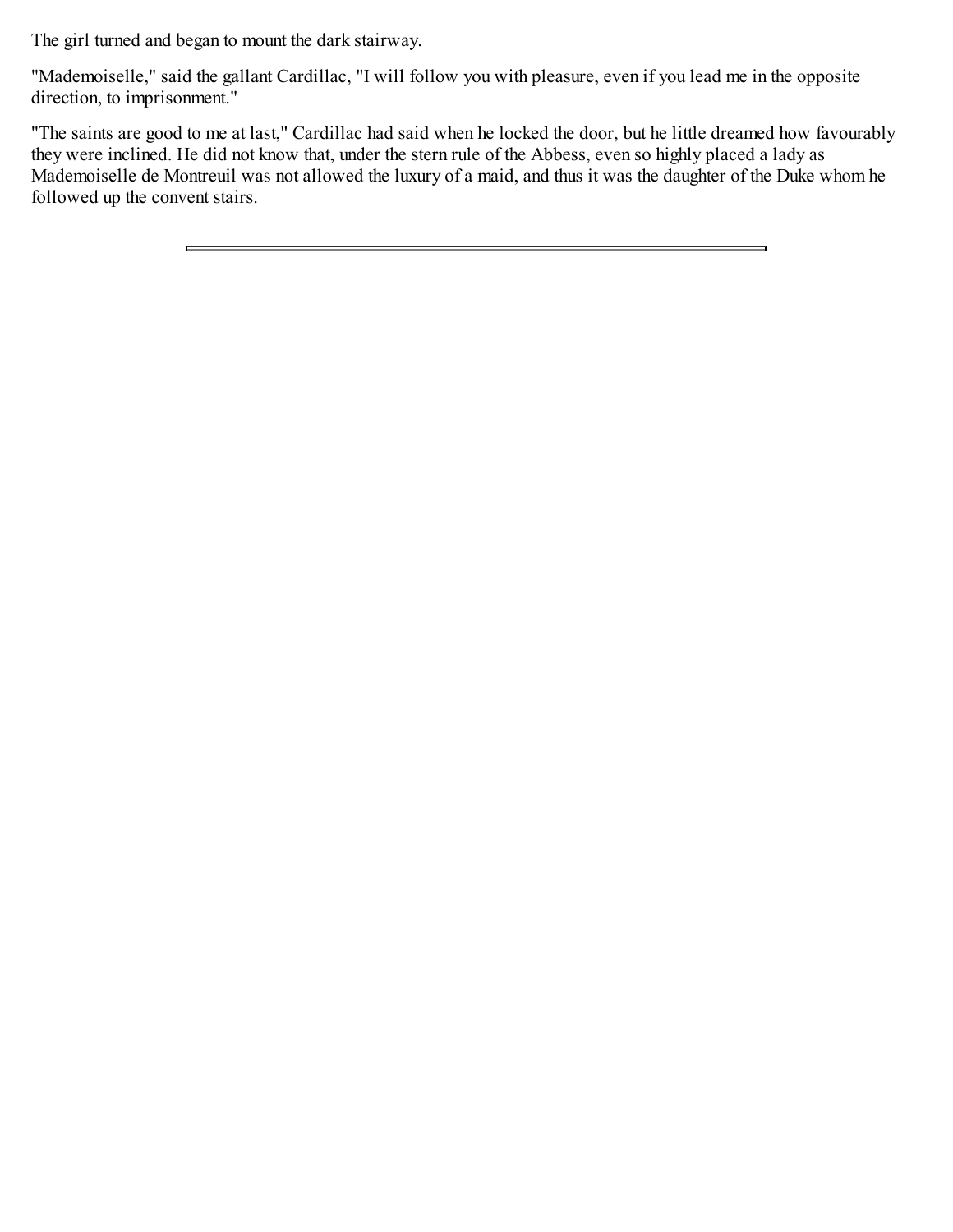# **CHAPTER XIII**

### **A WILDERNESS FOR TWO**

Marie Duchamps was evidently as familiar with every turn and corner of those corridors as was the blind girl with the darkened thoroughfares of Pompeii. Frequently she was compelled to pause and give directions to the stumbling young man in her wake. The vast building was oppressively silent, and seemed deserted. They mounted two more stairways, and finally a ladder, up which Cardillac preceded his guide, that he might push open the trap-door that led into a long attic. Here they found the obscurity less dense, because of a window at either gable end; the eastern one looking out upon a courtyard, while that to the westward gave a view over the dense forest. Towards the latter the two made their way.

The oblong aperture was unprovided with either sash or glass, and could be closed in stormy weather by a stout wooden door, which in summer, however, was left open for the sake of the light, for the raftered apex was used as a rough storehouse for odds and ends, boxes, bales and what-not. Cardillac, with his hand against the side of the opening, peered down the cliff to the sward beneath, then, turning, shook out the coils of his rope on the floor. Next he unbuckled his sword belt, wrapped belt and scabbard in his cloak, and flung the bundle to the ground. Picking up the end of the rope, he looked at the girl.

"You will not be frightened?" he asked.

"No, if the knot be securely tied."

"Where a handsome woman is concerned," laughed the young man, "I may be depended upon to tie a knot that will hold."

The girl laughed in company.

"It is to your skill that the handsome woman looks for security, monsieur."

Cardillac threw an end of the rope over one of the rafters, drawing on the cord until the two sections were of equal length. He flung wide the loose ends, and saw that they reached the ground with plenty to spare. The flag-pole from which he had taken it extended beyond the convent roof, and a double line had flapped against the pole. Pulling up the twin cords, he deftly and speedily tied their ends round the slim waist of the girl, while she held up her hands out of the way and watched him with a smile and a blush that were very attractive in the glimmering dusk.

"I think I shall toss my cloak to the winds also," said she when he had finished.

"And all fear with it," he suggested.

"And all fear with it," she repeated.

The cloak fluttered down to the ground, and Cardillac, picking up its owner, lowered her gently into space.

"The ledge is wide," he whispered, "and there is no danger of your striking the wall. Hold the rope tightly with your hands, and never mind if you whirl round two or three times."

An instant later she was safely on the ground, and had the knot unloosened before he could make the suggestion.

"A capable little person," muttered Cardillac to himself, and drawing on his stout leathern gauntlets, he slipped down the rope almost as if he were falling, checking the girl's little outcry of dismay by landing as lightly as if he were a feather from his own hat. He now pulled the rope down from the rafter, coiling it quickly as he did so.

"It is just as well," he said, "to leave no trace of our descent. The guessing how we escaped may add some interest to the monotony of conventual life. You wait here," he continued, "while I reconnoitre. I must get my horse if I can."

He tiptoed to the southwest corner of the convent, and holding his hat in his hand peered round. No one was in sight along the southern flank of the great building. Without relaxing his alertness in the least, he skirted the southern wall, and so came to the southeast corner. Here he surreptitiously scrutinised the eastern front of the convent, where, free of the forest, it was still twilight.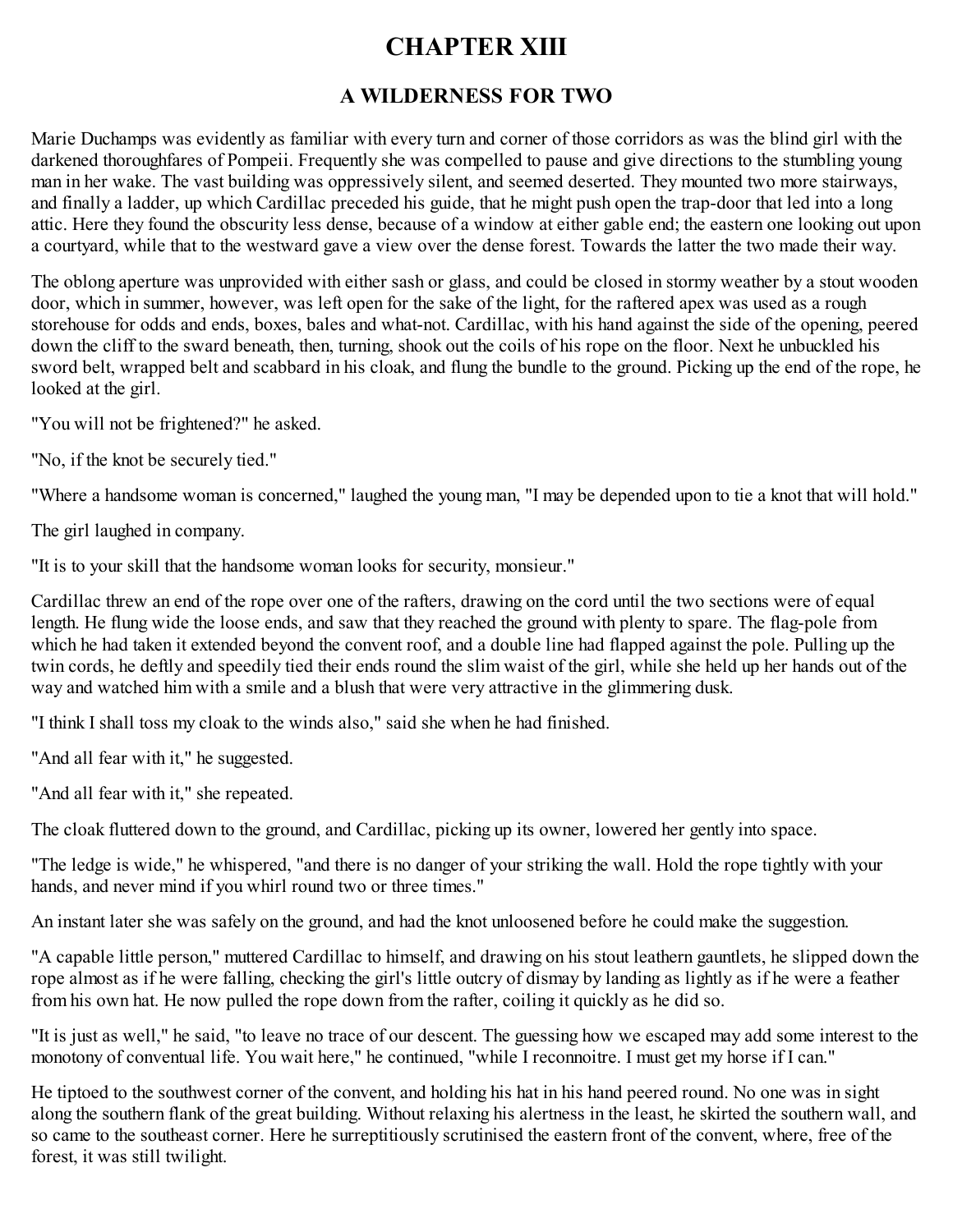He could not understand the silence, and wondered what had become of the besiegers. A glance showed him that the carriage and four horses had disappeared, probably, to take the lieutenant back to Beaugency, that he might return with materials for forcing an entrance into the courtyard. A solitary sentry was pacing up and down, a light, short musketoon over his shoulder, which, with his uniform, showed that he was a dismounted cavalryman.

The young man surmised quite correctly that it was a squad of mounted men the sergeant had brought up from Beaugency on the arrival of the messenger from Paris. The galloping horses had saved time. This conjecture was confirmed, as his eyes became more accustomed to the obscurity, by seeing a group of horses far down the road that led to Châteaudun.

Evidently the lieutenant expected that if Cardillac escaped, he would make for Châteaudun and thus to Paris along the route by which he had come, and these men were stationed to intercept him, or to follow him if he broke into the road farther beyond. The young man was convinced that no thought had been given to the Blois route, nor to the road leading back into Beaugency, as the fugitive was not likely to make in either direction, knowing that the country swarmed with the enemy.

What was more to the purpose, Cardillac saw his own horse, unattended, cropping the grass in front of the convent, less than twenty yards from him, yet he dared not steal out into the open and capture it, because of the watchful sentry. The horse was a stranger to him, ridden for the first time by its new owner that morning, therefore he feared it would not come to his call, even if he ventured to break the stillness of the evening; still, like a good horseman, he had a way with animals, and they all liked him.

The case was desperate, for at any moment the carriage might return, and even in the shadow of the wall he was in danger of being recognised. He marched quickly to the south a dozen steps, and stood where he could see his horse, but where he could not be seen by the sentry at the gate-house. He whistled very slightly, and at first the horse took no notice, but by and by raised its head and pricked forward its ears. Cardillac held out his hand, and chirruped encouragingly.

The horse took a hesitating step forward, stood still again, then, with a little whinny that made cold chills run up Cardillac's back, it walked directly towards him, with signs of recognition and delight. He patted its neck affectionately, and led it round to the western side of the convent, and so to the waiting girl, where he shook out his cloak, buckled on his belt, then drew the cloak over the saddle.

"Do you think you can hold yourself on?"

"Oh, yes," replied the girl, "but aren't you going to ride? I can then sit behind you."

"I fear we cannot ride together through the forest. I will lead the horse."

With a little assistance, she sprang into place, sitting sideways on the somewhat difficult perch. He threw her own cloak over her shoulders, then, taking the bridle on his arm, led the way into the dark density of the wood.

The traversing of the forest proved to be not only formidable but sometimes dangerous. The great tract of timber land which extended from above Beaugency to Blois was no park-like pleasaunce through which horsemen might hunt the deer or the wild boar, but a primeval forest that seemed pathless, where great trees lay as they had fallen, blocking the way, whilst here and there were encountered extensive thickets of brushwood that seemed impenetrable.

The sword, not the axe, was claiming the attention of Frenchmen at this period, and the woodlands had grown wild. The place seemed desolate of either a chopper's hut or a charcoal burner's camp. High above them the foliage of the sombre pines shut out even an occasional glimpse of the summer night sky, and not a star could be seen. Now and then the girl made an outcry, as she was nearly swept from her horse by low-hanging branches, and ever and anon Cardillac had to stop the animal, and break through by another route.

But what troubled him most was that he had lost all sense of direction, and knew he might at any moment emerge once more near the convent. He said nothing to his frightened companion of his dilemma, but strode on as best he could.

At last she cried:

"I must get down and walk with you. Riding is impossible."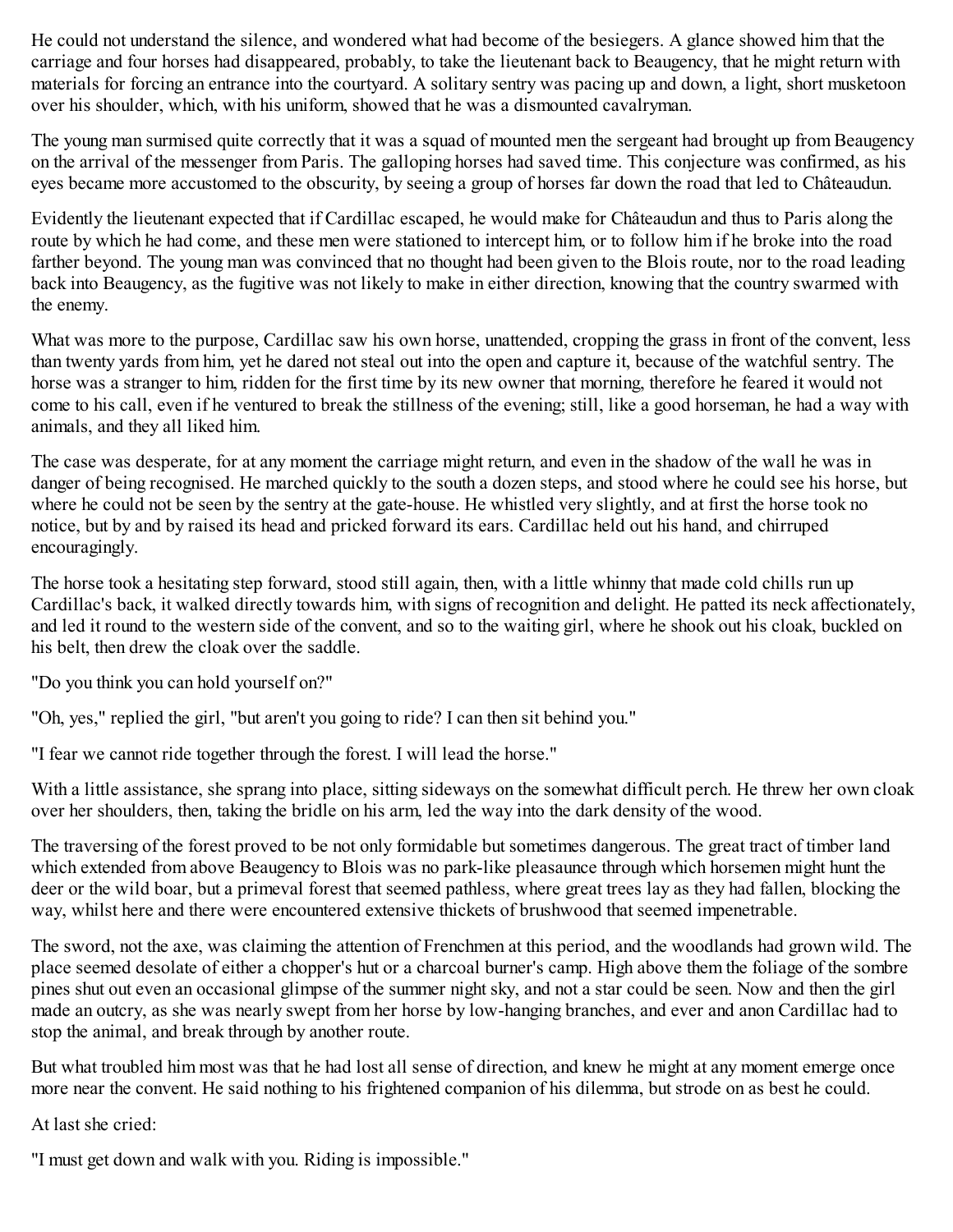Horse and man stood still. Cardillac held out a hand to her which she could not see, as she sprang stumbling into the underbrush.

"I am afraid," he said, "we must stop here till daylight."

With an exclamation of dismay she said:

"How far do you think we have come from the convent?"

"I have not the remotest notion, Marie. You see, there has been little of woodcraft in my education, and while I could thread my way through Paris, these overgrown forest glades baffle me."

"You mean you have lost your way?"

"My dear sweetheart, there was no way to lose."

"Sir," she cried, with a note of anger in her voice, "you must address me respectfully. I cannot allow you to speak to me in that manner."

"Tush, tush!" cried the young man impatiently. "I wasn't thinking of you at all, but of our quandary. I daresay many a hind has spoken to you more familiarly than I did."

"Now you insult me, sir!" cried the girl, with great indignation.

"My excellent Marie," rejoined Cardillac wearily, "if you mean to arouse my sympathy in that you are here helpless and alone with a stranger, somewhere in the forest of Blois, then, charming girl, consider it done. You possess my sympathy, and if I assure you in addition you are as safe as in that ugly convent we left a while ago you would not believe me, neither would anybody else, nor would it be true. But for your consolation let me present you with the proper view of our situation, and the proportionate peril in which we stand, and, talking of standing, may I offer you a seat, Mademoiselle Marie?"

In the darkness, while he talked, Cardillac had been fumbling about his horse, and now he lifted the saddle from the animal's back, and placed it on the tangled, briar-grown ground.

"Marie Duchamps," he said, groping for her and not finding her, "is it possible that you have departed in dudgeon for your dungeon? I am searching the empty air for your hand, that may lead you a few steps to a place of comparative comfort in this bewildering wilderness."

There was a pause for a few moments, and at last the deep silence was broken by a contented sigh from the horse, who apparently accepted the situation with equanimity and sank in the crackling bushes to his night's rest.

"Marie!" cried Cardillac; then, after listening a while: "Marie!" he shouted more sharply. "*Ventre de ma vie!* has the girl vanished, and have I been wasting my eloquence unheard and unappreciated? This is the final calamity in a day of disasters!"

A ripple of laughter indicated that not only was the girl there, but that her critical mood had changed.

"I thought you were gone," he said.

"Are you sorry to find I am still on your hands, monsieur?"

"You are anything but that," he replied. "My hands are vainly searching the darkness for you. Ah, there you are! Just a step this way—be careful of the brambles. That's right! Here is my folded cloak for a cushion, the horse's saddle for a seat, and this ancient tree for the back of your chair. We are helpless for the night and must make the best of it. It would be folly to tire ourselves further by fighting against the odds that confront us, for until dawn indicates the east we cannot with surety travel to the west."

"In this gloomy circumstance you were about to offer me some consolation, monsieur?"

"Ah, yes, I had forgotten. If we were intercepted, surrounded, captured, our fates, Marie *carissima*, would differ. The stolen rope which, like a monk, I wear wound round me, would take on a smaller loop and a greater altitude. It would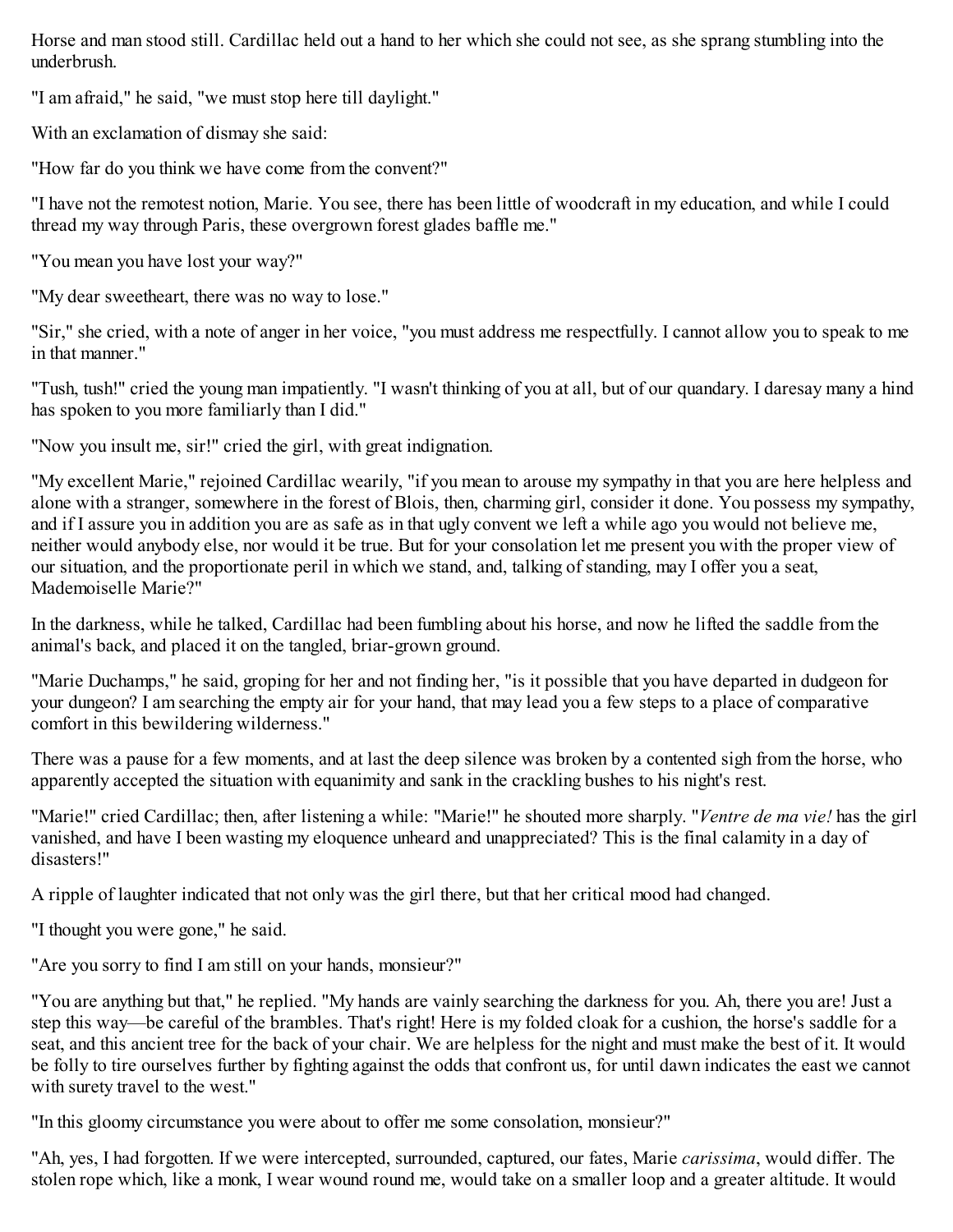encircle my neck instead of my waist. Then short shrift, and farewell France. Now, most beauteous Marie, you may not credit the fact, but from what I know of my own neck, it would certainly prefer to be encircled by the warm, soft arms of a fair girl than by the cold, taut environment of a rope. I hope my simile of the arms does not disturb that modesty which I have already received assurance you possess, mademoiselle?"

"Oh, no, monsieur; indeed, I am beginning to understand you. I am from the north, but you are from the south. You speak, therefore, with poetical license, and view events through a romantic haze which is denied to us more practical creatures of the colder region. I daresay a man from Normandy might feel more deeply than a poet of Gascony, but the language of the latter would be as a rich and beautiful flower-garden compared with the bleak granite cliffs by the sea. I devoutly trust, monsieur, that you will speedily return to that soft pressure whose delight you have often experienced."

Cardillac laughed drowsily, but with a certain indication of content.

"Now, Marie, if a man had said that! Suppose this man sat at a wooden table opposite me in a tavern. I would raise my flagon and wink at him, or I might smite him in confidential manner on the back. But with a woman one may speak the truth."

"Is that your idea of women, monsieur?"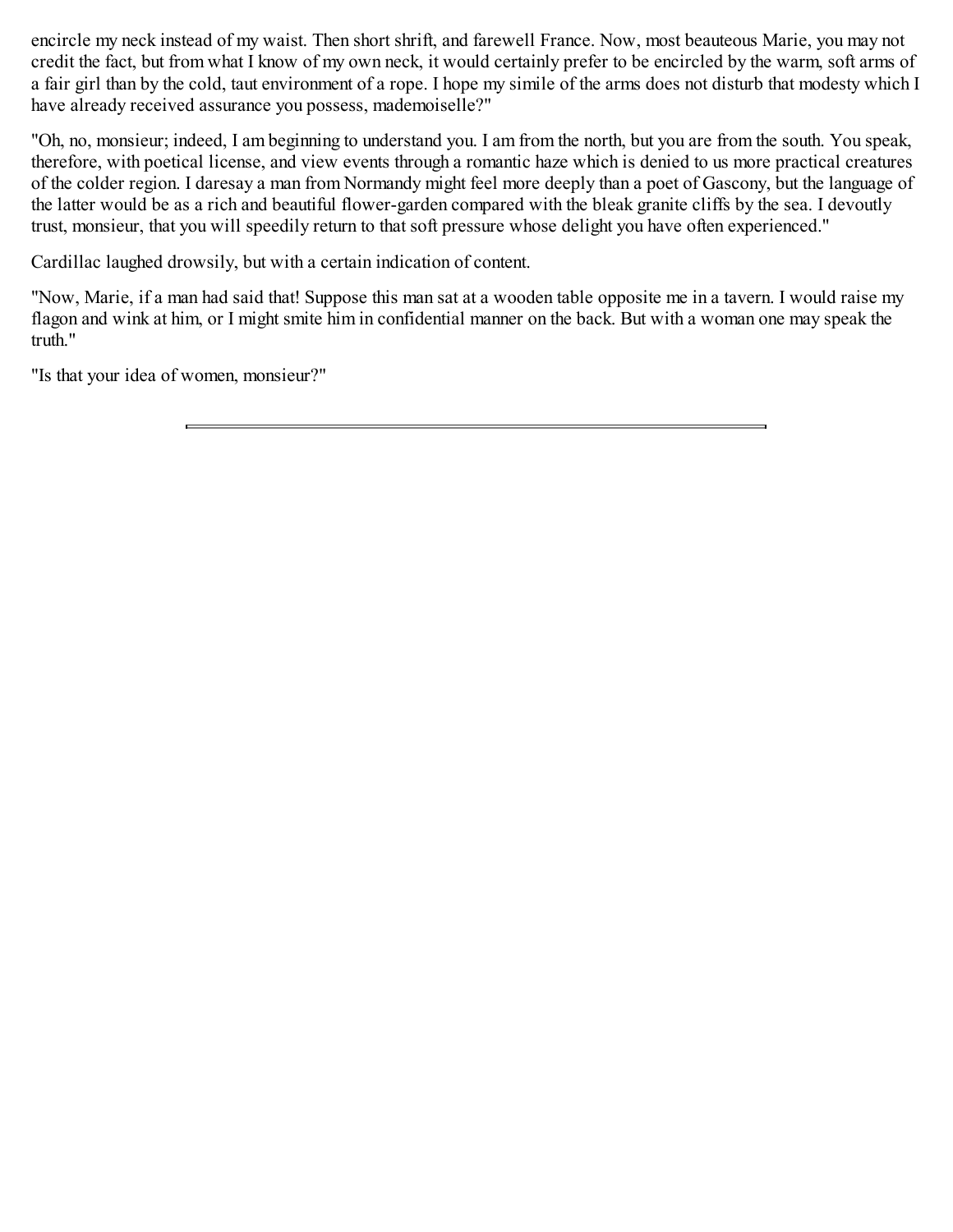## **CHAPTER XIV**

### **BROKEN SOLITUDE**

"Surely, surely. With women falsehood is impossible, and so I will confess to you what no man's sword could draw from me—that when I raised my flagon I would drink to the one woman in the world whose arms have been round my neck, and that woman is my poor mother, whom I left in tears but a few short months ago. In daylight, Marie, I swagger and pretend I am a man; woe to him who doubts it! But in the dark and in the silence I confess that after all I am but a boy, and when a short time since I spoke carelessly to you, my thoughts were far away at my home in Gascony, and for the moment I was wishing you and I were safe within its hospitable walls, instead of being immured in this dismal but enchanted wood."

"I am sorry I resented your phrase," said the girl very quietly. "As I told you, I am from the north. You must make allowances."

"Indeed, you treated me as I deserved, Marie, and it is to reassure your mind I am talking so much now about myself. I should like you to flatter me by believing that you are as safe in this forest as if you were in the Convent of the Sacred Heart<sup>"</sup>

"I am sure of it," she said almost inaudibly.

"You need not rest your confidence on anything so lofty and ethereal as my deep respect for women of all classes, but take it on the lower plane of my own safety. That is what I wish to show you. As I told you in the convent, I am a beast at bay. We are talking now in whispers. I dare not risk an outcry that might bring upon me an overwhelming force of my enemy. Do you not see, mademoiselle, that I dare not molest you if I would?"

"Will you pardon a woman's caprice, monsieur, that, even though she may be from the north, she prefers to rest her content upon the higher plane you have mentioned?"

"Well, I am glad of that," said Cardillac simply. "And now, to complete your further freedom from care, I predict that, if you are captured, your sole disadvantage will be a chuck under the chin, or perhaps a kiss snatched by a gallant officer, who will furnish you escort wherever you wish to go, or at worst send you back to mademoiselle at the Sacred Heart."

Cardillac was now treated to one of those swift changes of mood which ever, in later life, baffled him where women were concerned. The girl cried out with intense scorn:

"Sir, you spoil everything you have said by your vulgarity. You are disrespectful to hint that any man should dare to treat me thus!"

"Merciful heaven, Marie, what harm in a kiss?"

"Sir, you put me out of all patience, and furthermore, I would have you know that I am not one of those persons who, selfishly assured of their own safety, would thus lead a man to his death with indifference. I could not have such a catastrophe on my conscience; therefore, sir, we part company here."

He knew she had arisen, and now he likewise got on his feet, wondering what evil fate had changed the softness of her voice to the clear, hard ring of almost tyrannical decision.

"Your way lies to the south, mine to the west. Untrammelled by me, you can swim your horse across the Loire, and reach Montrichard, where you will be safe. 'Tis less than seven leagues from here to Blois, and, as you quite truthfully point out, I shall be unmolested on the road thither."

Cardillac laughed quietly, and he felt that his ill-timed merriment increased the resentment of Marie Duchamps.

"Tempestuous nymph of the north, prove to me that you are indeed from that region. Marie, point out the north to me, and do not shrink if I come close enough to recognise the direction of your arm."

"Tis no matter for that, so long as we take separate ways. It is your risk to find the south, and mine to find the west. You would have gone in safety to Montrichard, had I not deflected your direction to Blois."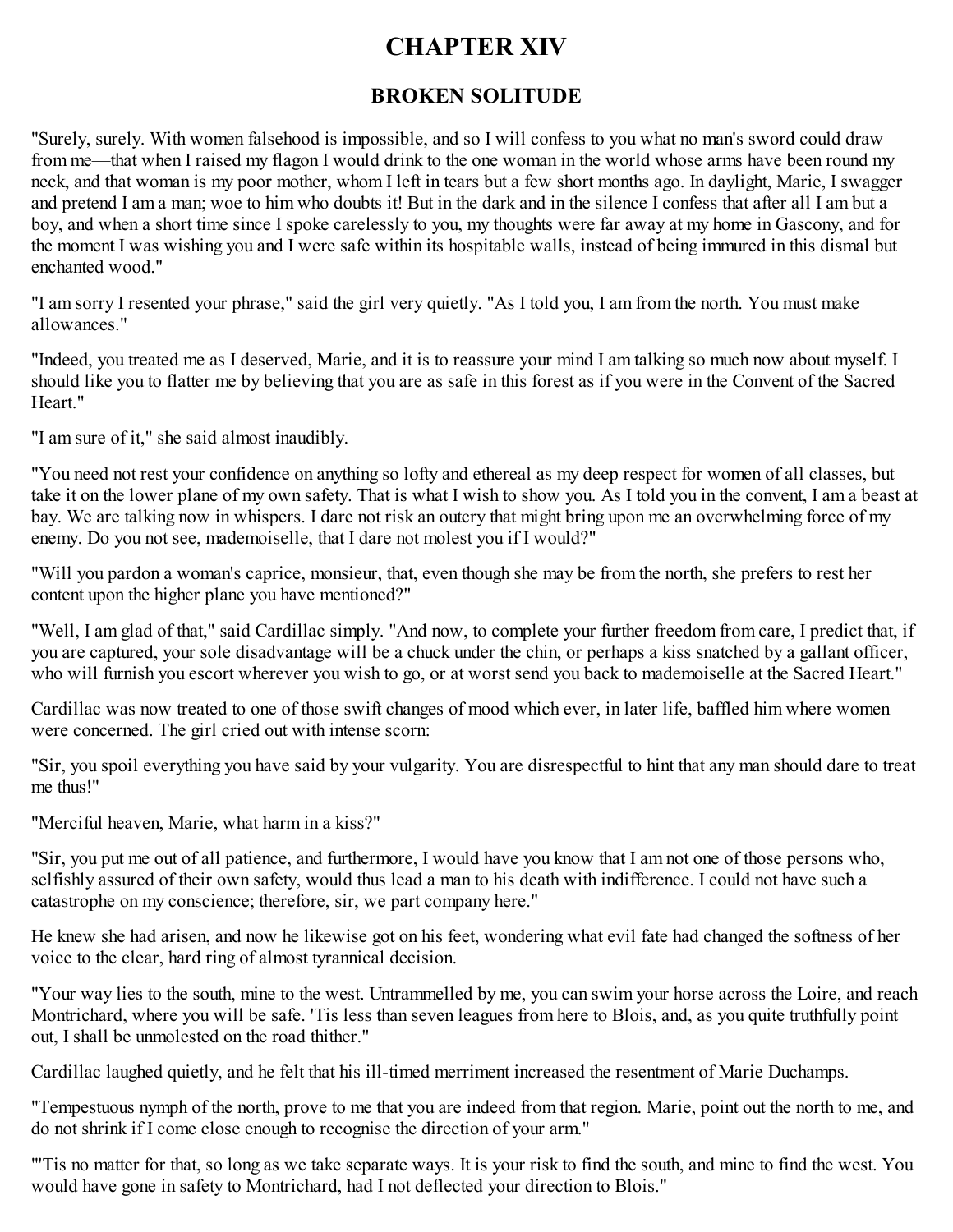"You had nothing to do with the matter, my girl. I acted, not on your command, but under orders from Mademoiselle de Montreuil."

"True; but nevertheless on my account. All that mademoiselle cares is that I should reach Blois, and give her message to the Queen. I am to enter the service of the imprisoned Queen; that is mademoiselle's plan, and I hope to connive at Her Majesty's escape."

"How strange it is that a few moments ago we were speaking in whispers, and you seemed the most reasonable of women. Now you stand there, and actually command me as if I were your serf. I think you fail to remember that our positions are the reverse of what your manner betokens. I will entertain a request where I refuse to suffer a command. Pardon me for pointing out that I am a noble, and you are——"

"A servant," snapped Marie, with nevertheless a lowering of her tone.

"Precisely. Now, oblige me, Marie Duchamps, by not forcing such a comparison again. You are in my charge until you are safely within the walls of Blois. I shall take care of myself and you also. When I spoke of my danger it was not that I feared it, but merely to allay your own apprehension, and as I said in the convent, you will obey me, or——" He paused.

"You will crush me." Again she finished his sentence.

"You incorrigible termagant, you put me in the attitude of coercing a woman—a position I hate."

There was no answer to this, for the tense talk was interrupted by a deep boom like the report of a cannon, and the echo reverberated in low thunder through the arches of the forest. Man and maid stood there together a few moments in breathless silence.

"What was that?" whispered Marie, with a quaver of fear in her voice. "Is it a signal, do you think? Are they about to search the forest?"

Cardillac laughed quietly.

"I wish them luck of their task," he said. "No. I take it that at last they have blown in the convent door, and a long time they have been about it. They will search the convent before they attempt the forest. Marie, either it is getting lighter, or my eyes have become accustomed to the darkness. I see you much more plainly than I did half an hour ago, and I can even recognise what I did not notice in the daylight, that you are very beautiful, Marie."

"Thank you, monsieur," said the girl demurely, with a low curtsey, "but you are not doing justice to your own powers of observation. You did notice it before, and were kind enough to mention it. 'Handsome,' I think, was the word you used, and although you diluted your praise with such words as 'vixen,' 'termagant' and what-not, yet these expressions could not overcome my joy at your appreciation. But you should avoid committing yourself further until you have seen me in the daylight. This darkness which envelops us is very deceptive. I am beginning to see you quite plainly, and should be convinced by appearances that you are a noble and courteous young gentleman, did not my experience with you convince me of the contrary."

"Now, Marie Duchamps," cried the young man, piqued, "you let your tongue run away with you. You are too fond of hearing yourself talk. Your mistress should long ago have repressed this tendency to volubility, and not left to me that ungrateful task."

"Oh, monsieur, you are much more capable than she to effect such a transformation, because it is well known that Gascony is the province of silence. It is as difficult to cause a Gascon to speak as to provoke him to fight."

"Marie Duchamps, you are uncivil! The Gascons have their good points like other people."

"Monsieur, you astonish me. Pray mention even one of those good points, and remove your ban of silence, that I may proclaim it to the world. France will be overjoyed at the news."

"You spiteful little devil!" muttered Cardillac, with clenched teeth. "Your folly has almost driven from my head the important question I wished to ask you. From what direction did that sound come? Stretch forth your hand and indicate it."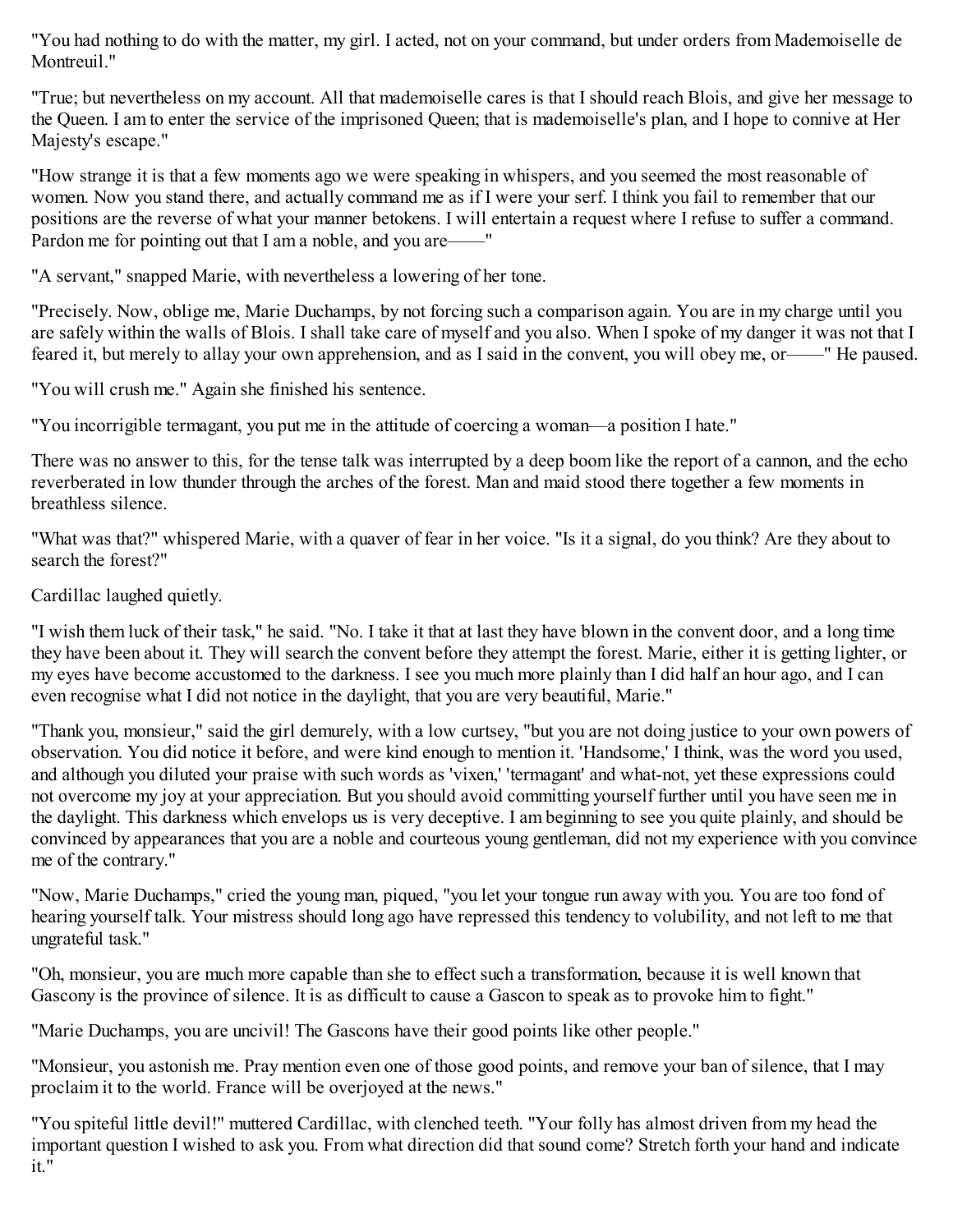The girl pondered with bowed head.

"I do not know," she said at last. "The report of the petard seemed to surround us; to come from every direction. All that I can be sure of is that we have not travelled so far from the convent as I had supposed."

Cardillac growled his disapproval of this inconclusive answer.

"If you did not scatter your wits in talk," he said, "but kept them about you, there might be some pleasure in your company and some assistance in your suggestions."

Marie raised her chin haughtily.

"As you have not spoken a word since we left the convent, perhaps you will be so condescending as to point out the direction from which the sound came."

Cardillac gazed around him helplessly, quite palpably nonplussed.

"If I could do that," he said, "I should not have needed to ask you."

"To ask me was perfectly proper, monsieur, but not to censure me because I am unable to do what you yourself cannot accomplish."

"True, true, Marie. You are in the right, and I beg your pardon. You do hit the mark sometimes."

The only reply from the offended girl was a contemptuous sniff, head held very high in the air.

"It is strange," muttered Cardillac, "that so loud a roar in the forest at night should give such little indication of direction. I suppose a true woodman could not only point towards the spot, but might estimate the distance as well. I seem to be a very fool of the forest."

A long, deep sigh came from Marie.

"At last, at last!" she murmured. "How cleverly you class yourself."

At this moment something engaged Cardillac's attention, causing him to ignore the uncomplimentary intimation and give utterance to a cry of astonishment.

"Look, look, Marie!" he shouted. "They have set the convent on fire! See the red light through the trees!"

"Oh, wise and excellent guide. What you see is merely a sign that I am in charge of a lunatic. That, monsieur, is the red and rising moon. I have watched it from our eastern window these three nights past. 'Tis Luna, come to look after her own, monsieur."

"Then indeed is she welcome, for she is at least a beautiful lady of silence. She gives us the east, Marie Duchamps, and if your guide is muddle-headed, the moon will show us unerringly on our way."

"I doubt that, monsieur. When the moon rises a little higher the rays cannot penetrate the foliage above us, and we will sink into darkness again."

"Nonsense, Marie, the forest became lighter even before the moon appeared above the horizon."

"Hush," whispered the girl. "Listen! What was that?"

It needed no necromancer to fathom the cause of her alarm, for they heard approaching the slow, measured tread of a man, not travelling through the forest, but pacing a hard highroad, and from the east came the distant, subdued clatter of horses' feet, also undoubtedly on the same thoroughfare. Cardillac grasped Marie by the wrist, but on this occasion his touch was gentle.

"Now, by the lead image that Louis XI worshipped," he said in a low voice, "we have come within a few yards of blundering upon the patrolled national road. We've wandered too far south. Do not breathe a word, Marie, I beg of you."

The girl shook his hand impatiently from her wrist, and sat down upon her saddle, with her back against the tree. The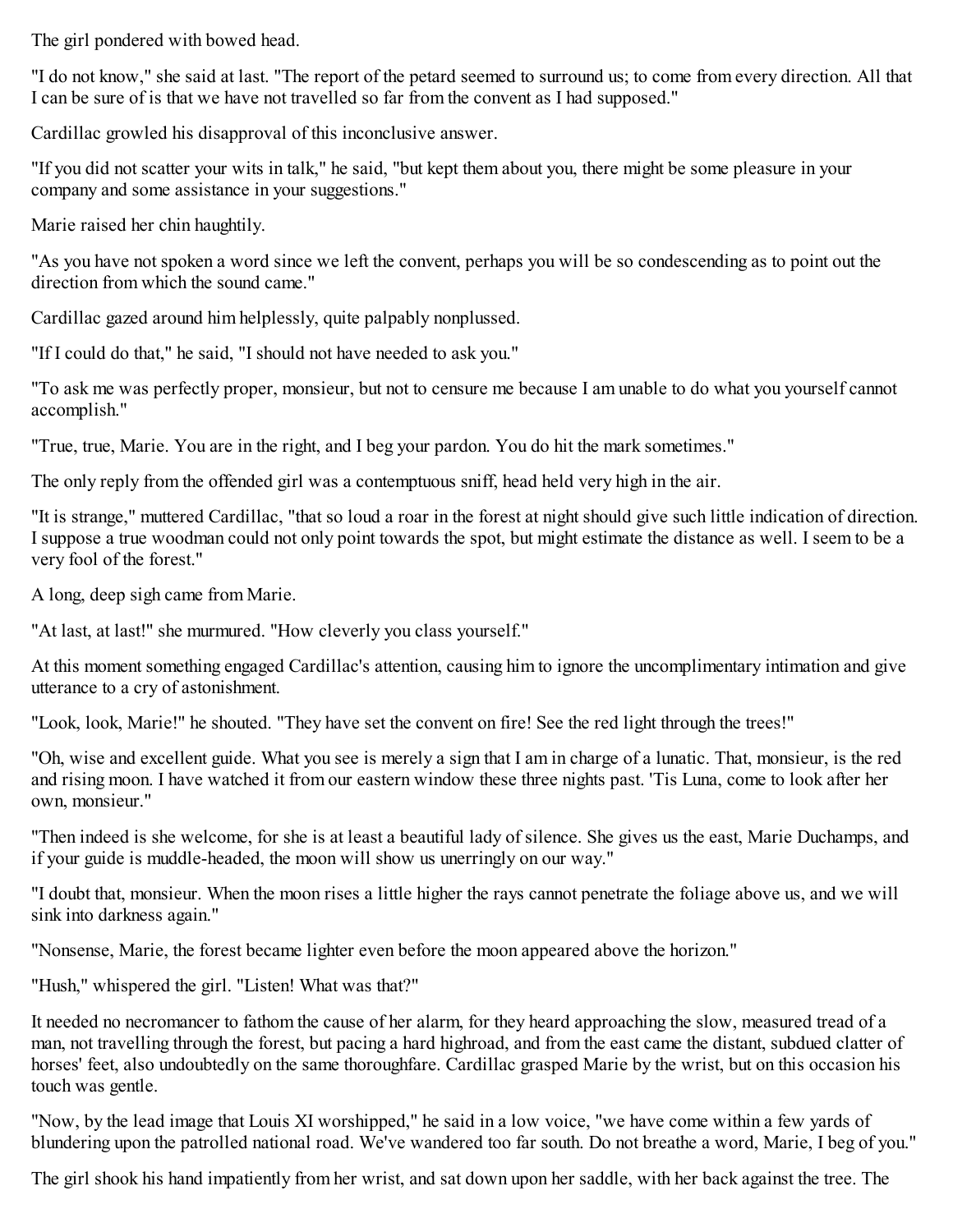horse, lying full length upon the ground, raised its head and inclined forward its ears. Cardillac sank down beside it, patted its neck, ran his hand along its forehead, and muzzled it so that it could not whinny.

The approaching man was whistling the bars of a drinking song. When, as Cardillac estimated, he was a dozen yards distant, whistling and tramping ceased, there was the rattle of a musketoon, and its butt for a moment touched the road's surface. The patrol was making ready for the rapidly nearing horsemen. Cardillac's own horse made a slight effort to move, but the young man leaned over upon him, and laid his cheek against the horse's head, and whispered in its ear. The horse subsided with a sigh of content. The red moon had climbed a tree. The girl, leaning back, seemed asleep.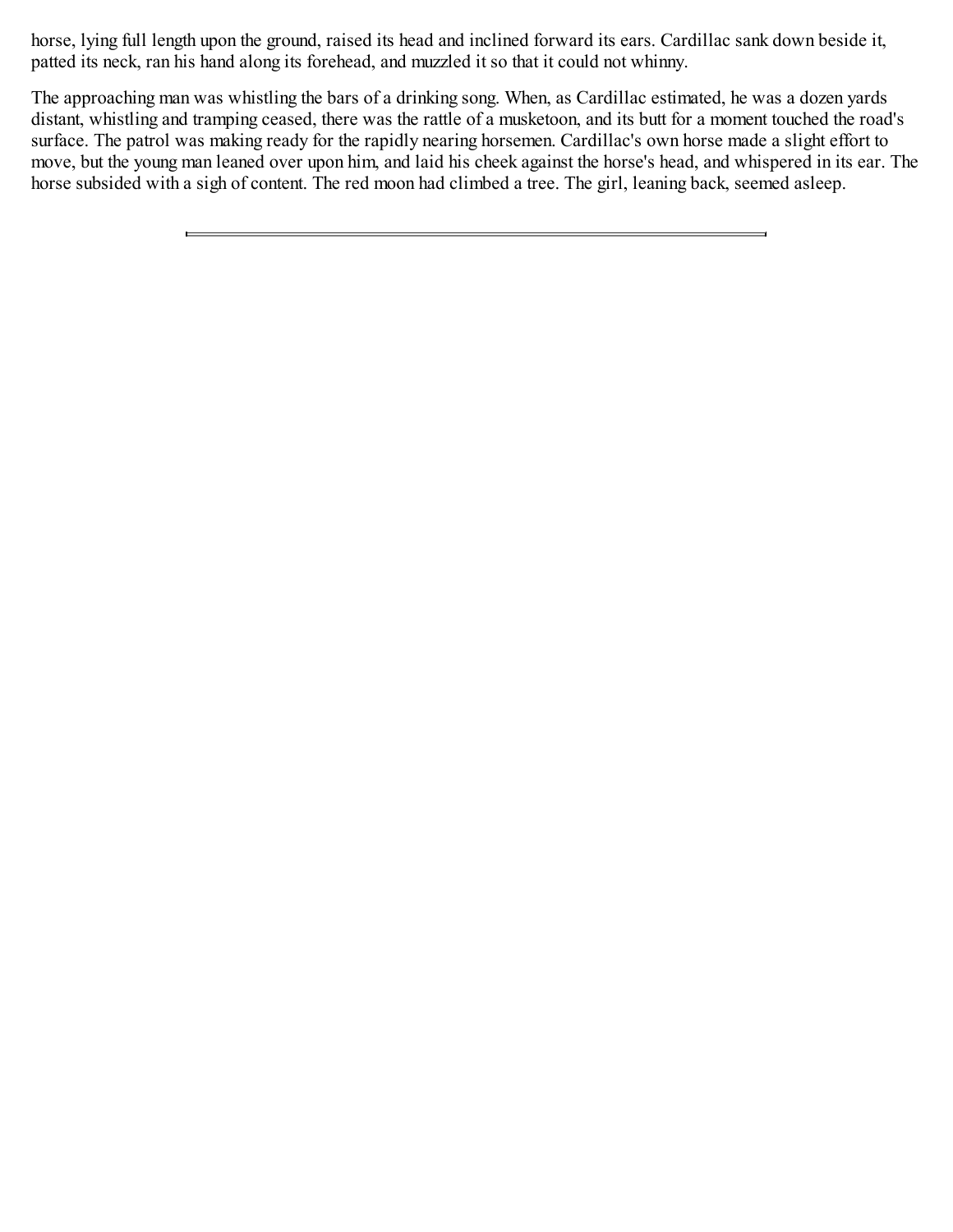### **CHAPTER XV**

#### **ROMANCES OF THE FOREST**

"Halt, messieurs! Who goes there?"

The two horsemen instantly pulled up at the challenge.

"Friends," came the answer.

"Advance, friends, and give the word."

"The word for the night is 'Montoire.'"

Again the butt of the musketoon came to the ground.

"Pass, Montoire," said the patrol.

"How far westward does your beat extend, soldier?"

"About half a league, monsieur."

"How long have you been on duty?"

"Since compline, monsieur."

"Has any horseman passed you on the way to Blois?"

"Not one, monsieur."

"You have seen nothing of a young man rather gaily dressed; a gentleman with a sword by his side, slight moustache, from twenty to twenty-two years of age?"

"No, monsieur."

"Thank you, soldier, we will not detain you any longer."

The stolid footsteps retreated towards the east.

"I think I shan't go any farther with you, François. You have a clear road in front of you, a charming night around you, and a full moon at your back. I'll return to Beaugency, and if there's any news, a courier shall be sent to you at Blois. But I am sure you are quite wrong in thinking he would make for Blois. That would be a fool's trick, and Cardillac's no fool, as is shown by his treatment of Lieutenant Defour." And at the mention of this name both men laughed heartily.

"I wish I had seen the young devil!" cried the man called François. "Then I should be better able to describe him. The very fact that you are all convinced he will make for Paris, and the chance that he knows this, inclines me to think he will try either Blois or Montrichard, where he said he was going. I believe that if he'd once got the lady, he would have made off with her somewhere else."

"You forget, François, that he had demanded and obtained an escort of four of our men."

"That's no matter, Pol. The four men would have been under his command, and half-way to Montrichard he might have dismissed them, and struck off for Gascony with the girl. You surely don't swallow that father story, Pol? Why, no father in France is such a fool as to send a gay young spark after a raving beauty like Mademoiselle Thérèse."

In the darkness Cardillac saw that Marie Duchamps had abandoned her reclining attitude, and was sitting up very straight, listening intently. He could not see her features, but at times her eyes seemed to flash in the darkness like a pair of sparkling diamonds, and once or twice during the conversation a quivering gasp indicated a rising anger, until Cardillac feared the impulsive creature would speak out.

"Be careful," he whispered. "It is nothing to you. They are speaking of mademoiselle."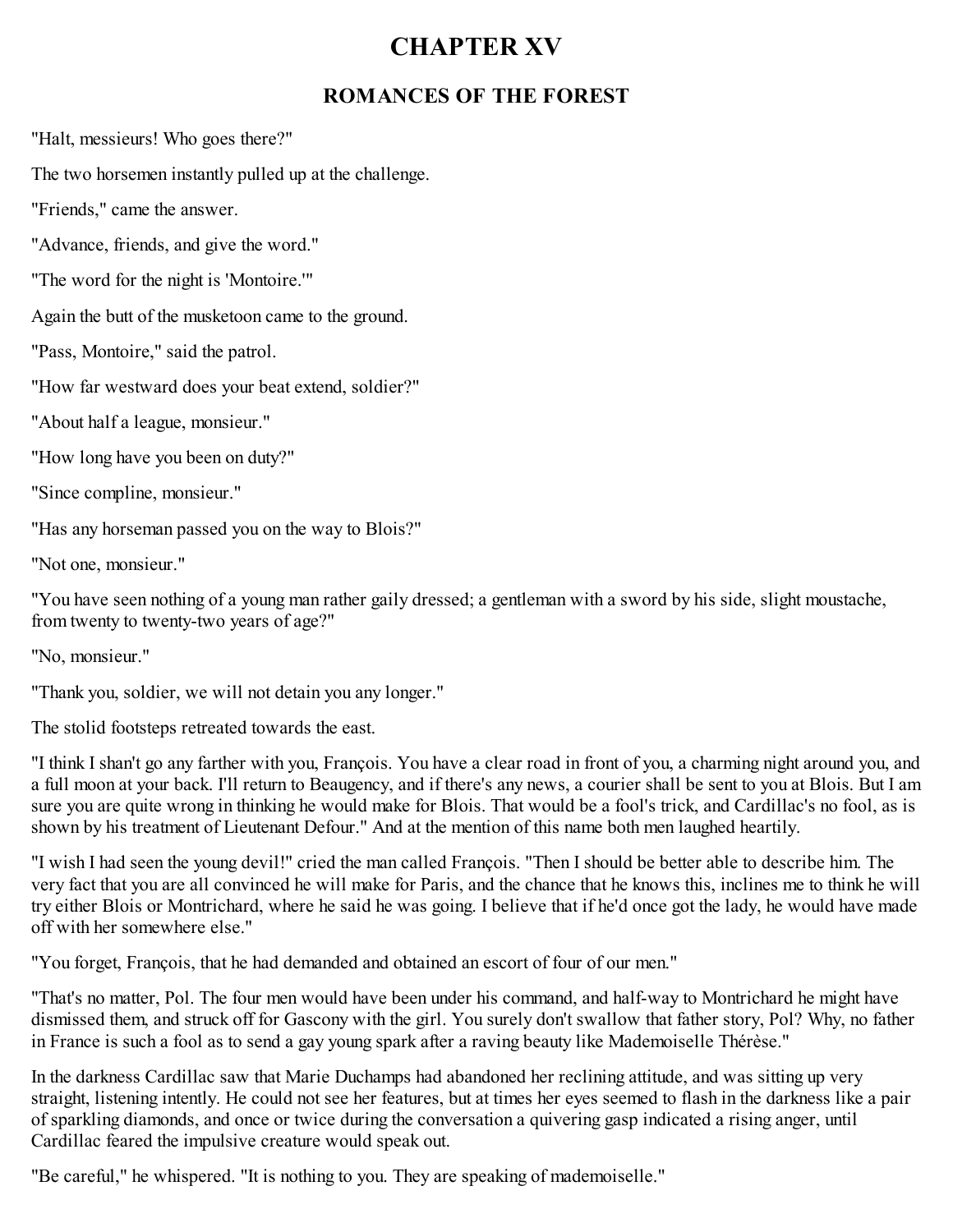"I tell you, Pol, it's a love story. Mademoiselle Thérèse and this young gallant have met before. I've seen the girl in Paris, and, upon my word, Pol, I sympathise with young Cardillac, that he should risk his neck on so dangerous but delightful an enterprise. Why, you people at Beaugency are as credulous as school-boys. You are well led by a stick like Lieutenant Defour. To credit for a moment that the stern old Duke de Montreuil should allow his daughter to go dashing across the country at midnight with this young fellow, who knows all the villainies of Paris, from the slums to the Court, and is evidently the very devil among women——"

Cardillac sat up with a muttered oath, and now the girl leaned forward to him, pointing to his horse, which too evidently wished to greet the animals of whose neighbourhood it was aware. The young man reclined upon the prone horse just in time, soothing it to a continuance of its quietude.

"Oh, no, my son, this graduate from the court of Venus in Paris isn't taking midnight trips with a charming girl simply to please the old man. He is equally against King, and father, and abbess, and I'll wager my sword that if Cardillac has got out of that convent, and is once more in his saddle, she is riding behind him, right glad to hold herself there, with her arm around his waist, and a sweet kiss passed over his shoulder now and then, as an instalment on account of raptures that are to come later."

"Oh, the brute! Oh, the brute!" muttered the girl, clenching her little fists in rage.

"Hush, hush, hush!" pleaded Cardillac. "Close your ears and don't listen, you silly little jade, but in any case keep quiet. It has nothing to do with you, and I never saw mademoiselle in my life. I am the person they are slandering, so keep quiet!"

She leaned back against the tree, and put her hands up to her ears, but that seemed ineffective, for they came down very shortly after.

"You are romancing, François, and I have no doubt at all but that Cardillac is still within the walls of the convent. Your imagination runs away with you, or perhaps you did not know that just before we left Beaugency further information had come from Châteaudun that settles the question. Another messenger from Paris travelled by the Vendôme road, and we learned that Cardillac and the Duke de Montreuil left Paris in a carriage together; that Cardillac himself was on the most intimate terms with the duke, and the cross-examination of the duke's own servants, now imprisoned in Paris, has revealed that the duke showed the utmost friendliness towards Cardillac, and furnished him with money and horse to carry out the project.

"I imagine that something very definite is going to be done by the Queen's partisans, and that the duke will take any risk, no matter how desperate, to get his daughter out of the hands of the enemy, and into his own, before hostilities break out. There is no doubt that her father trusts Cardillac completely, and indeed, from the air of the young man as I saw him, that trust is not misplaced. Cardillac is a gentleman, and he is too recently from Gascony to have been yet contaminated by Paris. The Duke de Montreuil must have had some striking testimony in favour of his honesty, and if it hadn't been for that old abbess, Cardillac would have made off with the girl, and at this moment would have been somewhere between here and Montrichard. It is also known that Cardillac and Mademoiselle de Montreuil have never met so you see, my dear François, you will have to turn your romancing in another direction."

"You think he is still in the convent, then?"

"Yes, I do."

"Don't they know by this time whether he is or not?"

"I don't think they'll know anything definite until to-morrow. You see, her ancient royal highness, the abbess, is driving poor Defour to his wits' end. Defour wished her to take refuge for the night in the village, but she absolutely refused to budge. It was she who ordered the blowing in of the convent door, and he could hardly get her far enough away to be out of danger from the explosion.

"The moment the wood was rent, and the masonry crumbled down, she marched in over the smoking debris, like a conqueror entering a captured town, and she would not let Defour or any of his men come in to prosecute the search. She is going to have every nook and corner of the convent examined, and will herself take Cardillac, and march him through the breach to the custody of his executioners. It seems in her present temper she is like to hang the poor young man from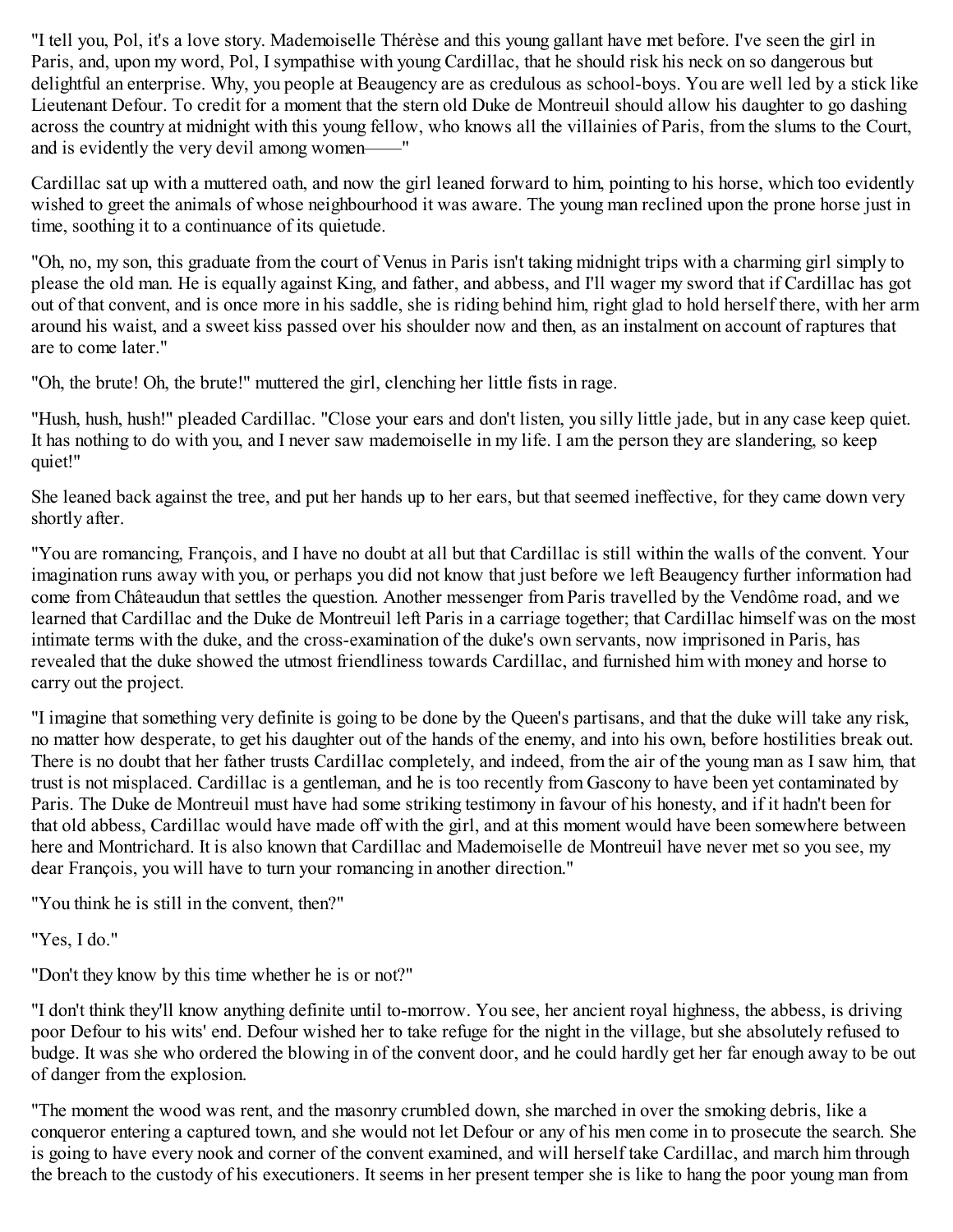the iron-work above the well."

"I suppose, Pol, that, whatever happens, Cardillac is doomed. If he remains inside the convent, he falls into the hands of the abbess, and if he wins his way outside, he is sure to be taken by the military. If I were confronted by such alternatives, I'd surrender to the soldiers rather than to that sinister old woman. I'd then be sure of a quick and easy death; for I suspect Her Royal Highness of keeping a private torture chamber on the premises."

"Yes, and I'll warrant you she would enjoy putting it to use. By the way, François, did you ever hear the legend, which is quite in your romantic line, that in the days of her youth this lady was a special favourite with the late King?"

"Oh, yes, everyone knows that story, and it was the fickleness of Henri IV that turned her towards a religious life, and against all mankind."

"To look at her now, any love story seems incredible. Even you would find it impossible to weave a romance around her gaunt form."

"Oh, I am not so sure of that. When she was a young girl, I can imagine her very tall and dignified; yes, and I would not swear but she may have been beautiful. At any rate, Henri IV was a connoisseur, and he certainly succumbed to her charms. It is not for mere amateurs like us to question the decision of the great and amourous King. Cardillac is said to resemble him somewhat, but is much handsomer than ever Henri was. One might imagine that the old woman, seeing this resemblance, would be inclined towards mercy."

"Yes, or the reverse, if in the past the King deserted her."

"True, true. A woman is like a cat: you do not know which way she will jump. Whatever her former love-dreams may have been, I fancy poor Cardillac has little mercy to expect from that quarter. No, now that you have told me that he and Thérèse de Montreuil never met, I see another vision ending in tragedy."

"Out with it, François."

"Well, here we have Cardillac, fresh, as I have said, from the follies and frivolities of Paris; a youth who has already gone the pace; a cynic about women, crediting none of them with any good."

Cardillac, in his strained position, moved uneasily, muttering fierce imprecations under his breath. Marie, who had been regarding him intently, held up her hand in warning. François went dreamily on with his recital.

"And here, not twenty-four hours divorced from the boudoir of his gay Parisian demoiselle, he finds himself a prisoner in the strong courtyard of the convent. Instead of warm, soft, loving arms about his neck, he is environed by the deathcold embrace of stone walls. If he cannot unclasp this fatal grip, the remainder of his life is measured by minutes, rather than by hours. He searches hurriedly, but in vain, for an exit, and at last is interrupted by the footsteps of the nuns emerging from the chapel. He hides himself in a cell. Picture it, my dear Pol, and compare it with the luxurious, Orientscented bower he has so lately left.

"Here are bare walls, and a flag pavement instead of a floor. There stands the narrow bed, with its clean but common coverlet, and at its head an iron crucifix, black against the whitewashed stone. Cardillac hears slow footsteps in the passage outside, and springs to the wall, standing with his back closely plastered against it, in such a position that when the door opens it will for the moment conceal him. The door does open, and there enters a nun, perhaps twenty years old, whose pale beauty the white band on her forehead cannot conceal, but rather seems to enhance. She is of noble family, otherwise she had not been there, and I fancy her immured in this convent, not from choice, not from religious enthusiasm, but for some reason known only to her own family; a girl, let us say, who has seen nothing of the world; one, perhaps, devoted from her birth to the conventual life.

"Cardillac closes the door, and places his back against it. She turns, a vague terror in her appealing eyes, while her open hand is laid upon her palpitating heart. They look at each other, a few steps apart, neither speaking. The contrast between the two is as great as the contrast between the cell and the boudoir in Paris, for her sombre, badly cut garment covers a gentle heart that has never harboured a wrong thought. His gaudy, gold-laced costume of silk and velvet, scarlet and blue, conceals a soul cankered with corruption."

"*Mille diables!*" groaned the real Cardillac in the wood.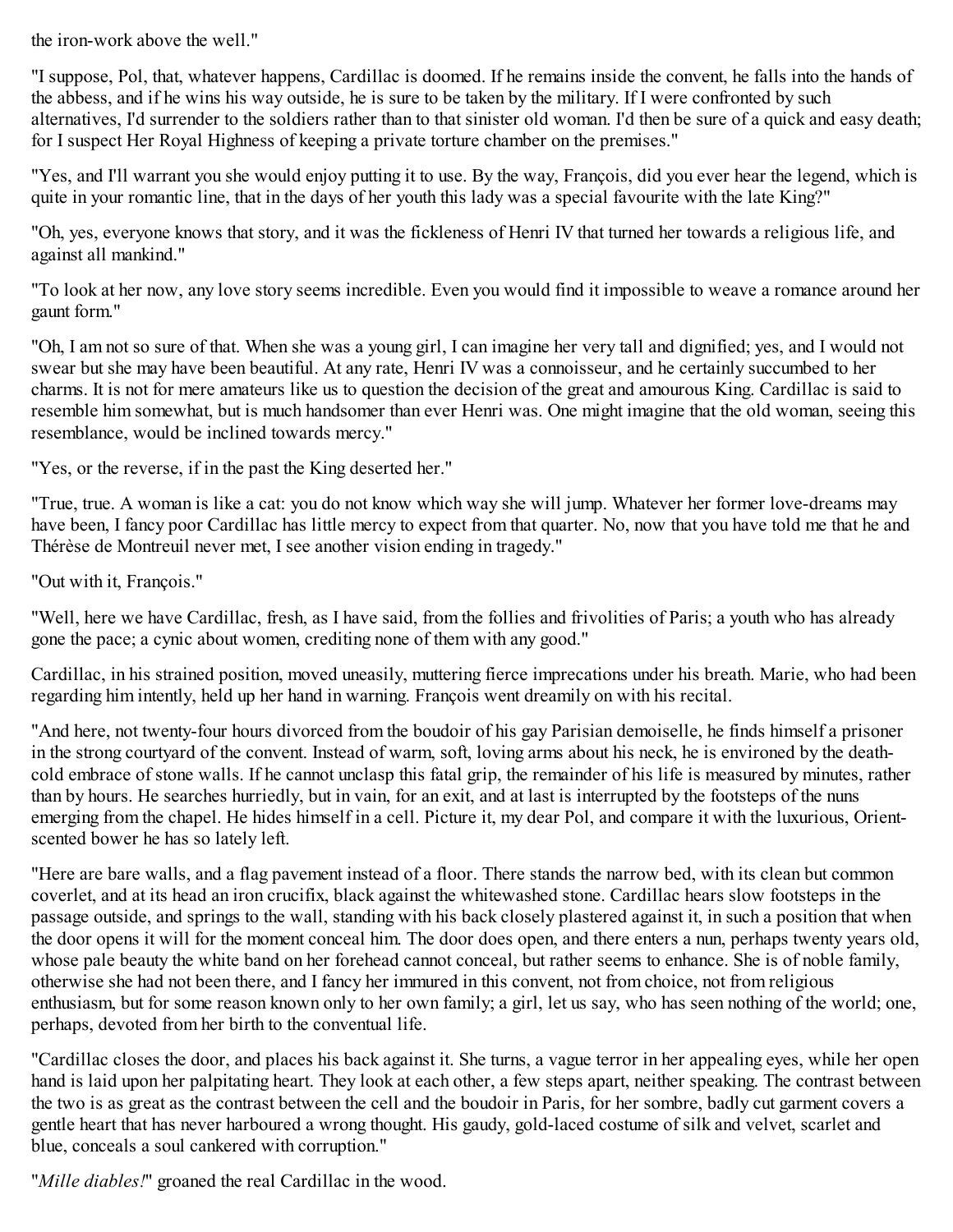"What was that? I thought I heard someone speak!" cried François.

"No, no," replied Pol, "it is your own vivid imagination. Go on with your story; you make me believe this thing actually happened. What becomes of your devil and your saint?"

"All sense of his critical position vanishes from the mind of the young man. Here before him is something all Paris cannot supply. This fair flower of sanctity seems to him more precious than all the rest of the world. Her sweet, refined, wistful face makes Paris seem tawdry and valueless. As for the young man, some latent instinct tells her that here stands, concentrated in one man, the wickedness of earth, and this disquieting knowledge at once repels and fascinates her. Can it be possible that evil should wear so gracious an exterior? And what is this strange, subtle, hitherto undreamt-of influence which surrounds her—an influence that nullifies duty and prevents the outcry which she knows she should raise?

"A term of endearment bursts from Cardillac's lips; he strides forward towards her with arms outstretched. She does not retreat. Those sympathetic eyes are filled with a sorrow that daunts him. Slowly she raises to her lips the little wooden crucifix that hangs from her girdle. When she speaks, her voice reminds him of the soft whisper of a mellow organ at vespers.

"'Please!' she says, and then, 'I am safe in your courtesy and chivalry, monsieur.'

"Cardillac's arms drop helpless to his side. He steps back to his former position against the door."

"Oh," muttered Pol, in accents of disappointment. "He is not so black as you have painted him, then?"

"No, there is good in the lad. He is at heart a Christian, and the emblem of his faith held thus aloft reminds him of his own peril. He breaks forth into self-accusation and entreaties for pardon. He tells his story to the listening nun, and sees a film of pity obscure the lustre of those entrancing eyes. Their colloquy is rent asunder by a shattering explosion that makes the very walls tremble."

"Ah, halt there, François, you are forgetting. It was long after dark before the explosion took place, and Cardillac could not have seen those fascinating eyes."

"That's no matter, Pol, and merely an impertinent interruption on your part. I did not think it necessary to describe the descending of night. The explosion has caused a terrified commotion throughout the convent.

"'Is there a secret passage to the forest?' cries Cardillac.

"'I know of none,' replies the girl.

"The search for the young man has begun under the dominance of the relentless abbess.

"'Stand behind the door: it is your only chance,' says the nun, and Cardillac obeys. The nun herself occupies a position on the threshold.

"'Have you seen a man within the convent precincts?' demands the abbess.

"The young nun's head is bowed.

"No,' she replies.

"For one long moment the penetrating gaze of the abbess is upon her, then her wrist is seized, and she is jerked out into the hall. The abbess enters, and before Cardillac can even make a motion to draw his sword, her iron talons are sunk in his neck, and he is pressed, choking and breathless, against the wall, while the elder nuns rush in to the aid of their chieftainess.

"In less than five minutes Cardillac is tied rigid as a post; the trembling young nun is haled in, and the two are placed back to back, and under the skilful manipulation of the old woman, they are tied firmly together like a double-faced mummy. They stand there as inflexible as a wooden statue, and as helpless. With a vehement push of her two sinewy hands, the abbess impels the breathing mummies with a crash to the floor. She draws the door shut, and sends for the masons who are already at work by torchlight repairing the breach at the convent entrance. There, under the stern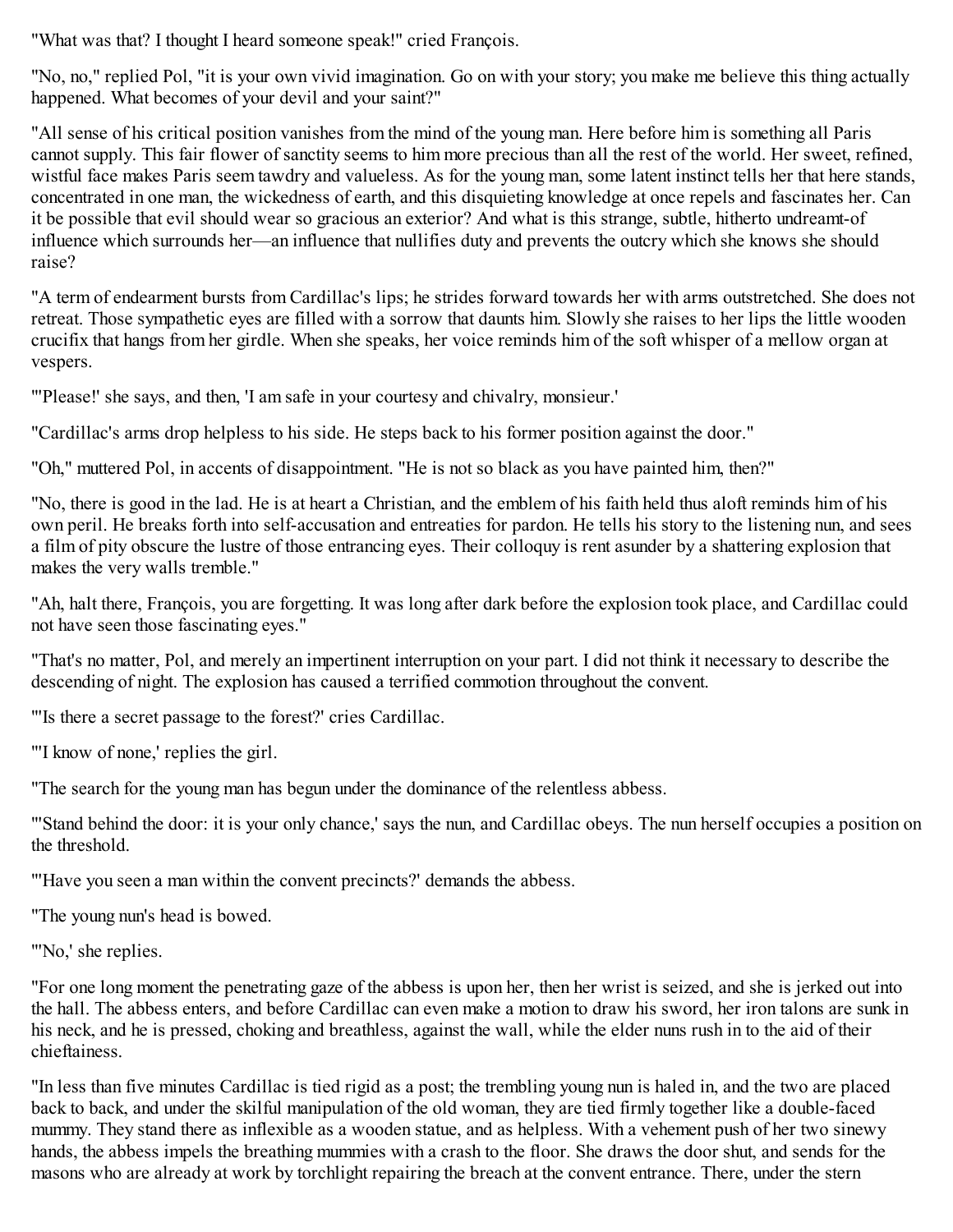personal command of the abbess, the masons with stone and mortar seal the doorway, and plaster over their work until it takes on a semblance to the corridor wall. When the plastering is dry, there is painted on it in black letters, '*Mali principii malus finis*.'

"Thirty years later, when the cell is broken open during some convent repairs, two skeletons are found upon the floor, and rags of coarse serge are mingled with scraps of faded cloth-of-gold."

"Oh, Lord!" cried Pol, "I am glad I have to travel but a short league to the lights and sounds of Beaugency. What I need at the moment is a jovial crew in a wine-shop, a large full flagon in my hand. I shall dream of that story. What would you do, François, if to-night on your journey to Blois you encountered Cardillac and mademoiselle?"

"I should glance in every direction to see that no one was looking, and then I should help them to escape."

"So should I, by Saint Peter's keys. Adieu, François."

"Adieu, Pol."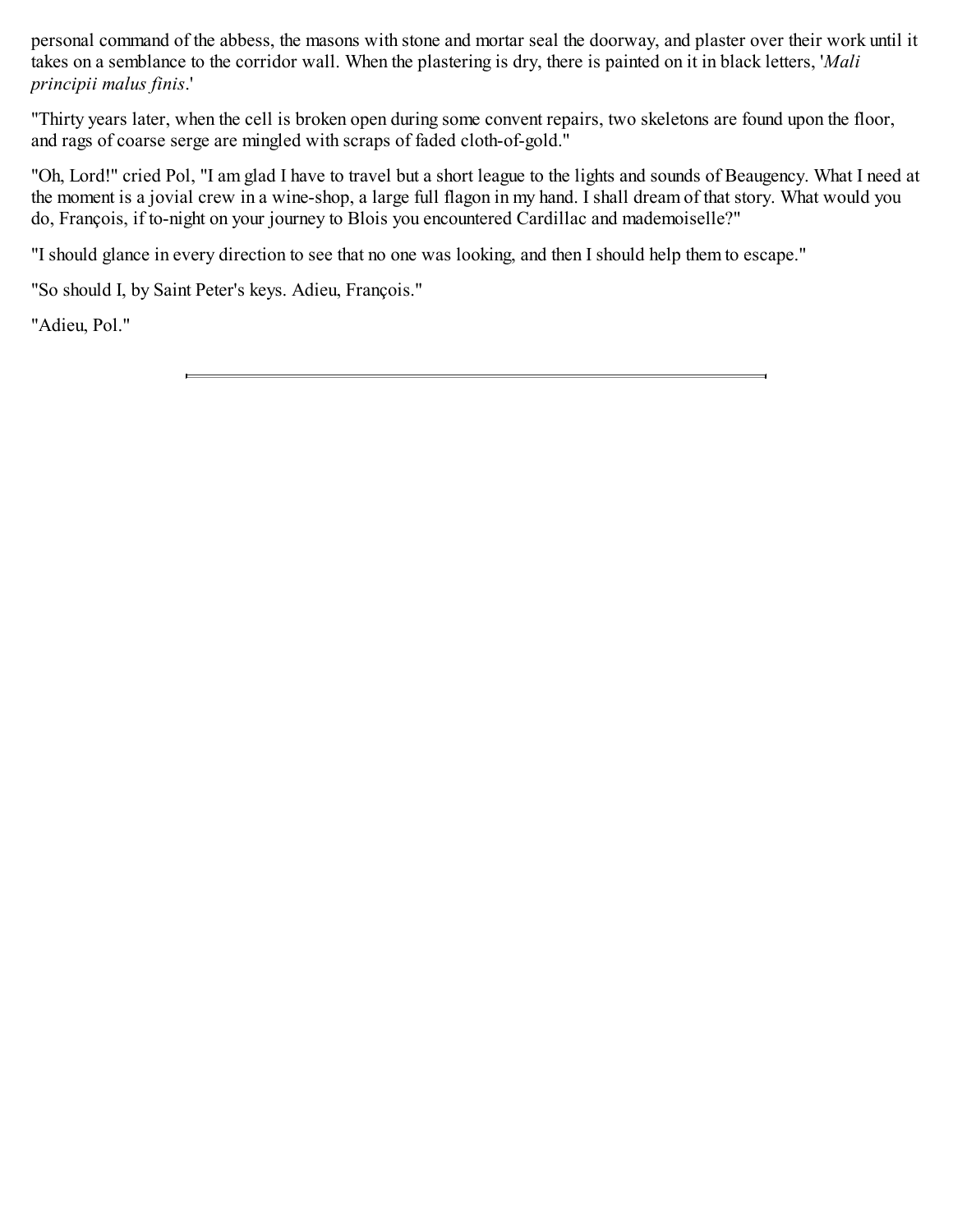## **CHAPTER XVI**

### **THE COURAGE OF A MAID-SERVANT**

The sound of hoof-beats lessened and lessened in either direction, until at last silence succeeded. Cardillac rose to his feet, stretched his arms above his head, and drew in a long breath.

"Well, of all outrageous liars!" he cried. "Did you listen to what was said, Marie?"

"I think I heard most of their conversation."

"I hope you didn't believe what you heard, then."

"Oh, no. I am not so credulous as you think."

"I am glad of that, for although you are but a humble serving-maid, I do not on such account undervalue your good opinion."

"Thanks for your condescension, Monsieur de Cardillac. It is very gracious of you, and you may be assured that this unbending is greatly appreciated by me."

"With your words there is no fault to find, Marie, yet you say them with an air that is somewhat difficult to define; an air that I do not exactly like."

"I am very sorry, monsieur, and if you would kindly give me some hint of what you complain, I shall endeavour to avoid my fault in the future."

"I do not say it rises to the dignity of a fault, Marie," replied the young man kindly, "yet there seemed to me a suspicion of scoffing in your tone, as if you did not mean exactly what you said."

"I fear, Monsieur de Cardillac, that you have been listening so long to mendacity that you are now in a mood to doubt everyone's good intentions."

"Well, so long as you know that these two men are liars, especially the long-winded one, it does not so much matter."

"Trust me, sir, I am sharper than you think. I at once detected the falsity of their statements. When they said you had come in the same carriage with the Duke de Montreuil, I knew that was an absurd saying, and when it was added that the Duke de Montreuil regarded you as a friend, why, the absurdity of such an allegation was evident even to a poor creature like myself."

"There, Marie, you are at it again. I hope, my good girl, you are not trying to be sarcastic. Sarcasm becomes a woman as ill as a badly fashioned gown. Yourself admitted that you believed me when I said the duke honoured me with his friendship, and I think you said that his daughter accepted my proclamation as true. You have selected as untrue the two accurate affirmations these men made."

"When Pol said you had never met Mademoiselle de Montreuil he was quite wrong, was he not?"

"No, that was a third veracious allegation that was made."

"If Pol and François are right in the instances I have cited, I shall save myself trouble by accepting everything else as true."

The girl rose wearily from the saddle, and stood before him.

"No, no," he cried. "Everything else they said was as false as——"

"Oh, do not let us discuss the matter any further! I am tired of the subject, and care not what they said. Do you propose to move on, monsieur?"

"Yes," said Cardillac, offended by her indifference, and annoyed at the turn she had given to the conversation, perversely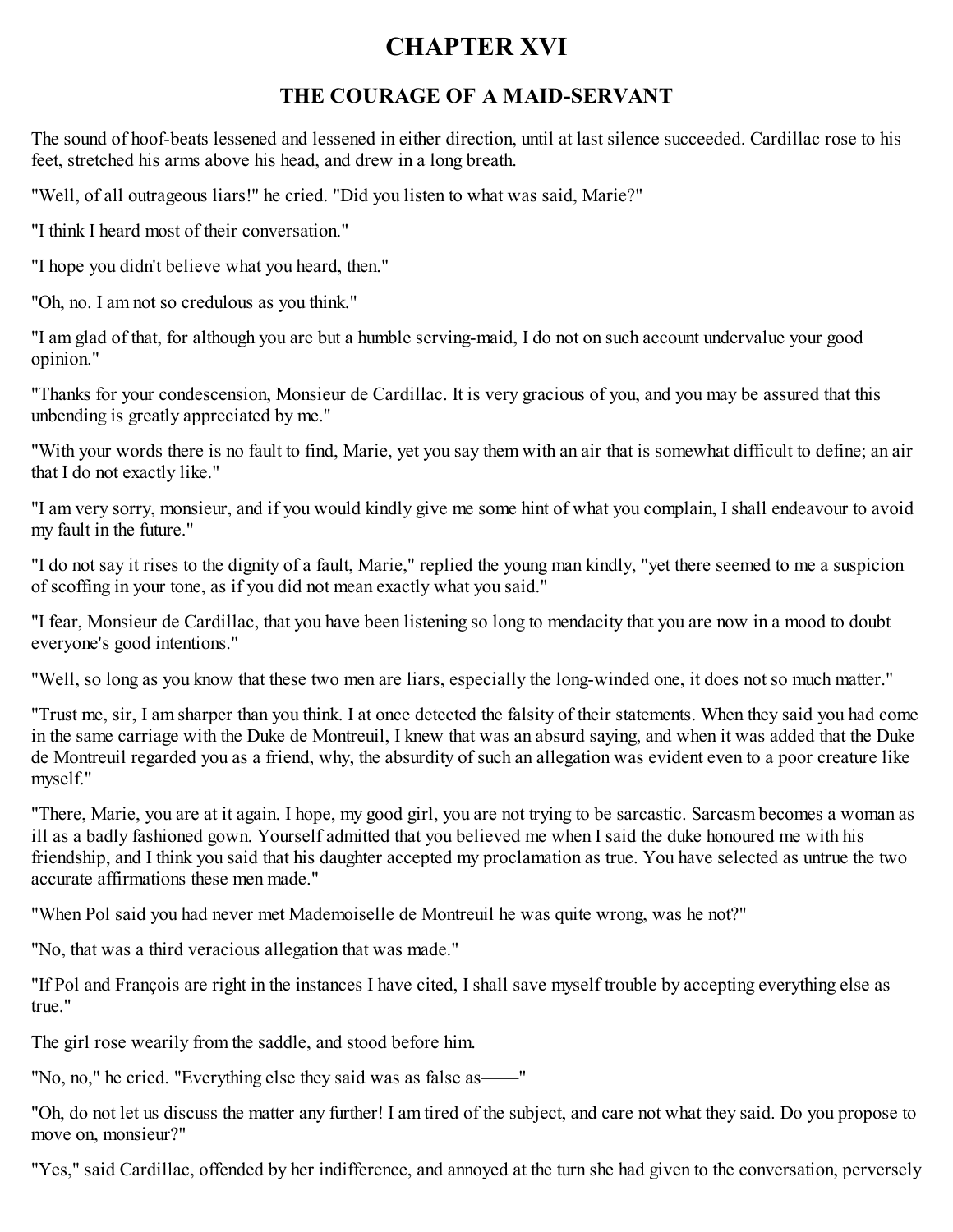disbelieving the points that told in his favour, while willing to accept offhand all that had been alleged against him.

"What are your plans, monsieur?"

"I shall disclose them when we reach the highroad."

"Oh, thank you, monsieur."

He got the horse upon its feet, and strapped the saddle to its back. In spite of the fact that the moon was invisible from where they stood, the forest had become much less obscure, and he had little difficulty in leading the horse through the few yards of thicket that intervened between their resting place and the main road. Here it was nearly as light as day, for the moon shone full upon it, as it ran in a straight line from west to east.

"Now, mademoiselle, I propose——"

"Are you about to divulge your plans, monsieur?"

"Yes, Marie Duchamps. Are you not anxious to hear them?"

"Not in the least, monsieur, for they concern you alone, just as my own plans concern nobody but myself."

"Your own plans? They take you to Blois, I suppose?"

"Of a surety, monsieur. I shall not thank you for your aid, because I think I was of some service to you in pointing out a method of escape from the convent; therefore we bid one another good-bye, neither in the other's debt."

"Do you mean that you purpose going alone to Blois?"

"How clever you are, monsieur! That indeed is my meaning."

"Then you credit what those scoundrels said of me?"

"I fear, monsieur, that I was not listening. I think I was asleep most of the time they were talking."

"Not listening! Why, Marie, I'll warrant not a word escaped you. Your ears are as sharp as your tongue. Not listening? What were you doing when I nearly fell over you at the convent door?"

Marie drew herself up proudly, turning with quiet dignity towards him, the full moon shining now on her fair face, and, not for the first time, the young man, with a flutter of pleasure at the heart, realised how well-favoured she was.

"Monsieur," she said quietly, "as I am about to bid you good-bye, and as I hope never to see you again, wishing you a safe return to all the allurements of Paris, I shall not prevent you referring to my listening at the door as often as you like. If we were to be comrades further on our journey, I would say that your allusion was offensive to me. If there was any generosity in your nature, you would not again allude to the plight in which you caught me. You would know that a servant in my position must obey the commands of her mistress, and I have already told you that I listened at the door to obtain information that it might be vitally necessary Mademoiselle de Montreuil should know. She was kept a prisoner in the convent, and I, if I may be so bold as to say so, was her only friend. I think in the circumstances, monsieur, the listening was justified."

"Marie, I quite agree with you. Forgive me."

"I do so very willingly, monsieur; and now good-night and thank you."

"But you are not going alone?"

"Yes. I know the word; it is 'Montoire.' Everywhere the patrol will allow me to pass, and I shall be safe in Blois before daybreak."

"Oh, Marie, this is nonsense! I am in charge of you."

"Who put me in your charge, monsieur?"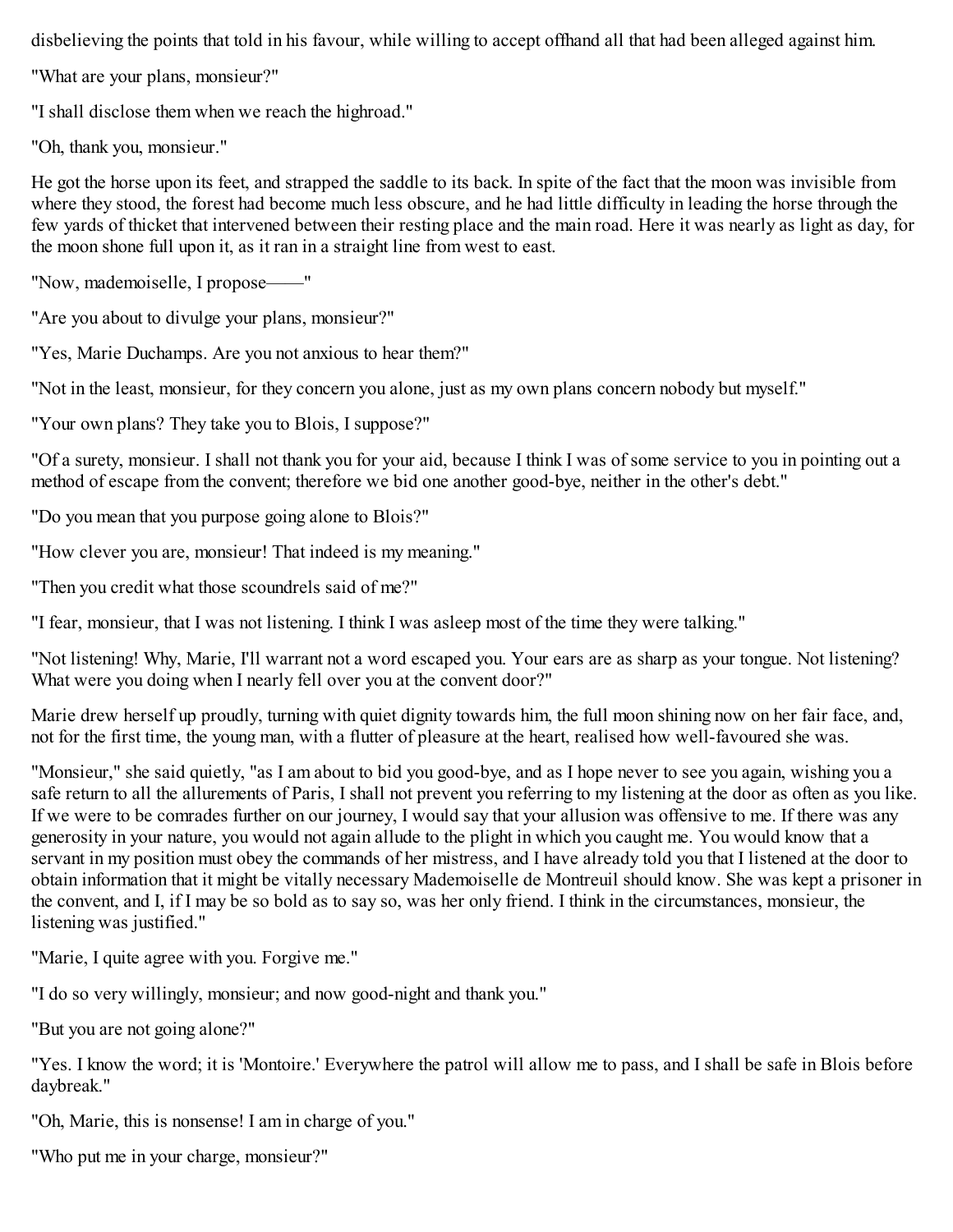"Why, Mademoiselle de Montreuil, so you said. It is my duty to see you safely within the walls of Blois."

"Monsieur is quite mistaken. Mademoiselle, it is true, wrote an order for your inspection, but when I returned to the stair it was too dark for you to read it. Now in this moonlight you may decipher the words. I beg your perusal of the message, monsieur."

Cardillac took the paper she handed to him, and read:

MONSIEUR VICTOR DE CARDILLAC:

If you will convey my servant, Marie Duchamps, safely to any destination she requires of you, and if you will obey her in all things that she requests, I will communicate with my father, and see that he sends the money he promised you to any address you give Marie on leaving.

THÉRÈSE DE MONTREUIL.

Cardillac looked at the girl, and looked at the letter, then looked back at the girl again, his brow wrinkled with perplexity.

"*Mon Dieu*, Marie, I cannot allow you to walk this road alone all night!"

"You must, monsieur, otherwise you shall not receive the money."

"*Morbleu!* Out upon the money. I was not thinking of the money, but of you. Still, I'm glad you mentioned the money."

"I thought it would influence you, monsieur."

"It does, Marie. It jumps into jeopardy from this moment. I shall disobey Mademoiselle de Montreuil."

"Monsieur!" cried the girl in alarm, drawing back.

"Let mademoiselle keep her money to buy finery with, the next time she visits Paris. I swear she is not half so enchanting as her maid-servant, in spite of the eulogy of François. Marie, you must mount this horse with me, and ride thus to Blois."

"Ah, and so give reality to the fancies of Monsieur François?"

"I see you were not asleep after all, Marie! Yes, we shall enact the drama by François, and I shall be delighted to kiss you over my shoulder as often as you are pleased to permit me, Marie. But we waste time. Come along."

"I shall not."

"Then I shall take you in my arms, place you on the horse, and hold you there, if necessary."

"Monsieur, I bid you beware," cried the girl warningly, stepping back as he approached.

Cardillac laughed joyously, and as he strode two steps nearer she drew from her bosom an Italian stiletto, whose hilt gleamed with jewels, and whose sharp blade flashed in the moonlight.

"Another step at your peril, monsieur! Mademoiselle gave me the means to defend myself."

Cardillac stood still, but continued his laugh of quiet enjoyment. The upheld stiletto did not flash more dangerously than her own dark eyes. The red lips were compressed till all colour had left them, and her face was white and set.

"You are an unfair highwayman, Marie. The robber of the road demands your money or your life, but you, lovely angel of danger, threaten both."

Marie did not reply, but held to her attitude of defence.

"Do you mean seriously to challenge to mortal combat the second best swordsman in France?"

"If you are he, yes."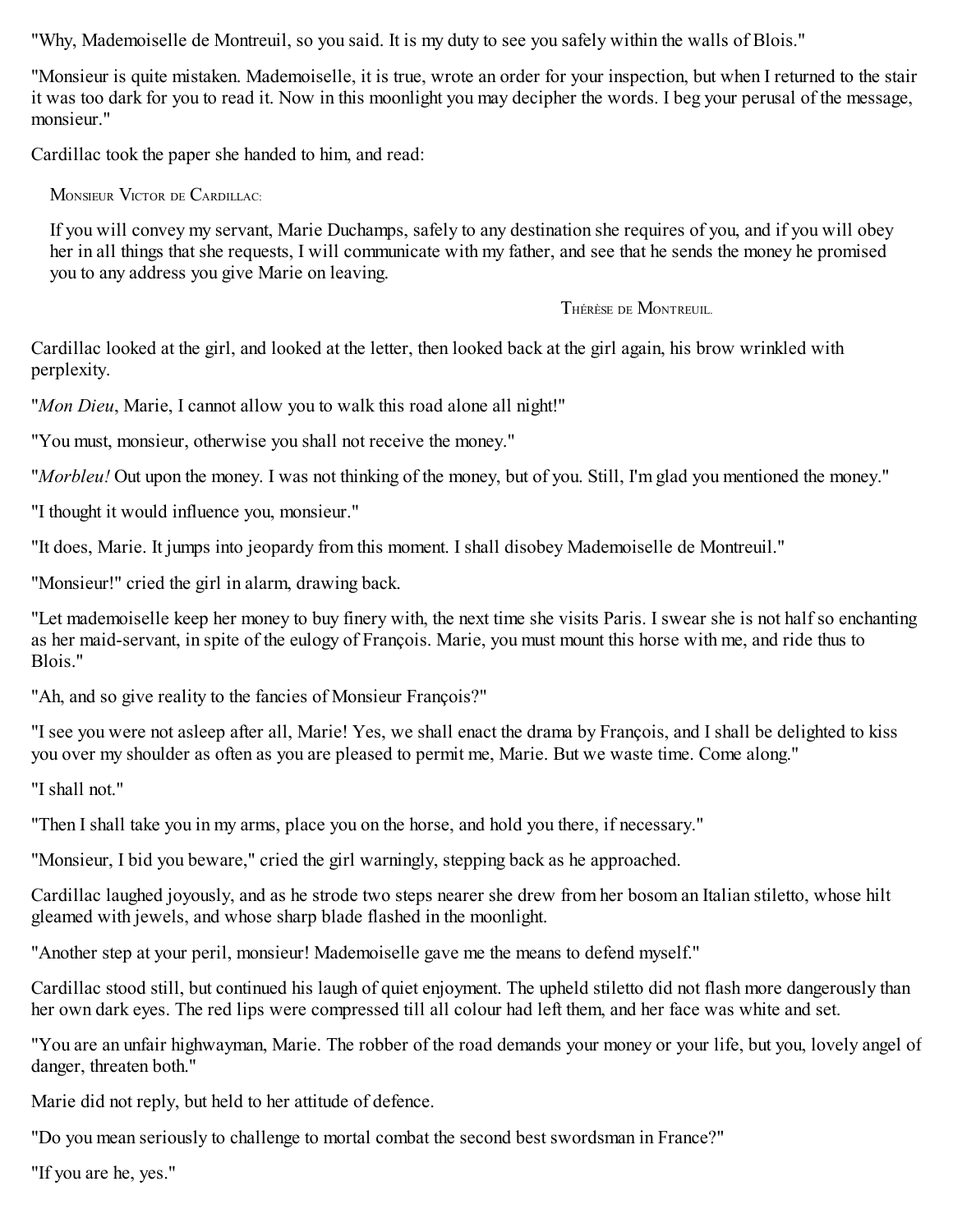"Well, for a maid-servant, Marie, you do not lack courage."

"I cannot return the compliment, monsieur, for I should not call that gentleman courageous who threatened a woman."

"*Vrai Dieu*, Marie, I do not threaten you! I am but anxious for your safety. It is you who threaten me. And now, to show you how much I fear that toy, or you either, I bid you strike!"

He clasped his hands behind him, and marched straight up to her, until their lips were not six inches apart.

"Strike, Marie, because if you do not, within ten minutes I shall gather you in my arms and place you on my horse. Now, mademoiselle, why do you hesitate? Why has all that high courage, which I admired a moment ago, left your face? Think how fitting your blow would be, and how poetical the justice that guided a woman's stiletto into a corrupt heart."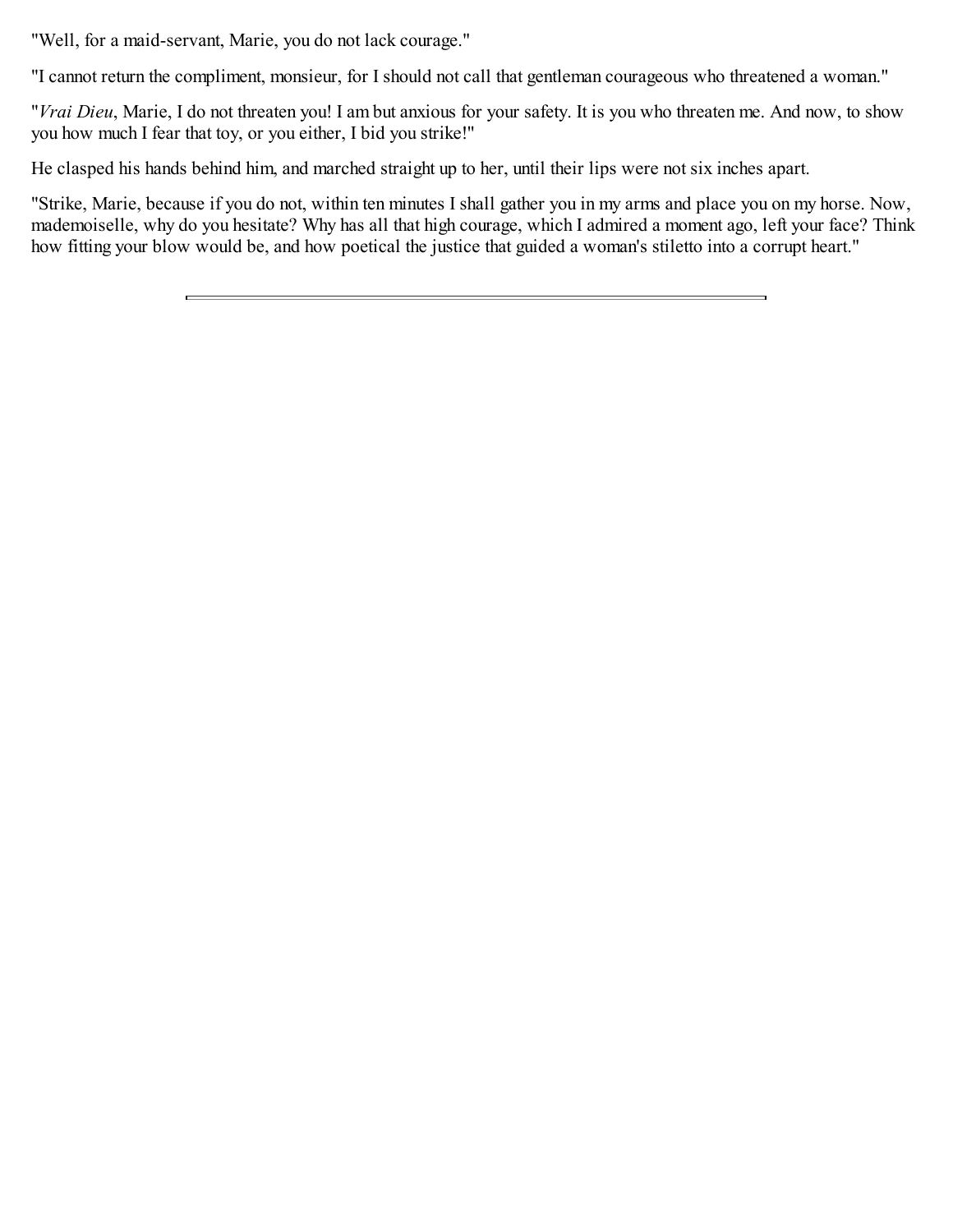### **CHAPTER XVII**

#### **THE SWORD WOUND IN THE ARM**

Marie maintained her attitude for a few moments, then her arm lowered, and tears of vexation came into her eyes. There was a tremble in her voice when she said:

"You know I did not believe that."

"Then why do you object to my escort, and why do you think that steel will protect you?"

"Monsieur, if I tell you the truth, will you let me go my own way? I assure you I am not accustomed to being thwarted, and am headstrong after a fashion."

"I should have thought, on the contrary, that you were disciplined to obedience. Do you oppose mademoiselle as you have opposed me?"

"Ah, mademoiselle! That is another matter. I obey mademoiselle in everything."

"Of course. Then tell me your truthful reason for refusing my assistance."

"I refuse for your sake, and not for my own. I shall be quite unmolested on the road to Blois, but you march there without disguise in the garments so familiar to Beaugency. Your description has gone ahead of you. François has told each patrol for whom to look, and before long he will have informed the military at Blois of your age, appearance, manner and bearing."

"You forget that François said he would help me to escape."

"Yes, if he met you alone, but you must remember he carries his instructions to Blois, and he also believes you will make for that town. The whole country to the north of the Loire is on the alert already, watching for you. I can get through to Blois, but you will be captured, and believing you to be a brave man and a gentleman, I cannot bear that you should be sacrificed on my account. There, at last you have the truth, monsieur."

Cardillac caught her by the two shoulders. The girl first shrank from him, then, seeing he made no attempt to draw her to his arms, she stood quiescent.

"Marie," he cried, "if Thérèse de Montreuil is half so fine a lady as you—and much as I admire your beauty, I am not referring to that—she has reason to be proud of herself. However obscure and humble your origin, Marie, at heart you are a lady, and a beauteous, brave and charming lady at that."

Marie smiled, and a mischievous twinkle chased away the moisture from her eyes.

"I am gratified to receive so flattering an opinion from one whom I must regard as a connoisseur."

Victor's hands rested more heavily on Marie's shoulders than she thought was necessary, and she made a slight movement to release herself. As they stood together on the highroad, his back was towards the moon, which shone full upon the lovely face of the girl. He seemed overpowered by this close view of her beauty, and she, feeling those heavy hands attempting to draw her still nearer, braced back, resisting their appeal. She spoke in a low voice.

"Please!" she said. "I rest secure in the courtesy and chivalry of Cardillac."

The young man's left hand swung down to his side with a certain pendulum-like helplessness. His right he drew across his brow, as if in perplexity. The girl stood free, watching him intently.

"Where—where," he murmured, with a new hesitancy in his speech, "where have I heard those words before?"

"Why," she said, "don't you remember? They were the words of the mythical nun to the mythical Cardillac."

"What nun?"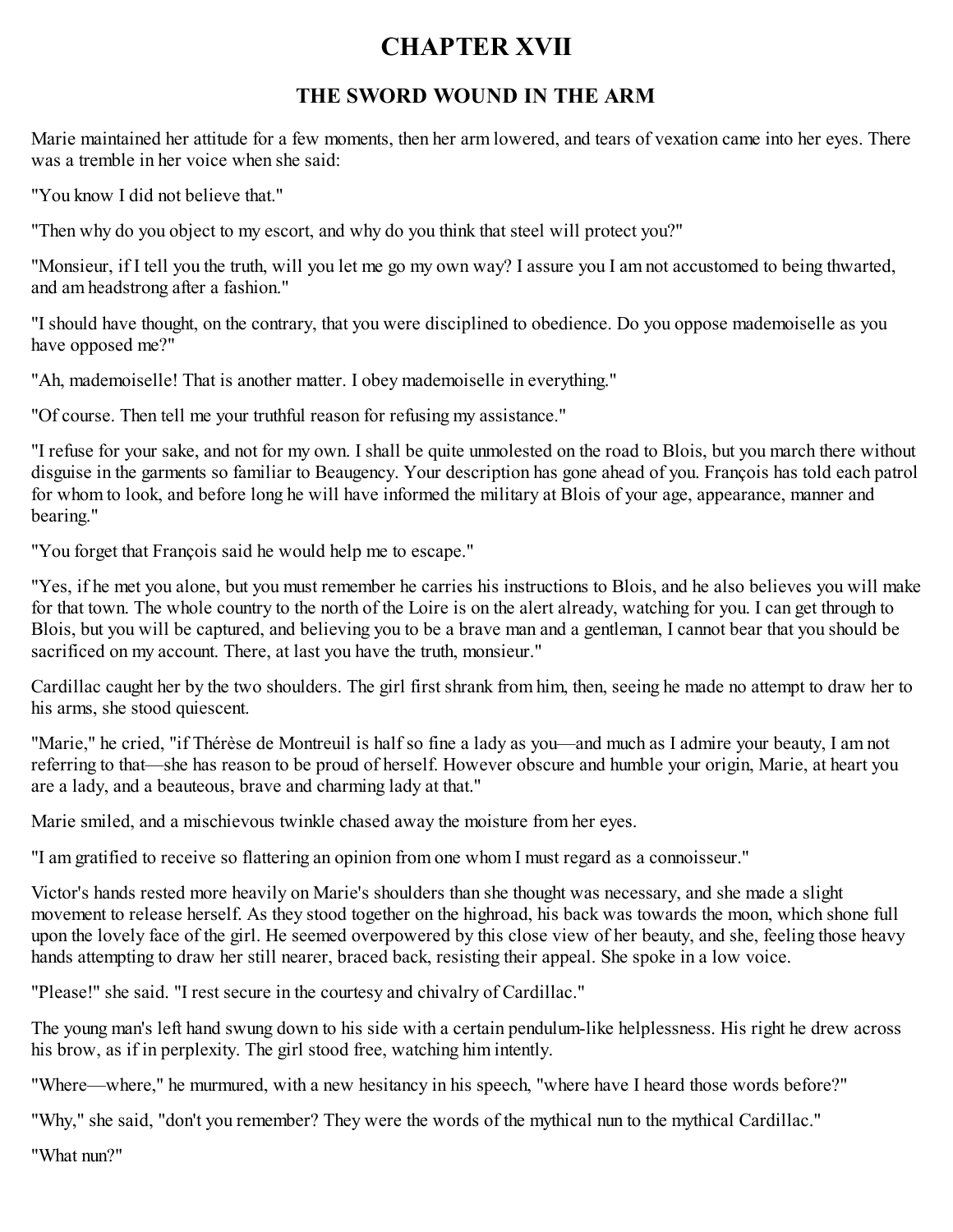"The nun of François's story. It made an impression on my mind. Did it not on yours?"

"François? François? Ah, that was the horseman! But I did not harm the nun?"

"No, of course you did not. Monsieur, what is wrong with you? You speak strangely, as if you were talking in your sleep."

Cardillac laughed a little.

"I am asleep, or dizzy. I have had no sleep for weeks, I think. I don't know how long. I am rather tired."

Impulsively she stepped forward. He swayed as though he would fall, and held himself erect by a visible effort, drawing his hand again and again across his brow, as if to brush away bewilderment. She grasped him by the left arm, but he winced and spoke irritably.

"Don't do that," he said.

"Turn round into the moonlight," she commanded. "I want to see your face."

He leaned back against his patient horse, throwing the right arm over the animal's neck. The girl gave a little cry of dismay as she saw the ghastly whiteness of his face, with the pale moonlight now upon it. She felt warm moisture on her hand, and looking at her finger tips, saw them red with blood.

"You are wounded!" she cried.

"Oh, it is nothing—nothing at all," he answered impatiently, "but a sword thrust through the arm. It would have been all right but for my coming carelessly down the rope from the convent. I was showing off because you were there. I burst the bandages and reopened the wound."

"Who wounded you, and why?"

"It is of no importance, I tell you. The Duke de Montreuil ran his sword through my arm; that is all."

"The Duke de Montreuil?" cried the girl.

"Yes."

"But why, why, why?"

"Don't reiterate a silly word like that. Why do you ask so many questions? Curiosity is the bane of woman. Keep quiet, and let me gather my wits."

He was breathing hard, slipping slowly down along the horse's neck, hanging on his over-reaching right arm, but while his plight brought deep sympathy to the girl's eyes, her lips again demanded:

"Why? Why did the Duke de Montreuil do that?"

"Because—because I attacked him. I tried to assassinate him."

The right arm loosed its hold, and Cardillac fell prone upon the ground. The horse started back in fright, and the girl gazed down upon his white face.

"*Saints et saintes!*" she cried, trembling. "In what a web of falsehood am I involved! Who is this man? My father's friend, or my father's murderer? My father's friend, as the horseman said, and as Cardillac contended, or his vile assassin, as he himself admitted a moment since? Where is my father? A victim to this man's treachery, or safe at Loches? I shall go to Loches instead of to Blois. But no, that is impossible. Loches is eighteen leagues away, and Blois but six. If anything has happened to my father, I shall learn that at Blois, and there my duty calls me to the Queen."

She turned her face to the west, and took a step in that direction, but paused again.

"Oh, what is the truth! What is the truth? He seemed honest and brave, yes, and kind. A lad like him cannot bear murder in his heart, and yet his own words—and that wound in his arm! My father's sword! Tried to assassinate him! Delirium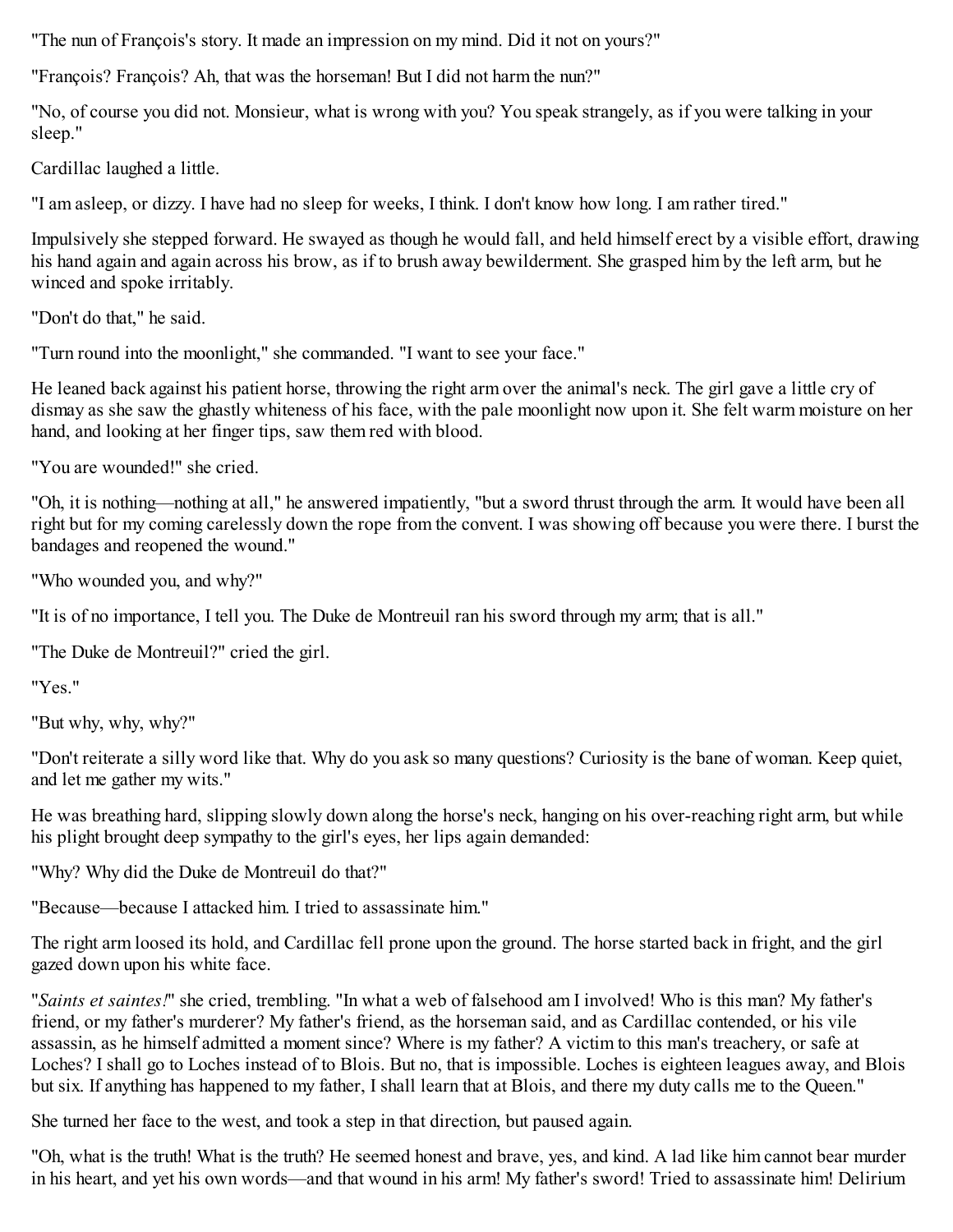has its truth as well as its madness.

"What am I to do? If I leave him here, it is death by exhaustion, or death by execution, and if he should be my father's friend after all, and my father safe in Loches——How am I to decide? My duty is to the Queen—to plan her escape and aid her; yet I stand here hesitating. Why have I allowed this man to come between me and my duty; to bring this hesitation, which was impossible half a dozen hours ago? In any case, guilty or innocent, what is the death of one man to the fate of a dynasty? To Blois, of course: there is no second choice."

This time she took five steps resolutely towards Blois, faltered, and looked back. The horse had moved forward; had bent its head affectionately over its master, snorting with alarm at the warm scent of blood.

"That dumb brute is more merciful than I. Cardillac guided me safely through the forest, bearing my petulance with patience. Thinking me servile, he called me a lady. Here, alone, and in his power, at my slightest command he retreated from me. One who was vile would not have done that, and all the while in pain and lessening strength, no word of complaint from his lips; a smile instead of a frown; and his last conscious words were used to persuade a woman to allow him, reckless of his own safety, to ward off danger from her, while she taunted him about money—a rich woman to a son of poverty, as he admitted himself to be! Merciful Saviour! what am I, to hold myself aloof from so great a soul as his? I cannot believe ill of him."

But when she returned once more, the former hesitation overcame her, as she looked down upon the insensible man. After all, his own words were witnesses against him.

"'I tried to assassinate him,' he said. If he has injured my father, I cannot touch him: I cannot bear to so much as place my hands upon him; and if he be a murderer, then must he lie there, and take whatever penalty comes. God of honesty, give me some inkling of the truth!"

She crossed her hands above her troubled breast, and raised a suppliant face to the blue sky.

"Mary, Queen of Heaven," she prayed, "look down in pity on thine erring daughter. Resolve her doubt. Is this man fair or foul? Has he raised hand against my father? Is he fit for my father's daughter to touch? If he is innocent, bid me to aid him. Obliterate that natural pity if he be unworthy. *Mère de Dieu*, send me some sign, however trivial, and I will accept it!"

For a moment she stood with face uplifted, as if expecting an answer from the skies, but the sound that reached her ears was entirely terrestrial. It was the measured tramp of the patrol, returning from the direction of Beaugency. A glance up the road showed him a silhouetted black figure against the white surface of the highway. He had evidently seen the horse and woman standing there, for his musketoon was not upon his shoulder, but held in readiness for attack or defence.

Instantly the girl was on her knees beside the wounded man. She drew the soaking sleeve from his arm, and saw with amazement that the wound was beautifully bound with the finest cambric, evidently the work of a surgeon who knew his business. The saturated bandage had been slightly displaced, but its very presence would contradict the story she had instantaneously resolved to tell.

This evidence must at once be done away with before the soldier arrived. She drew from her bosom the jewelled stiletto, and running its thin blade between bandage and arm, she deftly cut it away, staining the virgin blade with blood. For a moment, before she threw the bandage into the bushes, she examined the fineness of the cloth, with sudden remembrance that only in one place, her father's house, had she seen cambric of this special make. Holding a section of it between herself and the moon, she saw dimly reflected thereon, woven in the fabric, the letter "M," and knew immediately that this binding had been done by her father's physician, and therefore by her father's orders. However Cardillac had come by his wound, it was her father who had succoured him, as his daughter was now attempting to do.

"Mary, I adore thee and thank thee," she murmured, as she flung the sodden lump into the thicket. Rapidly unfastening his shirt and laying bare his breast, her small hands tremulously felt for the index of life. His heart was beating; feebly, slowly, but still beating. Down upon it sank her cheek.

"Poor lad! The nun lied for thee, and paid with her life. I shall do the same, if I pay with my soul."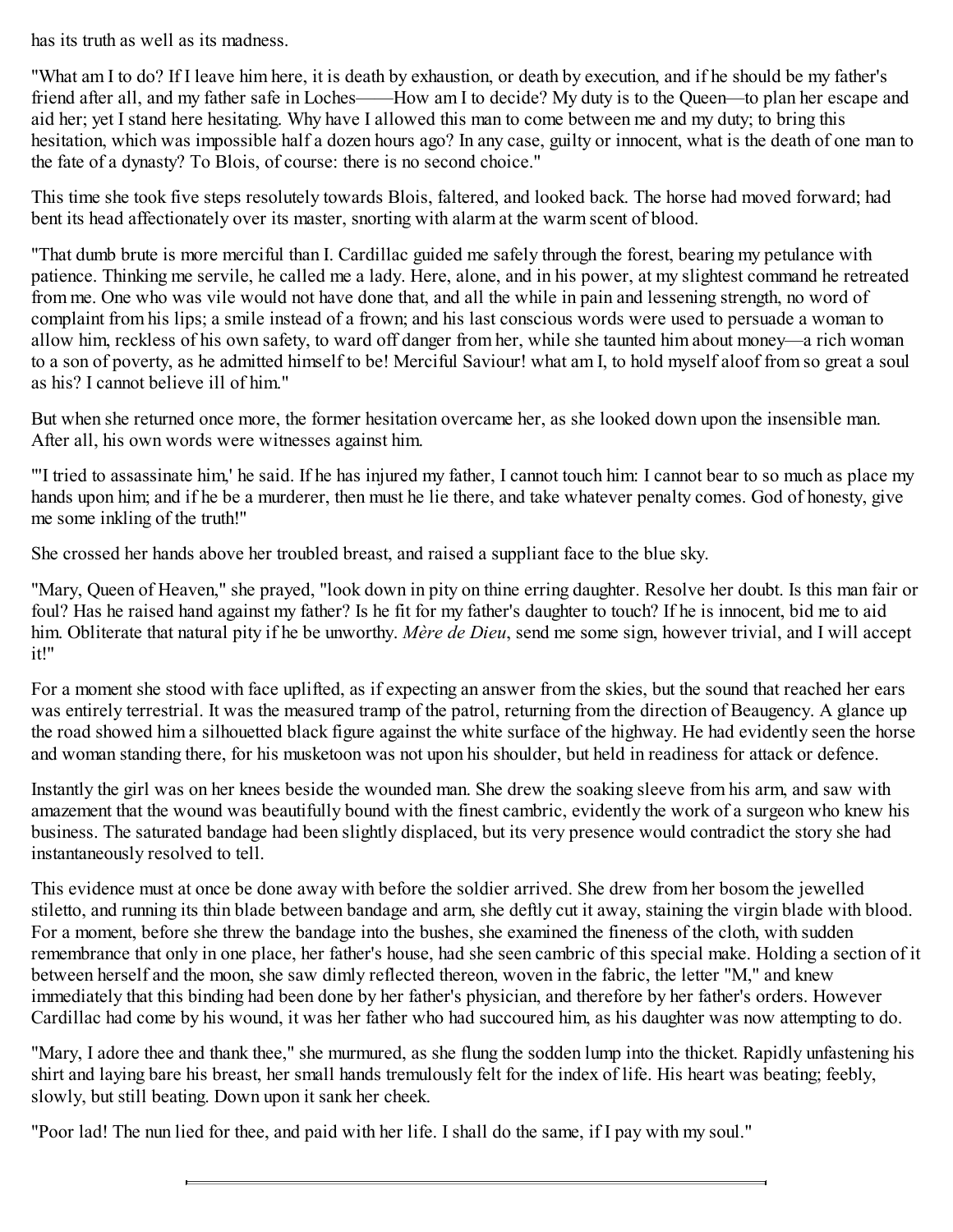### **CHAPTER XVIII**

#### **THE DIALOGUE ON THE HIGHROAD**

"God's wounds, mademoiselle, what have we here?"

The girl rose to her feet as if this interruption were unexpected; then she said, as if with an effort to control her emotion:

"Madame, not mademoiselle, monsieur."

"Well, whichever you please. Is this man dead?"

"No, monsieur, but grievously wounded."

"How came he wounded?"

"I struck him down, monsieur."

"You—you? A slip of a girl to strike down a man armed with a sword? I cannot believe that, madame."

"I took him unawares. He did not think I would do it. I struck him with my dagger through the arm."

"Had he been mistreating you?"

"He threatened to beat me."

"For what reason?"

"The reason that he is my husband."

"Oh, your husband! That puts a different face on the matter. If a husband meets cold steel merely for beating his wife, 'tis a strange pass the world has come to."

"True, monsieur, but I am ill-tempered, and would not have it so."

"This is a very serious matter, and by your own confession I must arrest you."

"But 'twas not maliciously done. It was in the height of a quarrel."

"No matter for that, madame. Is a man's life to be put in jeopardy for the mere threat of a beating, and because he marries a foolish woman? You are an obstreperous baggage, and I doubt not thoroughly deserved a beating."

She shifted her position till the grim old warrior could see her plainly. He paused in his denunciation.

"Nevertheless," he went on, "if I had a wife so comely to look upon as you, I'd think of kisses rather than blows. From whence do you come, madame?"

"From Blois."

"Do you live in Blois?"

"We live in Tours, and are on our way through to Beaugency; thence to Orléans and Paris."

"Are you making, a wedding-trip of it? You seem young enough to be married."

"'Tis our first journey together, monsieur."

"If you come from Blois, what is the word for the night?"

"'Montoire,' monsieur."

"Right. The road, then, is free to you. Is this the dagger with which you struck him?"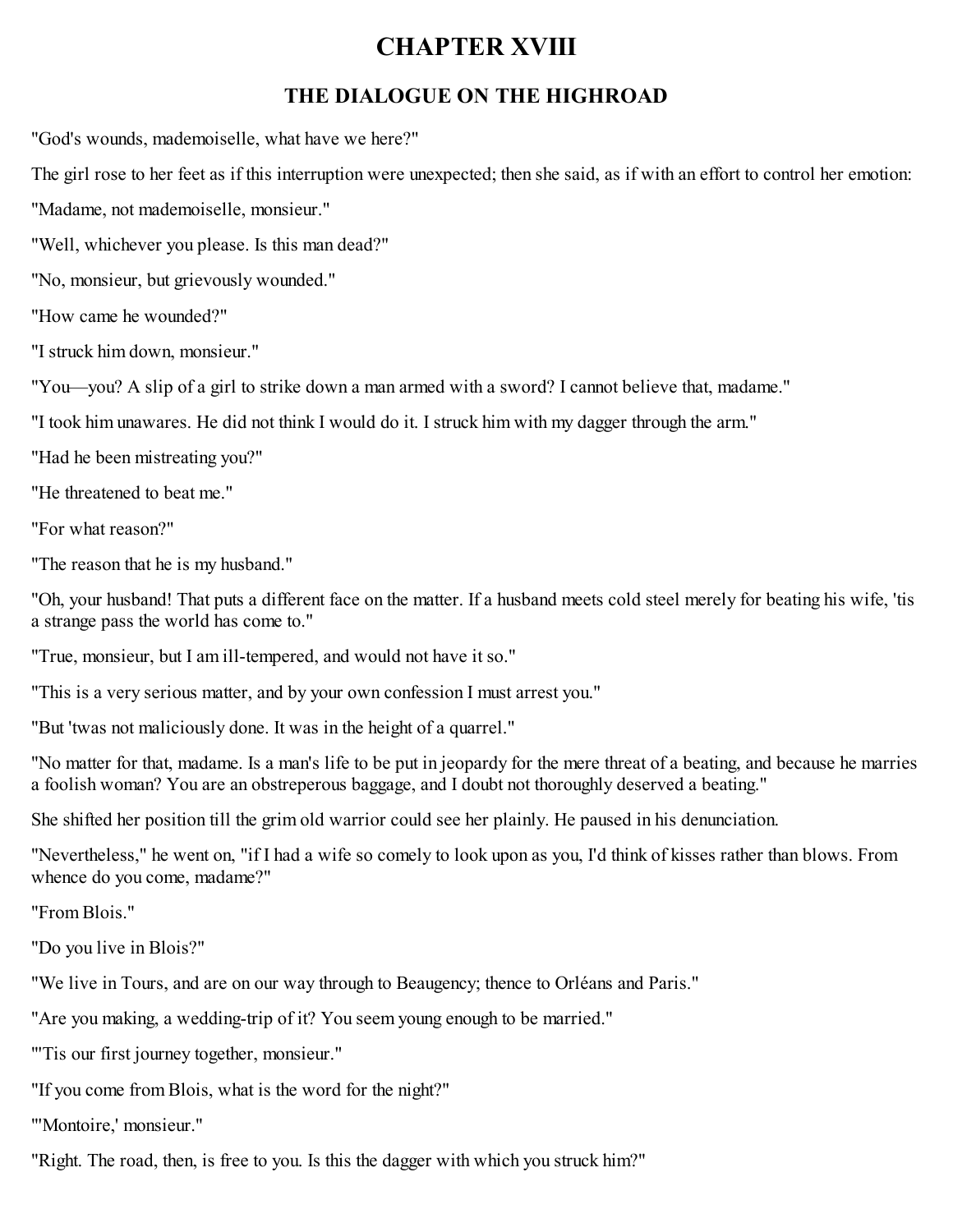He lifted the stiletto from the road, and his covetous eyes glistened as they saw the jewels in its hilt.

"I must retain the weapon as evidence," and saying this, he proceeded illogically to destroy part of the evidence by rubbing the blade clean on the sleeve of his tunic.

"Oh, not as evidence, monsieur," she pleaded.

"Why not? 'Tis most material, being the instrument of your crime."

"True, but I have repented my crime, and though I willingly ask you to retain the stiletto, which comes from Italy, I hope it will not need to be used as evidence against me, because in that case it will be confiscated by the court, whereas if the dagger remains in your possession, it will keep you for many a year. That ruby alone, if taken out and sold to a jeweller, will bring you a hundred pistoles, at least."

The girl was as sharp as her stiletto, and by the time she had got this far with the monologue, she saw that a mistake was being made. The look of covetousness had departed from the eyes of the old soldier, and grave suspicion had taken its place. A lady in the position of Thérèse de Montreuil knew that bribery was rampant throughout the empire. No one did anything for nothing, but the system of bribery, like everything else tending towards richness, was monopolised by the upper class. The peasantry neither looked for, nor got, any share in the distribution of *largesse*. If a noble wished any service from a peasant he did not tip him, but commanded him, and the latter's recompense was more apt to be blows from a cudgel than coins from a purse.

The veteran with the musketoon lowered his brows and looked menacingly at the fair woman before him. If such an expensive donation was given, the giver must be concealing something of the utmost importance. His stolid mind worked with almost visible slowness, and the quick intuition of the girl saw whither it was tending. In another minute he would be asking himself: "How do I know this is not Cardillac, of whom the whole country is in search?"

Now, Thérèse had become an excellent actress. Her gift of impersonation was so great that it formed one of the chief features which commended her to the Queen. There was never a dull moment in Court when Thérèse de Montreuil was present, and her mimicry of those whom Her Majesty disliked was the cause of much amusement to the Queen herself, and the Queen's entourage.

Thérèse became on the instant a wan, pathetic figure with tears streaming from her eyes.

"I can never bear," she said, with halting voice, "to look upon that deadly instrument again, 'Twas given me as a present on my marriage, and look what it has done! They say it is ill luck to receive without payment anything that is sharp, or will cut, and now I must be rid of it at all costs. I should have given payment for it, but it was sent to me from Italy, and I could not in time recompense the sender. 'Twill bring disaster to you or your family if I give it to you, and while I wish to be rid of it myself, I dare not bring down curses on you with such a fatal gift," and here the drooping girl began to weep outright.

The sentry, whose bronzed and seamed face turned as pale as it could, let the dagger, jewels and all, fall from his hand ringing to the road, then he piously crossed himself.

"Well, I must rouse this man, and learn what he has to say for himself."

The soldier, whose calling demanded a certain skill in rough surgery, and the carrying of materials necessary for it, drew from his wallet a narrow strip of coarse cloth and a flask of brandy. He knelt by the side of Cardillac, examined the wound, and placed his hand on the forehead of the unconscious man. The girl, her own anxious self again, watched him intently, for the critical moment that she feared was approaching.

"To learn what he would say for himself," had been the patrol's words. The danger was what he might say against himself in those moments between the regaining of his wits and the resuming of complete control over them. She realised, with despair at her heart, that she could not explain his danger to Cardillac while this suspicious man was within earshot. Perhaps when the soldier had bound up the wound, she might induce him to depart, and allow her to bring the stricken man back to a knowledge of his surroundings.

"If, good soldier, you will place a bandage on his arm, and pass on your way to Blois, I will revive my husband."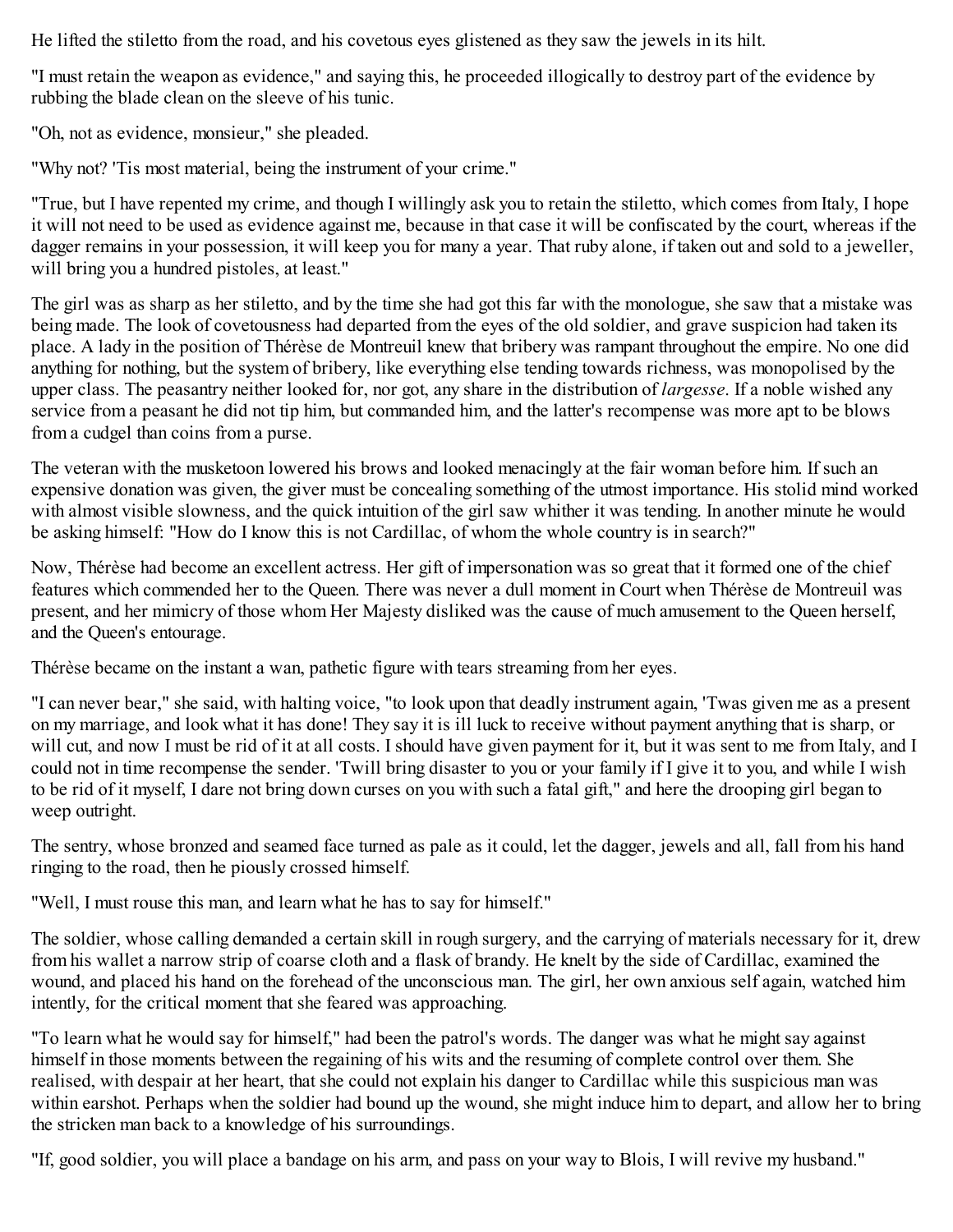"Why?" demanded the soldier, looking up at her, suspicion once more his dominant expression.

"Because, soldier, it is said that people walking in their sleep, or after a faint, when aroused should see no stranger near them"

"That may be true or not," said the patrol, "but I must be here to listen when he wakes."

"Then, soldier, tell me who you are, and for whom you stand," cried the girl craftily, in real as well as pretended dismay. "If you are for the Queen Mother, then are we lost, for my husband is a strong partisan of the King, and it is to Paris that we are going, for he intends to offer his sword to His Majesty."

"Plague take it," growled the old soldier. "Have you come all the way from Tours, madame, through Blois, where the Queen is imprisoned, without learning that the north bank of the Loire is patrolled entirely by the King's men? If your husband, as you say, is a partisan of His Majesty, he has nothing to fear. He is among friends. But I must hear from his own lips what he has to say, because I know from experience that women do not always tell the truth."

"Do you impugn my veracity, monsieur?" demanded Thérèse, with indignation.

"I do not understand your language, madame. Plain talk is what I am accustomed to. There is something very strange about this case. The wound has stopped bleeding, and this man is not in a faint, but is asleep. He seems to me exhausted from much travelling, or lack of food, or both. 'Tis not within reason, madame, that a blow from your stiletto, ten minutes since, should have done what you say. This man has been bled white; the wound is not recent, madame."

"Recent? Of course it is not recent, nor did I make such allegation. The blow was struck hours ago, and here we have been quarrelling ever since. Seemingly he bled all the way, and so collapsed during our last dispute. Ten minutes ago he had his right arm over his horse's neck, using language that was frightful to hear. Suddenly he became incoherent, then slipped down and down, and fell as you see him."

"That may all be, madame, but I wish to hear his version of it before I leave this spot."

- "Why do you doubt what I tell you, soldier?"
- "Will you answer me a question, madame?"
- "A thousand of them."

"I think I see how this was done. When he realised you were about to strike, he held his arm across his face to protect it, and you struck him near the left shoulder."

This seemed such a reasonable explanation that Thérèse was about to answer yes, when suddenly she remembered that a sword thrust would enter the front of the arm, whereas a stiletto stroke, delivered as the soldier had indicated, would enter the back of the arm and could not take the same direction as would have been the case had the arm been outstretched or hanging by his side.

"No, soldier," she said, "you are wrong. My husband had threatened to take me in his arms and place me on the horse against my will. I warned him that if he attempted to carry out his menace, I would strike him. He rushed at me with arms outstretched, and I struck."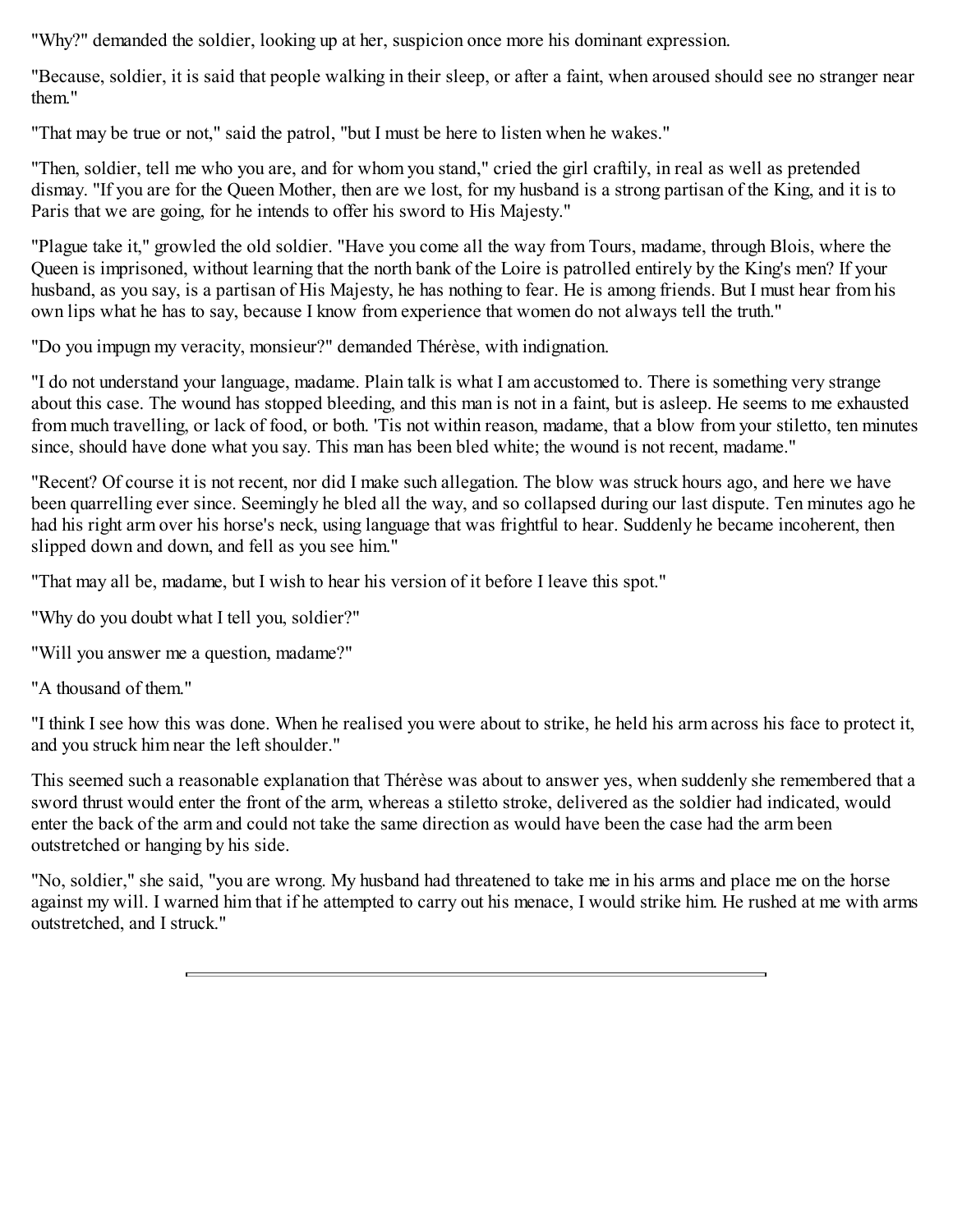# **CHAPTER XIX**

### **A ROADSIDE COMEDY**

The soldier grunted, but made no further comment. In a trice the wound was more effectively bandaged than she had expected. The amateur surgeon shook Cardillac roughly by grasping his right shoulder, and his prediction that the man was merely asleep proved correct. Cardillac blinked his eyes, then with an effort rose slowly to a sitting posture, muttering a malediction as the wounded arm gave him a twinge. The soldier was kneeling on his left side, with his left arm supporting the young man's head. Thérèse knelt quickly close to the right.

"Why, what a soft fool I am," said Cardillac, drawing his right hand across his brow, the same action he had taken just before he fell. "Any school-girl might show more stamina."

"Oh, Victor, Victor!" exclaimed Marie. "Do not talk till you have more strength, I beseech you!"

"Talking won't hurt him," said the soldier. "What is your name, monsieur?"

"I told you," snapped the girl, "that his name is Victor Duchamps. Do you still doubt my word, soldier?"

"I wish you would not interrupt, madame. I have already heard your story, and I want to hear his. What is your name, monsieur?"

"Victor Duchamps," replied Cardillac, dazed, but obedient to her glance. He closed his eyes wearily and leaned back heavily on the soldier's arm.

"I thank you, sir," continued Cardillac. "You have bandaged that wound as well as the doctor in——"

The girl hesitated no longer, but flung her arms round his neck.

"Oh, Victor, Victor!" she cried. "I was afraid I had killed you!"

"My dear, you had nothing——"

She stopped his lips with a kiss.

"Why don't you let the man speak?" cried the indignant and now thoroughly distrustful soldier.

She turned on him with all the virulence of the virago she pretended to be.

"How dare you interrupt the affection of a wife who has recovered her husband from the grave?"

"Affection!" protested the bewildered soldier. "You talk of affection, who sent your dagger through your husband's arm, and stormed till the poor man fainted through loss of blood! Affection, say you! God protect me from such affection."

"Why," cried Cardillac, "you beast! She never——"

But he was silenced by the embrace of the girl, who drew his head to her shoulder, and rapidly whispered in his ear:

"Gather your wits together, and listen. We are married. You are Victor Duchamps. We came from Tours through Blois, and are going to Beaugency; thence to Paris. You are a King's man. You tried to beat me, and I struck you with my dagger. Do you understand? Either keep quiet, or follow what I have said."

This was spoken so rapidly that even if the soldier had heard it he could not have understood, but no sound came to him. Apparently she was fondling her husband in an ecstasy of joy at his recovery.

"Now, madame," said the soldier, standing up, "will you rise and step aside, or shall I be forced to arrest you both?"

The girl rose, walked to the patient horse, and patted its neck.

"Monsieur, where are you from?"

"From Tours."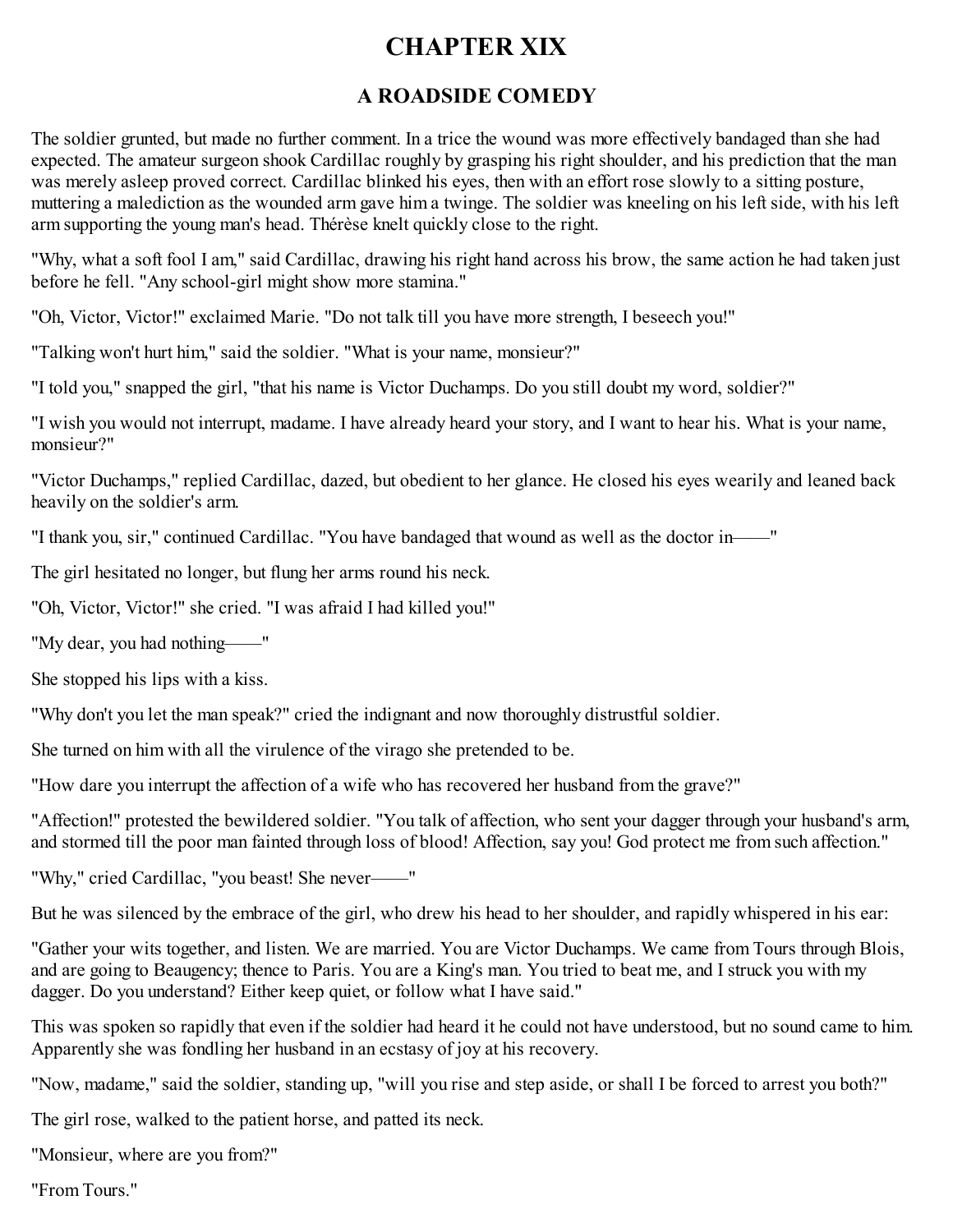"Whither are you bound?"

"To-night to Beaugency. After that with a permit to Paris, there to take service with the King."

"Is this woman your wife?"

"Yes."

"What is her name?"

"Marie Duchamps."

"How came you by your wound?"

"I refuse to answer."

"Then in that case you must both return with me to Blois."

"Oh, Victor," cried the girl, "don't try to shield me. I have told him all about it."

"Madame, keep quiet. I have heard enough of your clack to-night."

"And I," said Cardillac, staggering to his feet, "have heard enough of yours. Curse you, sir, how dare you address my wife in such a manner! a lady born and bred, and you the scum of the earth! You think because I am weak I can be browbeaten by such as you. By Saint Martin of Tours, I'll run you through, like a spitted chicken, if you dare address this lady but in words of the deepest respect."

"Deepest respect!" muttered the soldier, endeavouring to edge towards his musketoon, which leaned against a tree. "Deepest respect, when she thrust a dagger through you!"

"Out upon that! 'Tis none of your affair, you carrion of the crow fields."

Cardillac, now all on the alert, stepped between the soldier and his chief weapon, his own sword gleaming in the moonlight.

"Oh, Victor, Victor!" warned the girl. But Victor understood better than she the type of man with whom he had to deal. The very fact that he had now encountered such language convinced the soldier more effectually than any cajoling would have done that these people had the right to travel on his road.

"I meant no harm, monsieur. I merely asked, as is my duty, certain questions which you have answered quite to my satisfaction. And now, monsieur, if you will oblige me with the word for the night—I implore madame not to speak—I shall be satisfied. If you are a King's man, you carry the King's word. I ask you, sir, what it is."

"The word is 'Montoire,' scullion."

"Right, monsieur, you are in the right; and hoping that I have bound the wound to your satisfaction, I bid you a very goodnight."

"Oh, that's all right, my good fellow. You have bound the wound as excellently as the doctor——"

"Yes, as excellently as any doctor," cried Thérèse, interrupting.

"That was what I was saying," corrected Cardillac. "You have done it as well as any surgeon could. And now, my good man, apologise to the lady, and I will give you a surgeon's fee."

"Madame, I hope I have said nothing that offended you. You know my duty must be performed. I am one of the patrols of the road."

To this apology, such as it was, the lady made no reply.

Cardillac, hesitating whether or not to entrust him with the musketoon, yet not wishing to deprive him of it, said: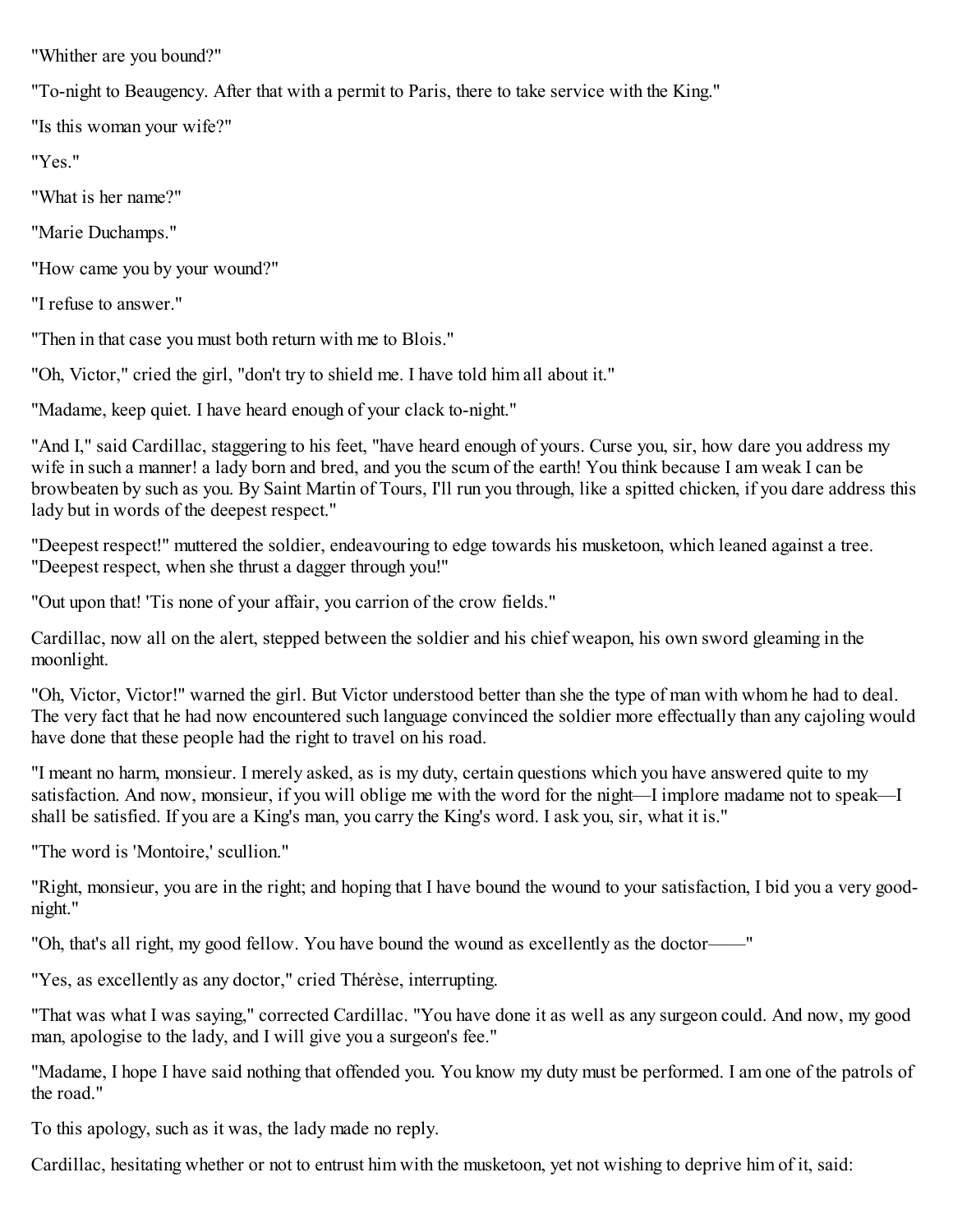"Are you satisfied with your enquiries, soldier?"

"Passably so," growled the man, "but I must take this dagger with me as evidence when I make my report."

He gingerly raised the dagger from the roadway.

"Grasp the dagger by the blade, and hand it, hilt forward, to me."

With some hesitation the soldier did as he was commanded. If he had picked up the dagger as a weapon against the drawn sword, his own experience told him such dependence would be futile. Cardillac examined the stiletto with interest. On its hilt, mosaiced in jewels, was the crest of the House of Montreuil. That dagger would form a clue that must not get out of his possession.

"I'll take charge of this," said Cardillac.

"But madame said she never wished to see it again."

"I daresay. I shall conceal it about my person that she may be saved the displeasure of looking at it."

"But I must make my report, monsieur, and this is evidence of the crime."

"There was no crime and no evidence. Madame was cozening you, seeing you are a fool. She never struck me with her dagger."

"Then how came the wound, monsieur?"

"Oh, that's very simple. Tired of walking on foot, and also of horseback riding, I tried progression on my hands, neglecting to withdraw my sword when I stood on my head. The sword fell out and ran through my arm. Incorporate that in your report, and never be so ungallant in Touraine as to indict a lady."

The soldier growled.

"I cannot put a lie like that in my report."

"Then don't report at all, you monument of stupidity, for then you will save me from making a report when I reach Beaugency. Here are we, King's travellers on the King's highway, yet you dare to investigate as if you were one of His Majesty's magistrates. The moment the word was given you, and the correct word, you should have passed on. What private brawls my wife and I may indulge in are none of your business, nor the business of anyone like you. Are you going to report?"

"If you think it is not necessary, monsieur——"

"You should have done one thing or the other, which was either to allow us to pass, or to arrest us. If you do not arrest us, what is the use of your report? If you intend to arrest us, say so, and say it now, also tell me what reason you will give to your superiors for arresting a man who carries the pass-word."

The perplexed soldier removed his cap and scratched his head.

"Well, monsieur, if you say nothing, I'll say nothing."

"As you please; it doesn't matter to me. But in that case here is your musketoon and here are three gold pieces in payment of your bandaging."

The patrol accepted the gold pieces with some awkward expressions of gratitude, took his musketoon from Cardillac's hand, and throwing it over his shoulder marched stoutly away. For a few moments there was some anxiety between the two that he might, when at a safe distance, fire upon them, but the high moon beat down upon the soldier's back, and he never looked behind him.

"Well, thank Heaven we are rid of that fellow," said Cardillac.

"Yes," sighed the girl, "but my road to Blois is blocked."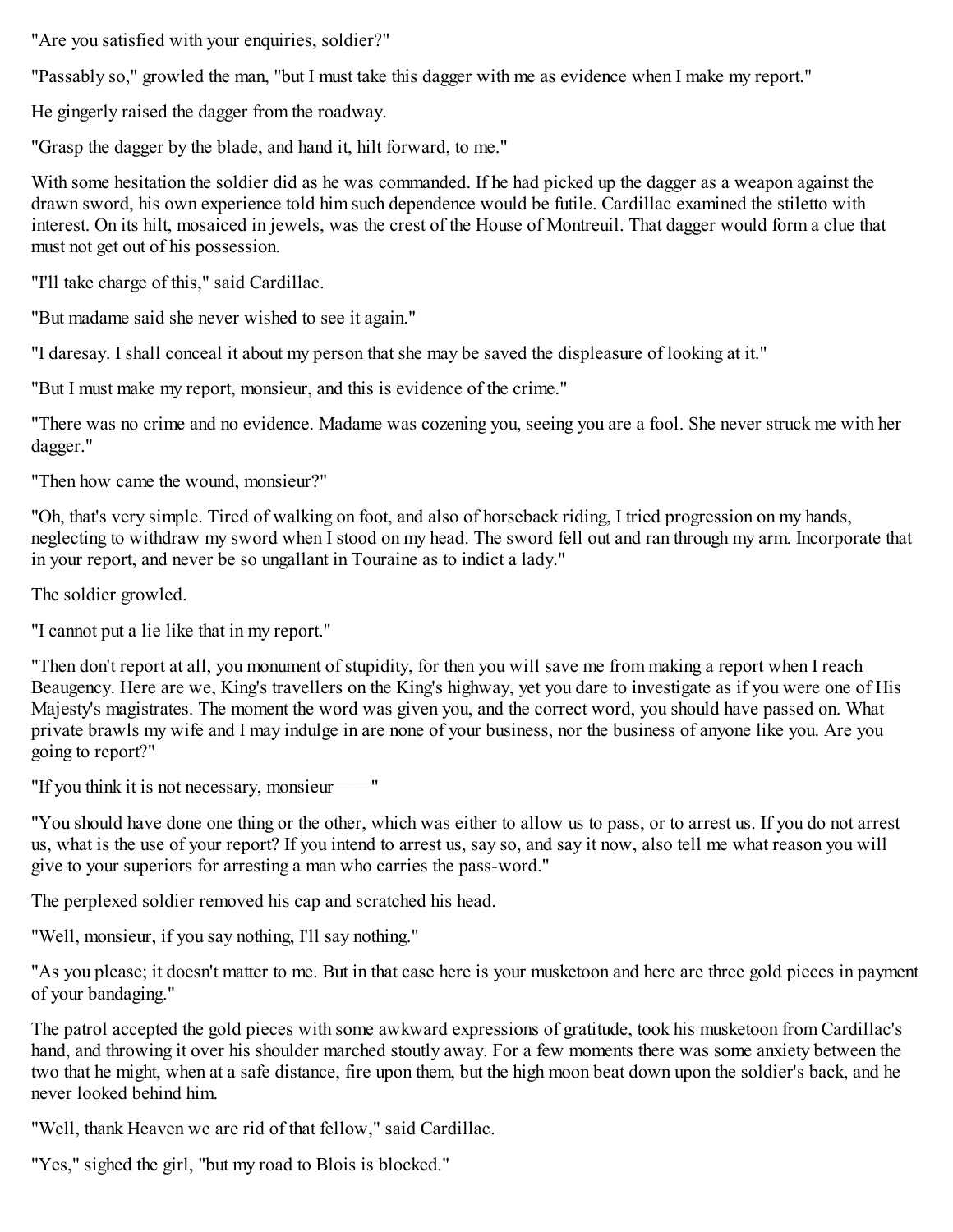$\equiv$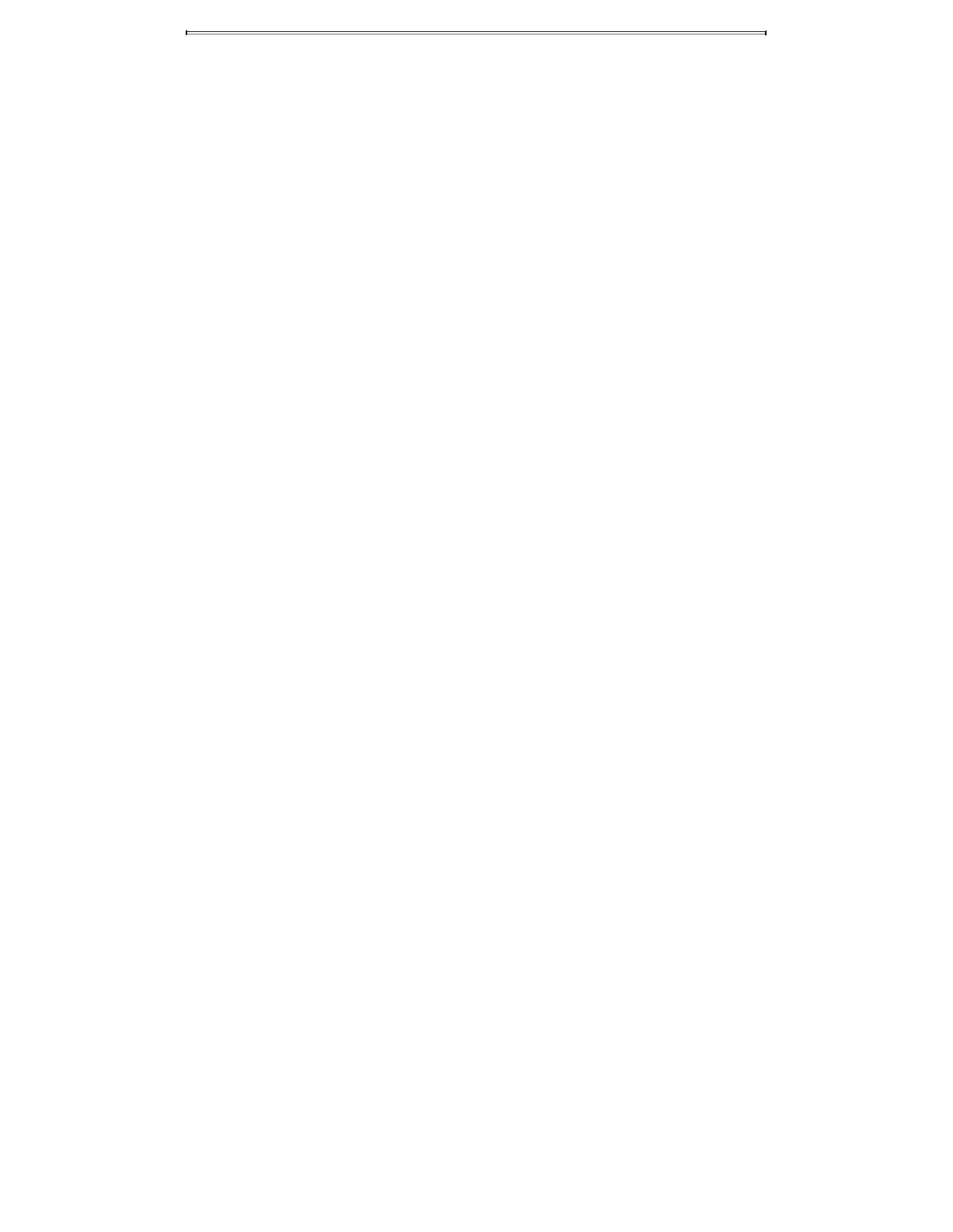# **CHAPTER XX**

#### **THE MIDNIGHT PICNIC IN THE WOODS**

Cardillac stood with his back against the horse, not yet too steady on his feet. He gazed down the road, watching the disappearing patrol. Thérèse remained in the middle of the road, her face, in shadow, turned toward the west, her head bowed, waiting for the man to speak, yet fearing what he would say, feeling that his first words after such an episode would be vital; definite one way or another; a test of his quality as a gentleman, or rather of what the girl in her heart conceived a gentleman to be. Something different, she thought, from the men she had hitherto met. It would be deplorable if he treated as a joke the fact that she had endeavoured to save him by claiming to be his wife, and almost more deplorable if he regarded her action as binding her to anything.

Cardillac did not change his gaze from the west till the stalwart soldier had faded completely away, becoming indistinguishable in the slight haze, which seemed like thickened moonlight, far down the road. When at last the disappearance was complete, he, with a slight, joyful exclamation of relief to his brooding companion, looked at her for a moment, and noted a certain trace of dejection in her attitude. When he spoke, his voice took on all the cheeriness of a lad set free from some penalty.

"Well, Marie!" he cried, "I do like a question to be definitely settled."

The girl's heart seemed to leap into her throat, and her head bent lower, for she knew her face was reddening. So this was the way he proposed to take it; and there arose in her breast a sensation of pity, not so much for herself as for him.

"And what question has been definitely settled, monsieur?" she asked, striving to keep control of her voice.

"Why, I should think you knew that, if anyone did. You are quick to perceive any radical change in circumstances, Marie."

"I fear at times I am very slow, monsieur. Pray enlighten me regarding the question you speak of, and tell me plainly what is the nature of the settlement to which you refer."

"Marie, you bewilder me with your changes of mood. You are pretending now to be very dull, although I know you are never dull. Sometimes I am disquieted by a suspicion that you are treating me lightly."

"Oh, impossible, monsieur!"

"There is one thing, Marie, that a Gascon will not stand, whether it comes from man or woman, and that is to be esteemed a sort of immature joke. If a man attempted that, he should be instantly compelled to draw his sword, but with a woman I am at a loss."

"You are quite mistaken, Monsieur de Cardillac. I regard you as a very, very serious person, and thus I am chagrined that, instead of instructing one so much your inferior when she begs for information, you wander from the point. You were good enough to say that some question was definitely answered, and I wish to know what the question is."

"The question pertains to yourself and myself, Marie, and the answer, I thank your saint and mine, is entirely to my satisfaction."

Now the girl raised her head, and if a look could have frozen the jubilant youth, the smile he endeavoured to make ingratiating would have become fixed.

"I do not understand you, monsieur," and he had never heard her speak with such distant unfriendliness, even when he had been coercing her in the convent. "In what manner has our relationship been changed?"

"My dear Marie, do you mean to persist in ignoring circumstances, one of which you yourself but just now pointed out? 'The road to Blois,' you said, 'is blocked,' and that is absolutely true. I cannot go thither, neither can you, yet your very last words, before I so foolishly fainted like a school-girl, were to the effect that you would proceed alone to Blois, whereas I should take whatever direction pleased me. Now the road to Blois is closed to us.

"The road to Beaugency is impossible. The forest to the north is impossible. Thus east, west and north are banished from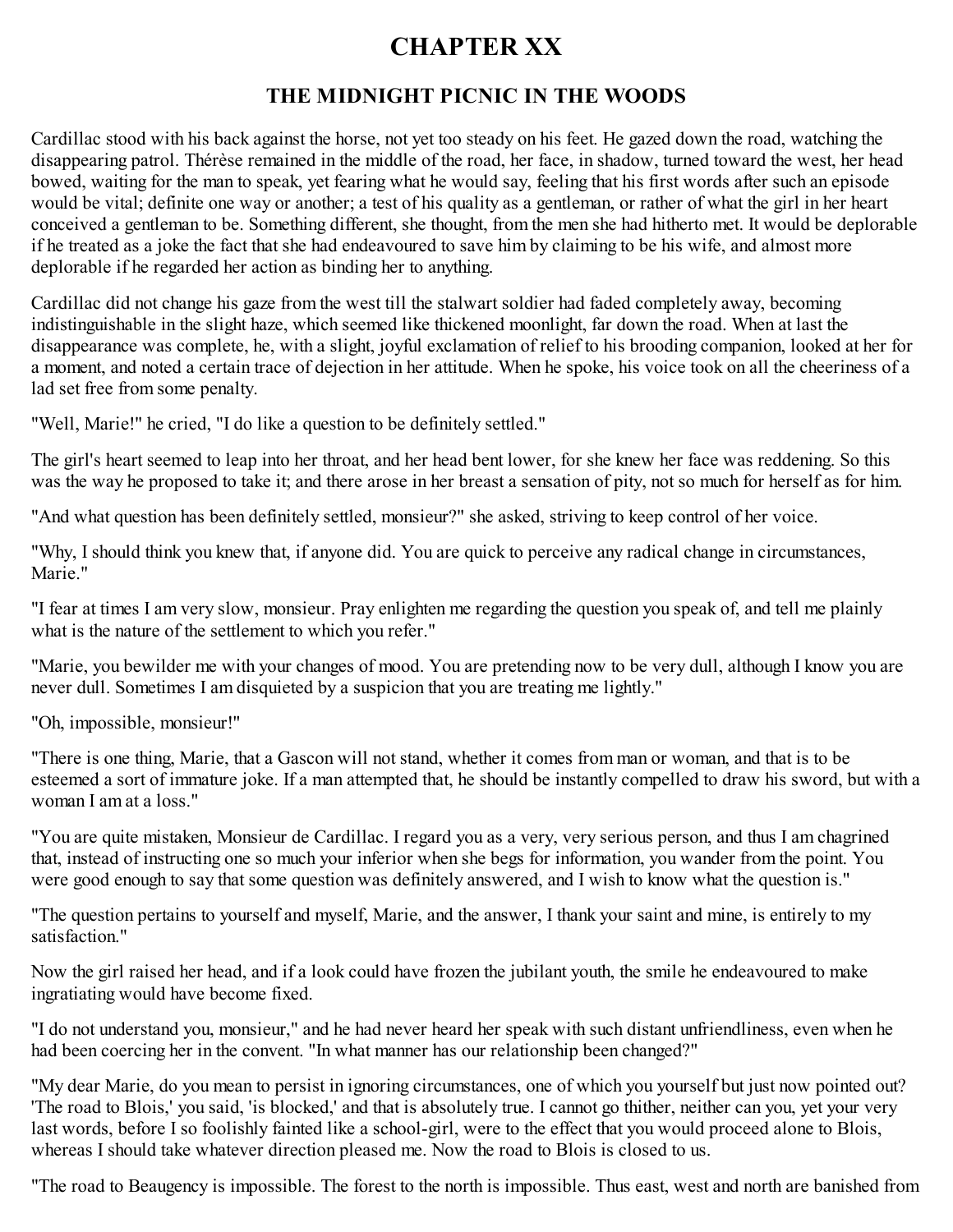our problem; only the south is left, and, dear girl, if you will allow me to call you so, you and I must travel to the south together."

Again the girl's head drooped.

"Yes, I understand, now that you point it out so clearly," she murmured.

"And look you, Marie, how providential this decision is which fate has made for us. You speak of my putting things clearly, but if my mind had not been wandering, I should have convinced you long ago that this was really the only plan. As a lad I lived at Montrichard for months, and also at a farm in the environs of Blois, to the south of the river. All this country on the left bank of the Loire is known to me. I am familiar with the roads and the paths, and the woodcutters' huts and the huntsmen's lodges, and once we cross the river, I am, as it were, in my own land.

"Aside from this, there are no King's soldiers over there. The forest across the flood is not in the unkempt condition of this impenetrable thicket, because the woodmen are unmolested by wandering soldiery. They have never been looted of their scanty possessions, with no redress from those in command. Why, Marie, I could defy Luynes and all his host over there, for, even at night, I can lead you through paths so intricate and so embowered with foliage that your eyes would sparkle at their beauty, rather than at your own danger. Danger? There isn't any, once we reach the farther bank. My mind was rather dazed, otherwise I had seen all these advantages before, and so persuaded you, Marie, instead of attempting to coerce you, for which, dear girl, I pray you forgive me.

"Then, a short league south of Blois, on the road to St. Aignan, stands the stout farm of Gaspard Maloche, who used to be a tenant on our estate until, when I was a boy, he went north, and settled in Touraine. His strong house is built round a courtyard, like a château or a monastery, and could stand a siege as well as any fortress in the land. Within its walls we will be welcome and safe, and you may reach Blois at your convenience from the fair south, instead of from the suspicious east.

"But a few short months ago I stopped with Maloche on my way to Paris. He has become more rich and prosperous than would ever have been the case had he remained in Gascony, for the Court at Blois is his customer. His lands are fertile, and being out of the beaten track have never been overrun by the military."

The girl looked up at him, with a rare smile on her enticing face. His own countenance was flushed by his enthusiastic declamation. In his fancy he was already safe within the farm stronghold.

"You paint a very alluring picture, monsieur, and, in truth, I wish I were there at this moment."

"I shall lead you there in perfect safety within a very few hours. Are you afraid, Marie?"

"Not in the least, but, at the risk of shocking your fanciful nature, I must make the plebeian confession that I am hungry. Your attack on our convent was ill-timed, monsieur, for you came half an hour before dinner, and I have had nothing to eat since mid-day. So when you spoke of the estimable Maloche becoming rich by feeding the Court, my appetite, as well as my affection, turned towards the homestead that is doubtless well provided with good things to eat."

"Now, out upon me for a selfish, thoughtless beast! Why did you not tell me you were hungry, Marie?"

"Why did you not tell me you were wounded, monsieur?"

"Oh, a wound is nothing, and you could not have removed it if you had known."

"Well, hunger is nothing, and you could not have removed it had you known."

"There you are mistaken, Marie. I shall gladly bestow upon you the supper of Mademoiselle de Montreuil."

The girl seemed startled.

"What do you mean by that, monsieur?" she asked breathlessly.

"At the Hôtel Ecu de Bretagne, in Beaugency, I made an excellent repast, so satisfying that until this moment I forgot such a thing as hunger existed in the world. Well, I thought that, as I should be escorting mademoiselle all night through the forest, she might require a little refreshment, so I had the host of the Bretagne place in my saddle-bags two measures of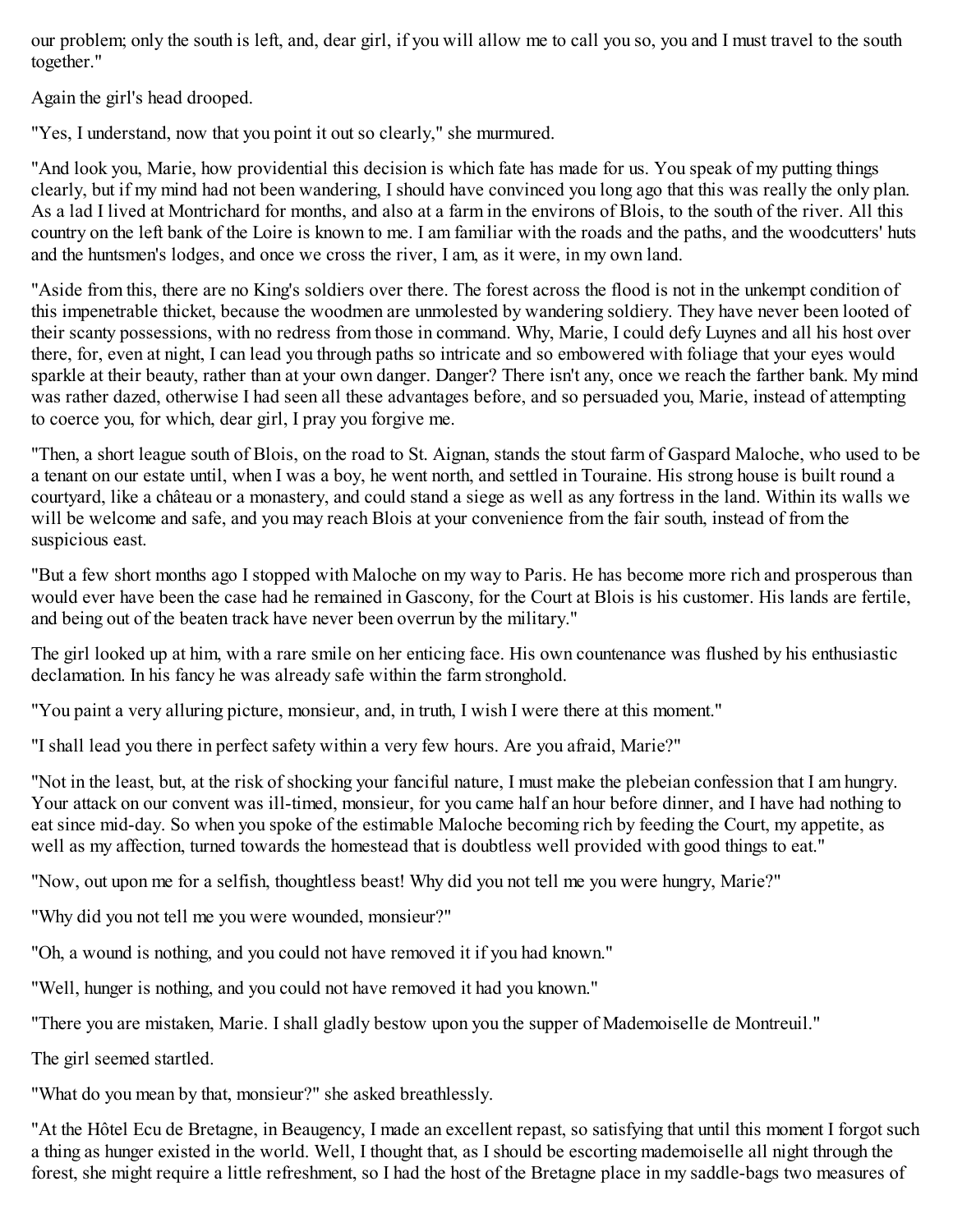wine, a cold, fat roasted *poulet*, most excellent bread, and other appetising provender. We shall picnic here by the roadside on the instant."

Cardillac turned to the saddle-bags, but she, approaching him, laid her hand lightly on his shoulder.

"No, not by the roadside, but on the other bank of the Loire. I am not so hungry as I was. I fear the return of that patrol with reinforcements. Let us plunge at once through the forest to the river, but first give me a sup of wine, and take a flagon for yourself, for the pallor has returned."

"Indeed, your suggestion is both wise and practicable, Marie; I had not thought that any woman, except my mother, could be so sensible."

The girl laughed, and he, undoing the fastenings of the saddle-bag nearest him, brought out two leathern cups, one inside the other, separated them, and poured into each the rich red wine of Beaugency.

"I drink," she said, raising aloft the cup, "to the success of that brave and resourceful man, Cardillac."

"And I," cried the youth, "pledge the health of the sweetest and most lovely princess in the world, courageous as a man, and charming as a child."

"Your mother, monsieur?" she asked, with an arch smile.

"Not this time, Marie, good woman as she is," and with that he drained the leathern goblet.

"And now for the river!" he cried.

"Wait one moment," suggested the girl. "You said I could not have helped your wound, and I said you could not assuage my hunger. We were both wrong, it seems, for I am about to set up my surgery against your catering."

She took from her neck a silken scarf, and threw it over his. Tying a knot in it, she put his arm through the loop.

"There," she said, "we must be careful of that arm during the rest of the journey."

He mounted the horse, held out a hand to the girl, and she sprang up behind him.

"I shall hold on," she said, "by your sword belt," and perhaps the quick blush that rose to her cheeks was caused by remembrance that the romancing François had placed her arm around the horseman's waist.

Thus the two bade farewell to the empty highroad, and entered the dense forest which lay south of it. It proved to be in little better condition than that to the north, but on this occasion the moon, although unseen, which rode high in the heavens, caused the forest to be light enough for all practical purposes.

Being now sure of their direction, they speedily traversed the scant league that separated the highroad from the river.

The young man viewed the broad valley of the Loire with an exultation that he attributed to the inspiring quality of the wine he had consumed, but, nevertheless, this river produced, in his heart certain sentimental emotions. It was the dividing line between the north and the south, and, indeed, he regarded the Loire more as an entirely southern river than as the boundary between two sections of France.

It was southern in its temper: quick to rise in wrath with devastating consequences, quick to subside into quiescence again; in spring a raging, resistless flood, spreading from bank to bank, but now, under the moonlight, seeming a serious and placid stream, separated by long stretches of gravel islands and peninsulas, white and gleaming between glittering stretches of blue water.

"The Loire! The Loire!" he murmured affectionately, as he set his horse to the task of fording it, an undertaking which the animal ventured upon with evident misgiving. It was the middle of summer, which meant a shallow river, so the crossing was easily made without wetting the boots of Cardillac or the skirts of mademoiselle. Mounting the bank on the other side, even the girl could see that here the forest resembled a park rather than the savage woodland they had left.

Cardillac halted his horse under the trees on a picturesque bluff, where they could see the Loire without danger of being themselves descried, for they were out of the moonlight under the trees, and here they took their first meal together, with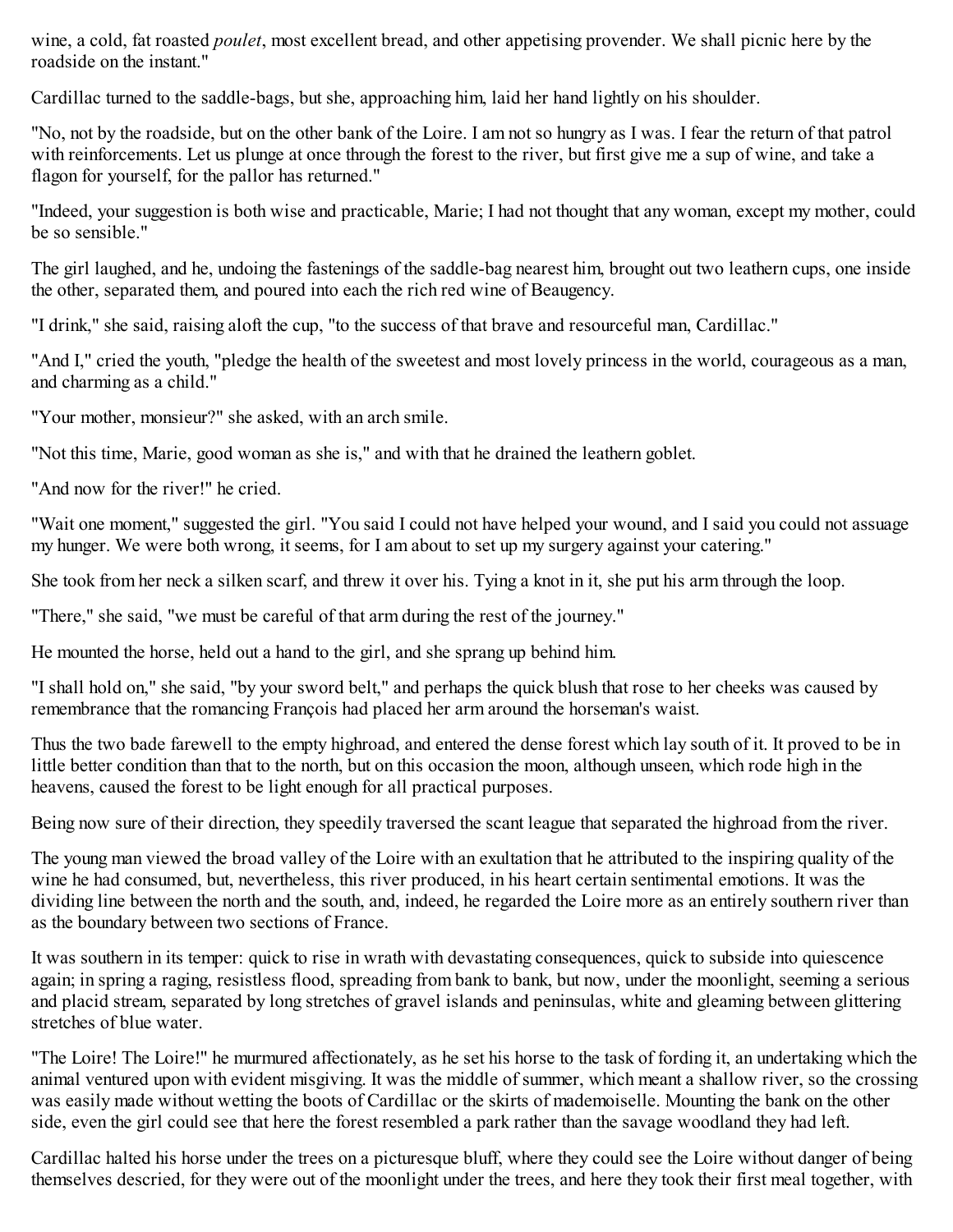great content and talk and laughter, as if they had known each other for years instead of hours. The height of the moon showed that it was somewhere about midnight.

Cardillac, before sitting down on the sward, broke one of his loaves into pieces, and fed them to his horse, from whose head he had removed the bridle. Once again he removed the saddle from the animal's back, and was about to arrange it for the convenience of Marie, as he had done in the forest, when she laughingly protested that a picnic furnished with a chair was incongruous, neither chair nor table being allowable at such a festivity. So he spread his cloak as a carpet on the ground, and on this she ensconced herself, playing hostess with an admirable vivacity which he found most alluring.

He sprawled full length on the ground opposite her, and together they enjoyed the refection provided by the inn-keeper of Beaugency. He reclined there with great content, enjoying a delicious sensation of drowsiness and complete rest, most pleasurable after the struggles through which he had come.

She, with her feet drawn up under her, leaning her elbow on the saddle, her fine eyes heavy with lack of sleep, murmured dreamily in what the young man thought was the most musical voice he had ever heard.

"It is now likely that we are quite safe from pursuit," he said, "and there is twice as much time as we need to reach Maloche's farm before he and his family are astir, so, all in all, a complicated situation has resolved itself into one of complete simplicity, and that's a comfort. I do dislike being hurried, and always prefer to face an enemy and get it over with, rather than allow him to chase me. I detest a flight from my foes, no matter how many they are, for such a contingency causes one to put on a speed that is inconvenient. I like to stroll through the world indolently, as a gentleman should."

"Then you ought to become a monk, monsieur, and lead the placid life."

"Indeed, Marie, I have often envied the monastic orders, but within twenty-four hours I have realised that such an existence is not for me."

"What caused you to change your mind?"

"The meeting with you, Marie Duchamps."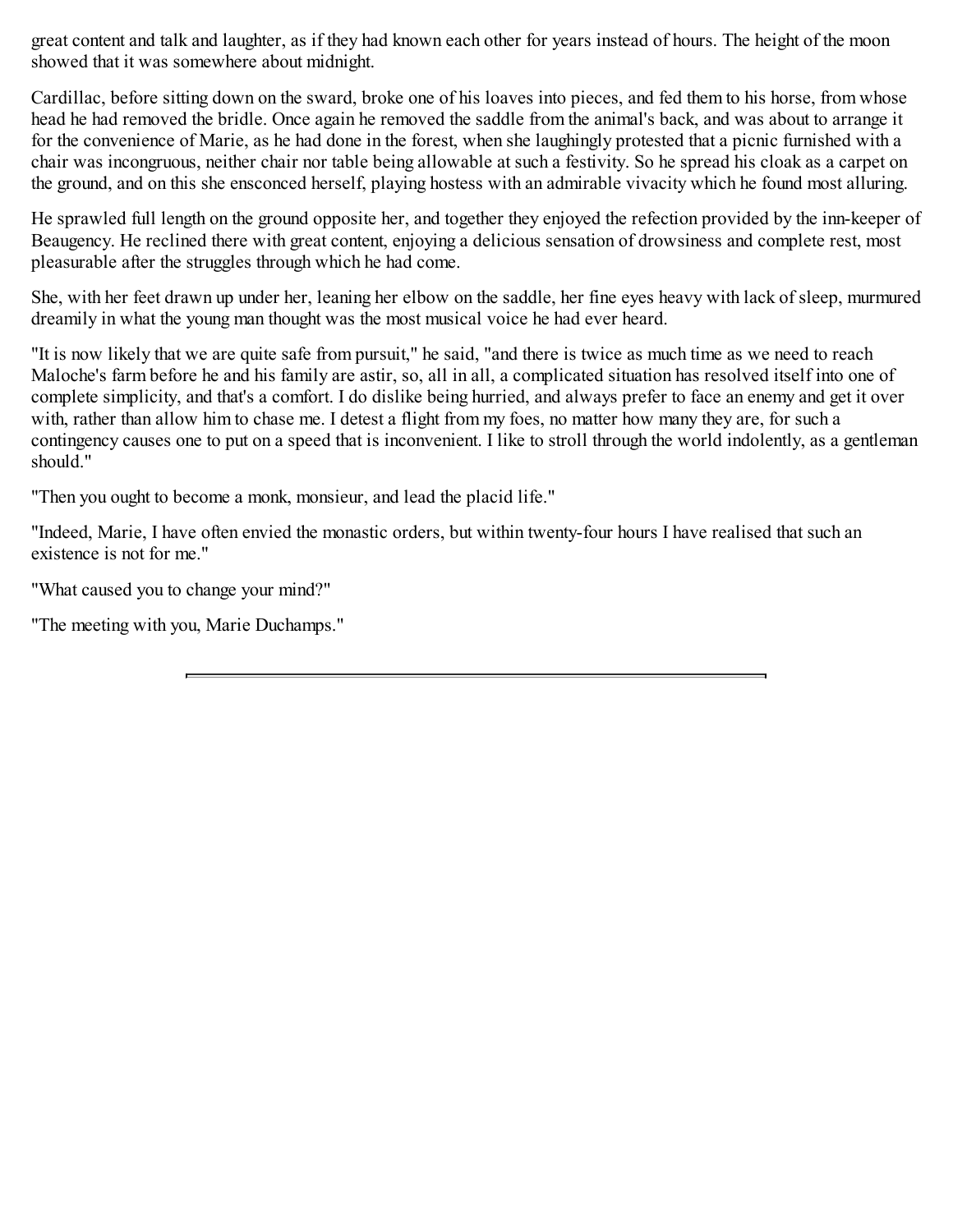# **CHAPTER XXI**

#### **AVOWALS AND ADVICE**

"But you met me in a convent, and that, one might think, should have given an impetus to your first resolution."

"Did you ever meditate upon taking the veil, Marie?"

"Often; but lately I have changed my mind."

"Ah," cried the young man with eagerness, "why was that?"

"Because," replied the girl languidly, "my recent experience of the cloisters shows that they are no protection against man. He breaks in and steals. He grasps one by the wrist; he shakes one by the shoulders; storms, threatens, makes uncomplimentary remarks, or, worse still, tries flattery. No, the convent was a disappointment towards the last."

"Well, Marie," demurred, Cardillac, "you were eager enough to leave it."

"I was commanded by a woman and coerced by a man, so what could a poor defenceless creature like myself do?"

"Do? Why, she could revenge herself on the man afterwards; threaten him with her stiletto, and torment him with a thousand uncertainties that sting worse than the sharpest steel. Nevertheless, I am sorry I treated you roughly, Marie, and I hope you will forgive me."

"Oh, I have forgiven you long since, monsieur. You did nothing very drastic after all, but for an indolent man you seemed to be in a tremendous hurry. I never saw one so breathless before. First you tumbled over me at the door, then, as I suspect, went headlong across the well-curb, and at last came heedlessly down that rope to the discomfiture of your wound, so now it is amusing to hear you speak of your love of leisure."

"You find nothing but comicality in my conversation, perhaps, mademoiselle," complained Cardillac.

"Be assured you have been very entertaining, monsieur. I never before spent so interesting an evening in my life; I am sure no companion of yours could justly complain of ennui while in your society."

"Are you ever serious, Marie?"

"Oh, very often, monsieur, sometimes intensely serious."

"It is possible, mademoiselle, that you find it difficult to take me seriously."

The girl pondered over this remark, and seemed half asleep, as he watched her closely. At last she said:

"I should be very unfair if I did not take you seriously now. At the request of the Duke de Montreuil, you undertook a task of extreme difficulty, which you have carried out with a persistence that is marvellous. You have shown determination, bravery and resource, and even at the last moment you snatched victory from defeat."

"Ah, yes, but I did not snatch mademoiselle from the convent."

The girl, with half-opened eyes, looked quizzically across at him.

"Do you so bitterly regret that mademoiselle is not here, monsieur?"

Cardillac sat up suddenly.

"Now and then, Marie, you say something that illuminates my mind as a torch lights up a dark chamber. Disappointed as I was at missing mademoiselle, I am now thrilled with a holy joy that she is absent; that there is no one here but yourself and myself."

"Am I to take that as a personal compliment, monsieur? Surely the company of such as I cannot be held the equivalent of a great lady's society?"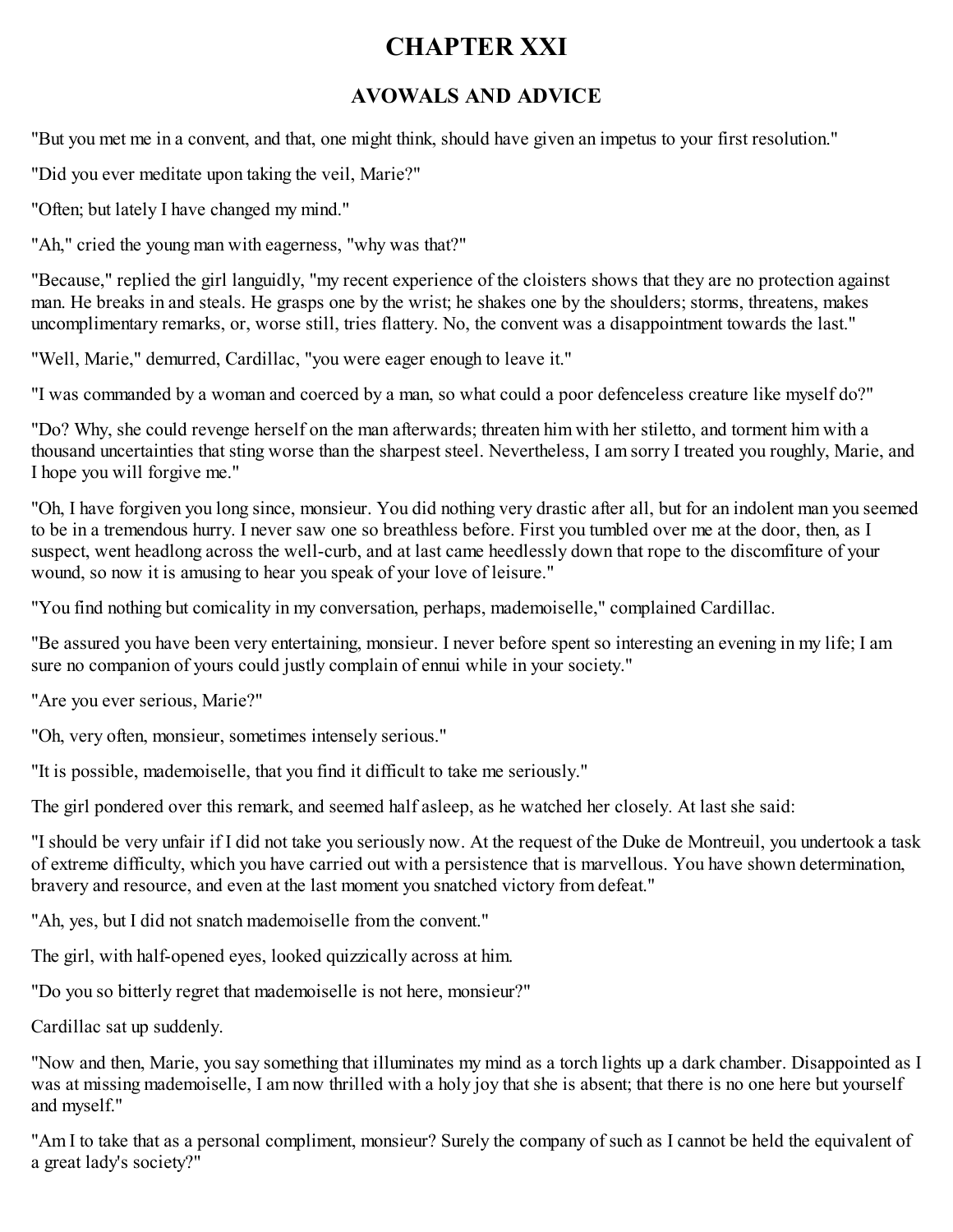"Yes, Marie, it can. I'd rather be here alone with you than share the comradeship of Mademoiselle de Montreuil."

"You astonish me, monsieur. If what you say is true, then there is nothing in that distinction of class upon which you insisted so strongly when we first became acquainted. Respect for caste has been ingrained in me ever since I could walk, but you teach me that I am still very young, with many vital points of life yet to be unfolded to me."

"Marie, I speak with deep regard and a great respect for you when I say that mademoiselle would not have done what you did to save my life. I should like to put my admiration into words that would not offend you, and, unskilled as I am in language, I venture only this far, trusting that you may believe in the sincerity of my gratitude."

Marie's eyes were no longer visible to him; she spoke in a whisper that only the deep silence of the forest rendered audible.

"Monsieur de Cardillac, you are unjust to mademoiselle. Believe me, whatever I did to save a friend Mademoiselle Thérèse de Montreuil would have done. I thank you for your appreciation, and we must never speak of this again."

"The subject is banished forever, Marie, and now let me say that I am most anxious to earn your approbation. The moment you are safe within the château of Blois, I shall return to the convent at Beaugency, and this time I shall not fail, for I am inspired by another thought than that of money. I shall lead mademoiselle in safety to her father. I shall refuse his thousand pistoles, but, being selfish, will come to you for my reward. Will you form such a compact with me, Marie?"

The girl looked quickly up at him, with alarm in her eyes.

"No, no," she said. "'Twould be madness; 'twould be suicide. All that district is alive with enemies searching for you. I cannot permit it; I will not permit it."

"My enemies," cried Cardillac grandly, with a wave of his hand, "I shall brush aside. The only serious disadvantage of the task is that I may be compelled to make a night journey with mademoiselle, wishing all the time that you were in her stead."

"If you do not obey me," insisted the young lady, her former arrogance returning, "I shall never permit you to see me again."

"But—but think of that poor creature immured in such a grim prison. Think of her helpless and——"

"Monsieur, Mademoiselle de Montreuil remains where she is by her own desire. Your heedless intervention would frustrate all her plans."

"What are her plans?" demanded Cardillac, taken aback by her vehemence, yet flattered to think perhaps her motive was his own safety.

"It is not for me to disclose them without her permission, even if I know what they are, which I neither admit nor deny."

"But my word is pledged to her father, Marie."

"Your anxiety on that point, monsieur, will be speedily resolved. All I ask is that you shall wait until you hear from the Duke de Montreuil himself. I bear a letter from his daughter which will be forwarded to him. There only needs to be added to this letter a statement of your whereabouts, when the duke will communicate with you, and I shall be surprised if you do not find him entirely of his daughter's mind. I may add that although under the late régime the duke ruled France, mademoiselle rules the duke. You will be requested by the duke himself to forgo any further efforts towards the release of his daughter."

"You bear a letter from mademoiselle to her father? How can that be, Marie? The lady had no time to write more than that hurried scrawl which you gave to me on the highroad."

Marie's reply showed that she was far from pleased at the doubt thrown upon her veracity.

"I told you before, monsieur, that you were longer cutting the rope than you imagined. The question is, are you or are you not going to obey me?"

"I shall obey you in all things, Marie."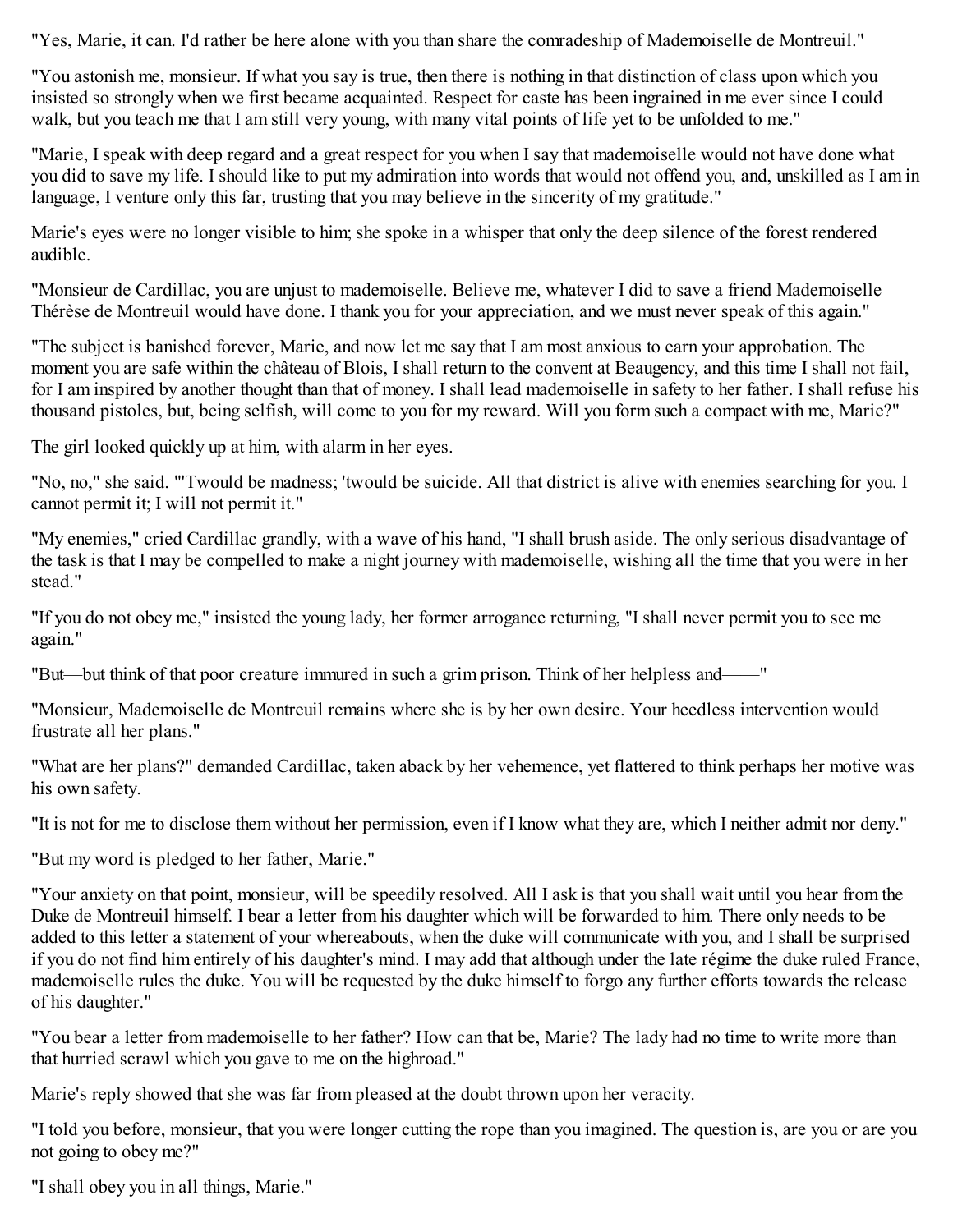"Then why raise so many objections?"

"Because I regret that you take from me the one opportunity I possess of proving my devotion to you."

"Do you really desire to prove that?"

"Marie, you know I do."

"Then, instead of selfishly selecting your own path, why not act like a knight of olden time, and request the lady to present you with the opportunity presumably desired so much? It is possible she might be pleased if asked to name an emprise dearer to her heart than the rescue of Mademoiselle de Montreuil, and there is a likelihood—although of that I cannot at the moment speak positively—that she may reward you suitably if you are successful in your essay."

"Marie, name the adventure, and, always premising that the Duke de Montreuil releases me, I shall undertake it."

"Monsieur, you seem very desirous of flying to the aid of a young woman not yet twenty; one who is wealthy, said to be beautiful, and admittedly capricious."

"Marie," declared Cardillac earnestly, snapping his finger and thumb in the air, "I do not care that for Mademoiselle de Montreuil. It is only that my word is pledged to her father."

"Very well. Would it not be more chivalrous to assist an old woman who is in dire necessity, one imprisoned in a strong castle and not in a convent, one surrounded not, by nuns, but by ten thousand of the King's troops?"

"Oh, you mean the Queen?"

"Yes, I mean the Queen."

"But why are you so much interested in Her Majesty? I thought it was Mademoiselle de Montreuil herself who, according to what her father said, was absorbed in that enterprise. Are you so devoted to mademoiselle that you adopt every cause she favours?"

"Yes, monsieur, I am. She is tire-woman to the Queen; I am tire-woman to her; therefore, you see, I am but two steps from the throne. Mademoiselle and I are equally faithful to Marie de Médicis."

"Then, Marie, the question is settled. The Queen leaves Blois very shortly under my escort, and her ten thousand jailors may go hang."

Marie laughed quietly, but with a certain note of satisfaction.

"Monsieur, you are very confident."

"That is because the reward I promise myself is one very greatly desired by me."

"I make no doubt, monsieur, that your reward will be ample. I am sure that the Duke d'Epernon, the Duke de Montreuil, and all the wealthy adherents of the Queen will make you a rich man if you are successful in your undertaking."

"Marie, that is unkind. The knights of old whom you mention did not work for a wage in gold, neither shall the chink of coin urge me on, but rather the notes of a woman's voice."

"I hope the woman will prove worthy of a sentiment so lofty. In these days of bribery it is refreshing to meet a man uninfluenced by cupidity. Now listen to one woman's voice, and pay heed to her recommendation. You must do nothing recklessly, nor in that haste which you so much deplored a while since. I counsel you to rest until your wound is completely healed. The farm of Maloche seems a little too near Blois to be a safe residence for you at the present moment.

"I advise, therefore, that you retire to Montrichard, and stop there until the hue and cry for you has ended. By that time your arm will be well again, and if I have succeeded in gaining admittance to the castle, I shall have become acquainted with the situation and the guards, and so be in a position to aid you; I inside the walls, and you without. Perhaps we could arrange a meeting now and then, either in the town of Blois or on the farm of Maloche, which is like to prove the safer spot. There I can inform you minutely of the dangers to be encountered, and perhaps may be able to furnish some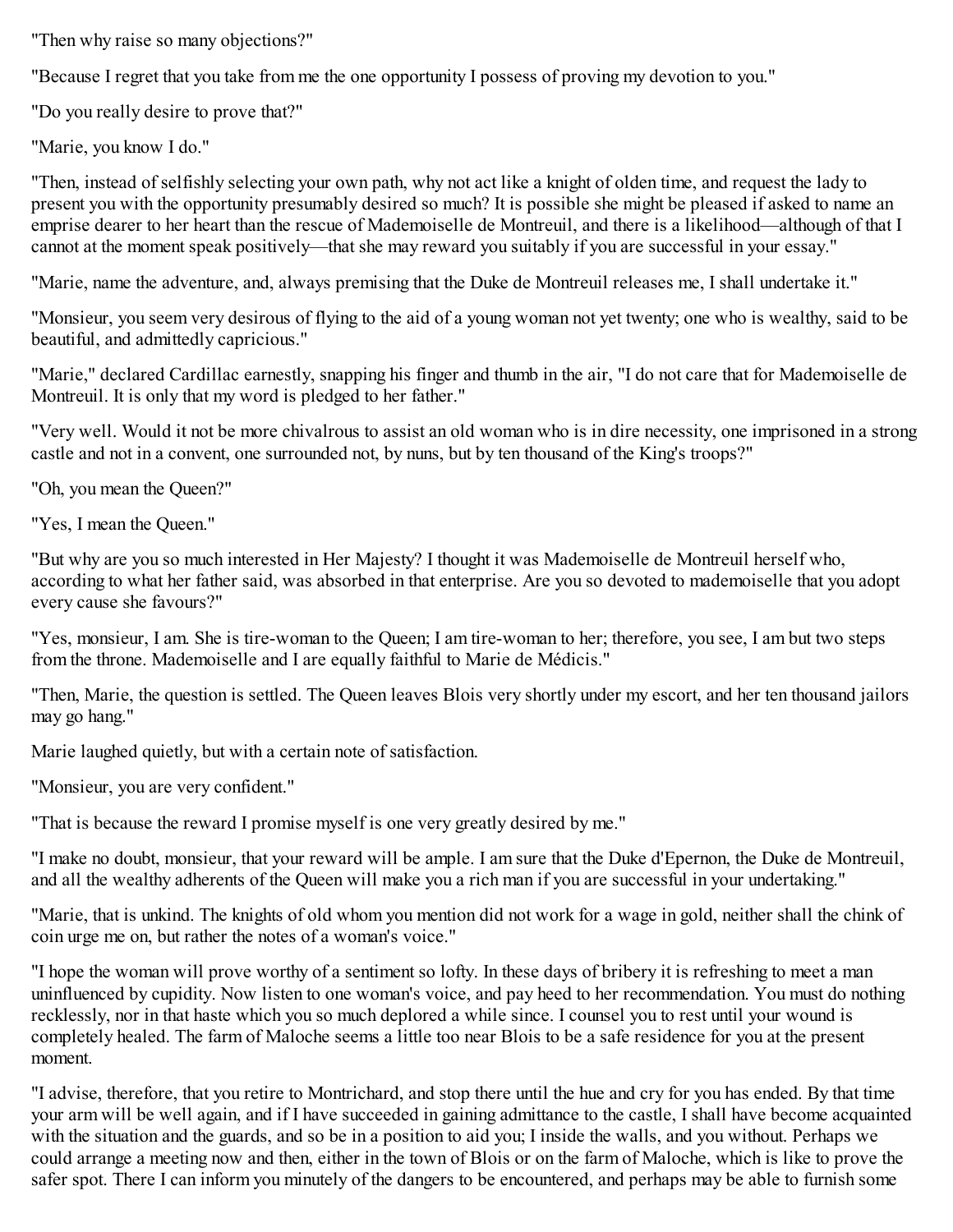hints of value."

"I see I am going to like this task," said Cardillac.

"I hope you will succeed in it, monsieur."

"Well, Marie, considering the warning I have given you, I am delighted to hear you express that hope."

"And now, monsieur, I think you are forgetting your horse. He is looking yearningly towards the remnants of our bread."

Cardillac sprang to his feet, gave the horse another feed, then led him down to the margin of the river that he might drink. On his return he saw that Marie had laid her head upon the saddle, and was already sound asleep. She had drawn her own cloak round her shoulders, and in the dim light looked very young, almost babyish. Cardillac sat down with his back against the tree, but, drowsy as he was, the throbbing in his arm, which had swelled considerably, banished sleep; therefore, like the knight of old, he kept vigil.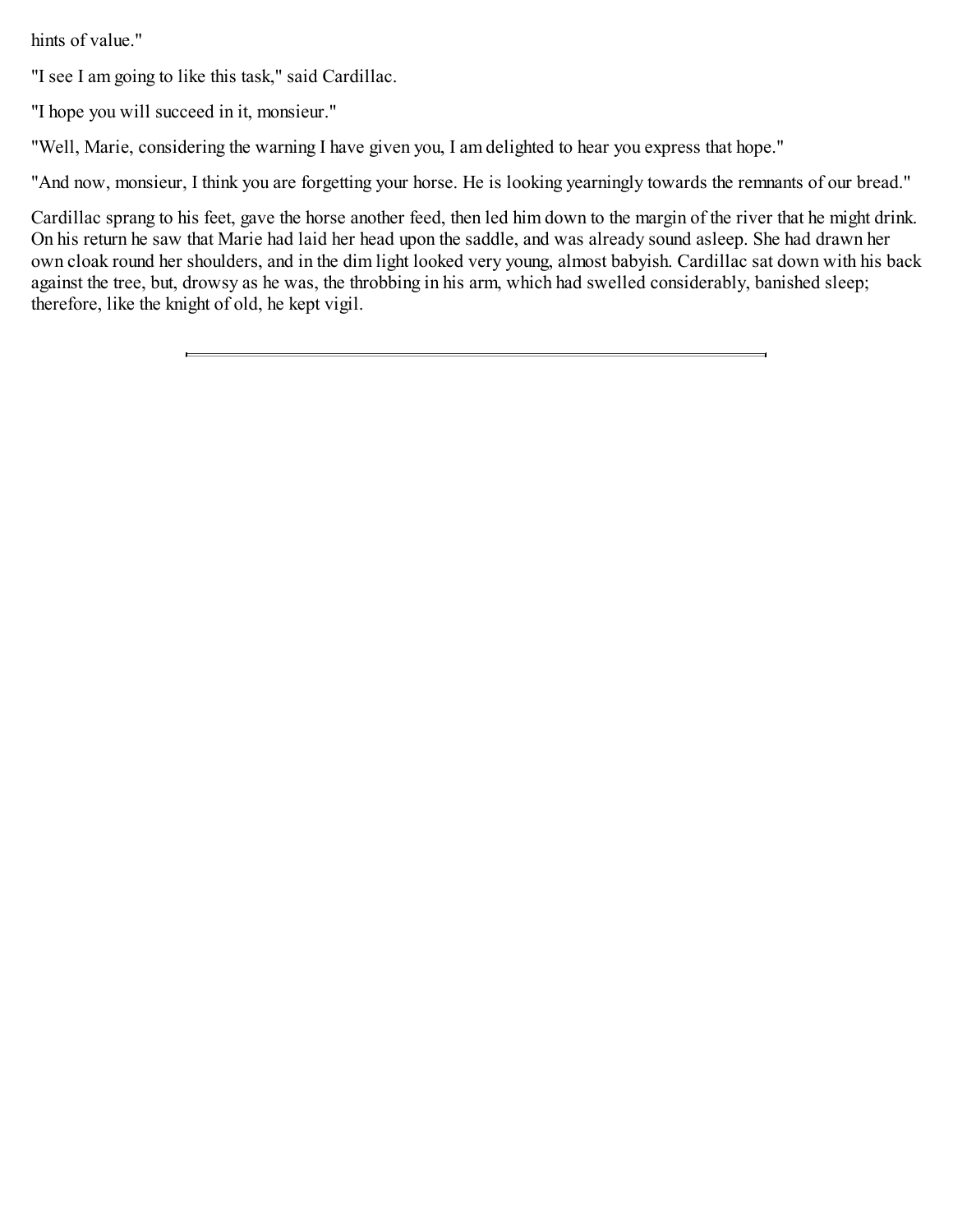# **CHAPTER XXII**

#### **THE FARM OF MALOCHE**

At daybreak the pair on horseback came out upon the St. Aignan road, a short distance south of the farmhouse that was their destination. Maloche and his industrious family of young men and women were at their morning's work, when the old farmer was astonished to see Cardillac come riding into the courtyard with a comely young woman behind him. Maloche had heard nothing from this youth since he had stopped with them some months before *en route* for Paris, but the splendour of the lad's costume seemed to indicate that he had met prosperity in the great city.

It had been agreed between the two travellers that nothing should be said of their coming from Beaugency, and, indeed, their arrival from the south caused the farmer to believe that the young man had been visiting his own home, and was once more on the way to Paris. Cardillac did not dispel this illusion, and introduced Marie Duchamps as a friend of his family who desired to take service with the Queen.

Maloche, who drove daily into Blois with supplies for both château and garrison, said that it would be difficult for the girl to get such a place unless she were well recommended, and her loyalty to the present régime fully established. To this Cardillac replied that he had been informed in Paris that all the Queen's ladies-in-waiting, with one or two exceptions, had been allowed to accompany her to Blois. This Maloche admitted was true; the Queen had been permitted to choose such of her former adherents as she wished to have in attendance during her imprisonment; but a girl coming from the south, like Marie Duchamps, could not hope to enter this inner circle unless she were personally acquainted with the Queen, and her name submitted to the authorities in Paris.

Aside from the Queen's personal body-guard, as one might term it, there were numerous other servants engaged who were selected because they were loyal to the King and unknown to the King's mother. They were chosen by the commander of the garrison, and it was well known that their presence was not primarily intended for the convenience of the Queen, but rather that they were expected to spy upon her and all who belonged to her. A stranger might possibly gain admittance to this outer circle of service, but, as a rule, those in charge of the Queen's safe-keeping selected servants personally known to them. Maloche said that one of his own daughters was employed in the palace, and he met her nearly every day.

Phyllis Maloche did work that required strength rather than mentality; work that came easy to a stalwart country girl, but which a fragile creature like Marie Duchamps could not accomplish. Maloche seemed to think that Marie was herself too much like a lady to obtain a position as servant, but Cardillac assured him that in the higher branches of service were many girls of beauty and culture whose manners were quite equal to those of their mistress. Maloche replied that he had heard such was the case, and added that the palace swarmed with servants of all grades, and that he did not doubt if patience and a little common-sense were used, a place might be found entirely to the satisfaction of Marie Duchamps. But being a practical, common-sense man himself, he stated quite emphatically that it would be futile for Marie to enter Blois alone and—without recommendation that could bear the strictest scrutiny—expect to gain admittance even to the precincts of the palace.

If, then, she would rest content at the farm for some days, he would make enquiries of his daughter that very morning, learn what positions were vacant, and then set about getting one suitable for Marie. It was quite possible, he said, that a girl so pretty and engaging might attract the attention of the Queen herself. But if she were thus singled out by such high favour, and if the authorities sanctioned the selection, Marie would then herself become a prisoner, for none of the Queen's coterie was allowed outside the palace—indeed, they were not suffered to leave the first floor, where the Queen's apartments were situated, in the wing of Francis I; whereas if Marie got a situation among the ordinary servants of the château, she would retain full liberty to come from castle to town or even into the country without hindrance, unless she became suspected of carrying information, in which case her speedy dismissal would take place.

Maloche had been told at Blois that emissaries of the Duke d'Epernon had time and again endeavoured to establish communication with the Queen, but these plans, he understood, had been discovered and frustrated, and it was believed that several executions had taken place, the victims being spies caught red-handed. All this information Cardillac gathered from Maloche in conversation during the first morning of his stay. Marie had disappeared in company with one of Maloche's daughters, and the old farmer talked quite freely with his young friend.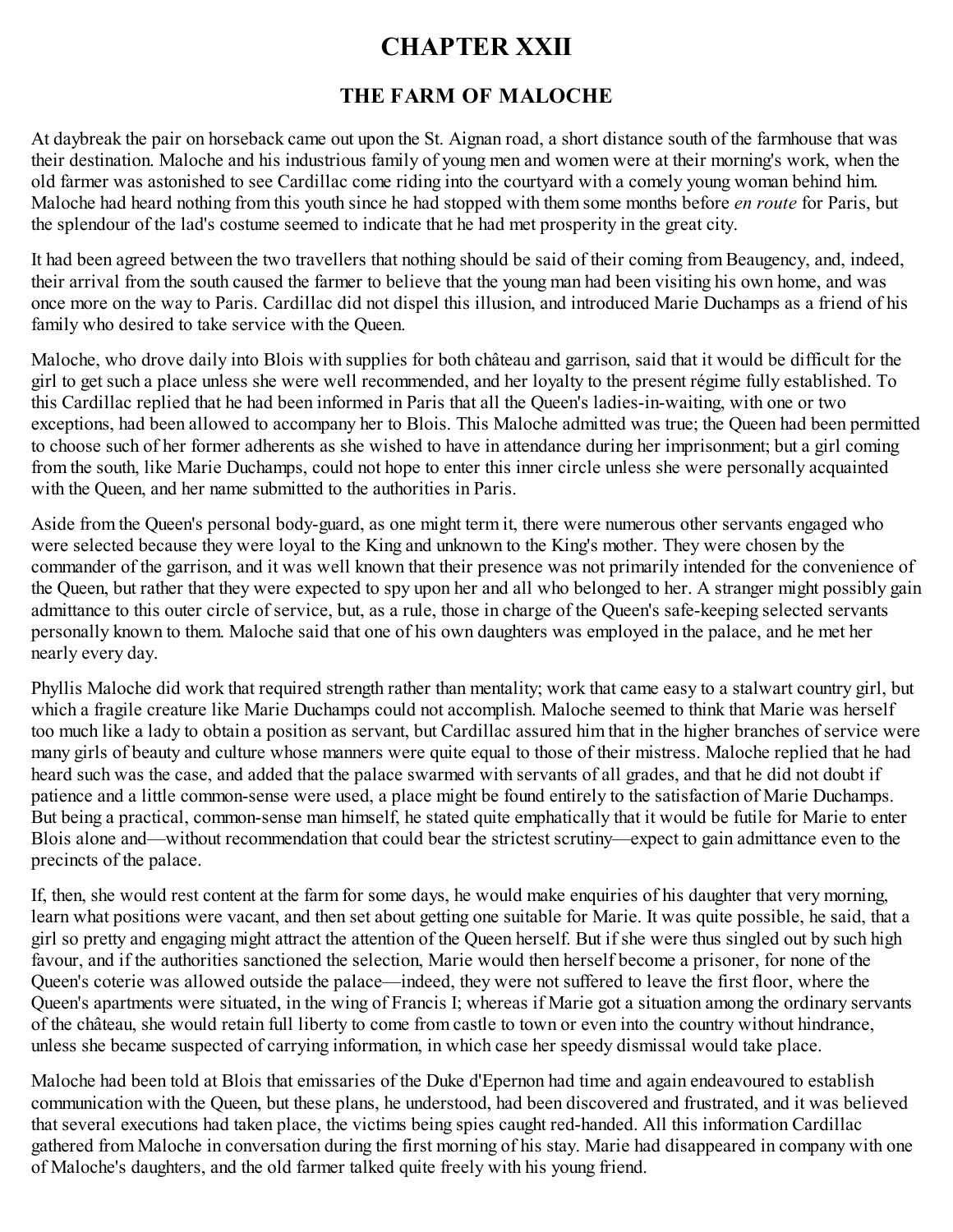Maloche was a typical peasant of his time; a grave, stalwart old man, and an indefatigable worker, shrewd in making a bargain, greedy in the accumulation of money, living in the midst of plenty with great frugality, undisputed master of his own house, no member of his family daring to thwart him. For the nobility he possessed an inherited respect, and was flattered that a young scion of a noble house, like Cardillac, visited him now and then. Doubtless the son of his former landlord was the more welcome in that he was lavish with his money when he had any, and during this sojourn he seemed to be plentifully supplied with gold, which Maloche shared without troubling about its origin.

He supposed that directly or indirectly it came from the King, because when Cardillac, a few months before, had made the farm a point of call, the young man was then on his way to Paris with the avowed intention of entering the service of Luynes, the new head of the state. Maloche took it for granted that every member of the aristocracy who went well recommended to Paris became rich, and Cardillac had flaunted an invitation from no less a personage than the Prime Minister himself, so it never occurred to the farmer that Cardillac had changed his colours and was now an avowed partisan of the Queen Mother, and an enemy of her enemies, including her son, the King.

Like all agriculturists of that day, Maloche betrayed no interest in politics. All that he wished was to be left alone, and luck being his friend, he had chosen a farm most fortunately situated for his purposes. Less than a league south of Blois, the property was situated in that large wedge of country south of the Loire, which, by tacit consent of King's men and Queen's men, was regarded as neutral territory.

Although small parties of either faction might traverse it, they did so peacefully, for if either side had invaded it with a large body of men, the other would be bound to counteract that move, and so there would be danger of a battle being precipitated that might deliver over the country to the horrors of civil war.

Briefly, the situation was this. Every day that Luynes gained without a conflict was so much to the good, and as the eventless days went by, the King became more and more firmly seated on his throne. By a masterly arrangement of his forces Luynes had checkmated the opposition. Although all France was in a state of tension, nevertheless the tension would relax rather than increase with time, because there were continual desertions from the Queen's partisans to the party in actual power.

Luynes counted on the almost universal desire of human nature to be on the side that was apparently winning, and the side *de facto* in office, and events were proving him right. But once allow the passions of battle free rein, let Luynes lose an important battle, and the whole situation would be in the melting pot; a melting pot heated on the red furnace of war.

On the other hand, the Duke d'Epernon, commander of the Queen's forces, dare not risk a fight until he obtained possession of the Queen, because any hostile move on his part might result in the instant execution of Her Majesty, if Luynes possessed the courage to commit such an act. Luynes was as yet an unknown quantity, no man among the Queen's forces being aware whether he was brave or the reverse, therefore the strong force under the Duke d'Epernon lay for the moment nullified.

Thirty years before these events Europe had been given a drastic example of what a courageous monarch might do in similar circumstances, and Europe was thrilled with horror when the head of Mary, Queen of Scots, rolled bleeding to the dust. The results growing from this execution were such as to strengthen the hand of Luynes, and render d'Epernon still more cautious. Although all Europe execrated the deed, it was now a matter of history that it had brought peace to the island, and sixteen years after the execution, Elizabeth died admittedly the greatest monarch that had ever sat on the English throne, and well-nigh mistress of the world.

Why should not the French King do what the English Queen had done, and save his country from bloodshed by the sacrifice of one woman, whom at least half of France regarded as a foreigner, and an attempted usurper of power that rightfully belonged to her son? Once Marie de Médicis was eliminated, all opposition to the new King must of necessity cease, for there would then be no centre for the forces of an executed Queen to rally round; thus two armies, of nearly equal strength, stood on the alert, neither daring to fire a shot.

But this balanced situation made the adventure of Cardillac all the more exasperating to the authorities in Paris. He had done worse than win a battle: he had made Luynes the laughing stock of the country. All France was smiling in sympathy with the impetuous lad, who seemed to typify the dash, the bravery and the humour of his land.

The story of his exploits was permeating to the most remote districts, losing nothing as it travelled. It became known that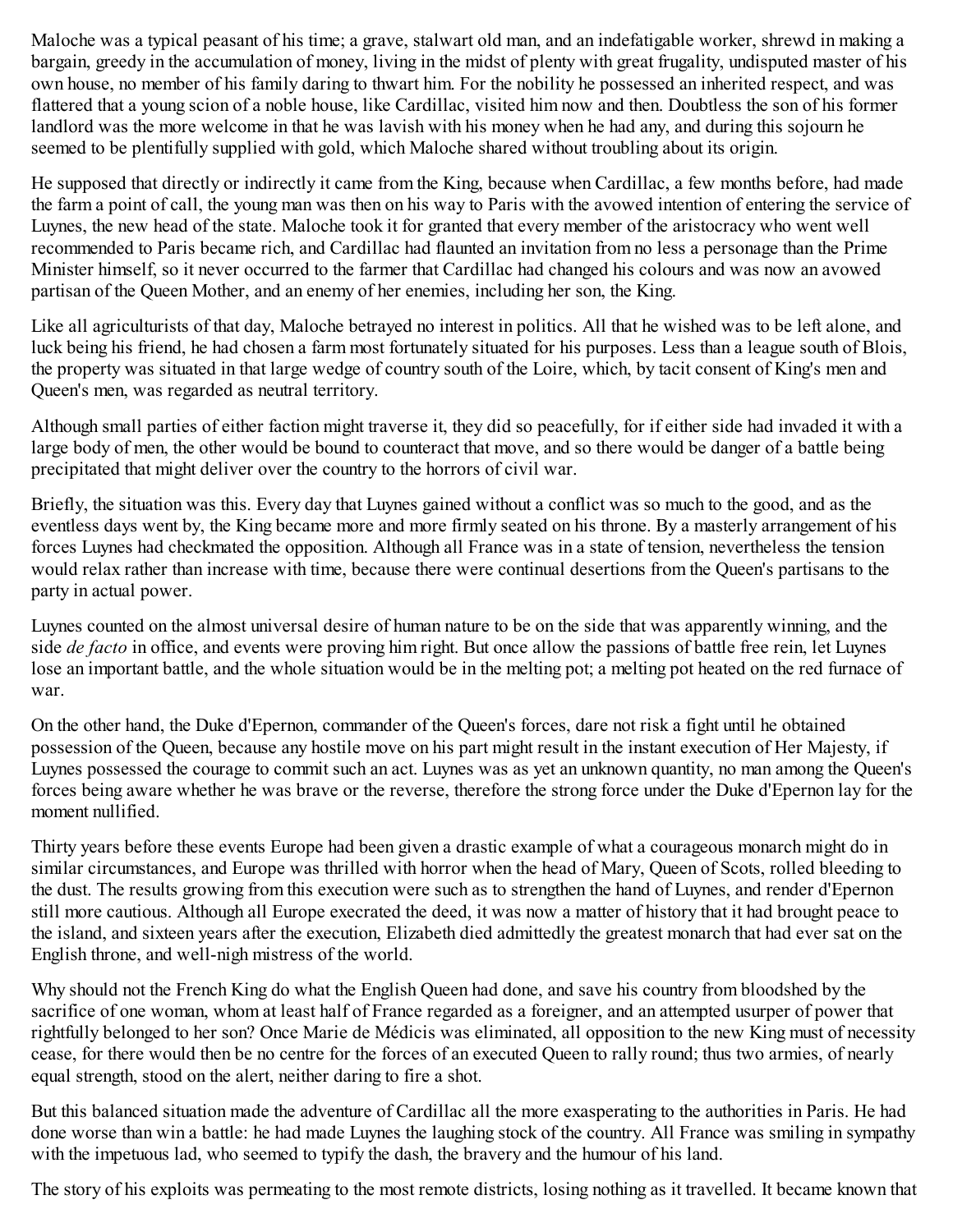for months he had waited day by day with the utmost patience in the public hall of Luynes's own house, while that great man had never accorded him the favour of a word or an interview. The minions of Luynes undertook to trap the guileless youth, but he baffled the police of Paris, supposed to be the most acute in the world, leaping unscathed out of the capital, past all its guards, bringing with him the powerful noble Luynes wished to hold in his clutch, fooled the King's army as he had fooled the Parisian police, and actually entered the convent under the support of a King's officer in uniform while four of the King's soldiers were detailed for escort.

Defying alike those two almost omnipotent bodies, the church and state, he broke into the convent, barred his enemies out, and utterly disappeared with the girl who had been hostage for her father's good behaviour, while her father had safely attained the impregnable fortress of Loches.

One poet in Paris advised Luynes to search for Cardillac in the planet of Mars, for from thence such a war-like, resourceful youth must have come, or the planet Venus, for thither he must have taken the most beautiful young woman in France. As day followed day, and nothing whatever was heard of the pair, although innocent couples were arrested here and there all over the land, the good will of their countrymen and countrywomen went out to Cardillac, and the laughter at Luynes increased, while all the sleuth-hounds at his disposal searched every nook and cranny in vain.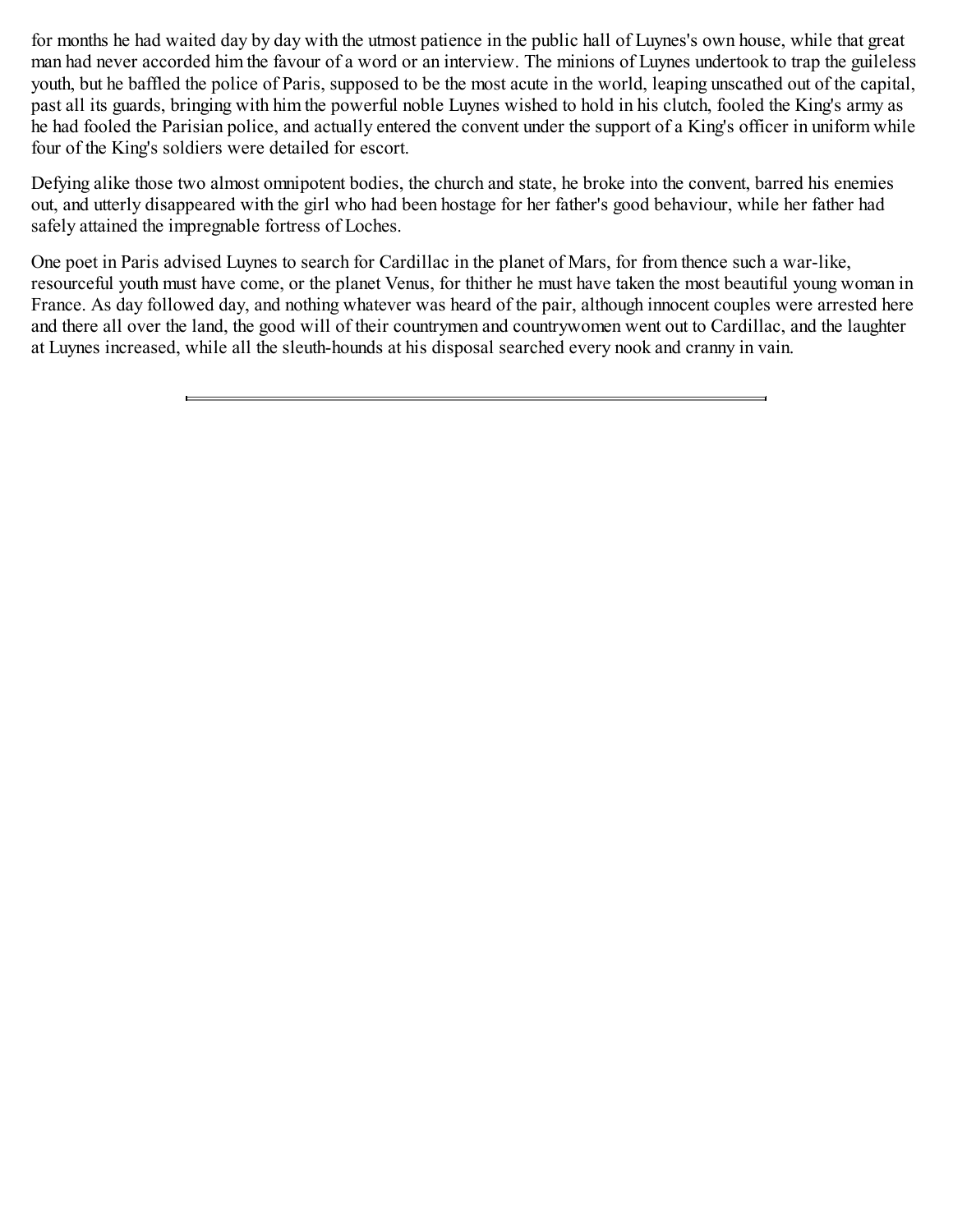# **CHAPTER XXIII**

#### **CIRCUMVENTING THE PEASANT**

The young people had lived quietly for a week under the economical roof of the frugal farmer, paying a price for their accommodation that should have entitled them to a palace. Both had discarded their finery and adopted the peasant dress of host and hostess, not wishing to attract any undue attention from chance passers-by. Day by day Maloche had gone to Blois with his cartload of market produce, and each morning he saw his daughter in the palace, thus learning what progress was being made in the search for a situation that Marie Duchamps might fill. At last he was asked to bring the girl with him on his next visit to the town.

Having been promised a most satisfactory fee for his good offices in this matter, the old man left the palace door with some satisfaction. As he walked across the square, his attention was attracted by a troop of soldiers convulsed with boisterous laughter. Someone was telling a story, gesticulating dramatically, and his recital seemed to be very successful.

Maloche was not a humourous man, and was moving glumly on, when the name Cardillac caught his ear. He paused and listened with ever-deepening horror. This was the first he had heard of the escapade of which nearly everybody else was talking. Had he been sheltering a man whose head was forfeit to the state and whose soul was condemned by the church? It seemed incredible, and yet he must unconsciously have been harbouring the man for whom all France was in search; a villain guilty of rebellion and sacrilege. At first a cold anger rose slowly in the heart of the old man as he bethought him how selfishly this frivolous youth had placed his family and possessions in extreme jeopardy, for no one would believe his own assertion that sanctuary had been accorded to Cardillac in innocence. This, then, was the source of the gold that the young man had flung away so recklessly, and which the farmer had taken with no doubt of its loyal origin.

Maloche at once determined to lay information before the commander of the palace that would lead to Cardillac's capture, and he turned towards that officer's residence, his steps in no way impeded by the thought that a great reward would be his.

The soldier had said that the King was willing to give a prince's ransom for this culprit, dead or alive, and no harm could come to any who killed Cardillac, for he was already outlawed by the state, and banned by the bishop of Tours, while excommunication was expected from the Pope himself. It was bad enough to break into any convent, but to violate that of the Sacred Heart, held in the highest esteem by the church, and presided over by a princess of the blood royal, made his crime unforgivable by either church or state.

Arriving at the ante-chamber of the commander, he was gruffly ordered to seat himself on a bench along the wall, and there for half an hour he was allowed to cool his heels, and likewise his anger. Well he knew the tyrannical nature of these officers, and the brutality of the soldiers. Being a shrewd man, he began to estimate his own danger, and thus became more and more impressed by the fact that no one would believe he had visited Blois day by day for nearly a week, and yet knew nothing of this event about which all France was talking.

The commander might not take into account that he was a taciturn man who attended strictly to his own business and did not mix with gossips. His first anger had dulled his reasoning powers, which on ordinary occasions were very acute. If the King was so anxious to capture Cardillac, then it was certain that the commander was on that instant using all his efforts to secure so valuable a prize. Maloche's own cunning began to show him what the commander would do. He was more likely than not to throw the informer into a cell, and then gallop with a troop of horse to the farm, and himself capture Cardillac, taking all the credit, as well as all the cash.

There came to his mind the many conferences he had held with his daughter during the past week, and as these conferences were for the purpose of placing within the palace an unknown girl who doubtless was as bad as Cardillac himself, Maloche began to tremble as he realised the incredibility of the story he must tell if he stuck to the truth. The result would be loss of liberty and the confiscation of his property.

Inwardly cursing Cardillac, he rose, and cautiously made his way out into the open square unnoticed, the soldiers on guard paying little attention to him, supposing he had merely some complaint to make about the price he was paid for his cabbages. He hung about the town all day, haunting cheap drinking shops along the river, and getting bit by bit fuller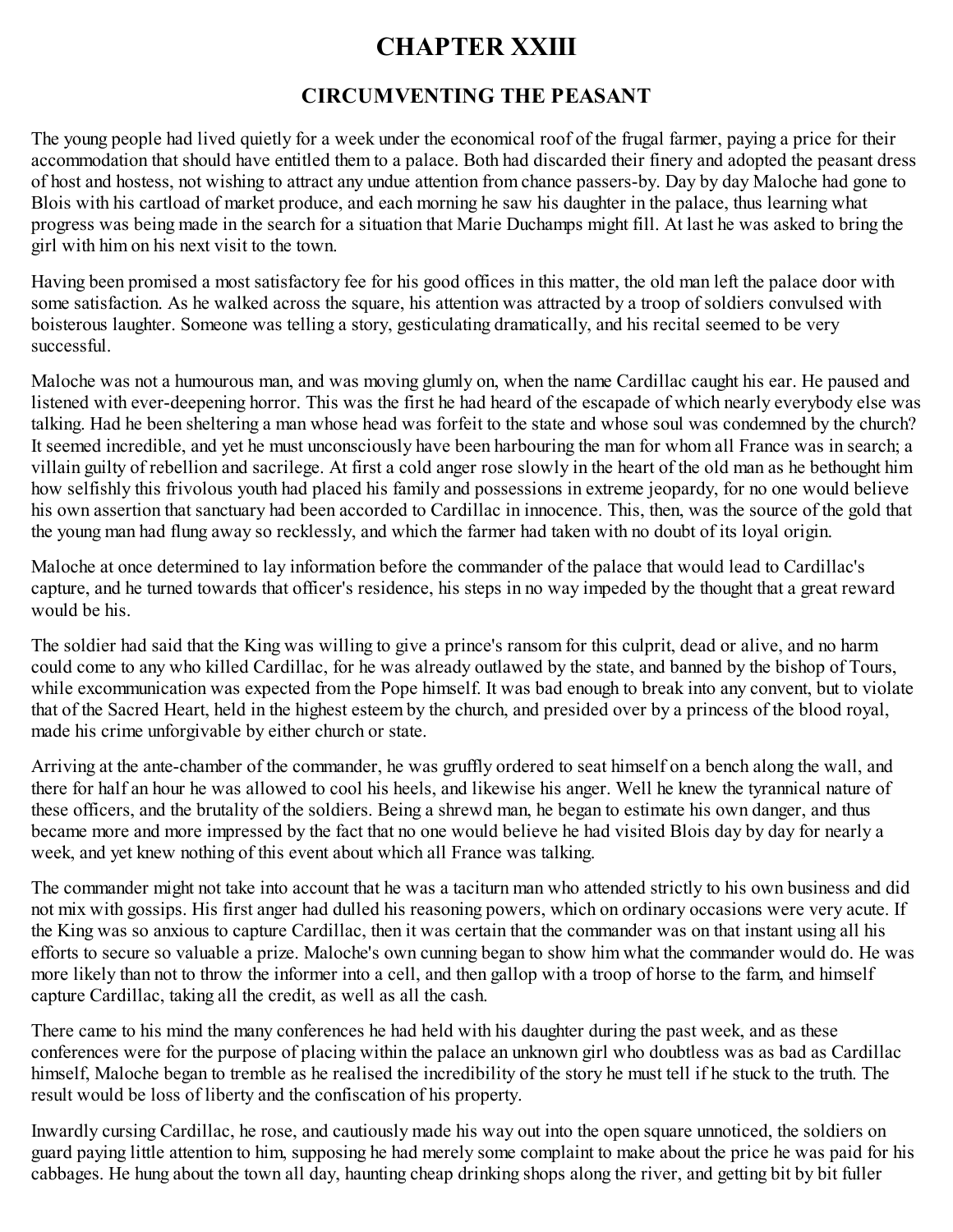particulars of Cardillac's adventure. Gradually he made up his mind that he must get rid of his dangerous guests, but he would first threaten them with arrest, and thus wring from them full compensation for the danger he had run.

When Maloche reached his home, the last meal of the day was laid on the table, and his family, with their guests, were laughing and talking while they waited for him, as the repast could not begin until he arrived.

All present were struck to silence by the sight of the thunder-cloud on the old man's face. Not too genial at his best, each knew that something disastrous had happened. Maloche took his place at the head of the table saying no word, and the meal was eaten in silence, although the dark eyes of Thérèse de Montreuil flashed now and then with indignation at the pall which had fallen on the company through the incoming of an ill-natured man. When supper was finished, Maloche turned to his elder guest.

"Is there another man of your name, Monsieur de Cardillac?"

"Oh, yes, and a better man, namely my father."

"Did your father break into a convent?"

Cardillac laughed.

"Not to my knowledge," he replied. "My good Maloche, you've been hearing something."

"Yes, I have heard in what danger you have insolently placed me, and, by heavens, you shall pay for it! You have been condemned by the King, who has ordered his subjects to take you dead or alive. You have been banned by the bishop of Tours, and will be excommunicated by the Pope."

Cardillac, who heard unmoved the sentence of the King, became a little white around the lips when he heard the intention of the Pope. The girl watched him intently, her eyes ablaze, casting now and then a glance at the truculent old man. All the others were appalled into silence.

"I am sorry that I have brought danger to you," said Cardillac slowly. "If you will carry out your promise regarding the position that Mademoiselle Duchamps desires, I will relieve you of my presence instantly, and if captured, I give you my word that I shall say nothing of my residence here."

"I made no promise, and I will keep none."

"Then perhaps you will be good enough to give back to the lady the money you exacted."

"The lady!" growled Maloche with bitter contempt. "'Tis likely this Duchamps woman is as bad as yourself."

"Or much worse," snapped Marie.

All the Maloche family gasped with dismay at her temerity. The old man scowled across at her.

"Will you keep silent, hussy!" he roared.

Marie placed her elbows on the table, clenched her fists, and placed her little chin in them, as if forcibly to hold her mouth shut. Cardillac rose quietly, left the room, and presently returned with his sword in his right hand.

"Gaspard Maloche," he said, "I have never yet touched with my weapon an unarmed man, but if you do not address this lady with civility, I'll tickle your ribs with sharp steel."

Saying this he sat down on the bench again, his sword across his knees.

"You must not think to frighten me with the sight of a rapier," snarled Maloche, whose expression, nevertheless, showed that he was not too courageous. "There are plenty of armed men within call."

"Well, that is a pity," said Cardillac, "for whatever happens to me, I shall kill you before I am captured."

"This is strange requital for my hospitality," complained the farmer.

"Your hospitality was requited in gold. It is your treachery I requite in iron."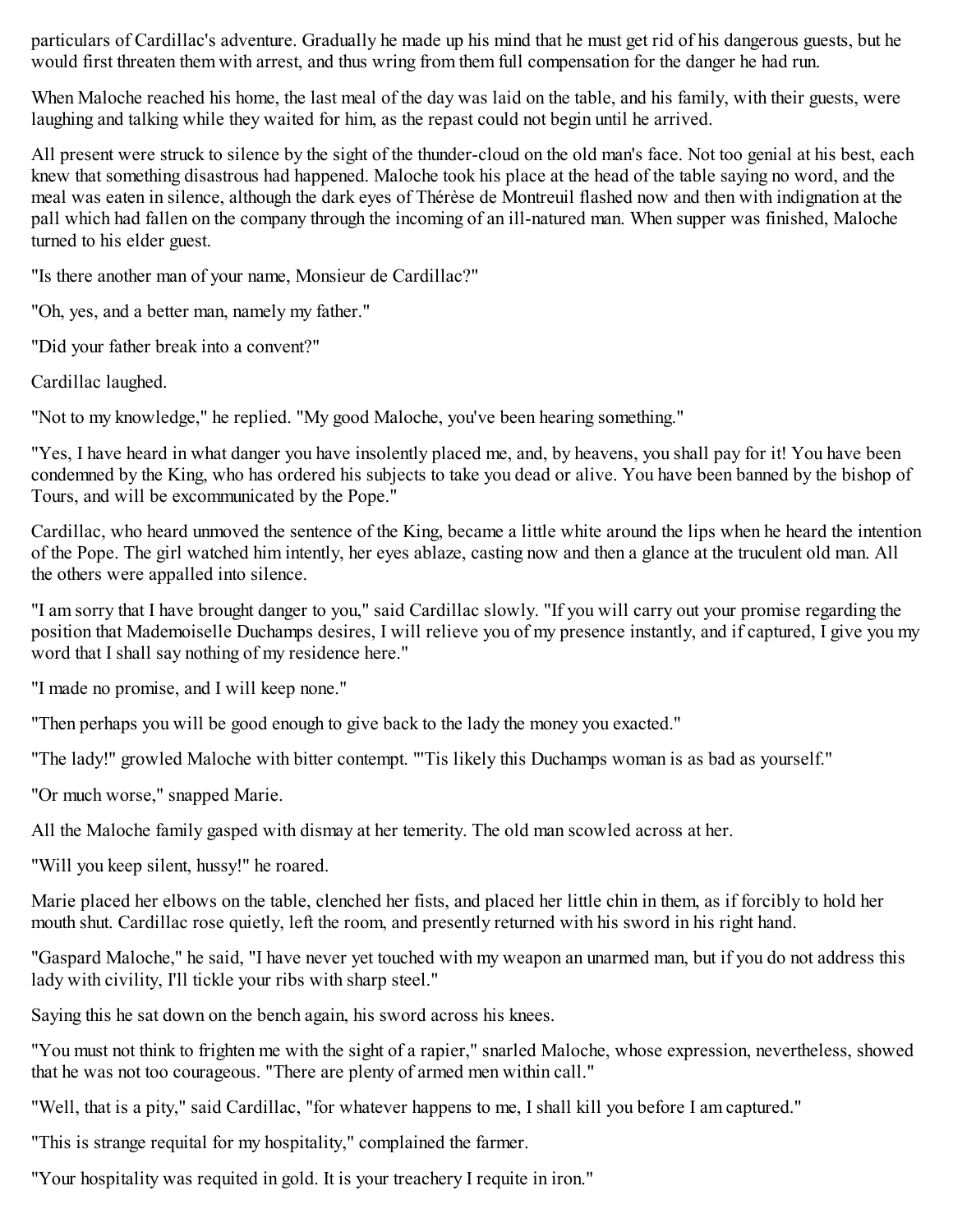"There is no treachery on my part. You came to my house under false pretences."

"Nevertheless, if I had entered a heathen Arab's tent in the same circumstances, I had been safe; but you, I suppose, have surrounded this house with soldiers."

"No; I said nothing at Blois, and there are no soldiers nearer than that town, but if you are to escape, I must be well recompensed for the risk I have taken."

"That is but justice, and I am quite ready to make terms with you, so long as the terms are pleasing to the lady who accompanies me. But no one leaves this room until your promise this time has been registered on oath. Even if I am threatened with excommunication, you will nevertheless have charged your soul with perjury if you break your word to us."

"I shall make no terms with this man," said Marie decidedly.

"Keep silence, *fille de cuisine*," roared Maloche, bringing his huge fist down on the table; but the roar swelled into a howl as Cardillac gently pricked him in the elbow with the point of his sword.

The girl was standing up, her face flushed with anger, her eyes snapping black lightning.

"You base-born, grovelling peasant, do you dare to address me in such language? You talk of danger to us without the sense to realise the peril in which you yourself stand. At a word from me my father shall gallop across from Loches at the head of a thousand horsemen, and will burn down your homestead over your slit ears. Not all the ten thousand soldiers in Blois can save you, even if they consented to take the trouble, which they would not. They value you as little as they do their own swine.

"You dare taunt Victor de Cardillac with excommunication! I tell you he shall not be excommunicated, and the ban of the bishop of Tours will be dissolved by an edict from his superior, the archbishop of Toulouse, who is my friend, and my father's friend, and the son of the Duke d'Epernon. Pope Paul V, when he learns the truth, will issue no edict of excommunication, or if he does, it shall be against Luynes, who first violated the convent by placing therein a state prisoner.

"If Luynes was justified in placing me a prisoner in a convent, Cardillac was equally justified in breaking my prison and getting me out. If the captain of a troop make a garrison of a church in time of war, the enemy is held blameless who fires upon that church. But, apart from all this, Pope Paul V is a Borghese, a member of the wealthiest family in Italy, and he will launch no excommunication against a brave man who is partisan for his countrywoman, the De Médicis. My father, the Duke de Montreuil, is a favourite son of the church, and it is not possible that excommunication should be hurled at one of his followers."

She snapped her fingers in the air.

"That for your paltry bishop of Tours and his ban! I come of a family that deals with popes and cardinals!"

"In God's name, lady!" gasped Maloche, frightened out of his stolidity, "who are you?"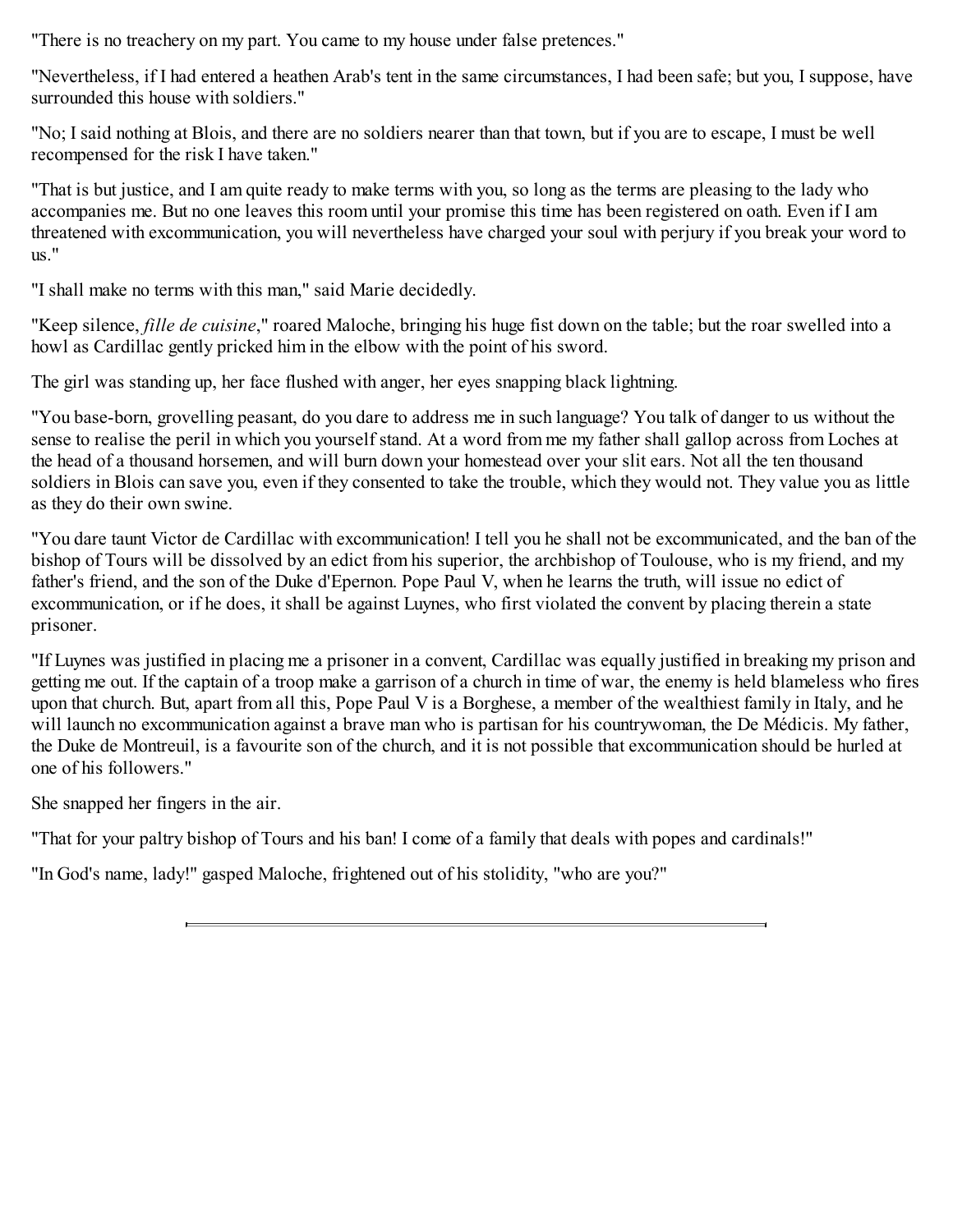# **CHAPTER XXIV**

#### **A REVELATION**

The question seemed to bring the girl to her senses, and the colour left her face as she stood staring across the table at him; then a faint smile came to her lips, as slowly she turned her head until she met Cardillac's astonished gaze.

"Ah, Victor de Cardillac," and now she spoke very softly, all impetuousness departed, "you see what a fate threatens you. But, good comrade, you have been warned in time. 'Twill be for you now to accuse me of false pretences, but in that you will be wrong."

She turned towards the old farmer.

"You wish to know who I am? I am Mademoiselle Thérèse Marie Duchamps de Montreuil, only daughter of the Duke de Montreuil, and if he at Loches had heard the words you dared address me, he were already in his saddle galloping hither. Victor," she turned to the young man again, "you will get to horse at once, and gallop through the night by way of Montrichard to Loches, carrying with you a letter I have written to my father. Ask him to send to Toulouse and acquaint the archbishop with the ban of Tours."

"There is no need of that," said Cardillac. "The archbishop with five hundred of his men is at Loches, having arrived there shortly after the Queen was imprisoned at Blois."

"Ah, I did not know. They kept all news from me at the convent. Then all the better, and no time lost. The archbishop must send a messenger to Rome, to acquaint Pope Paul with the facts. Shall you make your headquarters at Loches?"

"No, I must be nearer at hand. I shall find some method of acquainting you with my whereabouts."

"Tell my father of the compact you made with me in the forest of the Loire at midnight. He will give you the thousand pistoles."

"I cannot accept them, Marie—I mean Thérèse."

The girl gave him a friendly smile.

"Either or both names will do, but the money is yours, not my father's, and I command you to accept the sum."

"Very well, Thérèse Marie. Your commands are my law."

"My father will tell you more of the object we both have in view, so that you can act with a knowledge of what has already been accomplished, if anything. He will also give you the money for carrying out your plans."

"Ah, Marie, you must allow me to use my own money, as my heart is set on success."

Again Thérèse smiled at him, and nodded as though pleased that he made such a proviso.

"And now Farmer Maloche must write me a letter that I can give to his daughter in Blois."

"I cannot write," gruffly stated the farmer.

"Then Monsieur de Cardillac will write for you, and you may append your mark, or whatever symbol you use when your name is attached to a business document. This letter I shall take with me at once to Blois, for it is yet early in the evening."

"You do not propose to go there alone and unattended?" protested Cardillac.

"Yes, and I ask you to see that no one leaves this room until I have had time to reach there, and also to extract from this man an oath that he dare not break, and if he attempts to break it, I can assure him of the most drastic vengeance."

Maloche groaned dismally.

"Let us exact the oath now, and I will then accompany you."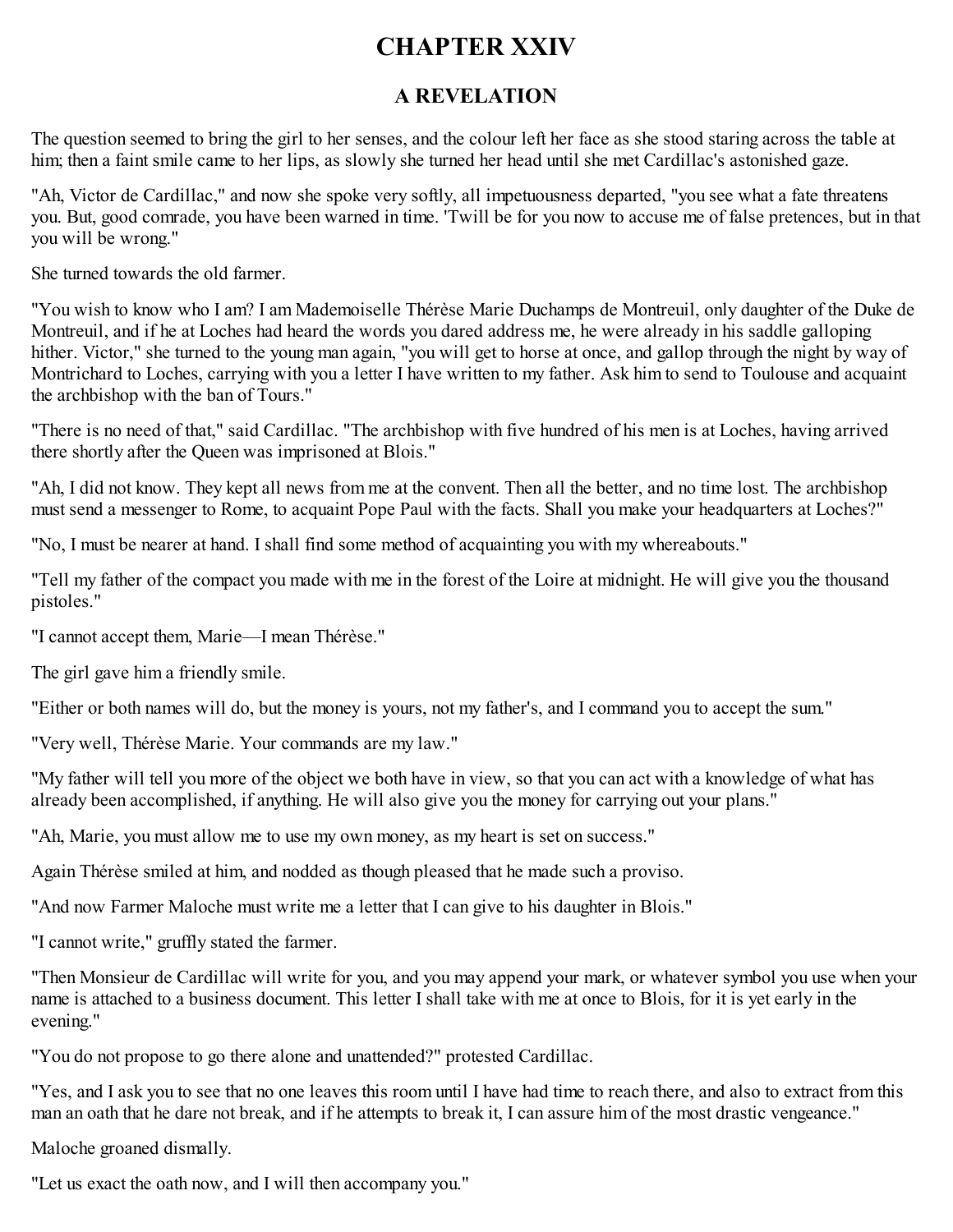"No, no. You must to Loches as quickly as you can. I am in no danger, even if detected. Luynes knows better than to harm me. If he did, 'twould all be to the good, for every noble partisan he possesses would desert him, and he would find himself with an army of leaderless men."

Cardillac took down the crucifix from the wall, and placed it before Maloche. The farmer reluctantly laid his great brown hand upon it, and his unwelcome guest administered to him an oath so sweeping in its everlasting penalties that even the bronzed face of the yeoman blanched to a sickly green as he pressed his lips against the sacred emblem.

"And now," said Mademoiselle de Montreuil, who had put on her hood for the journey, "remember that we have not coerced you, but have taken the only plan with you that provides safety for yourself and your family. If you faithfully carry out your avouchment I will see that you are made rich. Your danger arises in double measure through any tampering with your affirmation, for you will receive no mercy from the partisans of the King, and you are not likely to escape vengeance from the followers of the Queen.

"The fact that your daughter is in the château now, that you, for a week, have been endeavouring to place me in the service of the Queen, while all the time you were harbouring Cardillac, makes it impossible for you to convince the most credulous that you are not up to the lips in conspiracy; therefore be sure that confession will only bring the swifter punishment upon you from both sides. You will find yourself between the upper and nether millstones, and not much will be left of you when they cease revolving."

Cardillac replaced the crucifix.

"Marie," he said, "I wish a word with you in the next room. Maloche, see to it that no one moves until I return."

Once outside, the young man caught her by the elbows, pressing them closely to her. Marie made no effective resistance, but stood there smiling at him.

"Dear Marie," he said, "I wanted to tell you that I shall make Montrichard my home until I have perfected my plans. My headquarters there will be the Hotel of the Black Head, a hostelry with which I am already well acquainted.

"Montrichard is filled with my friends, and there I shall be quite safe. The hillsides of Montrichard are honeycombed with secret passages and cave dwellings, with every tenant of which I am acquainted, and no man need be captured who knows this labyrinth as I do. And now, dear girl, farewell, and God be with you. There is still one question I wish to ask you. Do you think I should be justified in accepting an advance of money for carrying out the liberation of the Queen?"

"Oh, surely, surely," cried the girl, although her face showed disappointment that he had thought better of his first proposal to use his own.

"I am glad you approve, though I shall not touch a stiver of the money. I merely wished your consent to the general principle that a man undertaking a task which he feels certain of accomplishing may be justified in seeking in advance a modest instalment of the reward he expects, if this instalment will encourage him to face the difficulties he may be called on to encounter; so, Thérèse——"

Twice he put his lips to a better purpose than that of speaking, and flattered himself he had taken her completely by surprise. She frowned and pushed him back with no great expenditure of strength, then laughed a little.

"I take it, monsieur, that there is nothing personal in what you have done. You merely wished to begin your campaign by settling your debt. I shall therefore regard this as the return of what was formerly bestowed."

"In that case, Thérèse, I have the instalment still to seek." But Thérèse merrily eluded him, not to be caught a second time.

"No, no," she cried, "too lavish an advance payment makes a careless workman, and on this employment I must enlist all your faculties. Now listen to me. Do you know the château at Blois?"

"I have seen it," replied Cardillac.

"I am well acquainted with every part of it," continued Thérèse, "for I lived there on several occasions while the Court was in residence. They tell me the Queen's present apartments are on the first floor. The side towards the courtyard is likely to be well guarded. The north façade, however, is very precipitious, and being without an exit, Her Majesty's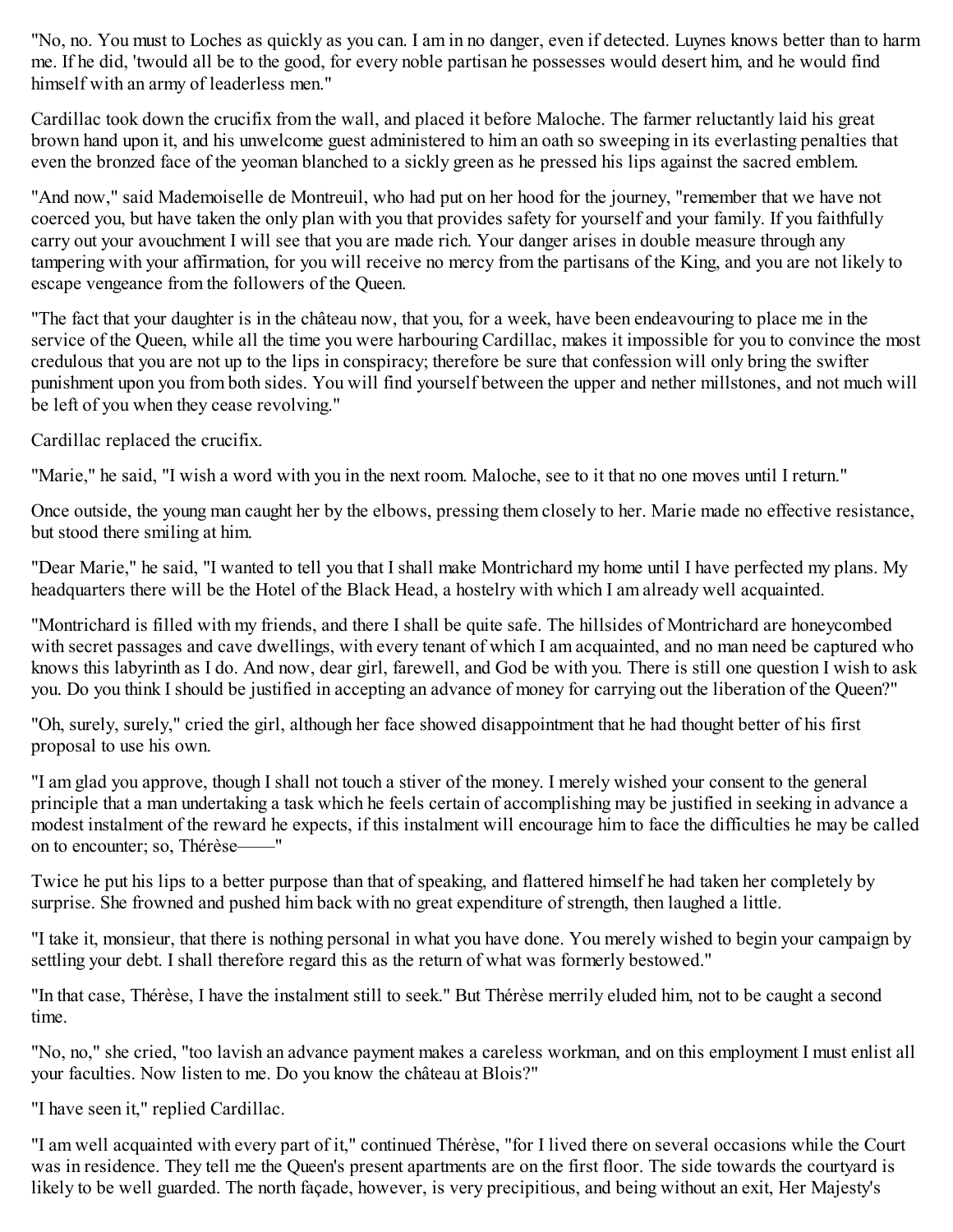jailors are there probably less vigilant. At the northeast corner there is an open gallery. Every afternoon at four o'clock the Queen is asleep, and from four till half-past I shall walk in that gallery. You will doubtless venture into Blois as occasion may require."

"I am certain to do that," replied Cardillac.

"You will come disguised, but I think I shall recognise you. Still, to make sure, wear in some fashion the scarf I gave you to act as a sling for your arm, and which, honest man, you never returned to me."

"I had hoped, Thérèse, you would not miss it."

"I did not. I freely present it to you. But I must not chatter any longer. Time is passing. During the week we have spent here, I have obtained several unsuspicious articles that may be of use to me when I share the Queen's imprisonment, and among them is an ample length of thin cord. If I see you on the street below, and we are unobserved, I may pass down to you a letter, if there is anything to communicate, and you may tie to the cord any missive intended for me."

"I shall remember that. As an alternative means of communication with me, it might be well if you made friends with Maloche's daughter in the château; then a message given to her could be passed on to her father, and he might send one of his sons to me at Montrichard."

"You think we can trust Maloche?"

"Yes; first because of his fear, and second because of his cupidity. He has nothing to gain and everything to lose by betraying us. Still, it will all depend on the estimate you form of his daughter, but in any case I should not use this method except as a last resort. I am certain the old man will make no move against us, but the girl may have some confidant in the château to whom she tells everything, and thus, although staunch herself, she might prove the spark to the powder."

"You are very woman-wise, Monsieur de Cardillac."

"No, merely human-wise. For instance, I would tell you everything I know, and yet proclaim myself a man. However, it is not man nature or woman nature, but human nature, as I have said, and the fewer confidants we make the safer we are."

"That is true. As it is, I think we have told one another everything we know already. And now I must away."

She eluded his efforts to detain her, opened the door, and retreated into the room they had left. Every member of the family sat rigid as if they had not moved an eyelid since the two departed. The girl took her place upon a bench by the table, and poured out for herself a glass of milk, which she sipped. Cardillac sat down opposite her, beside the grim farmer, to whom he had still a few words to say. Before he could open his mouth, however, the room resounded with two sharp knocks, as if caused by a sword hilt, and next instant the door was flung open by an officer, who entered, followed by two troopers. Cardillac whisked his own sword out of sight under the table, and placed the point of it close against the body of Farmer Maloche.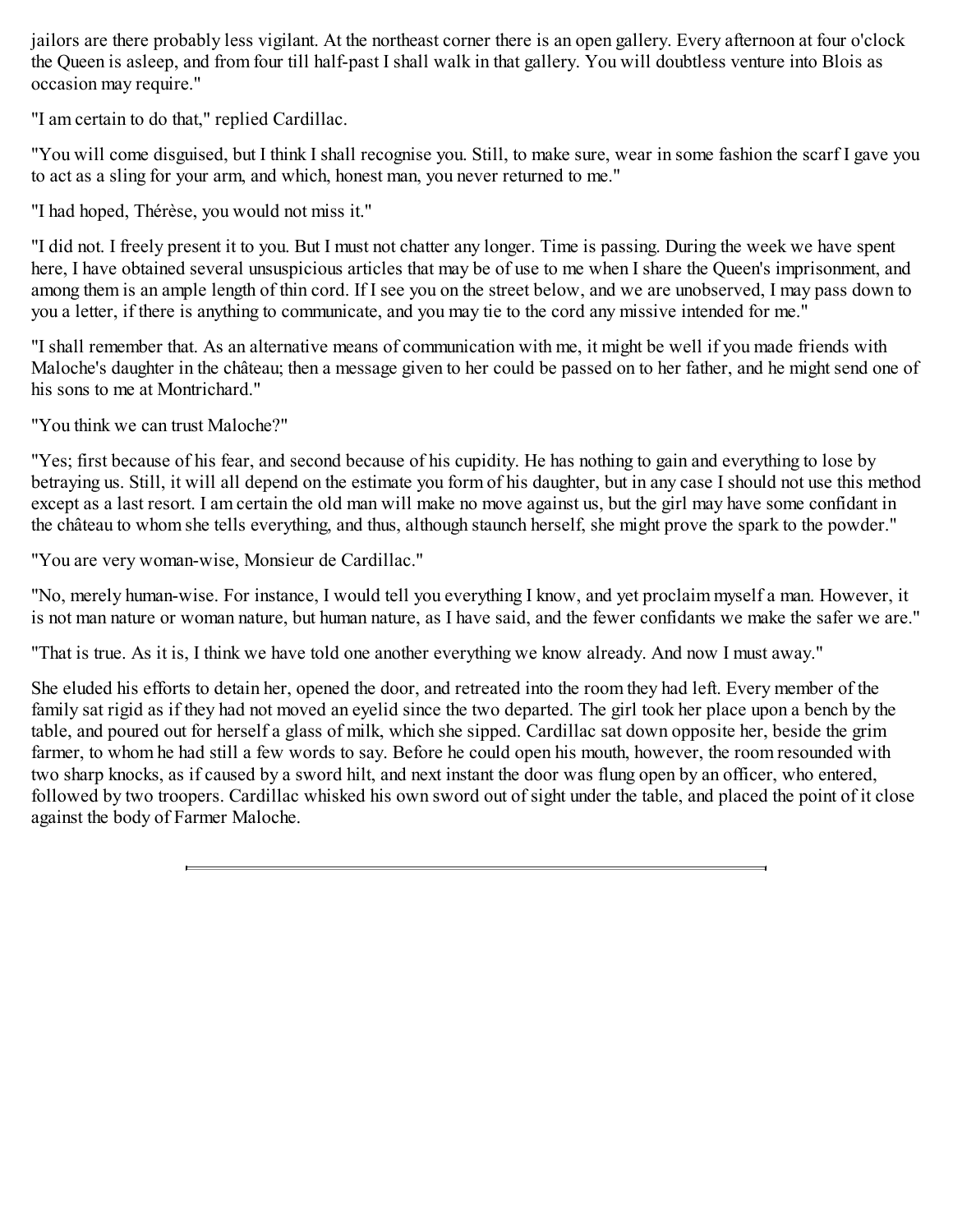# **CHAPTER XXV**

#### **INTO LOCHES**

The first thought that occurred to Cardillac was that Maloche had betrayed him before he left Blois, and that the military party had been sent to effect the arrest of himself and his comrade. For a moment Maloche's life hung on the tip of the sword, and perhaps the old man himself never suspected that he sat cheek by jowl with death. The officer proved to be a good-natured, genial, talkative fellow, who did not express that contempt for the honest, industrious peasantry which all soldiers felt.

"Farmer Maloche?" enquired the officer.

"Yes."

"There is a girl here whom you offered in service to the château?"

"Yes."

"Is she an ordinary country wench, or ladylike and presentable?"

"There she sits," said Maloche.

The officer turned towards her.

"Oh, you'll do!" he cried. "Have you been used to waiting on ladies, mademoiselle?"

"Yes, monsieur," answered Marie.

"Ah, that's great good luck. There's been another frustrated plot to liberate the Queen, and two of her maids of honour are sleeping in stone cells to-night; therefore, mademoiselle, you will take your place in the direct service of Marie de Médicis, for we'll accept no more of those rips down from Paris. We've had enough of such conspiring minxes. I'd chop off the heads of the whole coterie if I had my way. Give me an honest, good-looking country girl like you, mademoiselle. And now, Farmer Maloche, a few questions. The commandant told me to give warning that you will be held to strict account if your words are not made good. What's the name of this girl?"

"My name is Marie Duchamps," quickly interpolated the person referred to.

"Thanks, mademoiselle, thanks. And now, Farmer Maloche, are you personally acquainted with this damsel?"

"Yes."

"You guarantee her honesty, good faith, and all that?"

"Yes."

"She is thoroughly loyal?"

"Yes."

"Do you think she can be bribed or cajoled into doing wrong?"

"No."

"You pledge your personal surety, forfeiting life and goods if she mixes with any of these treasonable conspiracies?"

This time Maloche hesitated for a moment, and the sword point penetrated his clothes and touched the bare skin.

"Yes," he said.

"That's very satisfactory, and I shall so report to the commandant. And now, mademoiselle, can you ride a horse?" "Oh, yes, monsieur."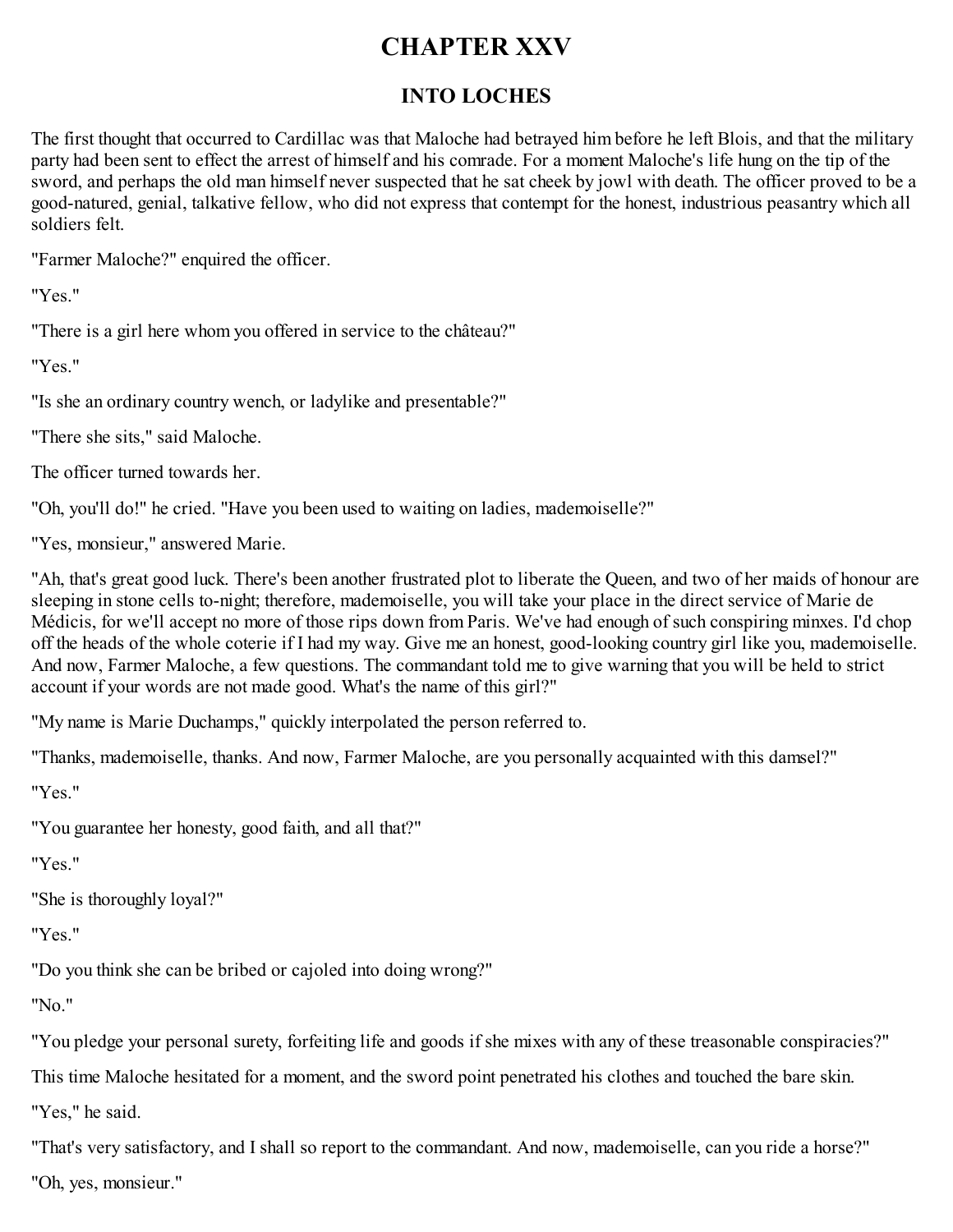"Are you ready to go with us at once, or must you make some preparations?"

"I am ready now, monsieur," said the girl, rising.

"Good. I like you, and hope to see more of you at Blois, although I suppose you will not be allowed to leave the Queen's apartments."

"So I understand, monsieur."

"Anything you want, mademoiselle, can be got at Blois, or will be sent for to Paris. The pay is good, and the duties light. I rather think you'll like the situation, Marie."

"I am sure I shall, monsieur."

"Very well; this is all quite as it should be. And now, mademoiselle, latest maid of honour, may I present to myself the gratification of escorting you to your horse?"

"The pleasure is mine, monsieur," said Thérèse, extending the tips of her dainty fingers to the outstretched hand of the bowing lieutenant. And thus, as if about to engage in a minuet, the two disappeared through the doorway, followed by the sword-clanking, spur-jangling troopers, Thérèse throwing over her shoulder a sparkling smile at Cardillac, and a "Good-night, all" to the assemblage.

In the silence that followed they heard the clatter of horses' hoofs, and Cardillac wondered why their approach had not been noticed by any of the company.

"Maloche," said Cardillac, "even if you had not given me your oath, you understand, I hope, that there is only one course now possible for you. I need not say that I am very sorry to have been the cause of involving you in such a tangle, but that is a risk all must run who live in these troublous times. Many innocent people have been compelled to do something similar to what you are forced to do, but they have been without hope of reward. Now I give you my word that I shall be careful not to betray you by speech or action. I am determined to succeed, and will succeed, and when I do, you will be largely the gainer."

"There has been enough talk," growled the old farmer. "I shall do what I said I would do."

"Ah, which of the two things you said you would do? Give information to the King, or keep silence?"

"I shall hold by my oath."

"Very good. In that course you will find safety and profit." Cardillac took out his wallet, and poured a little mountain of gold upon the supper-table.

"Here is an earnest of more to come. I shall keep one pistole for emergencies to-night, and leave the rest with you. It is all I possess at the moment, but good luck standing my friend, I shall have a thousand more of these yellow tempters tomorrow."

The old man's sullen eyes gleamed greedily as he gloated on the little pile of wealth. Here at least was an argument he could understand. King or Queen were as nothing to him so long as he kept his clutch upon sufficient gold.

"It is really a very simple matter, Maloche," continued Cardillac with careless good humour, as he pushed the heap towards its new owner. "If the King wins, you will nevertheless be rich enough to slip out of this belt of danger, and return to Gascony, where you may live unmolested. If the Queen wins, you will receive abundance of wealth, and she will confirm you in possession of this farm. So long as you keep a close mouth, it matters not to you what happens, and thus I bid you good-night."

Cardillac, carrying his sword, departed to his own room, where he doffed his peasant garb and donned the costume of the courtier. Then to the stable, where, quickly accoutring his horse, he sprang astride, and turned the animal's head towards the west, taking the thoroughfare through Russy Forest that led to Montrichard, a road that was little more than a cart track and a woodman's way for the hauling of logs, but nevertheless a great improvement upon the path through the wilderness he had formerly traversed.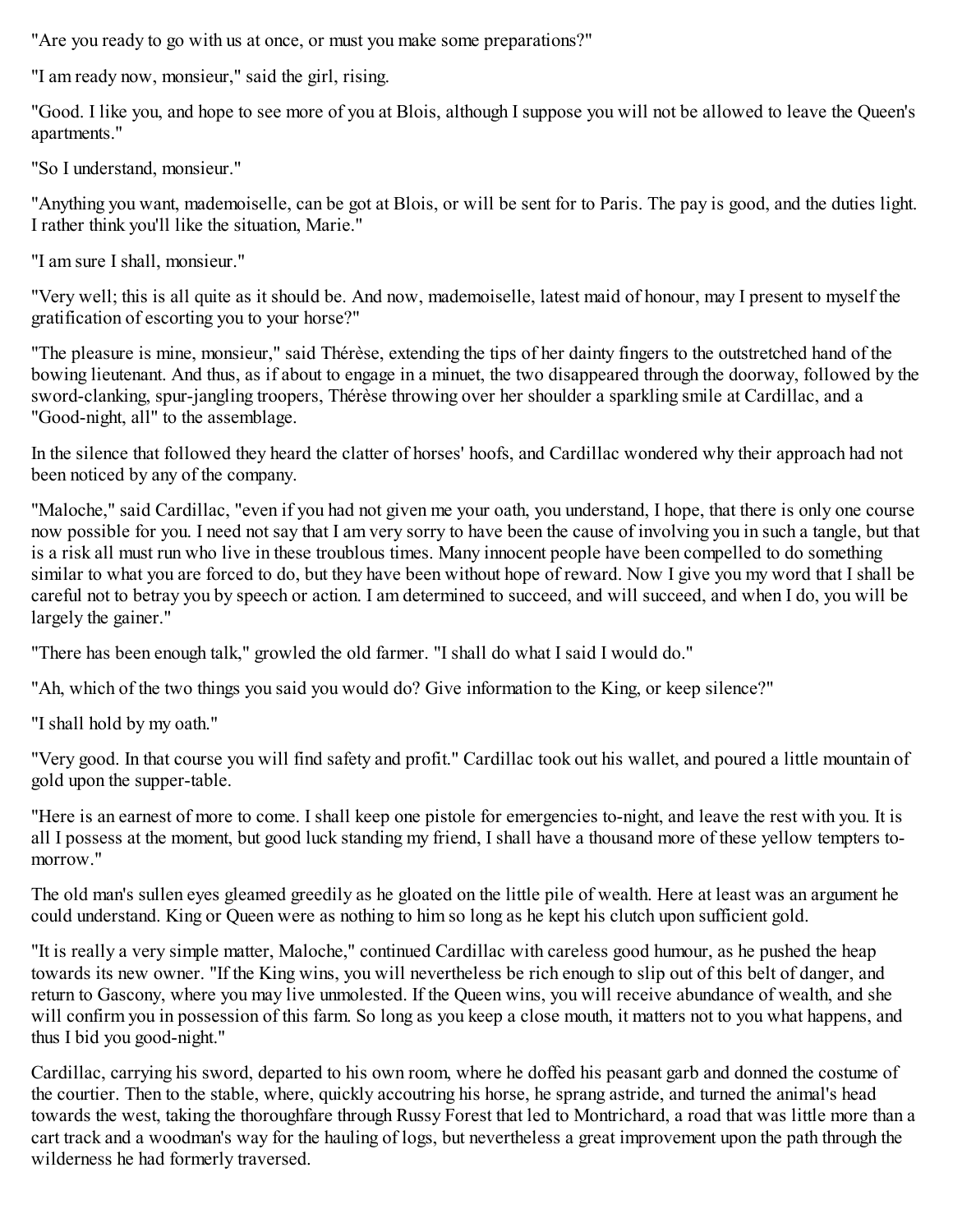The moon was a week past the full, and therefore contributed little to the enlightenment of Cardillac's journey. At last he came to the end of the forest, and the road lay among cultivated fields and pastures where cattle lay at rest. In the belated waning moonlight, he saw standing high against the western sky the splendid square donjon-tower of the castle, constructed six hundred years before by that master-builder of fortresses, Foulques Nerra, Count of Anjou. A hundred years later it was captured by the English King, Richard Cœur de Lion; hence, the hill on which it stands, united with the name of the English King, gave title to the village and castle which it bears to this day.

Cardillac skirted the foot of the castle hill, and then, just before reaching the river Cher, turned to his left down the main street. The contrast between Montrichard and any of the northern towns was very striking. Beaugency and the rest swarmed with soldiers night and day; the streets paraded by sentinels; the air vocal with challenges and replies. Here all was still as Pompeii, not a light visible, no human being in sight, the town sound in a peaceful sleep.

He passed, on his right hand, that ancient hostelry, the Hôtel de la Tête Noire, to which he would return and stop, and well he knew its comfortable accommodation. He felt inclined to rouse the silent town with a shout, but repressed his boyish exultation, and rode on until he came to the church of Notre Dame de Nanteuil, to which Louis XI was accustomed to make pilgrimages. He rather expected to find this structure guarded, but no one disputed his crossing.

Once over the river, he rode a short distance up its left bank, until he came to the favourite swimming place of his youth. Unbridling his horse, he allowed the patient animal to feed on the lush grass by the river bank, and throwing off his clothes, he plunged shoulder first into the familiar crystal flood, and swam from Touraine to Blaisois and back, for the clear Cher forms the boundary between the two districts. Attiring himself once more, and feeling as if he had slipped off half a dozen years with his clothes, he made a supper of black bread and red wine. More than half of his journey had been accomplished, and the bells in the fortress were now ringing midnight across the still waters of the river. He did not wish to reach Loches before daybreak, and so stretched himself at full length in the tall grass, to sleep for a couple of hours. Young as he was, he already possessed Henri IV's knack of falling asleep at any moment he chose, and of arousing himself at any time he had set.

In two hours and a half he arose refreshed, and proceeded on his journey. Dawn lightened the forest and set the birds singing just before he arrived at Le Liège, and the sun appeared as he forded the river Indrois. Emerging from the forest into the lowlands near Beaulieu, there burst upon him, reddened by the rising sun, the full splendour of the strongest fortress in France, the massive, conglomerate structure built by half a dozen kings; supreme and impregnable; the royal château of Loches.

The young man drew in his horse, and sat there, hand on hip, regarding this aggregation of buildings with a sigh of content. The little picturesque town by the river-side huddled contentedly at the feet of this lordly castle, secure in its protection. Here, less than a century before, Scotland's most picturesque King, James V, was married to the daughter of Francis I, and now the doom of James's ill-fated daughter, Mary of Scotland, was in the minds of those who ruled Loches; men who were determined that another foreign Mary, whom they regarded as monarch of France, should not meet a similar catastrophe at the hands of her enemies.

Their very determination was bringing the tragedy within practical nearness, through their constantly frustrated attempts to liberate Marie de Médicis; and Cardillac, sobered by this thought, resolved to carry out his already half-formed project with a caution that seemed absent in more experienced heads than his own.

Crossing the Indre from Beaulieu to Loches, he found the town aswarm with armed men, the air musical with bugle calls from the heights on which the castle stood, the cobble-stoned streets asound with the tramp of marching troops. Into this fanfare the young man on the horse came modestly enough, and was challenged at the end of the bridge.

"Who are you? Whence do you come, and why?"

"My name is Cardillac. I come from Beaugency. I bear a message to the Duke de Montreuil."

And now, for the first time in his life, our young friend, who had hitherto met little but rebuffs and personal danger, was to drink a goblet of that intoxicating wine, popularity, a draught that had never touched his lips before. An officer stepped forward.

"You are surely not the man for whom all France is being searched; he who rescued the Duke de Montreuil's daughter from the convent at Beaugency?"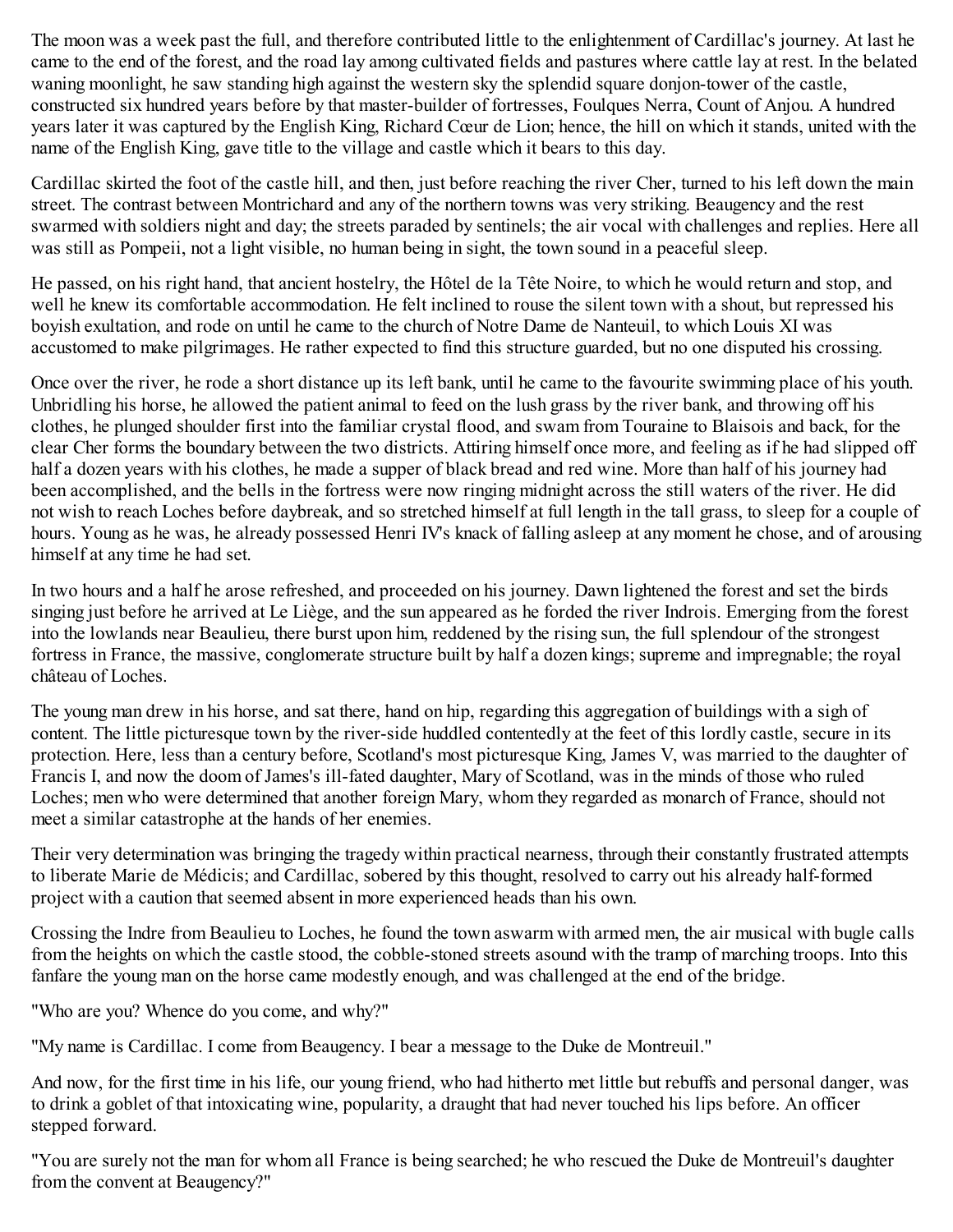"Yes," said Cardillac.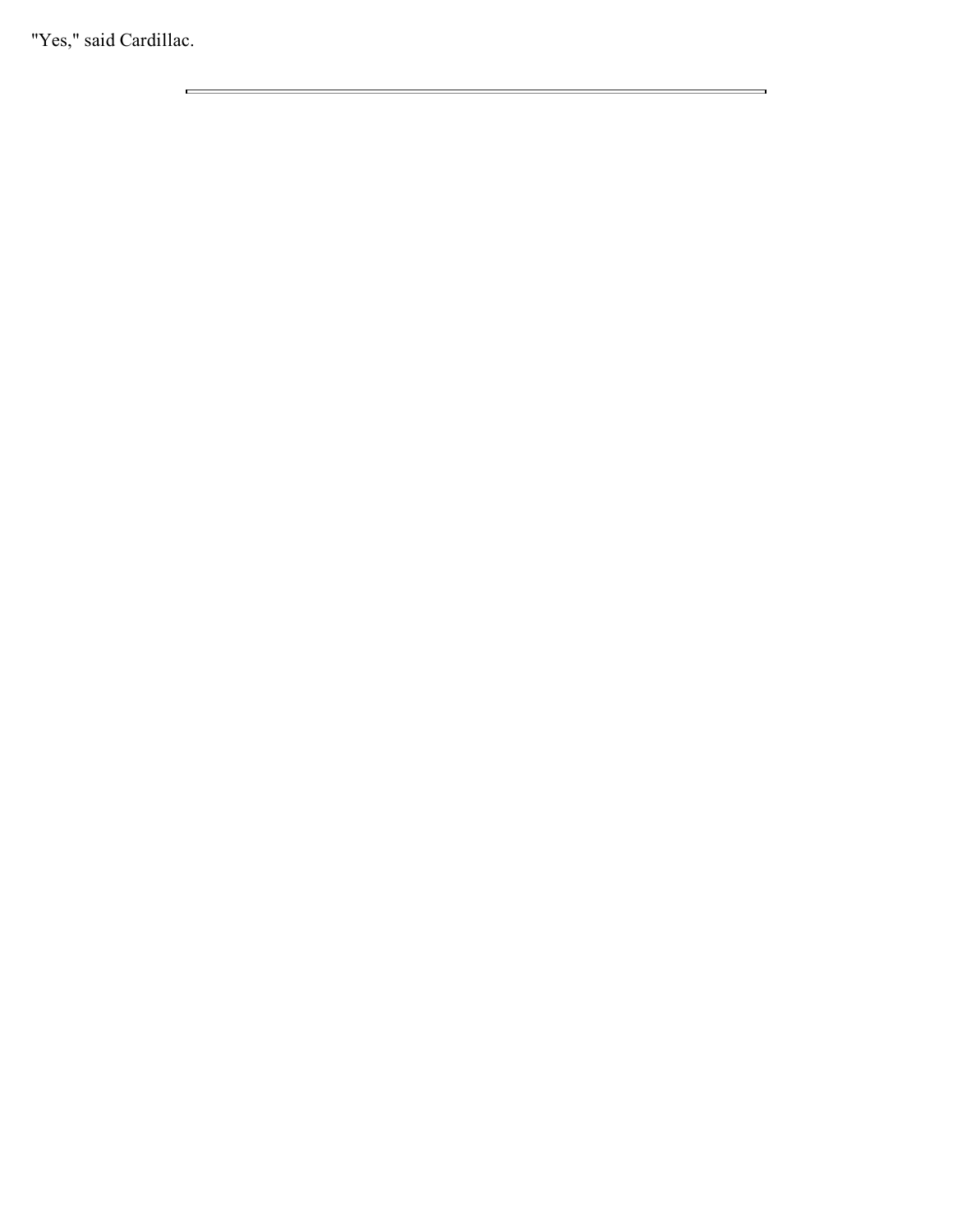# **CHAPTER XXVI**

#### **THE ARCH-PLOTTER OF THE KINGDOM**

A dozen listeners heard the question and reply; and the news spread like the incoming tide on the shallow sands of the Normandy coast. "Cardillac! Cardillac!" passed from lip to lip, and men and women came running from every direction to catch a glimpse of this youth whom the King wanted, and was willing to pay his own ransom to secure.

"Monsieur de Cardillac, I shall consider it a great honour to be permitted to escort you to the gates of the palace," said the officer.

As Cardillac rode up the steep and winding street, the crowd on either side of the way increased as if the bugles were calling each individual from every corner of the town, and cheer after cheer arose as the tired horse made its ascent. Cardillac blushed like a school-girl, and, with the natural politeness and grace of a Gascon, he waved salutation to the enthusiastic multitude, but said to the officer, when the gates were closed upon him and he had dismounted from his horse:

"By our Lady of Loches, I'd rather meet a cavalry attack of as many enemies than ride the same distance among such jubilant friends."

The officer laughed, gave the horse in charge of a stableman, and sent word to the Duke de Montreuil that Cardillac awaited his commands.

It happened that the duke had not yet arisen from his bed. He sent, however, a cordial welcome to the young man, requested him to deliver to the messenger any letter he might carry, and invited him to breakfast half an hour later.

When at last Cardillac was summoned to the breakfast-room, he found an apartment small in size, but delightful in situation, giving a view over the roof-tops of the town, up and down the valley of the Indre, and away across the forest to the east. A table had been set for two, as was the case at that memorable supper in the duke's palace at Paris. When the duke entered, he grasped Cardillac warmly by the hand.

"My brave lad," he said, "I can never repay my indebtedness to you."

"Don't be too sure of that," laughed the ambitious youth, which remark passed unnoticed, for the nobleman's mind was concentrated on one subject alone.

"My daughter, then, has not come with you?"

"No; she went last night to the château at Blois, and this morning is doubtless waiting upon her Majesty."

"Ah!" said the duke, with contracted brow. "I wish she were here in Loches; but Thérèse is very determined, very determined, and loyal to the core. Sit down, my boy; I am sure you are hungry. Tell me all about it."

For some reason which is not explained in any of the chronicles of the time, Cardillac omitted several particulars of his night's excursion, and ignored one or two events that followed after. He said nothing of his faint and loss of blood; nothing of the repast on the south side of the Loire; nothing of the good-night at the manor farm near Blois: but he alluded to his compact with mademoiselle for the release of the Queen, saying nothing, however, of any reward he expected. The duke's brow clouded when he came to this question of her Majesty's projected escape.

"Mademoiselle told me, my lord, that I was to consult with the authorities in this castle regarding what had already been done, and counselled me to form my own plans accordingly."

For a time the duke did not reply, but his countenance showed that some trouble agitated his mind.

"I am in deep apprehension regarding that matter," he said at last. "Scheme after scheme has been formed, without the necessary forethought, it seems to me, and one after another has ended disastrously. The Duke d'Epernon, commander of the Queen's forces, is an admirable general rightly advised, but I fear his impetuous son, the archbishop of Toulouse, on whom the sanctity of his high and sacred office sits but lightly, will yet carry us all to destruction with his headstrong zeal. There is no doubt that the authorities at Tours are fully on the alert; our garrison here is permeated with their spies,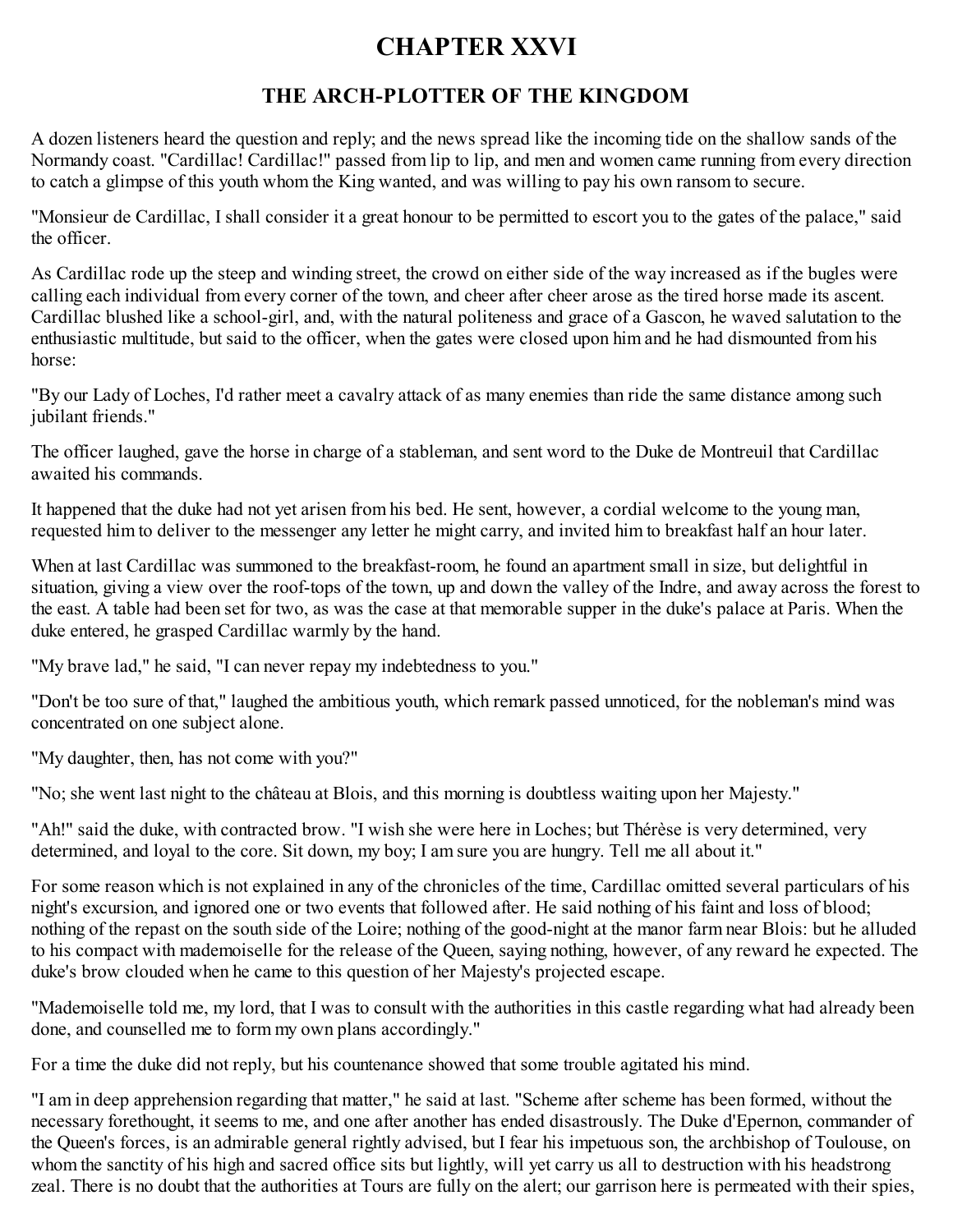and they seem to learn of what is suggested before the plan is carried out. As a result, some of our men have been captured and executed.

"At the present moment my anxiety is intense, for the castle is in my charge. The Duke d'Epernon and his son, the archbishop of Toulouse, have been absent for three days, and during that time I have received no word from them. The duke, proud of his reputation as the best swordsman in France, cannot be made to see that such a thing as personal danger exists. He, therefore, takes risks which no man, commander of so important a garrison as ours, should accept, and some day he will be overpowered and captured. With the father so venturesome, you may understand that there is little advantage in speaking warningly to the son.

"They are both under the influence of Rucellai, abbé of Ligny, who is an Italian, and a born concocter of futile conspiracies. Rucellai is an adherent and a favourite of his countrywoman, the Queen Mother, and knowing him therefore to possess Her Majesty's confidence, it is but natural that the commander of her forces should place great confidence in the abbé.

"The plots of Rucellai are as intricate and subtle as an Italian's mind, and they have hitherto always ended in catastrophe. On this occasion the duke and the archbishop have gone with Rucellai, personally to superintend its execution, but I fear they may attend an execution of their own. I am awaiting with great anxiety their return, or some news of their adventure.

"If we continue this inane pestering of the Queen's jailors, the inevitable result will be that Luynes will order her executed in the courtyard, or perhaps assassinated in her apartments, which are under those where the Duke de Guise met his fate. She is lodged in a sinister building, Cardillac, and I fear that Italian subtilty will be met by French brutality."

"Pertaining to this latest plot, my lord, I am a messenger of evil omen. The garrulous lieutenant who was to escort your daughter to Blois told us that a conspiracy had been unmasked, and that two of the Queen's ladies-in-waiting had been arrested and imprisoned. To take their place your daughter was hurriedly commanded into attendance."

"You think," said the duke anxiously, "that they had no suspicion of her quality?"

"None in the least, and I further believe," cried the young man with increased enthusiasm, "that her arrival in the Queen's entourage will introduce some common sense into that assemblage."

The duke's brow cleared and his eyes brightened.

"Yes. Thérèse, from the time she was a little girl, ruled all who came near her, and I myself have often been astonished at the sedate wisdom of that sprightly creature. She made no complaint, I suppose, of her journey's hardness through the forest?"

"Oh, not the least; she enjoyed every hour of it, especially after our supper at midnight, for she had been compelled to leave the convent before their late hour for dinner, and from twelve noon to twelve night is rather a long fast. Luckily, I had filled my saddle-bags with an excellent repast furnished by the inn-keeper at Beaugency, and so our journey was carried through with little hardship beyond what the forest had to offer. Nevertheless, were it not for mademoiselle's resource and quick wit, I could not have brought our trip to a successful conclusion."

"It cheers my old heart to hear you speak so eulogistically of my dear child, and I recognise that your generosity is equal to your bravery. Yet I wish Thérèse had come to me, for if anything happens to the Duke d'Epernon, I shall be commander of the Queen's forces, despite the fact that I am a statesman rather than a warrior. If, therefore, Luynes discovers that my daughter is held prisoner with the Queen, he has me at a double disadvantage, with both my daughter and my royal mistress in his power."

"We must the sooner release them, my lord."

"True, true, but that is easier said than done, and if this meddlesome Italian continues to spin out his fantastic designs, and is backed by the commander of the forces, the inevitable result will be a tragedy. Although I realise quite as fully as does the Duke d'Epernon the immediate necessity for releasing the Queen, I also see the danger of stratagems that are continually brought to nought, which exasperate our enemies without effecting anything for our friends.

"When some days ago news arrived that you had succeeded in spiriting away my daughter from the convent, and that Luynes, with the resources of France at his disposal, had not captured you, I proposed to Epernon that we should wait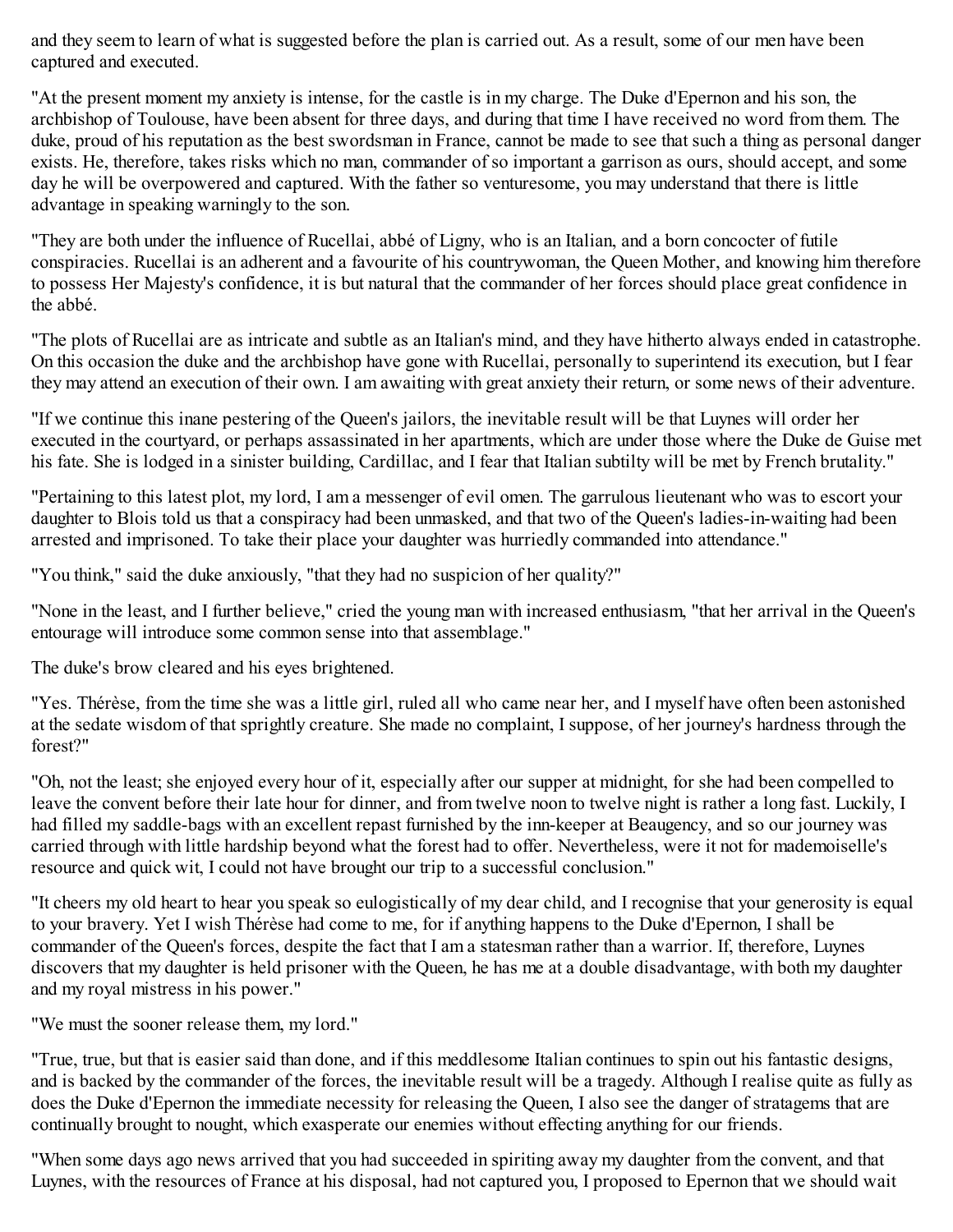until you arrived at Loches, for I supposed that sooner or later you would report to me. I suggested that then, as you were young, and had proven yourself competent to cope with forces almost overwhelming, we should transfer to you the task of releasing the Queen. Epernon seemed favourable at first, but Rucellai would not hear of it, and speedily resumed his influence over the duke's mind, an influence which I hoped had been shaken by the Italian's numerous failures. So you see the same thought occurred to both my daughter's mind and my own. If I understand rightly, it is your intention to make Montrichard your base of operations?"

"Yes, my lord. Every man in Montrichard is my friend, and I have established two lines of communication with Blois, neither perfect, of course, and neither to be used except in cases of emergency. Then I am perfectly acquainted with Montrichard and the country round about, and I consider it much better as headquarters than a spot like Loches for whatever plan I may adopt, since Loches, safe as it may be, is alive, as you admit, with spies."

"I think, monsieur, you are quite in the right, and if I may venture a suggestion it is this: You have entered the castle amidst great acclaim. I thought, until I had your message, the clamour meant the return of Epernon and the archbishop. The news that you are here is doubtless already travelling to Blois, and it may be in Paris by to-morrow. It will seem perfectly natural that you should seek refuge in Loches, and they are likely to take it for granted that you will not soon quit so secure a sanctuary. As I am within these walls, it will also appear probable that by some means or other you have placed my daughter under my protection, and your public entry alone will seem to these crafty persons merely a ruse to delude them into the belief that she is elsewhere. An immediate consequence of this will be that the search for you will stop.

"I therefore recommend that you secretly leave Loches to-night, and return to Montrichard. I shall have it given forth that I have appointed you my secretary, and as I work in my own suite of apartments here, and appear seldom in public, this statement will doubtless be credited, and my appointment taken as simple gratitude for what you have done. But your great security is that no one will believe you foolhardy enough to leave Loches while the hue and cry for you is abroad in the land. Now I ask the privilege of paying you two thousand pistoles instead of the one I suggested at first."

"You are very generous, my lord duke, but I cannot accept more than the exact amount stipulated, and, indeed, I feel that mademoiselle, rather than myself, is deserving of the money. Your suggestion regarding the method of my return to Montrichard is not only an excellent one in itself, but it relieves me from the embarrassment of appearing again before this effervescent mob which appears to make up the population of Loches."

"Very good, monsieur, and I beg to say that the more I see of you, the more pleased I am with your capacity. I wish we had others like you in high places within this fortress. If agreeable to you, I propose two o'clock to-morrow morning as the hour of your departure; the same hour that we left Paris together."

"At two o'clock I shall be ready, my lord duke."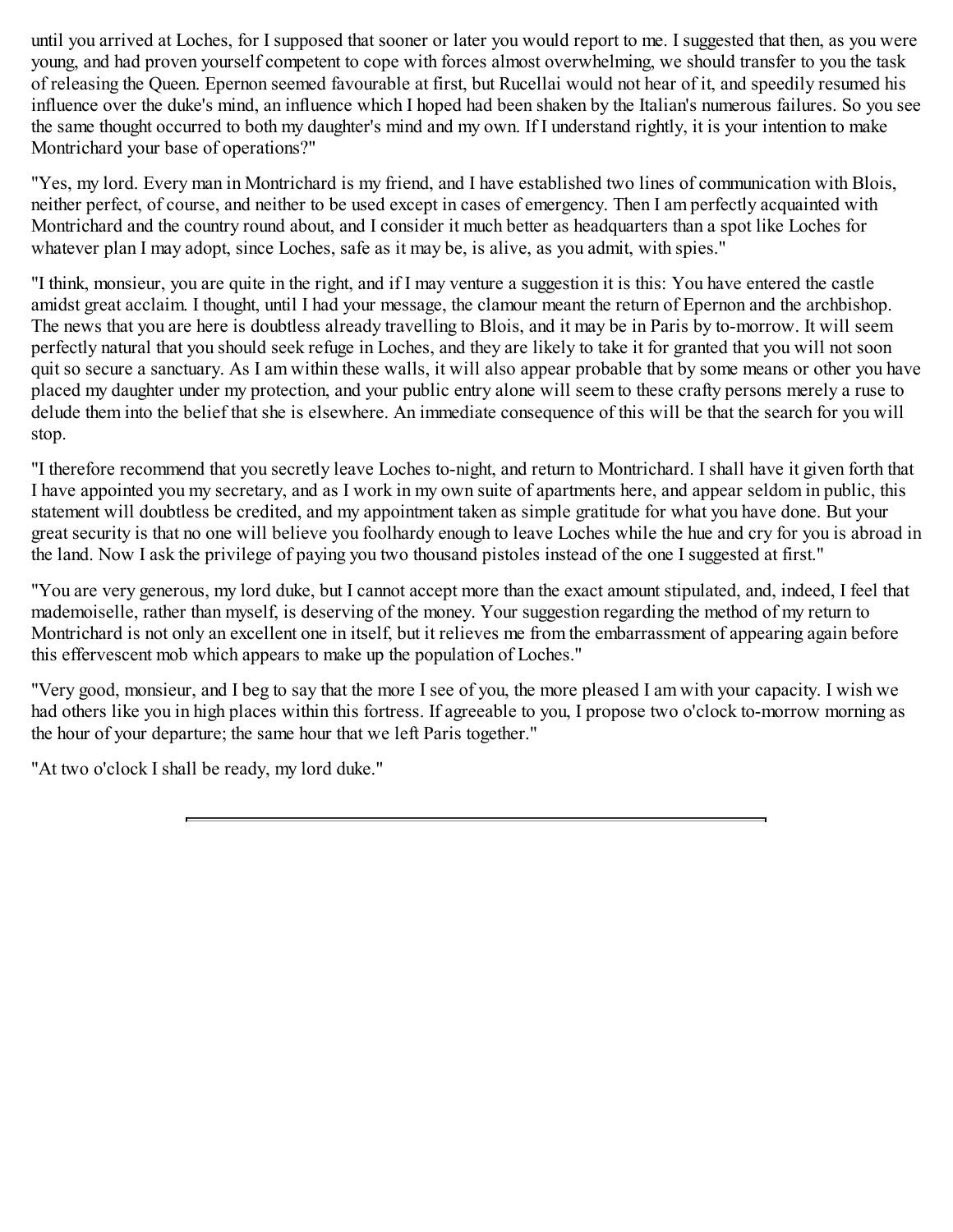# **CHAPTER XXVII**

### **INTO THE ENEMY'S CITADEL**

Three months later Cardillac sat in the hospitable dining-room of the Tête Noire at Montrichard, the victim of black despair. All his efforts had been nullified by Italian finesse. The ever-fertile Rucellai had evolved *brouillon* after *brouillon*, each one proving more unworkable than those that had gone before. At last Cardillac came to the conclusion that the good abbé of Ligny was either in the pay of Luynes, or was feathering his own nest by the money the infatuated Duke d'Epernon bestowed upon him as capital for carrying out his machinations.

Cardillac communicated his suspicions to the Duke de Montreuil, who made careful investigations, but came to the conclusion that the Florentine was honest enough, and loyal enough, but merely an enthusiastic conspirator.

The result of all this folly was that the garrison at Blois had been increased by over five thousand men. It was almost impossible for a rat to get through the cordon that surrounded the Queen in prison. Several times during those three months, Cardillac had made his way into Blois, but each time with increased danger to his life.

His chief reason for performing these dangerous journeys was the delight of seeing Mademoiselle de Montreuil on her balcony; to play Romeo and Juliet in dumb show. On each occasion, by means of the twine, he had received down and sent up a written message. The last document that went up to the balcony he considered most important, for it requested mademoiselle to obtain from the Queen, under her sign manual, an order for Rucellai to cease his plots on her behalf, and a command to the Duke d'Epernon to furnish no more aid to the Italian conspirator. Cardillac added as a postscript that if Thérèse could persuade her Majesty to order Epernon to imprison the active abbé this would be so much to the good. Cardillac was quite certain Thérèse would accomplish this necessary task, but now, to his dismay, he found himself completely fenced out of Blois.

He had never used Maloche as a means of communication with the château; neither had mademoiselle; but he had visited the farmer once a month, and paid down a handsome instalment in gold. The peasant had kept his word, and respected the oath he had taken, but Cardillac never recovered his belief in the farmer's good faith. Now, however, grown reckless through despondency, he resolved to adventure himself under the mercies of Maloche, and so, one dark autumn night, he rode northward to the farm.

"Maloche," he said, "I am going to double your stipend, and here is your increased portion."

The farmer grunted, but gave no thanks for this new generosity.

"They are tightening things up more and more in Blois," said Maloche, "and soon I expect they will no longer allow me to cart my vegetables into that town. It is a dangerous business, Monsieur de Cardillac, that you have got me into, and what profit is gold if a man loses his head?"

"Oh, you won't lose your head," returned the young man carelessly, "so don't be disheartened. They'll merely hang you. No such aristocratic exit as decapitation awaits you, so listen to me. You will go in to-morrow, and see your daughter privately. Tell her—what is quite true—that I am a lover of Marie Duchamps. Ask her to arrange that I may have a word or two in secret with this girl. I have enjoyed no speech with her for three months, and I weary for the sight of her."

"How do you propose to enter Blois, Monsieur de Cardillac?"

"I will enter it in your cart, dressed as one of your sons."

"Humph!" grunted the farmer, in no way delighted at this new peril he was called to face, through the unreasonableness of amourous youth.

The farmer brought back from Blois the intelligence that if Cardillac were patient enough to wait three days, what he wished might possibly be accomplished. On the third day his daughter's young man would be on guard at the outer door of the Queen's corridor, and although none of the Queen's attendants were permitted to enter this corridor, the guard for the moment would turn his back, and Cardillac might enjoy the felicitation of embracing Marie Duchamps if he lingered not too long about it.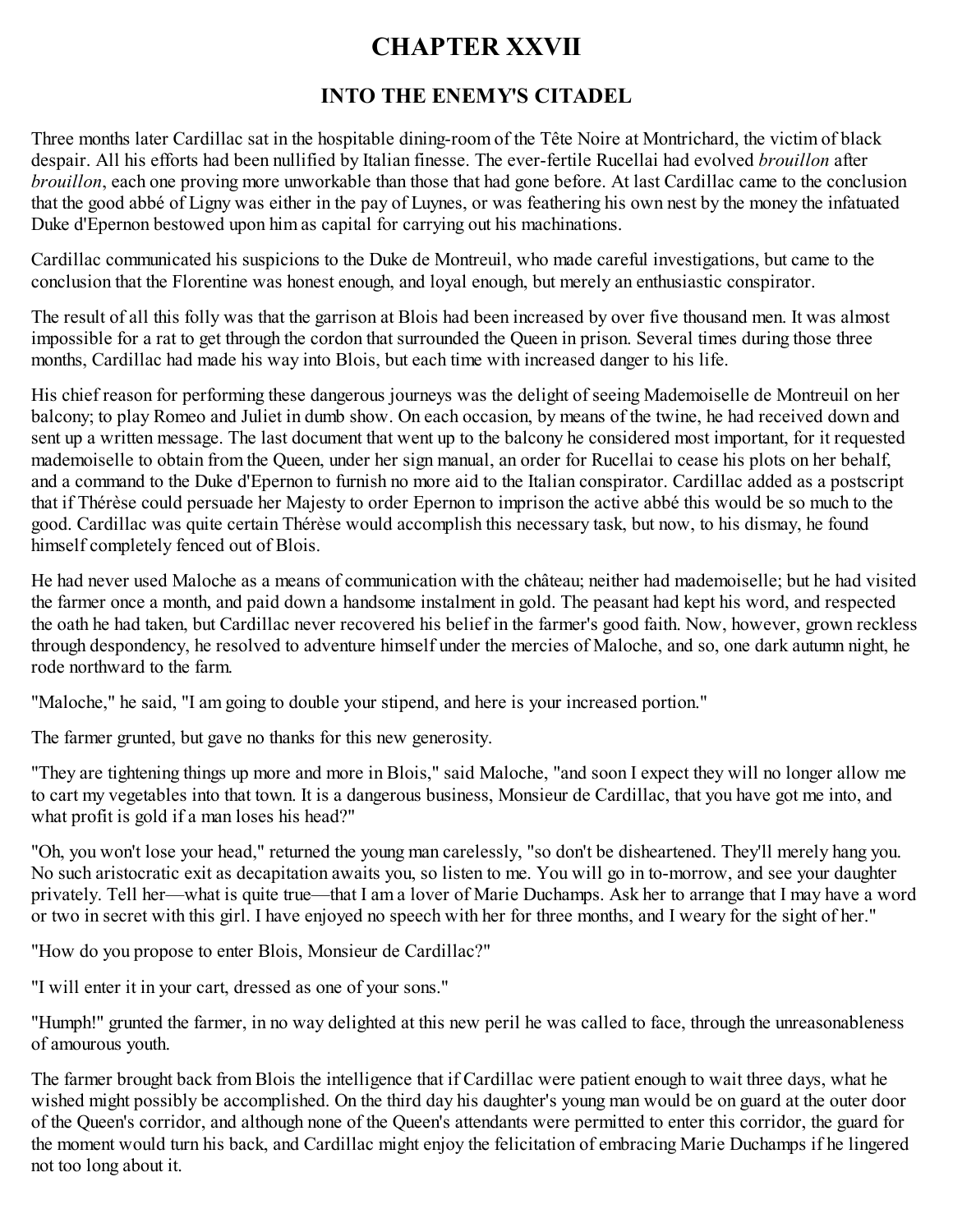The three days passed with exasperating slowness, but at last this yokel, who was apparently a farmer's son, entered the château under the guidance of Phyllis Maloche. He was taken surreptitiously along passage and corridor, and commanded to stand in an embrasure some ten feet away from the perturbed guard, who, being a lover himself, may be supposed to have had compassion upon others in the same condition.

The farmer's daughter whispered a few words to the sentinel, then knocked at the door of the Queen's apartments, opened it, and disappeared, while the guard, ignoring Cardillac's presence, paced moodily up and down the corridor, keeping close to the windows, that anyone looking up from the outside might see he was on the alert. Presently Marie and her guide appeared. Cardillac dramatically held out his arms, and mademoiselle, who had been told by the girl that her lover wished to see her, enacted the part to perfection. She had on many occasions assumed the rôle in private theatricals, and now did herself justice; nevertheless the fervour of Cardillac proved embarrassing.

"You are overacting," she whispered.

"I am not acting at all," he replied.

"Such ardour as yours is impossible in any country, especially France, where all belief in true love has long since departed."

"Not from your heart, Thérèse."

"Oh, never mind my heart! What is it you came for?"

"Did the Queen sign that paper ordering the imprisonment of Rucellai?"

"She signed a document ordering Epernon, his son, and the abbé to cease their troubling, but she will not permit Rucellai to be imprisoned."

"Well, half a loaf if we can get no more. Do you carry the message with you?"

"Surely; everywhere I go."

"Then, during my next felicitous embrace, pass it to me if you can."

"Don't distract my attention too much," laughed mademoiselle. "Here it is. God send you may not be searched on leaving the place. And now, what chance for the Queen? She is becoming irritable and difficult to deal with, because of the long delay."

"That's the fool Rucellai's fault. I should not advise any attempt to be made before next February."

The girl gave an exclamation of dismay.

"The Queen will fret herself to death before that time."

"When all plots cease, discipline will relax, and then something may be accomplished. Now it is madness to try."

The guard was giving signs of uneasiness by coughing loudly, and at last Maloche's daughter timidly approached the pair.

"I am sorry, monsieur, but you must part. It is very dangerous."

"I know it," said Cardillac, looking full in the laughing eyes of mademoiselle. "And now two more, with no acting in them"

"One," said mademoiselle; but he took three, explaining hastily, as he tore himself away, that this was the sum total of two and one.

Cardillac was led by Phyllis Maloche through the mazes of the palace to the servants' door, and there, unsearched and unmolested, he mounted the farmer's cart, was driven down into the town, across the bridge, and on to the farm; old Maloche speaking not one word during the journey.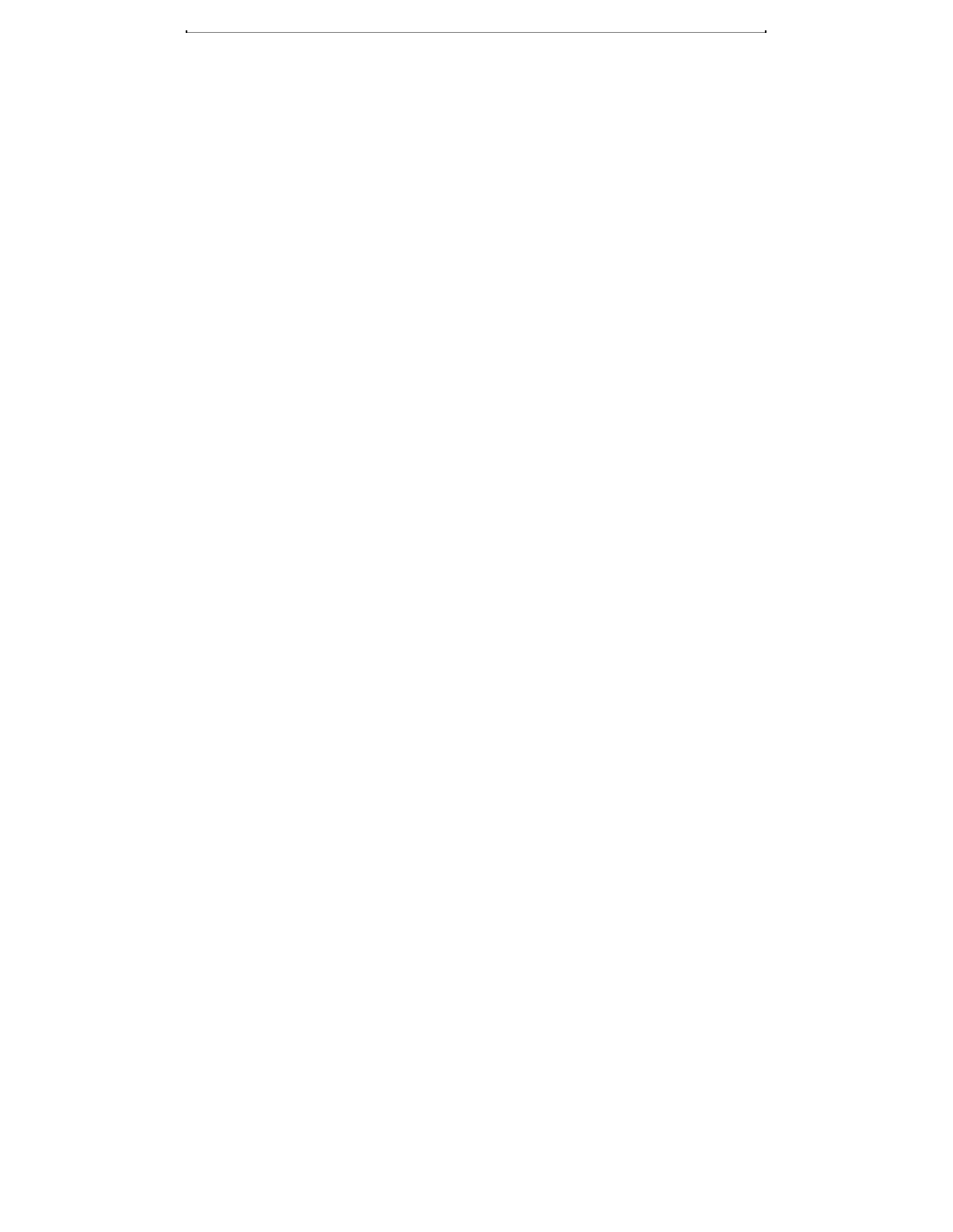# **CHAPTER XXVIII**

### **A CONFERENCE DECLINED**

At the farm Cardillac mounted his horse, and set off for Montrichard, meaning to dine there and push on to Loches that night, with the warrant in his pocket that would render harmless the future activities of Rucellai, abbé of Ligny. But when he reached the Tête Noire his plans were disarranged by a cordial greeting from the father of the girl whom, that morning, he had so lovingly embraced.

An unwonted red mounted his cheek as he remembered that not once during the brief interview had either of them mentioned this distinguished nobleman of France. Even with mademoiselle the sentiment of youth had for the moment obliterated her daughterly affection.

"My lord, I am delighted to meet you, and little thought to find you in this humble hostelry. I have just arrived from Blois, where I had the pleasure this morning of being received by mademoiselle your daughter."

A look of amazement overspread the usually impassive face of the Duke de Montreuil.

"What you say shows how undependable are the reports of spies. We have been told that Blois is impregnably sealed."

"The spies are quite correct, my lord; so far as is humanly practicable, such is the condition of the town. But I told you I had two methods of communication with the château. One having failed me after repeated attempts, I tried the other, and it proved so successful that the second avenue brought me to the outside of Her Majesty's door, and gave me the privilege of a few words with mademoiselle."

"Does her imprisonment seem to tell upon her, monsieur?"

"No, I thought she looked very well indeed. A little flushed perhaps, and anxious, naturally, and doubtless troubled, she tells me the Queen is becoming more and more querulous and difficult to deal with,—but yet, as it seemed to me, in the most radiant health. By my first line of communication I had ventured the request that she use her influence with the Queen to obtain a document which would put an end to the intrigues of our reverend father, the abbé of Ligny. From her own hands I received this morning the document in question."

Cardillac drew from his doublet the royal warrant, and presented it to the Duke de Montreuil, who perused it with the habitual carefulness of a statesman.

"You intend this to reach the hands of the Duke d'Epernon?"

"Yes, my lord; and for such purpose I entrust it to you. I do not for a moment question that the Duke d'Epernon, commander of the Queen's forces, will see that this order is obeyed as faithfully, though it come from a prison, as if it came from the throne."

"Of a surety," concurred Montreuil.

"Nevertheless, my lord duke, I implore you to use your influence with Epernon, that he may take care there is no attempt on the part of the abbé to evade the restrictions herein set down. An Italian obeys a command with mental reservations."

The duke shrugged his shoulders.

"An Italian may *give* a command with mental reservations. What if the Queen privately countermands this document in a communication to the abbé himself? I know of old she had the utmost confidence in him."

"Well, thank Heaven, for a month or two she can get no message sent from Blois except through me."

The duke laid the parchment on the table.

"You shall yourself present this expression of royal pleasure to the Duke d'Epernon, and any observations you make to his lordship the commander I shall support with all the influence I possess. I am come from Loches with orders to take you back with me."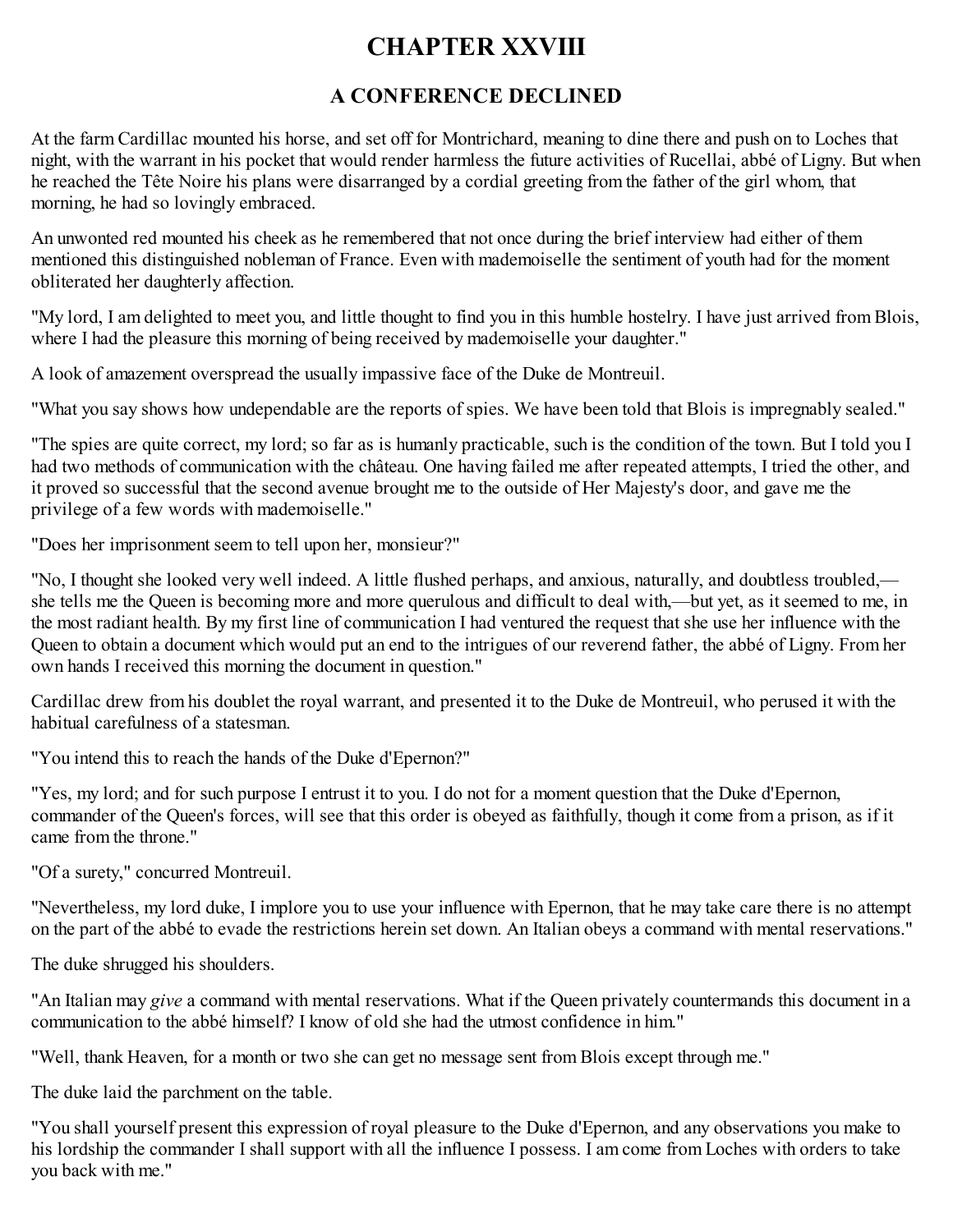"For what purpose, my lord?"

"That the Duke d'Epernon and his son, the archbishop of Toulouse, may benefit by a conversation with you. I thought it best to let you know the particulars of the position. I am pleased to announce that the Duke d'Epernon, and more especially his son, have completely lost faith in the projects of the Abbé Rucellai, and so, even without this document, I think you will find the way clear. I have spoken on various occasions to the Duke d'Epernon regarding you, but I regret that the influence with which you credit me has not been sufficient to overcome his disbelief in your good faith."

"In what respect is my good faith impugned?"

"The duke knows you went to Paris as a partisan of the King, and he fears you may be in secret a minion of Luynes."

"That seems an improbable hypothesis, my lord."

"Yes, it is, but Epernon considers himself very shrewd. He thinks that once my escape from Paris became known, Luynes found himself embarrassed by the imprisonment of my daughter in the convent. You were therefore his emissary for her release. In other words, he did not know what to do with her, and so induced you to take an unwelcome burden off his hands."

"How then does he account for my taking service with you, my lord, or does he know the circumstances in which we left Paris together?"

"Yes; I told him all that, but with his superior intelligence he believes that you were actually set upon me to accomplish my assassination. He thinks you have hoodwinked me, and he cannot believe that, except with the connivance of Luynes and his confederates, you could have escaped alone and unattended through a country filled with King's men—as is the case with the Beaugency district. Epernon's own ineffective attempts to enter Blois have caused him to believe that neither you nor my daughter could have done so without the cognisance of Luynes. Therefore he wishes to question you face to face, that he may confirm or abolish the conclusions at which he has arrived."

"I shall not go," said Cardillac with decision.

"Why not?"

"I hold no converse with any man, high or low, who disputes my honour."

"But will you not, at my request, defend your honour?"

"No, my lord duke. If the Duke d'Epernon dares to say to my face what he has said to you, I will meet him sword in hand, but not otherwise."

The Duke de Montreuil smiled.

"My lad, I should not be too confident touching the outcome of such an encounter. He is willing to meet you in fair speech, and I give you my assurance that such a conference is safer than the other."

"Not my safety, but my honour, is in question. I am as proud as the Duke d'Epernon, and my lineage is as ancient as his. No peaceful meeting between us is possible after what he has said."

"But, Cardillac, will you not listen to me? Will you not accept my advice?"

"No, my lord duke. I say it regretfully, but on this point I am immovable."

"Look you, Cardillac, you are at the beginning of what I hope will be a most glorious career. Your qualities are those which I most admire, and your fortunes I am willing to further with my power."

"I thank you, my lord duke, and hope in the future to enlist your favour."

"Very well. You have broken completely with the King's party. In that direction your career is at an end. Is it wise, then, to block promotion through the only other avenue open to you, by refusing the request of the Duke d'Epernon, who asks you to come to him?"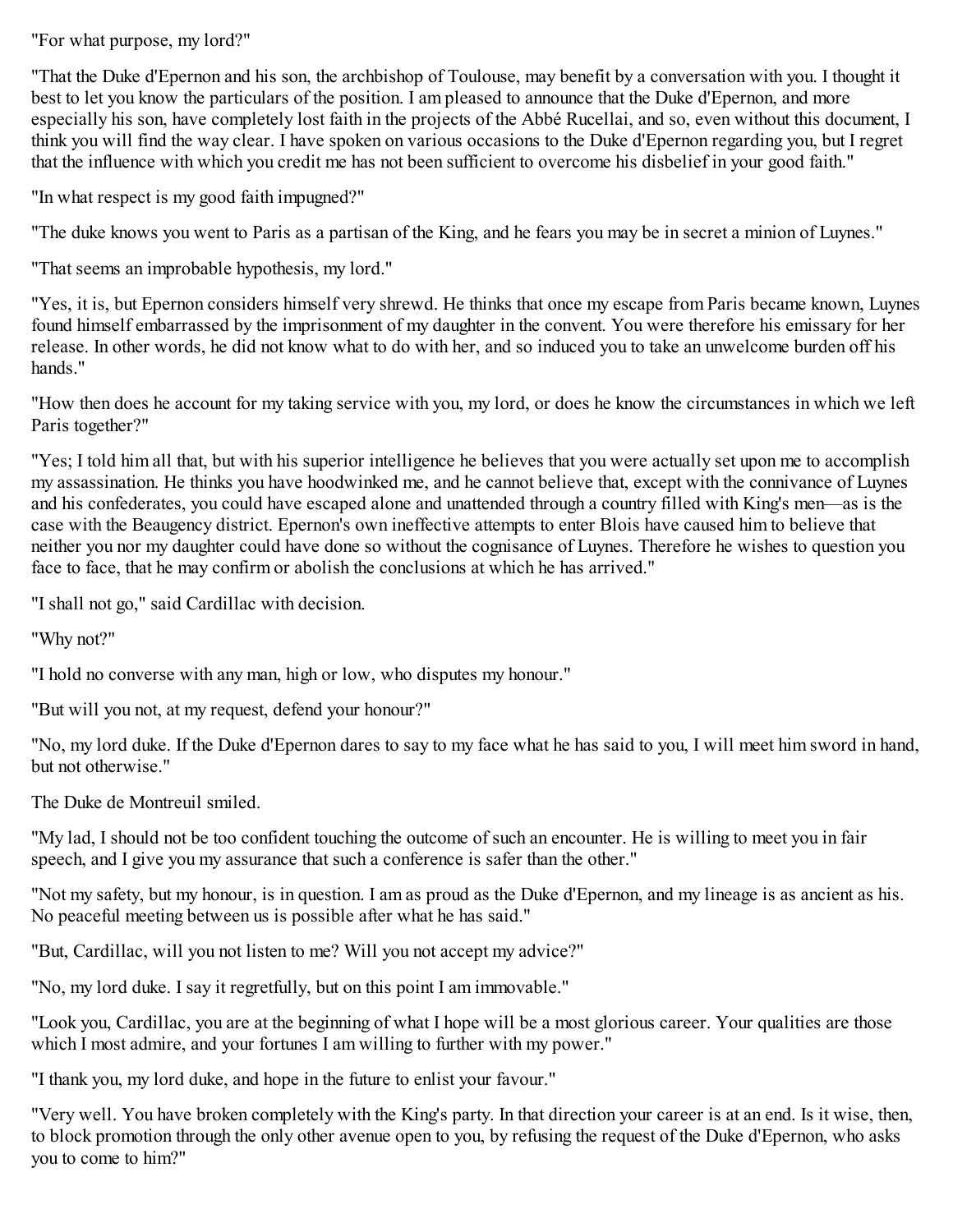"My lord duke, after I have released the Queen, and handed her over to the Duke d'Epernon, I turn my horse's head to the south. I am done with both parties. My experience teaches me that there are mostly knaves on one side, and mostly fools on the other. I ask favour from neither party."

"You estimate Luynes a knave?"

"I do, and Epernon a fool; and you may tell him so."

Again the duke smiled, but gave Cardillac no hint that enlightened him regarding his own opinion.

"Ah, Cardillac, I envy you that absolute confidence of youth. At your age I was similarly certain of everything. Now my judgments appear to have liquefied. I find no man completely a fool, and no man completely a knave."

The duke took up the parchment from the table, folded it, and placed it in his pocket.

"I shall rest here for the night, and deliver this to the commander to-morrow. And now, Cardillac, you must dine with me."

"Not so, my lord duke. It is my turn, and you are my guest at mine inn. I can assure you of a more creditable dinner than you might expect, and an exhilarating wine from Vouvray, whose bin I am gradually consuming."

The duke assented, and Cardillac took his leave, mounted the stairs, washed away the traces of his journey, and dressed himself with some care.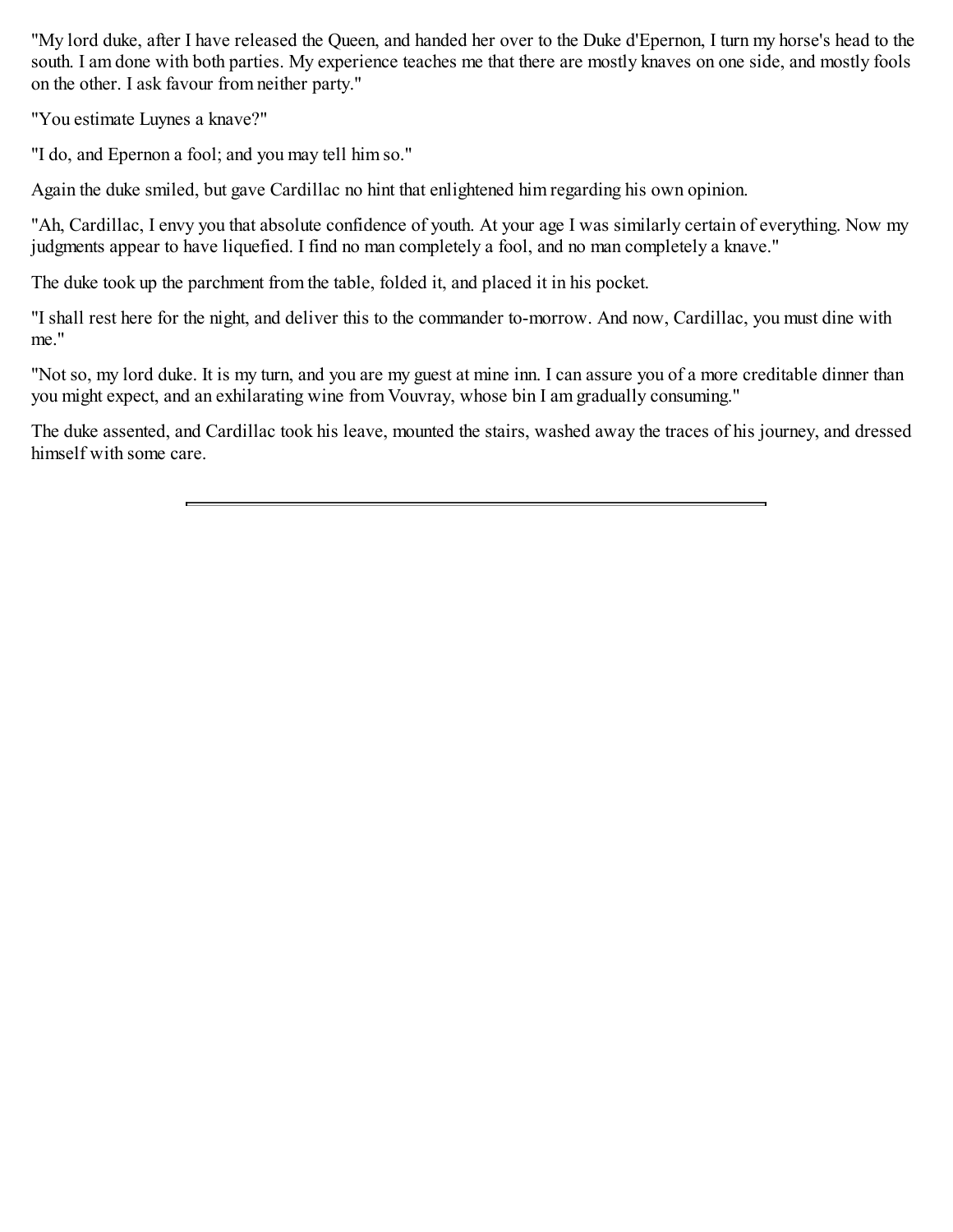# **CHAPTER XXIX**

### **THE TEST OF THE SWORD**

The first of winter's fierce storms smote down upon Touraine, coming eastward from the Atlantic, and across the Bay of Biscay. The rain raged upon the Black Head Inn, and the wind rattled the stout shutters. The descending deluge and the roaring wind but accentuated the jollity within. A great fire blazed on the broad hearth of the tavern's long dining-room, which held a single main table and several smaller ones.

At the head of the chief table sat the radiant Cardillac, with his jovial friends, the silk-spinners, up and down each side. Cardillac was host for the evening, and the Vouvray he had commended flowed freely. Down the long centre of the table lay many strands of finely spun silk of various colours, and while the landlord, stout of body and rosy of face, saw that every flagon was kept full, Cardillac held forth eloquently on the merits of the various silks of the world, and the superiority of the Montrichard silk-spinners and weavers to all mankind elsewhere—a sentiment that was received with great applause and the pounding of flagons on the table.

"As you all know, my friends, I offered a prize, divided into three portions, for the three best, slimmest and strongest cords of silk, and to-night we celebrate the accomplishment of the task. I now sit in the seat of judgment, and I trust my award will be received as impartial, for I have scrupulously tested every strand submitted to me."

"Hurrah for the judge!" cried one of the spinners, and "Hurrah!" they all shouted in unison, drinking heartily to Cardillac, who bowed in response. "And I would say," continued the spinner who had spoken first, "that the verdict will be a just one, and this I announce before pronouncement is made. Any man who disputes it will meet my fist in his face."

The crowd clamoured and drank again. Cardillac sat silent, his eyes glowing upon the coloured strands of silk.

"Silence for the judge!" demanded one of the company, and the noise subsided. Cardillac rose to his feet.

"Landlord, fill the flagons," he said, "and then sit down. I cannot have this speech interrupted even by the pouring out of wine."

#### The landlord obeyed.

"Now, craftsmen in the most delicate and beautiful of all industries, I have with great care tested these various cords, and the result is, where all are so excellent, I cannot say that any one strand excels the others. Therefore, with your permission, I shall not divide the amount I have promised between so great a number of persons, but I shall take that amount, and deliver a similar sum to each man of you, the only condition being that I am to have and hold these cords, seemingly fragile as a spider's spinning, yet strong as the steel of Toledo."

At this there was tremendous cheering, the silk-spinners rising to their feet and making the blackened rafters ring. Such generosity had never before been known in Montrichard, for each spinner was to receive in a lump more than he could earn by a long winter's work. In the midst of the uproar caused by the storm without and the cheers within, Cardillac saw that the inn-keeper was gesticulating and trying to make himself heard.

"What is wrong with you?" he demanded.

"Monsieur, there is someone knocking at the door. Lord pity anyone out a night like this. Shall we admit them?"

"Certainly," replied Cardillac. "'Tis not a night for a dog to be abroad, let alone a man. Comrades, to your seats; and so that no stranger may intrude upon our mysteries, excuse me while I gather these cords and conceal them in my room. I pay the awards to-morrow morning, when my head is clear. To-night the wine flows within, as the rain pours without. Let the exhilaration of the one nullify the inconvenience of the other. When I return I shall relate to you more of my adventures, which you were good enough to commend the other night."

Quickly he gathered the silk from the table, and disappeared up the stairs. When he returned and took his seat again, the landlord was ushering in three men heavily cloaked and dripping. Ostlers were hurrying along the passage to attend to the storm-beaten horses outside. Cardillac gave but a glance at the three men, as the landlord took their sodden cloaks and spread them so that they might dry before the fire.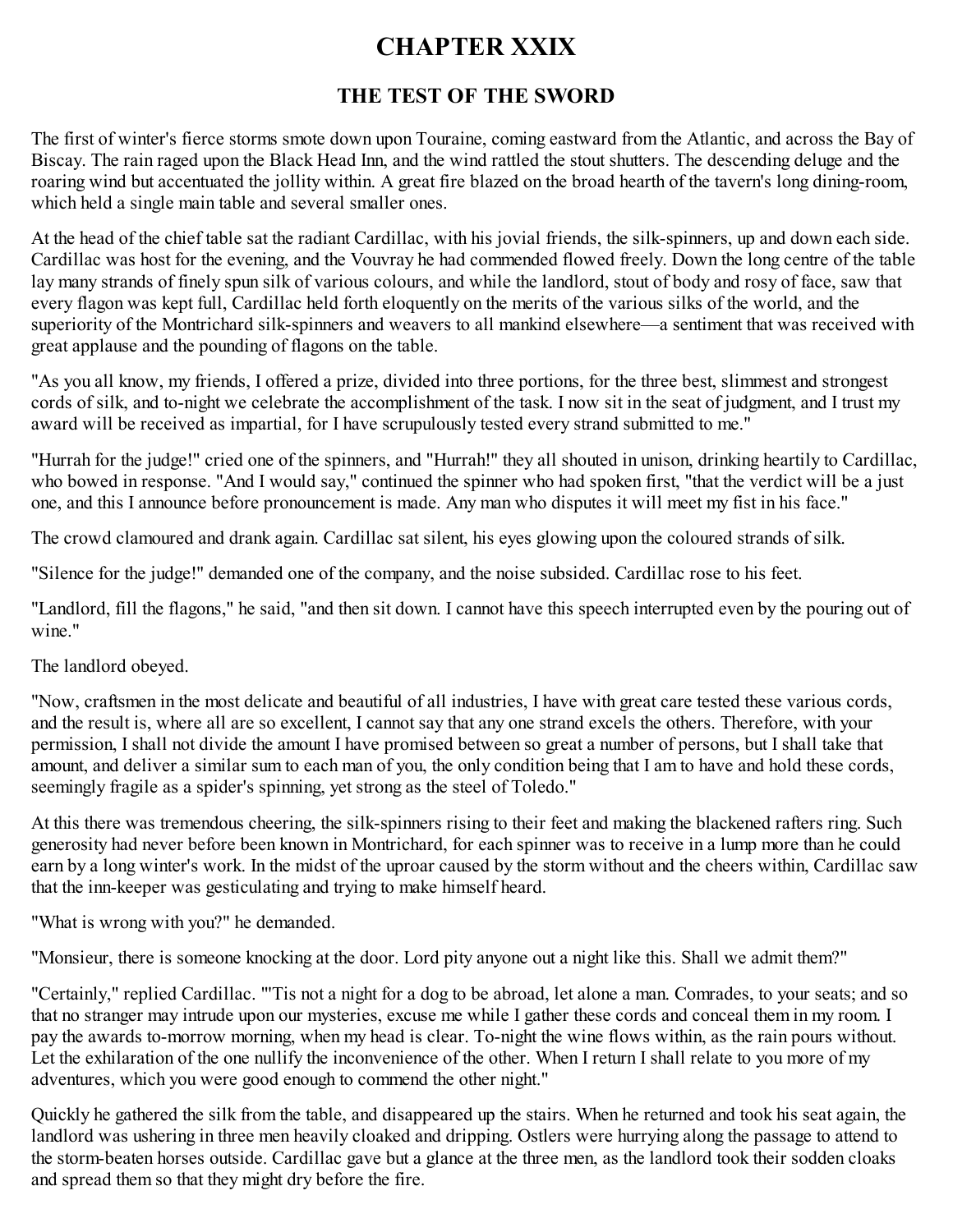The youngest man, a fine-faced fellow of about thirty, wore a garb difficult to place, it being partly clerical, partly military. The next eldest, a foreigner with a crafty, furtive look, was undeniably a priest, and clothed as such. The oldest, the only one of the group whose hair was grey, stood tall and well-formed; a man, despite his age, in the very pink of condition. His calling was stamped indelibly upon him; erect, gaunt, a man of iron nerve, a soldier without hazard. He seemed leader of the party, and gave short, curt orders to the obsequious inn-keeper, whose experience told him that the three were gentlemen.

The military man ordered supper and wine, then, bowing to Cardillac, begged permission for himself and his friends to stand in front of the fire. Cardillac rose and bowed in return, giving them a Gascon's gesture of welcome, and the three warmed their stiffened fingers at the fire. The stout landlord bustled about with an activity astonishing in a man of his bulk, and set forth, on one of the small tables, an ample meal, with a generous supply of wine.

When all was ready the three strangers sat down to their supper, and consumed it in silence. It seemed as if the rigour of the weather without had penetrated to their bones, freezing that geniality which should always accompany a good meal earned by a long journey.

In striking contrast to this gloomy trio sat the large party at the long table. Cardillac entertained his guests by telling story after story. He related tales of adventure, current in the land of Gascony, that were new to his hearers, and upon occasion he broke forth into song, amidst generous applause. If the storm raged without, harmony prevailed within, at least till the moment when the senior of the strangers intervened.

Several times when the hilarity had become boisterous, the grey-haired man looked over his shoulder with a frown upon his brow. If Cardillac saw this sign of disapproval, he paid no attention to it, believing that in a public caravanserai a man was entitled to such entertainment as pleased him best, as long as he infringed none of the rules of the house, and paid his score when it was presented. One anecdote having been received with especial favour, the tall stranger turned round on his bench and said:

"Sir, you may have observed that one, at least, of those sitting round this table wears the cloth of the church. For your further information I may impart to you that another, though not in strictly clerical garb, occupies a position in Christian council equal to that of any peer of the realm. I myself am a serious man and a religious. Although we are the latest comers, it is not meet that our ears should be offended by such ribaldry as you have just pronounced, in a public room."

In response to this, Cardillac inclined his head very low, then brought it up to a straightness which he always assumed when his pride was touched. He spoke slowly in reply:

"Sir, it is my proudest boast that I am a faithful and devoted son of the church, and a respecter of all who act under her authority. Therefore I should be the last man in France to give utterance to a syllable that might not be heard with propriety even by the most devout. The incident with which I regaled my friends here was told to me in the first place by as good a priest as ever read his breviary."

"For nearly an hour," said the elder man quietly, "we have been compelled to listen to your frivolity. Sir, you are very juvenile, and there are older heads than yours around your table who should not have left to me the task of reproof."

"Reproof?" echoed Cardillac. "Reproof? May I persuade you, sir, to reconsider that word?"

"The word seems adequate to the circumstances. With your permission, therefore, we will allow it to remain."

"It is with deep regret, monsieur, that I find myself unable to grant that permission."

Cardillac rose to his feet, and continued in measured tones:

"If, unasked, you will assume the rôle of school-master—your companions being priests and therefore unequipped with any rod of correction to make a reproof effective—I now request you to use your instrument of coercion, or else instantly withdraw the word to which I have taken exception."

This ultimatum was delivered with a gracious inclination of the head, as Cardillac removed his rapier from its scabbard. The action caused some of his guests to move themselves to the other side of the table with more celerity than dignity.

The elder man courteously acknowledged his opponent's declaration, and drew forth his own blade. During the dialogue,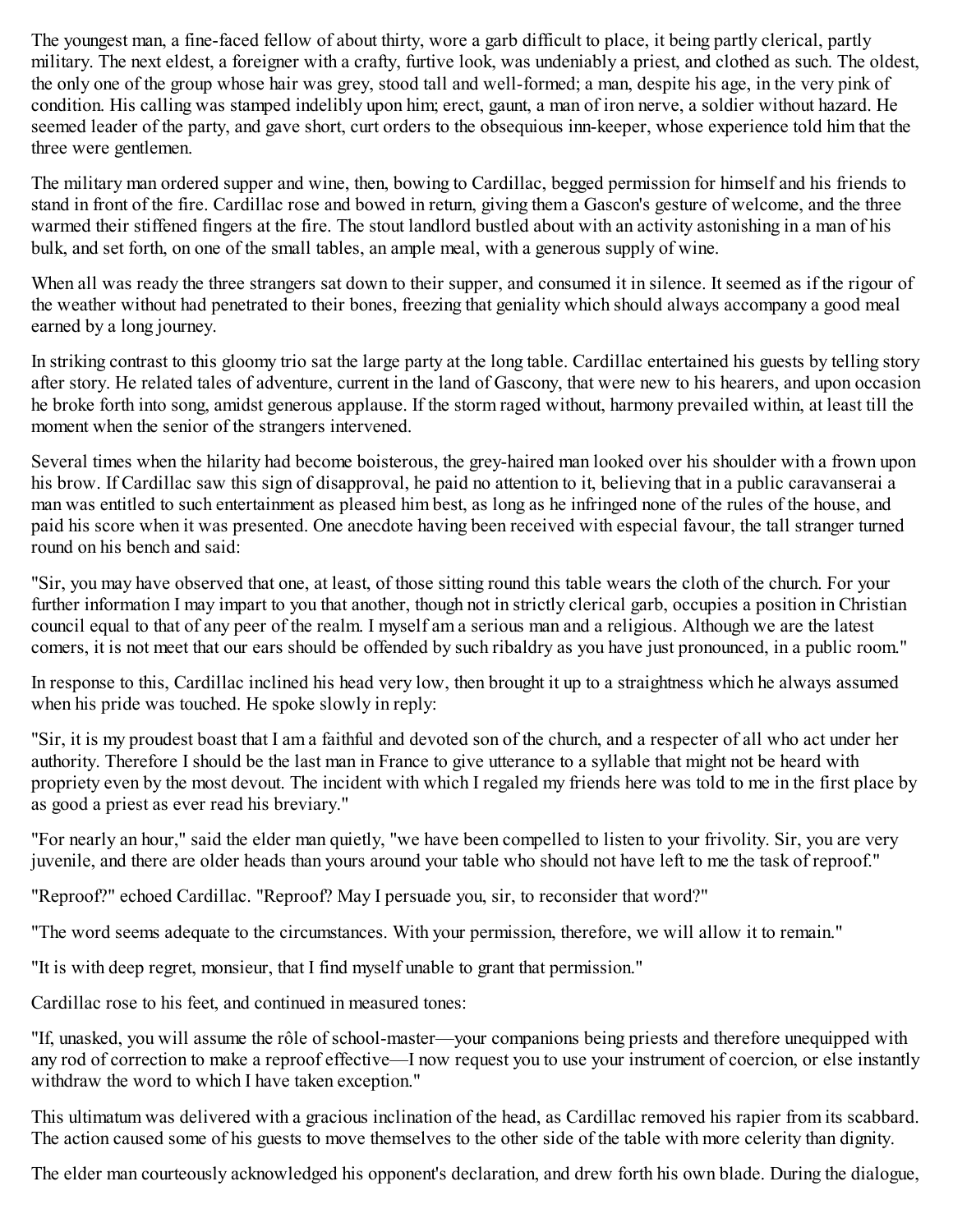which was carried on in a low, conversational tone, the priest bent his eyes on the table, never looking up. The youngest of the party leaned back with an air of indifference, although at times a fleeting smile illumined his handsome countenance. Neither of the two spoke, nor made any effort to arrange a compromise.

The quarrel had risen so unexpectedly and upon such slight excuse that Cardillac, somewhat belated as he admitted to himself, began to think, and stood there irresolute, sword in hand. Suddenly he remembered his mission, and the national cause that hung upon his success and the personal issue involved in the completion of his task. How was he to know that these strangers were not disguised assassins sent by Luynes?

He stood practically at their mercy, for his own friends, although in the majority, were unarmed, and even if they possessed weapons could make little use of them. Yet he had allowed himself to be drawn into this brawl, and had actually been the first to show steel; so, whatever ensued, investigation would show that he had been the aggressor, changing the issue from one of words to one of weapons.

Mentally dubbing himself an impetuous fool, he tightened his grip on the hilt of his rapier, and, remembering how good a swordsman he was, would have entered the conflict untroubled were it not for his fear of a rearward attack from the other two, when he had disarmed or wounded his opponent.

The elder man stood with the knuckles of his left hand pressed against his hip; his right rested on the hilt of his sword, whose point impinged upon the floor, like a walking stick sported by a dandy. He noted Cardillac's hesitation, regarding him with a quizzical look, while his lip curled slightly, giving his face a disdainful expression. Cardillac, seeing this, roused himself from his momentary reverie, resentment at the unwarranted intrusion rising uppermost in his mind.

"At your pleasure, monsieur," said the young man.

"Monsieur, I await yours," replied the elder.

An unaccustomed thrill travelled up Cardillac's right arm as the sword-blades lay together in mid-air. He was conscious of a strength behind his opponent's weapon that he had never before encountered, but more ominous was the skill with which his own steel was held nerveless and immovable.

There was nothing spectacular about the contest; no clashing of metal, no thrusts, and consequently no parrying, but it seemed to the spectators that the two blades had become welded together, and that neither combatant could draw them apart.

But Cardillac was no spectator, ignorant of fence. He considered himself an expert at this play, but never before had he met a man whose sword seemed to be a magician's wand that, at a touch, completely paralysed his own blade. However, it occurred to him that this was a game at which he could hold out indefinitely, that could come to no conclusion, and that was as nullifying for his opponent as for himself.

Skill, however great, could not in the long run take the place of strength, and as Cardillac was the younger man, he must eventually win, even against a trick so unusual. So they held grimly on, each man standing his ground, giving way not an inch.

Suddenly the stranger's blade seemed to lose grip, and its point, like the sting of a serpent, passed under the quillon of Cardillac's guard, and deftly pricked his hand, causing a momentary relaxation of his grip. Next instant Cardillac's sword was whirled through the air, its point stuck in the timbered ceiling, with the pommel swaying to and fro in space like a pendulum.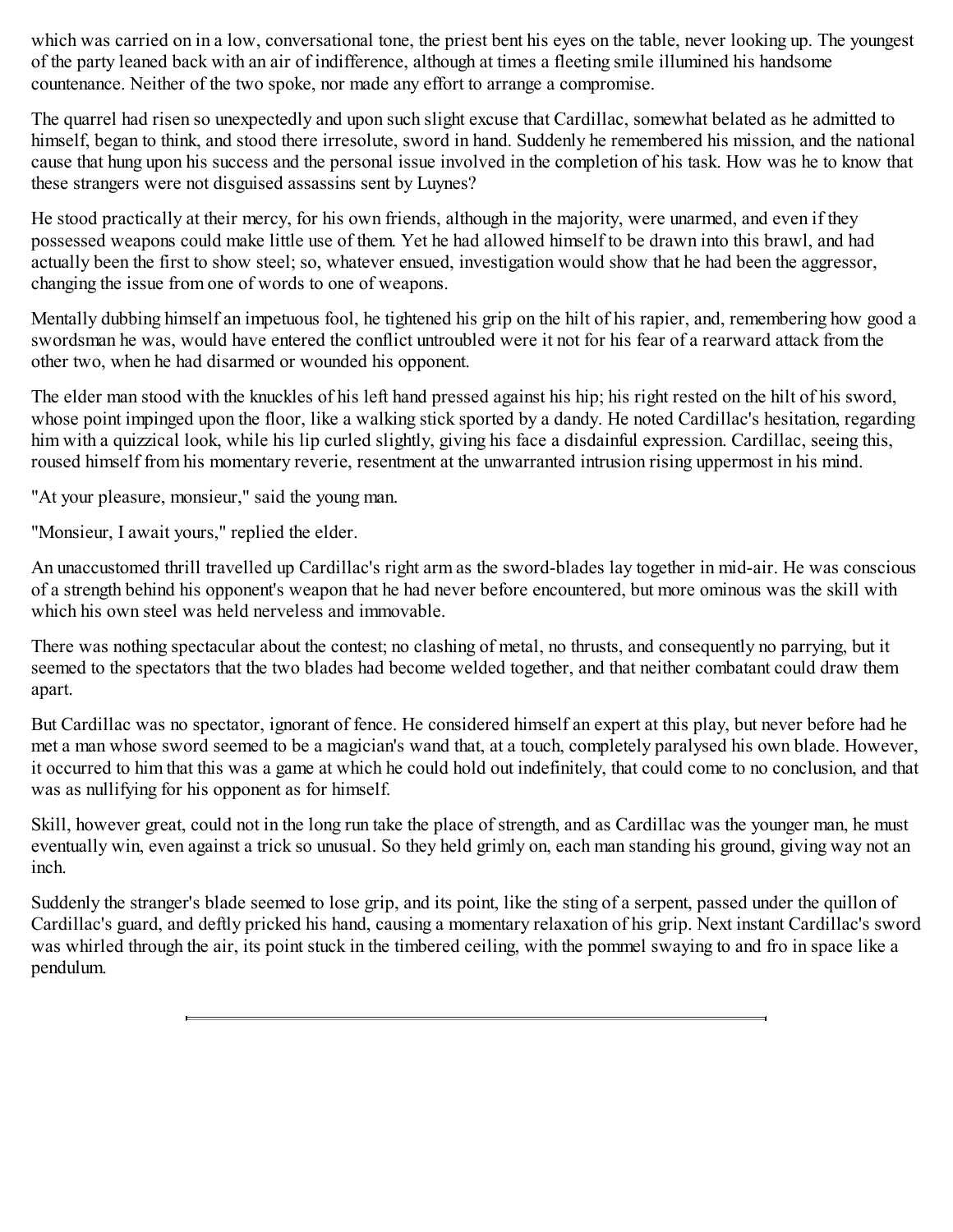## **CHAPTER XXX**

### **AN ALLY OF NEITHER**

Once more the stranger sported his weapon after the fashion of a dandy's cane, his open palm resting on the pommel, his cynical smile turned upon his discomfited antagonist, contemptuously pitiful, as a grown man regards the blundering of an untaught boy.

Cardillac did not move, but placed his arms akimbo, and stood there defenceless, although he might easily have reached forward and pulled his rapier from the ceiling, for the other was in no attitude instantly to prevent this.

"I think, sir," proposed the stranger deferentially, as if putting forward a statement which might be disputed, "that your life lies at my mercy."

"Take it," said Cardillac indifferently, but although he spoke nonchalantly, chagrin made his heart burn within him.

He remembered his unjustifiable fear that the other two would interfere, and although the thought was unspoken, he was humiliated that it had occurred to him. Neither of the other two had moved from his place: there was no need for them to do so. Cardillac had been helpless as a child from the first.

"I have no wish to take it, monsieur. Man's life decreases in value as man increases in years. My own life I hold as of small worth, but existence now opens to you its most advantageous period. I would therefore gladly bestow it on you, unless you compel me to deprive you of it."

"What are your conditions, monsieur?"

"There is but one condition, which is that you drink a toast with me."

"I am willing, so long as I am not asked to admit that any lady is more beautiful than she whom I have the honour to serve."

"There you see, monsieur, you prove my contention regarding the value of life. You would die rather than proclaim another fairer than the divinity you worship. I shall put your loyalty to no such test, for the beauty of woman is a subject indifferent to me."

"Very well, monsieur, then I am prepared to drink with you."

One of Cardillac's friends, delighted to see that wine, rather than blood, was to flow, filled the young man's flagon and handed it to him. The gentleman in semi-military garb did the same favour for the elder man, who, raising his measure aloft, cried:

"I give you his most gracious Majesty, King Louis, the thirteenth of that name!"

Cardillac gently laid down his filled cup upon the table.

"Monsieur," he said, "the number thirteen is unlucky."

"How so?"

"For me, I mean. I cannot drink to the King."

"Well, monsieur, you seem difficult to please, and apparently would force me to extremes—a course I am loth to follow in this instance—therefore I shall amend my proposition. As you do not care to accept my toast, give me one of your own. If I refuse, then it seems we are quits, and so again your life is spared. But you must propose a serious toast, suitable for a serious and aged man. I refuse to drink to any young lady."

"Sir, I could not have encountered a more generous opponent, whose nobility is only equalled by his skill of hand and strength of arm. I give you, sir, the Queen, wrongfully imprisoned by her enemies! I ask you all to stand and drink to her speedy release."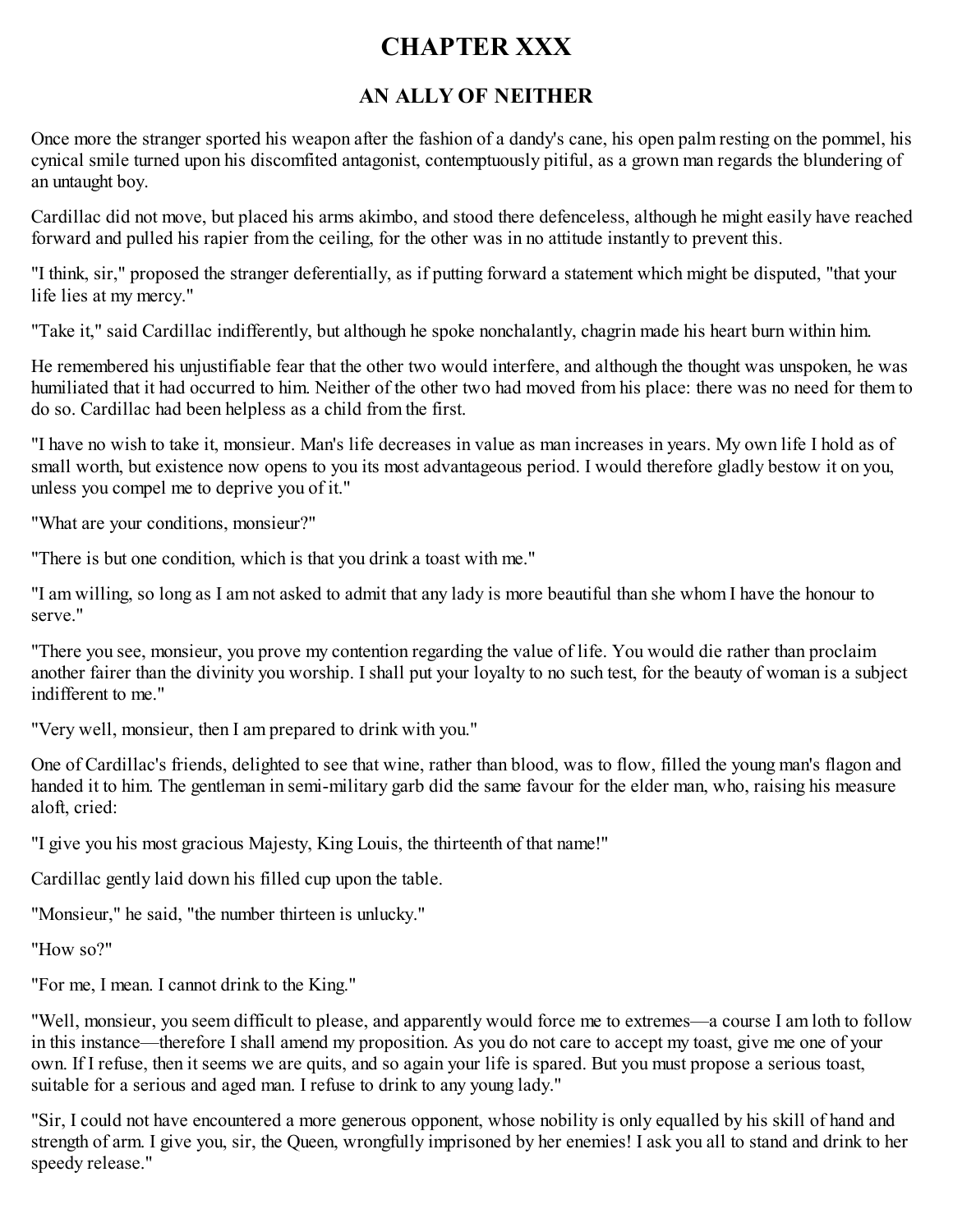As he made this request, he looked towards his friends, who were instantly on their feet, but there arose also the two strangers seated at the smaller table.

"The Queen!" cried his late antagonist, raising aloft his goblet. "Health and liberty to the Queen, and confusion to her enemies!"

The stranger put down his drained tankard, and extended his hand.

"Monsieur de Cardillac, I am gratified to meet you. Allow me to introduce myself."

"My lord, there is no need. Your sword has been your sponsor. You must be the Duke d'Epernon, commander of the Queen's forces."

For the first time since he had arrived, the duke laughed; then, turning to his two companions, he introduced the militaryclerical man as his son, the archbishop of Toulouse, and the other as Rucellai, the very reverend the abbé of Ligny.

"As a man of peace," said the abbé, "I beg to be allowed to draw this sword from the ceiling and restore it to its owner."

"I fear such a restitution is not in the interests of peace, abbé," commented the duke, "for although our contest seemed unexciting, Monsieur de Cardillac is nevertheless one of the best swordsmen I have ever met. And now, Monsieur de Cardillac, when you are at liberty, I should like you to join our party. We have come over from Loches especially to see you. I suppose the landlord can give us lodging for the night."

The landlord assured the duke that he had ample accommodation, but feared none of his rooms were worthy of holding so distinguished a guest. His lordship replied that he was an old campaigner, who looked upon the comforts of an inn as unnecessary luxuries.

The silk-spinners took their departure, going out, not by the front door, but down into the cellar, with their lighted lanthorns, and so into underground passages until they came to their dwellings in the chalk cliff, thus avoiding the bitterness of a winter night. The small table was drawn up nearer to the fire, the landlord provided an ample supply of wine, and the four men seated themselves in front of the blazing logs. The commander of the Queen's forces was the first to speak, and he addressed Cardillac.

"When the Duke de Montreuil told me you refused a conference, except at the sword's point, I resolved on the first opportunity to oblige you, even if I was compelled to take a disagreeable journey for that purpose."

"My lord, I apologise for my boorishness in disobeying your command, and regret that I have put you to the inconvenience of a journey to Montrichard."

"Oh, that's no matter. Our ride hither has settled two questions, which perhaps would not have been resolved so well at Loches. The first pertains to your swordsmanship, and the second to your loyalty, which, as my friend Montreuil was injudicious enough to disclose to you, I doubted. For such disbelief I now apologise. In these troublous times true men should hold no misunderstandings with one another, and I trust all is now clear between us."

"So far as I am concerned, that is the case," replied Cardillac.

"Good. Well, we wish to enlist your assistance in liberating the queen, and Montreuil has for some time proclaimed your merits, which I did not accept at their proper valuation. We have been using every effort towards the Queen's escape, but up to the present time have been unsuccessful. Now a new difficulty has arisen, coming from a most unexpected quarter; a quarter so exalted that our criticism is stricken dumb. The Queen has caused to be sent to me an order forbidding the very reverend the abbé of Ligny from making any further efforts on her behalf. The Queen, poor lady, has been these months past cut off from all communication with her followers. She is surrounded by women, and naturally knows nothing of what is going on outside her prison walls. I daresay that the failure of our efforts has increased the rigour of her imprisonment, and this doubtless is partly to blame for the unfortunate proclamation—if I dare call it so, in all loyalty. In addition to this, someone must have poisoned the mind of Her Majesty against the abbé of Ligny."

"My lord duke, excuse my interruption, but if Her Majesty is cut off from all communication with the outside world, how could she know anything of the abbé's doings?"

"Of course, my dear Cardillac, a certain percentage of news filters through, but we have reason to doubt the genuineness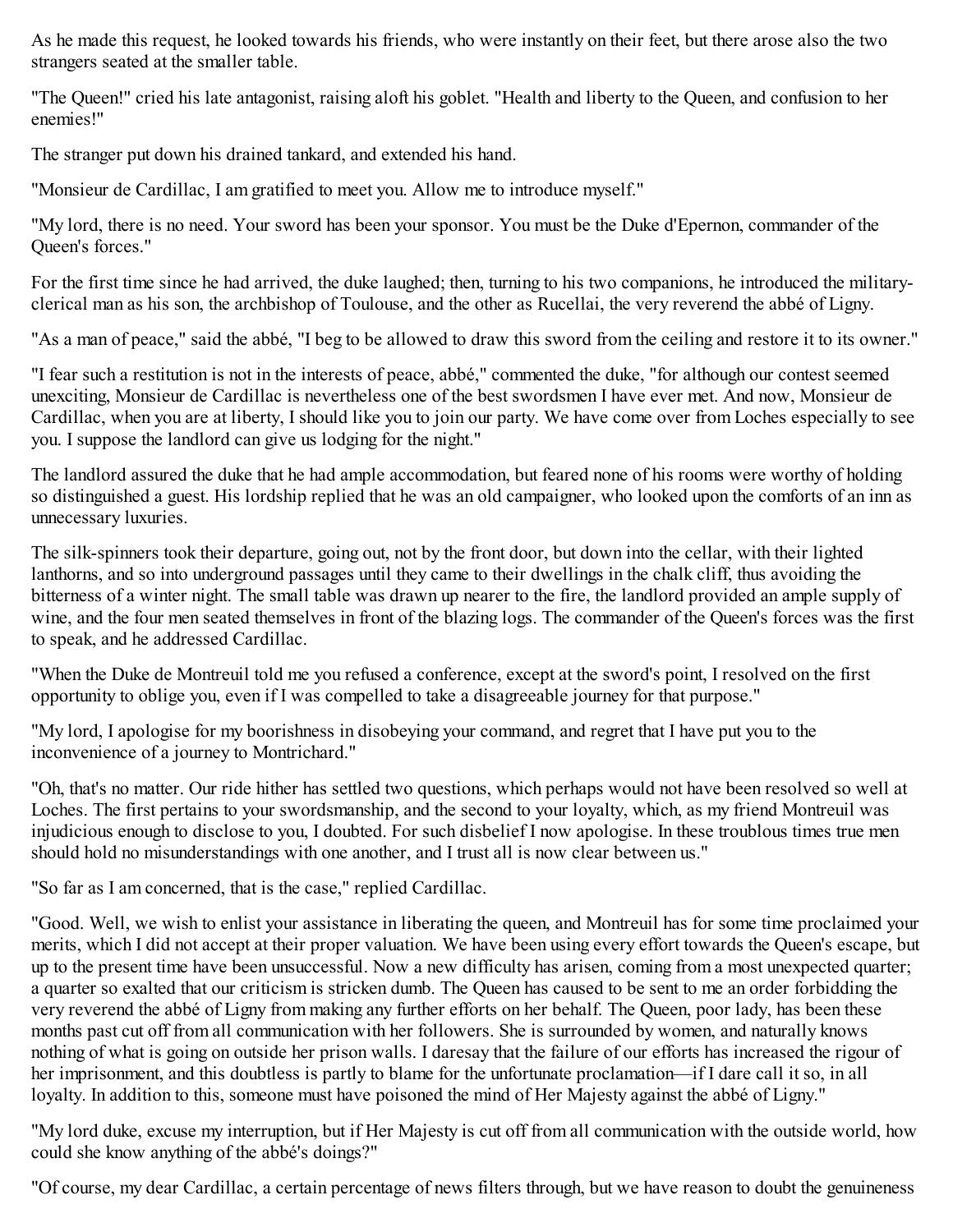of this proclamation. The signature certainly resembles that of the Queen, but there are some expert forgers in the other camp, and the blow is so unexpected, and so contrary to Her Majesty's own interests, that without corroboration we hesitate to act upon it."

"From whom did you receive the proclamation?"

"From the Duke de Montreuil himself."

"And from whom did the duke receive it?"

"That he refused to disclose, but he assured me that the document came directly from the Queen."

"The Duke de Montreuil would never make such a statement unless he believed it to be true?"

"Certainly not. I am well aware that he credits it, but until I know the avenue through which it came, and so can add my own judgment to that of Montreuil's, I, as commander of the forces, hesitate to act upon it."

"Would you obey the document if you knew it to be genuine?"

"Of a certainty. How can you ask such a question?"

"Because in that case I shall tell you how it came into the Duke de Montreuil's hands."

"You? How can you possibly know anything about it?"

"I gave it to the duke, and asked him to present it to you. I am acquainted with one of the Queen's ladies-in-waiting, and asked her to persuade the Queen to sign such a proclamation. I myself got the document from the château at Blois, and finding the Duke de Montreuil here on my arrival, did not go through to Loches, as was at first my intention, but gave it instead to him."

"Do you mean to assert," said the Italian, speaking for the first time, and speaking very softly, although there was a dangerous glitter in his eyes, "that it was upon your advice—you, a man unknown in our ranks—that Her Majesty issued what was practically a sentence of dismissal against one of her most faithful servants?"

"Yes."

"May I ask why? Surely you feel no personal animus against me?"

"None in the least, reverend father. I took the course, of which doubtless you disapprove, because all your ingenuities had failed. Worse than that, you were keeping the town of Blois on the alert, and thus prevented my success. As well might a man endeavour to extract honey from a bee-hive while someone else was irritating the bees with a stick."

The abbé was about to reply, when the archbishop of Toulouse, his superior, motioned him to continue silent.

"There is little use in arguing the pros and cons of the proclamation," said the archbishop. "Let us talk of the future, rather than of the past. We are here for a practical purpose, Monsieur de Cardillac, and the proposal we offer you is this. You are a man with your way to make in the world. I suppose I may take that for granted?"

"Yes, my lord archbishop."

"You are young, energetic, fearless; exactly the man the abbé of Ligny needs to carry out his plans. If you return with us to Loches, and take service under the direction of the abbé, I make no doubt the next project will prove successful."

"I have been told, my lord archbishop, that there are many spies in Loches, and their presence may account for the failure of former schemes for the Queen's liberation, as I am sure the plans of the abbé of Ligny must be well laid. On account of the spies alone I should be compelled to refuse the invitation to Loches."

"Youth is ever confident. Perhaps you scorn my assistance, monsieur?" said the abbé placidly.

"Oh, no, reverend father. On any ordinary occasion I should welcome it, but a battle and a plot are two different things. The more men you can secure on your side in a battle, the better; the fewer there are in a plot, the better. In my plot there are two persons, and that is just double the ideal number."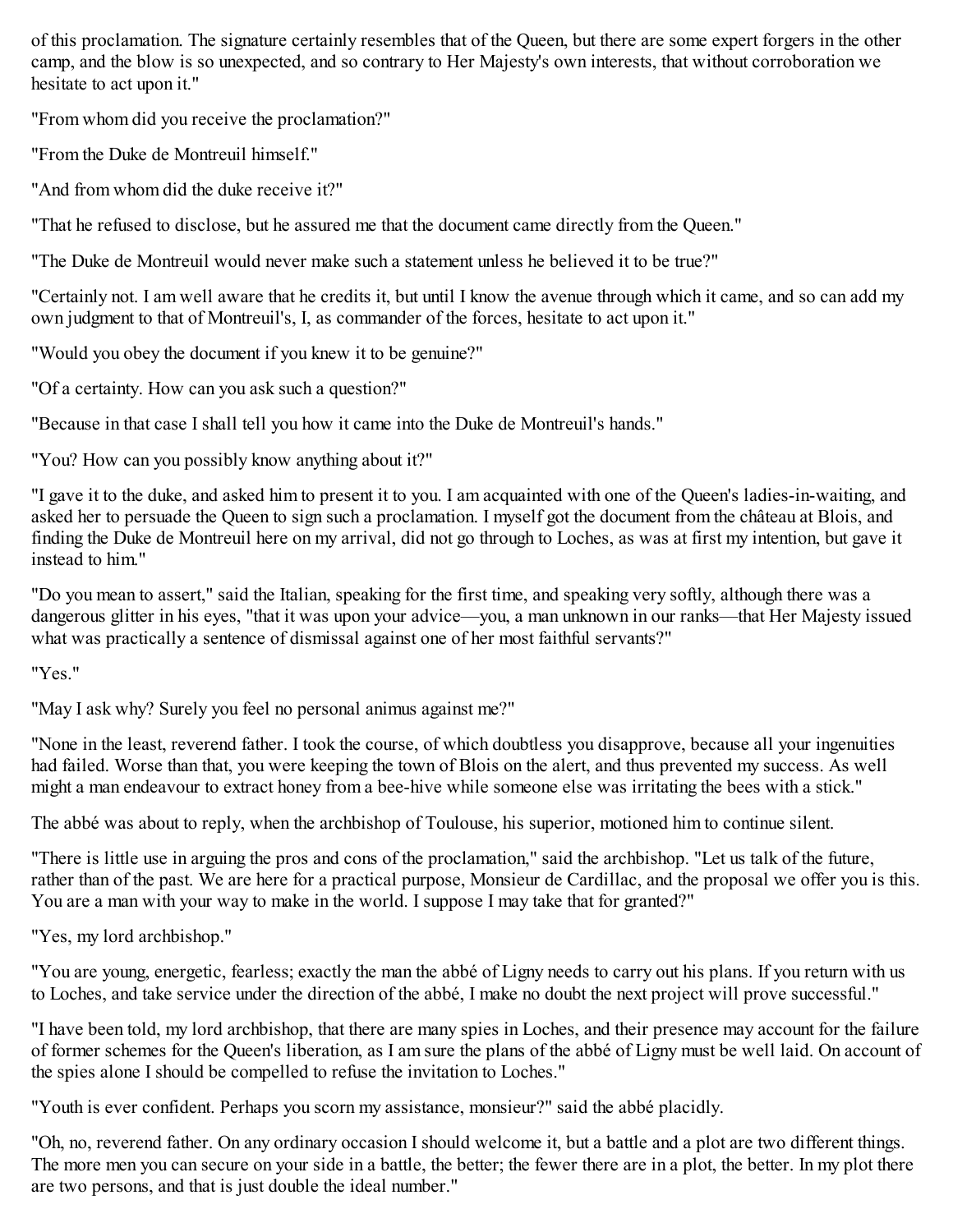"Young man, tell me your plot. We shall all treat what you say in the utmost confidence."

"My plot, abbé, is very simple. It consists in transferring Her Majesty the Queen from the château of Blois to the château of Loches."

"But the details, monsieur," persisted the abbé.

"Oh, the details! They are like the weather, and change day by day; often several times a day."

The Duke d'Epernon did not like the trend of the conversation. He thought his lesson in swordsmanship should have taught the young man a little more modesty than he appeared to possess. A dark frown was slowly gathering on his brow.

"I think, monsieur," he said, "you treat the abbé with less consideration than his high office, or his distinguished personal qualifications, deserve."

Cardillac rose to his feet.

"I regret, my lord duke, that what I have said has produced such an impression upon your mind. I assure both you and the abbé that I mean no disrespect to himself or the company. The misunderstanding is caused by my crude endeavours to be courteous.

"Ah, you may smile, but what I say is strictly true. I am usually very direct in my speech, and no man mistakes my meaning. Here I have made an attempt at verbal fencing, with the same result that followed my measuring swords with you, my lord duke. I shall now speak plainly. I belong to neither faction that divides France. As I told the Duke de Montreuil, I believe there are mostly knaves on one side, and mostly fools on the other."

"You hold a flattering opinion of your country, young man," said the duke.

"Oh, there is nothing wrong with the country. I am referring merely to those in high offices on either side. I refuse, then, to be labelled, and called King's man or Queen's man. I am in this contest for Victor de Cardillac, and I am going to fight as Victor de Cardillac orders. I ask no man's assistance, and I will assist no man. I refuse to disclose the particulars of my conspiracies to anyone.

"If I succeed, the Queen will reach Loches; if I fail, my head will reach the block. It is like to do so in any case, if I fall into the clutches of Luynes. If I fail, I pay the penalty; if I succeed, I ask no office in the gift of the Queen, and no money from the coffers of her supporters. And now, gentlemen, if I have made myself understood, I beg leave to bid you goodnight."

"Good-night," responded the Duke d'Epernon shortly. The other two said nothing, and Cardillac, with a comprehensive bow to all three, went up the stairs, and so to bed.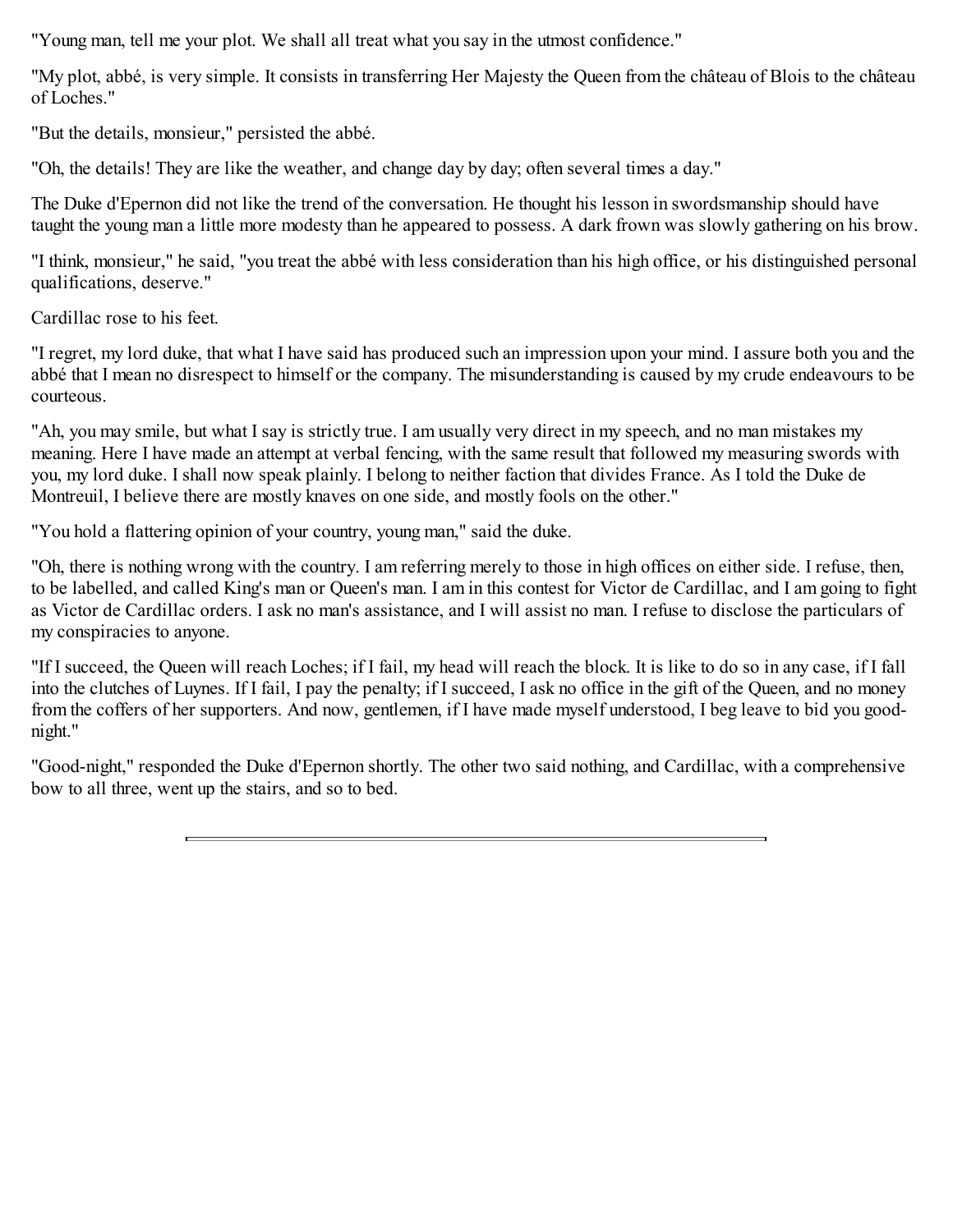# **CHAPTER XXXI**

## **AN INTRIGUING VIS-À-VIS**

When Cardillac awoke next morning he had no desire to proceed further with the acquaintance of the three men, so after an early breakfast he saddled his horse and rode northward. In spite of the severe contest he had had with old Maloche, he was, nevertheless, welcomed at the manor farm, because at the end of each visit he made the agriculturist a payment in gold. After the night's storm the day had dawned clear and cold.

Cardillac stopped on this occasion for nearly a week at the farmhouse, spending his days on foot, examining the defences of Blois, that is to say, the defences so far as the south was concerned, for the bridge was too well guarded to afford access to the town, and the late rain had filled the Loire from bank to bank, transforming the river into a raging, muddy torrent, which he found impossible to cross with such craft as was drawn up along its southern shore.

He waited a week for the river to subside, but there was no diminution of the flood, so, baffled in his numerous attempts to enter Blois, he got upon his horse and rode back to Montrichard, and to the comparative luxury of the Tête Noire, whose table far excelled that of the manor farm.

At Montrichard a disagreeable surprise awaited him. The fat and friendly landlord of the inn drew him aside and said:

"The abbé of Ligny is still here, monsieur. The other two returned to Loches the next morning. All three seemed at a loss when they found you had ridden away, and they questioned me shrewdly, trying to learn what had become of you. When they discovered I did not know, or would not tell, they held consultation together. The polite abbé then announced to me that his journey was in reality a pilgrimage to the shrine of Our Lady of Nanteuil, whom he wished to supplicate on behalf of the imprisoned Queen. The abbé is a most kindly, courteous gentleman, and he speaks highly in praise of the Tête Noire. Its cuisine, he says, excels that of any place of entertainment in Loches."

"Yes, yes!" broke in Cardillac, with some impatience. "We all know your excellence as a landlord. Did the abbé say when he intended returning to Loches?"

"I believe he will continue to supplicate Notre Dame de Nanteuil until such time as the Queen is released."

"Good heavens! is the case so serious as that? Then we may be honoured by his presence for some time yet?"

"I hope so, Monsieur de Cardillac, for he is an estimable gentleman, and an amiable judge of good cooking and sound wine."

Cardillac turned away, trebly depressed, by the presence of the abbé, by the present impossibility of entering Blois, and therefore by the fact that he could not win a glimpse of his lady in the château.

As he walked despondently through the town, he met friend after friend, who greeted him cheerily. From each one he learned that the good abbé had been asking questions, and had shown much interest in the silk industry, and seemed particularly pleased when he induced people to talk of that gallant young man, Cardillac, for whom he professed much liking and friendship.

Disquieted by the fact that the abbé was spying on him, Cardillac walked to the middle of the bridge, leaned over the parapet, where he was alone, and looked down upon the swirling, swollen Cher. What was he to do with this meddlesome prelate, whose activity even a proclamation from the Queen was unable to subdue? Cardillac wrestled with the problem, made up his mind, then sought one of his friends, a tailor of lowering brow and massive jaw.

That night at dinner Cardillac found opposite him the beaming and benevolent face of the Abbé Rucellai, a face whose benign expression was belied by the crafty smile and the shifty eyes. Cardillac greeted him with the utmost good humour.

"I heard from the landlord that you proposed stopping with us for some time."

"Ah, yes," replied the abbé. "I have remained to implore the intercession of Our Lady of Nanteuil, who, you may remember, was a great favourite of Louis XI."

"The saint seems inclined towards those whose methods are subtle," commented Cardillac.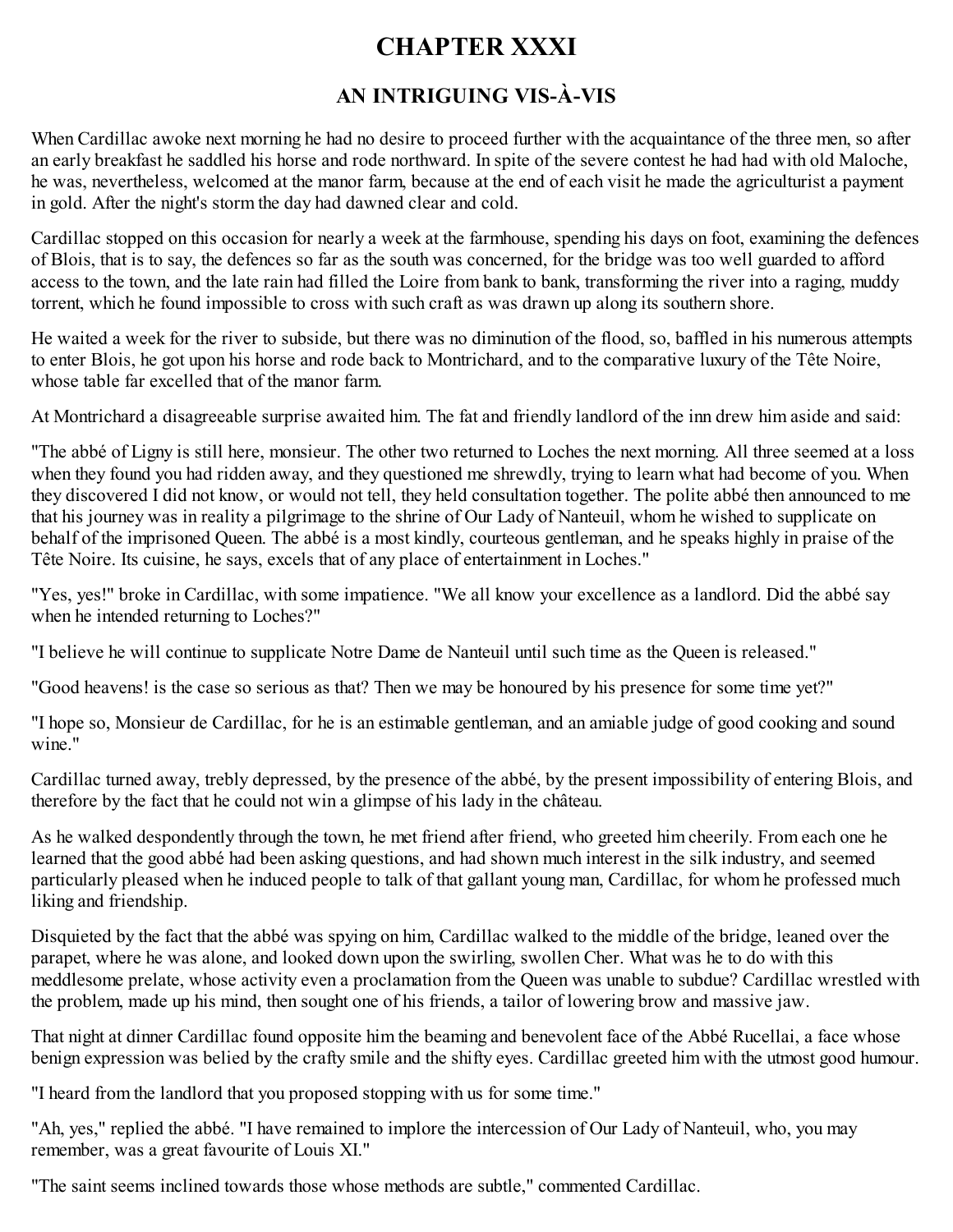"True. Louis was indirect but often successful, and I thought that in dealing with enemies so cunning as those confronting us, Our Lady's help would be invaluable."

"I think you are in the right, abbé, and I am further persuaded that if the church attends strictly to the offering of prayer, leaving to the strong arm of the laity the efficiency of the sword, the cause favoured by such a combination must prove irresistible."

"But the laity should accept spiritual guidance, Monsieur de Cardillac."

"But certainly, monsieur, although not in military matters. The archbishop should supplicate, but let the general smite, without the archbishop dictating his ideas on warfare to the general, or the general allowing his private doctrine to mitigate the potency of the archbishop's petitions. I am for a separation of church and state when it comes to blows."

"I thoroughly agree with you, Monsieur de Cardillac. Still, there are affairs in life where a little advice may prove of the utmost service. Let me cite, for instance, your own undertaking. That is not an engagement in which blows are struck."

"It may come to blows as a last resort, abbé."

"In that case, then, you are defeated, Monsieur de Cardillac, because you are one man, and your enemies in Blois are fifteen thousand."

"Fifteen thousand enemies are there now, but only ten thousand garrisoned Blois when I undertook this task. I owe the extra five thousand to the advice you have given the Duke d'Epernon and his son."

The abbé smiled graciously, as one who has heard an offensive thing said, but is resolved to take no offense.

"You have just returned from Blois, perhaps?"

"Yes, and for a week I have been trying ineffectually to enter the town."

"Now in that case I could be of some assistance. I know a man thoroughly to be trusted——"

Cardillac interrupted by holding up his hand.

"Heaven preserve me," he cried, "from the man thoroughly to be trusted. It is such as he that baffle all plots, bringing men's necks to the axe."

"Ah, the impatience of youth," murmured the abbé forgivingly, shaking his head. "You do not even ask me to tell you his name, residence and quality, and so ignorantly put aside an assistant of great importance. He dwells on the environs of Blois, and he——"

"Spare me further particulars, abbé. I do not wish to know anything about the man, as there is no office in my gift which he could fill."

The abbé bent ingratiatingly across the table.

"Monsieur de Cardillac," he said, "it is impossible that one man should bring about the liberation of the Queen."

"Then, abbé, why trouble further about an unimportant person like myself, who is doomed to failure?"

"Because, Monsieur de Cardillac, I am desirous you should succeed."

"That cannot be the real reason, abbé."

"Why not, when you see how anxious I am to link myself, even remotely, with your success?"

To this the young man made no reply, but went on silently with his meal, the abbé's eager eyes scrutinising him the while. At last Rucellai continued, with a bluff assumption of candour:

"You are so modest a man, Cardillac, that you may not credit your influence with the great. There is the Duke de Montreuil, for instance, who swears by you, for you did him a great favour, and I assure you he appreciates it. There again is his highness, the Duke d'Epernon, who at first was prejudiced against you, but having had the advantage of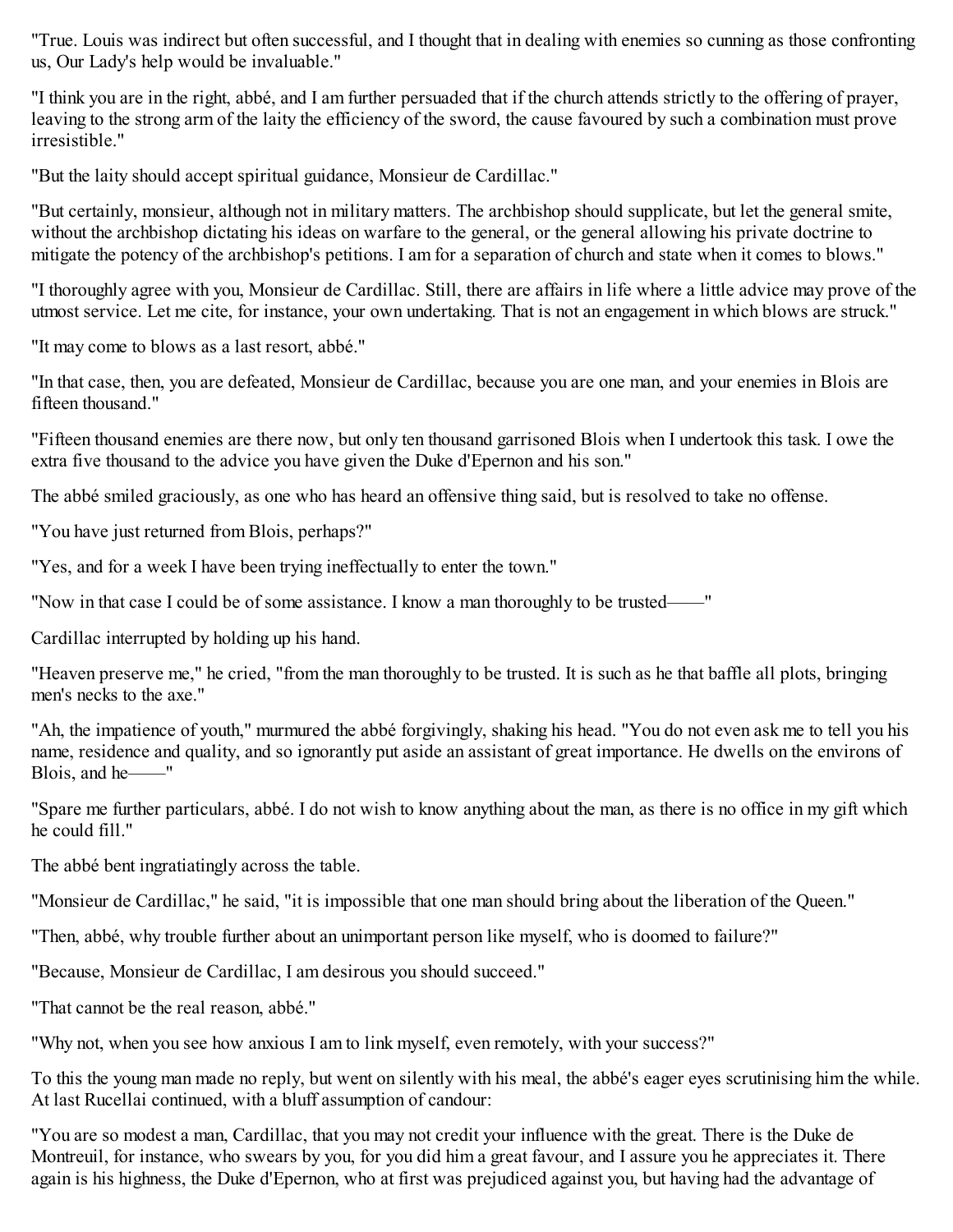making your acquaintance, is now as warm an admirer as the Duke de Montreuil himself. I may say the same of his son, the archbishop of Toulouse. You greatly impressed him that evening we first met you.

"Monsieur, is it not natural that a politic person like myself should wish to ingratiate himself with one who exerts such influence with the great? You will call me selfish, perhaps, and so I am. The Duke d'Epernon proposed that you should be my assistant. Let me, now that I know and appreciate you better, make a less ambitious suggestion, which is that I shall be your helper."

"I thought I had made it perfectly plain, abbé, that I required no colleague?"

"But the very fact that you spent a week endeavouring to enter Blois shows that you need aid, and need it badly."

"Very well, I accept. Cause, then, the river Loire to subside until it reaches its summer level, and thus I may enter Blois from the north. Petition Our Lady of Nanteuil for an abatement of the flood, or, like Moses, divide the waters, and I'll walk as dry-shod into Blois as if I were a son of Israel."

"I regret to observe, my dear Cardillac—and I am sure you will pardon the reproof from a man in holy orders who is so much older than yourself—as I was about to say, there is a taint of scoffing in your language, and a dangerous approach to the line of blasphemy."

"I am sorry you think so, abbé. I was merely trying to show that my difficulty cannot be overcome by human agency at the present moment."

"Will you not disclose your plans to me, and listen at least to my comment upon them?"

"Did you not discover my plans during the enquiries you made in the village?"

The abbé laughed with happy geniality.

"Oh, I merely wished to learn all I could about you. You interest me, Monsieur de Cardillac, as you interest the Duke d'Epernon and his son; as, indeed, you interest the Duke de Montreuil. I do not wonder you refused to disclose your scheme to three persons, but you can give me the particulars in the assurance that they will be held strictly confidential, and from the fact that my own plans have hitherto failed, I think it likely I may be able to point out some fatal flaw which you may remedy while there is yet time."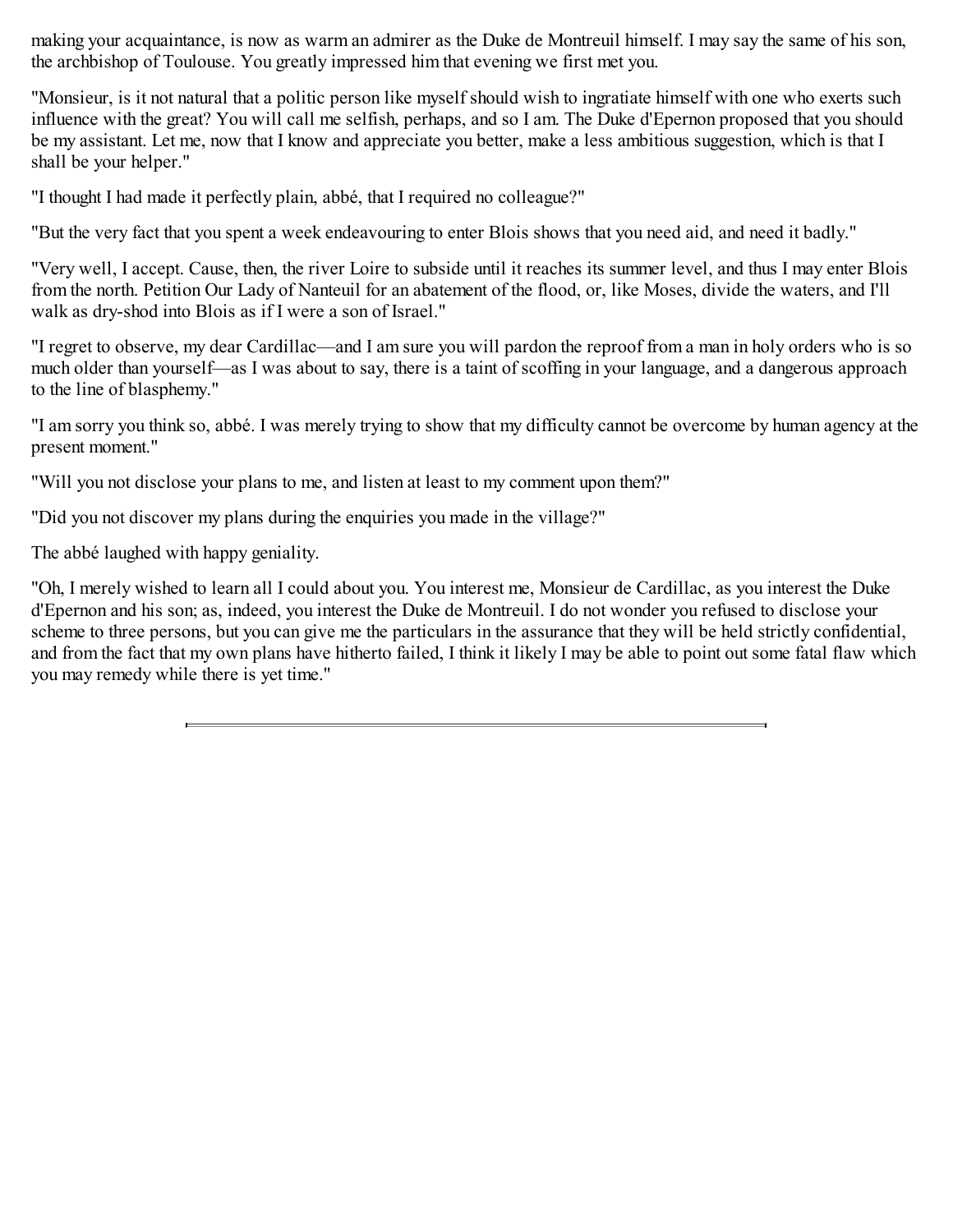## **CHAPTER XXXII**

### **THE PRICE OF A SECRET**

Cardillac leaned back, and looked steadily at his intriguing *vis-à-vis* with eyes that saw him not. He was arguing away the last doubt that remained in his mind. Drawing a deep sigh, he said wearily:

"Very well; have it as you wish. A determined man may get anything he wants in this world if he is willing to pay the price."

"The price? What price?"

"Why, in your case, abbé, the price of silence, which you have promised."

"Ah, that price I will cheerfully pay. I hope you now accept my word that I shall mention to no one what you may be good enough to tell me."

"Most certainly: I am sure you will keep silence till all need of silence is ended."

"I thank you for your faith, Monsieur de Cardillac."

"Then, abbé, excuse my absence for a few minutes."

The young man arose and went to his own room. When he returned he wore another doublet, and held something in his hand which he poured out on the table before the abbé.

"There," he said, "you have before you the whole secret."

The abbé's insidious eyes narrowed as he examined the materials Cardillac had brought. Reflectively he stirred the little pile with his finger, and took from it a piece of string.

"This," he said, "seems to be a parcel of sand, and the other a bit of silk cord."

"Exactly."

"I do not fathom your meaning," protested the abbé, looking up.

"You astonish me. I thought that one so artful would meet no difficulty—given these materials—in reconstructing the whole situation. I hoped this handful would elucidate the position, and thus save the necessity for further words, because we are here, in a public dining-room, where it is dangerous to speak about secrets, even though no listeners be visible. I may help you by saying that this heap looks like sand, but is not, whereas the cord looks like silk, and is silk."

The abbé sighed plaintively.

"After all, I seem to have had greater faith in your word than you show in mine. I thought you spoke truth when you said you would tell me what I wished to know, instead of which, you propound a riddle that I cannot solve."

"You mistake me, abbé. I merely overestimated your powers of divination. Of course, I am quite willing to present you with the most minute details, and repeat them and explain them until you understand, but, as I said, that cannot be done in a public room."

"Then, monsieur, take me to your own apartment."

"Its walls are no more sound-proof than these. We must retire to one of the chalk dwellings, where, when the door is shut, we need fear no listener. As an additional precaution, I will take you to the cliff-dwelling of a friend who, I think, already suspects my secret, for he has been one of my assistants. Even should he overhear it will be no matter, because he cannot write, and was born dumb."

The abbé laughed.

"For a young man you are the most cautious I have ever met. If you lead, I will follow."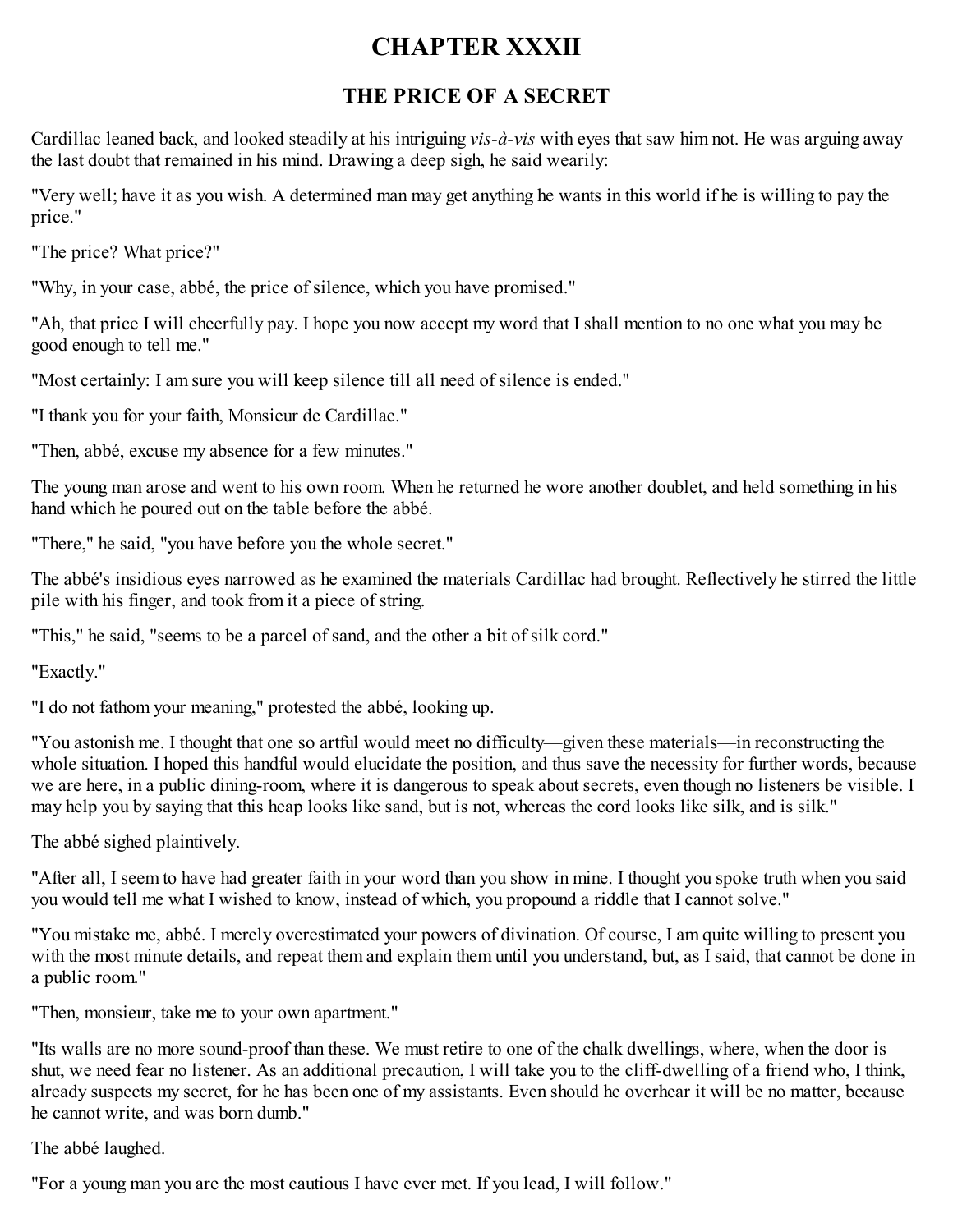Cardillac conducted the abbé by an underground passage to one of the cliff-dwellings, and there they found a room already prepared for them, rather cosily furnished, with a very comfortable armchair in which the abbé was invited to seat himself. The white walls were illuminated by a lamp.

"When I returned to my room," began Cardillac, "I put on a new coat, and a new pair of boots."

As he spoke, he raised his foot, and exhibited the sole. Let into the bottom of the boot was a rod of iron, which, bent at two angles, formed one long side and two ends of a parallelogram. At one end the rod of iron had been formed into a loop.

"This metal work," continued Cardillac, "was fashioned by the blacksmith of Montrichard after a design of my own, which design I drew from measurements taken by the lady-in-waiting to the Queen, who is my only colleague in this venture."

"Until now, my dear Cardillac, until now," interpolated the abbé, rubbing his hands together.

"Yes, until now. These measurements were taken from the window-sill of the last room to the west, on the first floor of the château at Blois. The room in question was once the library of Catherine de Médicis, and opens upon the balcony that runs round the Tour du Moulin.

"You will notice, abbé, that there is one of these irons in the sole of each boot, so that if, on entering Blois, I happen to be searched, there is a chance that these devices may not be discovered, but if discovered I would explain that they were put in to save the soles of my boots.

"Now, abbé, I shall take off my doublet, and will call your attention to the inside of it. What do you think of its lining, and the decorative effect thereof?"

"It is really very attractive," complimented the abbé. "It seems to be lined with silk cordage, which makes the jacket at once both warm and ornamental."

"It is everything you say," responded Cardillac, "and the silk cordage is the work of our local spinners, while the lining has been put in by our tailor, who is the dumb man that inhabits this rock cavern. But look you, by cutting this piece of thread, the cord comes bit by bit completely away, as you see."

Cardillac's right hand stretched out, pulling with it the cordage. The delighted abbé gave a cry of admiration.

"Why," he said, "'tis a rope ladder like a spider's web."

"An excellent simile, abbé. It resembles the spider's web of the fairy tale, delicate as gossamer and strong as steel. This ladder will bear up three men at one time, although it looks so flimsy. I have tested it, and therefore know what its capabilities are. Now, having unravelled it for your benefit, I must order it sewn up again."

Cardillac opened the door and shouted. The dumb tailor appeared, took the doublet and his instructions, and disappeared.

"A sinister-looking man, that," said the abbé.

"Yes, but an excellent tailor. And now, abbé, you perhaps observe that the sand, as you call it, is of the same colour as that rope ladder. The powder represents scrapings from the stone front, facing north, of the château at Blois. My lady-inwaiting lets down a cord; I attach to it the two iron instruments I have taken from my boots; I unravel the silk ladder which I take from the inside of my doublet, that also having escaped observation during the search, and this rope ladder I have first attached to the two cleats of iron. The lady-in-waiting fastens the iron upon the window-sill, letting down the silk ladder, then I run up to her window, and enter the château."

"But, monsieur, surely you never expect the Queen to come down such an aërial ladder as that?"

"If Her Majesty cares to entrust herself to me, I will carry her, but I think I shall have no difficulty in persuading her to make the descent alone. In any case, should I fail in the first attempt, the silk ladder may remain there all next day, and no one in the street will detect it, for it is the exact colour of the stone wall. Our dyers here in Montrichard are equally as skilful as those of Tyre."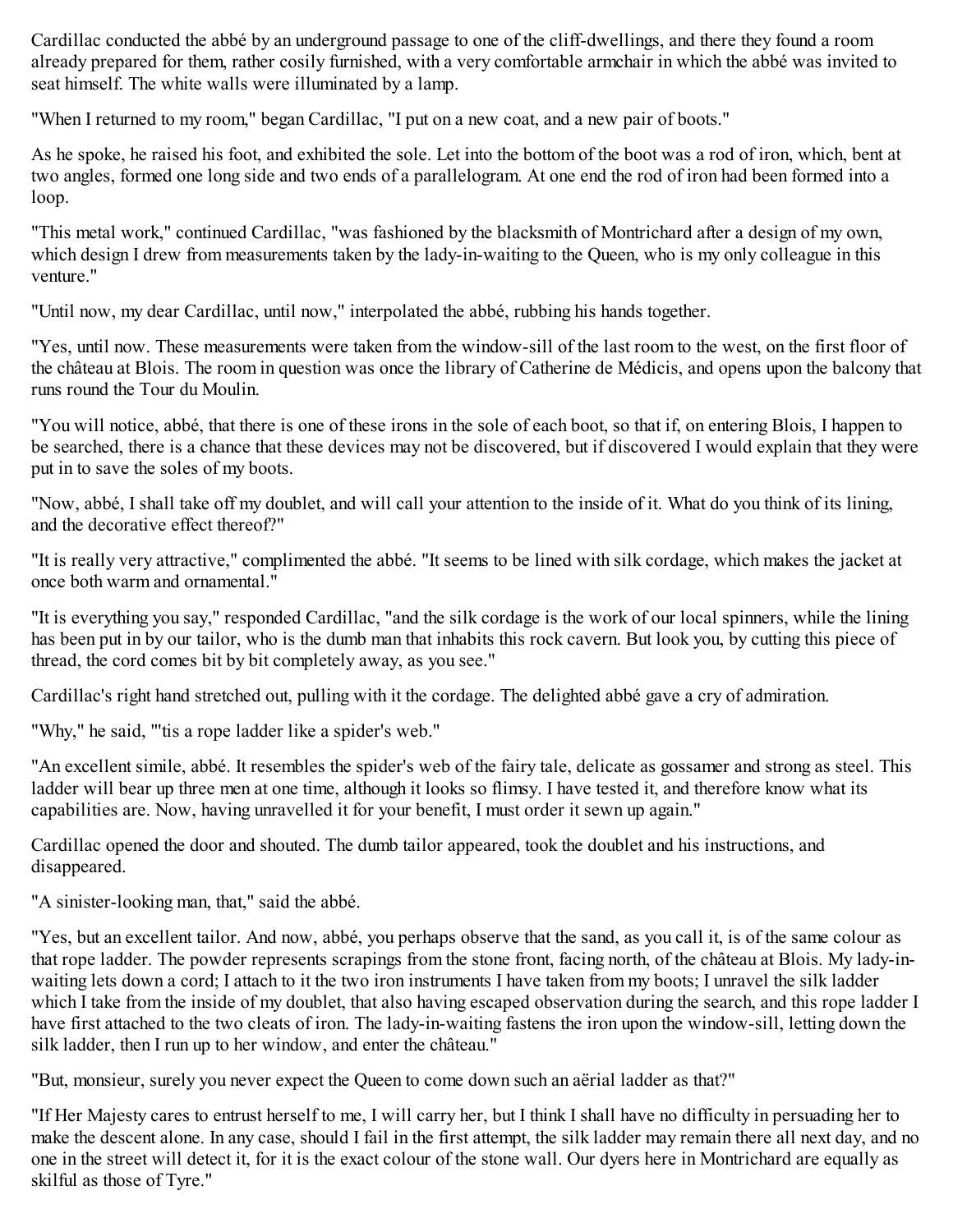"But Her Majesty is forty-five years old, and very stout, as is the habit of our Italian women when they reach that age."

"Nevertheless, abbé, I shall have her out of Blois were she double the age and twice the stoutness. And now, reverend father, are there any further questions you wish to ask?"

"Suppose you succeed in getting Her Majesty safely to the street, how are you to leave Blois?"

"I anticipate that in a month or two the rigour of her captivity will be relaxed. I understand that before you began your own arrangements for her release, the bridge over the Loire was not guarded, neither did a cordon of soldiers encircle the town. As time passes, these precautions will cease, one after another. Blois will resume its activity and its communication with the surrounding country, a condition much desired by every inhabitant. Luynes will not hold the tight rein longer than is needful, for he does not wish to turn the town against him, and there has already been much grumbling because of the state of siege."

"Then you mean to rest here for weeks?"

"There is nothing else to do, venerable abbé. The moment the tailor gets my jacket sewn up again——"

"Oh, I could never consent to such placid inactivity."

"I regret to differ with you, abbé, but I shall not permit myself to be hurried by anyone."

"You shall be hurried by the Duke d'Epernon the moment he hears from me, unless you consent to accept my advice. Such a delay is unthinkable."

"You forget, abbé, that you promised to communicate to no one what I divulged."

"I shall not tell what you have said, but I shall urge the duke to spur you on."

"I see. Well, it doesn't matter. Abbé, you will find yourself quite comfortable here. I have given orders that you will be waited upon with the utmost courtesy, for the tailor, who is unmarried, and attends to his own housework, his trade not being very brisk, is an excellent manager, in spite of his forbidding face. He is as gentle as a lamb, unless aroused by opposition to his wishes. If you attempt to bribe him, he is likely to knock you down, but during good behaviour you will be quite unmolested."

"Do you dare thus, without warrant, to imprison a friend of the Duke d'Epernon, commander of the Queen's forces, and the colleague of his son, the archbishop of Toulouse?"

"Well, if I dare to enter Blois, with its fifteen thousand men, where there is a price set on my head, it is not likely I shall be frightened by two, or three, counting yourself. Besides, abbé, a bargain is a bargain. I told you the price of my secret was silence. I have given you my secret, and I must secure the price. I will release you two days before the attempt is made to release the Queen. Meanwhile, your blessing, reverend father, and so good-night."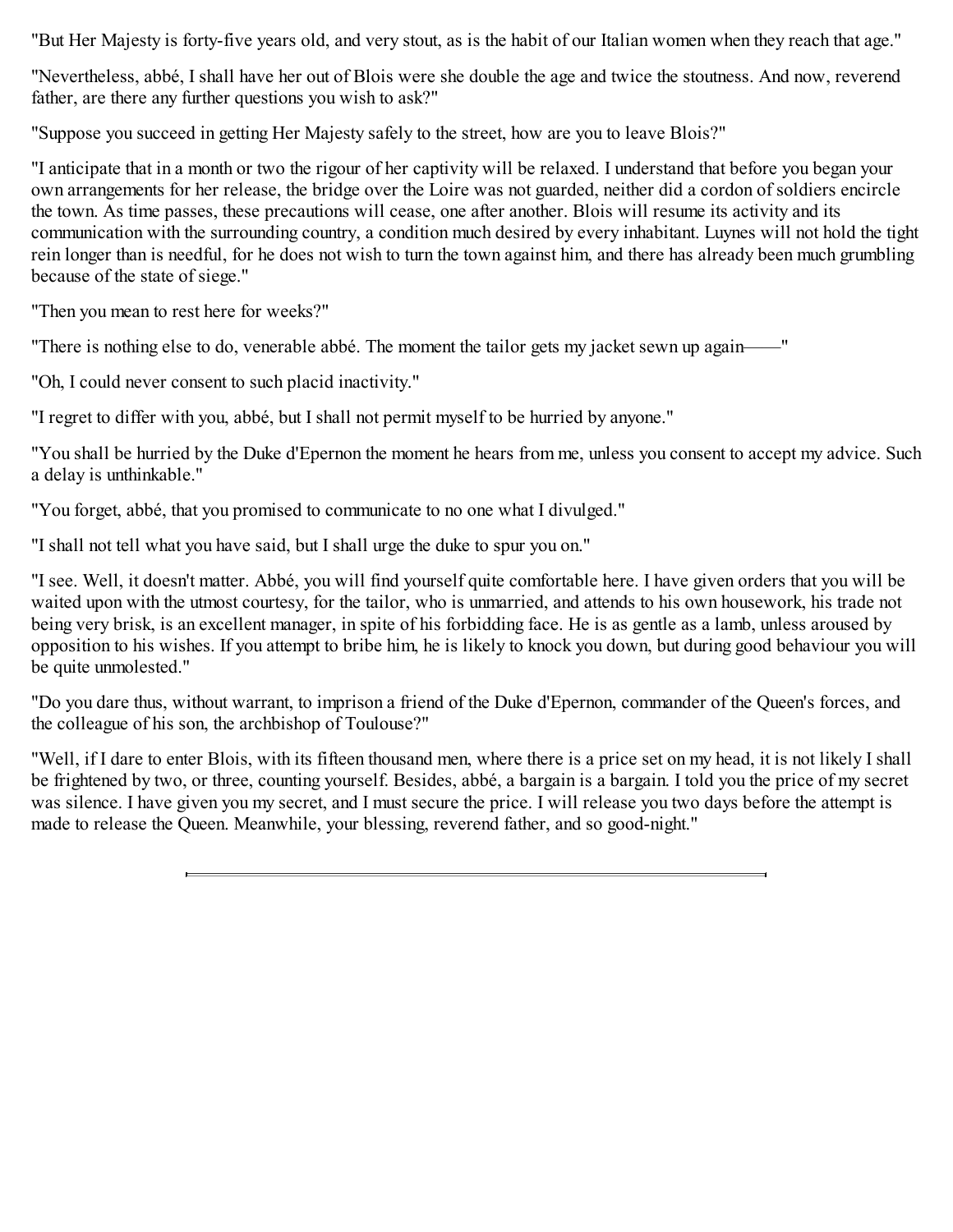# **CHAPTER XXXIII**

### **SAINT VALENTINE'S NIGHT**

The day of blessed Saint Valentine, favourable to all true lovers, in the year of our Lord 1618 broke fair and clear; warmer than one has a right to expect in February, representing thus the passion the day commemorates.

Cardillac, in high spirits, found the bridge unguarded, and entered Blois without being even challenged.

The continued protests of the citizens had been listened to in Paris. They had implored Luynes either to remove the Queen to some fortress in the country, or else confine the guards to the palace itself, and leave the town to its former state of unrestricted freedom.

Like all other human actions, the numerous conspiracies of Rucellai produced two opposite effects. Only one of these effects had been visible to Cardillac, and he naturally supposed that this was the net result of the abbé's futile endeavours. That prelate had sealed up Blois so far as he was concerned, baffling him in his attempts to enter the town. But the other effect of the Italian's plots was to give the King's officers undue confidence. They came to believe that the palace-prison of Blois was impregnable, and so grew careless. Blois had long been a favourite residence of the Court, and the town contained many facilities for the dispersion of ennui. There were theatres, concert halls, circuses, balls, parties, entertainments of all sorts, and excellent restaurants with a cuisine which rivalled that of Paris.

The people of Blois were familiar with Court life, and knew the high officials on whom pressure might be brought to bear for the amelioration of the disabilities under which their town suffered. The consequence was that the shrewd Luynes, holder of power and craver of popularity, saw that two courses were open to him. First, to keep the town sealed up, with business dead, discontent seething, and a net result of hatred against himself, with local revolt against his government; or, second, to throw the town wide open, and concentrate his watch on the castle alone.

The mere presence of the garrison was enough to secure the prosperity of Blois, thus he would make every man within it his friend, and further, every man would become an amateur jailor, for they all recognised the advantage of the Queen's residence there, should the town be allowed to benefit from it.

Luynes, as always, was prompt to act, and in a manner that brought good will to himself. Orders were hurried down to Blois that all avenues leading to the town should be cleared of their guard, and all questioning, challenging, examining of travellers stopped. Officers were commanded to concentrate their attention solely on the château. The courtyard was to be closed to strangers, and no citizens were allowed within its precincts, but outside these limits the town became free.

Most of the officers regretted Paris, but made the best of their opportunities at Blois. The rich citizens of this wealthy town threw open their homes to the gay, pleasure-loving officers of the army, and every night brought its dinners and its dances. A stranger to the political situation would never have imagined that within sound of the sensuous music a Queen of France lay imprisoned.

Into this thronged city, devoted to Euterpe, to Orpheus, to Terpsichore, and to Bacchus, entered Cardillac, on this day of Venus. All his careful precautions against the discovery of his rope ladder were rendered unnecessary by the relaxed discipline of the town. Crossing the bridge, he made his way up the busy main street which, bending to the left, brought him to the imposing north façade of the castle, which at that time fronted open country, and therefore his actions were in no danger of being overlooked.

All he had to fear was the observation of some casual passer-by, of which there was little chance, as the upper classes frequented the main street, and the soldiery promenaded along the river-front. Yet Cardillac proceeded with as much caution as if carrying out his plans on the busy thoroughfare.

The sun set on the fourteenth of February a few minutes after five o'clock, and the winter twilight of Touraine came to an end about six. Cardillac's divinity appeared on the balcony shortly after four o'clock, her dark head bare, and her slender form enveloped in a robe of sable fur, giving the young girl a regal dignity that was new to Cardillac.

He stood in the middle of the street, struck silent with admiration. Thérèse recognised him at once, and wafted him a kiss from her finger tips. She leaned on the balustrade, her arms, concealed in the ample robe, resting on the stone. Although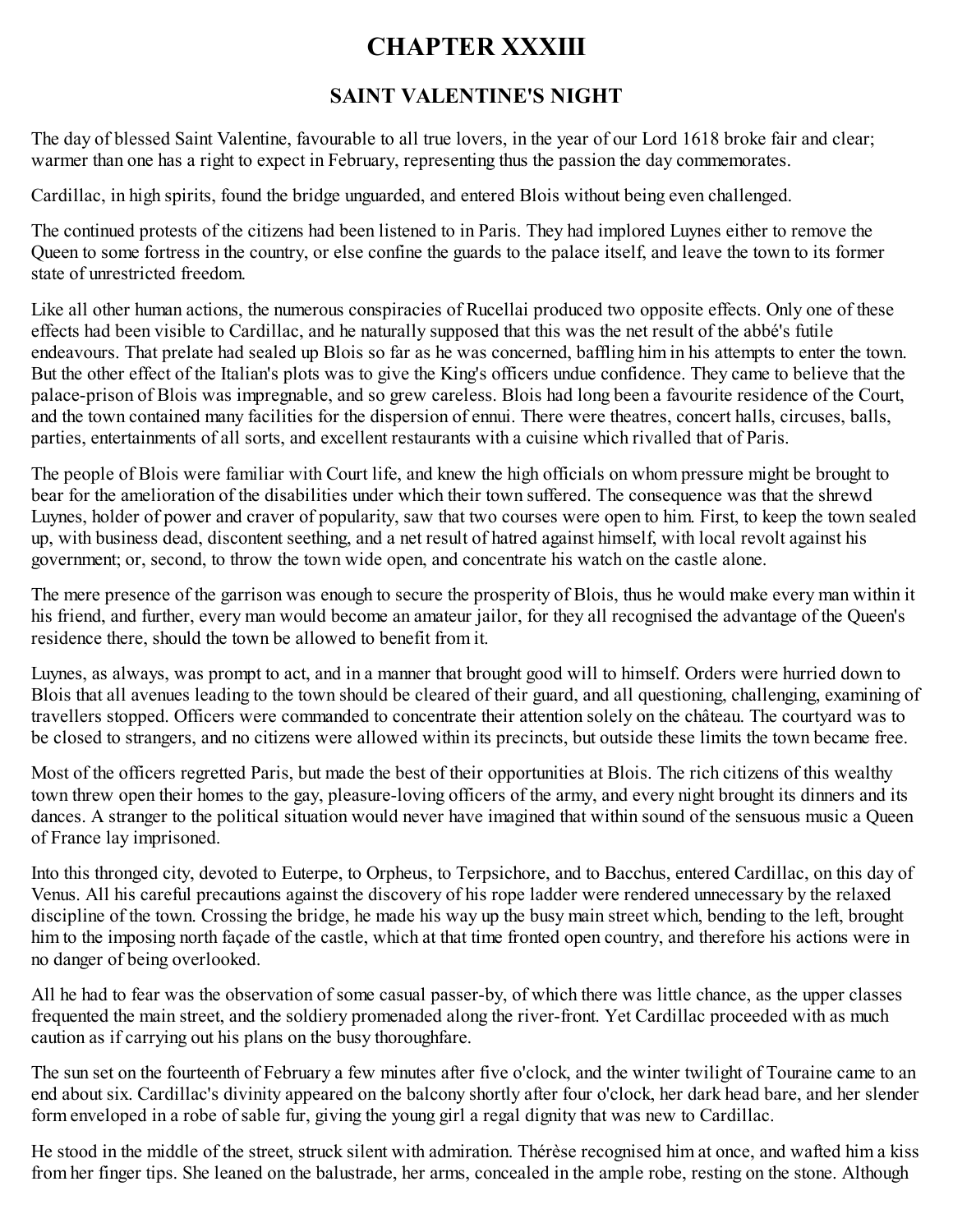her voice was scarcely above a whisper, the clear, still air carried it to him, and delighted him with its music.

"Come closer to the wall," she said. "I think we can speak without being overheard."

Promptly he obeyed her.

"What time do you dine?" he asked.

"At half-past seven."

"Can you get leave of absence?"

"Oh, yes, a headache will secure that."

"I hope your head suffers no such disadvantage."

The girl laughed.

"I admit that at present it does not, but it is a most serviceable head, and at any hour you name the torment shall begin."

"Let us say seven o'clock, then. By the way, where is your own room in the château?"

"Ah, that shows the clearness of my head, Victor. I have been enacting the selfish monopolist, securing for my sole use the library of Catherine de Médicis, which adjoins the balcony. Thus, when I bolt my door, I may appear in this gallery without fear of interruption. But I would not have you think me too selfish, either: the room is one of the smallest in the suite, in spite of the fact that it was a library. I fear me Catherine's literary tastes were limited."

"Why, that is an excellent arrangement. Very well; at seven throw down your cord, and then you may pull up the rope ladder, whose stanchions I hope you will be able to fasten on the window-sill. I intend to climb up there, unless the strength of my silk cordage——"

"Oh, really! I think you should ask my permission first. Do you imagine, monsieur, that if I do not allow a lady to enter by the door, I am likely to permit a gentleman to cross my window-sill? For all my lady-errant escapades, I still hold the proprieties in respect."

"I shall treat your window-sill, mademoiselle, with the utmost deference and courtesy, but it does seem to me that a girl whom I sent twirling down a rope from the highest convent window has grown very circumspect since her residence in Blois."

"You never twirled me down a rope, Victor de Cardillac. You are thinking of a certain Marie Duchamps, for whom you professed the greatest contempt because her position in the social scale was so much lower than your own. Your association with the servile, monsieur, unfits you for the society of a high-born lady like myself."

"Then, mademoiselle, I wish to amend that defect by further acquaintance with the high-born, so at seven o'clock, always with your permission, I shall ascend the social ladder, which in this instance is made of silk."

"I shall be enraptured to begin my lessons in etiquette for your benefit at seven o'clock, if the rope ladder doesn't break, but always with the window-sill between us."

"Put no dependence on the window-sill, Thérèse. It is more fragile as a protector than my silk rope. I intend to carry you in my arms down the ladder, with or without your permission, and take you out to dinner."

"Oh, madness! That is utterly impossible, Victor!"

Her ejaculation was interrupted by a deep sigh, which he heard from above. Then she went on again:

"But if it were possible, how entrancing! I have not felt the solid earth beneath my feet for more than six months, and my daily walks have been round this circumscribed tower. Well, Victor, you will come up, and we will discuss it."

"Yes, Thérèse, we will discuss it for the length of time it takes to get my arms round you."

There was little trace of fear in mademoiselle's laugh.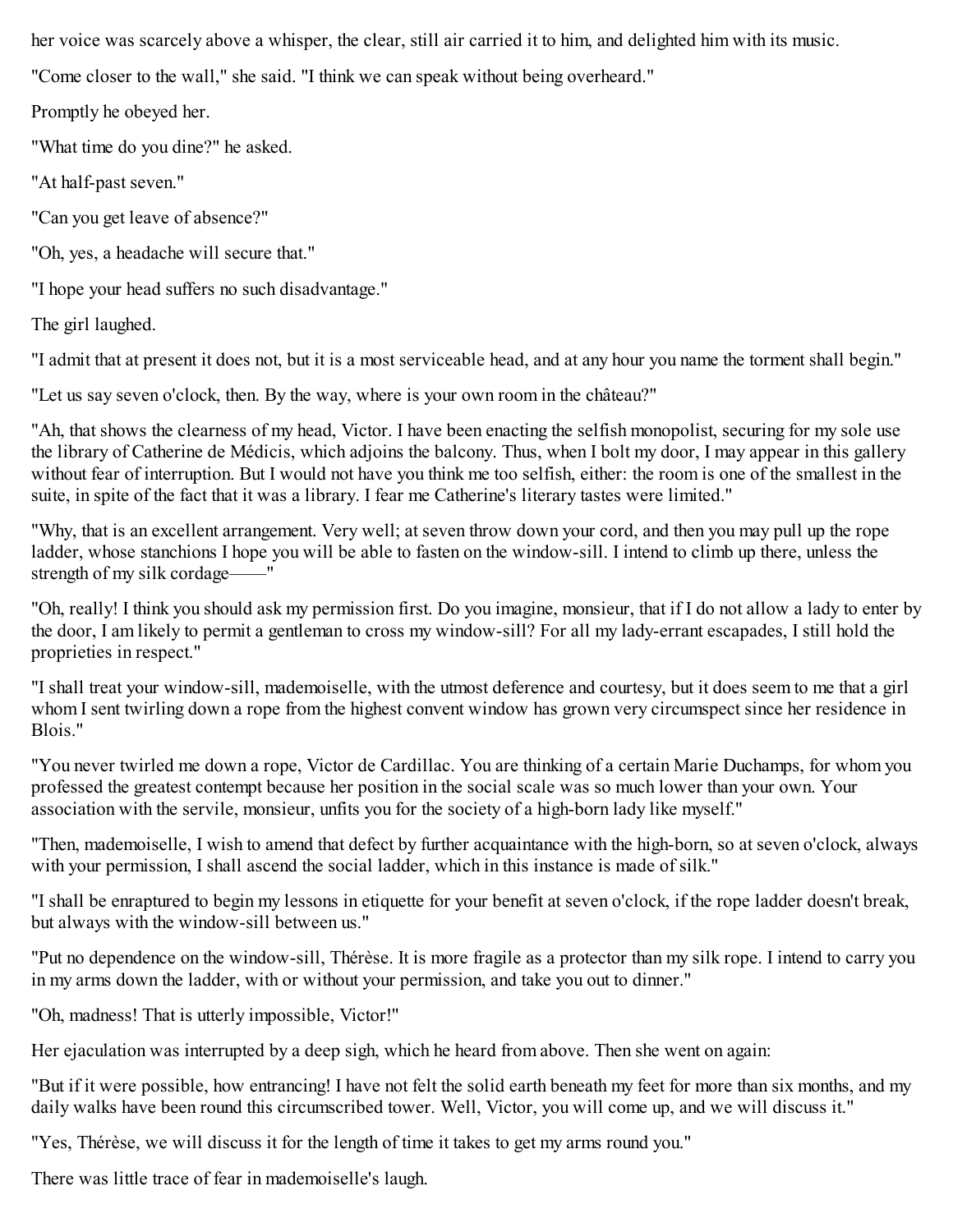"You must go now," she said, "and not risk detection down there by talking impossibilities up a stone wall. *A sept heures, monsieur.*"

#### "*A sept heures, Marie.*"

Cardillac departed, and made his way to that splendid restaurant, the Pavilion Henri IV, in the middle of the town. Here he reserved a table for two, to be occupied at half-past seven or thereabouts, and he spent half an hour with the urbane proprietor over one of the most important affairs in life, the judicious placing together of a menu that contained some excellent examples of the good living from Normandy, a number of the choicest delicacies of Gascony, united by a few of the delicious dishes that Touraine affords. Then some golden moments were devoted to the selection of the wines.

Making his way thence to the most fashionable tailor in Blois, where, two weeks before, he had left an order, he found himself fitted with a magnificent cloak, and left the *costumier* with a swagger that Blois had rarely seen equalled, even in its most palmy days, when the Court elegants from Paris ruffled it through the streets.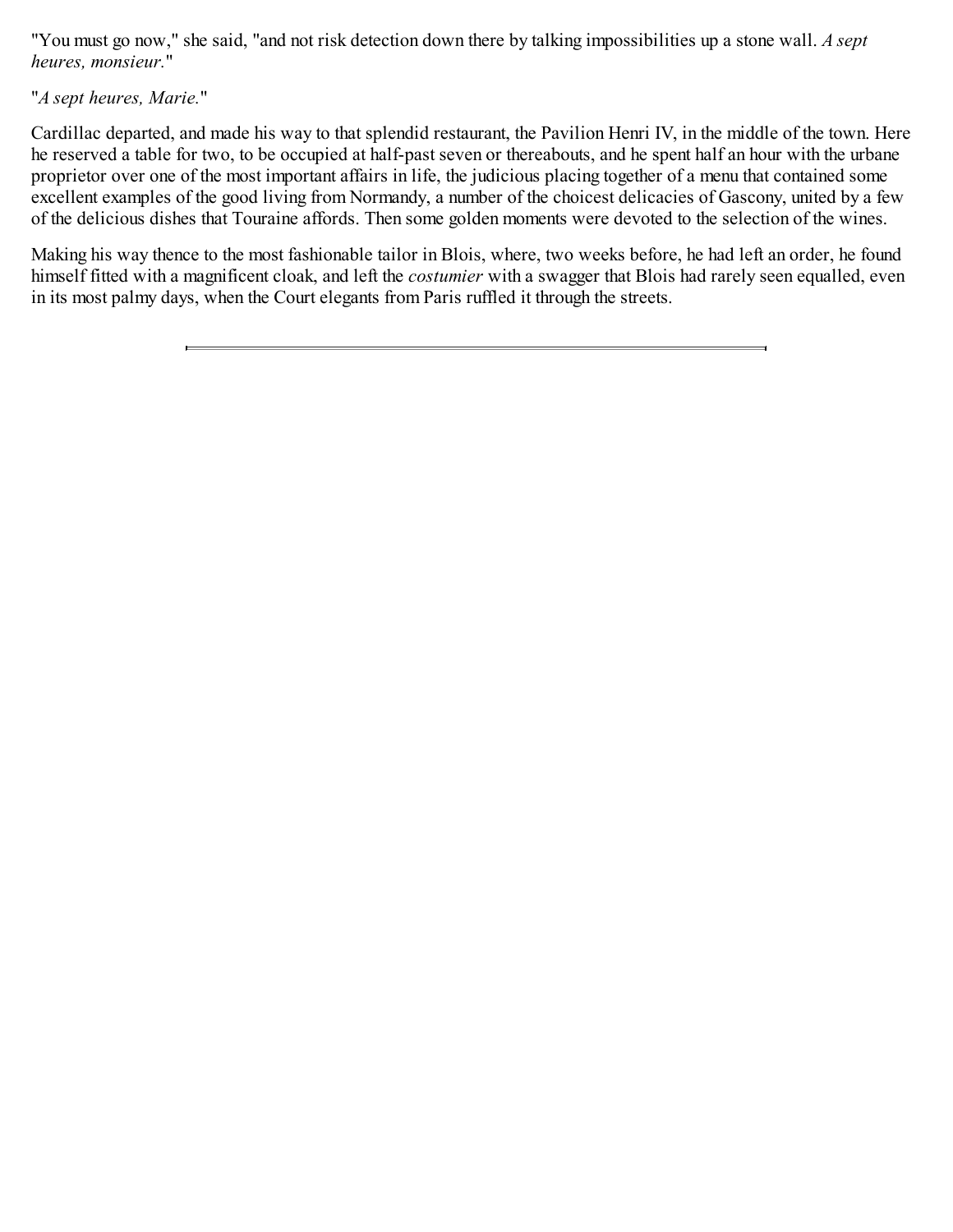# **CHAPTER XXXIV**

#### **DINNER SURROUNDED BY THE FOE**

A little before seven, Cardillac flung his minor ladder to the top coping of the terrace, and the iron cleat catching, he made his way to the foot of the wall. As the bells of the château were chiming the hour, he heard the window of the little room above him open, and coils of a cord fell at his feet. A minute sufficed to tie it to the bent iron, Cardillac having previously fastened the rope ladder thereto. The bundle ascended out of his sight, and a moment later the loose end of the ladder came fluttering down.

"These irons fit exactly," came the voice from above, and Cardillac ran up this aërial Jacob's ladder with the agility of a cat.

"Oh," cried Thérèse, taken by surprise, and then: "Be careful, be careful, Victor!" she pleaded.

"Arms round my neck, please!" he commanded.

"This ladder of moonbeams will never bear us," she protested, but before the sentence was finished, they stood together on the terrace, and a few seconds later on the main road.

"Oh," she cried, "what an adventure! How delicious it is to be on the land of France once more!"

It was not so dark but he could see her dancing eyes and her radiant smile. He drew back the lapels of her rich fur cloak, and stood in amazement, admiring her magnificent gown.

"Goddess of dressmakers, Thérèse," he exclaimed, "where did you get so splendid a costume? I thought all your belongings were left at the convent, and of course you could not have obtained them since coming here."

"Well, Victor, trust a woman for that. Even though we were not allowed out of our apartment, the seamstresses were permitted to enter. I should think from that new cloak you wear, which I cannot sufficiently commend, you should know that if Blois can do so well for men, it can dress a woman with equal advantage. I am glad my own modest dress seems to please you."

"Please me? Thérèse, I am lost in admiration. I never dreamt of anything like this. But then, you are peerless, whatever you wear."

This caused the joyous Thérèse to laugh, and placing her small hand on his arm, she accompanied him into the fashionable portion of the town, although she protested against the danger of their excursion.

The proprietor of the Pavilion Henri IV himself met them at the door, and conducted them in triumph to the table reserved. In the gallery an excellent orchestra was playing. The proprietor, like a true artist, was proud of a guest who had ordered the best dinner his establishment could provide. He greeted them audibly as Monsieur and Madame Duchamps, which covered Cardillac with confusion but brought a merry twinkle to the girl's eyes.

Two splendidly uniformed attendants with graceful courtesy drew back the sable cloak from the gleaming ivory shoulders and queenly neck of Mademoiselle de Montreuil, and she bestowed on Cardillac a friendly little smile in return for the look of rapt devotion that flashed into his eyes, as the servant bore away his own resplendent outer wrap.

They seated themselves at a table of pure white, on which glittered dishes of silver. The company in which they found themselves could hardly have been excelled in Paris itself, the military uniforms lending that dash of colour to the scene which only military uniforms can effect, while the gowns of the ladies left nothing to be desired.

When the two entered, the murmur of conversation, which mingled with the music of the band, gradually ceased, and all eyes were turned toward the strangers. The careless, handsome youth, and the tall, slender, beautiful girl, with eyes like dark diamonds, her midnight wealth of hair enhancing the snow-white purity of the face, relieved by the healthful flush of youth, like the afterglow on the pallid Alps, formed an attractive picture that called forth a universal murmur of approbation.

It was to her, rather than to him, that the major part of the attention was turned, for she walked down the long room with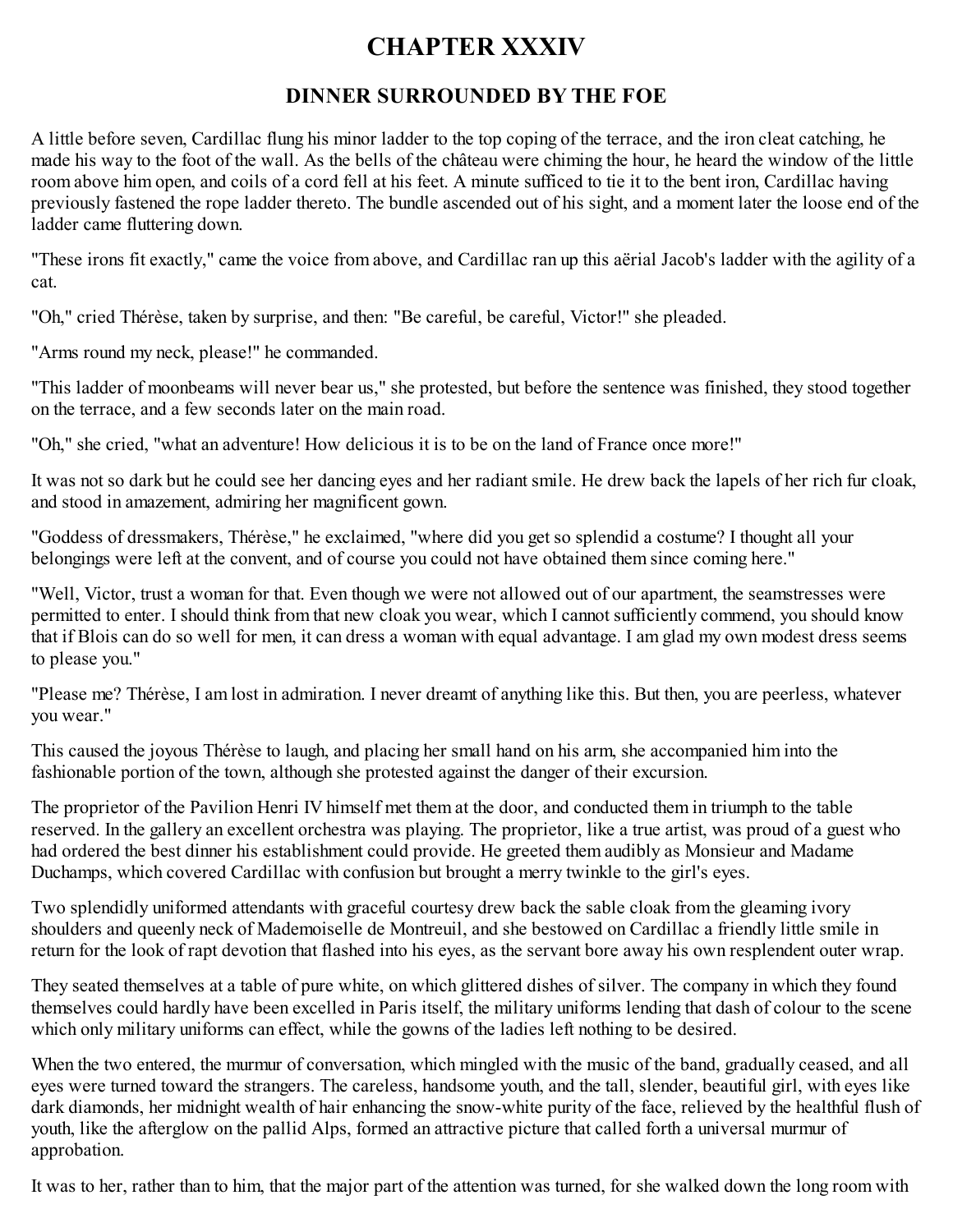the grace and ease of one accustomed to the highest circles, clothed in a dignity and charm not to be found elsewhere. The silence caused by the cessation of conversation left the air quivering with the soft music from the orchestra, giving something stately and ceremonial to their entrance.

"Who are they? Who are they?" ran the whisper, and the presence of the proprietor was requisitioned here and there, and he, speaking with hushed suavity, actually succeeded in allotting them to their proper provinces with nothing better than the menu to go upon.

"Ah, she! A lady from Normandy—of the highest, I assure you; he, as you can see, a noble of Gascony; Madame and Monsieur Duchamps by name."

"Oh, Victor," she whispered, for one slight moment letting her hand rest on his, "isn't our environment unbelievably enchanting? I have seen the grandest entertainments at the Louvre, but nothing has affected me like the fairy palace to which you have brought me. Think! I have been a prisoner for nearly a year, first at the convent, then at the château; and now, unexpectedly, to come into all this brightness, music and human intercourse,—oh, I shall never forget that selection they are playing! And then—and then to be——" she lost control of her voice for the moment, her eyes filling with unshed tears—"to be," she whispered, "with you!"

"Thérèse, Thérèse, Thérèse!" he murmured, and all the faith and love that man can feel toward woman were breathed into the word thrice repeated. But the warmth of her smile quickly dried the dew in her eyes.

"To think," she said, "that you and I stand alone against all this multitude. Every man and woman here is an enemy of ours, if they but knew. Would it not be delightful, Victor, in this hostile assemblage, to make the final arrangements for the Queen's escape?"

"Your voice is low enough for that fell purpose," said Cardillac, "but I do not trust my own. Did you speak to Her Majesty of our rope ladders?"

"Yes; she thinks such a manner of exit is undignified."

"Undignified!" cried Cardillac, so loudly that the girl whispered, "Hush! Hush!" Then he added in a lower tone: "Her Majesty should be thankful I did not expect her to climb the inside of the chimney, and so to the roof. Did you not tell her the ladders are made of the finest silk?"

"Yes; that somewhat mollified her, but I think you must give me a week to win her consent."

"This is the fourteenth; what do you say to the twentieth?"

"Give me till the twenty-first, Victor. That will be the even seven days."

"Very well. I shall come on the night of the twenty-first."

"At what hour? About midnight?"

"Isn't that rather too early for such a roystering town?"

"I don't know. Everyone is going home about that hour, and if once we got her down into the town, it would be safer with many people around us than if we were alone in the street."

Cardillac shook his head.

"Too great a risk! How would one o'clock in the morning do?"

"The morning of the twenty-second?"

"Yes."

"I don't know. You are the best judge, and as the responsibility rests on your shoulders——"

"The Queen also," said Cardillac with a laugh. "If she objects to walking down alone I must carry her as I did you."

"I was going to suggest that," laughed mademoiselle, "but I did not like to advise. I may add that you will find Her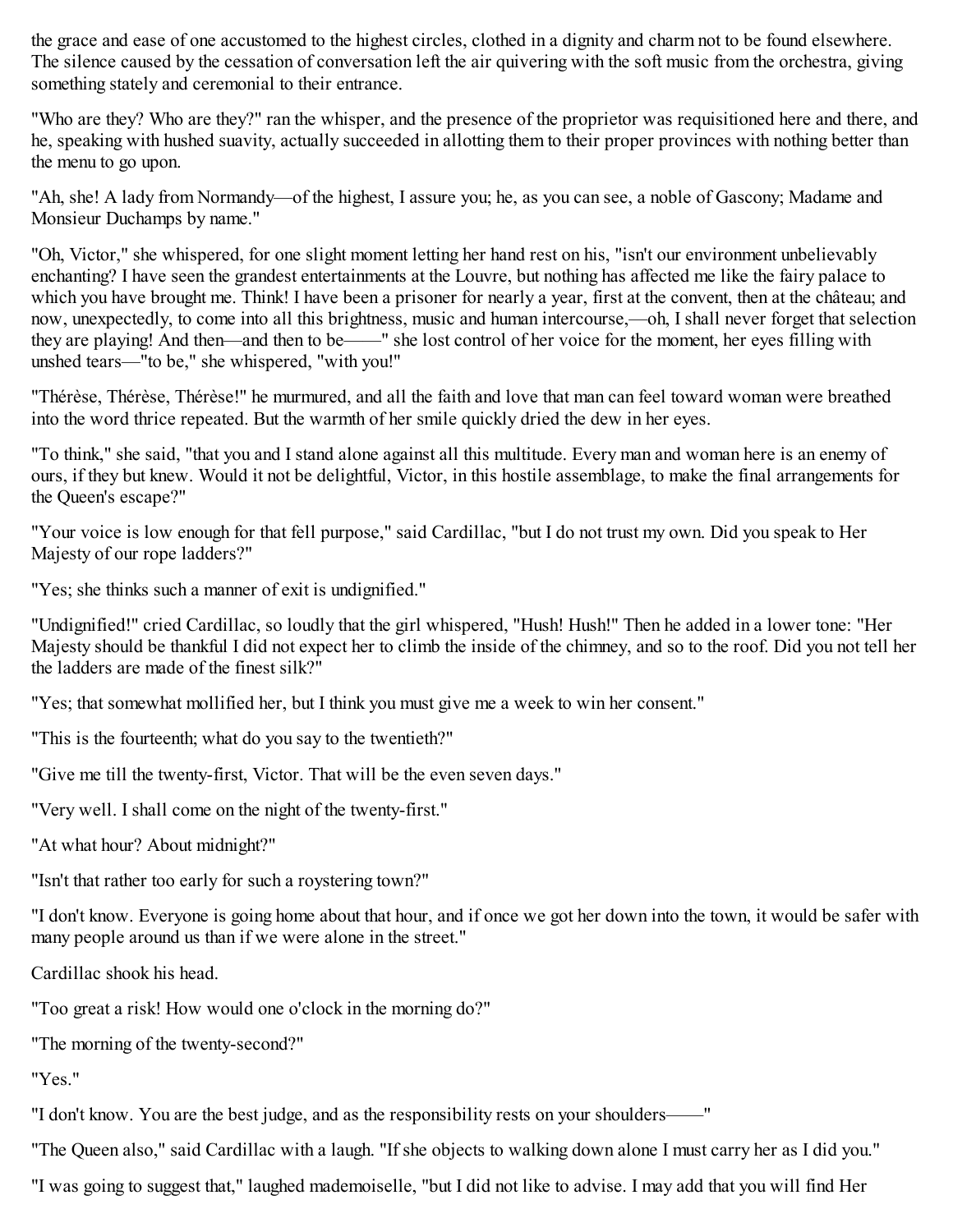Majesty a somewhat heavier burden than I proved to be. Now, what am I to do with that rope ladder?"

"Is there any place in your room where you can conceal it?"

"Yes. I have discovered a secret cupboard. Shall I pull up the ladder and place it there?"

"Yes, and on the morning of the twenty-second hang it out as you did to-night, and I shall come up at one o'clock as I did to-night."

Here the young people abandoned conspiracy, and made a merry meal of it, listening to the music, and talking about one another. It was nearly eleven o'clock when they left, and the gaiety of the great restaurant was now at its height. They walked slowly and joyously together, she nestling close to him; and thus under the wintry stars, through the almost deserted streets, reached the quietude of the square before the château.

Making sure that no one was near, Cardillac mounted to the terrace, and she followed him. Then he ran up to the first floor, pushed in the windows of Catherine de Médicis's room, that opened like double doors, and sat down on the stone sill, helping the lady across when, more slowly, she attained his altitude. Then he drew her down to the sill, she facing inwards, he outwards.

"Thérèse," he said, with more than usual solemnity, "do you know what this night has done for me?"

"Yes," she replied flippantly, "it has given you a very excellent dinner."

"I am glad it pleased your ladyship. But make another guess."

For answer the girl hummed very accurately, and in a most pleasing voice, a bar of the music she had said she would never forget.

"Mademoiselle, if you will not be serious, I will tell you seriously. It has given me the hope that even should I fail in my mission, I may, on other grounds, receive my reward."

"There speaks the self-confidence of the Gascon," said Thérèse, humming the tune once more.

"Am I right?" he asked, but the music continued. He tried to draw her towards him, but she resisted, then, suddenly:

"Perhaps," she said, and kissed him with surprising suddenness, of her own accord. Springing up, she closed the window, and almost precipitated her lover to the terrace.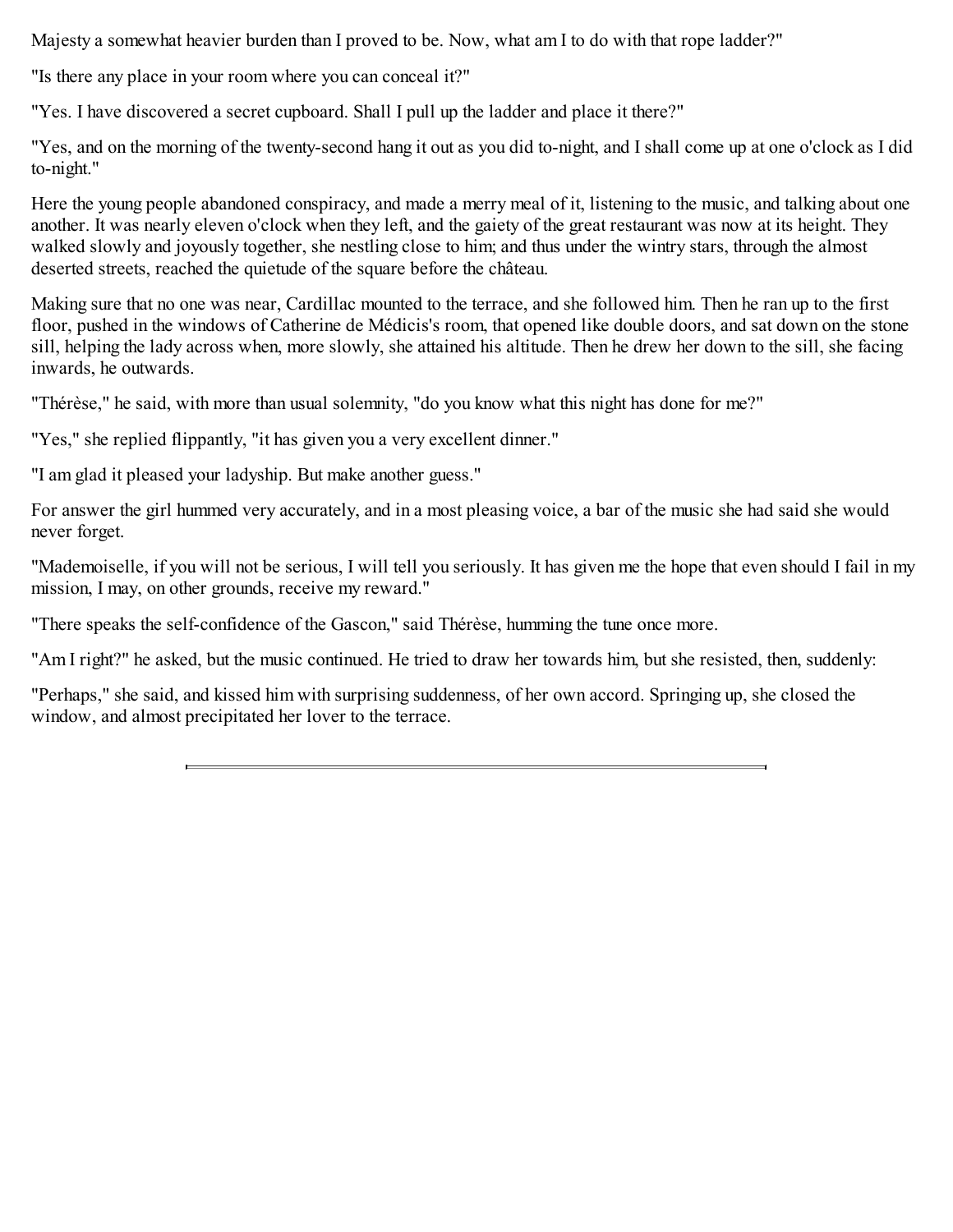## **CHAPTER XXXV**

### **HOW THE RESCUE WAS ACCOMPLISHED**

Next morning Cardillac mounted his horse and rode back to Montrichard. A day or two later he called on his tailor to show him the triumph of art which Blois had accomplished in the manufacture of his cloak. He then requested the tailor to lead him to his prisoner, who, after some weeks of unappeasable anger, had settled down to a month of melancholy. Now he was in the final state of patient resignation, with nevertheless a revengeful glitter in his eye that boded ill for the jailor, should he ever again meet his prisoner.

"Reverend father," said the Gascon, "you have had one secret out of me, and now I am going to tell you another."

"I hope I shall not be compelled to pay for the second the price that was exacted for the first," muttered the abbé, striving hard to maintain that humility which he had recently assumed.

"Oh, no, indeed. I have come to set you at liberty, and your horse is ready to carry you to Loches."

The abbé's eyes gleamed with a baleful light, but he said nothing.

"The secret which must have puzzled you is this. Why should I, an unknown, unimportant person, have dared to imprison a dear friend of the commander of the Queen's forces?—a man who even without such powerful support is quite strong enough to make a great deal of trouble for me."

"I should never think," returned the abbé, with pathetic meekness, "of indulging in so low a passion as revenge."

"Well, abbé, I should be the last man in the world to advise you to forgo revenge if you desire it, but I am quite sure you will say nothing of your imprisonment. I ask you now to mount your horse and speed to Loches. Tell the Duke d'Epernon, and his son the archbishop, to lead to Montrichard a mounted guard of importance suitable for the escorting of the Queen. The company must be at Montrichard by six o'clock on the morning of the twenty-second. There I, your assistant, abbé, shall hand over to their keeping Her Majesty the Queen. I could not ask a man of your position to indulge in falsehood."

"I should think not," muttered the abbé, eyeing Cardillac with doubt and misgiving, the glance, nevertheless, illumined with a ray of hope.

"But if I were you I should assume a distant, mysterious air. I should say to enquirers: 'You thought my plots weak, but you have not taken into account the untrustworthy material with which I have had to deal, therefore I prefer to say nothing about this latest development. I may mention, however, that I was able to distinguish certain capabilities in that young man, Cardillac, which the rest of you overlooked. I refuse to state in what way I have occupied my time since last I saw you. I prefer to be judged by results. Marshal your men, therefore, at Montrichard on the morning of the twenty-second at six o'clock. I do not ask you to believe that Her Majesty the Queen will be delivered into your hands, but I do ask you to be prepared for such a contingency.'

"If you say this, abbé, with an air of dignity and hauteur, you will find it most effective. You see, there is no desire on my part to pose as the rescuer of the Queen. I ask no reward from Epernon, his son, or yourself. I do not intend to offer my sword to Her Majesty, nor is there any office in her gift which I could possibly accept.

"Therefore, abbé, a word to the wise is sufficient. You are free. Make what use you like of that freedom. Divulge the secret of your unauthorised imprisonment or keep silence about it as best suits your convenience. Forgive me, and farewell until six o'clock on the morning of the twenty-second."

Thus it comes about that history is in a quandary to state who is justly entitled to the credit of rescuing Marie de Médicis.

On the night of the twenty-first of February, Cardillac left Montrichard on horseback, with a carriage and pair belonging to his host of the Tête Noire, driven by the stout landlord himself.

They arrived at the end of the bridge about one o'clock in the morning of the twenty-second, Cardillac ordering the carriage to wait in one of the side streets of the little village of Vienne, on the southern bank of the Loire. He left his horse also in charge of the inn-keeper, and crossed the bridge on foot. At half-past one he reached the castle, and found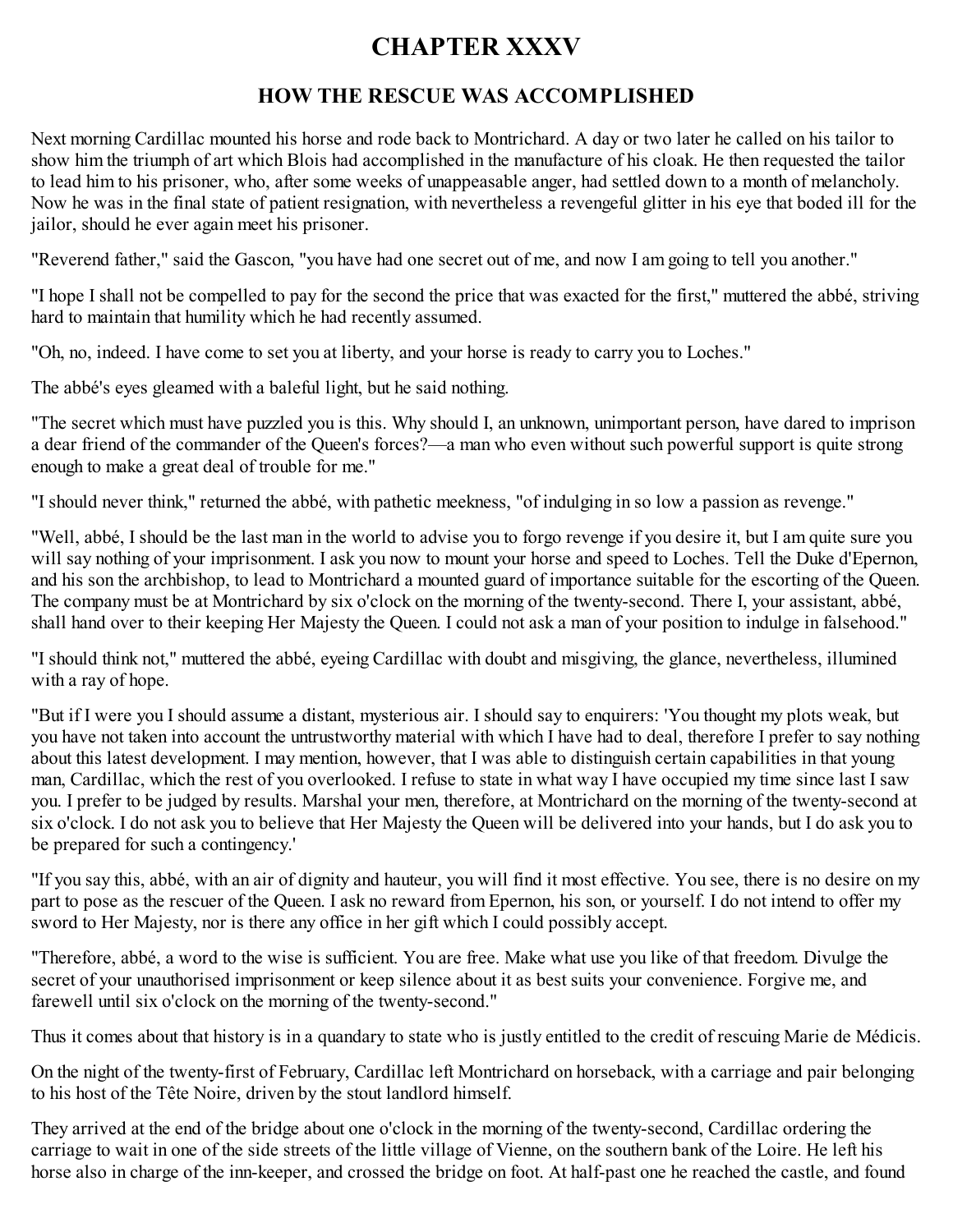the rope ladder in place.

The sight he saw on looking through the window, after climbing to the first floor, was not inspiring.

The Queen stood surrounded by her women, the very picture of irresolution. A maid, weeping bitterly, was engaged in collecting the numerous jewels and putting them away in boxes. Marie de Médicis had all but ruined Henri IV by indulging in her passion for collecting precious stones, that were now to provide the sinews of war for a contest against his son.

Thérèse de Montreuil seemed to be the only person in the room with dry eyes. All the others were persuading the Queen not to attempt so dangerous an excursion.

Cardillac tapped on the window and stepped inside. Marie de Médicis at once announced that the project must be abandoned, but Cardillac merely laughed. The carriage was waiting, he said, on the other side of the river, and three hundred horsemen were on their way from Loches to Montrichard, who would be ready in the morning to escort her into safety.

He made jocular remarks to those who wept, and soon changed the atmosphere of desolation into something almost approaching hilarity. The Queen's courage revived, but when she walked to the window and looked down the dark chasm, she shuddered and declared she could not venture.

Cardillac encouraged and cajoled without effect, until Thérèse, without a word, stepped across the sill and disappeared down the wall. Then the Queen gathered her skirts about her and tremblingly followed to the terrace. One after the other, all reached the platform high above the street.

Here was safety at last, but another difficulty arose. Marie flatly refused to descend the second ladder. She maintained that one such experience was enough. Thus they all stood huddled on the top of a steep embankment at two o'clock on a frigid February morning, with a monarch who would neither advance nor retreat.

Persuasion was without effect, and any attempt at coercion of royalty constituted high treason. The situation was ludicrous, but none the less dangerous. While the others held a consultation, Cardillac, in the darkness, investigated, as well as he could, the peculiarities of the terrace. He found that the recent heavy rains had formed a ravine down which the water had forced a passage to reach the road.

Hastily returning, he, like a second Raleigh, spread his beautiful new cloak on the ground, and urged the Queen to seat herself upon it. She did so after great hesitation, and the situation was saved at the expense of the cloak. Grasping his garment, Cardillac dragged it and its burden down the valley to the highroad, as anyone may learn who consults a detailed history of France.

The whole party passed through the Faubourg du Foix, Cardillac singing a roysterer's song, being jeered at as drunk by the King's guard, who made jokes, not too delicate, upon the party. The jokes, however, returned home to roost next morning.

Once across the bridge, Cardillac was dismayed to find the carriage missing. A hurried search of Vienne discovered the inn-keeper asleep, and the horses wandering about trying to find the road home. At last Marie and her party got inside, when a new obstacle presented itself. The Queen cried out that one of her packages had been lost, and that a servant must return in search of it. Cardillac protested against so perilous a delay. At any moment, said he, the escape might be discovered, and an alarm-cannon fired that would bring the inhabitants of Blois about them like a swarm of hornets; but the Queen would not budge until the box was found. The casket was discovered on the bridge, and contained gems that were afterwards sold for a hundred thousand crowns, so the persistence of Her Majesty was not without its excuse.

At Montrichard, Cardillac's party met the Duke d'Epernon, the Duke de Montreuil, the archbishop of Toulouse at the head of three hundred troopers, and above all the proud and exultant Rucellai, abbé of Ligny, easily hero of the occasion.

The good abbé had regained his lost influence over the commander of the Queen's army, so confident was he that, at last, Her Majesty would be released, and so successful in imparting this confidence to Epernon and his son. Rucellai was even so condescending as to speak of Cardillac with gracious commendation. The young man, it seemed, had quite fulfilled the abbé's anticipations.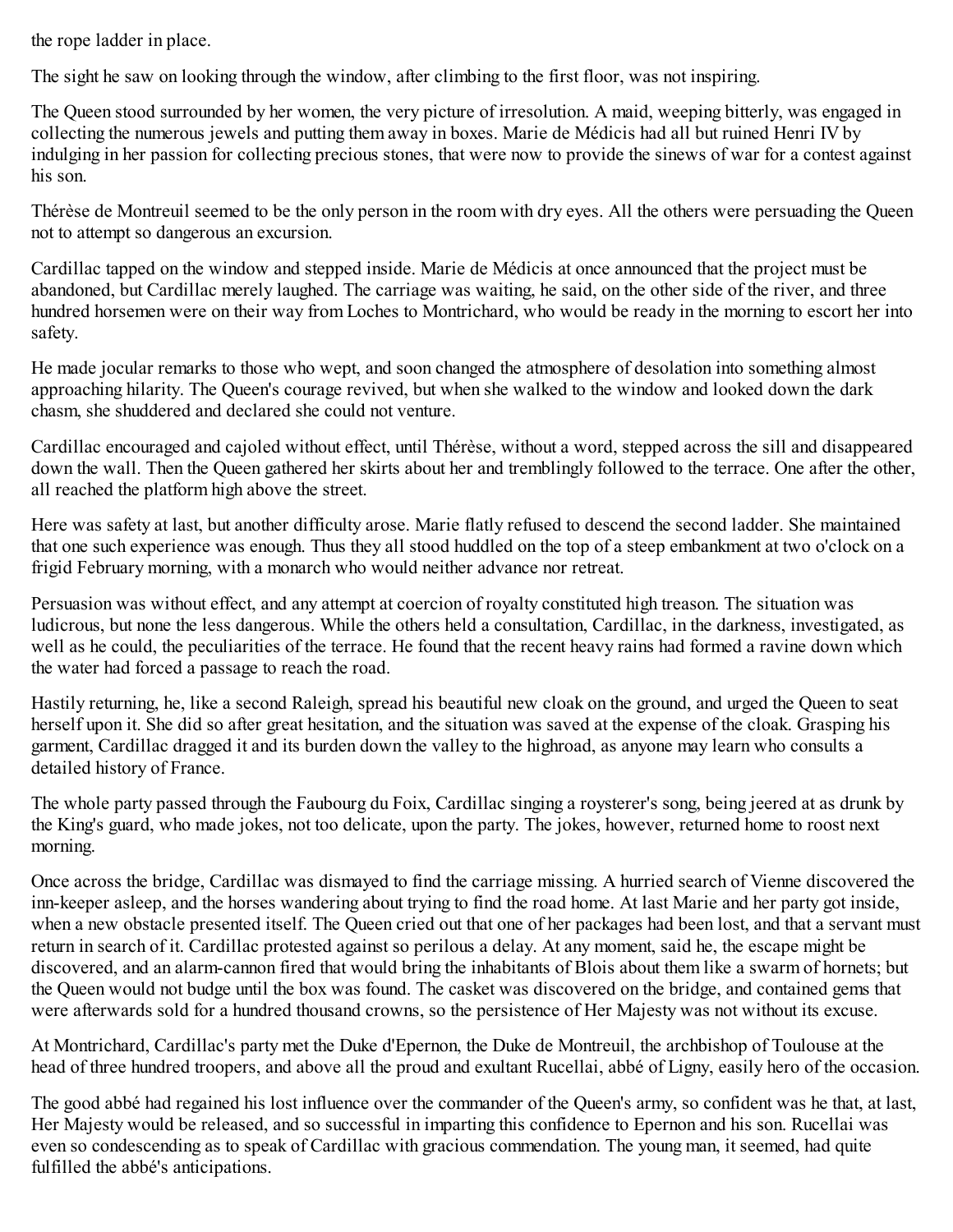Epernon, inspired by Rucellai's self-reliance, took the first step in the forthcoming civil war by marching his men to the gate of the castle that Richard Cœur de Lion had captured, and demanding its surrender.

It was held by less than a dozen men, whose officer, being without instruction touching such an unforeseen contingency, gave it up. His orders had been to avoid hostilities, therefore he marched out with his little company, and took the road to Blois, and thus the action of Epernon came within an ace of turning Cardillac's victory into defeat, had the officer suspected who travelled in the carriage he met.

The officer asked Cardillac if war had been declared, and was assured that it had not. This confirmed the officer in the belief that he had done right in surrendering the stronghold; a belief which he found was unshared by his superior in Blois, who, however, was now immersed in his own troubles, for Blois was panic-stricken in the morning, when it was learned that the Queen had escaped.

Her Majesty rested for several hours in the castle at Montrichard, and then the imposing procession crossed the bridge and rode for Loches, where it was received with great acclaim.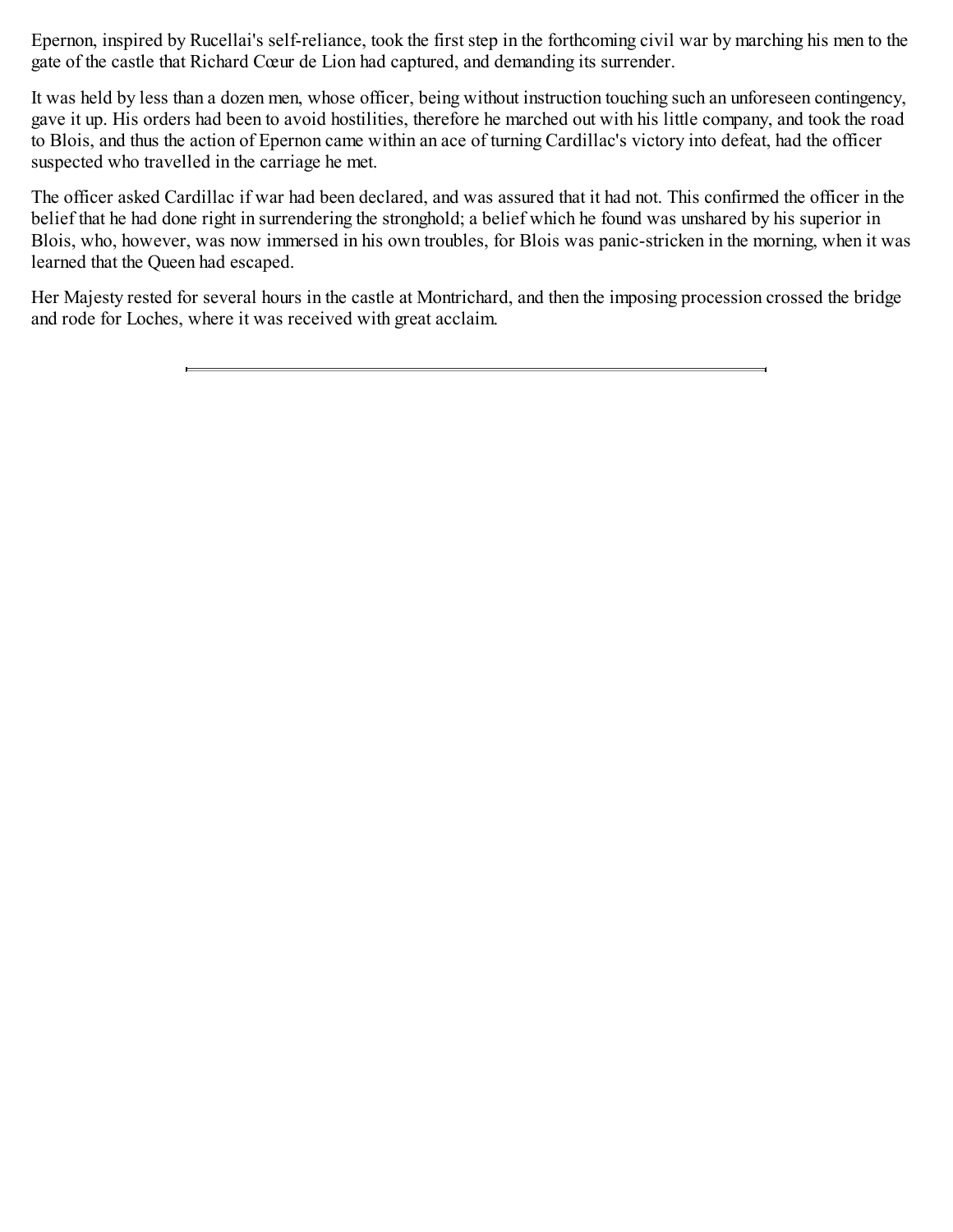# **CHAPTER XXXVI**

#### **THE REWARD**

Victor de Cardillac had been invited to the drawing-room of the Duke de Montreuil, in the château of Loches. The day was mild for February, and the windows were open. Up from the town rose the shouts of the people, who, although Her Majesty had disappeared from their view, kept up a joyous riot in honour of her release.

The Duke de Montreuil entered, followed by his daughter, who wore the same gown that had aroused Cardillac's admiration in Blois. Indeed, it was in this attire that she had for the second time left the château down the ladder of rope; for, that being an excursion on which no luggage was allowed, Thérèse had dressed in her best.

Her father warmly greeted Cardillac, and began to praise his bravery and resource, when, to his surprise, the girl intervened between the two men. She turned to her father, who was, for the moment, stricken dumb at her unexpected conduct.

"Dear father, you are easily hoodwinked, being not nearly such a capable judge of human nature as I am. Monsieur de Cardillac deserves no praise. What he did was done from the most selfish of motives."

"My dear daughter!" protested the duke, thinking she had become demented through imprisonment and anxiety.

"Oh, I know whereof I speak, and can fathom Monsieur de Cardillac's cunning much more accurately than you do. He rescued the Queen in hope of a reward."

"My dearest Thérèse, he has well earned a reward, and shall have it without stint. All the treasure——"

"That is extremely generous of you, father. You have said enough, and what you say is extremely satisfactory, for it pleases your daughter, as doubtless it pleases Monsieur de Cardillac. That night in the forest, after our escape from the convent, I practically promised to marry Monsieur de Cardillac if he succeeded in rescuing the Queen."

"You *what*!" gasped the duke, with darkened brow. The poor man had aspired to a royal alliance for his only daughter.

"Father, this is a very critical moment with you. Be careful what you say. I am sure you would like to secure the good will of your future son-in-law, and it will be futile coming to me afterwards pleading for my intercession if at this time you should make any statement we are unable to forgive.

"You are quite helpless, for you have already pledged your word. Victor was to receive his reward without stint, you said, and I am the reward. In addition to that, I have arranged with the Queen to issue, if necessary, her royal command that this marriage shall take place, so there you meet an obstacle that even you cannot surmount.

"I have just gained the consent of the archbishop of Toulouse to marry us in the Chapel Royal here at Loches, and I took the liberty in your name, Victor,"—she turned upon the young man her radiant smile, and put her hand in his,—"to ask the abbé of Ligny to assist, and he has most graciously consented. The good abbé says he knows no young man so capable as Monsieur de Cardillac when there is a difficult task to perform.

"This I took as a gentle hint that the person who undertakes to manage me has his work cut out for him, therefore I cannot bear to disappoint a prince of the church like the archbishop, and a great though subtle prelate like the abbé of Ligny, who are looking forward to the ceremony with much interest. But what really settles everything is the fact that I desire the ceremony to take place."

There was a long pause, during which Thérèse edged closer and closer to Cardillac. Gradually the duke's brow cleared; then he said, in his usual quiet and definite tones:

"Monsieur de Cardillac, if I had searched all France, I could find no man more to my liking than you as a husband to my daughter."

The girl flew to him, and flung her arms around his neck.

"Oh, father, father!" she cried. "I knew you would not disappoint me. You are the greatest man in all France!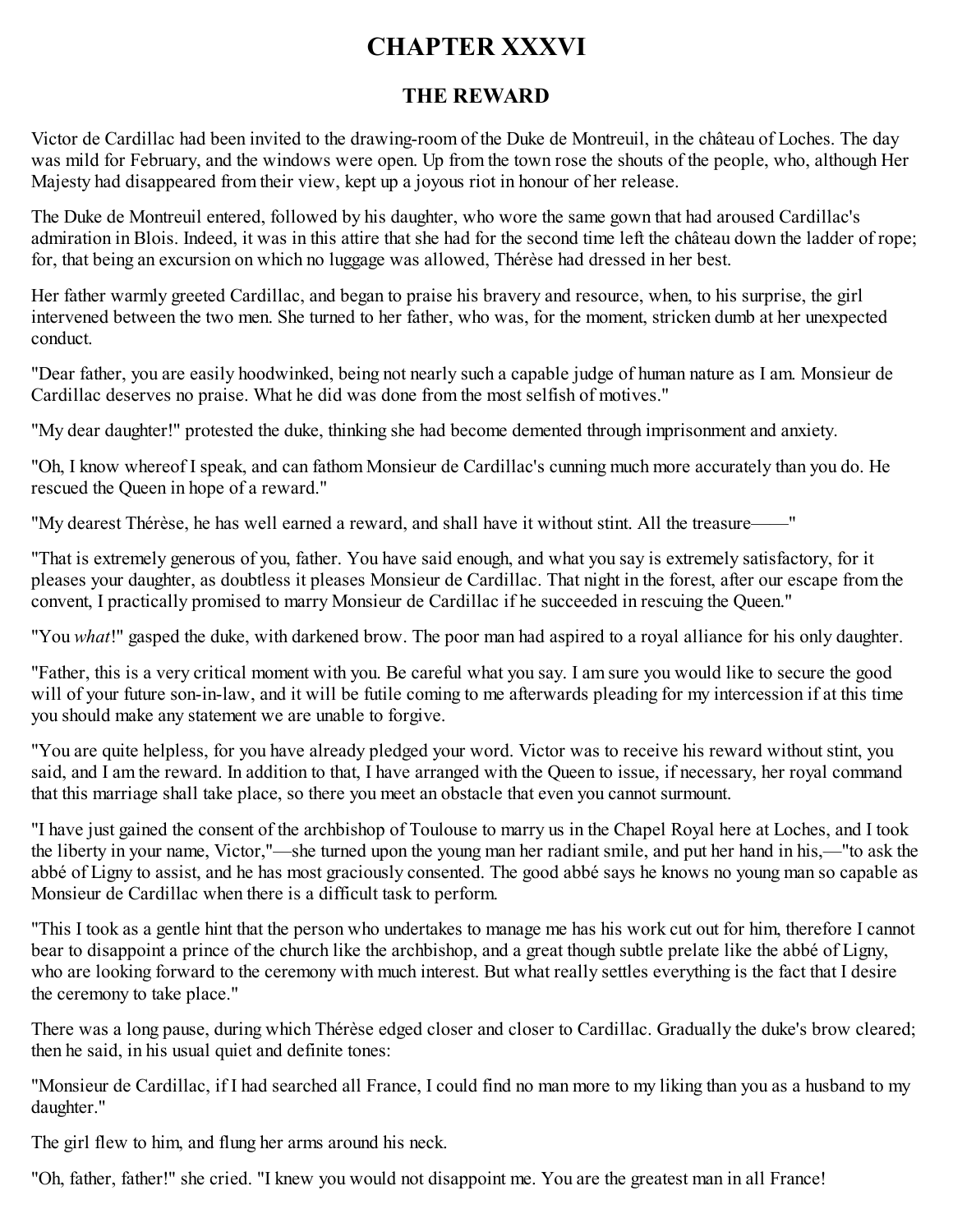"Oh, yes, he is, Victor," she continued, looking over her father's shoulder. "You come only second."

## **THE END**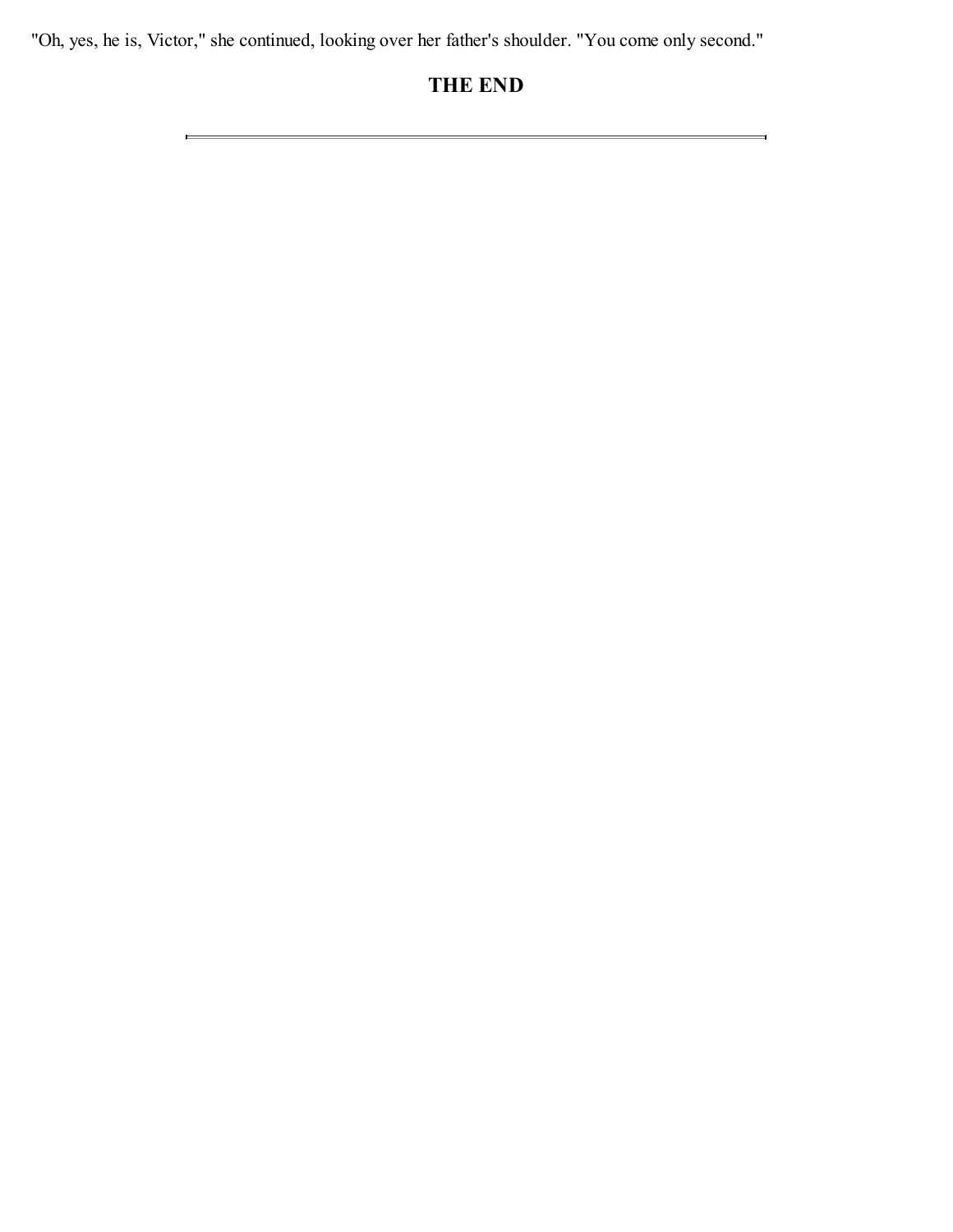# **A FEW OF GROSSET & DUNLAP'S Great Books at Little Prices**

**THE MUSIC MASTER.** By Charles Klein. Illustrated by John Rae.

This marvelously vivid narrative turns upon the search of a German musician in New York for his little daughter. Mr. Klein has well portrayed his pathetic struggle with poverty, his varied experiences in endeavoring to meet the demands of a public not trained to an appreciation of the classic, and his final great hour when, in the rapidly shifting events of a big city, his little daughter, now a beautiful young woman, is brought to his very door. A superb bit of fiction, palpitating with the life of the great metropolis. The play in which David Warfield scored his highest success.

**DR. LAVENDAR'S PEOPLE.** By Margaret Deland. Illustrated by Lucius Hitchcock.

Mrs. Deland won so many friends through Old Chester Tales that this volume needs no introduction beyond its title. The lovable doctor is more ripened in this later book, and the simple comedies and tragedies of the old village are told with dramatic charm.

#### **OLD CHESTER TALES.** By Margaret Deland. Illustrated by Howard Pyle.

Stories portraying with delightful humor and pathos a quaint people in a sleepy old town. Dr. Lavendar, a very human and lovable "preacher," is the connecting link between these dramatic stories from life.

#### **HE FELL IN LOVE WITH HIS WIFE.** By E. P. Roe. With frontispiece.

The hero is a farmer—a man with honest, sincere views of life. Bereft of his wife, his home is cared for by a succession of domestics of varying degrees of inefficiency until, from a most unpromising source, comes a young woman who not only becomes his wife but commands his respect and eventually wins his love. A bright and delicate romance, revealing on both sides a love that surmounts all difficulties and survives the censure of friends as well as the bitterness of enemies.

#### **THE YOKE.** By Elizabeth Miller.

Against the historical background of the days when the children of Israel were delivered from the bondage of Egypt, the author has sketched a romance of compelling charm. A biblical novel as great as any since "Ben Hur."

**SAUL OF TARSUS.** By Elizabeth Miller. Illustrated by André Castaigne.

The scenes of this story are laid in Jerusalem, Alexandria, Rome and Damascus. The Apostle Paul, the Martyr Stephen, Herod Agrippa and the Emperors Tiberius and Caligula are among the mighty figures that move through the pages. Wonderful descriptions, and a love story of the purest and noblest type mark this most remarkable religious romance.

#### **BRUVVER JIM'S BABY.** By Philip Verrill Mighels.

An uproariously funny story of a tiny mining settlement in the West, which is shaken to the very roots by the sudden possession of a baby, found on the plains by one of its residents. The town is as disreputable a spot as the gold fever was ever responsible for, and the coming of that baby causes the upheaval of every rooted tradition of the place. Its christening, the problems of its toys and its illness supersede in the minds of the miners all thought of earthy treasure.

#### **THE FURNACE OF GOLD.** By Philip Verrill Mighels, author of "Bruvver Jim's Baby." Illustrations by J. N. Marchand.

An accurate and informing portrayal of scenes, types, and conditions of the mining districts in modern Nevada.

The book is an out-door story, clean, exciting, exemplifying nobility and courage of character, and bravery, and heroism in the sort of men and women we all admire and wish to know.

#### **THE MESSAGE.** By Louis Tracy. Illustrations by Joseph C. Chase.

A breezy tale of how a bit of old parchment, concealed in a figurehead from a sunken vessel, comes into the possession of a pretty girl and an army man during regatta week in the Isle of Wight. This is the message and it enfolds a mystery, the development of which the reader will follow with breathless interest.